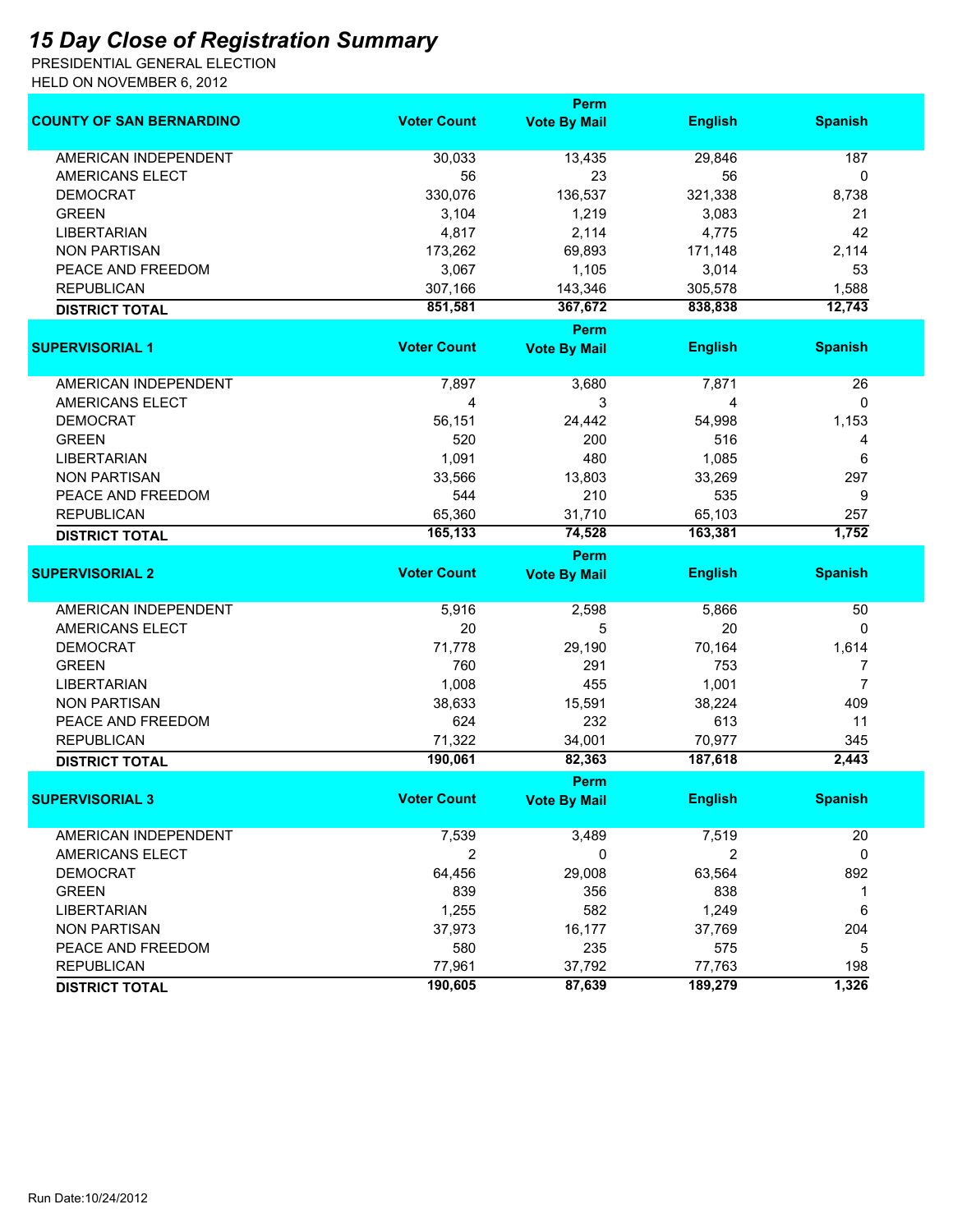|                             |                    | Perm                |                |                 |
|-----------------------------|--------------------|---------------------|----------------|-----------------|
| <b>SUPERVISORIAL 4</b>      | <b>Voter Count</b> | <b>Vote By Mail</b> | <b>English</b> | <b>Spanish</b>  |
| <b>AMERICAN INDEPENDENT</b> | 4,444              | 1,930               | 4,409          | 35              |
|                             |                    |                     |                |                 |
| AMERICANS ELECT             | 7                  | $\overline{7}$      | 7              | $\mathbf{0}$    |
| <b>DEMOCRAT</b>             | 65,676             | 26,443              | 63,580         | 2,096           |
| <b>GREEN</b>                | 538                | 212                 | 533            | 5               |
| <b>LIBERTARIAN</b>          | 838                | 358                 | 830            | 8               |
| <b>NON PARTISAN</b>         | 33,728             | 13,390              | 33,262         | 466             |
| PEACE AND FREEDOM           | 581                | 180                 | 569            | 12              |
| <b>REPUBLICAN</b>           | 53,543             | 24,556              | 53,181         | 362             |
| <b>DISTRICT TOTAL</b>       | 159,355            | 67,076              | 156,371        | 2,984           |
|                             |                    | Perm                |                |                 |
| <b>SUPERVISORIAL 5</b>      | <b>Voter Count</b> | <b>Vote By Mail</b> | <b>English</b> | <b>Spanish</b>  |
| AMERICAN INDEPENDENT        | 4,237              | 1,738               | 4,181          | 56              |
| AMERICANS ELECT             | 23                 | 8                   | 23             | $\mathbf{0}$    |
| <b>DEMOCRAT</b>             | 72,015             | 27,454              | 69,032         | 2,983           |
|                             |                    |                     |                |                 |
| <b>GREEN</b>                | 447                | 160                 | 443            | 4               |
| <b>LIBERTARIAN</b>          | 625                | 239                 | 610            | 15              |
| <b>NON PARTISAN</b>         | 29,362             | 10,932              | 28,624         | 738             |
| PEACE AND FREEDOM           | 738                | 248                 | 722            | 16              |
| <b>REPUBLICAN</b>           | 38,980             | 15,287              | 38,554         | 426             |
| <b>DISTRICT TOTAL</b>       | 146,427            | 56,066              | 142,189        | 4,238           |
|                             |                    | Perm                |                |                 |
| <b>CONGRESSIONAL 08</b>     | <b>Voter Count</b> | <b>Vote By Mail</b> | <b>English</b> | <b>Spanish</b>  |
| <b>AMERICAN INDEPENDENT</b> | 13,285             | 6,239               | 13,243         | 42              |
| AMERICANS ELECT             | 6                  | 3                   | 6              | 0               |
|                             |                    |                     |                |                 |
| <b>DEMOCRAT</b>             | 93,267             | 41,774              | 91,648         | 1,619           |
| <b>GREEN</b>                | 1,146              | 470                 | 1,141          | 5               |
| <b>LIBERTARIAN</b>          | 2,006              | 916                 | 1,996          | 10              |
| <b>NON PARTISAN</b>         | 57,722             | 24,352              | 57,304         | 418             |
| PEACE AND FREEDOM           | 899                | 359                 | 889            | 10              |
| <b>REPUBLICAN</b>           | 118,462            | 58,253              | 118,099        | 363             |
| <b>DISTRICT TOTAL</b>       | 286,793            | 132,366             | 284,326        | 2,467           |
|                             |                    | Perm                |                |                 |
| <b>CONGRESSIONAL 27</b>     | <b>Voter Count</b> | <b>Vote By Mail</b> | <b>English</b> | <b>Spanish</b>  |
| AMERICAN INDEPENDENT        | 595                | 253                 | 593            | 2               |
| AMERICANS ELECT             | $\mathbf 1$        | 0                   | 1              | $\mathbf 0$     |
| <b>DEMOCRAT</b>             | 6,616              | 3,099               | 6,576          | 40              |
| <b>GREEN</b>                | 86                 | 25                  | 86             | 0               |
| <b>LIBERTARIAN</b>          | 116                | 53                  | 116            | 0               |
|                             |                    |                     |                |                 |
| <b>NON PARTISAN</b>         | 4,048              | 1,797               | 4,036          | 12              |
| PEACE AND FREEDOM           | 45                 | 18                  | 45             | 0               |
| <b>REPUBLICAN</b>           | 10,867             | 5,725               | 10,840         | 27              |
| <b>DISTRICT TOTAL</b>       | 22,374             | 10,970              | 22,293         | $\overline{81}$ |
|                             |                    | Perm                |                |                 |
| <b>CONGRESSIONAL 31</b>     | <b>Voter Count</b> | <b>Vote By Mail</b> | <b>English</b> | <b>Spanish</b>  |
| <b>AMERICAN INDEPENDENT</b> | 9,774              | 4,233               | 9,708          | 66              |
| AMERICANS ELECT             | 21                 | 9                   | 21             | $\mathbf{0}$    |
| <b>DEMOCRAT</b>             | 125,881            | 51,127              | 122,991        | 2,890           |
| <b>GREEN</b>                | 1,113              | 443                 | 1,107          | 6               |
| <b>LIBERTARIAN</b>          | 1,567              | 675                 | 1,555          | 12              |
| <b>NON PARTISAN</b>         | 61,305             | 24,544              | 60,603         | 702             |
| PEACE AND FREEDOM           | 1,094              | 391                 | 1,080          | 14              |
|                             |                    |                     |                |                 |
| <b>REPUBLICAN</b>           | 106,820            | 48,529              | 106,249        | 571             |
| <b>DISTRICT TOTAL</b>       | 307,575            | 129,951             | 303,314        | 4,261           |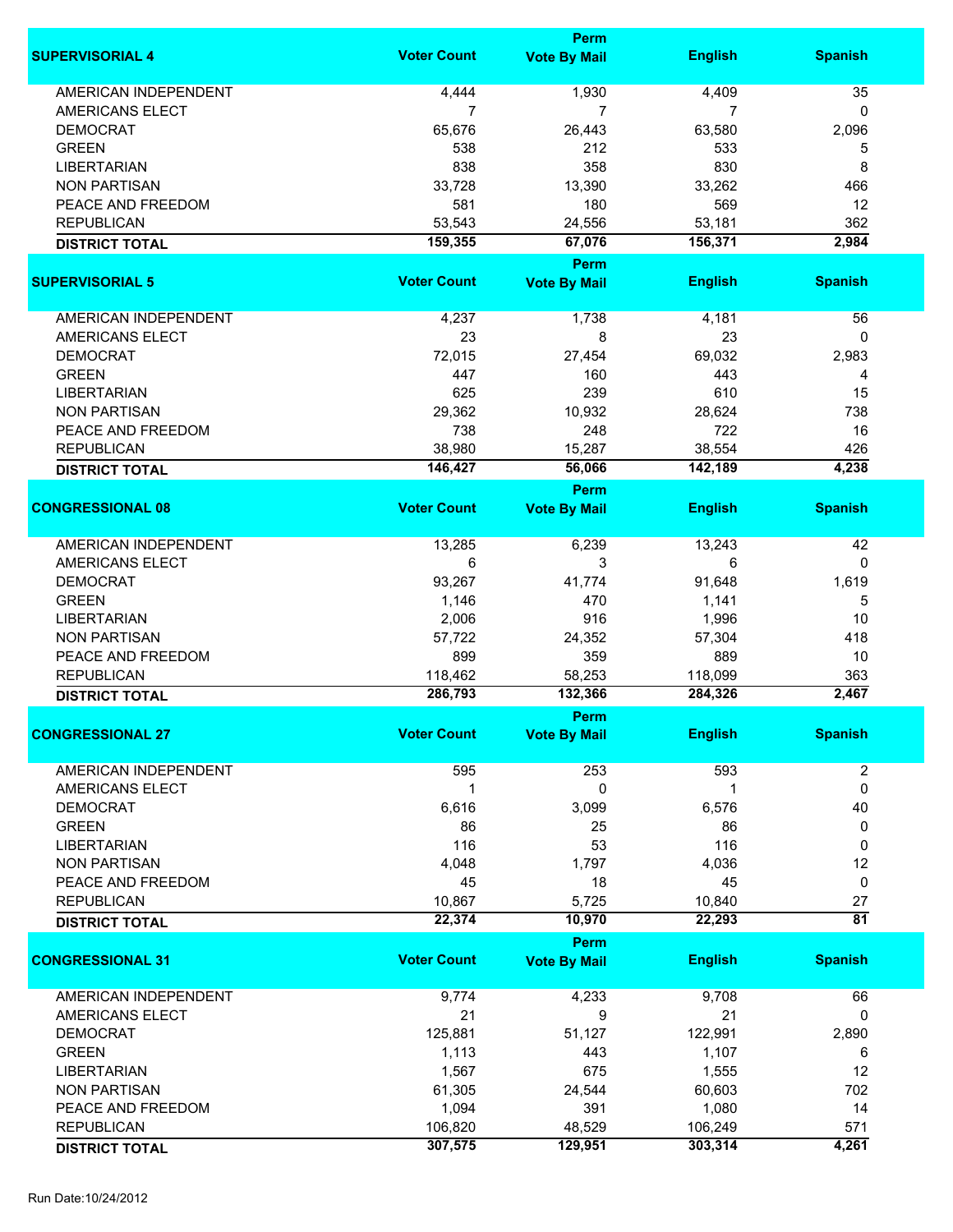|                             |                    | <b>Perm</b>         |                  |                        |
|-----------------------------|--------------------|---------------------|------------------|------------------------|
| <b>CONGRESSIONAL 35</b>     | <b>Voter Count</b> | <b>Vote By Mail</b> | <b>English</b>   | <b>Spanish</b>         |
| <b>AMERICAN INDEPENDENT</b> | 5,306              | 2,201               | 5,233            | 73                     |
| AMERICANS ELECT             | 24                 | 7                   | 24               | 0                      |
| <b>DEMOCRAT</b>             | 91,908             | 35,243              | 87,850           | 4,058                  |
| <b>GREEN</b>                | 655                | 240                 | 645              | 10                     |
| <b>LIBERTARIAN</b>          | 921                | 379                 | 902              | 19                     |
| <b>NON PARTISAN</b>         |                    | 15,307              |                  | 951                    |
|                             | 41,122             |                     | 40,171           |                        |
| PEACE AND FREEDOM           | 936                | 306                 | 910              | 26                     |
| <b>REPUBLICAN</b>           | 55,050             | 22,752              | 54,466           | 584                    |
| <b>DISTRICT TOTAL</b>       | 195,922            | 76,435<br>Perm      | 190,201          | 5,721                  |
| <b>CONGRESSIONAL 39</b>     | <b>Voter Count</b> | <b>Vote By Mail</b> | <b>English</b>   | <b>Spanish</b>         |
|                             |                    |                     |                  |                        |
| <b>AMERICAN INDEPENDENT</b> | 1,073              | 509                 | 1,069            | 4                      |
| <b>AMERICANS ELECT</b>      | 4                  | 4                   | 4                | 0                      |
| <b>DEMOCRAT</b>             | 12,404             | 5,294               | 12,273           | 131                    |
| <b>GREEN</b>                | 104                | 41                  | 104              | 0                      |
| <b>LIBERTARIAN</b>          | 207                | 91                  | 206              | 1                      |
| <b>NON PARTISAN</b>         | 9,065              | 3,893               | 9,034            | 31                     |
| PEACE AND FREEDOM           | 93                 | 31                  | 90               | 3                      |
|                             |                    |                     |                  |                        |
| <b>REPUBLICAN</b>           | 15,967<br>38,917   | 8,087<br>17,950     | 15,924<br>38,704 | 43<br>$\overline{213}$ |
| <b>DISTRICT TOTAL</b>       |                    | Perm                |                  |                        |
| <b>SENATE 16</b>            | <b>Voter Count</b> | <b>Vote By Mail</b> | <b>English</b>   | <b>Spanish</b>         |
| <b>AMERICAN INDEPENDENT</b> | 2,992              | 1,493               | 2,987            | 5                      |
| <b>DEMOCRAT</b>             | 17,419             | 8,384               | 17,290           | 129                    |
|                             | 267                | 117                 | 267              |                        |
| <b>GREEN</b>                |                    |                     |                  | 0                      |
| <b>LIBERTARIAN</b>          | 450                | 221                 | 449              | 1                      |
| <b>NON PARTISAN</b>         | 12,385             | 5,588               | 12,347           | 38                     |
| PEACE AND FREEDOM           | 187                | 85                  | 185              | $\overline{2}$         |
| <b>REPUBLICAN</b>           | 22,832             | 11,859              | 22,786           | 46                     |
| <b>DISTRICT TOTAL</b>       | 56,532             | 27,747              | 56,311           | 221                    |
|                             |                    | Perm                |                  |                        |
| <b>SENATE 20</b>            | <b>Voter Count</b> | <b>Vote By Mail</b> | <b>English</b>   | <b>Spanish</b>         |
| <b>AMERICAN INDEPENDENT</b> | 7,872              | 3,261               | 7,772            | 100                    |
| AMERICANS ELECT             | 36                 | 11                  | 36               | 0                      |
| <b>DEMOCRAT</b>             | 136,261            | 51,994              | 130,666          | 5,595                  |
| <b>GREEN</b>                | 898                | 341                 | 886              | 12                     |
| <b>LIBERTARIAN</b>          | 1,300              | 525                 | 1,274            | 26                     |
| <b>NON PARTISAN</b>         | 59,036             | 22,135              | 57,718           | 1,318                  |
| PEACE AND FREEDOM           | 1,347              | 450                 | 1,315            | 32                     |
| <b>REPUBLICAN</b>           | 79,979             | 32,894              | 79,181           | 798                    |
| <b>DISTRICT TOTAL</b>       | 286,729            | 111,611             | 278,848          | 7,881                  |
|                             |                    | <b>Perm</b>         |                  |                        |
| <b>SENATE 21</b>            | <b>Voter Count</b> | <b>Vote By Mail</b> | <b>English</b>   | <b>Spanish</b>         |
|                             |                    |                     |                  |                        |
| AMERICAN INDEPENDENT        | 6,209              | 2,870               | 6,186            | 23                     |
| AMERICANS ELECT             | 3                  | 2                   | 3                | 0                      |
| <b>DEMOCRAT</b>             | 47,900             | 20,474              | 46,838           | 1,062                  |
| <b>GREEN</b>                | 391                | 142                 | 387              | 4                      |
| <b>LIBERTARIAN</b>          | 807                | 361                 | 801              | 6                      |
| <b>NON PARTISAN</b>         | 27,442             | 11,089              | 27,171           | 271                    |
| PEACE AND FREEDOM           | 454                | 175                 | 447              | 7                      |
| <b>REPUBLICAN</b>           | 51,244             | 24,443              | 51,009           | 235                    |
|                             | 134,450            | 59,556              | 132,842          | 1,608                  |
| <b>DISTRICT TOTAL</b>       |                    |                     |                  |                        |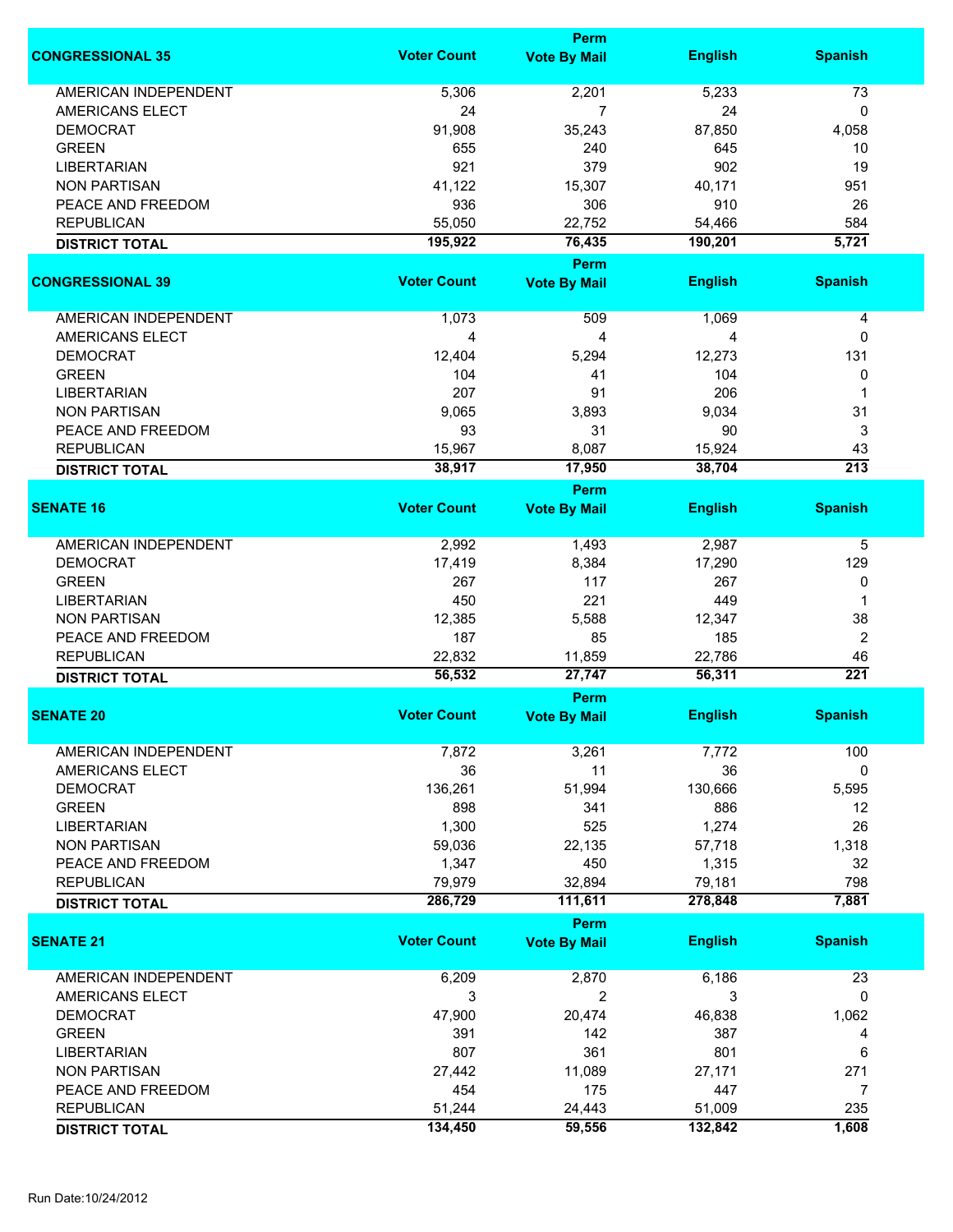|                             |                    | <b>Perm</b>         |                |                  |
|-----------------------------|--------------------|---------------------|----------------|------------------|
| <b>SENATE 23</b>            | <b>Voter Count</b> | <b>Vote By Mail</b> | <b>English</b> | <b>Spanish</b>   |
| <b>AMERICAN INDEPENDENT</b> | 10,697             | 4,777               | 10,650         | 47               |
| AMERICANS ELECT             | 11                 | 5                   | 11             | 0                |
| <b>DEMOCRAT</b>             | 102,400            | 44,318              | 100,752        | 1,648            |
|                             |                    |                     |                |                  |
| <b>GREEN</b>                | 1,250              | 508                 | 1,245          | 5                |
| <b>LIBERTARIAN</b>          | 1,823              | 807                 | 1,815          | 8                |
| <b>NON PARTISAN</b>         | 57,606             | 23,918              | 57,193         | 413              |
| PEACE AND FREEDOM           | 882                | 328                 | 873            | 9                |
| <b>REPUBLICAN</b>           | 120,401            | 57,547              | 119,995        | 406              |
| <b>DISTRICT TOTAL</b>       | 295,070            | 132,208             | 292,534        | 2,536            |
|                             |                    | <b>Perm</b>         |                |                  |
| <b>SENATE 25</b>            | <b>Voter Count</b> | <b>Vote By Mail</b> | <b>English</b> | <b>Spanish</b>   |
| AMERICAN INDEPENDENT        | 1,202              | 528                 | 1,194          | 8                |
| AMERICANS ELECT             | $\mathbf{2}$       | 1                   | $\overline{2}$ | 0                |
| <b>DEMOCRAT</b>             | 13,793             | 6,108               | 13,620         | 173              |
| <b>GREEN</b>                | 195                | 70                  | 195            | 0                |
|                             |                    |                     |                |                  |
| <b>LIBERTARIAN</b>          | 230                | 109                 | 230            | 0                |
| <b>NON PARTISAN</b>         | 7,794              | 3,293               | 7,751          | 43               |
| PEACE AND FREEDOM           | 104                | 36                  | 104            | 0                |
| <b>REPUBLICAN</b>           | 16,882             | 8,583               | 16,822         | 60               |
| <b>DISTRICT TOTAL</b>       | 40,202             | 18,728              | 39,918         | 284              |
|                             |                    | <b>Perm</b>         |                |                  |
| <b>SENATE 29</b>            | <b>Voter Count</b> | <b>Vote By Mail</b> | <b>English</b> | <b>Spanish</b>   |
| <b>AMERICAN INDEPENDENT</b> | 1,061              | 506                 | 1,057          | 4                |
| AMERICANS ELECT             | 4                  | $\overline{4}$      | 4              | 0                |
| <b>DEMOCRAT</b>             | 12,303             | 5,259               | 12,172         | 131              |
|                             |                    |                     |                |                  |
| <b>GREEN</b>                | 103                | 41                  | 103            | 0                |
| <b>LIBERTARIAN</b>          | 207                | 91                  | 206            | 1                |
| <b>NON PARTISAN</b>         | 8,999              | 3,870               | 8,968          | 31               |
| PEACE AND FREEDOM           | 93                 | 31                  | 90             | 3                |
| <b>REPUBLICAN</b>           | 15,828             | 8,020               | 15,785         | 43               |
| <b>DISTRICT TOTAL</b>       | 38,598             | 17,822              | 38,385         | $\overline{213}$ |
|                             |                    | Perm                |                |                  |
| <b>ASSEMBLY 33</b>          | <b>Voter Count</b> | <b>Vote By Mail</b> | <b>English</b> | <b>Spanish</b>   |
| <b>AMERICAN INDEPENDENT</b> | 9,304              | 4,331               | 9,275          | 29               |
| AMERICANS ELECT             | 4                  | $\overline{2}$      | 4              | 0                |
| <b>DEMOCRAT</b>             | 65,362             | 28,827              | 64,153         | 1,209            |
|                             |                    |                     |                |                  |
| <b>GREEN</b>                | 723                | 279                 | 718            | 5                |
| <b>LIBERTARIAN</b>          | 1,312              | 601                 | 1,305          | $\overline{7}$   |
| <b>NON PARTISAN</b>         | 39,671             | 16,526              | 39,357         | 314              |
| PEACE AND FREEDOM           | 656                | 263                 | 647            | 9                |
| <b>REPUBLICAN</b>           | 78,516             | 38,614              | 78,237         | 279              |
| <b>DISTRICT TOTAL</b>       | 195,548            | 89,443              | 193,696        | 1,852            |
|                             |                    | Perm                |                |                  |
| <b>ASSEMBLY 36</b>          | <b>Voter Count</b> | <b>Vote By Mail</b> | <b>English</b> | <b>Spanish</b>   |
| AMERICAN INDEPENDENT        | 502                | 235                 | 500            | $\overline{2}$   |
| AMERICANS ELECT             | 1                  | 1                   | 1              | 0                |
| <b>DEMOCRAT</b>             | 2,360              | 1,148               | 2,331          | 29               |
| <b>GREEN</b>                | 53                 | 26                  | 53             | 0                |
| <b>LIBERTARIAN</b>          | 100                | 38                  | 100            | 0                |
| <b>NON PARTISAN</b>         | 1,807              | 787                 | 1,801          | 6                |
| PEACE AND FREEDOM           | 17                 | 5                   | 17             | 0                |
|                             |                    |                     |                |                  |
| <b>REPUBLICAN</b>           | 4,629              | 2,364               | 4,621          | 8                |
| <b>DISTRICT TOTAL</b>       | 9,469              | 4,604               | 9,424          | $\overline{45}$  |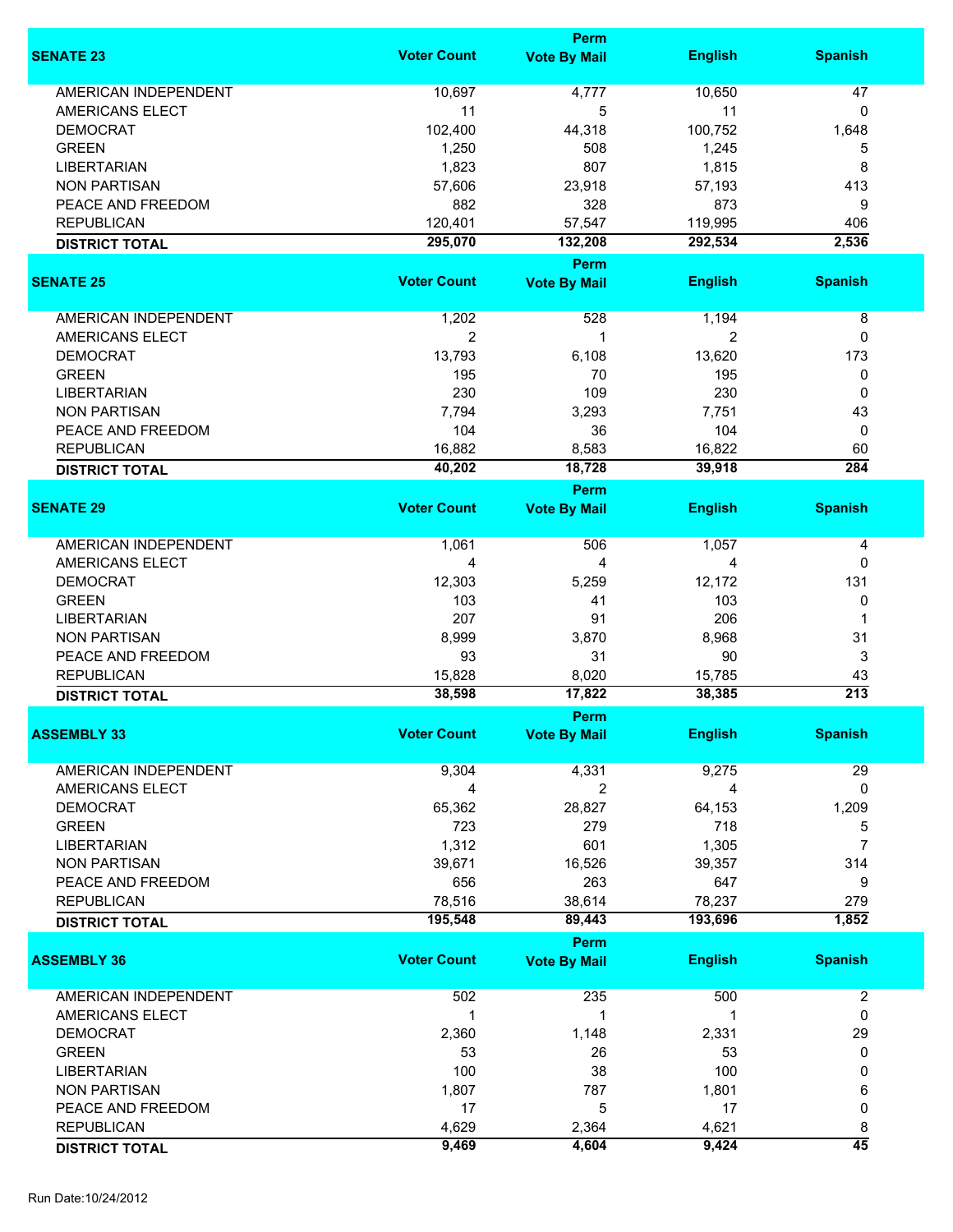|                             |                    | Perm                        |                  |                        |
|-----------------------------|--------------------|-----------------------------|------------------|------------------------|
| <b>ASSEMBLY 40</b>          | <b>Voter Count</b> | <b>Vote By Mail</b>         | <b>English</b>   | <b>Spanish</b>         |
| <b>AMERICAN INDEPENDENT</b> | 7,049              | 3,067                       | 7,013            | 36                     |
| <b>AMERICANS ELECT</b>      | 9                  | 4                           | 9                | 0                      |
| <b>DEMOCRAT</b>             | 80,297             | 33,663                      | 78,893           | 1,404                  |
| <b>GREEN</b>                | 809                | 316                         | 805              |                        |
|                             |                    |                             |                  | 4                      |
| <b>LIBERTARIAN</b>          | 1,133              | 498                         | 1,127            | 6                      |
| <b>NON PARTISAN</b>         | 42,238             | 17,140                      | 41,887           | 351                    |
| PEACE AND FREEDOM           | 673                | 239                         | 664              | 9                      |
| <b>REPUBLICAN</b>           | 78,832             | 36,364                      | 78,493           | 339                    |
| <b>DISTRICT TOTAL</b>       | 211,040            | 91,291                      | 208,891          | 2,149                  |
|                             |                    | <b>Perm</b>                 |                  |                        |
| <b>ASSEMBLY 41</b>          | <b>Voter Count</b> | <b>Vote By Mail</b>         | <b>English</b>   | <b>Spanish</b>         |
| AMERICAN INDEPENDENT        | 1,624              | 726                         | 1,615            | 9                      |
| <b>AMERICANS ELECT</b>      | $\overline{2}$     | 1                           | 2                | 0                      |
| <b>DEMOCRAT</b>             | 17,496             | 7,821                       | 17,292           | 204                    |
| <b>GREEN</b>                | 244                | 87                          | 244              | 0                      |
| <b>LIBERTARIAN</b>          | 314                | 149                         | 314              | 0                      |
| <b>NON PARTISAN</b>         | 10,218             | 4,330                       | 10,168           | 50                     |
|                             |                    |                             |                  |                        |
| PEACE AND FREEDOM           | 133                | 48                          | 133              | 0                      |
| <b>REPUBLICAN</b>           | 24,009             | 12,255                      | 23,933           | 76                     |
| <b>DISTRICT TOTAL</b>       | 54,040             | 25,417                      | 53,701           | $\overline{339}$       |
| <b>ASSEMBLY 42</b>          | <b>Voter Count</b> | Perm<br><b>Vote By Mail</b> | <b>English</b>   | <b>Spanish</b>         |
|                             |                    |                             |                  |                        |
| <b>AMERICAN INDEPENDENT</b> | 2,621              | 1,309                       | 2,614            | 7                      |
| <b>DEMOCRAT</b>             | 15,997             | 7,825                       | 15,831           | 166                    |
| <b>GREEN</b>                | 274                | 129                         | 274              | 0                      |
| <b>LIBERTARIAN</b>          | 451                | 212                         | 449              | $\overline{2}$         |
| <b>NON PARTISAN</b>         | 11,293             | 5,105                       | 11,249           | 44                     |
| PEACE AND FREEDOM           | 148                | 69                          | 148              | 0                      |
|                             |                    |                             |                  |                        |
| <b>REPUBLICAN</b>           | 25,373<br>56,157   | 12,835                      | 25,328<br>55,893 | 45<br>$\overline{264}$ |
| <b>DISTRICT TOTAL</b>       |                    | 27,484<br><b>Perm</b>       |                  |                        |
| <b>ASSEMBLY 47</b>          | <b>Voter Count</b> | <b>Vote By Mail</b>         | <b>English</b>   | <b>Spanish</b>         |
|                             |                    |                             |                  |                        |
| AMERICAN INDEPENDENT        | 4,738              | 1,976                       | 4,673            | 65                     |
| AMERICANS ELECT             | 34                 | 9                           | 34               | 0                      |
| <b>DEMOCRAT</b>             | 84,623             | 31,763                      | 81,167           | 3,456                  |
| <b>GREEN</b>                | 519                | 197                         | 512              | 7                      |
| <b>LIBERTARIAN</b>          | 725                | 286                         | 710              | 15                     |
| <b>NON PARTISAN</b>         | 35,534             | 13,224                      | 34,676           | 858                    |
| PEACE AND FREEDOM           | 857                | 300                         | 834              | 23                     |
| <b>REPUBLICAN</b>           | 44,861             | 17,730                      | 44,382           | 479                    |
| <b>DISTRICT TOTAL</b>       | 171,891            | 65,485                      | 166,988          | 4,903                  |
|                             |                    | <b>Perm</b>                 |                  |                        |
| <b>ASSEMBLY 52</b>          | <b>Voter Count</b> | <b>Vote By Mail</b>         | <b>English</b>   | <b>Spanish</b>         |
| AMERICAN INDEPENDENT        | 3,134              | 1,285                       | 3,099            | 35                     |
|                             |                    | $\overline{2}$              | $\overline{2}$   | $\mathbf{0}$           |
| AMERICANS ELECT             | 2                  |                             |                  |                        |
| <b>DEMOCRAT</b>             | 51,638             | 20,231                      | 49,499           | 2,139                  |
| <b>GREEN</b>                | 379                | 144                         | 374              | 5                      |
| <b>LIBERTARIAN</b>          | 575                | 239                         | 564              | 11                     |
| <b>NON PARTISAN</b>         | 23,502             | 8,911                       | 23,042           | 460                    |
| PEACE AND FREEDOM           | 490                | 150                         | 481              | 9                      |
| <b>REPUBLICAN</b>           | 35,118             | 15,164                      | 34,799           | 319                    |
| <b>DISTRICT TOTAL</b>       | 114,838            | 46,126                      | 111,860          | 2,978                  |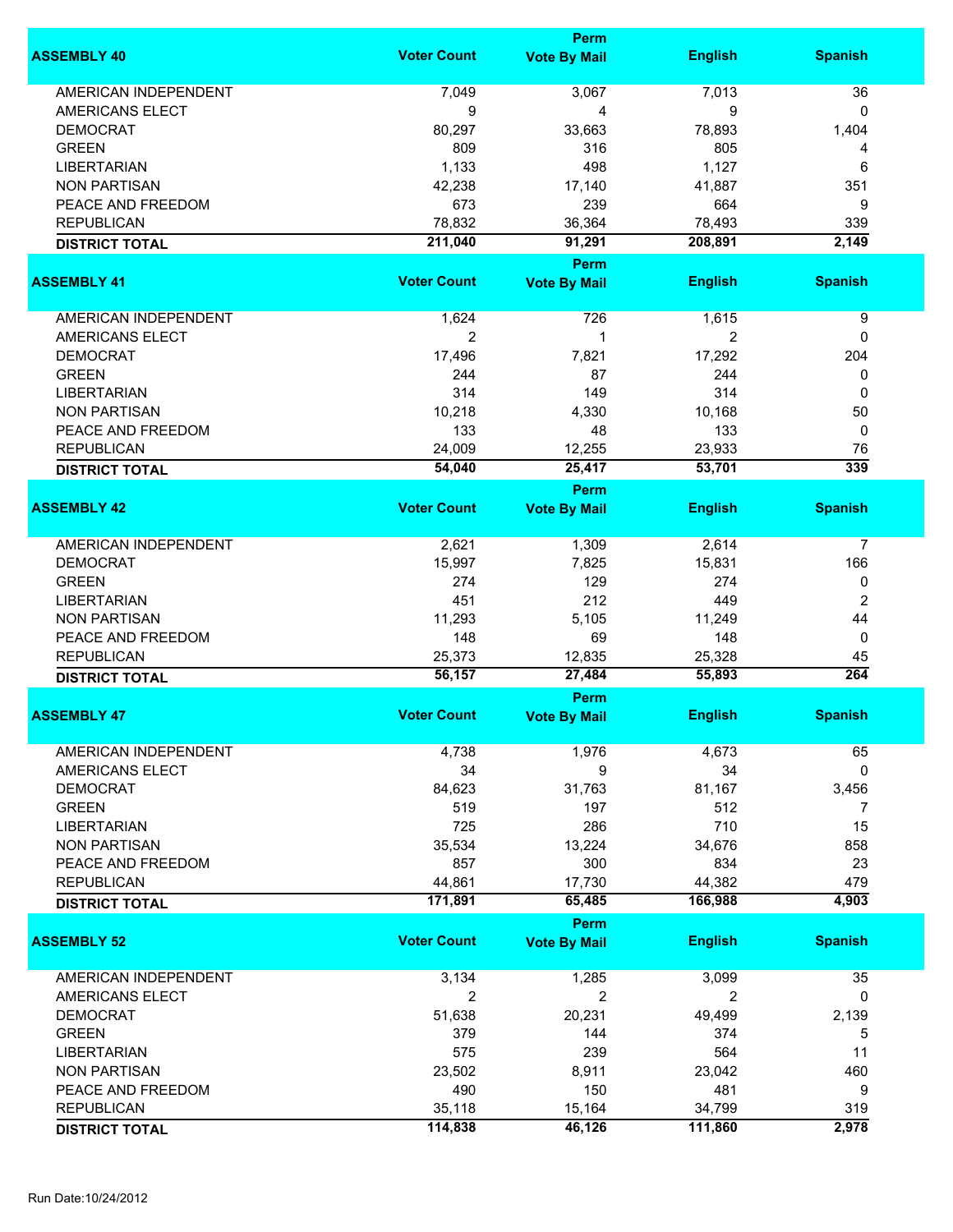|                                |                    | <b>Perm</b>         |                |                  |
|--------------------------------|--------------------|---------------------|----------------|------------------|
| <b>ASSEMBLY 55</b>             | <b>Voter Count</b> | <b>Vote By Mail</b> | <b>English</b> | <b>Spanish</b>   |
| <b>AMERICAN INDEPENDENT</b>    | 1,061              | 506                 | 1,057          | 4                |
|                                |                    |                     |                |                  |
| AMERICANS ELECT                | 4                  | 4                   | 4              | 0                |
| <b>DEMOCRAT</b>                | 12,303             | 5,259               | 12,172         | 131              |
| <b>GREEN</b>                   | 103                | 41                  | 103            | 0                |
| <b>LIBERTARIAN</b>             | 207                | 91                  | 206            | 1                |
| <b>NON PARTISAN</b>            | 8,999              | 3,870               | 8,968          | 31               |
| PEACE AND FREEDOM              | 93                 | 31                  | 90             | 3                |
| <b>REPUBLICAN</b>              | 15,828             | 8,020               | 15,785         | 43               |
| <b>DISTRICT TOTAL</b>          | 38,598             | 17,822              | 38,385         | $\overline{213}$ |
|                                |                    | <b>Perm</b>         |                |                  |
| <b>BOARD OF EQUALIZATION 1</b> | <b>Voter Count</b> | <b>Vote By Mail</b> | <b>English</b> | <b>Spanish</b>   |
| AMERICAN INDEPENDENT           | 17,113             | 7,738               | 17,025         | 88               |
| AMERICANS ELECT                | 14                 | 9                   | 14             | 0                |
| <b>DEMOCRAT</b>                | 163,530            | 68,990              | 159,839        | 3,691            |
|                                |                    |                     |                |                  |
| <b>GREEN</b>                   | 1,684              | 659                 | 1,671          | 13               |
| <b>LIBERTARIAN</b>             | 2,700              | 1,198               | 2,686          | 14               |
| <b>NON PARTISAN</b>            | 90,396             | 36,845              | 89,519         | 877              |
| PEACE AND FREEDOM              | 1,472              | 524                 | 1,449          | 23               |
| <b>REPUBLICAN</b>              | 171,730            | 82,374              | 170,942        | 788              |
| <b>DISTRICT TOTAL</b>          | 448,639            | 198,337             | 443,145        | 5,494            |
|                                |                    | <b>Perm</b>         |                |                  |
| <b>BOARD OF EQUALIZATION 3</b> | <b>Voter Count</b> | <b>Vote By Mail</b> | <b>English</b> | <b>Spanish</b>   |
| <b>AMERICAN INDEPENDENT</b>    | 1,061              | 506                 | 1,057          | 4                |
| <b>AMERICANS ELECT</b>         | 4                  | 4                   | 4              | 0                |
| <b>DEMOCRAT</b>                | 12,303             | 5,259               | 12,172         | 131              |
|                                |                    |                     | 103            |                  |
| <b>GREEN</b>                   | 103                | 41                  |                | 0                |
| <b>LIBERTARIAN</b>             | 207                | 91                  | 206            | 1                |
| <b>NON PARTISAN</b>            | 8,999              | 3,870               | 8,968          | 31               |
| PEACE AND FREEDOM              | 93                 | 31                  | 90             | 3                |
| <b>REPUBLICAN</b>              | 15,828             | 8,020               | 15,785         | 43               |
| <b>DISTRICT TOTAL</b>          | 38,598             | 17,822              | 38,385         | $\overline{213}$ |
|                                |                    | <b>Perm</b>         |                |                  |
| <b>BOARD OF EQUALIZATION 4</b> | <b>Voter Count</b> | <b>Vote By Mail</b> | <b>English</b> | <b>Spanish</b>   |
| <b>AMERICAN INDEPENDENT</b>    | 11,859             | 5,191               | 11,764         | 95               |
| AMERICANS ELECT                | 38                 | 10                  | 38             | 0                |
| <b>DEMOCRAT</b>                | 154,243            | 62,288              | 149,327        | 4,916            |
| <b>GREEN</b>                   | 1,317              | 519                 | 1,309          | 8                |
| <b>LIBERTARIAN</b>             | 1,910              | 825                 | 1,883          | 27               |
| <b>NON PARTISAN</b>            | 73,867             | 29,178              |                |                  |
|                                |                    |                     | 72,661         | 1,206            |
| PEACE AND FREEDOM              | 1,502              | 550                 | 1,475          | 27               |
| <b>REPUBLICAN</b>              | 119,608            | 52,952              | 118,851        | 757              |
| <b>DISTRICT TOTAL</b>          | 364,344            | 151,513             | 357,308        | 7,036            |
|                                | <b>Voter Count</b> | <b>Perm</b>         |                |                  |
| <b>UNINCORPORATED AREA</b>     |                    | <b>Vote By Mail</b> | <b>English</b> | <b>Spanish</b>   |
| <b>AMERICAN INDEPENDENT</b>    | 5,523              | 2,601               | 5,494          | 29               |
| AMERICANS ELECT                | 5                  | 3                   | 5              | 0                |
| <b>DEMOCRAT</b>                | 39,866             | 17,645              | 38,793         | 1,073            |
| <b>GREEN</b>                   | 626                | 267                 | 623            | 3                |
| <b>LIBERTARIAN</b>             | 989                | 457                 | 977            | 12               |
| <b>NON PARTISAN</b>            | 24,967             | 10,655              | 24,677         | 290              |
| PEACE AND FREEDOM              | 478                | 181                 | 465            | 13               |
| <b>REPUBLICAN</b>              | 51,790             | 25,759              | 51,600         | 190              |
|                                | 124,244            | 57,568              | 122,634        | 1,610            |
| <b>DISTRICT TOTAL</b>          |                    |                     |                |                  |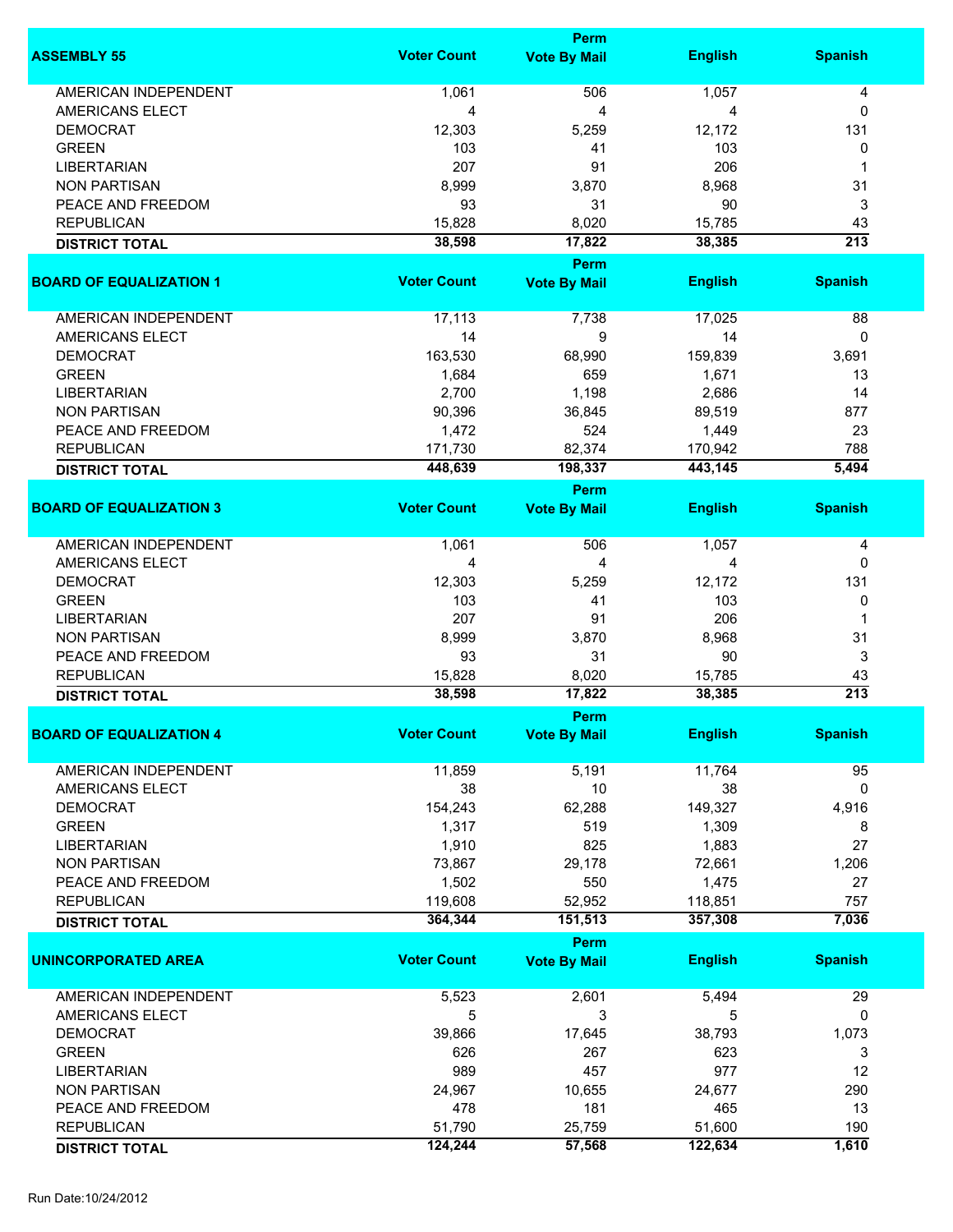|                                            |                    | Perm                        |                |                              |
|--------------------------------------------|--------------------|-----------------------------|----------------|------------------------------|
| <b>CITY OF ADELANTO</b>                    | <b>Voter Count</b> | <b>Vote By Mail</b>         | <b>English</b> | <b>Spanish</b>               |
| <b>AMERICAN INDEPENDENT</b>                | 443                | 167                         | 439            | 4                            |
| <b>DEMOCRAT</b>                            | 4,292              | 1,691                       | 4,142          | 150                          |
| <b>GREEN</b>                               | 24                 | 5                           | 24             | 0                            |
| <b>LIBERTARIAN</b>                         | 43                 | 16                          | 43             | 0                            |
| <b>NON PARTISAN</b>                        | 2,049              | 844                         | 2,017          | 32                           |
|                                            |                    |                             |                |                              |
| PEACE AND FREEDOM                          | 37                 | 11                          | 37             | 0                            |
| <b>REPUBLICAN</b>                          | 1,987              | 833                         | 1,963          | 24                           |
| <b>DISTRICT TOTAL</b>                      | 8,875              | 3,567                       | 8,665          | $\overline{210}$             |
| <b>TOWN OF APPLE VALLEY</b>                | <b>Voter Count</b> | Perm<br><b>Vote By Mail</b> | <b>English</b> | <b>Spanish</b>               |
| AMERICAN INDEPENDENT                       | 1,777              | 867                         | 1,774          | 3                            |
|                                            |                    |                             |                |                              |
| <b>AMERICANS ELECT</b>                     | 1                  | 1                           |                | 0                            |
| <b>DEMOCRAT</b>                            | 10,207             | 4,745                       | 10,092         | 115                          |
| <b>GREEN</b>                               | 104                | 46                          | 103            | 1                            |
| <b>LIBERTARIAN</b>                         | 202                | 83                          | 202            | 0                            |
| <b>NON PARTISAN</b>                        | 6,520              | 2,735                       | 6,490          | 30                           |
| PEACE AND FREEDOM                          | 90                 | 39                          | 89             | $\mathbf 1$                  |
| <b>REPUBLICAN</b>                          | 16,416             | 8,300                       | 16,373         | 43                           |
| <b>DISTRICT TOTAL</b>                      | 35,317             | 16,816                      | 35,124         | $\overline{193}$             |
|                                            |                    | Perm                        |                |                              |
| <b>CITY OF BARSTOW</b>                     | <b>Voter Count</b> | <b>Vote By Mail</b>         | <b>English</b> | <b>Spanish</b>               |
| AMERICAN INDEPENDENT                       | 395                | 147                         | 393            | 2                            |
| <b>DEMOCRAT</b>                            | 3,499              | 1,399                       | 3,466          | 33                           |
| <b>GREEN</b>                               | 28                 | 10                          | 28             | 0                            |
| <b>LIBERTARIAN</b>                         | 22                 | 9                           | 22             | 0                            |
| <b>NON PARTISAN</b>                        | 1,958              | 722                         | 1,950          | 8                            |
| PEACE AND FREEDOM                          | 31                 | 13                          | 31             | 0                            |
|                                            |                    |                             |                |                              |
| <b>REPUBLICAN</b>                          | 2,485<br>8,418     | 1,082<br>3,382              | 2,478<br>8,368 | 7<br>$\overline{50}$         |
| <b>DISTRICT TOTAL</b>                      |                    | Perm                        |                |                              |
| <b>CITY OF BIG BEAR LAKE</b>               | <b>Voter Count</b> | <b>Vote By Mail</b>         | <b>English</b> | <b>Spanish</b>               |
| AMERICAN INDEPENDENT                       | 124                | 69                          | 124            | 0                            |
| <b>DEMOCRAT</b>                            | 693                | 395                         | 693            | $\Omega$                     |
| <b>GREEN</b>                               | 11                 | 4                           | 11             | 0                            |
| <b>LIBERTARIAN</b>                         | 33                 | 16                          | 33             | 0                            |
| <b>NON PARTISAN</b>                        | 528                | 242                         | 525            | 3                            |
| PEACE AND FREEDOM                          | 4                  | 3                           | 4              | 0                            |
|                                            |                    |                             |                |                              |
| <b>REPUBLICAN</b><br><b>DISTRICT TOTAL</b> | 1,535<br>2,928     | 916<br>1,645                | 1,535<br>2,925 | 0<br>$\overline{\mathbf{3}}$ |
|                                            |                    | Perm                        |                |                              |
| <b>CITY OF CHINO</b>                       | <b>Voter Count</b> | <b>Vote By Mail</b>         | <b>English</b> | <b>Spanish</b>               |
| AMERICAN INDEPENDENT                       | 910                | 379                         | 905            | 5                            |
| <b>DEMOCRAT</b>                            | 12,459             | 5,047                       | 12,103         | 356                          |
| <b>GREEN</b>                               | 99                 | 39                          | 97             | 2                            |
| <b>LIBERTARIAN</b>                         | 140                | 59                          | 140            | 0                            |
| <b>NON PARTISAN</b>                        | 6,276              |                             | 6,212          | 64                           |
|                                            |                    | 2,449                       |                |                              |
| PEACE AND FREEDOM                          | 83                 | 27                          | 82             | 1                            |
| <b>REPUBLICAN</b>                          | 11,955             | 5,170                       | 11,874         | 81<br>509                    |
| <b>DISTRICT TOTAL</b>                      | 31,922             | 13,170                      | 31,413         |                              |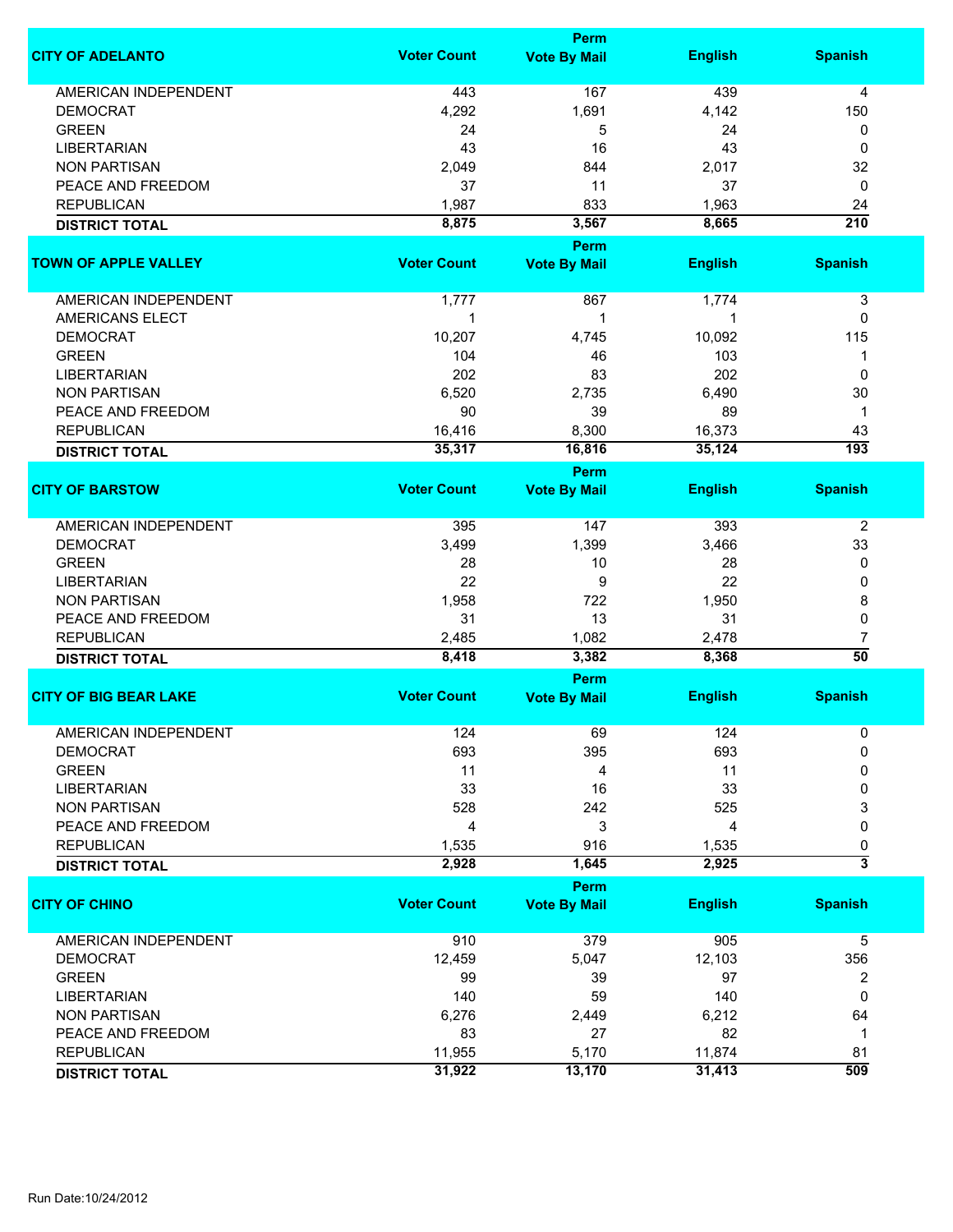|                              |                    | Perm                |                |                  |
|------------------------------|--------------------|---------------------|----------------|------------------|
| <b>CITY OF CHINO HILLS</b>   | <b>Voter Count</b> | <b>Vote By Mail</b> | <b>English</b> | <b>Spanish</b>   |
| <b>AMERICAN INDEPENDENT</b>  | 1,061              | 506                 | 1,057          | 4                |
| AMERICANS ELECT              | 4                  | 4                   | 4              | $\mathbf{0}$     |
| <b>DEMOCRAT</b>              | 12,303             | 5,259               | 12,172         | 131              |
| <b>GREEN</b>                 | 103                | 41                  | 103            | 0                |
|                              |                    |                     |                |                  |
| <b>LIBERTARIAN</b>           | 207                | 91                  | 206            | 1                |
| <b>NON PARTISAN</b>          | 8,999              | 3,870               | 8,968          | 31               |
| PEACE AND FREEDOM            | 93                 | 31                  | 90             | 3                |
| <b>REPUBLICAN</b>            | 15,828             | 8,020               | 15,785         | 43               |
| <b>DISTRICT TOTAL</b>        | 38,598             | 17,822              | 38,385         | $\overline{213}$ |
|                              |                    | Perm                |                |                  |
| <b>CITY OF COLTON</b>        | <b>Voter Count</b> | <b>Vote By Mail</b> | <b>English</b> | <b>Spanish</b>   |
|                              |                    |                     |                |                  |
| <b>AMERICAN INDEPENDENT</b>  | 615                | 254                 | 610            | 5                |
| AMERICANS ELECT              | 6                  | 3                   | 6              | 0                |
| <b>DEMOCRAT</b>              | 9,969              | 3,505               | 9,577          | 392              |
| <b>GREEN</b>                 | 68                 | 34                  | 67             | 1                |
| <b>LIBERTARIAN</b>           | 100                | 41                  | 99             | 1                |
| <b>NON PARTISAN</b>          | 4,032              | 1,425               | 3,945          | 87               |
| PEACE AND FREEDOM            | 73                 | 26                  | 73             | $\mathbf 0$      |
| <b>REPUBLICAN</b>            | 5,188              | 2,016               | 5,132          | 56               |
| <b>DISTRICT TOTAL</b>        | 20,051             | 7,304               | 19,509         | 542              |
|                              |                    |                     |                |                  |
| <b>CITY OF FONTANA</b>       | <b>Voter Count</b> | <b>Perm</b>         | <b>English</b> | <b>Spanish</b>   |
|                              |                    | <b>Vote By Mail</b> |                |                  |
| <b>AMERICAN INDEPENDENT</b>  | 1,923              | 815                 | 1,900          | 23               |
| <b>AMERICANS ELECT</b>       | 20                 | 5                   | 20             | 0                |
| <b>DEMOCRAT</b>              | 34,180             | 12,958              | 32,804         | 1,376            |
| <b>GREEN</b>                 | 238                | 85                  | 233            | 5                |
| <b>LIBERTARIAN</b>           | 285                | 118                 | 281            | 4                |
| <b>NON PARTISAN</b>          | 15,460             | 5,698               | 15,105         | 355              |
| PEACE AND FREEDOM            | 334                | 120                 | 323            | 11               |
| <b>REPUBLICAN</b>            | 18,086             | 7,393               | 17,897         | 189              |
| <b>DISTRICT TOTAL</b>        | 70,526             | 27,192              | 68,563         | 1,963            |
|                              |                    |                     |                |                  |
|                              |                    | <b>Perm</b>         | <b>English</b> |                  |
| <b>CITY OF GRAND TERRACE</b> | Voter Count        | <b>Vote By Mail</b> |                | <b>Spanish</b>   |
| <b>AMERICAN INDEPENDENT</b>  | 214                | 87                  | 214            | 0                |
| <b>DEMOCRAT</b>              | 2,408              | 971                 | 2,391          | 17               |
| <b>GREEN</b>                 | 26                 | 9                   | 26             | 0                |
| <b>LIBERTARIAN</b>           | 35                 | 18                  | 35             | 0                |
| <b>NON PARTISAN</b>          | 1,257              | 504                 | 1,252          | 5                |
| PEACE AND FREEDOM            | 18                 | 4                   | 18             | 0                |
| <b>REPUBLICAN</b>            | 2,607              | 1,178               | 2,600          | $\overline{7}$   |
|                              | 6,565              | 2,771               | 6,536          | $\overline{29}$  |
| <b>DISTRICT TOTAL</b>        |                    |                     |                |                  |
|                              |                    | <b>Perm</b>         |                |                  |
| <b>CITY OF HESPERIA</b>      | <b>Voter Count</b> | <b>Vote By Mail</b> | <b>English</b> | <b>Spanish</b>   |
| AMERICAN INDEPENDENT         | 1,649              | 748                 | 1,644          | 5                |
| <b>DEMOCRAT</b>              | 12,246             | 5,007               | 11,906         | 340              |
| <b>GREEN</b>                 | 103                | 33                  | 102            | -1               |
| <b>LIBERTARIAN</b>           | 253                | 119                 | 253            | 0                |
| <b>NON PARTISAN</b>          | 7,737              | 2,973               | 7,644          | 93               |
|                              | 130                |                     |                |                  |
| PEACE AND FREEDOM            |                    | 49                  | 125            | 5                |
| <b>REPUBLICAN</b>            | 13,987             | 6,388               | 13,925         | 62               |
| <b>DISTRICT TOTAL</b>        | 36,105             | 15,317              | 35,599         | 506              |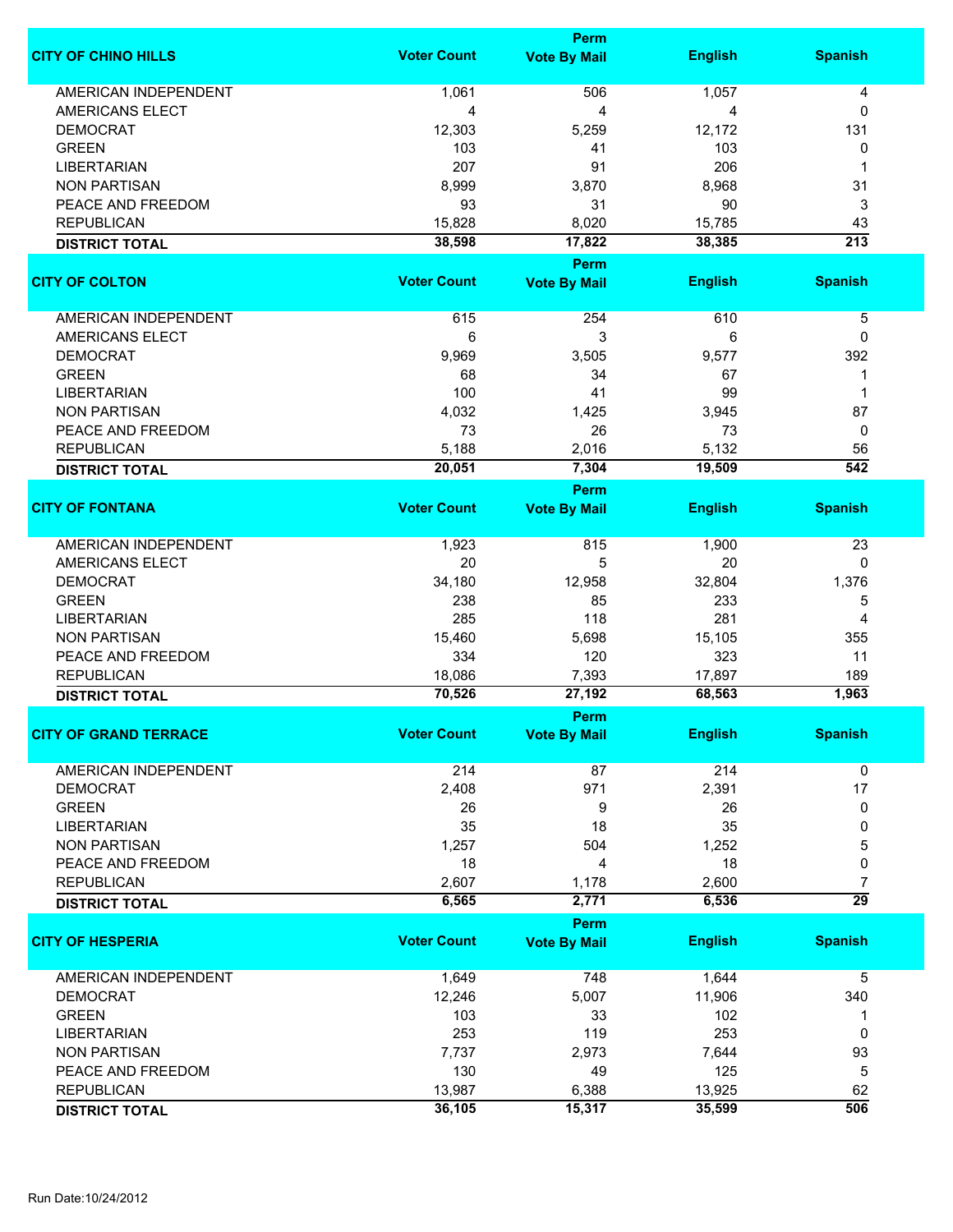|                             |                    | Perm                        |                |                  |
|-----------------------------|--------------------|-----------------------------|----------------|------------------|
| <b>CITY OF HIGHLAND</b>     | <b>Voter Count</b> | <b>Vote By Mail</b>         | <b>English</b> | <b>Spanish</b>   |
| <b>AMERICAN INDEPENDENT</b> | 770                | 320                         | 766            | 4                |
| <b>DEMOCRAT</b>             | 9,092              | 3,744                       | 8,872          | 220              |
| <b>GREEN</b>                | 84                 | 33                          | 84             | 0                |
| <b>LIBERTARIAN</b>          | 126                | 51                          | 125            | -1               |
|                             |                    |                             |                |                  |
| <b>NON PARTISAN</b>         | 4,626              | 1,811                       | 4,572          | 54               |
| PEACE AND FREEDOM           | 75                 | 24                          | 74             | 1                |
| <b>REPUBLICAN</b>           | 8,976              | 3,890                       | 8,945          | 31               |
| <b>DISTRICT TOTAL</b>       | 23,749             | 9,873                       | 23,438         | 311              |
| <b>CITY OF LOMA LINDA</b>   | <b>Voter Count</b> | Perm<br><b>Vote By Mail</b> | <b>English</b> | <b>Spanish</b>   |
|                             |                    |                             |                |                  |
| <b>AMERICAN INDEPENDENT</b> | 359                | 173                         | 358            | $\mathbf 1$      |
| <b>DEMOCRAT</b>             | 3,437              | 1,502                       | 3,405          | 32               |
| <b>GREEN</b>                | 32                 | 8                           | 32             | 0                |
| <b>LIBERTARIAN</b>          | 66                 | 33                          | 66             | 0                |
| <b>NON PARTISAN</b>         | 2,706              | 1,158                       | 2,694          | 12               |
| PEACE AND FREEDOM           | 29                 | 13                          | 29             | 0                |
| <b>REPUBLICAN</b>           | 3,869              | 1,883                       | 3,856          | 13               |
| <b>DISTRICT TOTAL</b>       | 10,498             | 4,770                       | 10,440         | $\overline{58}$  |
|                             |                    | <b>Perm</b>                 |                |                  |
| <b>CITY OF MONTCLAIR</b>    | <b>Voter Count</b> | <b>Vote By Mail</b>         | <b>English</b> | <b>Spanish</b>   |
|                             |                    |                             |                |                  |
| <b>AMERICAN INDEPENDENT</b> | 331                | 133                         | 329            | $\boldsymbol{2}$ |
| <b>AMERICANS ELECT</b>      | $\overline{2}$     | $\overline{2}$              | 2              | $\mathbf 0$      |
| <b>DEMOCRAT</b>             | 6,351              | 2,274                       | 6,091          | 260              |
| <b>GREEN</b>                | 49                 | 19                          | 48             | 1                |
| <b>LIBERTARIAN</b>          | 76                 | 29                          | 74             | 2                |
| <b>NON PARTISAN</b>         | 2,743              | 976                         | 2,660          | 83               |
| PEACE AND FREEDOM           | 82                 | 27                          | 80             | $\overline{2}$   |
| <b>REPUBLICAN</b>           | 3,081              | 1,273                       | 3,041          | 40               |
| <b>DISTRICT TOTAL</b>       | 12,715             | 4,733                       | 12,325         | 390              |
|                             |                    | Perm                        |                |                  |
| <b>CITY OF NEEDLES</b>      | <b>Voter Count</b> | <b>Vote By Mail</b>         | <b>English</b> | <b>Spanish</b>   |
| <b>AMERICAN INDEPENDENT</b> |                    |                             |                |                  |
| <b>DEMOCRAT</b>             | 111<br>774         | 54<br>342                   | 111<br>770     | 0<br>4           |
|                             |                    |                             |                |                  |
| <b>GREEN</b>                | 5                  | 1                           | 5              | 0                |
| <b>LIBERTARIAN</b>          | 10                 | $\overline{c}$              | 10             | 0                |
| <b>NON PARTISAN</b>         | 433                | 145                         | 433            | 0                |
| PEACE AND FREEDOM           | 8                  | 2                           | 8              | 0                |
| <b>REPUBLICAN</b>           | 552                | 272                         | 551            | 1                |
| <b>DISTRICT TOTAL</b>       | 1,893              | 818                         | 1,888          | $\overline{5}$   |
|                             |                    | Perm                        |                |                  |
| <b>CITY OF ONTARIO</b>      | <b>Voter Count</b> | <b>Vote By Mail</b>         | <b>English</b> | <b>Spanish</b>   |
| <b>AMERICAN INDEPENDENT</b> | 1,618              | 681                         | 1,599          | 19               |
| <b>DEMOCRAT</b>             | 27,421             | 11,003                      | 26,268         | 1,153            |
| <b>GREEN</b>                | 195                | 71                          | 194            | 1                |
| <b>LIBERTARIAN</b>          | 290                | 122                         | 285            | 5                |
| <b>NON PARTISAN</b>         | 11,963             | 4,644                       | 11,736         | 227              |
| PEACE AND FREEDOM           | 259                | 74                          | 255            | 4                |
| <b>REPUBLICAN</b>           | 17,174             | 7,639                       | 17,010         | 164              |
| <b>DISTRICT TOTAL</b>       | 58,920             | 24,234                      | 57,347         | 1,573            |
|                             |                    |                             |                |                  |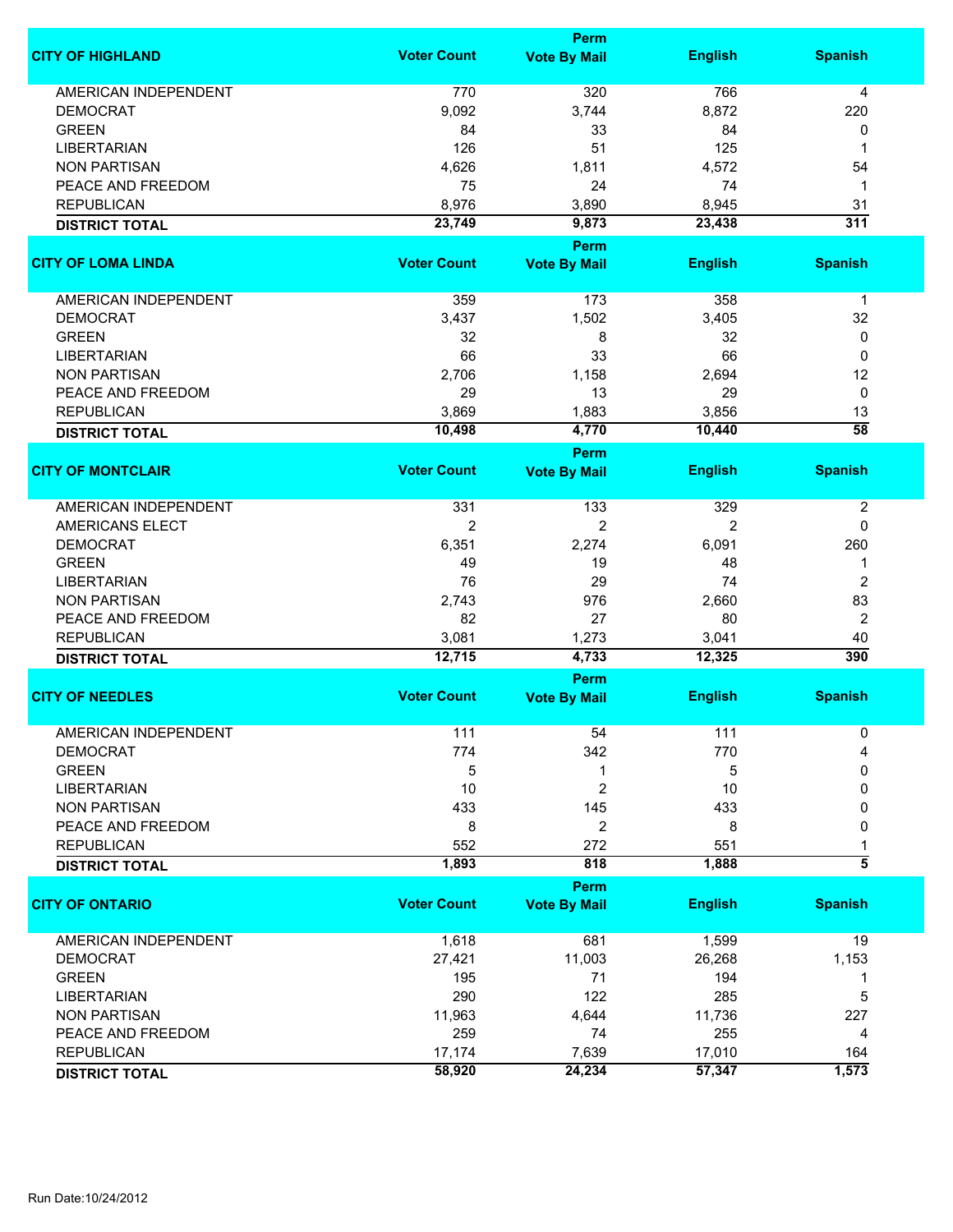|                                 |                    | Perm                               |                |                  |
|---------------------------------|--------------------|------------------------------------|----------------|------------------|
| <b>CITY OF RANCHO CUCAMONGA</b> | <b>Voter Count</b> | <b>Vote By Mail</b>                | <b>English</b> | <b>Spanish</b>   |
| <b>AMERICAN INDEPENDENT</b>     | 2,766              | 1,237                              | 2,746          | 20               |
| AMERICANS ELECT                 | 4                  | 3                                  | 4              | 0                |
| <b>DEMOCRAT</b>                 | 30,472             | 12,474                             | 30,094         | 378              |
| <b>GREEN</b>                    | 313                | 128                                | 310            | 3                |
|                                 | 464                | 204                                | 464            | $\mathbf{0}$     |
| <b>LIBERTARIAN</b>              |                    |                                    |                |                  |
| <b>NON PARTISAN</b>             | 17,421             | 7,137                              | 17,324         | 97               |
| PEACE AND FREEDOM               | 219                | 76                                 | 215            | 4                |
| <b>REPUBLICAN</b>               | 34,414             | 16,389                             | 34,274         | 140              |
| <b>DISTRICT TOTAL</b>           | 86,073             | 37,648                             | 85,431         | 642              |
|                                 |                    | Perm                               |                |                  |
| <b>CITY OF REDLANDS</b>         | <b>Voter Count</b> | <b>Vote By Mail</b>                | <b>English</b> | <b>Spanish</b>   |
| AMERICAN INDEPENDENT            | 1,348              | 569                                | 1,346          | $\boldsymbol{2}$ |
| <b>AMERICANS ELECT</b>          | $\overline{2}$     | 0                                  | $\overline{2}$ | 0                |
| <b>DEMOCRAT</b>                 | 12,959             | 5,616                              | 12,799         | 160              |
| <b>GREEN</b>                    | 190                | 75                                 | 189            | 1                |
| <b>LIBERTARIAN</b>              | 235                | 93                                 | 234            | 1                |
|                                 |                    |                                    |                |                  |
| <b>NON PARTISAN</b>             | 7,052              | 2,914                              | 7,021          | 31               |
| PEACE AND FREEDOM               | 107                | 43                                 | 106            | $\mathbf 1$      |
| <b>REPUBLICAN</b>               | 16,524             | 7,671                              | 16,497         | 27               |
| <b>DISTRICT TOTAL</b>           | 38,417             | 16,981<br>Perm                     | 38,194         | $\overline{223}$ |
| <b>CITY OF RIALTO</b>           | <b>Voter Count</b> | <b>Vote By Mail</b>                | <b>English</b> | <b>Spanish</b>   |
|                                 |                    |                                    |                |                  |
| <b>AMERICAN INDEPENDENT</b>     | 1,036              | 436                                | 1,015          | 21               |
| AMERICANS ELECT                 | 5                  | 0                                  | 5              | 0                |
| <b>DEMOCRAT</b>                 | 19,858             | 7,592                              | 19,066         | 792              |
| <b>GREEN</b>                    | 89                 | 32                                 | 88             | 1                |
| LIBERTARIAN                     | 139                | 54                                 | 134            | 5                |
| <b>NON PARTISAN</b>             | 7,681              | 2,938                              | 7,506          | 175              |
| PEACE AND FREEDOM               | 230                | 86                                 | 228            | 2                |
| <b>REPUBLICAN</b>               | 9,456              | 3,607                              | 9,344          | 112              |
|                                 | 38,494             | 14,745                             | 37,386         | 1,108            |
| <b>DISTRICT TOTAL</b>           |                    |                                    |                |                  |
| <b>CITY OF SAN BERNARDINO</b>   | <b>Voter Count</b> | <b>Perm</b><br><b>Vote By Mail</b> | <b>English</b> | <b>Spanish</b>   |
|                                 |                    |                                    |                |                  |
| AMERICAN INDEPENDENT            | 2,309              | 988                                | 2,293          | 16               |
| AMERICANS ELECT                 | 3                  | 0                                  | 3              | 0                |
| <b>DEMOCRAT</b>                 | 34,875             | 14,235                             | 33,825         | 1,050            |
| <b>GREEN</b>                    | 238                | 90                                 | 238            | 0                |
| <b>LIBERTARIAN</b>              | 346                | 150                                | 343            | 3                |
| <b>NON PARTISAN</b>             | 14,546             | 5,733                              | 14,293         | 253              |
| PEACE AND FREEDOM               | 331                | 110                                | 326            | 5                |
| <b>REPUBLICAN</b>               | 22,937             | 9,908                              | 22,756         | 181              |
| <b>DISTRICT TOTAL</b>           | 75,585             | 31,214                             | 74,077         | 1,508            |
|                                 |                    | Perm                               |                |                  |
| <b>CITY OF TWENTYNINE PALMS</b> | <b>Voter Count</b> | <b>Vote By Mail</b>                | <b>English</b> | <b>Spanish</b>   |
| <b>AMERICAN INDEPENDENT</b>     | 257                | 131                                | 256            | 1                |
| <b>DEMOCRAT</b>                 | 1,532              | 782                                | 1,530          | $\overline{2}$   |
| <b>GREEN</b>                    |                    |                                    |                | 0                |
|                                 | 20                 | 10                                 | 20             |                  |
| <b>LIBERTARIAN</b>              | 52                 | 29                                 | 52             | 0                |
| <b>NON PARTISAN</b>             | 1,408              | 657                                | 1,404          | 4                |
| PEACE AND FREEDOM               | 22                 | 10                                 | 22             | 0                |
| <b>REPUBLICAN</b>               | 2,316              | 1,183                              | 2,309          | 7                |
| <b>DISTRICT TOTAL</b>           | 5,607              | 2,802                              | 5,593          | $\overline{14}$  |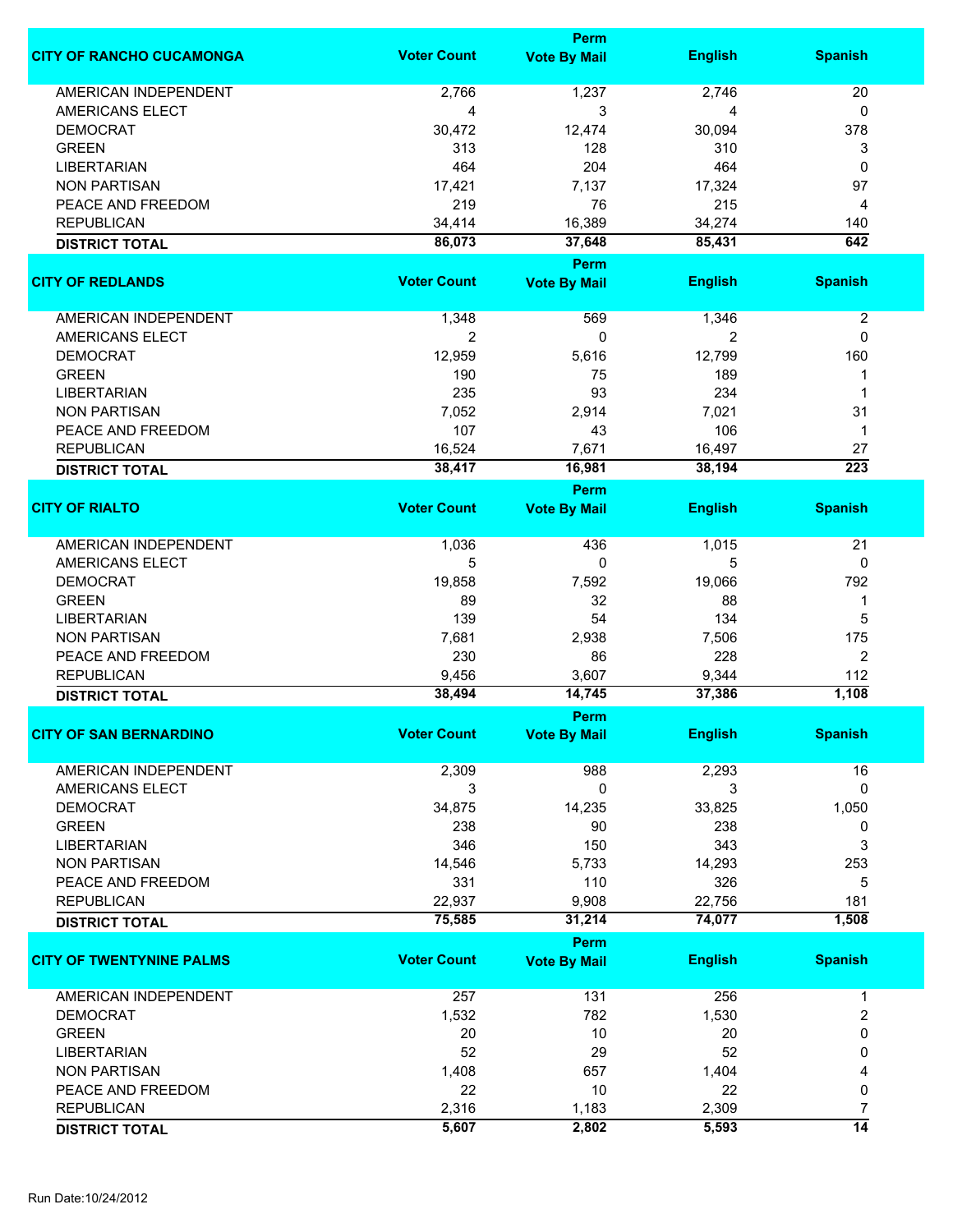|                                  |                    | Perm                |                |                  |
|----------------------------------|--------------------|---------------------|----------------|------------------|
| <b>CITY OF UPLAND</b>            | <b>Voter Count</b> | <b>Vote By Mail</b> | <b>English</b> | <b>Spanish</b>   |
| <b>AMERICAN INDEPENDENT</b>      | 1,135              | 502                 | 1,127          | 8                |
| AMERICANS ELECT                  | $\overline{2}$     | 1                   | 2              | 0                |
|                                  |                    |                     |                |                  |
| <b>DEMOCRAT</b>                  | 13,203             | 5,877               | 13,034         | 169              |
| <b>GREEN</b>                     | 179                | 65                  | 179            | 0                |
| <b>LIBERTARIAN</b>               | 210                | 101                 | 210            | $\mathbf{0}$     |
| <b>NON PARTISAN</b>              | 7,303              | 3,112               | 7,261          | 42               |
| PEACE AND FREEDOM                | 95                 | 35                  | 95             | 0                |
| <b>REPUBLICAN</b>                | 15,588             | 7,949               | 15,531         | 57               |
| <b>DISTRICT TOTAL</b>            | 37,715             | 17,642              | 37,439         | $\overline{276}$ |
|                                  |                    | Perm                |                |                  |
| <b>CITY OF VICTORVILLE</b>       | <b>Voter Count</b> | <b>Vote By Mail</b> | <b>English</b> | <b>Spanish</b>   |
| <b>AMERICAN INDEPENDENT</b>      | 1,750              | 810                 | 1,741          | 9                |
| AMERICANS ELECT                  | $\overline{2}$     | 1                   | 2              | 0                |
| <b>DEMOCRAT</b>                  | 17,739             | 7,565               | 17,333         | 406              |
| <b>GREEN</b>                     | 123                |                     | 122            |                  |
|                                  |                    | 48                  |                | 1                |
| <b>LIBERTARIAN</b>               | 226                | 107                 | 221            | 5                |
| <b>NON PARTISAN</b>              | 8,826              | 3,603               | 8,722          | 104              |
| PEACE AND FREEDOM                | 160                | 64                  | 160            | 0                |
| <b>REPUBLICAN</b>                | 12,652             | 5,836               | 12,566         | 86               |
| <b>DISTRICT TOTAL</b>            | 41,478             | 18,034              | 40,867         | 611              |
|                                  |                    | Perm                |                |                  |
| <b>CITY OF YUCAIPA</b>           | <b>Voter Count</b> | <b>Vote By Mail</b> | <b>English</b> | <b>Spanish</b>   |
|                                  |                    |                     |                |                  |
| <b>AMERICAN INDEPENDENT</b>      | 1,137              | 518                 | 1,133          | 4                |
| <b>DEMOCRAT</b>                  | 7,501              | 3,480               | 7,387          | 114              |
| <b>GREEN</b>                     | 110                | 46                  | 110            | 0                |
| LIBERTARIAN                      | 199                | 78                  | 198            | 1                |
|                                  |                    |                     |                | 29               |
| <b>NON PARTISAN</b>              | 4,818              | 2,009               | 4,789          |                  |
| PEACE AND FREEDOM                | 59                 | 25                  | 59             | 0                |
| <b>REPUBLICAN</b>                | 13,321             | 6,380               | 13,297         | 24               |
| <b>DISTRICT TOTAL</b>            | 27,145             | 12,536              | 26,973         | $\overline{172}$ |
|                                  |                    | Perm                |                |                  |
| <b>TOWN OF YUCCA VALLEY</b>      | <b>Voter Count</b> | <b>Vote By Mail</b> | <b>English</b> | <b>Spanish</b>   |
| <b>AMERICAN INDEPENDENT</b>      | 472                | 243                 | 472            | 0                |
| <b>DEMOCRAT</b>                  | 2,740              | 1,429               | 2,725          | 15               |
| <b>GREEN</b>                     | 47                 | 20                  | 47             | 0                |
| <b>LIBERTARIAN</b>               | 69                 | 34                  | 68             | 1                |
| <b>NON PARTISAN</b>              | 1,953              | 939                 | 1,948          | 5                |
| PEACE AND FREEDOM                | 20                 | 12                  |                |                  |
|                                  |                    |                     | 20             | 0                |
| <b>REPUBLICAN</b>                | 4,442              | 2,411               | 4,439          | 3                |
| <b>DISTRICT TOTAL</b>            | 9,743              | 5,088               | 9,719          | $\overline{24}$  |
|                                  |                    | Perm                |                |                  |
| <b>CITY OF COLTON-DISTRICT 1</b> | <b>Voter Count</b> | <b>Vote By Mail</b> | <b>English</b> | <b>Spanish</b>   |
| <b>AMERICAN INDEPENDENT</b>      | 98                 | 45                  | 96             | $\boldsymbol{2}$ |
| AMERICANS ELECT                  | 3                  | $\overline{2}$      | 3              | 0                |
| <b>DEMOCRAT</b>                  | 1,870              | 655                 | 1,769          | 101              |
| <b>GREEN</b>                     |                    |                     |                | 0                |
|                                  | 10                 | 5                   | 10             |                  |
| <b>LIBERTARIAN</b>               | 6                  | 3                   | 6              | 0                |
| <b>NON PARTISAN</b>              | 704                | 280                 | 680            | 24               |
| PEACE AND FREEDOM                | 11                 | 6                   | 11             | 0                |
| <b>REPUBLICAN</b>                | 775                | 322                 | 756            | 19               |
| <b>DISTRICT TOTAL</b>            | 3,477              | 1,318               | 3,331          | 146              |
|                                  |                    |                     |                |                  |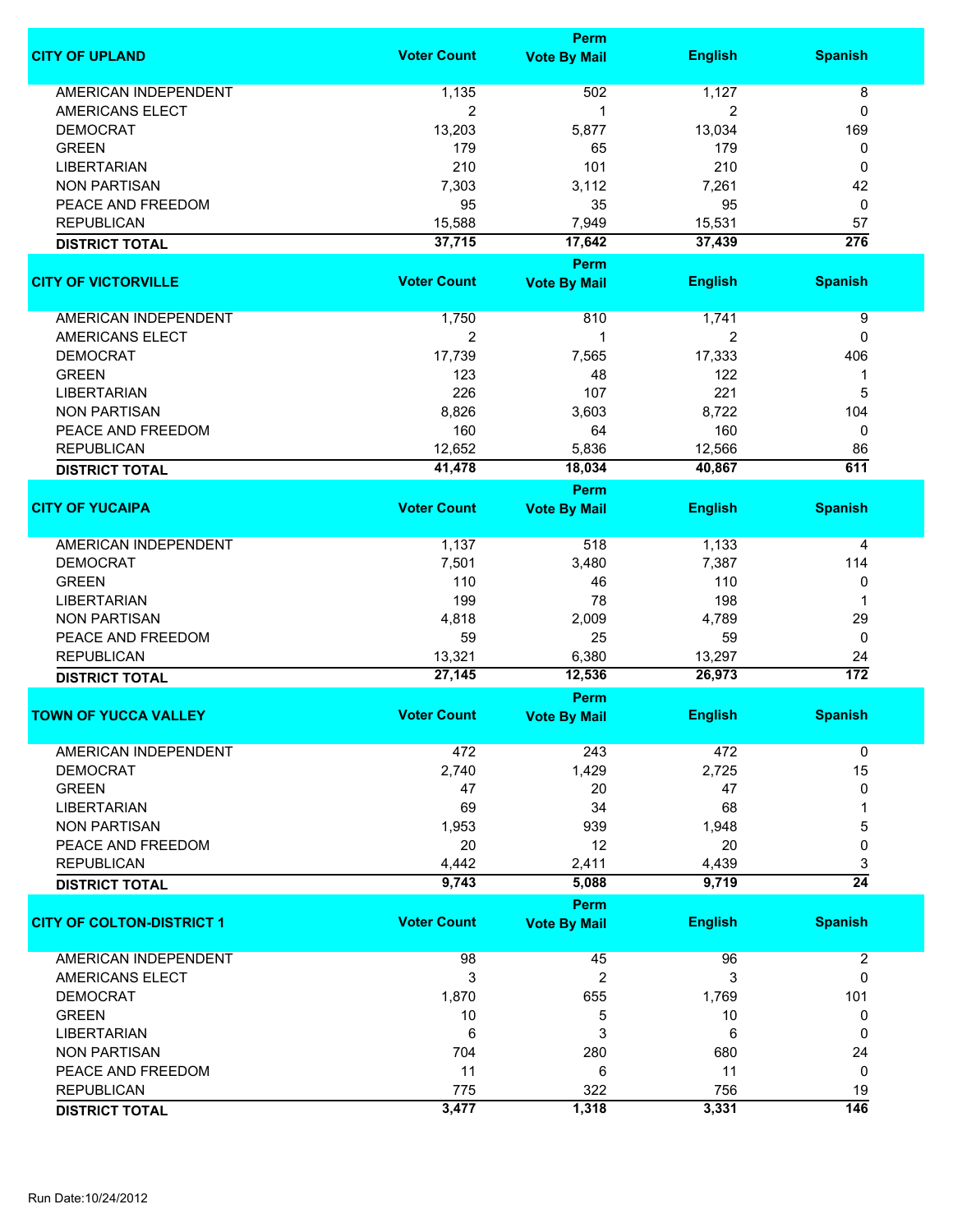|                                  |                    | Perm                |                |                  |
|----------------------------------|--------------------|---------------------|----------------|------------------|
| <b>CITY OF COLTON-DISTRICT 2</b> | <b>Voter Count</b> | <b>Vote By Mail</b> | <b>English</b> | <b>Spanish</b>   |
| <b>AMERICAN INDEPENDENT</b>      | 106                | 43                  | 105            |                  |
|                                  |                    |                     |                | 1                |
| <b>AMERICANS ELECT</b>           | 2                  | 1                   | 2              | 0                |
| <b>DEMOCRAT</b>                  | 1,950              | 671                 | 1,887          | 63               |
| <b>GREEN</b>                     | 10                 | 3                   | 10             | 0                |
| <b>LIBERTARIAN</b>               | 8                  | $\overline{2}$      | 8              | 0                |
| <b>NON PARTISAN</b>              | 622                | 203                 | 610            | 12               |
| PEACE AND FREEDOM                | 9                  | 2                   | 9              | 0                |
| <b>REPUBLICAN</b>                | 826                | 263                 | 819            | 7                |
| <b>DISTRICT TOTAL</b>            | 3,533              | 1,188               | 3,450          | $\overline{83}$  |
|                                  |                    |                     |                |                  |
|                                  |                    | <b>Perm</b>         |                |                  |
| <b>CITY OF COLTON-DISTRICT 3</b> | <b>Voter Count</b> | <b>Vote By Mail</b> | <b>English</b> | <b>Spanish</b>   |
|                                  |                    |                     |                |                  |
| AMERICAN INDEPENDENT             | 98                 | 44                  | 96             | $\overline{2}$   |
| <b>DEMOCRAT</b>                  | 1,599              | 557                 | 1,505          | 94               |
| <b>GREEN</b>                     | 7                  | $\overline{c}$      | 7              | 0                |
| <b>LIBERTARIAN</b>               | 19                 | 12                  | 19             | 0                |
| <b>NON PARTISAN</b>              | 625                | 197                 | 600            | 25               |
| PEACE AND FREEDOM                | 13                 | 3                   | 13             | 0                |
| <b>REPUBLICAN</b>                | 592                | 203                 | 581            | 11               |
| <b>DISTRICT TOTAL</b>            | 2,953              | 1,018               | 2,821          | $\overline{132}$ |
|                                  |                    | Perm                |                |                  |
| <b>CITY OF COLTON-DISTRICT 4</b> | <b>Voter Count</b> | <b>Vote By Mail</b> | <b>English</b> | <b>Spanish</b>   |
|                                  |                    |                     |                |                  |
| <b>AMERICAN INDEPENDENT</b>      | 88                 | 35                  | 88             | 0                |
| <b>AMERICANS ELECT</b>           | 1                  | 0                   | 1              | 0                |
| <b>DEMOCRAT</b>                  | 1,718              | 563                 | 1,638          | 80               |
| <b>GREEN</b>                     | 15                 | 5                   | 14             | 1                |
| <b>LIBERTARIAN</b>               | 16                 | 4                   | 15             | -1               |
|                                  |                    |                     | 517            | 17               |
| <b>NON PARTISAN</b>              | 534                | 158                 |                |                  |
| PEACE AND FREEDOM                | 15                 | 6                   | 15             | 0                |
| <b>REPUBLICAN</b>                | 647                | 247                 | 638            | 9                |
| <b>DISTRICT TOTAL</b>            | 3,034              | 1,018               | 2,926          | $\overline{108}$ |
|                                  |                    | <b>Perm</b>         |                |                  |
| <b>CITY OF COLTON-DISTRICT 5</b> | <b>Voter Count</b> | <b>Vote By Mail</b> | <b>English</b> | <b>Spanish</b>   |
|                                  |                    |                     |                |                  |
| <b>AMERICAN INDEPENDENT</b>      | 131                | 49                  | 131            | 0                |
| <b>DEMOCRAT</b>                  | 1,499              | 542                 | 1,474          | 25               |
| <b>GREEN</b>                     | 16                 | 10                  | 16             | 0                |
| <b>LIBERTARIAN</b>               | 30                 | 12                  | 30             | 0                |
| <b>NON PARTISAN</b>              | 852                | 314                 | 849            | 3                |
| PEACE AND FREEDOM                | 11                 | 4                   | 11             | 0                |
| <b>REPUBLICAN</b>                | 1,467              | 626                 | 1,464          | 3                |
| <b>DISTRICT TOTAL</b>            | 4,006              | 1,557               | 3,975          | $\overline{31}$  |
|                                  |                    | Perm                |                |                  |
| <b>CITY OF COLTON-DISTRICT 6</b> | <b>Voter Count</b> | <b>Vote By Mail</b> | <b>English</b> | <b>Spanish</b>   |
|                                  |                    |                     |                |                  |
| <b>AMERICAN INDEPENDENT</b>      | 94                 | 38                  | 94             | $\mathbf 0$      |
| <b>DEMOCRAT</b>                  | 1,333              | 517                 | 1,304          | 29               |
| <b>GREEN</b>                     | 10                 | 9                   | 10             | 0                |
| <b>LIBERTARIAN</b>               | 21                 | 8                   | 21             | 0                |
| <b>NON PARTISAN</b>              |                    | 273                 | 689            |                  |
|                                  | 695                |                     |                | 6                |
| PEACE AND FREEDOM                | 14                 | 5                   | 14             | 0                |
| <b>REPUBLICAN</b>                | 881                | 355                 | 874            | 7                |
| <b>DISTRICT TOTAL</b>            | 3,048              | 1,205               | 3,006          | $\overline{42}$  |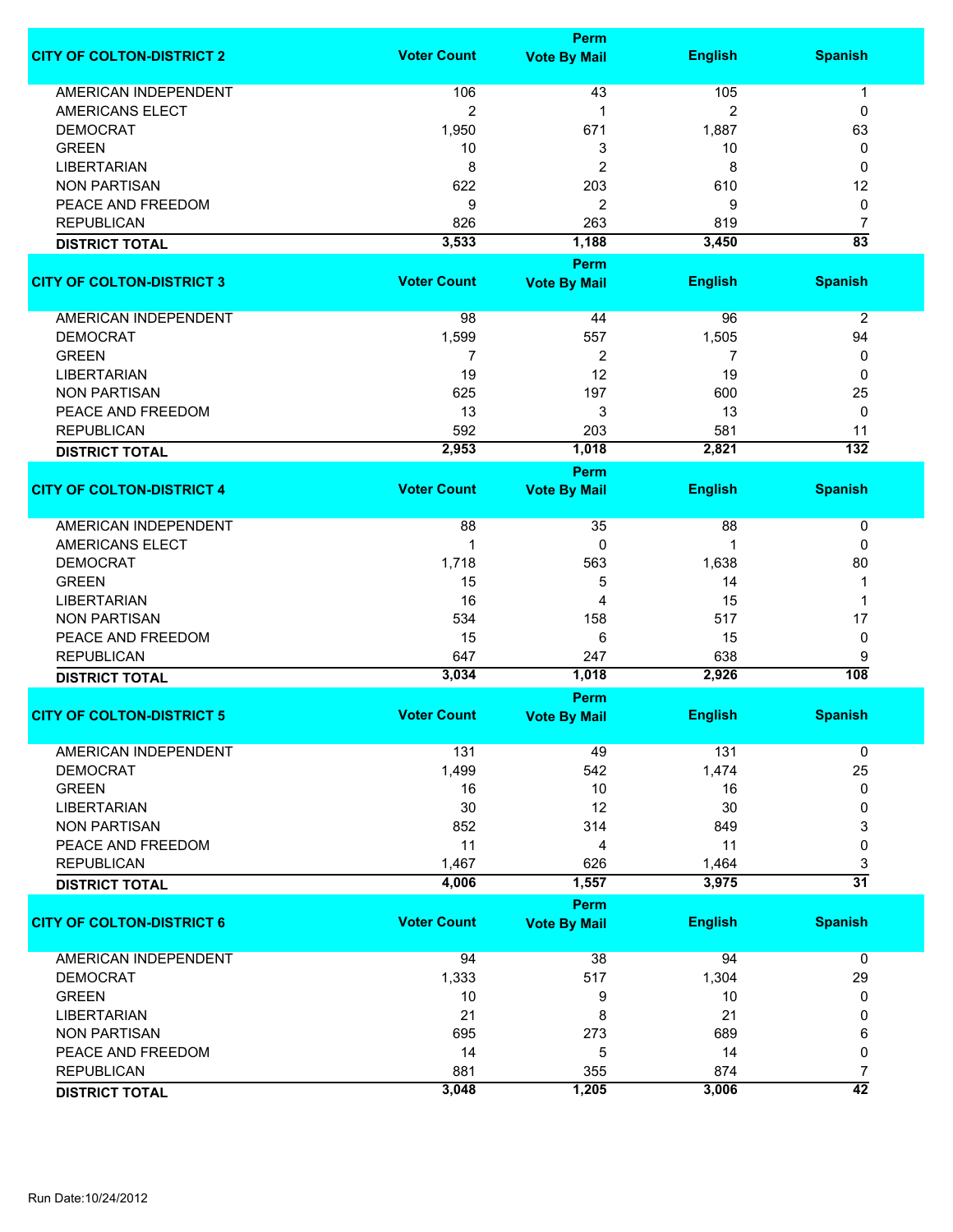|                                      |                    | <b>Perm</b>         |                |                  |
|--------------------------------------|--------------------|---------------------|----------------|------------------|
| <b>CITY OF SAN BERNARDINO-WARD 1</b> | <b>Voter Count</b> | <b>Vote By Mail</b> | <b>English</b> | <b>Spanish</b>   |
| <b>AMERICAN INDEPENDENT</b>          | 219                | 76                  | 215            | 4                |
| <b>DEMOCRAT</b>                      | 4,066              | 1,515               | 3,880          | 186              |
| <b>GREEN</b>                         | 18                 | 10                  | 18             | 0                |
| <b>LIBERTARIAN</b>                   | 29                 | 8                   | 28             | 1                |
| <b>NON PARTISAN</b>                  | 1,537              | 577                 | 1,492          | 45               |
| PEACE AND FREEDOM                    | 34                 | 13                  | 34             | 0                |
| <b>REPUBLICAN</b>                    |                    | 767                 | 2,069          |                  |
|                                      | 2,089              |                     |                | 20               |
| <b>DISTRICT TOTAL</b>                | 7,992              | 2,966               | 7,736          | 256              |
|                                      |                    | <b>Perm</b>         |                |                  |
| <b>CITY OF SAN BERNARDINO-WARD 2</b> | <b>Voter Count</b> | <b>Vote By Mail</b> | <b>English</b> | <b>Spanish</b>   |
| AMERICAN INDEPENDENT                 | 277                | 112                 | 276            | 1                |
| <b>AMERICANS ELECT</b>               | 1                  | 0                   | 1              | 0                |
| <b>DEMOCRAT</b>                      | 4,011              | 1,648               | 3,856          | 155              |
| <b>GREEN</b>                         | 22                 | $\overline{7}$      | 22             | 0                |
| <b>LIBERTARIAN</b>                   | 39                 | 17                  | 38             | 1                |
| <b>NON PARTISAN</b>                  | 1,731              | 628                 | 1,687          | 44               |
| PEACE AND FREEDOM                    | 46                 | 16                  | 46             | 0                |
| <b>REPUBLICAN</b>                    | 2,396              | 997                 | 2,375          | 21               |
| <b>DISTRICT TOTAL</b>                | 8,523              | 3,425               | 8,301          | $\overline{222}$ |
|                                      |                    | <b>Perm</b>         |                |                  |
| <b>CITY OF SAN BERNARDINO-WARD 3</b> | <b>Voter Count</b> | <b>Vote By Mail</b> | <b>English</b> | <b>Spanish</b>   |
| AMERICAN INDEPENDENT                 | 264                | 112                 | 262            | $\overline{c}$   |
| <b>AMERICANS ELECT</b>               | $\mathbf 1$        | 0                   |                | 0                |
|                                      |                    |                     |                |                  |
| <b>DEMOCRAT</b>                      | 4,435              | 1,737               | 4,234          | 201              |
| <b>GREEN</b>                         | 25                 | 9                   | 25             | 0                |
| <b>LIBERTARIAN</b>                   | 44                 | 14                  | 44             | 0                |
| <b>NON PARTISAN</b>                  | 1,934              | 764                 | 1,886          | 48               |
| PEACE AND FREEDOM                    | 47                 | 17                  | 46             | 1                |
| <b>REPUBLICAN</b>                    | 2,476              | 987                 | 2,446          | 30               |
| <b>DISTRICT TOTAL</b>                | 9,226              | 3,640               | 8,944          | 282              |
|                                      |                    | Perm                |                |                  |
| <b>CITY OF SAN BERNARDINO-WARD 4</b> | <b>Voter Count</b> | <b>Vote By Mail</b> | <b>English</b> | <b>Spanish</b>   |
| AMERICAN INDEPENDENT                 | 450                | 210                 | 450            | 0                |
| <b>DEMOCRAT</b>                      | 5,298              | 2,475               | 5,232          | 66               |
| <b>GREEN</b>                         | 52                 | 21                  | 52             | 0                |
| <b>LIBERTARIAN</b>                   | 59                 | 37                  | 59             | 0                |
| <b>NON PARTISAN</b>                  | 2,317              | 1,016               | 2,297          | 20               |
| PEACE AND FREEDOM                    | 42                 | 18                  | 42             | 0                |
| <b>REPUBLICAN</b>                    | 4,947              | 2,491               | 4,932          | 15               |
| <b>DISTRICT TOTAL</b>                | 13,165             | 6,268               | 13,064         | $\overline{101}$ |
|                                      |                    | <b>Perm</b>         |                |                  |
| <b>CITY OF SAN BERNARDINO-WARD 5</b> | <b>Voter Count</b> | <b>Vote By Mail</b> | <b>English</b> | <b>Spanish</b>   |
| <b>AMERICAN INDEPENDENT</b>          | 488                | 217                 | 487            | $\mathbf{1}$     |
| AMERICANS ELECT                      | $\mathbf 1$        | 0                   | 1              | 0                |
| <b>DEMOCRAT</b>                      | 6,086              | 2,515               | 5,989          | 97               |
| <b>GREEN</b>                         | 59                 | 21                  | 59             | 0                |
| <b>LIBERTARIAN</b>                   | 69                 | 31                  | 69             | 0                |
| <b>NON PARTISAN</b>                  | 2,855              | 1,132               | 2,837          | 18               |
| PEACE AND FREEDOM                    | 61                 | 16                  | 61             | 0                |
| <b>REPUBLICAN</b>                    | 4,712              | 2,067               | 4,686          | 26               |
| <b>DISTRICT TOTAL</b>                | 14,331             | 5,999               | 14,189         | $\overline{142}$ |
|                                      |                    |                     |                |                  |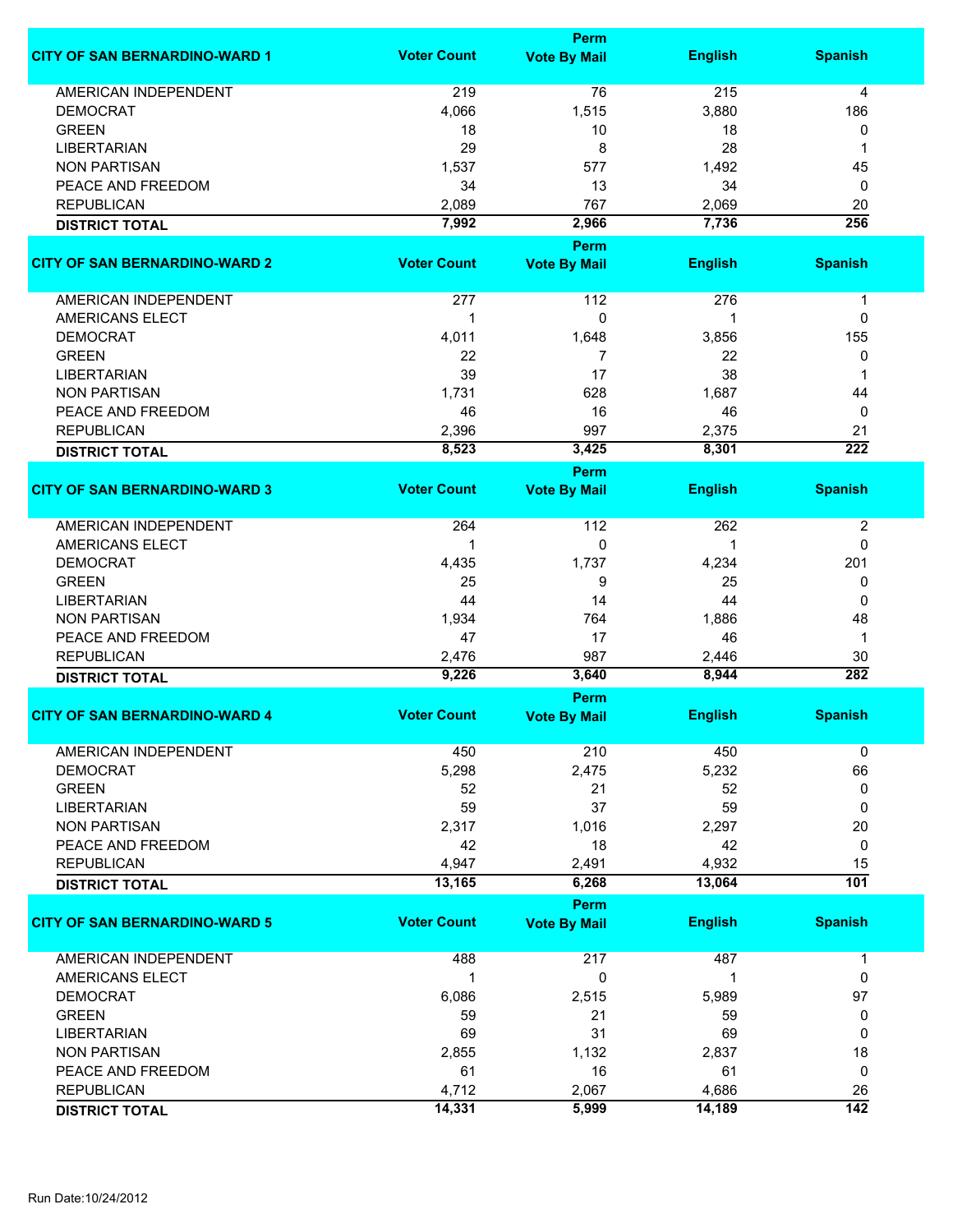|                                      |                    | <b>Perm</b>                        |                |                  |
|--------------------------------------|--------------------|------------------------------------|----------------|------------------|
| <b>CITY OF SAN BERNARDINO-WARD 6</b> | <b>Voter Count</b> | <b>Vote By Mail</b>                | <b>English</b> | <b>Spanish</b>   |
| <b>AMERICAN INDEPENDENT</b>          | 244                | 106                                | 239            | 5                |
| <b>DEMOCRAT</b>                      | 5,817              | 2,214                              | 5,575          | 242              |
| <b>GREEN</b>                         | 26                 | 7                                  | 26             | 0                |
| <b>LIBERTARIAN</b>                   | 40                 | 14                                 | 39             | 1                |
| <b>NON PARTISAN</b>                  | 1,897              | 697                                | 1,841          | 56               |
| PEACE AND FREEDOM                    | 51                 | 14                                 | 50             | 1                |
| <b>REPUBLICAN</b>                    | 2,450              | 890                                | 2,414          | 36               |
|                                      | 10,525             | 3,942                              | 10,184         | 341              |
| <b>DISTRICT TOTAL</b>                |                    |                                    |                |                  |
| <b>CITY OF SAN BERNARDINO-WARD 7</b> | <b>Voter Count</b> | <b>Perm</b><br><b>Vote By Mail</b> | <b>English</b> | <b>Spanish</b>   |
| AMERICAN INDEPENDENT                 | 367                | 155                                | 364            | 3                |
| <b>DEMOCRAT</b>                      | 5,162              | 2,131                              | 5,059          | 103              |
| <b>GREEN</b>                         | 36                 | 15                                 | 36             | 0                |
| <b>LIBERTARIAN</b>                   | 66                 | 29                                 | 66             | 0                |
| <b>NON PARTISAN</b>                  | 2,275              | 919                                | 2,253          | 22               |
| PEACE AND FREEDOM                    | 50                 | 16                                 | 47             | 3                |
| <b>REPUBLICAN</b>                    | 3,867              | 1,709                              | 3,834          | 33               |
|                                      | 11,823             | 4,974                              | 11,659         | $\overline{164}$ |
| <b>DISTRICT TOTAL</b>                |                    |                                    |                |                  |
|                                      |                    | <b>Perm</b>                        |                |                  |
| <b>BD OF ED - AREA A</b>             | <b>Voter Count</b> | <b>Vote By Mail</b>                | <b>English</b> | <b>Spanish</b>   |
| <b>AMERICAN INDEPENDENT</b>          | 7,632              | 3,527                              | 7,606          | 26               |
| <b>AMERICANS ELECT</b>               | 3                  | 2                                  | 3              | 0                |
| <b>DEMOCRAT</b>                      | 56,326             | 24,309                             | 55,195         | 1,131            |
| <b>GREEN</b>                         | 496                | 182                                | 492            | 4                |
| <b>LIBERTARIAN</b>                   | 992                | 443                                | 986            | 6                |
| <b>NON PARTISAN</b>                  | 33,012             | 13,464                             | 32,723         | 289              |
| PEACE AND FREEDOM                    | 549                | 220                                | 540            | 9                |
| <b>REPUBLICAN</b>                    | 61,688             | 29,756                             | 61,434         | 254              |
| <b>DISTRICT TOTAL</b>                | 160,698            | 71,903                             | 158,979        | 1,719            |
|                                      |                    | <b>Perm</b>                        |                |                  |
| <b>BD OF ED - AREA B</b>             | <b>Voter Count</b> | <b>Vote By Mail</b>                | <b>English</b> | <b>Spanish</b>   |
| <b>AMERICAN INDEPENDENT</b>          |                    |                                    | 5,513          | 43               |
| AMERICANS ELECT                      | 5,556<br>9         | 2,441<br>6                         | 9              | 0                |
| <b>DEMOCRAT</b>                      | 72,660             | 29,628                             | 70,925         | 1,735            |
| <b>GREEN</b>                         | 715                | 281                                | 711            | 4                |
| <b>LIBERTARIAN</b>                   | 1,012              | 448                                | 1,005          | $\overline{7}$   |
| <b>NON PARTISAN</b>                  | 37,704             | 15,021                             | 37,277         | 427              |
| PEACE AND FREEDOM                    | 618                | 208                                | 608            | 10               |
| <b>REPUBLICAN</b>                    | 68,168             | 32,301                             | 67,803         | 365              |
|                                      | 186,442            |                                    | 183,851        | 2,591            |
| <b>DISTRICT TOTAL</b>                |                    | 80,334                             |                |                  |
|                                      |                    | <b>Perm</b>                        |                |                  |
| <b>BD OF ED - AREA C</b>             | <b>Voter Count</b> | <b>Vote By Mail</b>                | <b>English</b> | <b>Spanish</b>   |
| AMERICAN INDEPENDENT                 | 4,384              | 1,867                              | 4,339          | 45               |
| AMERICANS ELECT                      | 20                 | 8                                  | 20             | 0                |
| <b>DEMOCRAT</b>                      | 67,255             | 26,687                             | 64,888         | 2,367            |
| <b>GREEN</b>                         | 502                | 182                                | 495            | 7                |
| <b>LIBERTARIAN</b>                   | 734                | 305                                | 726            | 8                |
| <b>NON PARTISAN</b>                  | 34,473             | 13,570                             | 33,941         | 532              |
| PEACE AND FREEDOM                    | 619                | 200                                | 603            | 16               |
| <b>REPUBLICAN</b>                    | 51,201             | 22,865                             | 50,818         | 383              |
| <b>DISTRICT TOTAL</b>                | 159,188            | 65,684                             | 155,830        | 3,358            |
|                                      |                    |                                    |                |                  |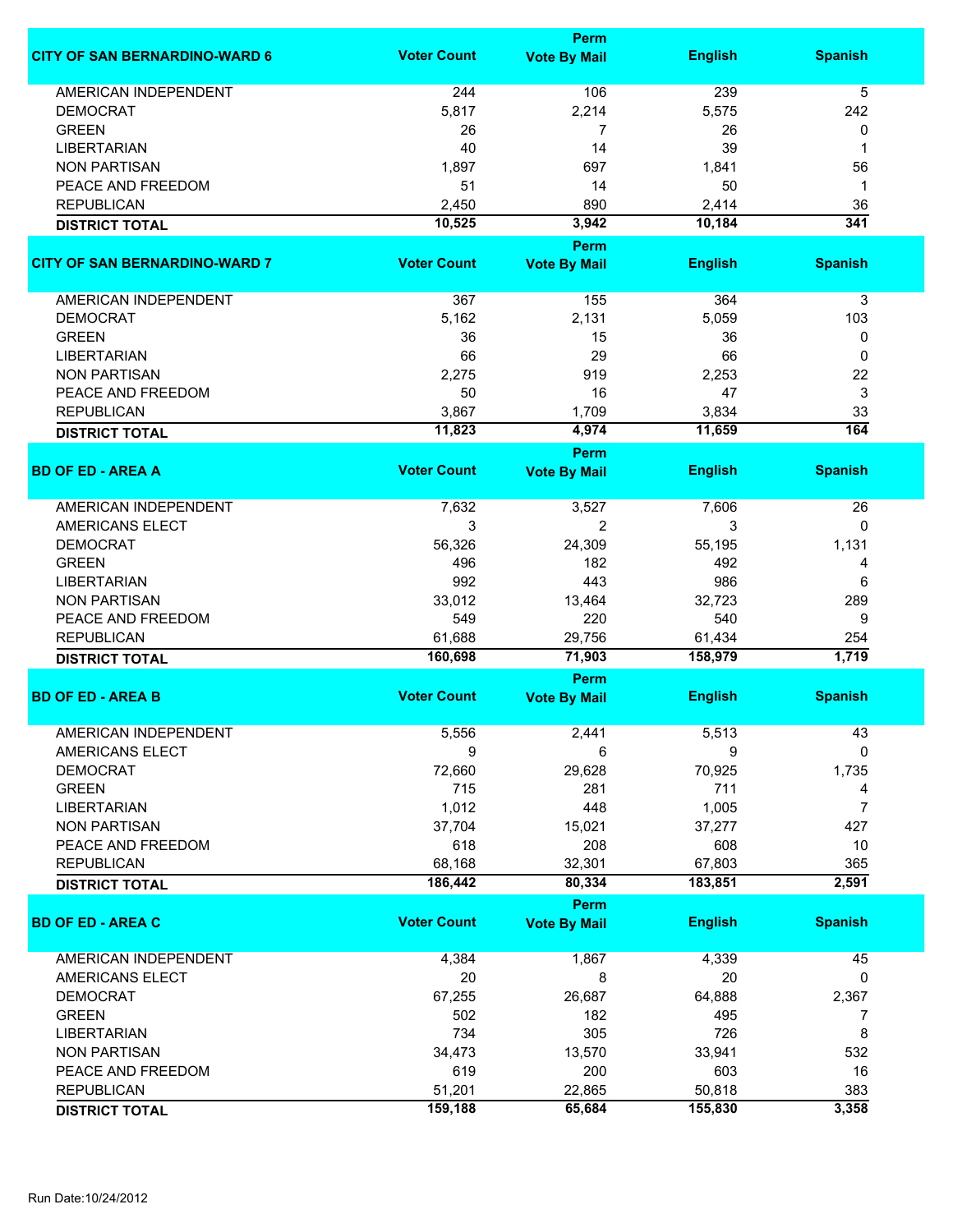|                                     |                    | <b>Perm</b>         |                |                           |
|-------------------------------------|--------------------|---------------------|----------------|---------------------------|
| <b>BD OF ED - AREA D</b>            | <b>Voter Count</b> | <b>Vote By Mail</b> | <b>English</b> | <b>Spanish</b>            |
| <b>AMERICAN INDEPENDENT</b>         | 5,154              | 2,224               | 5,111          | 43                        |
| AMERICANS ELECT                     | 15                 | 5                   | 15             | 0                         |
| <b>DEMOCRAT</b>                     | 69,866             | 28,114              | 67,600         | 2,266                     |
| <b>GREEN</b>                        | 499                | 195                 | 498            | 1                         |
| <b>LIBERTARIAN</b>                  | 791                | 330                 | 780            | 11                        |
| <b>NON PARTISAN</b>                 | 30,725             | 12,026              | 30,176         | 549                       |
| PEACE AND FREEDOM                   | 712                | 250                 | 702            | 10                        |
| <b>REPUBLICAN</b>                   | 49,150             | 21,362              | 48,798         | 352                       |
| <b>DISTRICT TOTAL</b>               | 156,912            | 64,506              | 153,680        | 3,232                     |
|                                     |                    | <b>Perm</b>         |                |                           |
| <b>BD OF ED - AREA E</b>            | <b>Voter Count</b> | <b>Vote By Mail</b> | <b>English</b> | <b>Spanish</b>            |
| AMERICAN INDEPENDENT                | 7,299              | 3,369               | 7,269          | 30                        |
| <b>AMERICANS ELECT</b>              | 9                  | $\overline{2}$      | 9              | 0                         |
| <b>DEMOCRAT</b>                     | 63,922             | 27,756              | 62,683         | 1,239                     |
| <b>GREEN</b>                        | 891                | 379                 | 886            | 5                         |
|                                     |                    | 588                 |                | 10                        |
| <b>LIBERTARIAN</b>                  | 1,288              |                     | 1,278          |                           |
| <b>NON PARTISAN</b>                 | 37,314             | 15,783              | 36,997         | 317                       |
| PEACE AND FREEDOM                   | 569                | 227                 | 561            | 8                         |
| <b>REPUBLICAN</b>                   | 76,878             | 36,992              | 76,644         | 234                       |
| <b>DISTRICT TOTAL</b>               | 188,170            | 85,096              | 186,327        | 1,843                     |
|                                     |                    | <b>Perm</b>         |                |                           |
| <b>BD OF ED - AREA 5 RIV (PRIM)</b> | <b>Voter Count</b> | <b>Vote By Mail</b> | <b>English</b> | <b>Spanish</b>            |
| <b>NON PARTISAN</b>                 | 0                  | 0                   | 0              | 0                         |
| <b>REPUBLICAN</b>                   | 2                  | 2                   | 2              | 0                         |
| <b>DISTRICT TOTAL</b>               | $\overline{2}$     | $\overline{2}$      | $\overline{2}$ | 0                         |
|                                     |                    | <b>Perm</b>         |                |                           |
| <b>BD OF ED - AREA 7 KERN (GEN)</b> | <b>Voter Count</b> | <b>Vote By Mail</b> | <b>English</b> | <b>Spanish</b>            |
| <b>AMERICAN INDEPENDENT</b>         | 8                  | 7                   | 8              | 0                         |
| <b>DEMOCRAT</b>                     | 47                 | 43                  | 47             | 0                         |
| <b>GREEN</b>                        | 1                  | 0                   |                | 0                         |
| <b>NON PARTISAN</b>                 | 34                 | 29                  | 34             | $\mathbf 0$               |
| REPUBLICAN                          | 79                 | 68                  | 79             | 0                         |
| <b>DISTRICT TOTAL</b>               | 169                | 147                 | 169            | $\overline{\mathfrak{o}}$ |
|                                     |                    | Perm                |                |                           |
| <b>ADELANTO SCHOOL DISTRICT</b>     | <b>Voter Count</b> | <b>Vote By Mail</b> | <b>English</b> | <b>Spanish</b>            |
| AMERICAN INDEPENDENT                | 772                | 322                 | 767            | 5                         |
| AMERICANS ELECT                     | 1                  | $\mathbf 0$         | 1              | 0                         |
| <b>DEMOCRAT</b>                     | 7,769              | 3,181               | 7,540          | 229                       |
| <b>GREEN</b>                        | 49                 | 13                  | 49             | 0                         |
| <b>LIBERTARIAN</b>                  | 89                 | 39                  | 86             | 3                         |
| <b>NON PARTISAN</b>                 | 3,700              | 1,532               | 3,651          | 49                        |
| PEACE AND FREEDOM                   | 76                 | 29                  | 76             | 0                         |
| <b>REPUBLICAN</b>                   | 4,410              | 1,976               | 4,366          | 44                        |
|                                     | 16,866             | 7,092               | 16,536         | 330                       |
| <b>DISTRICT TOTAL</b>               |                    |                     |                |                           |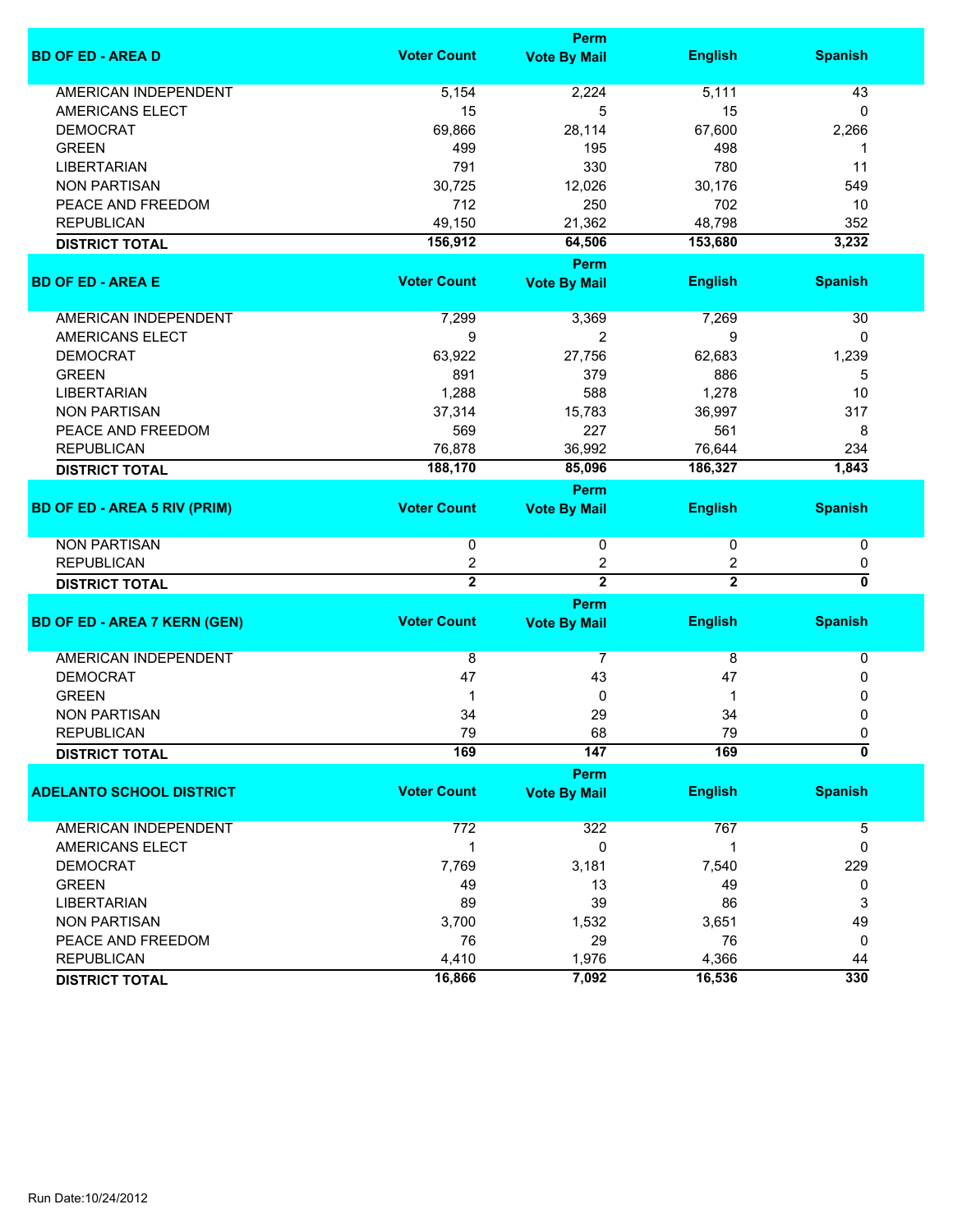|                                  |                    | <b>Perm</b>         |                |                          |
|----------------------------------|--------------------|---------------------|----------------|--------------------------|
| <b>ALTA LOMA SCHOOL DISTRICT</b> | <b>Voter Count</b> | <b>Vote By Mail</b> | <b>English</b> | <b>Spanish</b>           |
| <b>AMERICAN INDEPENDENT</b>      | 1,065              | 478                 | 1,058          | $\overline{7}$           |
| AMERICANS ELECT                  | $\overline{c}$     | 1                   | 2              | 0                        |
| <b>DEMOCRAT</b>                  | 10,488             | 4,454               | 10,384         | 104                      |
| <b>GREEN</b>                     | 118                | 43                  | 118            | 0                        |
| <b>LIBERTARIAN</b>               | 186                | 84                  | 186            | 0                        |
| <b>NON PARTISAN</b>              | 6,255              | 2,553               | 6,228          | 27                       |
| PEACE AND FREEDOM                | 79                 | 30                  | 77             | 2                        |
| <b>REPUBLICAN</b>                | 15,410             | 7,502               | 15,356         | 54                       |
|                                  | 33,603             |                     |                | 194                      |
| <b>DISTRICT TOTAL</b>            |                    | 15,145              | 33,409         |                          |
|                                  |                    | <b>Perm</b>         |                |                          |
| <b>CENTRAL SCHOOL DISTRICT</b>   | <b>Voter Count</b> | <b>Vote By Mail</b> | <b>English</b> | <b>Spanish</b>           |
| AMERICAN INDEPENDENT             | 661                | 304                 | 657            | 4                        |
| <b>AMERICANS ELECT</b>           | $\mathbf{1}$       | 1                   |                | 0                        |
| <b>DEMOCRAT</b>                  | 7,466              | 3,035               | 7,359          | 107                      |
| <b>GREEN</b>                     | 82                 | 31                  | 80             | 2                        |
| <b>LIBERTARIAN</b>               | 111                | 45                  | 111            | $\mathbf 0$              |
| <b>NON PARTISAN</b>              | 4,106              | 1,637               | 4,080          | 26                       |
| PEACE AND FREEDOM                | 52                 | 14                  | 50             | $\overline{2}$           |
| <b>REPUBLICAN</b>                | 6,965              | 3,239               | 6,939          | 26                       |
| <b>DISTRICT TOTAL</b>            | 19,444             | 8,306               | 19,277         | 167                      |
|                                  |                    |                     |                |                          |
|                                  | <b>Voter Count</b> | <b>Perm</b>         |                |                          |
| <b>CUCAMONGA SCHOOL DISTRICT</b> |                    | <b>Vote By Mail</b> | <b>English</b> | <b>Spanish</b>           |
| AMERICAN INDEPENDENT             | 355                | 139                 | 351            | 4                        |
| <b>DEMOCRAT</b>                  | 4,971              | 1,965               | 4,853          | 118                      |
| <b>GREEN</b>                     | 43                 | 20                  | 43             | 0                        |
| <b>LIBERTARIAN</b>               | 56                 | 22                  | 56             | 0                        |
| <b>NON PARTISAN</b>              | 2,376              | 959                 | 2,352          | 24                       |
| PEACE AND FREEDOM                | 41                 | 11                  | 41             | 0                        |
| <b>REPUBLICAN</b>                | 2,849              | 1,235               | 2,823          | 26                       |
| <b>DISTRICT TOTAL</b>            | 10,691             | 4,351               | 10,519         | $\overline{172}$         |
|                                  |                    | Perm                |                |                          |
| <b>ETIWANDA SCHOOL DISTRICT</b>  | <b>Voter Count</b> | <b>Vote By Mail</b> | <b>English</b> | <b>Spanish</b>           |
|                                  |                    |                     |                |                          |
| AMERICAN INDEPENDENT             | 1,294              | 588                 | 1,288          | 6                        |
| AMERICANS ELECT                  | 2                  | 1                   | 2              | $\mathbf{0}$             |
| <b>DEMOCRAT</b>                  | 16,729             | 6,644               | 16,536         | 193                      |
| <b>GREEN</b>                     | 145                | 71                  | 144            | 1                        |
| <b>LIBERTARIAN</b>               | 211                | 92                  | 210            | 1                        |
| <b>NON PARTISAN</b>              | 9,170              | 3,734               | 9,110          | 60                       |
| PEACE AND FREEDOM                | 114                | 46                  | 114            | 0                        |
| <b>REPUBLICAN</b>                | 15,842             | 7,416               | 15,775         | 67                       |
| <b>DISTRICT TOTAL</b>            | 43,507             | 18,592              | 43,179         | 328                      |
|                                  |                    | Perm                |                |                          |
| <b>HELENDALE SCHOOL DISTRICT</b> | <b>Voter Count</b> | <b>Vote By Mail</b> | <b>English</b> | <b>Spanish</b>           |
| <b>AMERICAN INDEPENDENT</b>      | 140                | 84                  | 140            | 0                        |
| <b>DEMOCRAT</b>                  | 802                | 378                 | 800            | $\overline{2}$           |
| <b>GREEN</b>                     | 6                  | 3                   | 6              | 0                        |
| <b>LIBERTARIAN</b>               | 19                 | 8                   | 19             | 0                        |
| <b>NON PARTISAN</b>              | 540                | 261                 | 540            | 0                        |
| PEACE AND FREEDOM                | 3                  | 1                   | 3              | 0                        |
| <b>REPUBLICAN</b>                | 1,714              | 895                 | 1,710          |                          |
|                                  | 3,224              | 1,630               |                | 4<br>$\overline{\bf{6}}$ |
| <b>DISTRICT TOTAL</b>            |                    |                     | 3,218          |                          |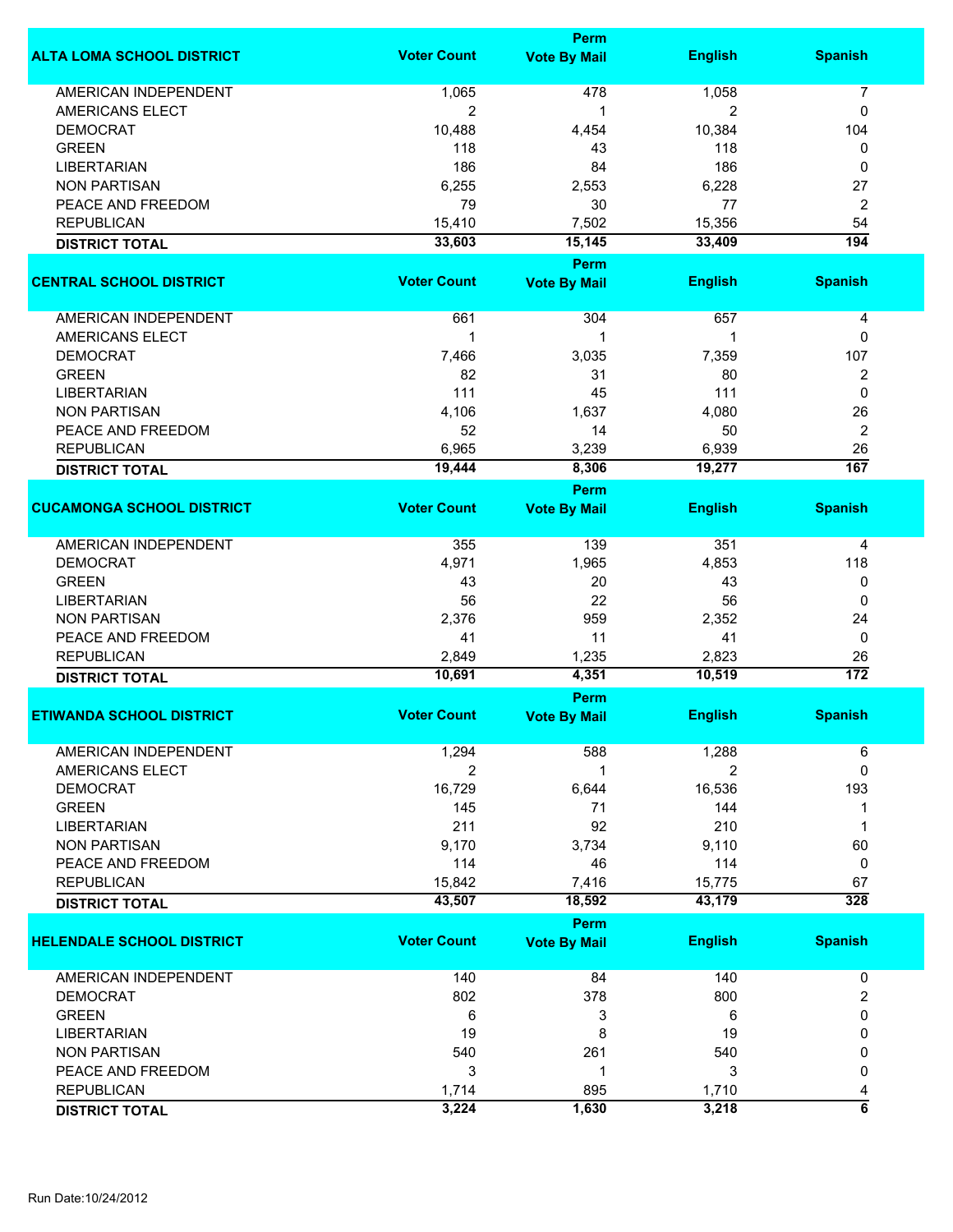|                                          |                    | <b>Perm</b>         |                  |                         |
|------------------------------------------|--------------------|---------------------|------------------|-------------------------|
| <b>MOUNTAIN VIEW SCHOOL DISTRICT</b>     | <b>Voter Count</b> | <b>Vote By Mail</b> | <b>English</b>   | <b>Spanish</b>          |
| AMERICAN INDEPENDENT                     | 263                | 118                 | 262              | $\mathbf{1}$            |
| <b>DEMOCRAT</b>                          | 3,899              | 1,531               | 3,791            | 108                     |
| <b>GREEN</b>                             | 34                 | 9                   | 33               | 1                       |
| LIBERTARIAN                              | 55                 | 22                  | 55               | 0                       |
| <b>NON PARTISAN</b>                      | 1,912              | 796                 | 1,892            | 20                      |
| PEACE AND FREEDOM                        | 27                 | 8                   | 27               | 0                       |
| <b>REPUBLICAN</b>                        | 3,053              | 1,385               | 3,035            | 18                      |
|                                          | 9,243              | 3,869               | 9,095            | $\overline{148}$        |
| <b>DISTRICT TOTAL</b>                    |                    | Perm                |                  |                         |
| <b>MT BALDY JOINT SCHOOL DISTRICT</b>    | <b>Voter Count</b> | <b>Vote By Mail</b> | <b>English</b>   | <b>Spanish</b>          |
|                                          |                    |                     |                  |                         |
| AMERICAN INDEPENDENT                     | 10                 | 5                   | 10               | 0                       |
| <b>DEMOCRAT</b>                          | 100                | 22                  | 99               | 1                       |
| <b>GREEN</b>                             | 5                  | 0                   | 5                | 0                       |
| <b>LIBERTARIAN</b>                       | 4                  | 1                   | 4                | 0                       |
| <b>NON PARTISAN</b>                      | 54                 | 14                  | 54               | 0                       |
| PEACE AND FREEDOM                        | $\overline{2}$     | 0                   | 2                | 0                       |
| <b>REPUBLICAN</b>                        | 99                 | 34                  | 99               | 0                       |
| <b>DISTRICT TOTAL</b>                    | 274                | $\overline{76}$     | $\overline{273}$ | $\overline{\mathbf{1}}$ |
|                                          |                    | Perm                |                  |                         |
| <b>ONTARIO-MONTCLAIR SCHOOL DISTRICT</b> | <b>Voter Count</b> | <b>Vote By Mail</b> | <b>English</b>   | <b>Spanish</b>          |
| <b>AMERICAN INDEPENDENT</b>              | 1,503              | 613                 | 1,483            | 20                      |
| AMERICANS ELECT                          | 2                  | $\overline{2}$      | 2                | 0                       |
| <b>DEMOCRAT</b>                          | 26,912             | 10,499              | 25,653           | 1,259                   |
| <b>GREEN</b>                             | 200                | 79                  | 199              | 1                       |
| <b>LIBERTARIAN</b>                       | 300                | 130                 | 294              | 6                       |
| <b>NON PARTISAN</b>                      | 11,598             | 4,295               | 11,305           | 293                     |
| PEACE AND FREEDOM                        | 287                | 90                  | 280              | 7                       |
| <b>REPUBLICAN</b>                        | 14,920             | 6,434               | 14,736           | 184                     |
| <b>DISTRICT TOTAL</b>                    | 55,722             | 22,142              | 53,952           | 1,770                   |
|                                          |                    | <b>Perm</b>         |                  |                         |
| <b>ORO GRANDE SCHOOL DISTRICT</b>        | <b>Voter Count</b> | <b>Vote By Mail</b> | <b>English</b>   | <b>Spanish</b>          |
| <b>AMERICAN INDEPENDENT</b>              | 18                 | 16                  | 18               | 0                       |
| <b>DEMOCRAT</b>                          | 111                | 86                  | 109              | $\overline{2}$          |
| <b>GREEN</b>                             | 2                  |                     | 2                | 0                       |
| <b>LIBERTARIAN</b>                       |                    |                     |                  | 0                       |
| <b>NON PARTISAN</b>                      | 92                 | 61                  | 91               |                         |
| PEACE AND FREEDOM                        | 4                  | $\overline{c}$      | 4                | 0                       |
| <b>REPUBLICAN</b>                        | 135                | 109                 | 134              |                         |
| <b>DISTRICT TOTAL</b>                    | 363                | 276                 | 359              | 4                       |
|                                          |                    | Perm                |                  |                         |
| <b>VICTOR ELEMENTARY</b>                 | <b>Voter Count</b> | <b>Vote By Mail</b> | <b>English</b>   | <b>Spanish</b>          |
| <b>AMERICAN INDEPENDENT</b>              | 1,540              | 716                 | 1,532            | 8                       |
| AMERICANS ELECT                          | 1                  | 1                   | 1                | 0                       |
| <b>DEMOCRAT</b>                          | 14,546             | 6,229               | 14,228           | 318                     |
| <b>GREEN</b>                             | 104                | 40                  | 103              | 1                       |
| <b>LIBERTARIAN</b>                       | 191                | 91                  | 188              | 3                       |
| <b>NON PARTISAN</b>                      | 7,399              | 2,992               | 7,314            | 85                      |
| PEACE AND FREEDOM                        | 130                | 51                  | 130              | 0                       |
| <b>REPUBLICAN</b>                        | 12,071             | 5,744               | 12,003           | 68                      |
| <b>DISTRICT TOTAL</b>                    | 35,982             | 15,864              | 35,499           | 483                     |
|                                          |                    |                     |                  |                         |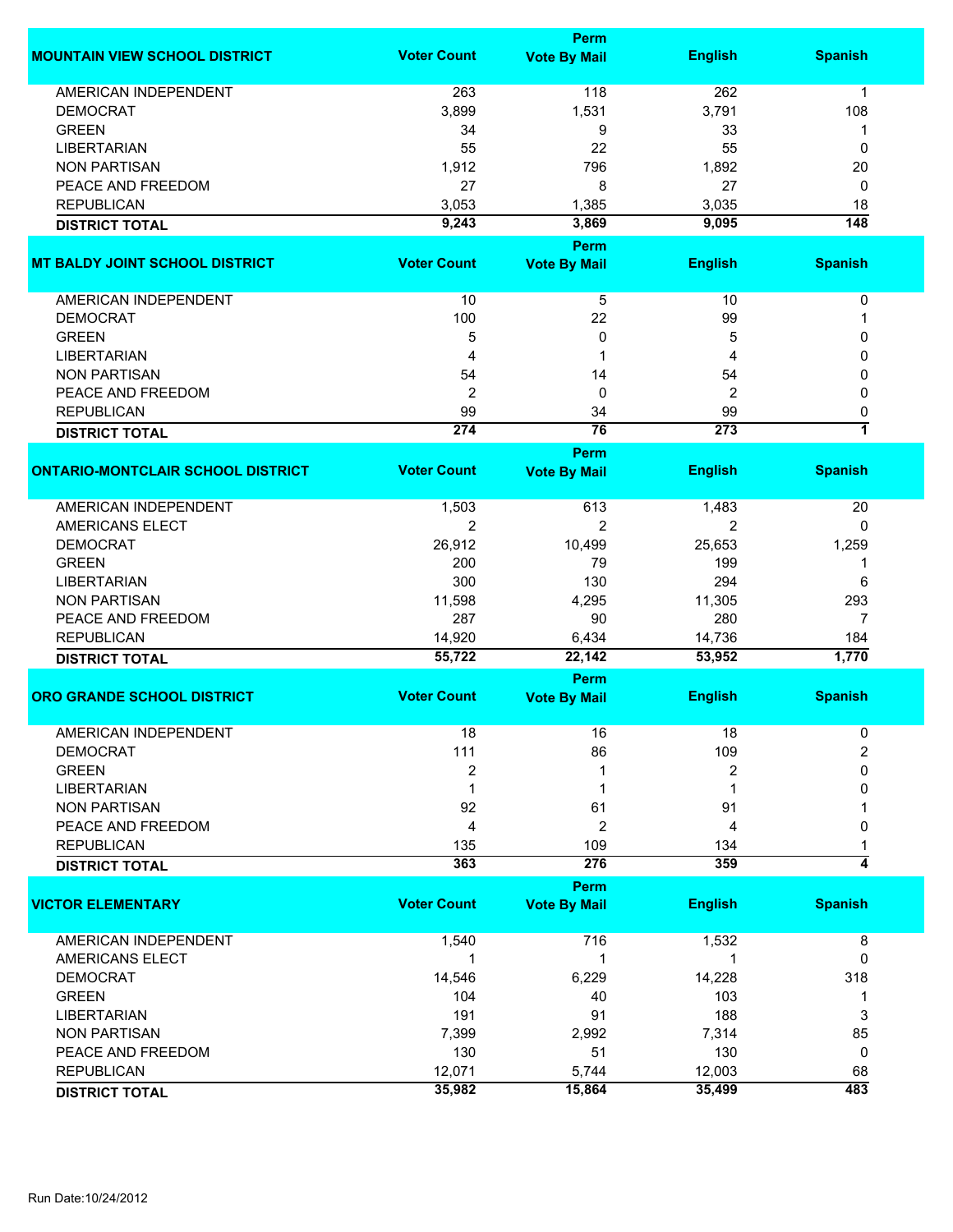|                             |                    | <b>Perm</b>             |                |                    |
|-----------------------------|--------------------|-------------------------|----------------|--------------------|
| <b>APPLE VALLEY UNIFIED</b> | <b>Voter Count</b> | <b>Vote By Mail</b>     | <b>English</b> | <b>Spanish</b>     |
| <b>AMERICAN INDEPENDENT</b> | 2,040              | 994                     | 2,037          | 3                  |
| <b>AMERICANS ELECT</b>      | 1                  | 1                       | 1              | 0                  |
| <b>DEMOCRAT</b>             | 11,199             | 5,213                   | 11,073         | 126                |
| <b>GREEN</b>                | 125                | 54                      | 124            | 1                  |
| <b>LIBERTARIAN</b>          | 251                | 107                     | 251            | 0                  |
| <b>NON PARTISAN</b>         | 7,406              | 3,103                   | 7,371          | 35                 |
| PEACE AND FREEDOM           | 111                | 48                      | 109            | 2                  |
| <b>REPUBLICAN</b>           | 18,710             | 9,417                   | 18,665         | 45                 |
| <b>DISTRICT TOTAL</b>       | 39,843             | 18,937                  | 39,631         | $\overline{212}$   |
|                             |                    | <b>Perm</b>             |                |                    |
| <b>BAKER VALLEY UNIFIED</b> | <b>Voter Count</b> | <b>Vote By Mail</b>     | <b>English</b> | <b>Spanish</b>     |
| AMERICAN INDEPENDENT        | 8                  | $\mathbf{1}$            | 8              | 0                  |
| <b>DEMOCRAT</b>             | 41                 | 22                      | 41             | 0                  |
| <b>GREEN</b>                | $\overline{c}$     | 1                       | 2              | 0                  |
| <b>LIBERTARIAN</b>          | 1                  | 1                       | 1              | 0                  |
| <b>NON PARTISAN</b>         | 52                 | 23                      | 48             | 4                  |
| PEACE AND FREEDOM           | $\overline{2}$     | 1                       | 1              |                    |
| <b>REPUBLICAN</b>           | 36                 | 19                      | 36             | 0                  |
| <b>DISTRICT TOTAL</b>       | $\overline{142}$   | 68                      | 137            | $\overline{\bf 5}$ |
|                             |                    | <b>Perm</b>             |                |                    |
| <b>BARSTOW UNIFIED</b>      | <b>Voter Count</b> | <b>Vote By Mail</b>     | <b>English</b> | <b>Spanish</b>     |
|                             |                    |                         |                |                    |
| <b>AMERICAN INDEPENDENT</b> | 651                | 250                     | 648            | 3                  |
| <b>DEMOCRAT</b>             | 5,008              | 2,004                   | 4,956          | 52                 |
| <b>GREEN</b>                | 45                 | 15                      | 45             | 0                  |
| <b>LIBERTARIAN</b>          | 55                 | 23                      | 55             | 0                  |
| <b>NON PARTISAN</b>         | 2,905              | 1,102                   | 2,891          | 14                 |
| PEACE AND FREEDOM           | 47                 | 18                      | 47             | 0                  |
| <b>REPUBLICAN</b>           | 4,261              | 1,927                   | 4,251          | 10                 |
| <b>DISTRICT TOTAL</b>       | 12,972             | 5,339                   | 12,893         | 79                 |
|                             |                    | <b>Perm</b>             |                |                    |
| <b>BEAR VALLEY UNIFIED</b>  | <b>Voter Count</b> | <b>Vote By Mail</b>     | <b>English</b> | <b>Spanish</b>     |
|                             |                    |                         |                |                    |
| AMERICAN INDEPENDENT        | 507                | 257                     | 506            | 1                  |
| <b>DEMOCRAT</b>             | 2,595              | 1,322                   | 2,580          | 15                 |
| <b>GREEN</b>                | 60                 | 24                      | 60             | 0                  |
| <b>LIBERTARIAN</b>          | 102                | 58                      | 101            |                    |
| <b>NON PARTISAN</b>         | 1,958              | 926                     | 1,952          | 6                  |
| PEACE AND FREEDOM           | 38                 | 15                      | 38             | 0                  |
| <b>REPUBLICAN</b>           | 4,806              | 2,660                   | 4,804          | 2                  |
| <b>DISTRICT TOTAL</b>       | 10,066             | 5,262                   | 10,041         | $\overline{25}$    |
|                             |                    | Perm                    |                |                    |
| <b>BEAUMONT UNIFIED</b>     | <b>Voter Count</b> | <b>Vote By Mail</b>     | <b>English</b> | <b>Spanish</b>     |
| <b>NON PARTISAN</b>         | 0                  | 0                       | 0              | 0                  |
| <b>REPUBLICAN</b>           | $\overline{c}$     | $\overline{\mathbf{c}}$ | 2              | 0                  |
| <b>DISTRICT TOTAL</b>       | $\overline{2}$     | $\overline{2}$          | $\overline{2}$ | Ō                  |
|                             |                    |                         |                |                    |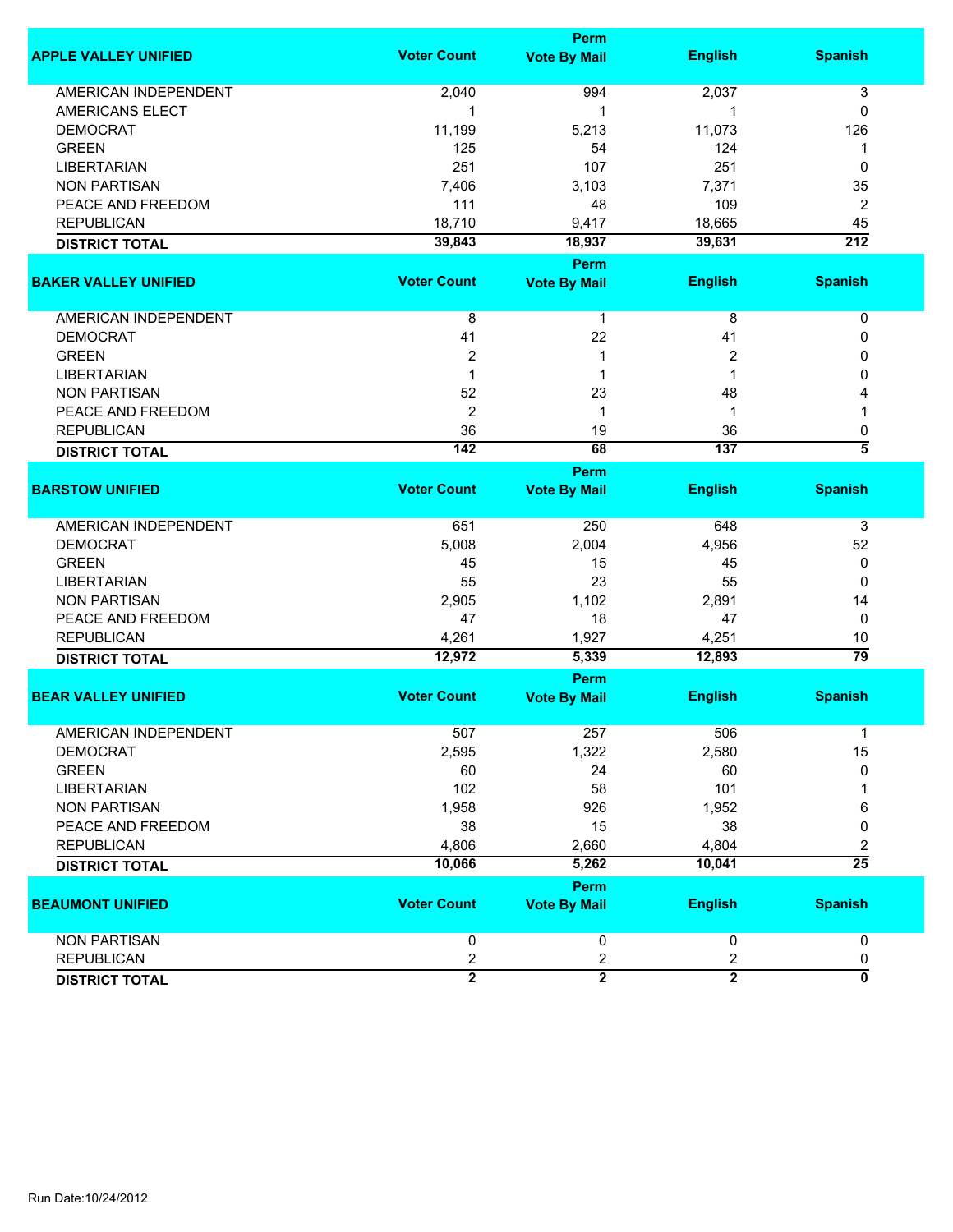|                               |                    | Perm                |                |                  |
|-------------------------------|--------------------|---------------------|----------------|------------------|
| <b>CHINO VALLEY UNIFIED</b>   | <b>Voter Count</b> | <b>Vote By Mail</b> | <b>English</b> | <b>Spanish</b>   |
|                               |                    |                     |                |                  |
| <b>AMERICAN INDEPENDENT</b>   | 2,190              | 981                 | 2,180          | 10               |
| AMERICANS ELECT               | 4                  | 4                   | 4              | 0                |
| <b>DEMOCRAT</b>               | 28,414             | 11,746              | 27,812         | 602              |
| <b>GREEN</b>                  | 231                | 91                  | 228            | 3                |
| <b>LIBERTARIAN</b>            | 387                | 164                 | 385            | $\overline{2}$   |
| <b>NON PARTISAN</b>           | 16,988             | 7,002               | 16,866         | 122              |
| PEACE AND FREEDOM             | 209                | 64                  | 204            | 5                |
| <b>REPUBLICAN</b>             | 31,141             | 14,730              | 31,006         | 135              |
| <b>DISTRICT TOTAL</b>         | 79,564             | 34,782              | 78,685         | $\overline{879}$ |
|                               |                    | Perm                |                |                  |
| <b>COLTON JOINT UNIFIED</b>   | <b>Voter Count</b> | <b>Vote By Mail</b> | <b>English</b> | <b>Spanish</b>   |
|                               |                    |                     |                |                  |
| <b>AMERICAN INDEPENDENT</b>   | 1,305              | 551                 | 1,290          | 15               |
| <b>AMERICANS ELECT</b>        | 6                  | $\overline{c}$      | 6              | $\mathbf{0}$     |
| <b>DEMOCRAT</b>               | 20,550             | 7,449               | 19,744         | 806              |
| <b>GREEN</b>                  | 149                | 58                  | 146            | 3                |
| <b>LIBERTARIAN</b>            | 214                | 92                  | 208            | 6                |
| <b>NON PARTISAN</b>           | 8,892              | 3,235               | 8,685          | 207              |
| PEACE AND FREEDOM             | 172                | 58                  | 165            | $\overline{7}$   |
| <b>REPUBLICAN</b>             | 12,307             | 4,862               | 12,194         | 113              |
|                               | 43,595             | 16,307              | 42,438         | 1,157            |
| <b>DISTRICT TOTAL</b>         |                    |                     |                |                  |
|                               |                    | Perm                |                |                  |
| <b>FONTANA UNIFIED</b>        | <b>Voter Count</b> | <b>Vote By Mail</b> | <b>English</b> | <b>Spanish</b>   |
| <b>AMERICAN INDEPENDENT</b>   | 1,451              | 578                 | 1,423          | 28               |
| <b>AMERICANS ELECT</b>        | 16                 |                     | 16             | 0                |
|                               |                    | 4                   |                |                  |
| <b>DEMOCRAT</b>               | 27,874             | 10,597              | 26,425         | 1,449            |
| <b>GREEN</b>                  | 183                | 57                  | 180            | 3                |
| LIBERTARIAN                   | 220                | 92                  | 214            | 6                |
| <b>NON PARTISAN</b>           | 12,347             | 4,485               | 11,997         | 350              |
| PEACE AND FREEDOM             | 327                | 111                 | 317            | 10               |
| <b>REPUBLICAN</b>             | 12,848             | 4,932               | 12,663         | 185              |
| <b>DISTRICT TOTAL</b>         | 55,266             | 20,856              | 53,235         | 2,031            |
|                               |                    | <b>Perm</b>         |                |                  |
| <b>HESPERIA UNIFIED</b>       | Voter Count        | <b>Vote By Mail</b> | <b>English</b> | <b>Spanish</b>   |
|                               |                    |                     |                |                  |
| <b>AMERICAN INDEPENDENT</b>   | 1,845              | 834                 | 1,838          | 7                |
| <b>DEMOCRAT</b>               | 13,619             | 5,592               | 13,251         | 368              |
| <b>GREEN</b>                  | 116                | 39                  | 114            | 2                |
| <b>LIBERTARIAN</b>            | 282                | 130                 | 282            | $\mathbf 0$      |
| <b>NON PARTISAN</b>           | 8,702              | 3,386               | 8,602          | 100              |
| PEACE AND FREEDOM             | 144                | 53                  | 138            | 6                |
| <b>REPUBLICAN</b>             | 16,124             | 7,425               | 16,053         | 71               |
| <b>DISTRICT TOTAL</b>         | 40,832             | 17,459              | 40,278         | $\overline{554}$ |
|                               |                    | Perm                |                |                  |
| <b>LUCERNE VALLEY UNIFIED</b> | <b>Voter Count</b> | <b>Vote By Mail</b> | <b>English</b> | <b>Spanish</b>   |
|                               |                    |                     |                |                  |
| AMERICAN INDEPENDENT          | 194                | 104                 | 194            | 0                |
| <b>DEMOCRAT</b>               | 830                | 420                 | 817            | 13               |
| <b>GREEN</b>                  | 18                 | 5                   | 18             | 0                |
|                               |                    |                     |                |                  |
| <b>LIBERTARIAN</b>            | 34                 | 16                  | 34             | 0                |
| <b>NON PARTISAN</b>           | 628                | 274                 | 628            | 0                |
| PEACE AND FREEDOM             | 5                  | 3                   | 5              | 0                |
| <b>REPUBLICAN</b>             | 1,251              | 661                 | 1,244          | 7                |
| <b>DISTRICT TOTAL</b>         | 2,960              | 1,483               | 2,940          | $\overline{20}$  |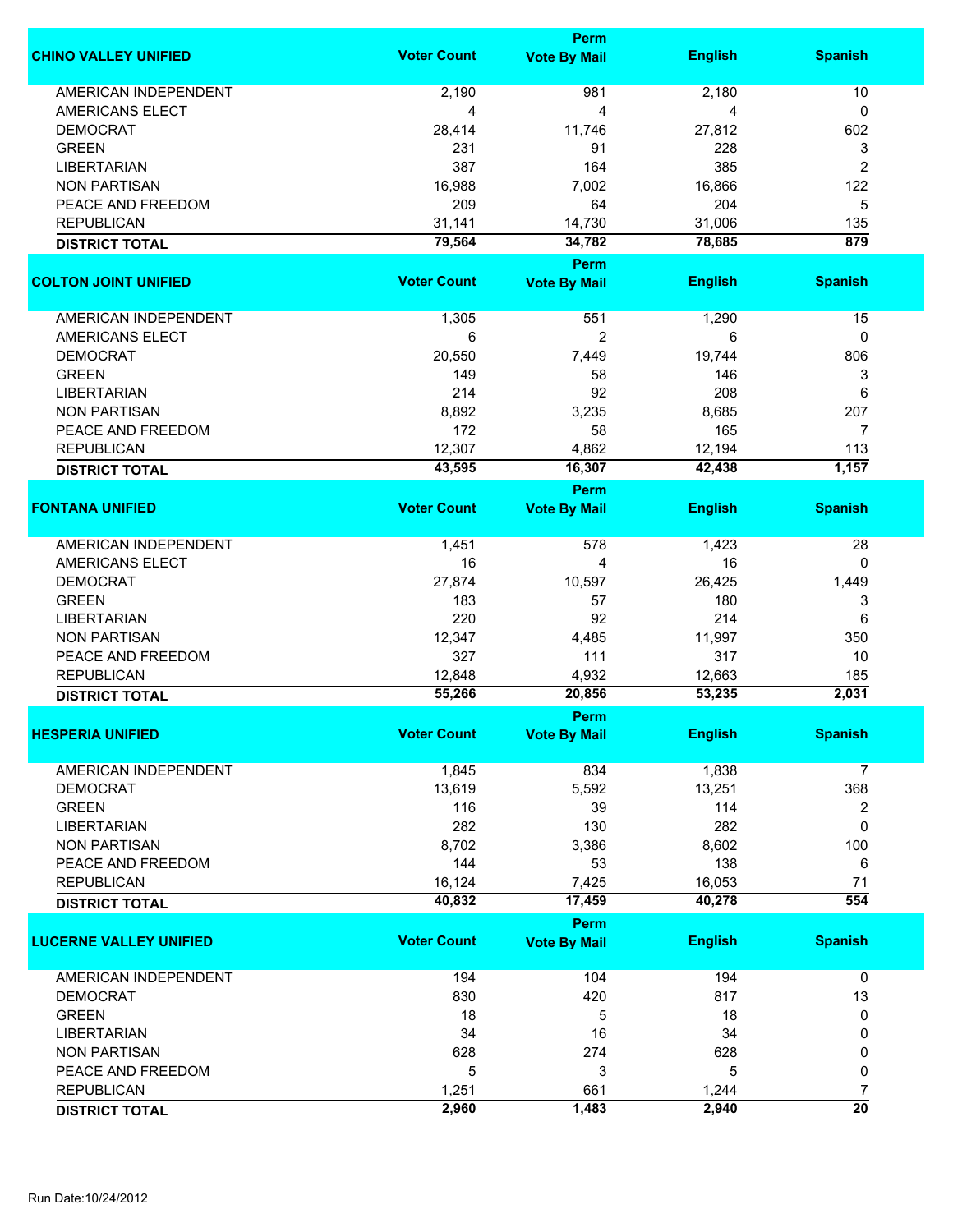|                                    |                    | <b>Perm</b>                 |                  |                           |
|------------------------------------|--------------------|-----------------------------|------------------|---------------------------|
| <b>MORONGO UNIFIED</b>             | <b>Voter Count</b> | <b>Vote By Mail</b>         | <b>English</b>   | <b>Spanish</b>            |
| <b>AMERICAN INDEPENDENT</b>        | 1,346              | 728                         | 1,344            | 2                         |
| <b>DEMOCRAT</b>                    | 7,537              | 3,936                       | 7,507            | 30                        |
| <b>GREEN</b>                       | 153                | 77                          | 153              | 0                         |
| <b>LIBERTARIAN</b>                 | 237                | 127                         | 236              | 1                         |
| <b>NON PARTISAN</b>                | 5,880              | 2,831                       | 5,868            | 12                        |
| PEACE AND FREEDOM                  | 81                 | 40                          | 81               | 0                         |
|                                    |                    |                             |                  |                           |
| <b>REPUBLICAN</b>                  | 10,669<br>25,903   | 5,771<br>13,510             | 10,651<br>25,840 | 18<br>$\overline{63}$     |
| <b>DISTRICT TOTAL</b>              |                    |                             |                  |                           |
|                                    | <b>Voter Count</b> | Perm                        |                  |                           |
| <b>MUROC JOINT UNIFIED</b>         |                    | <b>Vote By Mail</b>         | <b>English</b>   | <b>Spanish</b>            |
| AMERICAN INDEPENDENT               | 1                  |                             |                  | 0                         |
| <b>DEMOCRAT</b>                    |                    |                             |                  | 0                         |
| <b>NON PARTISAN</b>                |                    | 4                           | 4                | 0                         |
| <b>REPUBLICAN</b>                  | 8                  | 8                           | 8                | 0                         |
| <b>DISTRICT TOTAL</b>              | $\overline{14}$    | $\overline{14}$             | $\overline{14}$  | $\overline{\mathfrak{o}}$ |
|                                    |                    | Perm                        |                  |                           |
| <b>NEEDLES UNIFIED</b>             | <b>Voter Count</b> | <b>Vote By Mail</b>         | <b>English</b>   | <b>Spanish</b>            |
|                                    |                    |                             |                  |                           |
| <b>AMERICAN INDEPENDENT</b>        | 164                | 86                          | 164              | 0                         |
| <b>DEMOCRAT</b>                    | 1,008              | 496                         | 1,000            | 8                         |
| <b>GREEN</b>                       | 7                  | 2                           | 7                | 0                         |
| <b>LIBERTARIAN</b>                 | 17                 | $\overline{7}$              | 17               | 0                         |
| <b>NON PARTISAN</b>                | 565                | 227                         | 565              | 0                         |
| PEACE AND FREEDOM                  | 10                 | 3                           | 10               | 0                         |
| <b>REPUBLICAN</b>                  | 914                | 504                         | 913              | 1                         |
| <b>DISTRICT TOTAL</b>              | 2,685              | 1,325                       | 2,676            | 5                         |
|                                    |                    | Perm                        |                  |                           |
| <b>REDLANDS UNIFIED</b>            | <b>Voter Count</b> | <b>Vote By Mail</b>         | <b>English</b>   | <b>Spanish</b>            |
| <b>AMERICAN INDEPENDENT</b>        | 2,343              | 1,002                       | 2,337            | 6                         |
| <b>AMERICANS ELECT</b>             | 2                  | 0                           | 2                | 0                         |
| <b>DEMOCRAT</b>                    | 22,046             | 9,585                       | 21,788           | 258                       |
| <b>GREEN</b>                       | 291                | 117                         | 290              | 1                         |
|                                    |                    |                             |                  | 1                         |
| LIBERTARIAN<br><b>NON PARTISAN</b> | 394<br>12,956      | 168<br>5,414                | 393<br>12,901    | 55                        |
|                                    |                    |                             |                  |                           |
| PEACE AND FREEDOM                  | 175                | 70                          | 174              | 1                         |
| <b>REPUBLICAN</b>                  | 27,800             | 13,068                      | 27,735           | 65                        |
| <b>DISTRICT TOTAL</b>              | 66,007             | 29,424                      | 65,620           | 387                       |
| <b>RIALTO UNIFIED</b>              | <b>Voter Count</b> | Perm<br><b>Vote By Mail</b> | <b>English</b>   | <b>Spanish</b>            |
|                                    |                    |                             |                  |                           |
| AMERICAN INDEPENDENT               | 1,298              | 548                         | 1,273            | 25                        |
| AMERICANS ELECT                    | 9                  | 2                           | 9                | 0                         |
| <b>DEMOCRAT</b>                    | 24,006             | 9,072                       | 23,037           | 969                       |
| <b>GREEN</b>                       | 112                | 43                          | 111              | 1                         |
| <b>LIBERTARIAN</b>                 | 177                | 69                          | 173              | 4                         |
| <b>NON PARTISAN</b>                | 9,141              | 3,522                       | 8,919            | 222                       |
| PEACE AND FREEDOM                  | 253                | 92                          | 251              | $\overline{c}$            |
| <b>REPUBLICAN</b>                  | 11,655             | 4,591                       | 11,519           | 136                       |
|                                    | 46,651             | 17,939                      | 45,292           | 1,359                     |
| <b>DISTRICT TOTAL</b>              |                    |                             |                  |                           |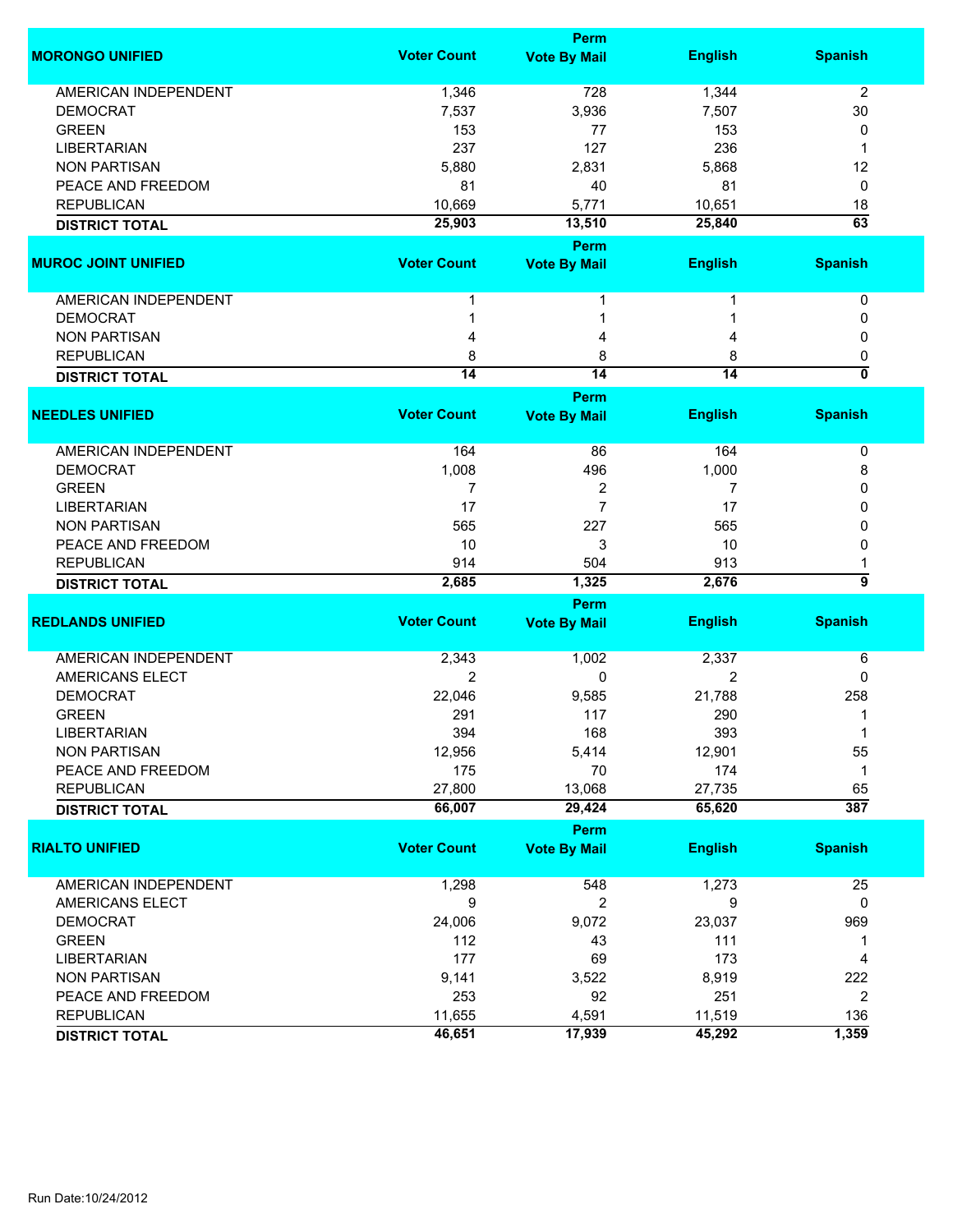|                                    |                    | <b>Perm</b>         |                |                  |
|------------------------------------|--------------------|---------------------|----------------|------------------|
| <b>RIM OF THE WORLD UNIFIED</b>    | <b>Voter Count</b> | <b>Vote By Mail</b> | <b>English</b> | <b>Spanish</b>   |
| <b>AMERICAN INDEPENDENT</b>        | 709                | 334                 | 707            | $\overline{c}$   |
| AMERICANS ELECT                    | 1                  | 0                   | 1              | $\mathbf 0$      |
| <b>DEMOCRAT</b>                    | 4,006              | 2,110               | 3,989          | 17               |
| <b>GREEN</b>                       | 135                | 58                  | 134            | 1                |
| <b>LIBERTARIAN</b>                 | 153                | 69                  | 153            | 0                |
| <b>NON PARTISAN</b>                | 2,947              | 1,427               | 2,940          | 7                |
| PEACE AND FREEDOM                  | 44                 | 22                  | 44             | 0                |
| <b>REPUBLICAN</b>                  | 8,349              | 4,444               | 8,337          | 12               |
| <b>DISTRICT TOTAL</b>              | 16,344             | 8,464               | 16,305         | $\overline{39}$  |
|                                    |                    | <b>Perm</b>         |                |                  |
| <b>SAN BERNARDINO CITY UNIFIED</b> | <b>Voter Count</b> | <b>Vote By Mail</b> | <b>English</b> | <b>Spanish</b>   |
|                                    |                    |                     |                |                  |
| AMERICAN INDEPENDENT               | 2,862              | 1,211               | 2,846          | 16               |
| AMERICANS ELECT                    | 5                  | $\overline{2}$      | 5              | 0                |
| <b>DEMOCRAT</b>                    | 40,849             | 16,717              | 39,629         | 1,220            |
| <b>GREEN</b>                       | 302                | 114                 | 302            | 0                |
| <b>LIBERTARIAN</b>                 | 437                | 189                 | 430            | 7                |
| <b>NON PARTISAN</b>                | 17,921             | 6,950               | 17,611         | 310              |
| PEACE AND FREEDOM                  | 417                | 145                 | 409            | 8                |
| <b>REPUBLICAN</b>                  | 28,763             | 12,385              | 28,566         | 197              |
| <b>DISTRICT TOTAL</b>              | 91,556             | 37,713              | 89,798         | 1,758            |
|                                    |                    | <b>Perm</b>         |                |                  |
| <b>SIERRA SANDS UNIFIED</b>        | <b>Voter Count</b> | <b>Vote By Mail</b> | <b>English</b> | <b>Spanish</b>   |
| <b>AMERICAN INDEPENDENT</b>        | $\overline{7}$     | 6                   | $\overline{7}$ | $\pmb{0}$        |
| <b>DEMOCRAT</b>                    | 46                 | 42                  | 46             | 0                |
| <b>GREEN</b>                       | 1                  | 0                   | 1              | 0                |
| <b>NON PARTISAN</b>                | 30                 | 25                  | 30             | 0                |
| <b>REPUBLICAN</b>                  | 71                 | 60                  | 71             | 0                |
| <b>DISTRICT TOTAL</b>              | 155                | 133                 | 155            | ō                |
|                                    |                    | <b>Perm</b>         |                |                  |
| <b>SILVER VALLEY UNIFIED</b>       | <b>Voter Count</b> | <b>Vote By Mail</b> | <b>English</b> | <b>Spanish</b>   |
| <b>AMERICAN INDEPENDENT</b>        | 130                | 63                  | 130            | 0                |
| DEMOCRAI                           | 690                | 372                 | 682            | 8                |
| <b>GREEN</b>                       | 9                  | 4                   | 9              | 0                |
| <b>LIBERTARIAN</b>                 | 28                 | 12                  | 28             | 0                |
| <b>NON PARTISAN</b>                | 581                | 313                 | 580            |                  |
| PEACE AND FREEDOM                  | 10                 | 6                   | 10             | 0                |
| <b>REPUBLICAN</b>                  | 997                | 534                 | 994            | 3                |
| <b>DISTRICT TOTAL</b>              | 2,445              | 1,304               | 2,433          | $\overline{12}$  |
|                                    |                    | <b>Perm</b>         |                |                  |
| <b>SNOWLINE JOINT UNIFIED</b>      | <b>Voter Count</b> | <b>Vote By Mail</b> | <b>English</b> | <b>Spanish</b>   |
| <b>AMERICAN INDEPENDENT</b>        | 994                | 465                 | 992            | $\overline{2}$   |
| AMERICANS ELECT                    | 1                  | 1                   | 1              | 0                |
| <b>DEMOCRAT</b>                    | 5,011              | 2,325               | 4,934          | 77               |
| <b>GREEN</b>                       | 85                 | 38                  | 85             | 0                |
| <b>LIBERTARIAN</b>                 | 177                | 72                  | 177            | 0                |
| <b>NON PARTISAN</b>                | 3,663              | 1,554               | 3,646          | 17               |
| PEACE AND FREEDOM                  | 42                 | 13                  | 42             | 0                |
| <b>REPUBLICAN</b>                  | 8,732              | 4,386               | 8,713          | 19               |
| <b>DISTRICT TOTAL</b>              | 18,705             | 8,854               | 18,590         | $\overline{115}$ |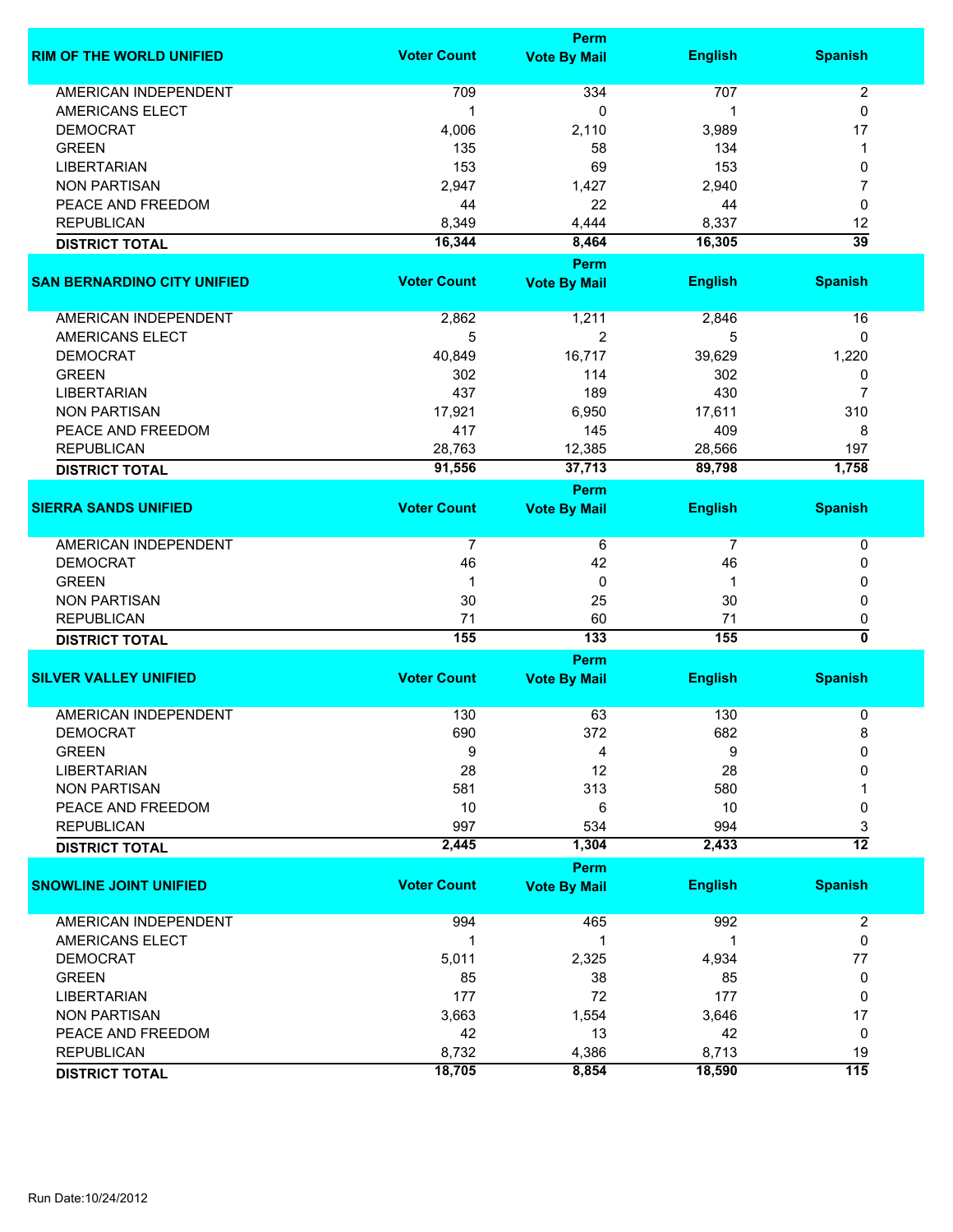|                                 |                    | <b>Perm</b>         |                |                  |
|---------------------------------|--------------------|---------------------|----------------|------------------|
| <b>TRONA JOINT UNIFIED</b>      | <b>Voter Count</b> | <b>Vote By Mail</b> | <b>English</b> | <b>Spanish</b>   |
| <b>AMERICAN INDEPENDENT</b>     | 57                 | 23                  | 57             | 0                |
| <b>DEMOCRAT</b>                 | 242                | 88                  | 240            | 2                |
| <b>GREEN</b>                    | 3                  | 1                   | 3              | 0                |
|                                 |                    |                     |                |                  |
| <b>LIBERTARIAN</b>              | 9                  | 2                   | 9              | 0                |
| <b>NON PARTISAN</b>             | 147                | 51                  | 147            |                  |
| PEACE AND FREEDOM               | 3                  | 1                   | 3              | 0                |
| <b>REPUBLICAN</b>               | 282                | 122                 | 282            | 0                |
| <b>DISTRICT TOTAL</b>           | 743                | 288                 | 741            | $\overline{2}$   |
|                                 |                    | Perm                |                |                  |
| <b>UPLAND UNIFIED</b>           | <b>Voter Count</b> | <b>Vote By Mail</b> | <b>English</b> | <b>Spanish</b>   |
| AMERICAN INDEPENDENT            | 1,148              | 504                 | 1,140          | 8                |
| AMERICANS ELECT                 | $\overline{2}$     | 1                   | 2              | 0                |
| <b>DEMOCRAT</b>                 | 13,062             | 5,822               | 12,901         | 161              |
| <b>GREEN</b>                    | 176                | 62                  | 176            |                  |
| <b>LIBERTARIAN</b>              | 216                |                     | 216            | 0                |
|                                 |                    | 101                 |                | 0                |
| <b>NON PARTISAN</b>             | 7,371              | 3,116               | 7,334          | 37               |
| PEACE AND FREEDOM               | 99                 | 34                  | 99             | 0                |
| <b>REPUBLICAN</b>               | 16,242             | 8,259               | 16,189         | 53               |
| <b>DISTRICT TOTAL</b>           | 38,316             | 17,899              | 38,057         | 259              |
|                                 |                    | Perm                |                |                  |
| YUCAIPA-CALIMESA JOINT UNIFIED  | <b>Voter Count</b> | <b>Vote By Mail</b> | <b>English</b> | <b>Spanish</b>   |
| <b>AMERICAN INDEPENDENT</b>     | 1,162              | 531                 | 1,158          | 4                |
| <b>DEMOCRAT</b>                 | 7,649              | 3,582               | 7,533          | 116              |
| <b>GREEN</b>                    | 113                | 49                  | 113            | 0                |
| <b>LIBERTARIAN</b>              | 203                | 80                  | 202            |                  |
| <b>NON PARTISAN</b>             | 4,976              | 2,089               | 4,946          | 30               |
| PEACE AND FREEDOM               | 63                 | 26                  | 63             | 0                |
| <b>REPUBLICAN</b>               | 13,730             | 6,610               | 13,706         | 24               |
|                                 | 27,896             | 12,967              | 27,721         | $\overline{175}$ |
| <b>DISTRICT TOTAL</b>           |                    |                     |                |                  |
|                                 |                    | Perm                |                |                  |
| <b>CHAFFEY JOINT UNION HIGH</b> | <b>Voter Count</b> | <b>Vote By Mail</b> | <b>English</b> | <b>Spanish</b>   |
| <b>AMERICAN INDEPENDENT</b>     | 5,151              | 2,245               | 5,109          | 42               |
| AMERICANS ELECT                 | 7                  | 5                   | 7              | $\Omega$         |
| <b>DEMOCRAT</b>                 | 70,565             | 28,150              | 68,675         | 1,890            |
| <b>GREEN</b>                    | 627                | 253                 | 622            | 5                |
| <b>LIBERTARIAN</b>              | 923                | 396                 | 916            | $\overline{7}$   |
| <b>NON PARTISAN</b>             | 35,471             | 13,988              | 35,021         | 450              |
| PEACE AND FREEDOM               | 602                | 199                 | 591            | 11               |
| <b>REPUBLICAN</b>               | 59,138             | 27,245              | 58,763         | 375              |
| <b>DISTRICT TOTAL</b>           | 172,484            | 72,481              | 169,704        | 2,780            |
|                                 |                    | <b>Perm</b>         |                |                  |
| <b>VICTOR VALLEY UNION HIGH</b> | <b>Voter Count</b> | <b>Vote By Mail</b> | <b>English</b> | <b>Spanish</b>   |
|                                 |                    |                     |                |                  |
| AMERICAN INDEPENDENT            | 2,470              | 1,138               | 2,457          | 13               |
| AMERICANS ELECT                 | 2                  | 1                   | 2              | 0                |
| <b>DEMOCRAT</b>                 | 23,228             | 9,874               | 22,677         | 551              |
| <b>GREEN</b>                    | 161                | 57                  | 160            | 1                |
| <b>LIBERTARIAN</b>              | 300                | 139                 | 294            | 6                |
| <b>NON PARTISAN</b>             | 11,731             | 4,846               | 11,596         | 135              |
| PEACE AND FREEDOM               | 213                | 83                  | 213            | 0                |
| <b>REPUBLICAN</b>               | 18,330             | 8,724               | 18,213         | 117              |
| <b>DISTRICT TOTAL</b>           | 56,435             | 24,862              | 55,612         | 823              |
|                                 |                    |                     |                |                  |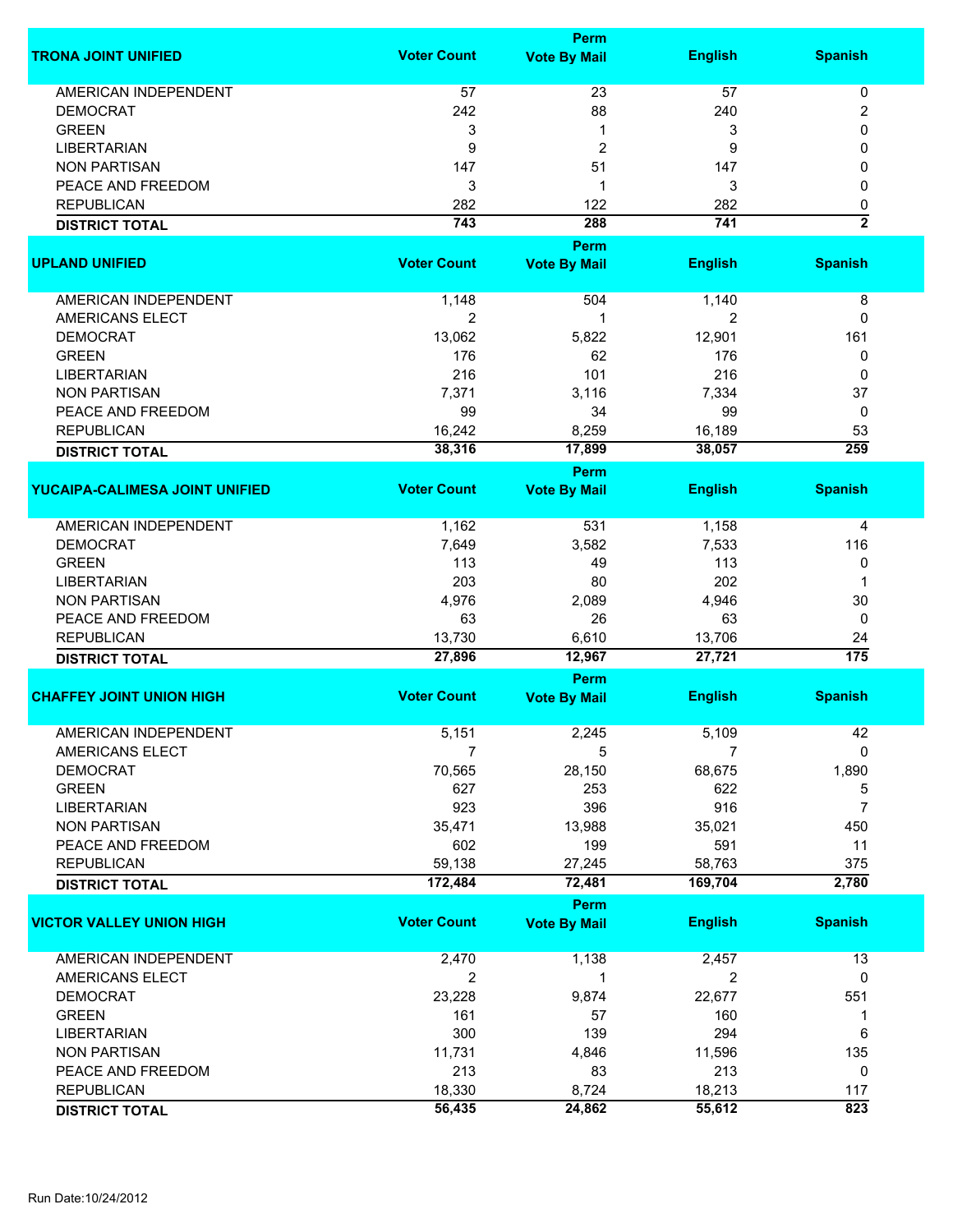|                                           |                    | Perm                |                |                 |
|-------------------------------------------|--------------------|---------------------|----------------|-----------------|
| <b>BARSTOW COMMUNITY COLLEGE</b>          | <b>Voter Count</b> | <b>Vote By Mail</b> | <b>English</b> | <b>Spanish</b>  |
| <b>AMERICAN INDEPENDENT</b>               | 790                | 315                 | 787            | 3               |
| <b>DEMOCRAT</b>                           | 5,740              | 2,399               | 5,680          | 60              |
| <b>GREEN</b>                              | 56                 | 20                  | 56             | 0               |
| <b>LIBERTARIAN</b>                        | 84                 | 36                  | 84             | 0               |
| <b>NON PARTISAN</b>                       | 3,542              | 1,442               | 3,523          | 19              |
| PEACE AND FREEDOM                         | 59                 | 25                  | 58             | $\mathbf 1$     |
| <b>REPUBLICAN</b>                         | 5,302              |                     |                | 13              |
|                                           |                    | 2,488               | 5,289          |                 |
| <b>DISTRICT TOTAL</b>                     | 15,573             | 6,725<br>Perm       | 15,477         | $\overline{96}$ |
| <b>CHAFFEY COMMUNITY COLLEGE</b>          | <b>Voter Count</b> | <b>Vote By Mail</b> | <b>English</b> | <b>Spanish</b>  |
| AMERICAN INDEPENDENT                      | 9,940              | 4,308               | 9,852          | 88              |
| <b>AMERICANS ELECT</b>                    | 29                 | 14                  | 29             | 0               |
| <b>DEMOCRAT</b>                           | 139,915            | 56,315              | 135,813        | 4,102           |
| <b>GREEN</b>                              | 1,217              | 463                 | 1,206          | 11              |
| <b>LIBERTARIAN</b>                        | 1,746              | 753                 | 1,731          | 15              |
| <b>NON PARTISAN</b>                       | 72,177             | 28,591              | 71,218         | 959             |
| PEACE AND FREEDOM                         | 1,237              | 408                 | 1,211          | 26              |
| <b>REPUBLICAN</b>                         |                    |                     |                |                 |
|                                           | 119,369            | 55,166              | 118,621        | 748             |
| <b>DISTRICT TOTAL</b>                     | 345,630            | 146,018             | 339,681        | 5,949           |
|                                           |                    | Perm                |                |                 |
| <b>COPPER MOUNTAIN COMM COLLEGE</b>       | <b>Voter Count</b> | <b>Vote By Mail</b> | <b>English</b> | <b>Spanish</b>  |
| <b>AMERICAN INDEPENDENT</b>               | 1,346              | 728                 | 1,344          | 2               |
| <b>DEMOCRAT</b>                           | 7,537              | 3,936               | 7,507          | 30              |
| <b>GREEN</b>                              | 153                | 77                  | 153            | 0               |
| <b>LIBERTARIAN</b>                        | 237                | 127                 | 236            | 1               |
| <b>NON PARTISAN</b>                       | 5,880              | 2,831               | 5,868          | 12              |
| PEACE AND FREEDOM                         | 81                 | 40                  | 81             | 0               |
| <b>REPUBLICAN</b>                         | 10,669             | 5,771               | 10,651         | 18              |
| <b>DISTRICT TOTAL</b>                     | 25,903             | 13,510              | 25,840         | $\overline{63}$ |
|                                           |                    | Perm                |                |                 |
| <b>KERN COMMUNITY COLLEGE</b>             | <b>Voter Count</b> | <b>Vote By Mail</b> | <b>English</b> | <b>Spanish</b>  |
| AMERICAN INDEPENDENT                      | 64                 | 29                  | 64             | 0               |
| <b>DEMOCRAT</b>                           | 288                | 130                 | 286            | $\overline{2}$  |
| <b>GREEN</b>                              | 4                  | 1                   | 4              | 0               |
| <b>LIBERTARIAN</b>                        | 9                  | 2                   | 9              | 0               |
| <b>NON PARTISAN</b>                       | 177                | 76                  | 177            | 0               |
| PEACE AND FREEDOM                         | 3                  | 1                   | 3              | 0               |
| <b>REPUBLICAN</b>                         | 353                | 182                 | 353            | 0               |
| <b>DISTRICT TOTAL</b>                     | 898                | 421                 | 896            | $\overline{2}$  |
|                                           |                    | Perm                |                |                 |
| <b>PALO VERDE COMMUNITY COLLEGE - TA2</b> | <b>Voter Count</b> | <b>Vote By Mail</b> | <b>English</b> | <b>Spanish</b>  |
| AMERICAN INDEPENDENT                      | 164                | 86                  | 164            | 0               |
| <b>DEMOCRAT</b>                           | 1,008              | 496                 | 1,000          | 8               |
| <b>GREEN</b>                              | 7                  | 2                   | 7              | 0               |
| <b>LIBERTARIAN</b>                        | 17                 | 7                   | 17             | 0               |
| <b>NON PARTISAN</b>                       | 565                | 227                 | 565            | 0               |
| PEACE AND FREEDOM                         | 10                 | 3                   | 10             | 0               |
| <b>REPUBLICAN</b>                         | 914                | 504                 | 913            | 1               |
| <b>DISTRICT TOTAL</b>                     | 2,685              | 1,325               | 2,676          | 9               |
|                                           |                    |                     |                |                 |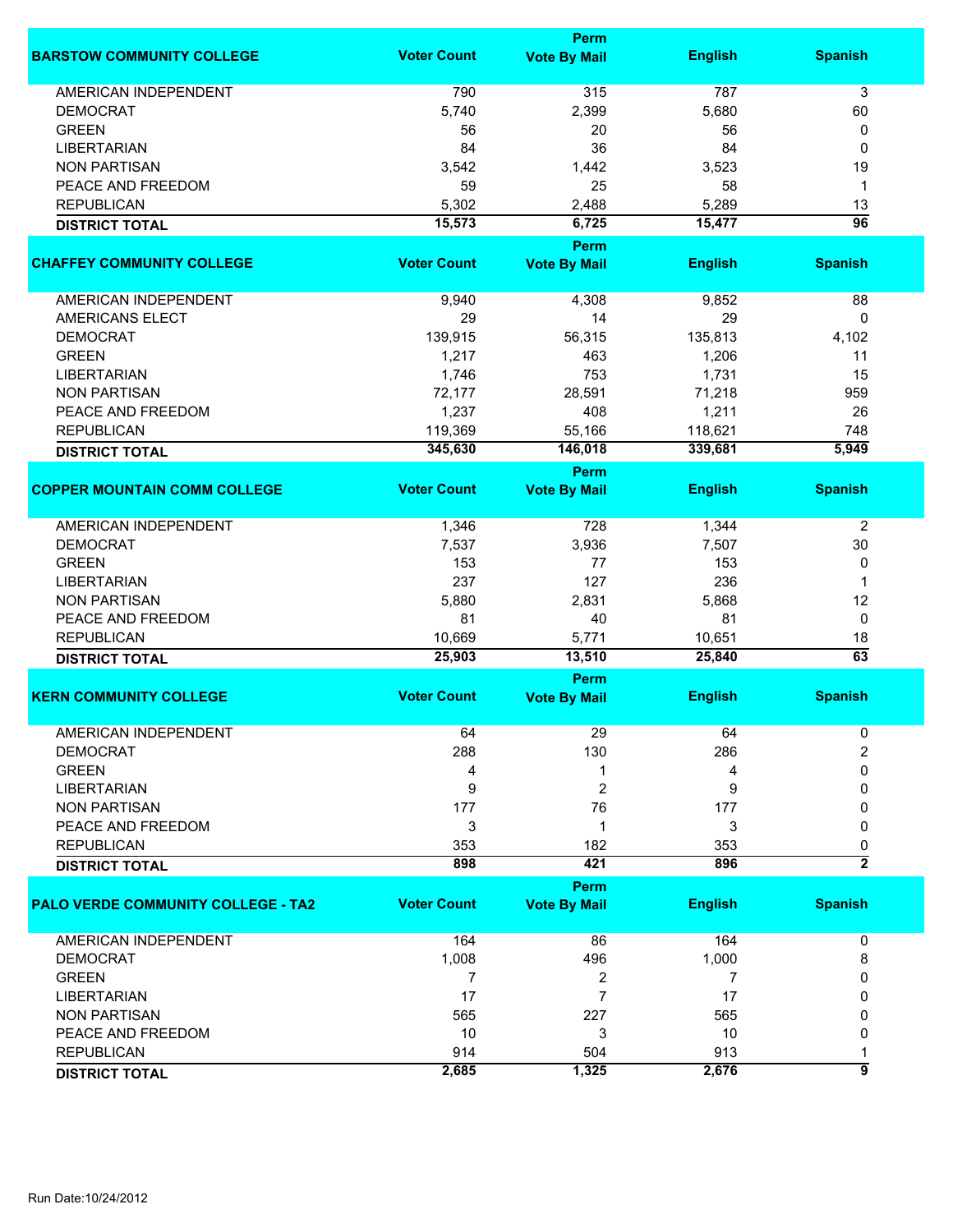|                                      |                    | Perm                |                |                         |
|--------------------------------------|--------------------|---------------------|----------------|-------------------------|
| <b>SAN BERNARDINO COMMUNITY COLL</b> | <b>Voter Count</b> | <b>Vote By Mail</b> | <b>English</b> | <b>Spanish</b>          |
| <b>AMERICAN INDEPENDENT</b>          | 10,186             | 4,434               | 10,117         | 69                      |
| <b>AMERICANS ELECT</b>               | 23                 | 6                   | 23             | 0                       |
| <b>DEMOCRAT</b>                      | 121,701            | 49,837              | 118,300        | 3,401                   |
| <b>GREEN</b>                         | 1,162              | 463                 | 1,156          | 6                       |
| <b>LIBERTARIAN</b>                   | 1,680              | 725                 | 1,660          | 20                      |
| <b>NON PARTISAN</b>                  | 58,791             | 23,563              | 57,954         | 837                     |
| PEACE AND FREEDOM                    |                    | 428                 |                |                         |
|                                      | 1,162              |                     | 1,144          | 18                      |
| <b>REPUBLICAN</b>                    | 107,412            | 48,622              | 106,863        | 549                     |
| <b>DISTRICT TOTAL</b>                | 302,117            | 128,078             | 297,217        | 4,900                   |
|                                      |                    | <b>Perm</b>         |                |                         |
| <b>VICTOR VALLEY COMMUNITY COLL</b>  | <b>Voter Count</b> | <b>Vote By Mail</b> | <b>English</b> | <b>Spanish</b>          |
| AMERICAN INDEPENDENT                 | 7,543              | 3,535               | 7,518          | 25                      |
| AMERICANS ELECT                      | 4                  | 3                   | 4              | 0                       |
| <b>DEMOCRAT</b>                      | 53,887             | 23,424              | 52,752         | 1,135                   |
| <b>GREEN</b>                         | 505                | 193                 | 501            | 4                       |
| <b>LIBERTARIAN</b>                   | 1,044              | 464                 | 1,038          | 6                       |
| <b>NON PARTISAN</b>                  | 32,130             | 13,163              | 31,843         | 287                     |
| PEACE AND FREEDOM                    | 515                | 200                 | 507            | 8                       |
| <b>REPUBLICAN</b>                    | 63,147             | 30,613              | 62,888         | 259                     |
|                                      | 158,775            | 71,595              | 157,051        | 1,724                   |
| <b>DISTRICT TOTAL</b>                |                    |                     |                |                         |
|                                      |                    | <b>Perm</b>         |                |                         |
| <b>BIG BEAR AIRPORT DIST</b>         | <b>Voter Count</b> | <b>Vote By Mail</b> | <b>English</b> | <b>Spanish</b>          |
| <b>AMERICAN INDEPENDENT</b>          | 481                | 241                 | 481            | 0                       |
| <b>DEMOCRAT</b>                      | 2,498              | 1,263               | 2,483          | 15                      |
| <b>GREEN</b>                         | 55                 | 22                  | 55             | 0                       |
| <b>LIBERTARIAN</b>                   | 99                 | 55                  | 98             | 1                       |
| <b>NON PARTISAN</b>                  | 1,898              | 892                 | 1,892          | 6                       |
| PEACE AND FREEDOM                    | 36                 | 15                  | 36             | 0                       |
| <b>REPUBLICAN</b>                    | 4,639              | 2,572               | 4,637          | 2                       |
| <b>DISTRICT TOTAL</b>                | 9,706              | 5,060               | 9,682          | $\overline{24}$         |
|                                      |                    | Perm                |                |                         |
| <b>YUCCA VALLEY AIRPORT DIST</b>     | <b>Voter Count</b> | <b>Vote By Mail</b> | <b>English</b> | <b>Spanish</b>          |
| <b>DEMOCRAT</b>                      | 10                 | 5                   | 10             | 0                       |
| <b>LIBERTARIAN</b>                   | 1                  |                     | 1              | 0                       |
| <b>NON PARTISAN</b>                  | 11                 | 4                   | 11             | 0                       |
| <b>REPUBLICAN</b>                    | 23                 | 10                  | 23             | 0                       |
|                                      | $\overline{45}$    | $\overline{20}$     | 45             | $\overline{\mathbf{0}}$ |
| <b>DISTRICT TOTAL</b>                |                    |                     |                |                         |
|                                      |                    | <b>Perm</b>         |                |                         |
| <b>BAKER CSD</b>                     | <b>Voter Count</b> | <b>Vote By Mail</b> | <b>English</b> | <b>Spanish</b>          |
| <b>AMERICAN INDEPENDENT</b>          | 7                  | 0                   | $\overline{7}$ | 0                       |
| <b>DEMOCRAT</b>                      | 26                 | 9                   | 26             | 0                       |
| <b>GREEN</b>                         | 1                  | 0                   | -1             | 0                       |
| <b>NON PARTISAN</b>                  | 46                 | 18                  | 42             |                         |
| PEACE AND FREEDOM                    | 2                  | -1                  | 1              |                         |
| <b>REPUBLICAN</b>                    | 22                 | 6                   | 22             | 0                       |
| <b>DISTRICT TOTAL</b>                | 104                | 34                  | 99             | 3                       |
|                                      |                    |                     |                |                         |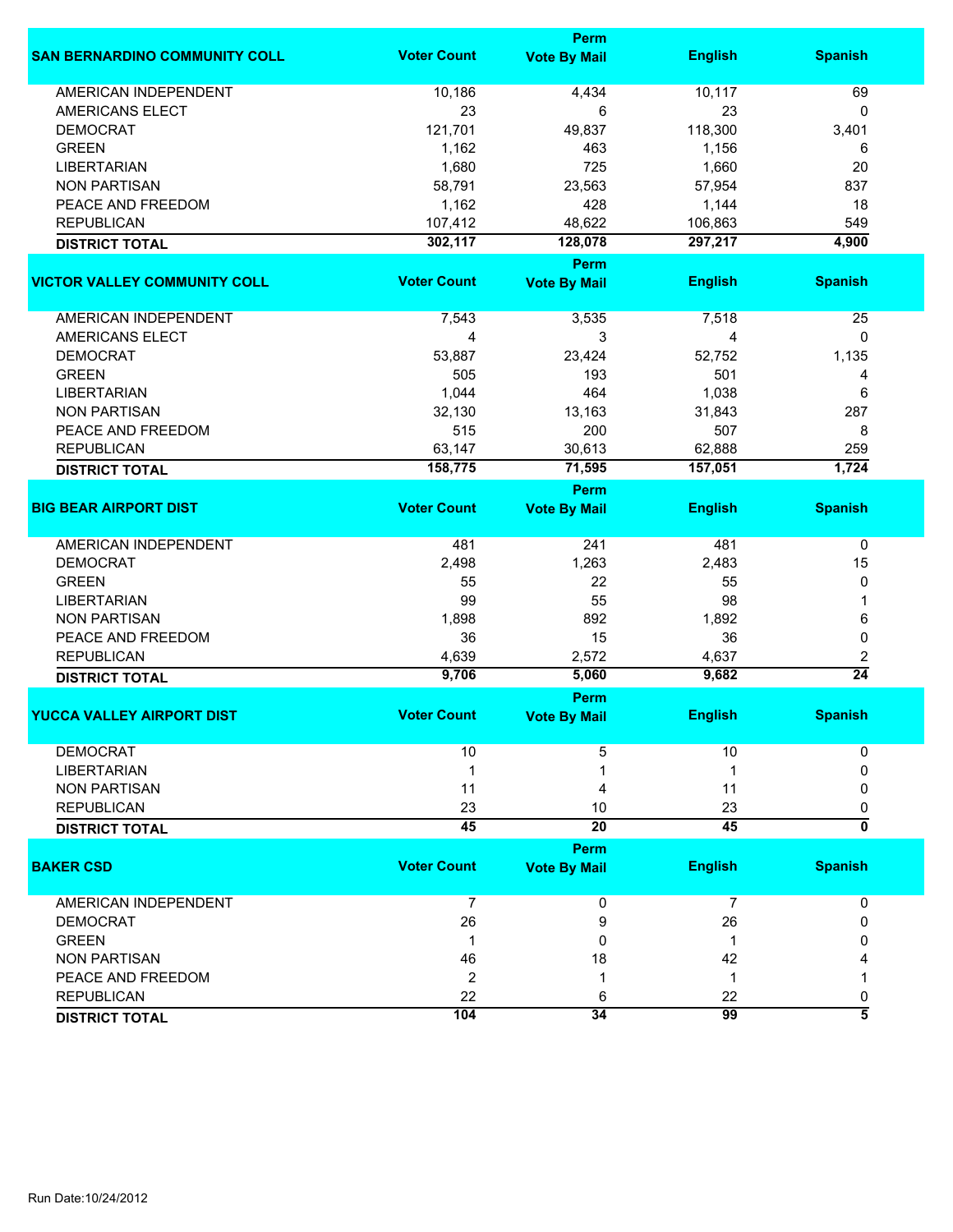|                             | Perm               |                     |                |                      |  |
|-----------------------------|--------------------|---------------------|----------------|----------------------|--|
| <b>BARSTOW HEIGHTS CSD</b>  | <b>Voter Count</b> | <b>Vote By Mail</b> | <b>English</b> | <b>Spanish</b>       |  |
| <b>AMERICAN INDEPENDENT</b> | 53                 | 21                  | 53             | $\pmb{0}$            |  |
| <b>DEMOCRAT</b>             | 348                | 134                 | 343            | 5                    |  |
| <b>GREEN</b>                | 5                  | 1                   | 5              | 0                    |  |
| <b>LIBERTARIAN</b>          | 3                  | $\overline{c}$      | 3              | 0                    |  |
|                             |                    |                     |                |                      |  |
| <b>NON PARTISAN</b>         | 187                | 71                  | 187            | 0                    |  |
| PEACE AND FREEDOM           | 5                  | $\overline{c}$      | 5              | 0                    |  |
| <b>REPUBLICAN</b>           | 472                | 239                 | 470            | 2                    |  |
| <b>DISTRICT TOTAL</b>       | 1,073              | 470                 | 1,066          | $\overline{7}$       |  |
|                             |                    | Perm                |                |                      |  |
| <b>BIG BEAR CITY CSD</b>    | <b>Voter Count</b> | <b>Vote By Mail</b> | <b>English</b> | <b>Spanish</b>       |  |
| AMERICAN INDEPENDENT        | 330                | 155                 | 330            | 0                    |  |
| <b>DEMOCRAT</b>             | 1,638              | 760                 | 1,624          | 14                   |  |
| <b>GREEN</b>                | 41                 | 16                  | 41             | 0                    |  |
| <b>LIBERTARIAN</b>          | 61                 | 36                  | 60             | 1                    |  |
| <b>NON PARTISAN</b>         | 1,243              | 567                 | 1,241          | 2                    |  |
| PEACE AND FREEDOM           | 28                 | 11                  | 28             | 0                    |  |
|                             | 2,751              |                     |                |                      |  |
| <b>REPUBLICAN</b>           | 6,092              | 1,420<br>2,965      | 2,749<br>6,073 | 2<br>$\overline{19}$ |  |
| <b>DISTRICT TOTAL</b>       |                    | Perm                |                |                      |  |
| <b>BIG RIVER CSD</b>        | <b>Voter Count</b> | <b>Vote By Mail</b> | <b>English</b> | <b>Spanish</b>       |  |
|                             |                    |                     |                |                      |  |
| <b>AMERICAN INDEPENDENT</b> | 31                 | 16                  | 31             | 0                    |  |
| <b>DEMOCRAT</b>             | 123                | 66                  | 120            | 3                    |  |
| <b>GREEN</b>                | 1                  | 0                   | 1              | 0                    |  |
| <b>LIBERTARIAN</b>          | 4                  | 2                   | 4              | 0                    |  |
| <b>NON PARTISAN</b>         | 74                 | 37                  | 74             | 0                    |  |
| PEACE AND FREEDOM           | 1                  | 0                   | 1              | $\mathbf{0}$         |  |
| <b>REPUBLICAN</b>           | 214                | 107                 | 214            | 0                    |  |
| <b>DISTRICT TOTAL</b>       | 448                | 228                 | 445            | 3                    |  |
|                             |                    | Perm                |                |                      |  |
| <b>DAGGETT CSD</b>          | <b>Voter Count</b> | <b>Vote By Mail</b> | <b>English</b> | <b>Spanish</b>       |  |
| <b>AMERICAN INDEPENDENT</b> | 11                 |                     | 11             |                      |  |
|                             |                    | 9                   |                | 0                    |  |
| <b>DEMOCRAT</b>             | 68                 | 61                  | 67             | 1                    |  |
| <b>LIBERTARIAN</b>          | $\overline{2}$     | 1                   | $\overline{2}$ | <sup>0</sup>         |  |
| <b>NON PARTISAN</b>         | 45                 | 28                  | 45             | ŋ                    |  |
| PEACE AND FREEDOM           | 1                  | 1                   | 1              | 0                    |  |
| <b>REPUBLICAN</b>           | 75                 | 61                  | 75             | 0                    |  |
| <b>DISTRICT TOTAL</b>       | 202                | 161                 | 201            | $\overline{1}$       |  |
|                             |                    | Perm                |                |                      |  |
| <b>HELENDALE CSD</b>        | <b>Voter Count</b> | <b>Vote By Mail</b> | <b>English</b> | <b>Spanish</b>       |  |
| <b>AMERICAN INDEPENDENT</b> | 124                | 73                  | 124            | 0                    |  |
| <b>DEMOCRAT</b>             | 769                | 360                 | 768            |                      |  |
| <b>GREEN</b>                | 6                  | 3                   | 6              | 0                    |  |
| <b>LIBERTARIAN</b>          | 18                 | 8                   | 18             | 0                    |  |
| <b>NON PARTISAN</b>         | 507                | 240                 | 507            | 0                    |  |
| PEACE AND FREEDOM           | 3                  | 1                   | 3              | 0                    |  |
| <b>REPUBLICAN</b>           | 1,673              | 870                 | 1,669          |                      |  |
|                             | 3,100              | 1,555               | 3,095          | 4<br>3               |  |
| <b>DISTRICT TOTAL</b>       |                    |                     |                |                      |  |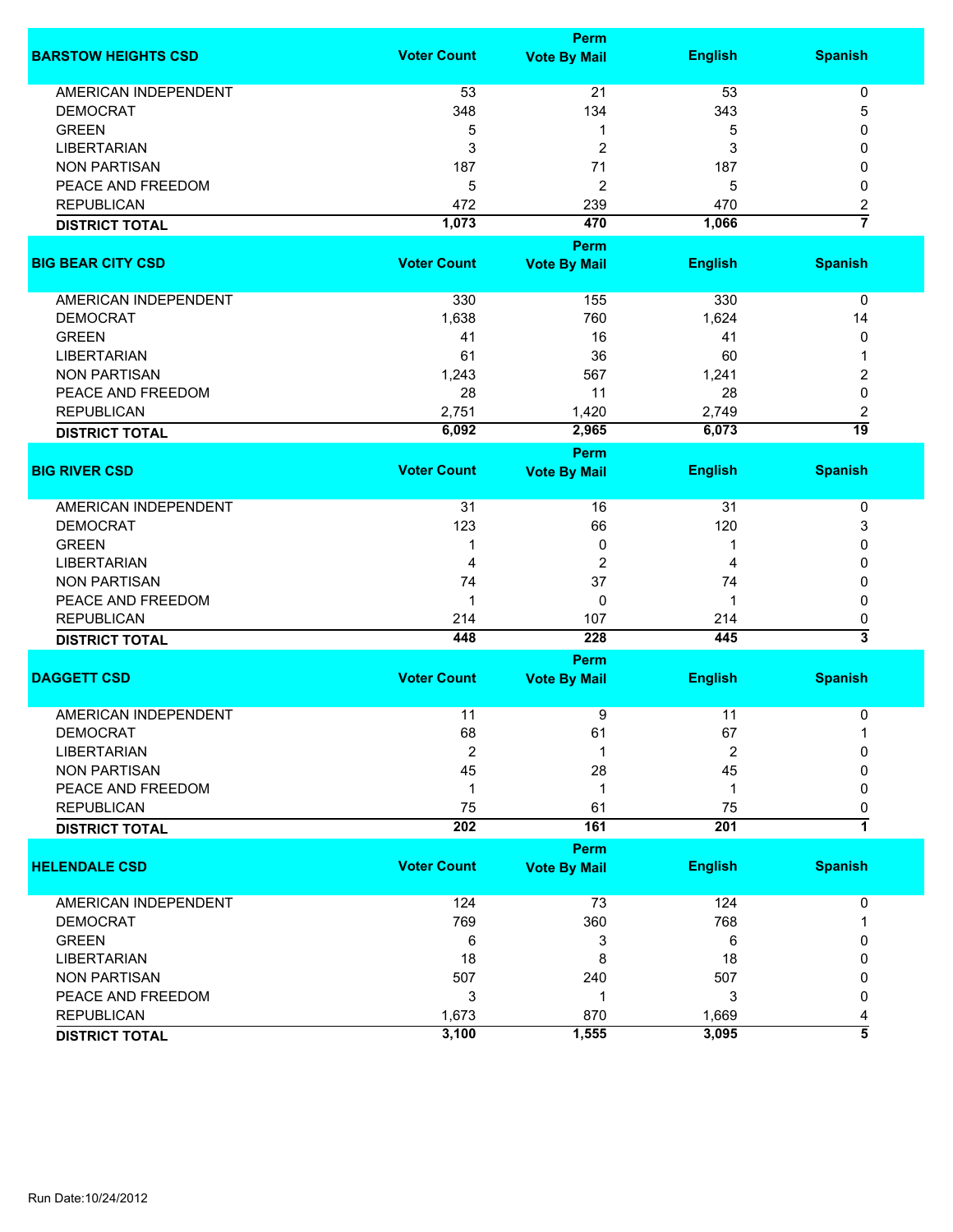|                                 |                    | <b>Perm</b>                 |                         |                           |
|---------------------------------|--------------------|-----------------------------|-------------------------|---------------------------|
| <b>LAKE ARROWHEAD CSD</b>       | <b>Voter Count</b> | <b>Vote By Mail</b>         | <b>English</b>          | <b>Spanish</b>            |
|                                 |                    |                             |                         |                           |
| <b>AMERICAN INDEPENDENT</b>     | 311                | 146                         | 309                     | $\overline{2}$            |
| <b>DEMOCRAT</b>                 | 1,589              | 831                         | 1,579                   | 10                        |
| <b>GREEN</b>                    | 46                 | 16                          | 46                      | 0                         |
| <b>LIBERTARIAN</b>              | 56                 | 23                          | 56                      | 0                         |
| <b>NON PARTISAN</b>             | 1,216              | 586                         | 1,212                   | 4                         |
| PEACE AND FREEDOM               | 24                 | 8                           | 24                      | 0                         |
| <b>REPUBLICAN</b>               | 3,993              | 2,222                       | 3,984                   | 9                         |
| <b>DISTRICT TOTAL</b>           | 7,235              | 3,832                       | 7,210                   | $\overline{25}$           |
|                                 |                    | Perm                        |                         |                           |
| <b>MORONGO VALLEY CSD</b>       | <b>Voter Count</b> | <b>Vote By Mail</b>         | <b>English</b>          | <b>Spanish</b>            |
| <b>AMERICAN INDEPENDENT</b>     | 105                | 54                          | 105                     | 0                         |
| <b>DEMOCRAT</b>                 | 565                | 286                         | 564                     | 1                         |
| <b>GREEN</b>                    | 10                 | 6                           | 10                      | 0                         |
| <b>LIBERTARIAN</b>              | 20                 | 8                           | 20                      | 0                         |
| <b>NON PARTISAN</b>             |                    |                             |                         |                           |
|                                 | 418                | 214                         | 418                     | 0                         |
| PEACE AND FREEDOM               | 3                  | 1                           | 3                       | 0                         |
| <b>REPUBLICAN</b>               | 701                | 370                         | 696                     | 5                         |
| <b>DISTRICT TOTAL</b>           | 1,822              | 939                         | 1,816                   | $\overline{\bf{6}}$       |
|                                 |                    | <b>Perm</b>                 |                         |                           |
| <b>NEWBERRY CSD</b>             | <b>Voter Count</b> | <b>Vote By Mail</b>         | <b>English</b>          | <b>Spanish</b>            |
| <b>AMERICAN INDEPENDENT</b>     | 47                 | 22                          | 47                      | $\pmb{0}$                 |
| <b>DEMOCRAT</b>                 | 261                | 109                         | 256                     | 5                         |
|                                 |                    |                             |                         |                           |
| <b>GREEN</b>                    | 5                  | 3                           | 5                       | 0                         |
| <b>LIBERTARIAN</b>              | 14                 | 5                           | 14                      | 0                         |
| <b>NON PARTISAN</b>             | 194                | 93                          | 193                     |                           |
| PEACE AND FREEDOM               | 3                  | $\overline{2}$              | 3                       | 0                         |
| <b>REPUBLICAN</b>               | 445                | 212                         | 442                     | 3                         |
| <b>DISTRICT TOTAL</b>           | 969                | 446                         | 960                     | 5                         |
|                                 |                    | <b>Perm</b>                 |                         |                           |
| <b>PHELAN - PINON HILLS CSD</b> | <b>Voter Count</b> | <b>Vote By Mail</b>         | <b>English</b>          | <b>Spanish</b>            |
|                                 |                    |                             |                         |                           |
| <b>AMERICAN INDEPENDENT</b>     | 611                | 275                         | 609                     | 2                         |
| AMERICANS ELECT                 | -1                 |                             |                         | 0                         |
| <b>DEMOCRAT</b>                 | 2,580              | 1,231                       | 2,532                   | 48                        |
| <b>GREEN</b>                    | 39                 | 20                          | 39                      | 0                         |
| <b>LIBERTARIAN</b>              | 102                | 44                          | 102                     | 0                         |
|                                 |                    |                             |                         |                           |
| <b>NON PARTISAN</b>             | 2,063              | 870                         | 2,054                   | 9                         |
| PEACE AND FREEDOM               | 24                 | 12                          | 24                      | 0                         |
| <b>REPUBLICAN</b>               | 5,048              | 2,520                       | 5,038                   | 10                        |
| <b>DISTRICT TOTAL</b>           | 10,468             | 4,973                       | 10,399                  | $\overline{69}$           |
|                                 |                    | <b>Perm</b>                 |                         |                           |
| <b>RUBIDOUX CSD</b>             | <b>Voter Count</b> | <b>Vote By Mail</b>         | <b>English</b>          | <b>Spanish</b>            |
| <b>NON PARTISAN</b>             | 0                  | 0                           | 0                       | 0                         |
|                                 | 0                  | $\overline{\mathbf{0}}$     | $\overline{\mathbf{0}}$ | $\overline{\mathfrak{o}}$ |
| <b>DISTRICT TOTAL</b>           |                    |                             |                         |                           |
| <b>YERMO CSD</b>                | <b>Voter Count</b> | Perm<br><b>Vote By Mail</b> | <b>English</b>          | <b>Spanish</b>            |
|                                 |                    |                             |                         |                           |
| AMERICAN INDEPENDENT            | 49                 | 18                          | 49                      | 0                         |
| <b>DEMOCRAT</b>                 | 185                | 79                          | 183                     | 2                         |
| <b>GREEN</b>                    | 3                  | 1                           | 3                       | 0                         |
| <b>LIBERTARIAN</b>              | 6                  | 4                           | 6                       | 0                         |
|                                 |                    |                             |                         |                           |
| <b>NON PARTISAN</b>             | 156                | 54                          | 156                     | 0                         |
| PEACE AND FREEDOM               | $\overline{2}$     | 1                           | 2                       | 0                         |
| <b>REPUBLICAN</b>               | 270                | 126                         | 270                     | 0                         |
| <b>DISTRICT TOTAL</b>           | 671                | 283                         | 669                     | $\overline{2}$            |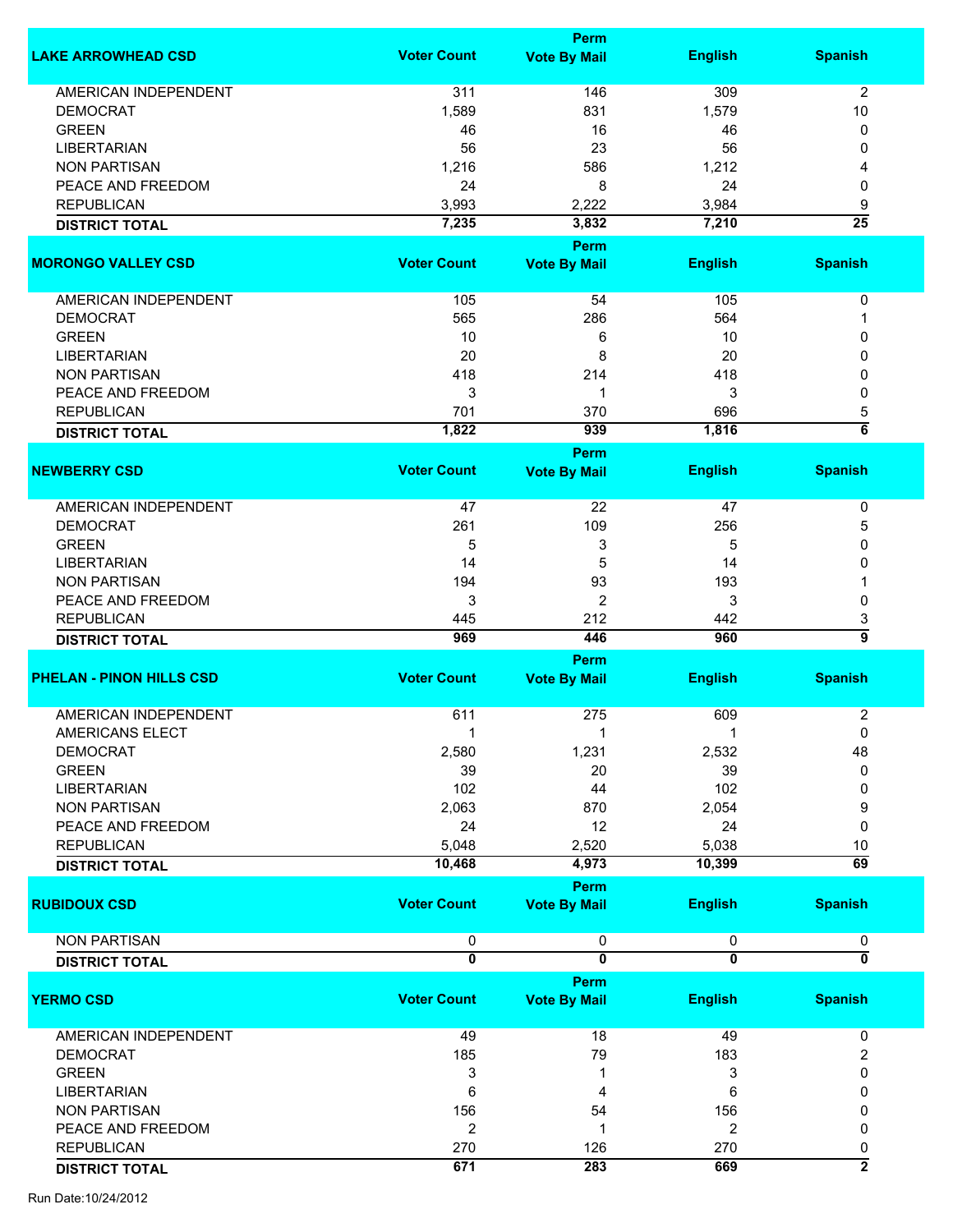|                                  |                         | <b>Perm</b>         |                         |                         |
|----------------------------------|-------------------------|---------------------|-------------------------|-------------------------|
| <b>APPLE VALLEY FOOTHILL CWD</b> | <b>Voter Count</b>      | <b>Vote By Mail</b> | <b>English</b>          | <b>Spanish</b>          |
| AMERICAN INDEPENDENT             | 13                      | 6                   | 13                      | 0                       |
| <b>DEMOCRAT</b>                  | 80                      | 23                  | 78                      | 2                       |
| <b>GREEN</b>                     | 1                       | 0                   | 1                       | 0                       |
| <b>LIBERTARIAN</b>               | 2                       | 1                   | $\overline{\mathbf{c}}$ | 0                       |
| <b>NON PARTISAN</b>              | 56                      | 20                  | 56                      | 0                       |
| <b>REPUBLICAN</b>                | 128                     | 54                  | 128                     |                         |
|                                  |                         | 104                 | 278                     | 0<br>$\overline{2}$     |
| <b>DISTRICT TOTAL</b>            | 280                     |                     |                         |                         |
|                                  |                         | Perm                |                         |                         |
| <b>APPLE VALLEY HEIGHTS CWD</b>  | <b>Voter Count</b>      | <b>Vote By Mail</b> | <b>English</b>          | <b>Spanish</b>          |
| AMERICAN INDEPENDENT             |                         |                     | 28                      |                         |
|                                  | 28                      | 14                  |                         | 0                       |
| <b>DEMOCRAT</b>                  | 78                      | 41                  | 78                      | 0                       |
| <b>GREEN</b>                     | 3                       | 1                   | 3                       | 0                       |
| <b>LIBERTARIAN</b>               | $\overline{7}$          | 3                   | 7                       | 0                       |
| <b>NON PARTISAN</b>              | 74                      | 27                  | 74                      | 0                       |
| PEACE AND FREEDOM                | 1                       | 0                   | 1                       | 0                       |
| <b>REPUBLICAN</b>                | 214                     | 104                 | 213                     | 1                       |
| <b>DISTRICT TOTAL</b>            | 405                     | 190                 | 404                     | $\overline{1}$          |
|                                  |                         | Perm                |                         |                         |
| <b>ARROWBEAR PARK CWD</b>        | <b>Voter Count</b>      | <b>Vote By Mail</b> | <b>English</b>          | <b>Spanish</b>          |
| <b>AMERICAN INDEPENDENT</b>      | 13                      | 5                   | 13                      | $\mathbf 0$             |
| <b>DEMOCRAT</b>                  | 112                     | 64                  | 112                     | 0                       |
| <b>GREEN</b>                     | 12                      | 9                   | 12                      | 0                       |
| <b>LIBERTARIAN</b>               | 6                       | $\overline{2}$      | 6                       | 0                       |
| <b>NON PARTISAN</b>              | 88                      | 35                  | 88                      | 0                       |
| <b>REPUBLICAN</b>                | 169                     | 84                  | 169                     | 0                       |
| <b>DISTRICT TOTAL</b>            | 400                     | 199                 | 400                     | 0                       |
|                                  |                         | Perm                |                         |                         |
| <b>CUCAMONGA VALLEY WD</b>       | <b>Voter Count</b>      | <b>Vote By Mail</b> | <b>English</b>          | <b>Spanish</b>          |
|                                  |                         |                     |                         |                         |
| <b>AMERICAN INDEPENDENT</b>      | 3,103                   | 1,385               | 3,080                   | 23                      |
| <b>AMERICANS ELECT</b>           | 5                       | 3                   | 5                       | 0                       |
| <b>DEMOCRAT</b>                  | 36,419                  | 14,784              | 35,821                  | 598                     |
| <b>GREEN</b>                     | 366                     | 150                 | 363                     | 3                       |
| <b>LIBERTARIAN</b>               | 522                     | 230                 | 521                     | 1                       |
| <b>NON PARTISAN</b>              | 20,104                  | 8,109               | 19,960                  | 144                     |
| PEACE AND FREEDOM                | 271                     | 90                  | 265                     | 6                       |
| <b>REPUBLICAN</b>                | 37,814                  | 17,799              | 37,644                  | 170                     |
| <b>DISTRICT TOTAL</b>            | 98,604                  | 42,550              | 97,659                  | $\overline{945}$        |
|                                  |                         | Perm                |                         |                         |
| <b>JUNIPER-RIVIERA CWD</b>       | <b>Voter Count</b>      | <b>Vote By Mail</b> | <b>English</b>          | <b>Spanish</b>          |
|                                  |                         |                     |                         |                         |
| <b>AMERICAN INDEPENDENT</b>      | 17                      | 10                  | 17                      | $\pmb{0}$               |
| <b>DEMOCRAT</b>                  | 69                      | 39                  | 68                      | 1                       |
| <b>GREEN</b>                     | $\overline{\mathbf{c}}$ | 1                   | $\overline{2}$          | 0                       |
| <b>LIBERTARIAN</b>               | 5                       | 4                   | 5                       | 0                       |
| <b>NON PARTISAN</b>              | 60                      | 29                  | 60                      | 0                       |
| PEACE AND FREEDOM                | 1                       | $\mathbf 0$         | 1                       | 0                       |
| <b>REPUBLICAN</b>                | 119                     | 64                  | 119                     | 0                       |
| <b>DISTRICT TOTAL</b>            | 273                     | 147                 | 272                     | $\overline{\mathbf{1}}$ |
|                                  |                         |                     |                         |                         |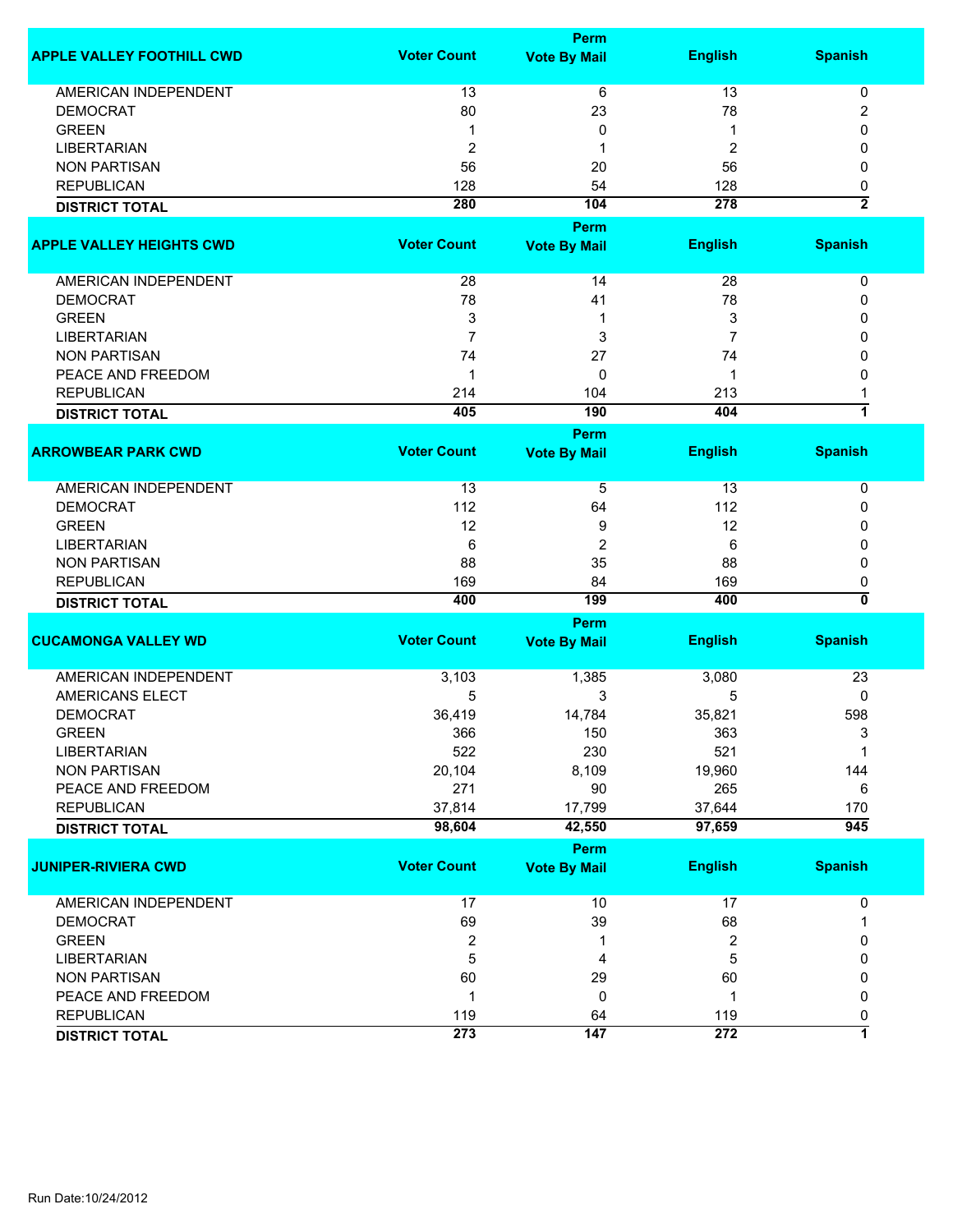|                             |                    | Perm                               |                |                         |
|-----------------------------|--------------------|------------------------------------|----------------|-------------------------|
| <b>MARIANA RANCHOS CWD</b>  | <b>Voter Count</b> | <b>Vote By Mail</b>                | <b>English</b> | <b>Spanish</b>          |
| <b>AMERICAN INDEPENDENT</b> | 51                 | 23                                 | 51             | 0                       |
| <b>DEMOCRAT</b>             | 160                | 72                                 | 160            | 0                       |
| <b>GREEN</b>                | $\overline{2}$     | 0                                  | $\overline{2}$ | 0                       |
| <b>LIBERTARIAN</b>          | 10                 | 5                                  | 10             | 0                       |
| <b>NON PARTISAN</b>         | 148                | 55                                 | 148            | 0                       |
|                             | $\overline{7}$     | $\overline{2}$                     | 7              |                         |
| PEACE AND FREEDOM           |                    |                                    |                | 0                       |
| <b>REPUBLICAN</b>           | 458                | 222                                | 458            | 0                       |
| <b>DISTRICT TOTAL</b>       | 836                | 379                                | 836            | 0                       |
| <b>THUNDERBIRD CWD</b>      | <b>Voter Count</b> | <b>Perm</b><br><b>Vote By Mail</b> | <b>English</b> | <b>Spanish</b>          |
|                             |                    |                                    |                |                         |
| AMERICAN INDEPENDENT        | 17                 | 6                                  | 17             | 0                       |
| <b>DEMOCRAT</b>             | 79                 | 23                                 | 76             | 3                       |
| <b>GREEN</b>                | $\overline{c}$     | 1                                  | 2              | 0                       |
| <b>LIBERTARIAN</b>          | $\overline{7}$     | 3                                  | 7              | 0                       |
| <b>NON PARTISAN</b>         | 74                 | 23                                 | 74             | 0                       |
| PEACE AND FREEDOM           | $\overline{c}$     | $\overline{2}$                     | $\overline{2}$ | 0                       |
| <b>REPUBLICAN</b>           | 212                | 71                                 | 212            | 0                       |
| <b>DISTRICT TOTAL</b>       | 393                | 129                                | 390            | $\overline{\mathbf{3}}$ |
|                             |                    | <b>Perm</b>                        |                |                         |
| <b>APPLE VALLEY FPD</b>     | <b>Voter Count</b> | <b>Vote By Mail</b>                | <b>English</b> | <b>Spanish</b>          |
|                             |                    |                                    |                |                         |
| <b>AMERICAN INDEPENDENT</b> | 2,019              | 984                                | 2,016          | 3                       |
| AMERICANS ELECT             | 1                  | 1                                  | 1              | 0                       |
| <b>DEMOCRAT</b>             | 11,153             | 5,182                              | 11,027         | 126                     |
| <b>GREEN</b>                | 123                | 53                                 | 122            | 1                       |
| <b>LIBERTARIAN</b>          | 249                | 105                                | 249            | 0                       |
| <b>NON PARTISAN</b>         | 7,347              | 3,078                              | 7,312          | 35                      |
| PEACE AND FREEDOM           | 108                | 46                                 | 106            | 2                       |
| <b>REPUBLICAN</b>           | 18,623             | 9,368                              | 18,578         | 45                      |
| <b>DISTRICT TOTAL</b>       | 39,623             | 18,817                             | 39,411         | $\overline{212}$        |
|                             |                    | Perm                               |                |                         |
| <b>BARSTOW FPD</b>          | <b>Voter Count</b> | <b>Vote By Mail</b>                | <b>English</b> | <b>Spanish</b>          |
|                             |                    |                                    |                |                         |
| <b>AMERICAN INDEPENDENT</b> | 579                | 220                                | 576            | 3                       |
| <b>DEMOCRAT</b>             | 4,736              | 1,880                              | 4,689          | 47                      |
| <b>GREEN</b>                | 43                 | 14                                 | 43             | 0                       |
| <b>LIBERTARIAN</b>          | 44                 | 19                                 | 44             | 0                       |
| <b>NON PARTISAN</b>         | 2,697              | 995                                | 2,684          | 13                      |
| PEACE AND FREEDOM           | 44                 | 17                                 | 44             | 0                       |
| <b>REPUBLICAN</b>           | 3,862              | 1,727                              | 3,852          | 10                      |
| <b>DISTRICT TOTAL</b>       | 12,005             | 4,872                              | 11,932         | $\overline{73}$         |
|                             | <b>Voter Count</b> | Perm                               |                |                         |
| <b>BIG BEAR LAKE FPD</b>    |                    | <b>Vote By Mail</b>                | <b>English</b> | <b>Spanish</b>          |
| AMERICAN INDEPENDENT        | 125                | 70                                 | 125            | 0                       |
| <b>DEMOCRAT</b>             | 695                | 396                                | 695            | 0                       |
| <b>GREEN</b>                | 11                 | 4                                  | 11             | 0                       |
| <b>LIBERTARIAN</b>          | 33                 | 16                                 | 33             | 0                       |
| <b>NON PARTISAN</b>         | 529                | 243                                | 526            | 3                       |
| PEACE AND FREEDOM           | 4                  | 3                                  | 4              | 0                       |
| <b>REPUBLICAN</b>           | 1,537              | 918                                | 1,537          | 0                       |
| <b>DISTRICT TOTAL</b>       | 2,934              | 1,650                              | 2,931          | $\overline{\mathbf{3}}$ |
|                             |                    |                                    |                |                         |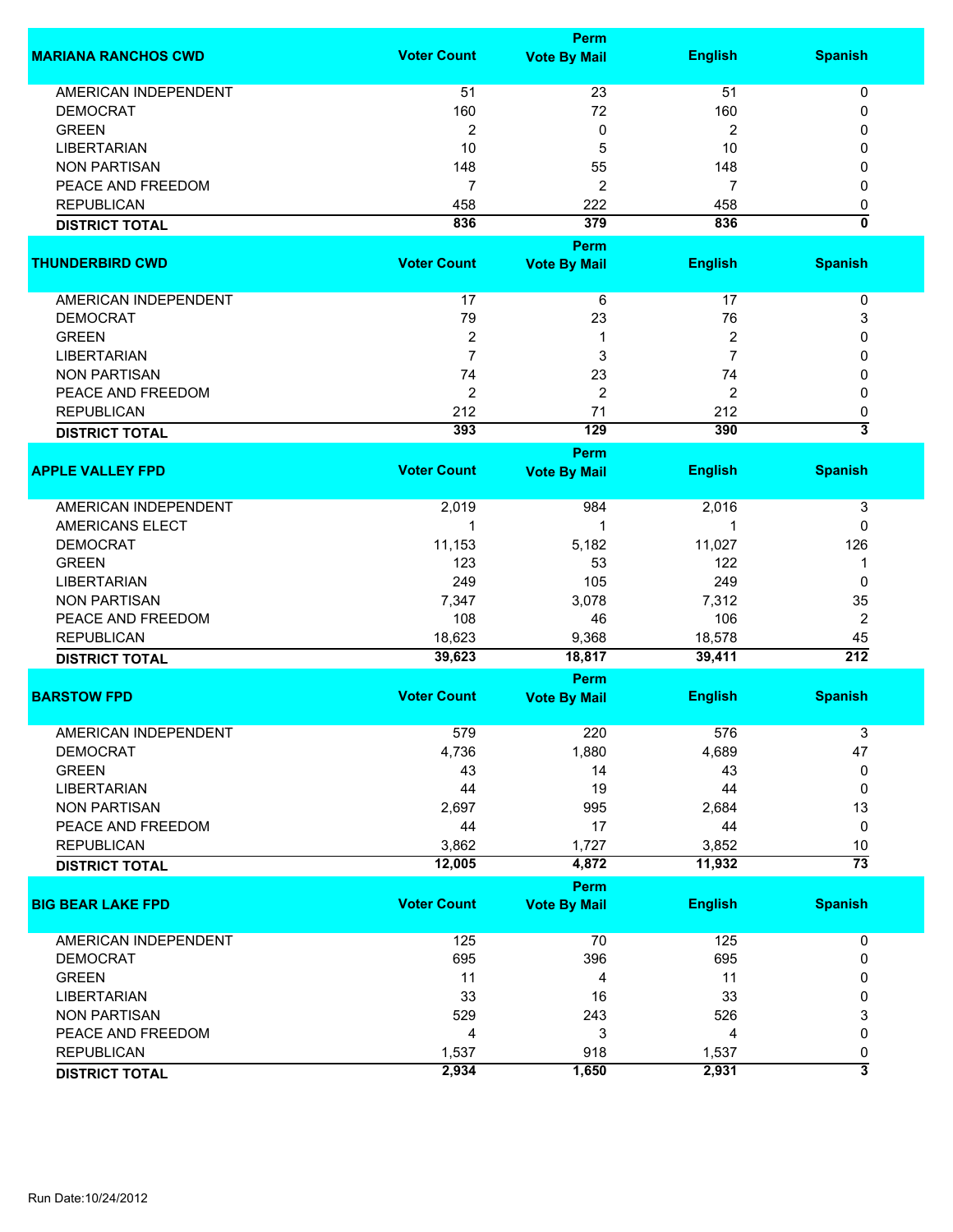|                                  |                    | <b>Perm</b>         |                |                  |
|----------------------------------|--------------------|---------------------|----------------|------------------|
| <b>FONTANA FPD</b>               | <b>Voter Count</b> | <b>Vote By Mail</b> | <b>English</b> | <b>Spanish</b>   |
| <b>AMERICAN INDEPENDENT</b>      | 2,106              | 869                 | 2,075          | 31               |
| AMERICANS ELECT                  | 20                 | 5                   | 20             | 0                |
|                                  | 38,035             |                     |                |                  |
| <b>DEMOCRAT</b>                  |                    | 14,291              | 36,364         | 1,671            |
| <b>GREEN</b>                     | 261                | 91                  | 256            | 5                |
| <b>LIBERTARIAN</b>               | 323                | 134                 | 315            | 8                |
| <b>NON PARTISAN</b>              | 17,174             | 6,267               | 16,755         | 419              |
| PEACE AND FREEDOM                | 388                | 141                 | 377            | 11               |
| <b>REPUBLICAN</b>                | 19,530             | 7,835               | 19,313         | 217              |
| <b>DISTRICT TOTAL</b>            | 77,837             | 29,633              | 75,475         | 2,362            |
|                                  |                    | <b>Perm</b>         |                |                  |
| <b>CHINO VAL INDEPENDENT FPD</b> | <b>Voter Count</b> | <b>Vote By Mail</b> | <b>English</b> | <b>Spanish</b>   |
| AMERICAN INDEPENDENT             | 2,039              | 914                 | 2,030          | 9                |
| <b>AMERICANS ELECT</b>           | 4                  | 4                   | 4              | 0                |
| <b>DEMOCRAT</b>                  | 25,701             | 10,703              |                | 525              |
|                                  |                    |                     | 25,176         |                  |
| <b>GREEN</b>                     | 214                | 85                  | 211            | 3                |
| <b>LIBERTARIAN</b>               | 371                | 158                 | 370            | 1                |
| <b>NON PARTISAN</b>              | 15,765             | 6,504               | 15,661         | 104              |
| PEACE AND FREEDOM                | 185                | 59                  | 180            | 5                |
| <b>REPUBLICAN</b>                | 28,892             | 13,692              | 28,766         | 126              |
| <b>DISTRICT TOTAL</b>            | 73,171             | 32,119              | 72,398         | $\overline{773}$ |
|                                  |                    | Perm                |                |                  |
| <b>CREST FOREST FPD</b>          | <b>Voter Count</b> | <b>Vote By Mail</b> | <b>English</b> | <b>Spanish</b>   |
| <b>AMERICAN INDEPENDENT</b>      | 339                | 154                 | 338            | 1                |
| AMERICANS ELECT                  | 1                  | 0                   | 1              | 0                |
| <b>DEMOCRAT</b>                  | 1,919              | 1,019               | 1,907          | 12               |
| <b>GREEN</b>                     | 57                 | 30                  | 56             | 1                |
|                                  |                    |                     |                |                  |
| <b>LIBERTARIAN</b>               | 82                 | 38                  | 82             | 0                |
| <b>NON PARTISAN</b>              | 1,389              | 653                 | 1,387          | 2                |
| PEACE AND FREEDOM                | 22                 | 15                  | 22             | 0                |
| <b>REPUBLICAN</b>                | 3,648              | 1,878               | 3,644          | 4                |
| <b>DISTRICT TOTAL</b>            | 7,457              | 3,787               | 7,437          | $\overline{20}$  |
|                                  |                    | Perm                |                |                  |
| <b>HESPERIA FPD</b>              | <b>Voter Count</b> | <b>Vote By Mail</b> | <b>English</b> | <b>Spanish</b>   |
| <b>AMERICAN INDEPENDENT</b>      | 1,650              | 748                 | 1,645          | 5                |
| <b>DEMOCRAT</b>                  | 12,246             | 5,007               | 11,906         | 340              |
| <b>GREEN</b>                     | 103                | 33                  | 102            | 1                |
| <b>LIBERTARIAN</b>               | 253                | 119                 | 253            | 0                |
| <b>NON PARTISAN</b>              |                    |                     |                |                  |
|                                  | 7,739              | 2,974               | 7,646          | 93               |
| PEACE AND FREEDOM                | 130                | 49                  | 125            | 5                |
| <b>REPUBLICAN</b>                | 13,991             | 6,391               | 13,929         | 62               |
| <b>DISTRICT TOTAL</b>            | 36,112             | 15,321              | 35,606         | 506              |
|                                  |                    | Perm                |                |                  |
| <b>RANCHO CUCAMONGA FPD</b>      | <b>Voter Count</b> | <b>Vote By Mail</b> | <b>English</b> | <b>Spanish</b>   |
| AMERICAN INDEPENDENT             | 2,767              | 1,237               | 2,747          | 20               |
| AMERICANS ELECT                  | 4                  | 3                   | 4              | 0                |
| <b>DEMOCRAT</b>                  | 30,476             | 12,477              | 30,098         | 378              |
| <b>GREEN</b>                     | 313                | 128                 | 310            | 3                |
|                                  |                    | 204                 | 464            | 0                |
| <b>LIBERTARIAN</b>               | 464                |                     |                |                  |
| <b>NON PARTISAN</b>              | 17,425             | 7,138               | 17,328         | 97               |
| PEACE AND FREEDOM                | 219                | 76                  | 215            | 4                |
| <b>REPUBLICAN</b>                | 34,450             | 16,419              | 34,310         | 140              |
| <b>DISTRICT TOTAL</b>            | 86,118             | 37,682              | 85,476         | 642              |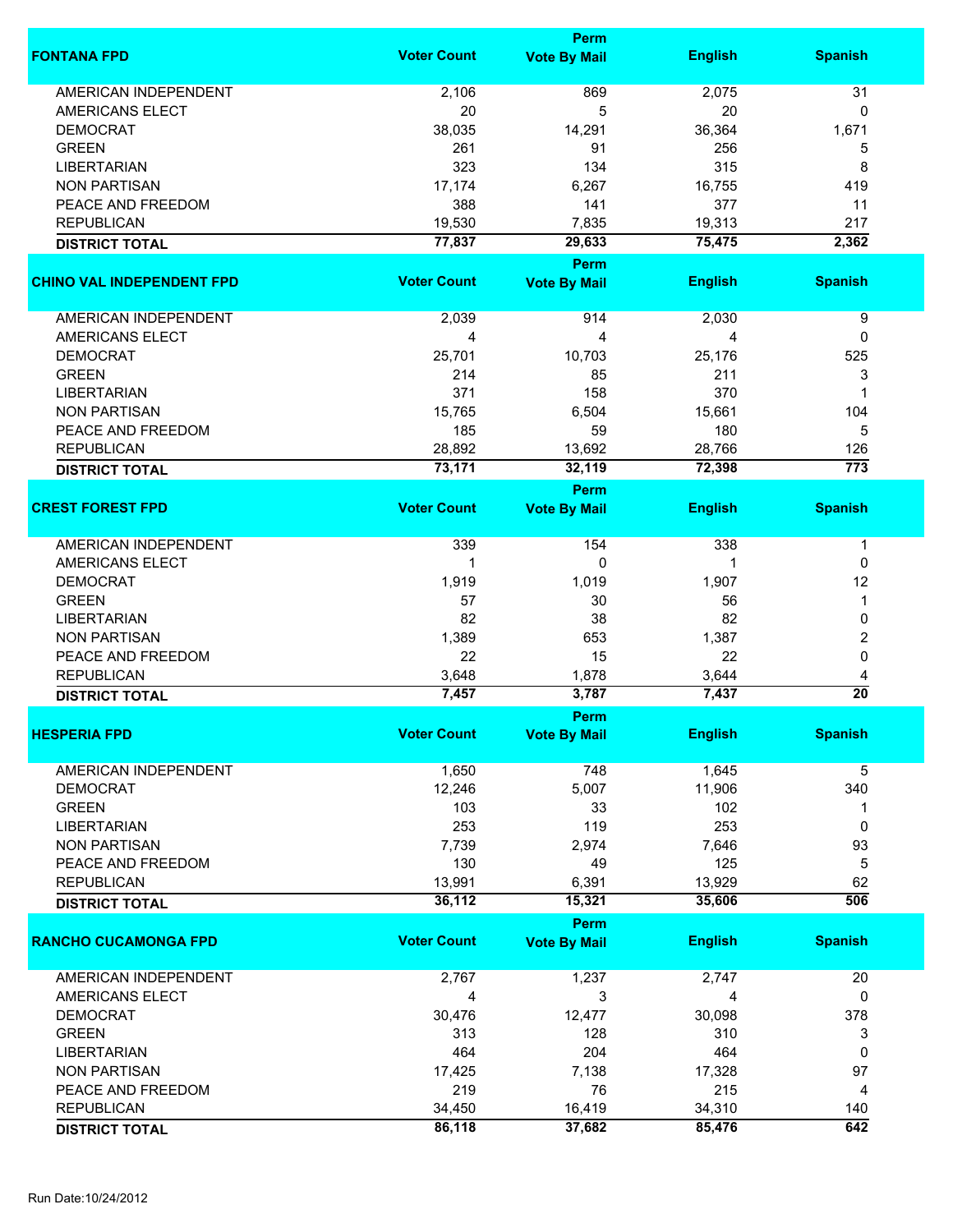| <b>Voter Count</b><br><b>SAN BERNARDINO COUNTY FPD</b><br><b>English</b><br><b>Spanish</b><br><b>Vote By Mail</b><br><b>AMERICAN INDEPENDENT</b><br>2,165<br>4,464<br>4,446<br>18<br>3<br>AMERICANS ELECT<br>4<br>0<br>4<br><b>DEMOCRAT</b><br>31,548<br>14,306<br>30,893<br>655<br><b>GREEN</b><br>474<br>197<br>473<br>1<br>725<br><b>LIBERTARIAN</b><br>733<br>339<br>8<br>19,725<br><b>NON PARTISAN</b><br>8,612<br>19,541<br>184<br>PEACE AND FREEDOM<br>347<br>127<br>338<br>9<br><b>REPUBLICAN</b><br>42,634<br>21,624<br>42,490<br>144<br>99,929<br>47,373<br>98,910<br>1,019<br><b>DISTRICT TOTAL</b><br><b>Perm</b><br><b>Voter Count</b><br><b>English</b><br><b>Vote By Mail</b><br><b>Spanish</b><br>$\boldsymbol{2}$<br>AMERICAN INDEPENDENT<br>345<br>177<br>343<br><b>DEMOCRAT</b><br>1,845<br>994<br>1,841<br>4<br><b>GREEN</b><br>62<br>23<br>62<br>0<br>27<br>56<br><b>LIBERTARIAN</b><br>56<br>0<br><b>NON PARTISAN</b><br>1,347<br>679<br>1,341<br>6<br>PEACE AND FREEDOM<br>29<br>9<br>29<br>0<br><b>REPUBLICAN</b><br>4,122<br>2,346<br>4,114<br>8<br>$\overline{20}$<br>7,806<br>4,255<br>7,786<br><b>DISTRICT TOTAL</b><br>Perm<br><b>Voter Count</b><br><b>English</b><br><b>Spanish</b><br><b>Vote By Mail</b><br><b>AMERICAN INDEPENDENT</b><br>1,828<br>888<br>1,824<br>4<br>AMERICANS ELECT<br>0<br>1<br>1<br>1<br><b>DEMOCRAT</b><br>9,096<br>4,269<br>8,976<br>120<br>139<br><b>GREEN</b><br>140<br>57<br>1<br>121<br>292<br><b>LIBERTARIAN</b><br>293<br>1<br>6,694<br>6,670<br>24<br><b>NON PARTISAN</b><br>2,955<br>34<br>PEACE AND FREEDOM<br>90<br>89<br>$\mathbf 1$<br><b>REPUBLICAN</b><br>16,762<br>16,720<br>42<br>8,617<br>193<br>34,904<br>16,942<br>34,711<br><b>DISTRICT TOTAL</b><br>Perm<br><b>Voter Count</b><br><b>Vote By Mail</b><br><b>English</b><br><b>Spanish</b><br><b>AMERICAN INDEPENDENT</b><br>1,023<br>571<br>1,022<br>1<br>5,607<br>3,033<br>5,576<br>31<br><b>DEMOCRAT</b><br><b>GREEN</b><br>123<br>123<br>60<br>0<br>174<br>98<br>173<br><b>LIBERTARIAN</b><br>1<br>4,091<br><b>NON PARTISAN</b><br>4,099<br>2,021<br>8<br>0<br>PEACE AND FREEDOM<br>56<br>30<br>56<br>5<br><b>REPUBLICAN</b><br>7,918<br>4,453<br>7,913<br>$\overline{46}$<br>19,000<br>18,954<br>10,266<br><b>DISTRICT TOTAL</b><br><b>Perm</b><br><b>Voter Count</b><br><b>Spanish</b><br><b>SBCFPD VALLEY SERVICE ZONE</b><br><b>English</b><br><b>Vote By Mail</b><br><b>AMERICAN INDEPENDENT</b><br>1,268<br>529<br>1,257<br>11<br>3<br>2<br>AMERICANS ELECT<br>3<br>0<br><b>DEMOCRAT</b><br>15,000<br>6,010<br>14,500<br>500<br><b>GREEN</b><br>149<br>57<br>149<br>0<br>210<br>204<br><b>LIBERTARIAN</b><br>93<br>6<br><b>NON PARTISAN</b><br>7,585<br>2,957<br>7,439<br>146<br>164<br>PEACE AND FREEDOM<br>172<br>54<br>8<br><b>REPUBLICAN</b><br>13,832<br>6,208<br>13,743<br>89<br>760<br>38,219<br>15,910<br>37,459 |                       | <b>Perm</b> |  |
|------------------------------------------------------------------------------------------------------------------------------------------------------------------------------------------------------------------------------------------------------------------------------------------------------------------------------------------------------------------------------------------------------------------------------------------------------------------------------------------------------------------------------------------------------------------------------------------------------------------------------------------------------------------------------------------------------------------------------------------------------------------------------------------------------------------------------------------------------------------------------------------------------------------------------------------------------------------------------------------------------------------------------------------------------------------------------------------------------------------------------------------------------------------------------------------------------------------------------------------------------------------------------------------------------------------------------------------------------------------------------------------------------------------------------------------------------------------------------------------------------------------------------------------------------------------------------------------------------------------------------------------------------------------------------------------------------------------------------------------------------------------------------------------------------------------------------------------------------------------------------------------------------------------------------------------------------------------------------------------------------------------------------------------------------------------------------------------------------------------------------------------------------------------------------------------------------------------------------------------------------------------------------------------------------------------------------------------------------------------------------------------------------------------------------------------------------------------------------------------------------------------------------------------------------------------------------------------------------------------------------------------------------------------------------------------------------------------------------------------------------------------------------------------------------------------------------------------------------------------|-----------------------|-------------|--|
|                                                                                                                                                                                                                                                                                                                                                                                                                                                                                                                                                                                                                                                                                                                                                                                                                                                                                                                                                                                                                                                                                                                                                                                                                                                                                                                                                                                                                                                                                                                                                                                                                                                                                                                                                                                                                                                                                                                                                                                                                                                                                                                                                                                                                                                                                                                                                                                                                                                                                                                                                                                                                                                                                                                                                                                                                                                                  |                       |             |  |
| <b>SBCFPD MOUNTAIN SERVICE ZONE</b><br><b>SBCFPD NORTH DESERT SERVICE ZONE</b><br><b>SBCFPD SOUTH DESERT SERVICE ZONE</b>                                                                                                                                                                                                                                                                                                                                                                                                                                                                                                                                                                                                                                                                                                                                                                                                                                                                                                                                                                                                                                                                                                                                                                                                                                                                                                                                                                                                                                                                                                                                                                                                                                                                                                                                                                                                                                                                                                                                                                                                                                                                                                                                                                                                                                                                                                                                                                                                                                                                                                                                                                                                                                                                                                                                        |                       |             |  |
|                                                                                                                                                                                                                                                                                                                                                                                                                                                                                                                                                                                                                                                                                                                                                                                                                                                                                                                                                                                                                                                                                                                                                                                                                                                                                                                                                                                                                                                                                                                                                                                                                                                                                                                                                                                                                                                                                                                                                                                                                                                                                                                                                                                                                                                                                                                                                                                                                                                                                                                                                                                                                                                                                                                                                                                                                                                                  |                       |             |  |
|                                                                                                                                                                                                                                                                                                                                                                                                                                                                                                                                                                                                                                                                                                                                                                                                                                                                                                                                                                                                                                                                                                                                                                                                                                                                                                                                                                                                                                                                                                                                                                                                                                                                                                                                                                                                                                                                                                                                                                                                                                                                                                                                                                                                                                                                                                                                                                                                                                                                                                                                                                                                                                                                                                                                                                                                                                                                  |                       |             |  |
|                                                                                                                                                                                                                                                                                                                                                                                                                                                                                                                                                                                                                                                                                                                                                                                                                                                                                                                                                                                                                                                                                                                                                                                                                                                                                                                                                                                                                                                                                                                                                                                                                                                                                                                                                                                                                                                                                                                                                                                                                                                                                                                                                                                                                                                                                                                                                                                                                                                                                                                                                                                                                                                                                                                                                                                                                                                                  |                       |             |  |
|                                                                                                                                                                                                                                                                                                                                                                                                                                                                                                                                                                                                                                                                                                                                                                                                                                                                                                                                                                                                                                                                                                                                                                                                                                                                                                                                                                                                                                                                                                                                                                                                                                                                                                                                                                                                                                                                                                                                                                                                                                                                                                                                                                                                                                                                                                                                                                                                                                                                                                                                                                                                                                                                                                                                                                                                                                                                  |                       |             |  |
|                                                                                                                                                                                                                                                                                                                                                                                                                                                                                                                                                                                                                                                                                                                                                                                                                                                                                                                                                                                                                                                                                                                                                                                                                                                                                                                                                                                                                                                                                                                                                                                                                                                                                                                                                                                                                                                                                                                                                                                                                                                                                                                                                                                                                                                                                                                                                                                                                                                                                                                                                                                                                                                                                                                                                                                                                                                                  |                       |             |  |
|                                                                                                                                                                                                                                                                                                                                                                                                                                                                                                                                                                                                                                                                                                                                                                                                                                                                                                                                                                                                                                                                                                                                                                                                                                                                                                                                                                                                                                                                                                                                                                                                                                                                                                                                                                                                                                                                                                                                                                                                                                                                                                                                                                                                                                                                                                                                                                                                                                                                                                                                                                                                                                                                                                                                                                                                                                                                  |                       |             |  |
|                                                                                                                                                                                                                                                                                                                                                                                                                                                                                                                                                                                                                                                                                                                                                                                                                                                                                                                                                                                                                                                                                                                                                                                                                                                                                                                                                                                                                                                                                                                                                                                                                                                                                                                                                                                                                                                                                                                                                                                                                                                                                                                                                                                                                                                                                                                                                                                                                                                                                                                                                                                                                                                                                                                                                                                                                                                                  |                       |             |  |
|                                                                                                                                                                                                                                                                                                                                                                                                                                                                                                                                                                                                                                                                                                                                                                                                                                                                                                                                                                                                                                                                                                                                                                                                                                                                                                                                                                                                                                                                                                                                                                                                                                                                                                                                                                                                                                                                                                                                                                                                                                                                                                                                                                                                                                                                                                                                                                                                                                                                                                                                                                                                                                                                                                                                                                                                                                                                  |                       |             |  |
|                                                                                                                                                                                                                                                                                                                                                                                                                                                                                                                                                                                                                                                                                                                                                                                                                                                                                                                                                                                                                                                                                                                                                                                                                                                                                                                                                                                                                                                                                                                                                                                                                                                                                                                                                                                                                                                                                                                                                                                                                                                                                                                                                                                                                                                                                                                                                                                                                                                                                                                                                                                                                                                                                                                                                                                                                                                                  |                       |             |  |
|                                                                                                                                                                                                                                                                                                                                                                                                                                                                                                                                                                                                                                                                                                                                                                                                                                                                                                                                                                                                                                                                                                                                                                                                                                                                                                                                                                                                                                                                                                                                                                                                                                                                                                                                                                                                                                                                                                                                                                                                                                                                                                                                                                                                                                                                                                                                                                                                                                                                                                                                                                                                                                                                                                                                                                                                                                                                  |                       |             |  |
|                                                                                                                                                                                                                                                                                                                                                                                                                                                                                                                                                                                                                                                                                                                                                                                                                                                                                                                                                                                                                                                                                                                                                                                                                                                                                                                                                                                                                                                                                                                                                                                                                                                                                                                                                                                                                                                                                                                                                                                                                                                                                                                                                                                                                                                                                                                                                                                                                                                                                                                                                                                                                                                                                                                                                                                                                                                                  |                       |             |  |
|                                                                                                                                                                                                                                                                                                                                                                                                                                                                                                                                                                                                                                                                                                                                                                                                                                                                                                                                                                                                                                                                                                                                                                                                                                                                                                                                                                                                                                                                                                                                                                                                                                                                                                                                                                                                                                                                                                                                                                                                                                                                                                                                                                                                                                                                                                                                                                                                                                                                                                                                                                                                                                                                                                                                                                                                                                                                  |                       |             |  |
|                                                                                                                                                                                                                                                                                                                                                                                                                                                                                                                                                                                                                                                                                                                                                                                                                                                                                                                                                                                                                                                                                                                                                                                                                                                                                                                                                                                                                                                                                                                                                                                                                                                                                                                                                                                                                                                                                                                                                                                                                                                                                                                                                                                                                                                                                                                                                                                                                                                                                                                                                                                                                                                                                                                                                                                                                                                                  |                       |             |  |
|                                                                                                                                                                                                                                                                                                                                                                                                                                                                                                                                                                                                                                                                                                                                                                                                                                                                                                                                                                                                                                                                                                                                                                                                                                                                                                                                                                                                                                                                                                                                                                                                                                                                                                                                                                                                                                                                                                                                                                                                                                                                                                                                                                                                                                                                                                                                                                                                                                                                                                                                                                                                                                                                                                                                                                                                                                                                  |                       |             |  |
|                                                                                                                                                                                                                                                                                                                                                                                                                                                                                                                                                                                                                                                                                                                                                                                                                                                                                                                                                                                                                                                                                                                                                                                                                                                                                                                                                                                                                                                                                                                                                                                                                                                                                                                                                                                                                                                                                                                                                                                                                                                                                                                                                                                                                                                                                                                                                                                                                                                                                                                                                                                                                                                                                                                                                                                                                                                                  |                       |             |  |
|                                                                                                                                                                                                                                                                                                                                                                                                                                                                                                                                                                                                                                                                                                                                                                                                                                                                                                                                                                                                                                                                                                                                                                                                                                                                                                                                                                                                                                                                                                                                                                                                                                                                                                                                                                                                                                                                                                                                                                                                                                                                                                                                                                                                                                                                                                                                                                                                                                                                                                                                                                                                                                                                                                                                                                                                                                                                  |                       |             |  |
|                                                                                                                                                                                                                                                                                                                                                                                                                                                                                                                                                                                                                                                                                                                                                                                                                                                                                                                                                                                                                                                                                                                                                                                                                                                                                                                                                                                                                                                                                                                                                                                                                                                                                                                                                                                                                                                                                                                                                                                                                                                                                                                                                                                                                                                                                                                                                                                                                                                                                                                                                                                                                                                                                                                                                                                                                                                                  |                       |             |  |
|                                                                                                                                                                                                                                                                                                                                                                                                                                                                                                                                                                                                                                                                                                                                                                                                                                                                                                                                                                                                                                                                                                                                                                                                                                                                                                                                                                                                                                                                                                                                                                                                                                                                                                                                                                                                                                                                                                                                                                                                                                                                                                                                                                                                                                                                                                                                                                                                                                                                                                                                                                                                                                                                                                                                                                                                                                                                  |                       |             |  |
|                                                                                                                                                                                                                                                                                                                                                                                                                                                                                                                                                                                                                                                                                                                                                                                                                                                                                                                                                                                                                                                                                                                                                                                                                                                                                                                                                                                                                                                                                                                                                                                                                                                                                                                                                                                                                                                                                                                                                                                                                                                                                                                                                                                                                                                                                                                                                                                                                                                                                                                                                                                                                                                                                                                                                                                                                                                                  |                       |             |  |
|                                                                                                                                                                                                                                                                                                                                                                                                                                                                                                                                                                                                                                                                                                                                                                                                                                                                                                                                                                                                                                                                                                                                                                                                                                                                                                                                                                                                                                                                                                                                                                                                                                                                                                                                                                                                                                                                                                                                                                                                                                                                                                                                                                                                                                                                                                                                                                                                                                                                                                                                                                                                                                                                                                                                                                                                                                                                  |                       |             |  |
|                                                                                                                                                                                                                                                                                                                                                                                                                                                                                                                                                                                                                                                                                                                                                                                                                                                                                                                                                                                                                                                                                                                                                                                                                                                                                                                                                                                                                                                                                                                                                                                                                                                                                                                                                                                                                                                                                                                                                                                                                                                                                                                                                                                                                                                                                                                                                                                                                                                                                                                                                                                                                                                                                                                                                                                                                                                                  |                       |             |  |
|                                                                                                                                                                                                                                                                                                                                                                                                                                                                                                                                                                                                                                                                                                                                                                                                                                                                                                                                                                                                                                                                                                                                                                                                                                                                                                                                                                                                                                                                                                                                                                                                                                                                                                                                                                                                                                                                                                                                                                                                                                                                                                                                                                                                                                                                                                                                                                                                                                                                                                                                                                                                                                                                                                                                                                                                                                                                  |                       |             |  |
|                                                                                                                                                                                                                                                                                                                                                                                                                                                                                                                                                                                                                                                                                                                                                                                                                                                                                                                                                                                                                                                                                                                                                                                                                                                                                                                                                                                                                                                                                                                                                                                                                                                                                                                                                                                                                                                                                                                                                                                                                                                                                                                                                                                                                                                                                                                                                                                                                                                                                                                                                                                                                                                                                                                                                                                                                                                                  |                       |             |  |
|                                                                                                                                                                                                                                                                                                                                                                                                                                                                                                                                                                                                                                                                                                                                                                                                                                                                                                                                                                                                                                                                                                                                                                                                                                                                                                                                                                                                                                                                                                                                                                                                                                                                                                                                                                                                                                                                                                                                                                                                                                                                                                                                                                                                                                                                                                                                                                                                                                                                                                                                                                                                                                                                                                                                                                                                                                                                  |                       |             |  |
|                                                                                                                                                                                                                                                                                                                                                                                                                                                                                                                                                                                                                                                                                                                                                                                                                                                                                                                                                                                                                                                                                                                                                                                                                                                                                                                                                                                                                                                                                                                                                                                                                                                                                                                                                                                                                                                                                                                                                                                                                                                                                                                                                                                                                                                                                                                                                                                                                                                                                                                                                                                                                                                                                                                                                                                                                                                                  |                       |             |  |
|                                                                                                                                                                                                                                                                                                                                                                                                                                                                                                                                                                                                                                                                                                                                                                                                                                                                                                                                                                                                                                                                                                                                                                                                                                                                                                                                                                                                                                                                                                                                                                                                                                                                                                                                                                                                                                                                                                                                                                                                                                                                                                                                                                                                                                                                                                                                                                                                                                                                                                                                                                                                                                                                                                                                                                                                                                                                  |                       |             |  |
|                                                                                                                                                                                                                                                                                                                                                                                                                                                                                                                                                                                                                                                                                                                                                                                                                                                                                                                                                                                                                                                                                                                                                                                                                                                                                                                                                                                                                                                                                                                                                                                                                                                                                                                                                                                                                                                                                                                                                                                                                                                                                                                                                                                                                                                                                                                                                                                                                                                                                                                                                                                                                                                                                                                                                                                                                                                                  |                       |             |  |
|                                                                                                                                                                                                                                                                                                                                                                                                                                                                                                                                                                                                                                                                                                                                                                                                                                                                                                                                                                                                                                                                                                                                                                                                                                                                                                                                                                                                                                                                                                                                                                                                                                                                                                                                                                                                                                                                                                                                                                                                                                                                                                                                                                                                                                                                                                                                                                                                                                                                                                                                                                                                                                                                                                                                                                                                                                                                  |                       |             |  |
|                                                                                                                                                                                                                                                                                                                                                                                                                                                                                                                                                                                                                                                                                                                                                                                                                                                                                                                                                                                                                                                                                                                                                                                                                                                                                                                                                                                                                                                                                                                                                                                                                                                                                                                                                                                                                                                                                                                                                                                                                                                                                                                                                                                                                                                                                                                                                                                                                                                                                                                                                                                                                                                                                                                                                                                                                                                                  |                       |             |  |
|                                                                                                                                                                                                                                                                                                                                                                                                                                                                                                                                                                                                                                                                                                                                                                                                                                                                                                                                                                                                                                                                                                                                                                                                                                                                                                                                                                                                                                                                                                                                                                                                                                                                                                                                                                                                                                                                                                                                                                                                                                                                                                                                                                                                                                                                                                                                                                                                                                                                                                                                                                                                                                                                                                                                                                                                                                                                  |                       |             |  |
|                                                                                                                                                                                                                                                                                                                                                                                                                                                                                                                                                                                                                                                                                                                                                                                                                                                                                                                                                                                                                                                                                                                                                                                                                                                                                                                                                                                                                                                                                                                                                                                                                                                                                                                                                                                                                                                                                                                                                                                                                                                                                                                                                                                                                                                                                                                                                                                                                                                                                                                                                                                                                                                                                                                                                                                                                                                                  |                       |             |  |
|                                                                                                                                                                                                                                                                                                                                                                                                                                                                                                                                                                                                                                                                                                                                                                                                                                                                                                                                                                                                                                                                                                                                                                                                                                                                                                                                                                                                                                                                                                                                                                                                                                                                                                                                                                                                                                                                                                                                                                                                                                                                                                                                                                                                                                                                                                                                                                                                                                                                                                                                                                                                                                                                                                                                                                                                                                                                  |                       |             |  |
|                                                                                                                                                                                                                                                                                                                                                                                                                                                                                                                                                                                                                                                                                                                                                                                                                                                                                                                                                                                                                                                                                                                                                                                                                                                                                                                                                                                                                                                                                                                                                                                                                                                                                                                                                                                                                                                                                                                                                                                                                                                                                                                                                                                                                                                                                                                                                                                                                                                                                                                                                                                                                                                                                                                                                                                                                                                                  |                       |             |  |
|                                                                                                                                                                                                                                                                                                                                                                                                                                                                                                                                                                                                                                                                                                                                                                                                                                                                                                                                                                                                                                                                                                                                                                                                                                                                                                                                                                                                                                                                                                                                                                                                                                                                                                                                                                                                                                                                                                                                                                                                                                                                                                                                                                                                                                                                                                                                                                                                                                                                                                                                                                                                                                                                                                                                                                                                                                                                  |                       |             |  |
|                                                                                                                                                                                                                                                                                                                                                                                                                                                                                                                                                                                                                                                                                                                                                                                                                                                                                                                                                                                                                                                                                                                                                                                                                                                                                                                                                                                                                                                                                                                                                                                                                                                                                                                                                                                                                                                                                                                                                                                                                                                                                                                                                                                                                                                                                                                                                                                                                                                                                                                                                                                                                                                                                                                                                                                                                                                                  |                       |             |  |
|                                                                                                                                                                                                                                                                                                                                                                                                                                                                                                                                                                                                                                                                                                                                                                                                                                                                                                                                                                                                                                                                                                                                                                                                                                                                                                                                                                                                                                                                                                                                                                                                                                                                                                                                                                                                                                                                                                                                                                                                                                                                                                                                                                                                                                                                                                                                                                                                                                                                                                                                                                                                                                                                                                                                                                                                                                                                  |                       |             |  |
|                                                                                                                                                                                                                                                                                                                                                                                                                                                                                                                                                                                                                                                                                                                                                                                                                                                                                                                                                                                                                                                                                                                                                                                                                                                                                                                                                                                                                                                                                                                                                                                                                                                                                                                                                                                                                                                                                                                                                                                                                                                                                                                                                                                                                                                                                                                                                                                                                                                                                                                                                                                                                                                                                                                                                                                                                                                                  |                       |             |  |
|                                                                                                                                                                                                                                                                                                                                                                                                                                                                                                                                                                                                                                                                                                                                                                                                                                                                                                                                                                                                                                                                                                                                                                                                                                                                                                                                                                                                                                                                                                                                                                                                                                                                                                                                                                                                                                                                                                                                                                                                                                                                                                                                                                                                                                                                                                                                                                                                                                                                                                                                                                                                                                                                                                                                                                                                                                                                  |                       |             |  |
|                                                                                                                                                                                                                                                                                                                                                                                                                                                                                                                                                                                                                                                                                                                                                                                                                                                                                                                                                                                                                                                                                                                                                                                                                                                                                                                                                                                                                                                                                                                                                                                                                                                                                                                                                                                                                                                                                                                                                                                                                                                                                                                                                                                                                                                                                                                                                                                                                                                                                                                                                                                                                                                                                                                                                                                                                                                                  |                       |             |  |
|                                                                                                                                                                                                                                                                                                                                                                                                                                                                                                                                                                                                                                                                                                                                                                                                                                                                                                                                                                                                                                                                                                                                                                                                                                                                                                                                                                                                                                                                                                                                                                                                                                                                                                                                                                                                                                                                                                                                                                                                                                                                                                                                                                                                                                                                                                                                                                                                                                                                                                                                                                                                                                                                                                                                                                                                                                                                  |                       |             |  |
|                                                                                                                                                                                                                                                                                                                                                                                                                                                                                                                                                                                                                                                                                                                                                                                                                                                                                                                                                                                                                                                                                                                                                                                                                                                                                                                                                                                                                                                                                                                                                                                                                                                                                                                                                                                                                                                                                                                                                                                                                                                                                                                                                                                                                                                                                                                                                                                                                                                                                                                                                                                                                                                                                                                                                                                                                                                                  |                       |             |  |
|                                                                                                                                                                                                                                                                                                                                                                                                                                                                                                                                                                                                                                                                                                                                                                                                                                                                                                                                                                                                                                                                                                                                                                                                                                                                                                                                                                                                                                                                                                                                                                                                                                                                                                                                                                                                                                                                                                                                                                                                                                                                                                                                                                                                                                                                                                                                                                                                                                                                                                                                                                                                                                                                                                                                                                                                                                                                  |                       |             |  |
|                                                                                                                                                                                                                                                                                                                                                                                                                                                                                                                                                                                                                                                                                                                                                                                                                                                                                                                                                                                                                                                                                                                                                                                                                                                                                                                                                                                                                                                                                                                                                                                                                                                                                                                                                                                                                                                                                                                                                                                                                                                                                                                                                                                                                                                                                                                                                                                                                                                                                                                                                                                                                                                                                                                                                                                                                                                                  |                       |             |  |
|                                                                                                                                                                                                                                                                                                                                                                                                                                                                                                                                                                                                                                                                                                                                                                                                                                                                                                                                                                                                                                                                                                                                                                                                                                                                                                                                                                                                                                                                                                                                                                                                                                                                                                                                                                                                                                                                                                                                                                                                                                                                                                                                                                                                                                                                                                                                                                                                                                                                                                                                                                                                                                                                                                                                                                                                                                                                  |                       |             |  |
|                                                                                                                                                                                                                                                                                                                                                                                                                                                                                                                                                                                                                                                                                                                                                                                                                                                                                                                                                                                                                                                                                                                                                                                                                                                                                                                                                                                                                                                                                                                                                                                                                                                                                                                                                                                                                                                                                                                                                                                                                                                                                                                                                                                                                                                                                                                                                                                                                                                                                                                                                                                                                                                                                                                                                                                                                                                                  |                       |             |  |
|                                                                                                                                                                                                                                                                                                                                                                                                                                                                                                                                                                                                                                                                                                                                                                                                                                                                                                                                                                                                                                                                                                                                                                                                                                                                                                                                                                                                                                                                                                                                                                                                                                                                                                                                                                                                                                                                                                                                                                                                                                                                                                                                                                                                                                                                                                                                                                                                                                                                                                                                                                                                                                                                                                                                                                                                                                                                  |                       |             |  |
|                                                                                                                                                                                                                                                                                                                                                                                                                                                                                                                                                                                                                                                                                                                                                                                                                                                                                                                                                                                                                                                                                                                                                                                                                                                                                                                                                                                                                                                                                                                                                                                                                                                                                                                                                                                                                                                                                                                                                                                                                                                                                                                                                                                                                                                                                                                                                                                                                                                                                                                                                                                                                                                                                                                                                                                                                                                                  |                       |             |  |
|                                                                                                                                                                                                                                                                                                                                                                                                                                                                                                                                                                                                                                                                                                                                                                                                                                                                                                                                                                                                                                                                                                                                                                                                                                                                                                                                                                                                                                                                                                                                                                                                                                                                                                                                                                                                                                                                                                                                                                                                                                                                                                                                                                                                                                                                                                                                                                                                                                                                                                                                                                                                                                                                                                                                                                                                                                                                  |                       |             |  |
|                                                                                                                                                                                                                                                                                                                                                                                                                                                                                                                                                                                                                                                                                                                                                                                                                                                                                                                                                                                                                                                                                                                                                                                                                                                                                                                                                                                                                                                                                                                                                                                                                                                                                                                                                                                                                                                                                                                                                                                                                                                                                                                                                                                                                                                                                                                                                                                                                                                                                                                                                                                                                                                                                                                                                                                                                                                                  |                       |             |  |
|                                                                                                                                                                                                                                                                                                                                                                                                                                                                                                                                                                                                                                                                                                                                                                                                                                                                                                                                                                                                                                                                                                                                                                                                                                                                                                                                                                                                                                                                                                                                                                                                                                                                                                                                                                                                                                                                                                                                                                                                                                                                                                                                                                                                                                                                                                                                                                                                                                                                                                                                                                                                                                                                                                                                                                                                                                                                  |                       |             |  |
|                                                                                                                                                                                                                                                                                                                                                                                                                                                                                                                                                                                                                                                                                                                                                                                                                                                                                                                                                                                                                                                                                                                                                                                                                                                                                                                                                                                                                                                                                                                                                                                                                                                                                                                                                                                                                                                                                                                                                                                                                                                                                                                                                                                                                                                                                                                                                                                                                                                                                                                                                                                                                                                                                                                                                                                                                                                                  |                       |             |  |
|                                                                                                                                                                                                                                                                                                                                                                                                                                                                                                                                                                                                                                                                                                                                                                                                                                                                                                                                                                                                                                                                                                                                                                                                                                                                                                                                                                                                                                                                                                                                                                                                                                                                                                                                                                                                                                                                                                                                                                                                                                                                                                                                                                                                                                                                                                                                                                                                                                                                                                                                                                                                                                                                                                                                                                                                                                                                  |                       |             |  |
|                                                                                                                                                                                                                                                                                                                                                                                                                                                                                                                                                                                                                                                                                                                                                                                                                                                                                                                                                                                                                                                                                                                                                                                                                                                                                                                                                                                                                                                                                                                                                                                                                                                                                                                                                                                                                                                                                                                                                                                                                                                                                                                                                                                                                                                                                                                                                                                                                                                                                                                                                                                                                                                                                                                                                                                                                                                                  |                       |             |  |
|                                                                                                                                                                                                                                                                                                                                                                                                                                                                                                                                                                                                                                                                                                                                                                                                                                                                                                                                                                                                                                                                                                                                                                                                                                                                                                                                                                                                                                                                                                                                                                                                                                                                                                                                                                                                                                                                                                                                                                                                                                                                                                                                                                                                                                                                                                                                                                                                                                                                                                                                                                                                                                                                                                                                                                                                                                                                  |                       |             |  |
|                                                                                                                                                                                                                                                                                                                                                                                                                                                                                                                                                                                                                                                                                                                                                                                                                                                                                                                                                                                                                                                                                                                                                                                                                                                                                                                                                                                                                                                                                                                                                                                                                                                                                                                                                                                                                                                                                                                                                                                                                                                                                                                                                                                                                                                                                                                                                                                                                                                                                                                                                                                                                                                                                                                                                                                                                                                                  | <b>DISTRICT TOTAL</b> |             |  |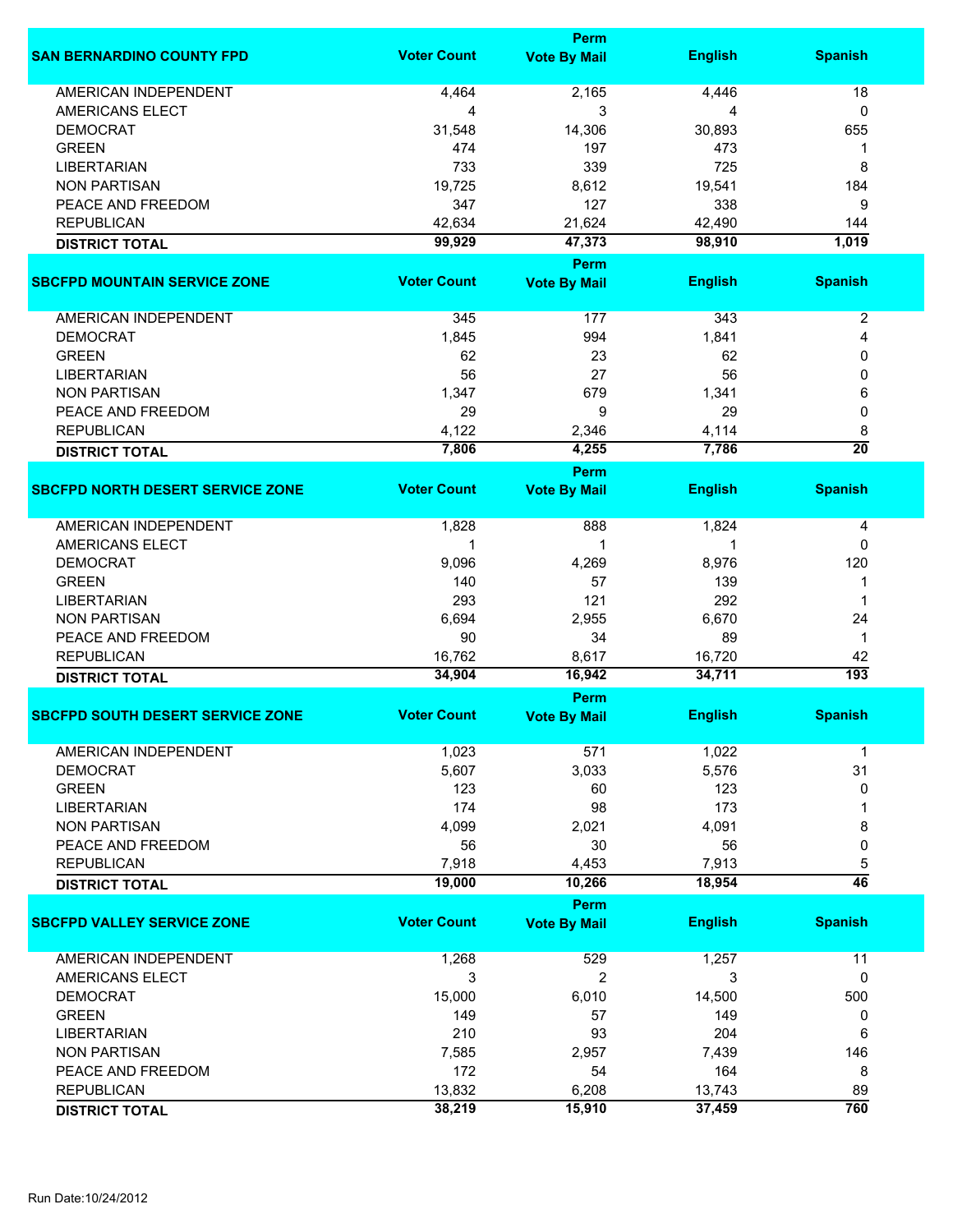|                                |                    | Perm                |                |                         |
|--------------------------------|--------------------|---------------------|----------------|-------------------------|
| <b>SBCFPD SERVICE ZONE PM1</b> | <b>Voter Count</b> | <b>Vote By Mail</b> | <b>English</b> | <b>Spanish</b>          |
| <b>AMERICAN INDEPENDENT</b>    | 236                | 117                 | 235            |                         |
|                                |                    |                     |                | 1                       |
| <b>DEMOCRAT</b>                | 1,282              | 676                 | 1,279          | 3                       |
| <b>GREEN</b>                   | 42                 | 13                  | 42             | 0                       |
| <b>LIBERTARIAN</b>             | 38                 | 16                  | 38             | 0                       |
| <b>NON PARTISAN</b>            | 934                | 468                 | 930            |                         |
| PEACE AND FREEDOM              | 19                 | 6                   | 19             | 0                       |
| <b>REPUBLICAN</b>              | 3,146              | 1,817               | 3,138          | 8                       |
| <b>DISTRICT TOTAL</b>          | 5,697              | 3,113               | 5,681          | $\overline{16}$         |
|                                |                    | Perm                |                |                         |
| <b>SBCFPD SERVICE ZONE FP1</b> | <b>Voter Count</b> | <b>Vote By Mail</b> | <b>English</b> | <b>Spanish</b>          |
| <b>AMERICAN INDEPENDENT</b>    | $\overline{2}$     | 1                   | $\overline{c}$ | 0                       |
| <b>DEMOCRAT</b>                | 18                 | 16                  | 18             | 0                       |
| <b>NON PARTISAN</b>            | 7                  | $\overline{7}$      | 7              | 0                       |
| <b>REPUBLICAN</b>              | 23                 | 19                  | 23             | 0                       |
| <b>DISTRICT TOTAL</b>          | 50                 | 43                  | 50             | $\overline{\mathbf{0}}$ |
|                                |                    | Perm                |                |                         |
| <b>SBCFPD SERVICE ZONE FP2</b> | <b>Voter Count</b> | <b>Vote By Mail</b> | <b>English</b> | <b>Spanish</b>          |
|                                |                    |                     |                |                         |
| <b>AMERICAN INDEPENDENT</b>    | $\overline{5}$     | $\overline{5}$      | 5              | 0                       |
| <b>DEMOCRAT</b>                | 28                 | 26                  | 28             | 0                       |
| <b>GREEN</b>                   | $\mathbf 1$        | 0                   | 1              | 0                       |
| <b>NON PARTISAN</b>            | 23                 | 18                  | 23             | 0                       |
| <b>REPUBLICAN</b>              | 47                 | 40                  | 47             | 0                       |
| <b>DISTRICT TOTAL</b>          | 104                | 89                  | 104            | 0                       |
|                                |                    | Perm                |                |                         |
| <b>SBCFPD SERVICE ZONE FP3</b> | <b>Voter Count</b> | <b>Vote By Mail</b> | <b>English</b> | <b>Spanish</b>          |
| AMERICAN INDEPENDENT           | 17                 | 11                  | 16             | 1                       |
| <b>DEMOCRAT</b>                | 79                 | 35                  | 74             | 5                       |
| <b>LIBERTARIAN</b>             | $\overline{7}$     | $\overline{2}$      | 6              | 1                       |
| <b>NON PARTISAN</b>            | 56                 | 21                  | 53             | 3                       |
| PEACE AND FREEDOM              | $\overline{2}$     | 0                   | 2              | 0                       |
| <b>REPUBLICAN</b>              | 106                | 42                  | 104            | 2                       |
|                                | 267                | 111                 | 255            | $\overline{12}$         |
| <b>DISTRICT TOTAL</b>          |                    | <b>Perm</b>         |                |                         |
| <b>SBCFPD SERVICE ZONE FP5</b> | <b>Voter Count</b> | <b>Vote By Mail</b> | <b>English</b> | <b>Spanish</b>          |
| <b>AMERICAN INDEPENDENT</b>    | 149                | 92                  | 149            | 0                       |
| <b>DEMOCRAT</b>                | 857                | 417                 | 855            | 2                       |
| <b>GREEN</b>                   |                    |                     |                | 0                       |
|                                | 8                  | 4                   | 8              |                         |
| <b>LIBERTARIAN</b>             | 21                 | 10                  | 21             | 0                       |
| <b>NON PARTISAN</b>            | 588                | 294                 | 588            | 0                       |
| PEACE AND FREEDOM              | 7                  | 3                   | 7              | 0                       |
| <b>REPUBLICAN</b>              | 1,815              | 977                 | 1,811          | 4                       |
| <b>DISTRICT TOTAL</b>          | 3,445              | 1,797               | 3,439          | $\overline{\bf 6}$      |
|                                |                    | Perm                |                |                         |
| <b>SBCFPD SERVICE ZONE FP4</b> | <b>Voter Count</b> | <b>Vote By Mail</b> | <b>English</b> | <b>Spanish</b>          |
| <b>AMERICAN INDEPENDENT</b>    | 30                 | 17                  | 30             | 0                       |
| <b>DEMOCRAT</b>                | 145                | 69                  | 144            | 1                       |
| <b>GREEN</b>                   | 4                  | 3                   | 4              | 0                       |
| <b>LIBERTARIAN</b>             | 8                  | 4                   | 8              | 0                       |
| <b>NON PARTISAN</b>            | 94                 | 34                  |                | 0                       |
|                                | $\mathbf 1$        | 1                   | 94             |                         |
| PEACE AND FREEDOM              |                    |                     | 1              | 0                       |
| <b>REPUBLICAN</b>              | 144                | 81                  | 144            | 0                       |
| <b>DISTRICT TOTAL</b>          | 426                | 209                 | 425            | 7                       |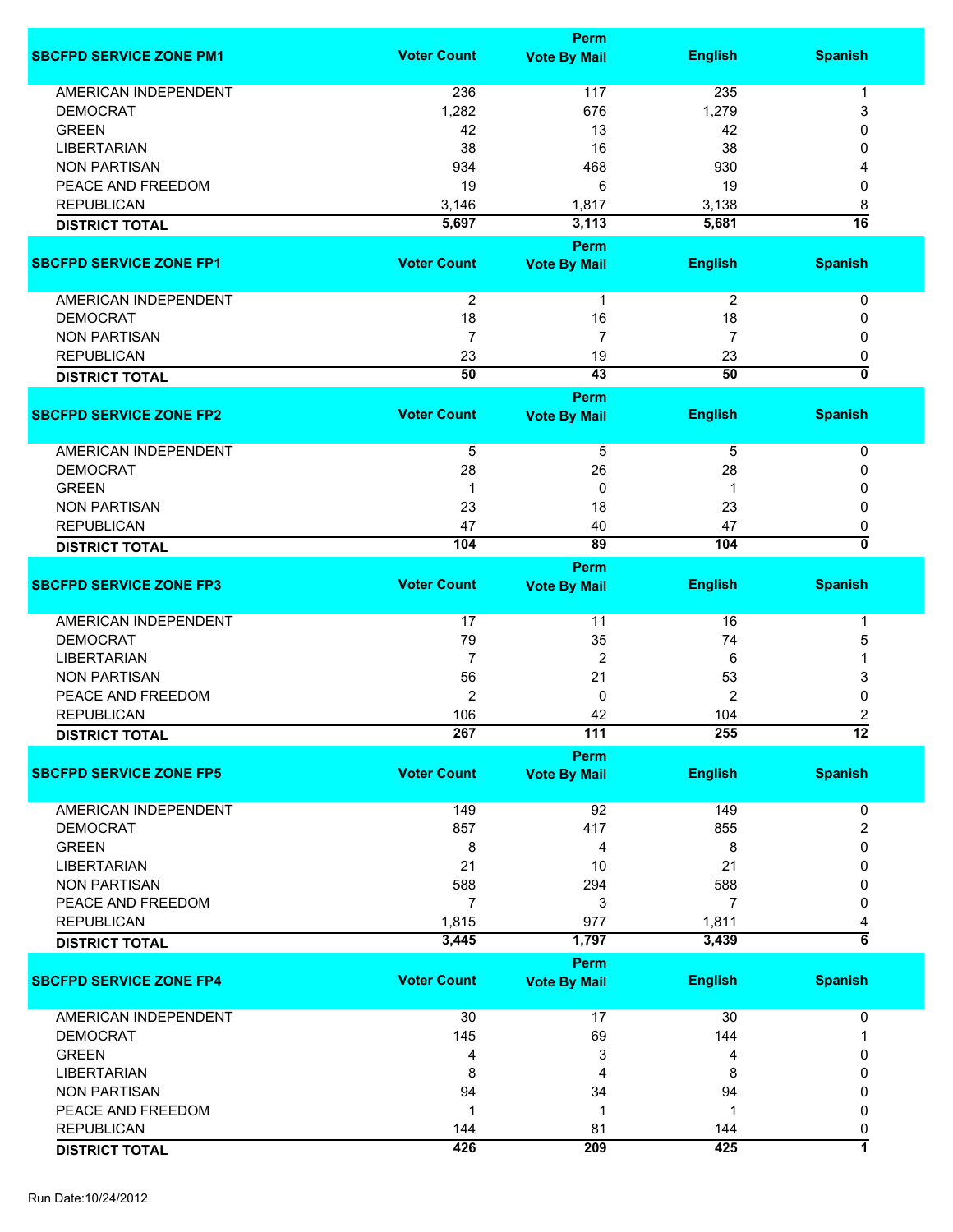|                                |                    | Perm                |                |                           |
|--------------------------------|--------------------|---------------------|----------------|---------------------------|
| <b>SBCFPD SERVICE ZONE PM2</b> | <b>Voter Count</b> | <b>Vote By Mail</b> | <b>English</b> | <b>Spanish</b>            |
| <b>AMERICAN INDEPENDENT</b>    | 220                | 98                  | 220            | 0                         |
| <b>DEMOCRAT</b>                | 3,055              | 1,434               | 2,965          | 90                        |
| <b>GREEN</b>                   | 27                 | 10                  | 27             | 0                         |
| <b>LIBERTARIAN</b>             | 33                 | 14                  | 31             | 2                         |
| <b>NON PARTISAN</b>            | 1,362              | 560                 | 1,339          | 23                        |
| PEACE AND FREEDOM              | 35                 | 14                  | 35             | 0                         |
| <b>REPUBLICAN</b>              | 2,317              | 1,124               | 2,297          | 20                        |
| <b>DISTRICT TOTAL</b>          | 7,049              | 3,254               | 6,914          | $\overline{135}$          |
|                                |                    | Perm                |                |                           |
| <b>SBCFPD SERVICE ZONE PM3</b> | <b>Voter Count</b> | <b>Vote By Mail</b> | <b>English</b> | <b>Spanish</b>            |
| AMERICAN INDEPENDENT           | 11                 | 6                   | 11             | 0                         |
| <b>DEMOCRAT</b>                | 71                 | 49                  | 69             | 2                         |
| <b>GREEN</b>                   | 1                  | 1                   | $\mathbf 1$    | 0                         |
| <b>NON PARTISAN</b>            | 70                 | 34                  | 70             | 0                         |
| PEACE AND FREEDOM              | 2                  | 0                   | 2              | 0                         |
| <b>REPUBLICAN</b>              | 240                | 144                 | 240            | 0                         |
| <b>DISTRICT TOTAL</b>          | 395                | 234                 | 393            | $\overline{2}$            |
|                                |                    | Perm                |                |                           |
| <b>BEAR VALLEY COMM HD</b>     | <b>Voter Count</b> | <b>Vote By Mail</b> | <b>English</b> | <b>Spanish</b>            |
|                                |                    |                     |                |                           |
| <b>AMERICAN INDEPENDENT</b>    | 481                | 241                 | 481            | 0                         |
| <b>DEMOCRAT</b>                | 2,498              | 1,263               | 2,483          | 15                        |
| <b>GREEN</b>                   | 55                 | 22                  | 55             | 0                         |
| <b>LIBERTARIAN</b>             | 99                 | 55                  | 98             | 1                         |
| <b>NON PARTISAN</b>            | 1,898              | 892                 | 1,892          | 6                         |
| PEACE AND FREEDOM              | 36                 | 15                  | 36             | 0                         |
| <b>REPUBLICAN</b>              | 4,639              | 2,572               | 4,637          | 2                         |
| <b>DISTRICT TOTAL</b>          | 9,706              | 5,060               | 9,682          | $\overline{24}$           |
|                                |                    | Perm                |                |                           |
| <b>EAST KERN HD</b>            | <b>Voter Count</b> | <b>Vote By Mail</b> | <b>English</b> | <b>Spanish</b>            |
| <b>AMERICAN INDEPENDENT</b>    | 2                  | 1                   | $\overline{c}$ | 0                         |
| <b>DEMOCRAT</b>                | 18                 | 16                  | 18             | 0                         |
| <b>NON PARTISAN</b>            | $\overline{7}$     | 7                   | $\overline{7}$ | 0                         |
| <b>REPUBLICAN</b>              | 23                 | 19                  | 23             | 0                         |
| <b>DISTRICT TOTAL</b>          | 50                 | 43                  | 50             | $\overline{\mathfrak{o}}$ |
|                                |                    | Perm                |                |                           |
| <b>HI-DESERT MEMORIAL HD</b>   | <b>Voter Count</b> | <b>Vote By Mail</b> | <b>English</b> | <b>Spanish</b>            |
|                                |                    |                     |                |                           |
| AMERICAN INDEPENDENT           | 1,255              | 682                 | 1,253          | $\overline{2}$            |
| <b>DEMOCRAT</b>                | 7,032              | 3,684               | 7,003          | 29                        |
| <b>GREEN</b>                   | 145                | 73                  | 145            | 0                         |
| <b>LIBERTARIAN</b>             | 221                | 122                 | 220            | 1                         |
| <b>NON PARTISAN</b>            | 5,515              | 2,650               | 5,503          | 12                        |
| PEACE AND FREEDOM              | 78                 | 39                  | 78             | 0                         |
| <b>REPUBLICAN</b>              | 10,046             | 5,461               | 10,033         | 13                        |
| <b>DISTRICT TOTAL</b>          | 24,292             | 12,711              | 24,235         | $\overline{57}$           |
|                                |                    |                     |                |                           |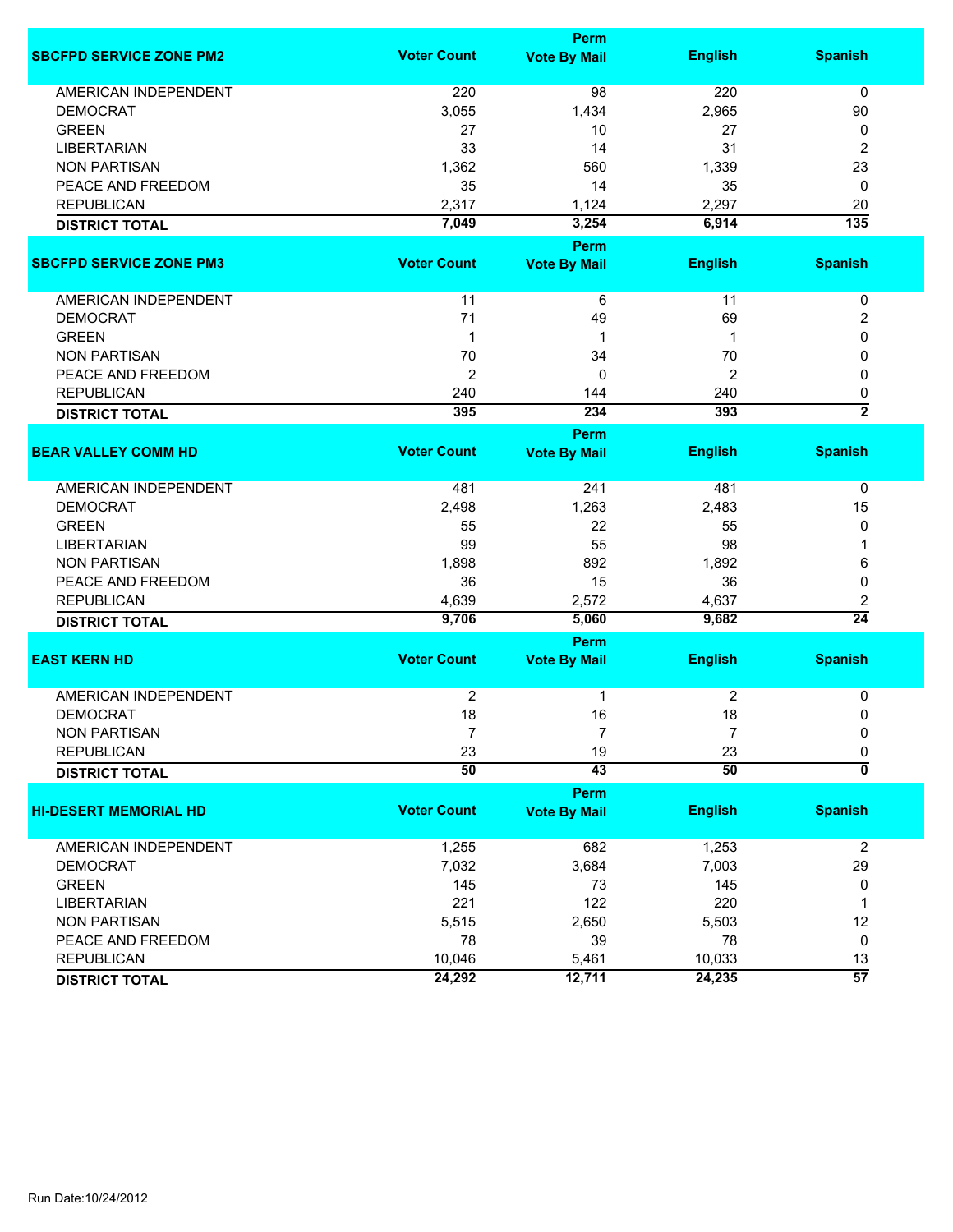|                                       |                    | Perm                        |                |                 |
|---------------------------------------|--------------------|-----------------------------|----------------|-----------------|
| <b>SAN BERNARDINO MTNS COMM HD</b>    | <b>Voter Count</b> | <b>Vote By Mail</b>         | <b>English</b> | <b>Spanish</b>  |
| <b>AMERICAN INDEPENDENT</b>           | 447                | 209                         | 445            | $\overline{2}$  |
| <b>DEMOCRAT</b>                       | 2,413              | 1,260                       | 2,401          | 12              |
| <b>GREEN</b>                          | 84                 | 32                          | 84             | 0               |
| <b>LIBERTARIAN</b>                    | 89                 | 38                          | 89             | 0               |
|                                       |                    |                             |                |                 |
| <b>NON PARTISAN</b>                   | 1,858              | 899                         | 1,853          | 5               |
| PEACE AND FREEDOM                     | 27                 | 9                           | 27             | 0               |
| <b>REPUBLICAN</b>                     | 5,598              | 2,998                       | 5,589          | 9               |
| <b>DISTRICT TOTAL</b>                 | 10,516             | 5,445                       | 10,488         | $\overline{28}$ |
|                                       |                    | Perm                        |                |                 |
| <b>BIG BEAR MWD</b>                   | <b>Voter Count</b> | <b>Vote By Mail</b>         | <b>English</b> | <b>Spanish</b>  |
| AMERICAN INDEPENDENT                  | 481                | 241                         | 481            | 0               |
| <b>DEMOCRAT</b>                       | 2,498              | 1,263                       | 2,483          | 15              |
| <b>GREEN</b>                          | 55                 | 22                          | 55             | 0               |
|                                       | 99                 | 55                          |                |                 |
| <b>LIBERTARIAN</b>                    |                    |                             | 98             |                 |
| <b>NON PARTISAN</b>                   | 1,898              | 892                         | 1,892          | 6               |
| PEACE AND FREEDOM                     | 36                 | 15                          | 36             | 0               |
| <b>REPUBLICAN</b>                     | 4,639              | 2,572                       | 4,637          | 2               |
| <b>DISTRICT TOTAL</b>                 | 9,706              | 5,060                       | 9,682          | $\overline{24}$ |
|                                       |                    | <b>Perm</b>                 |                |                 |
| <b>INLAND EMPIRE UTILITIES AGENCY</b> | <b>Voter Count</b> | <b>Vote By Mail</b>         | <b>English</b> | <b>Spanish</b>  |
| <b>AMERICAN INDEPENDENT</b>           | 9,893              | 4,271                       | 9,804          | 89              |
| <b>AMERICANS ELECT</b>                | 29                 | 14                          | 29             | 0               |
| <b>DEMOCRAT</b>                       | 138,818            | 55,803                      | 134,733        | 4,085           |
| <b>GREEN</b>                          | 1,221              | 464                         | 1,210          | 11              |
| <b>LIBERTARIAN</b>                    | 1,737              | 746                         | 1,722          | 15              |
| <b>NON PARTISAN</b>                   | 71,647             | 28,374                      | 70,681         | 966             |
|                                       |                    |                             |                |                 |
| PEACE AND FREEDOM                     | 1,231              | 405                         | 1,205          | 26              |
| <b>REPUBLICAN</b>                     | 118,527            | 54,793                      | 117,791        | 736             |
| <b>DISTRICT TOTAL</b>                 | 343,103            | 144,870                     | 337,175        | 5,928           |
| <b>SAN BERNARDINO VALLEY MWD</b>      | <b>Voter Count</b> | Perm<br><b>Vote By Mail</b> | <b>English</b> | <b>Spanish</b>  |
|                                       |                    |                             |                |                 |
| <b>AMERICAN INDEPENDENT</b>           | 8,896              | 3,824                       | 8,831          | 65              |
| AMERICANS ELECT                       | 21                 | 6                           | 21             | $\mathbf{0}$    |
| <b>DEMOCRAT</b>                       | 115,437            | 46,591                      | 112,054        | 3,383           |
| <b>GREEN</b>                          | 945                | 372                         | 940            | 5               |
| <b>LIBERTARIAN</b>                    | 1,416              | 592                         | 1,397          | 19              |
| <b>NON PARTISAN</b>                   | 53,884             | 21,230                      | 53,069         | 815             |
| PEACE AND FREEDOM                     | 1,078              | 392                         | 1,060          | 18              |
| <b>REPUBLICAN</b>                     | 93,781             | 41,280                      | 93,236         | 545             |
| <b>DISTRICT TOTAL</b>                 | 275,458            | 114,287                     | 270,608        | 4,850           |
|                                       |                    | <b>Perm</b>                 |                |                 |
| <b>BIG BEAR MWD - DIV 1</b>           | <b>Voter Count</b> | <b>Vote By Mail</b>         | <b>English</b> | <b>Spanish</b>  |
|                                       |                    |                             |                |                 |
| <b>AMERICAN INDEPENDENT</b>           | 103                | 51                          | 103            | 0               |
| <b>DEMOCRAT</b>                       | 527                | 263                         | 521            | 6               |
| <b>GREEN</b>                          | 5                  | 2                           | 5              | 0               |
| <b>LIBERTARIAN</b>                    | 22                 | 16                          | 21             | 1               |
| <b>NON PARTISAN</b>                   | 404                | 192                         | 402            | 2               |
| PEACE AND FREEDOM                     | 9                  | 3                           | 9              | 0               |
| <b>REPUBLICAN</b>                     | 973                | 512                         | 973            | 0               |
|                                       | 2,043              | 1,039                       | 2,034          | 5               |
| <b>DISTRICT TOTAL</b>                 |                    |                             |                |                 |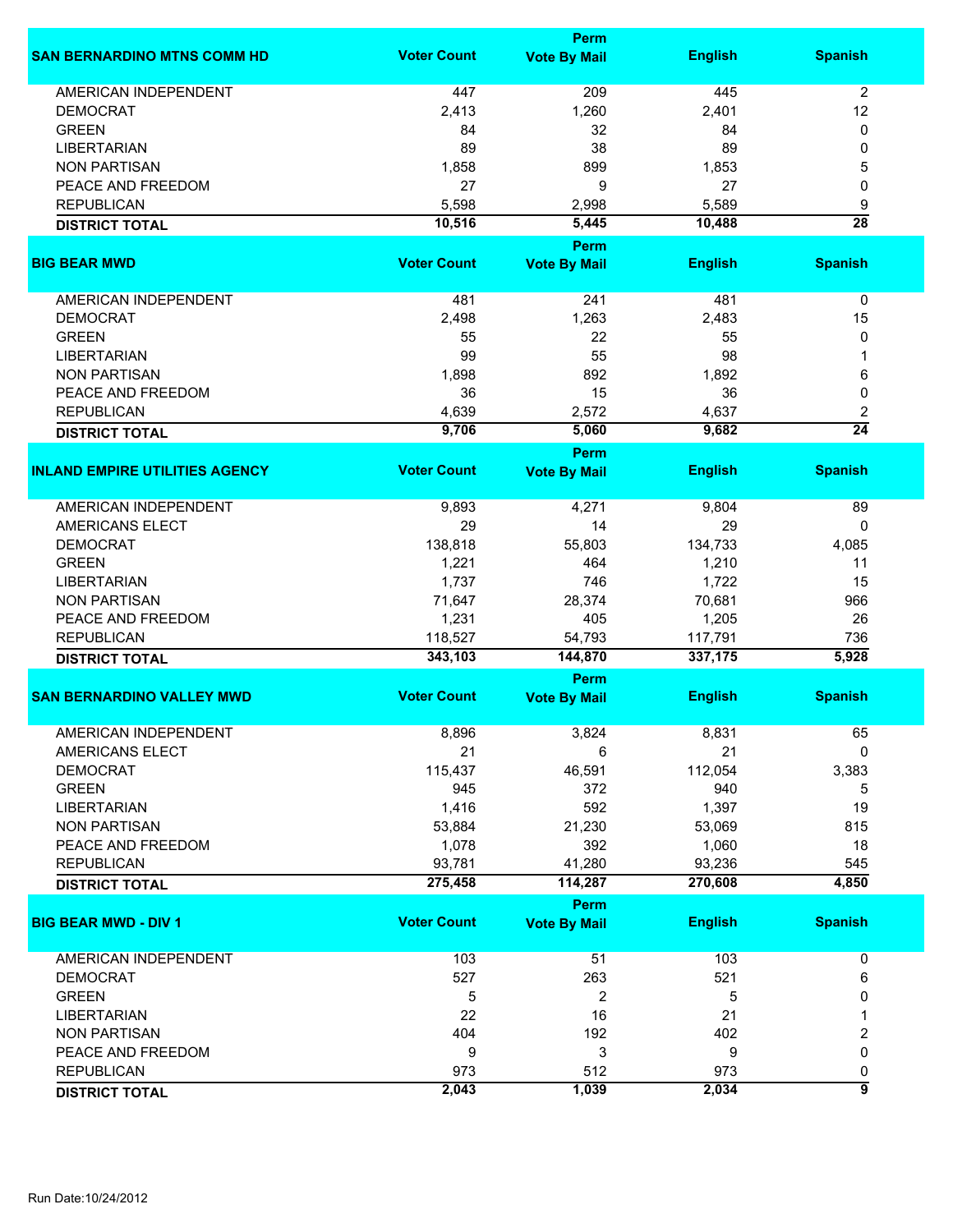|                                  |                    | <b>Perm</b>                 |                |                     |
|----------------------------------|--------------------|-----------------------------|----------------|---------------------|
| <b>BIG BEAR MWD - DIV 2</b>      | <b>Voter Count</b> | <b>Vote By Mail</b>         | <b>English</b> | <b>Spanish</b>      |
| <b>AMERICAN INDEPENDENT</b>      | 93                 | 51                          | 93             | 0                   |
| <b>DEMOCRAT</b>                  | 496                | 262                         | 496            | 0                   |
| <b>GREEN</b>                     | 7                  | $\overline{c}$              | 7              | 0                   |
| <b>LIBERTARIAN</b>               | 28                 | 14                          | 28             | 0                   |
| <b>NON PARTISAN</b>              | 369                | 167                         | 367            | 2                   |
| PEACE AND FREEDOM                | $\overline{2}$     | 1                           | 2              | 0                   |
| <b>REPUBLICAN</b>                |                    |                             |                |                     |
|                                  | 1,001              | 588                         | 1,001          | 0                   |
| <b>DISTRICT TOTAL</b>            | 1,996              | 1,085                       | 1,994          | $\overline{2}$      |
| <b>BIG BEAR MWD - DIV 3</b>      | <b>Voter Count</b> | Perm<br><b>Vote By Mail</b> | <b>English</b> | <b>Spanish</b>      |
| AMERICAN INDEPENDENT             | 96                 | 50                          | 96             | 0                   |
| <b>DEMOCRAT</b>                  | 488                | 260                         | 484            | 4                   |
| <b>GREEN</b>                     | 9                  | 3                           | 9              | 0                   |
| <b>LIBERTARIAN</b>               | 11                 | 4                           | 11             | 0                   |
|                                  |                    |                             |                |                     |
| <b>NON PARTISAN</b>              | 374                | 164                         | 373            |                     |
| PEACE AND FREEDOM                | 6                  | 4                           | 6              | 0                   |
| <b>REPUBLICAN</b>                | 999                | 578                         | 998            |                     |
| <b>DISTRICT TOTAL</b>            | 1,983              | 1,063                       | 1,977          | $\overline{\bf 6}$  |
|                                  |                    | Perm                        |                |                     |
| <b>BIG BEAR MWD - DIV 4</b>      | <b>Voter Count</b> | <b>Vote By Mail</b>         | <b>English</b> | <b>Spanish</b>      |
| <b>AMERICAN INDEPENDENT</b>      | 90                 | 43                          | 90             | 0                   |
| <b>DEMOCRAT</b>                  | 541                | 268                         | 536            | 5                   |
| <b>GREEN</b>                     | 20                 | 8                           | 20             | 0                   |
| <b>LIBERTARIAN</b>               | 19                 | 11                          | 19             | 0                   |
| <b>NON PARTISAN</b>              | 383                | 190                         | 383            | 0                   |
| PEACE AND FREEDOM                | 10                 | 5                           | 10             | 0                   |
| <b>REPUBLICAN</b>                | 732                | 385                         | 732            | 0                   |
| <b>DISTRICT TOTAL</b>            | 1,795              | 910                         | 1,790          | $\overline{\bf{5}}$ |
|                                  |                    | Perm                        |                |                     |
| <b>BIG BEAR MWD - DIV 5</b>      | <b>Voter Count</b> | <b>Vote By Mail</b>         | <b>English</b> | <b>Spanish</b>      |
| <b>AMERICAN INDEPENDENT</b>      | 99                 | 46                          | 99             | 0                   |
| DEMOCRAT                         | 446                | 210                         | 446            | 0                   |
| <b>GREEN</b>                     | 14                 | 7                           | 14             | 0                   |
| <b>LIBERTARIAN</b>               | 19                 | 10                          | 19             | 0                   |
| <b>NON PARTISAN</b>              | 368                | 179                         | 367            |                     |
| PEACE AND FREEDOM                | 9                  | $\overline{c}$              | 9              | 0                   |
| <b>REPUBLICAN</b>                | 934                | 509                         | 933            |                     |
| <b>DISTRICT TOTAL</b>            | 1,889              | 963                         | 1,887          | $\overline{2}$      |
|                                  |                    | <b>Perm</b>                 |                |                     |
| <b>IE UTILITIES AGENCY DIV 1</b> | <b>Voter Count</b> | <b>Vote By Mail</b>         | <b>English</b> | <b>Spanish</b>      |
|                                  |                    |                             |                |                     |
| <b>AMERICAN INDEPENDENT</b>      | 2,049              | 871                         | 2,032          | 17                  |
| AMERICANS ELECT                  | 4                  | 3                           | 4              | 0                   |
| <b>DEMOCRAT</b>                  | 27,661             | 11,354                      | 26,906         | 755                 |
| <b>GREEN</b>                     | 299                | 110                         | 298            | 1                   |
| <b>LIBERTARIAN</b>               | 402                | 183                         | 399            | 3                   |
| <b>NON PARTISAN</b>              | 13,952             | 5,539                       | 13,751         | 201                 |
| PEACE AND FREEDOM                | 253                | 79                          | 248            | 5                   |
| <b>REPUBLICAN</b>                | 25,108             | 12,144                      | 24,970         | 138                 |
| <b>DISTRICT TOTAL</b>            | 69,728             | 30,283                      | 68,608         | 1,120               |
|                                  |                    |                             |                |                     |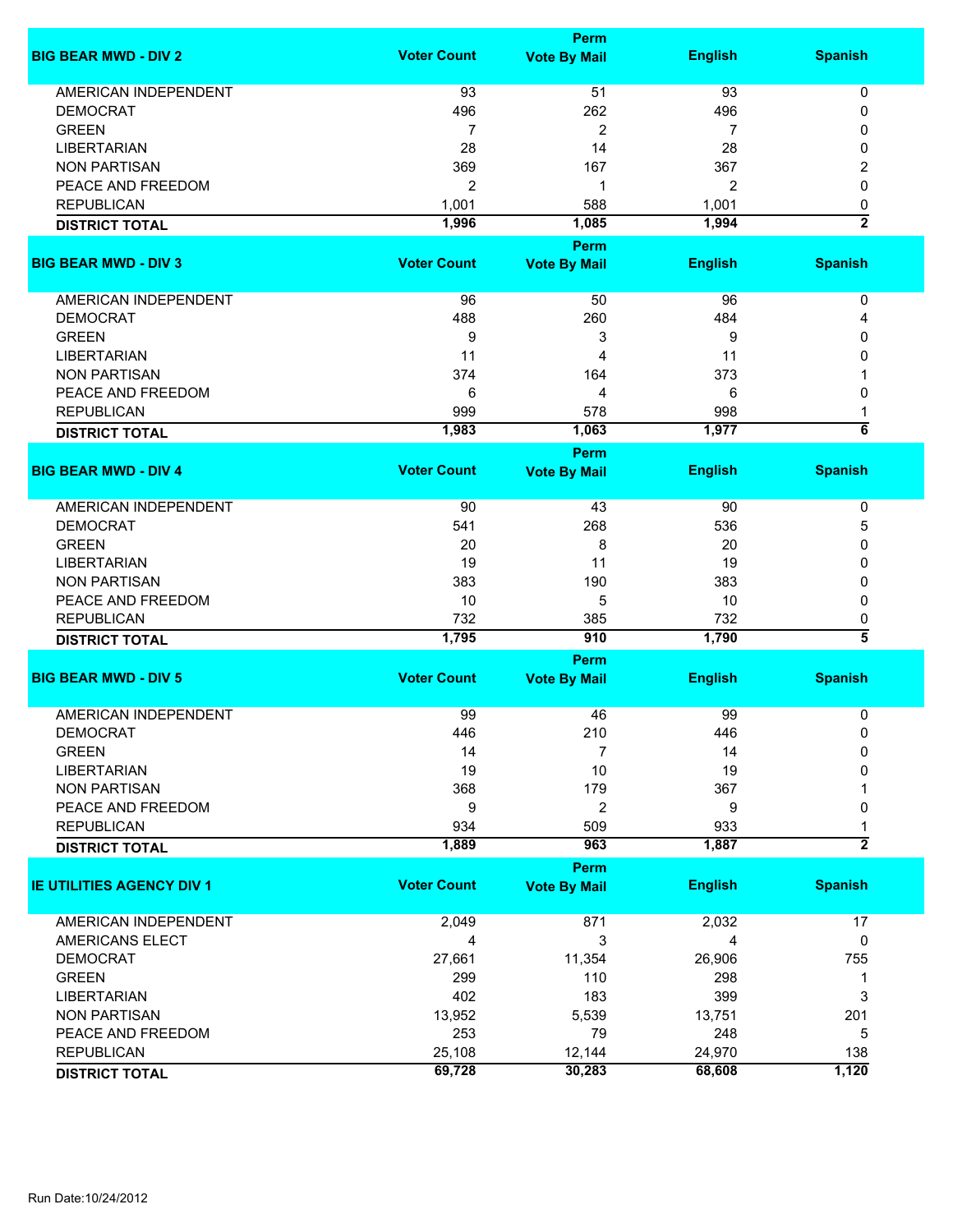|                                  |                    | <b>Perm</b>         |                |                  |
|----------------------------------|--------------------|---------------------|----------------|------------------|
| <b>IE UTILITIES AGENCY DIV 2</b> | <b>Voter Count</b> | <b>Vote By Mail</b> | <b>English</b> | <b>Spanish</b>   |
| <b>AMERICAN INDEPENDENT</b>      | 1,356              | 561                 | 1,337          | 19               |
|                                  |                    |                     |                |                  |
| <b>DEMOCRAT</b>                  | 24,524             | 9,708               | 23,421         | 1,103            |
| <b>GREEN</b>                     | 165                | 62                  | 164            | 1                |
| <b>LIBERTARIAN</b>               | 250                | 104                 | 245            | 5                |
| <b>NON PARTISAN</b>              | 10,661             | 4,108               | 10,436         | 225              |
| PEACE AND FREEDOM                | 241                | 74                  | 239            | 2                |
| <b>REPUBLICAN</b>                | 14,597             | 6,413               | 14,443         | 154              |
| <b>DISTRICT TOTAL</b>            | 51,794             | 21,030              | 50,285         | 1,509            |
|                                  |                    | Perm                |                |                  |
| <b>IE UTILITIES AGENCY DIV 3</b> | <b>Voter Count</b> | <b>Vote By Mail</b> | <b>English</b> | <b>Spanish</b>   |
| AMERICAN INDEPENDENT             | 2,039              | 914                 | 2,030          | 9                |
| <b>AMERICANS ELECT</b>           | 4                  | 4                   | 4              | 0                |
| <b>DEMOCRAT</b>                  | 25,701             | 10,703              | 25,176         | 525              |
|                                  |                    |                     |                |                  |
| <b>GREEN</b>                     | 214                | 85                  | 211            | 3                |
| <b>LIBERTARIAN</b>               | 371                | 158                 | 370            | 1                |
| <b>NON PARTISAN</b>              | 15,765             | 6,504               | 15,661         | 104              |
| PEACE AND FREEDOM                | 185                | 59                  | 180            | 5                |
| <b>REPUBLICAN</b>                | 28,892             | 13,692              | 28,766         | 126              |
| <b>DISTRICT TOTAL</b>            | 73,171             | 32,119              | 72,398         | $\overline{773}$ |
|                                  |                    | Perm                |                |                  |
| <b>IE UTILITIES AGENCY DIV 4</b> | <b>Voter Count</b> | <b>Vote By Mail</b> | <b>English</b> | <b>Spanish</b>   |
| AMERICAN INDEPENDENT             | 1,583              | 641                 | 1,561          | 22               |
| <b>AMERICANS ELECT</b>           | 15                 | 4                   | 15             | 0                |
| <b>DEMOCRAT</b>                  | 28,035             | 10,765              | 26,784         | 1,251            |
| <b>GREEN</b>                     | 202                | 66                  | 199            | 3                |
| <b>LIBERTARIAN</b>               | 235                | 89                  | 229            | 6                |
| <b>NON PARTISAN</b>              | 12,732             | 4,716               | 12,412         | 320              |
| PEACE AND FREEDOM                | 319                | 110                 | 309            | 10               |
| <b>REPUBLICAN</b>                | 14,540             | 5,891               | 14,375         | 165              |
| <b>DISTRICT TOTAL</b>            | 57,661             | 22,282              | 55,884         | 1,777            |
|                                  |                    | Perm                |                |                  |
| <b>IE UTILITIES AGENCY DIV 5</b> | <b>Voter Count</b> | <b>Vote By Mail</b> | <b>English</b> | <b>Spanish</b>   |
| AMERICAN INDEPENDENT             | 2,866              | 1,284               | 2,844          | 22               |
| AMERICANS ELECT                  | 6                  | 3                   | 6              | 0                |
| <b>DEMOCRAT</b>                  | 32,897             | 13,273              | 32,446         | 451              |
| <b>GREEN</b>                     | 341                | 141                 | 338            | 3                |
| <b>LIBERTARIAN</b>               | 479                | 212                 | 479            | $\mathbf 0$      |
| <b>NON PARTISAN</b>              | 18,537             | 7,507               | 18,421         | 116              |
| PEACE AND FREEDOM                | 233                | 83                  | 229            | 4                |
| <b>REPUBLICAN</b>                | 35,390             | 16,653              | 35,237         | 153              |
| <b>DISTRICT TOTAL</b>            | 90,749             | 39,156              | 90,000         | $\overline{749}$ |
|                                  |                    | Perm                |                |                  |
| <b>SAN BDNO VAL MWD - DIV 1</b>  | <b>Voter Count</b> | <b>Vote By Mail</b> | <b>English</b> | <b>Spanish</b>   |
|                                  |                    |                     |                |                  |
| AMERICAN INDEPENDENT             | 1,374              | 592                 | 1,349          | 25               |
| AMERICANS ELECT                  | 6                  | 0                   | 6              | 0                |
| <b>DEMOCRAT</b>                  | 25,792             | 9,912               | 24,738         | 1,054            |
| <b>GREEN</b>                     | 120                | 40                  | 117            | 3                |
| <b>LIBERTARIAN</b>               | 196                | 78                  | 190            | 6                |
| <b>NON PARTISAN</b>              | 9,988              | 3,836               | 9,752          | 236              |
| PEACE AND FREEDOM                | 278                | 102                 | 276            | 2                |
| <b>REPUBLICAN</b>                | 12,890             | 4,999               | 12,739         | 151              |
| <b>DISTRICT TOTAL</b>            | 50,644             | 19,559              | 49,167         | 1,477            |
|                                  |                    |                     |                |                  |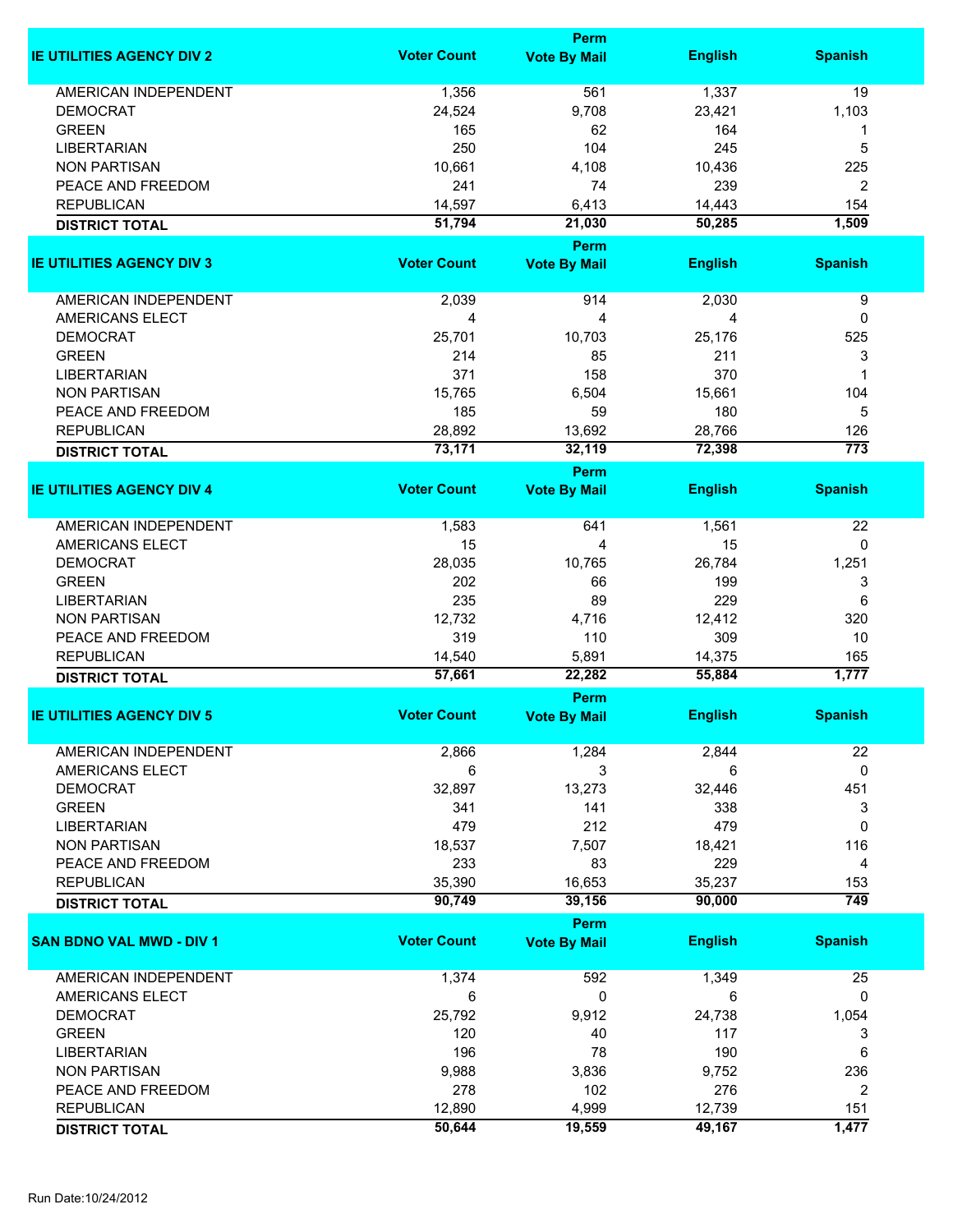| <b>Perm</b>         |                                                                                                                                                                                                                                                                                                          |                                                                                                                                                                                                                                          |
|---------------------|----------------------------------------------------------------------------------------------------------------------------------------------------------------------------------------------------------------------------------------------------------------------------------------------------------|------------------------------------------------------------------------------------------------------------------------------------------------------------------------------------------------------------------------------------------|
| <b>Vote By Mail</b> | <b>English</b>                                                                                                                                                                                                                                                                                           | <b>Spanish</b>                                                                                                                                                                                                                           |
|                     |                                                                                                                                                                                                                                                                                                          | 20                                                                                                                                                                                                                                       |
|                     |                                                                                                                                                                                                                                                                                                          | 0                                                                                                                                                                                                                                        |
|                     |                                                                                                                                                                                                                                                                                                          | 1,070                                                                                                                                                                                                                                    |
|                     |                                                                                                                                                                                                                                                                                                          | 1                                                                                                                                                                                                                                        |
|                     |                                                                                                                                                                                                                                                                                                          | 8                                                                                                                                                                                                                                        |
|                     |                                                                                                                                                                                                                                                                                                          | 271                                                                                                                                                                                                                                      |
|                     |                                                                                                                                                                                                                                                                                                          | 9                                                                                                                                                                                                                                        |
|                     |                                                                                                                                                                                                                                                                                                          | 137                                                                                                                                                                                                                                      |
|                     |                                                                                                                                                                                                                                                                                                          | 1,516                                                                                                                                                                                                                                    |
|                     |                                                                                                                                                                                                                                                                                                          |                                                                                                                                                                                                                                          |
|                     |                                                                                                                                                                                                                                                                                                          |                                                                                                                                                                                                                                          |
|                     |                                                                                                                                                                                                                                                                                                          | <b>Spanish</b>                                                                                                                                                                                                                           |
|                     |                                                                                                                                                                                                                                                                                                          | 7                                                                                                                                                                                                                                        |
|                     | 4                                                                                                                                                                                                                                                                                                        | 0                                                                                                                                                                                                                                        |
|                     |                                                                                                                                                                                                                                                                                                          | 534                                                                                                                                                                                                                                      |
|                     |                                                                                                                                                                                                                                                                                                          | 0                                                                                                                                                                                                                                        |
|                     |                                                                                                                                                                                                                                                                                                          | 2                                                                                                                                                                                                                                        |
|                     |                                                                                                                                                                                                                                                                                                          | 139                                                                                                                                                                                                                                      |
|                     |                                                                                                                                                                                                                                                                                                          | 5                                                                                                                                                                                                                                        |
|                     |                                                                                                                                                                                                                                                                                                          | 111                                                                                                                                                                                                                                      |
|                     |                                                                                                                                                                                                                                                                                                          | 798                                                                                                                                                                                                                                      |
|                     |                                                                                                                                                                                                                                                                                                          |                                                                                                                                                                                                                                          |
|                     |                                                                                                                                                                                                                                                                                                          |                                                                                                                                                                                                                                          |
|                     |                                                                                                                                                                                                                                                                                                          | <b>Spanish</b>                                                                                                                                                                                                                           |
| 934                 | 2,179                                                                                                                                                                                                                                                                                                    | 3                                                                                                                                                                                                                                        |
| 0                   | 2                                                                                                                                                                                                                                                                                                        | 0                                                                                                                                                                                                                                        |
| 9,419               | 21,869                                                                                                                                                                                                                                                                                                   | 274                                                                                                                                                                                                                                      |
| 104                 | 269                                                                                                                                                                                                                                                                                                      | 1                                                                                                                                                                                                                                        |
| 168                 | 395                                                                                                                                                                                                                                                                                                      | 1                                                                                                                                                                                                                                        |
| 5,285               | 12,749                                                                                                                                                                                                                                                                                                   | 60                                                                                                                                                                                                                                       |
| 75                  | 183                                                                                                                                                                                                                                                                                                      | 1                                                                                                                                                                                                                                        |
| 11,634              | 25,022                                                                                                                                                                                                                                                                                                   | 68                                                                                                                                                                                                                                       |
| 27,619              | 62,668                                                                                                                                                                                                                                                                                                   | 408                                                                                                                                                                                                                                      |
| Perm                |                                                                                                                                                                                                                                                                                                          |                                                                                                                                                                                                                                          |
|                     |                                                                                                                                                                                                                                                                                                          | <b>Spanish</b>                                                                                                                                                                                                                           |
|                     |                                                                                                                                                                                                                                                                                                          |                                                                                                                                                                                                                                          |
| 1,044               | 2,361                                                                                                                                                                                                                                                                                                    | 10                                                                                                                                                                                                                                       |
| 9,390               | 21,010                                                                                                                                                                                                                                                                                                   | 451                                                                                                                                                                                                                                      |
| 102                 | 242                                                                                                                                                                                                                                                                                                      | 0                                                                                                                                                                                                                                        |
| 161                 | 389                                                                                                                                                                                                                                                                                                      | 2                                                                                                                                                                                                                                        |
| 4,883               | 11,952                                                                                                                                                                                                                                                                                                   | 109                                                                                                                                                                                                                                      |
| 62                  | 177                                                                                                                                                                                                                                                                                                      | 1                                                                                                                                                                                                                                        |
|                     |                                                                                                                                                                                                                                                                                                          | 78                                                                                                                                                                                                                                       |
|                     |                                                                                                                                                                                                                                                                                                          | 651                                                                                                                                                                                                                                      |
|                     |                                                                                                                                                                                                                                                                                                          |                                                                                                                                                                                                                                          |
|                     |                                                                                                                                                                                                                                                                                                          | <b>Spanish</b>                                                                                                                                                                                                                           |
|                     |                                                                                                                                                                                                                                                                                                          |                                                                                                                                                                                                                                          |
| 241                 | 481                                                                                                                                                                                                                                                                                                      | $\mathbf 0$                                                                                                                                                                                                                              |
|                     | 2,483                                                                                                                                                                                                                                                                                                    | 15                                                                                                                                                                                                                                       |
| 22                  | 55                                                                                                                                                                                                                                                                                                       | 0                                                                                                                                                                                                                                        |
| 55                  | 98                                                                                                                                                                                                                                                                                                       | 1                                                                                                                                                                                                                                        |
| 892                 | 1,892                                                                                                                                                                                                                                                                                                    | 6                                                                                                                                                                                                                                        |
| 15                  | 36                                                                                                                                                                                                                                                                                                       | 0                                                                                                                                                                                                                                        |
| 2,572               | 4,637                                                                                                                                                                                                                                                                                                    | 2                                                                                                                                                                                                                                        |
| 5,060               | 9,682                                                                                                                                                                                                                                                                                                    | $\overline{24}$                                                                                                                                                                                                                          |
|                     | 485<br>4<br>8,184<br>48<br>61<br>3,088<br>71<br>3,969<br>15,910<br><b>Perm</b><br><b>Vote By Mail</b><br>769<br>$\overline{2}$<br>9,686<br>78<br>124<br>4,138<br>82<br>7,938<br>22,817<br>Perm<br><b>Vote By Mail</b><br><b>Vote By Mail</b><br>12,740<br>28,382<br>Perm<br><b>Vote By Mail</b><br>1,263 | 1,188<br>9<br>22,068<br>114<br>158<br>8,474<br>193<br>10,633<br>42,837<br><b>English</b><br>1,754<br>22,369<br>198<br>265<br>10,142<br>231<br>17,529<br>52,492<br><b>English</b><br><b>English</b><br>27,313<br>63,444<br><b>English</b> |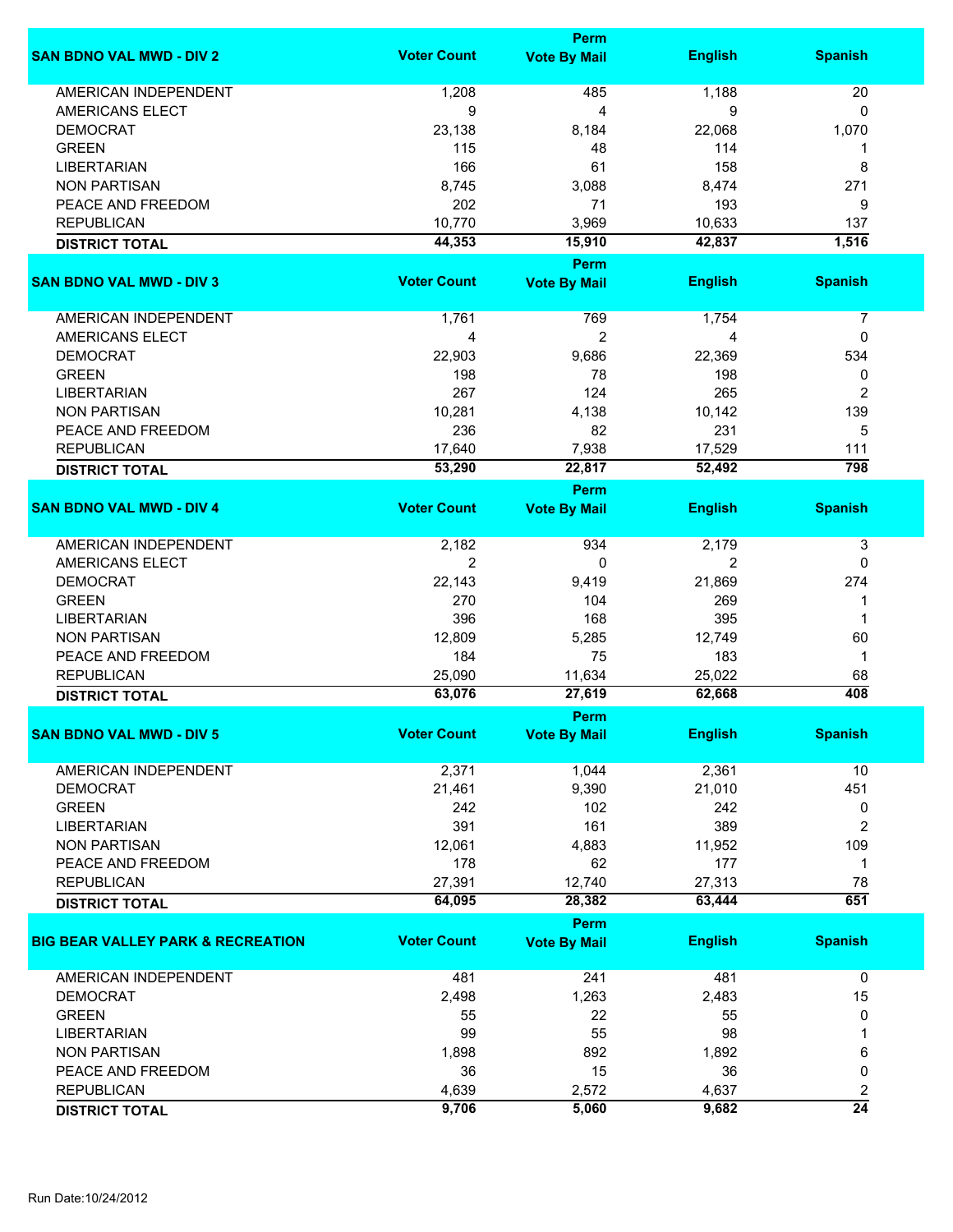|                                               |                    | Perm                |                |                  |
|-----------------------------------------------|--------------------|---------------------|----------------|------------------|
| <b>BLOOMINGTON PARK &amp; RECREATION</b>      | <b>Voter Count</b> | <b>Vote By Mail</b> | <b>English</b> | <b>Spanish</b>   |
| <b>AMERICAN INDEPENDENT</b>                   | 215                | 87                  | 207            | 8                |
| <b>DEMOCRAT</b>                               | 3,830              | 1,362               | 3,575          | 255              |
| <b>GREEN</b>                                  |                    |                     |                |                  |
|                                               | 38                 | 10                  | 37             | 1                |
| <b>LIBERTARIAN</b>                            | 43                 | 16                  | 41             | 2                |
| <b>NON PARTISAN</b>                           | 1,689              | 603                 | 1,612          | 77               |
| PEACE AND FREEDOM                             | 49                 | 13                  | 44             | 5                |
| <b>REPUBLICAN</b>                             | 2,205              | 752                 | 2,173          | 32               |
| <b>DISTRICT TOTAL</b>                         | 8,069              | 2,843               | 7,689          | 380              |
|                                               |                    | <b>Perm</b>         |                |                  |
| <b>HESPERIA PARK &amp; RECREATION</b>         | <b>Voter Count</b> | <b>Vote By Mail</b> | <b>English</b> | <b>Spanish</b>   |
| AMERICAN INDEPENDENT                          | 1,692              | 769                 | 1,687          | 5                |
| <b>DEMOCRAT</b>                               | 12,515             | 5,121               | 12,169         | 346              |
| <b>GREEN</b>                                  | 105                | 34                  | 104            | 1                |
| <b>LIBERTARIAN</b>                            | 263                | 122                 | 263            | 0                |
| <b>NON PARTISAN</b>                           | 7,938              | 3,045               | 7,844          | 94               |
| PEACE AND FREEDOM                             | 135                | 49                  | 129            | 6                |
| <b>REPUBLICAN</b>                             | 14,530             | 6,667               | 14,467         | 63               |
|                                               | 37,178             | 15,807              | 36,663         | $\overline{515}$ |
| <b>DISTRICT TOTAL</b>                         |                    |                     |                |                  |
|                                               |                    | <b>Perm</b>         |                |                  |
| <b>RIM OF THE WORLD PARK &amp; RECREATION</b> | <b>Voter Count</b> | <b>Vote By Mail</b> | <b>English</b> | <b>Spanish</b>   |
| <b>AMERICAN INDEPENDENT</b>                   | 681                | 320                 | 679            | $\overline{2}$   |
| <b>AMERICANS ELECT</b>                        | 1                  | 0                   |                | 0                |
| <b>DEMOCRAT</b>                               | 3,825              | 2,005               | 3,808          | 17               |
| <b>GREEN</b>                                  | 132                | 57                  | 131            | 1                |
| <b>LIBERTARIAN</b>                            | 146                | 66                  | 146            | 0                |
| <b>NON PARTISAN</b>                           | 2,853              | 1,380               | 2,846          | 7                |
| PEACE AND FREEDOM                             | 43                 | 21                  | 43             | 0                |
| <b>REPUBLICAN</b>                             | 8,019              | 4,266               | 8,007          | 12               |
| <b>DISTRICT TOTAL</b>                         | 15,700             | 8,115               | 15,661         | $\overline{39}$  |
|                                               |                    | <b>Perm</b>         |                |                  |
| <b>INLAND EMPIRE RCD</b>                      | <b>Voter Count</b> | <b>Vote By Mail</b> | <b>English</b> | <b>Spanish</b>   |
|                                               |                    |                     |                |                  |
| <b>AMERICAN INDEPENDENT</b>                   | 19,017             | 8,256               | 18,862         | 155              |
| AMERICANS ELECT                               | 51                 | 20                  | 51             | 0                |
| <b>DEMOCRAT</b>                               | 252,438            | 102,066             | 245,021        | 7,417            |
| <b>GREEN</b>                                  | 2,196              | 841                 | 2,180          | 16               |
| <b>LIBERTARIAN</b>                            | 3,196              | 1,377               | 3,161          | 35               |
| <b>NON PARTISAN</b>                           | 125,299            | 49,674              | 123,522        | 1,777            |
| PEACE AND FREEDOM                             | 2,311              | 801                 | 2,267          | 44               |
| <b>REPUBLICAN</b>                             | 213,821            | 97,396              | 212,555        | 1,266            |
| <b>DISTRICT TOTAL</b>                         | 618,329            | 260,431             | 607,619        | 10,710           |
|                                               |                    | <b>Perm</b>         |                |                  |
| <b>MOJAVE DESERT RCD</b>                      | <b>Voter Count</b> | <b>Vote By Mail</b> | <b>English</b> | <b>Spanish</b>   |
| AMERICAN INDEPENDENT                          | 10,240             | 4,853               | 10,210         | 30               |
| AMERICANS ELECT                               | 5                  | 3                   | 5              | 0                |
|                                               |                    |                     |                |                  |
| <b>DEMOCRAT</b>                               | 69,992             | 31,399              | 68,768         | 1,224            |
| <b>GREEN</b>                                  | 835                | 345                 | 830            | 5                |
| <b>LIBERTARIAN</b>                            | 1,513              | 692                 | 1,506          | 7                |
| <b>NON PARTISAN</b>                           | 43,809             | 18,581              | 43,488         | 321              |
| PEACE AND FREEDOM                             | 685                | 284                 | 676            | 9                |
| <b>REPUBLICAN</b>                             | 86,554             | 42,914              | 86,262         | 292              |
| <b>DISTRICT TOTAL</b>                         | 213,633            | 99,071              | 211,745        | 1,888            |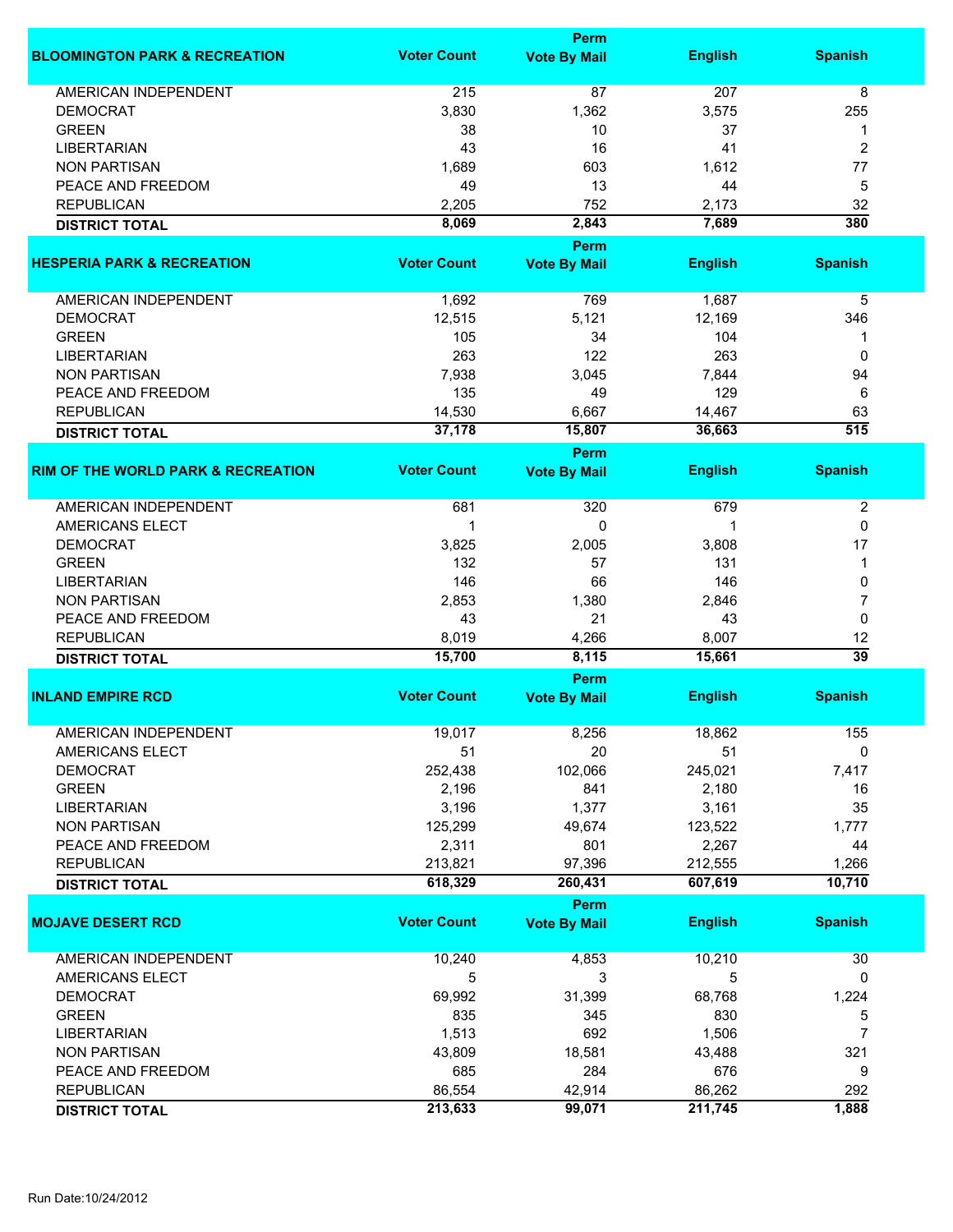|                                      |                    | <b>Perm</b>                        |                |                 |
|--------------------------------------|--------------------|------------------------------------|----------------|-----------------|
| <b>RIVERSIDE-CORONA RCD</b>          | <b>Voter Count</b> | <b>Vote By Mail</b>                | <b>English</b> | <b>Spanish</b>  |
| <b>AMERICAN INDEPENDENT</b>          | 438                | 178                                | 438            | 0               |
| <b>DEMOCRAT</b>                      | 5,351              | 2,092                              | 5,282          | 69              |
| <b>GREEN</b>                         | 52                 | 29                                 | 52             | 0               |
| <b>LIBERTARIAN</b>                   | 82                 | 36                                 | 82             | 0               |
| <b>NON PARTISAN</b>                  | 2,863              | 1,139                              | 2,850          |                 |
|                                      |                    |                                    |                | 13              |
| PEACE AND FREEDOM                    | 44                 | 13                                 | 44             | 0               |
| <b>REPUBLICAN</b>                    | 4,938              | 2,174                              | 4,919          | 19              |
| <b>DISTRICT TOTAL</b>                | 13,768             | 5,661                              | 13,667         | 101             |
| <b>CRESTLINE SANITATION DISTRICT</b> | <b>Voter Count</b> | <b>Perm</b><br><b>Vote By Mail</b> | <b>English</b> | <b>Spanish</b>  |
|                                      |                    |                                    |                |                 |
| <b>AMERICAN INDEPENDENT</b>          | 262                | 124                                | 262            | 0               |
| AMERICANS ELECT                      | 1                  | 0                                  | 1              | 0               |
| <b>DEMOCRAT</b>                      | 1,594              | 851                                | 1,589          | 5               |
| <b>GREEN</b>                         | 53                 | 27                                 | 52             |                 |
| <b>LIBERTARIAN</b>                   | 62                 | 30                                 | 62             | 0               |
| <b>NON PARTISAN</b>                  | 1,087              | 524                                | 1,085          | 2               |
| PEACE AND FREEDOM                    | 17                 | 13                                 | 17             | $\mathbf 0$     |
| <b>REPUBLICAN</b>                    | 2,692              | 1,410                              | 2,689          | 3               |
| <b>DISTRICT TOTAL</b>                | 5,768              | 2,979                              | 5,757          | $\overline{11}$ |
|                                      |                    | <b>Perm</b>                        |                |                 |
| <b>BIGHORN-DESERT VIEW WA</b>        | <b>Voter Count</b> | <b>Vote By Mail</b>                | <b>English</b> | <b>Spanish</b>  |
|                                      |                    |                                    |                |                 |
| <b>AMERICAN INDEPENDENT</b>          | 87                 | 49                                 | 87             | 0               |
| <b>DEMOCRAT</b>                      | 427                | 236                                | 425            | 2               |
| <b>GREEN</b>                         | $\overline{7}$     | 3                                  | 7              | 0               |
| <b>LIBERTARIAN</b>                   | 20                 | 12                                 | 20             | 0               |
| <b>NON PARTISAN</b>                  | 335                | 179                                | 334            |                 |
| PEACE AND FREEDOM                    | $\overline{2}$     | 1                                  | 2              | 0               |
| <b>REPUBLICAN</b>                    | 588                | 342                                | 588            | 0               |
| <b>DISTRICT TOTAL</b>                | 1,466              | 822                                | 1,463          | 3               |
|                                      |                    | <b>Perm</b>                        |                |                 |
| <b>CRESTLINE-LAKE ARROWHEAD WA</b>   | <b>Voter Count</b> | <b>Vote By Mail</b>                | <b>English</b> | <b>Spanish</b>  |
| AMERICAN INDEPENDENT                 | 527                | 239                                | 525            | 2               |
| AMERICANS ELECT                      | 1                  | 0                                  |                | $\mathbf 0$     |
| <b>DEMOCRAT</b>                      | 3,015              | 1,585                              | 3,000          | 15              |
| <b>GREEN</b>                         | 104                | 51                                 | 103            | -1              |
| <b>LIBERTARIAN</b>                   | 123                | 57                                 | 123            | 0               |
| <b>NON PARTISAN</b>                  | 2,247              | 1,062                              | 2,241          | 6               |
| PEACE AND FREEDOM                    |                    |                                    |                |                 |
|                                      | 33                 | 18                                 | 33             | 0               |
| <b>REPUBLICAN</b>                    | 5,734              | 2,891                              | 5,727          | 7               |
| <b>DISTRICT TOTAL</b>                | 11,784             | 5,903                              | 11,753         | $\overline{31}$ |
|                                      |                    | <b>Perm</b>                        |                |                 |
| <b>MOJAVE WATER AGENCY</b>           | <b>Voter Count</b> | <b>Vote By Mail</b>                | <b>English</b> | <b>Spanish</b>  |
| AMERICAN INDEPENDENT                 | 9,105              | 4,283                              | 9,076          | 29              |
| AMERICANS ELECT                      | 4                  | 3                                  | 4              | 0               |
| <b>DEMOCRAT</b>                      | 63,837             | 28,045                             | 62,617         | 1,220           |
| <b>GREEN</b>                         | 649                | 255                                | 645            | 4               |
| <b>LIBERTARIAN</b>                   | 1,242              | 566                                | 1,235          | 7               |
| <b>NON PARTISAN</b>                  | 38,812             | 16,107                             | 38,502         | 310             |
| PEACE AND FREEDOM                    | 616                | 250                                | 608            | 8               |
| <b>REPUBLICAN</b>                    | 74,203             | 36,275                             | 73,928         | 275             |
|                                      | 188,468            | 85,784                             | 186,615        | 1,853           |
| <b>DISTRICT TOTAL</b>                |                    |                                    |                |                 |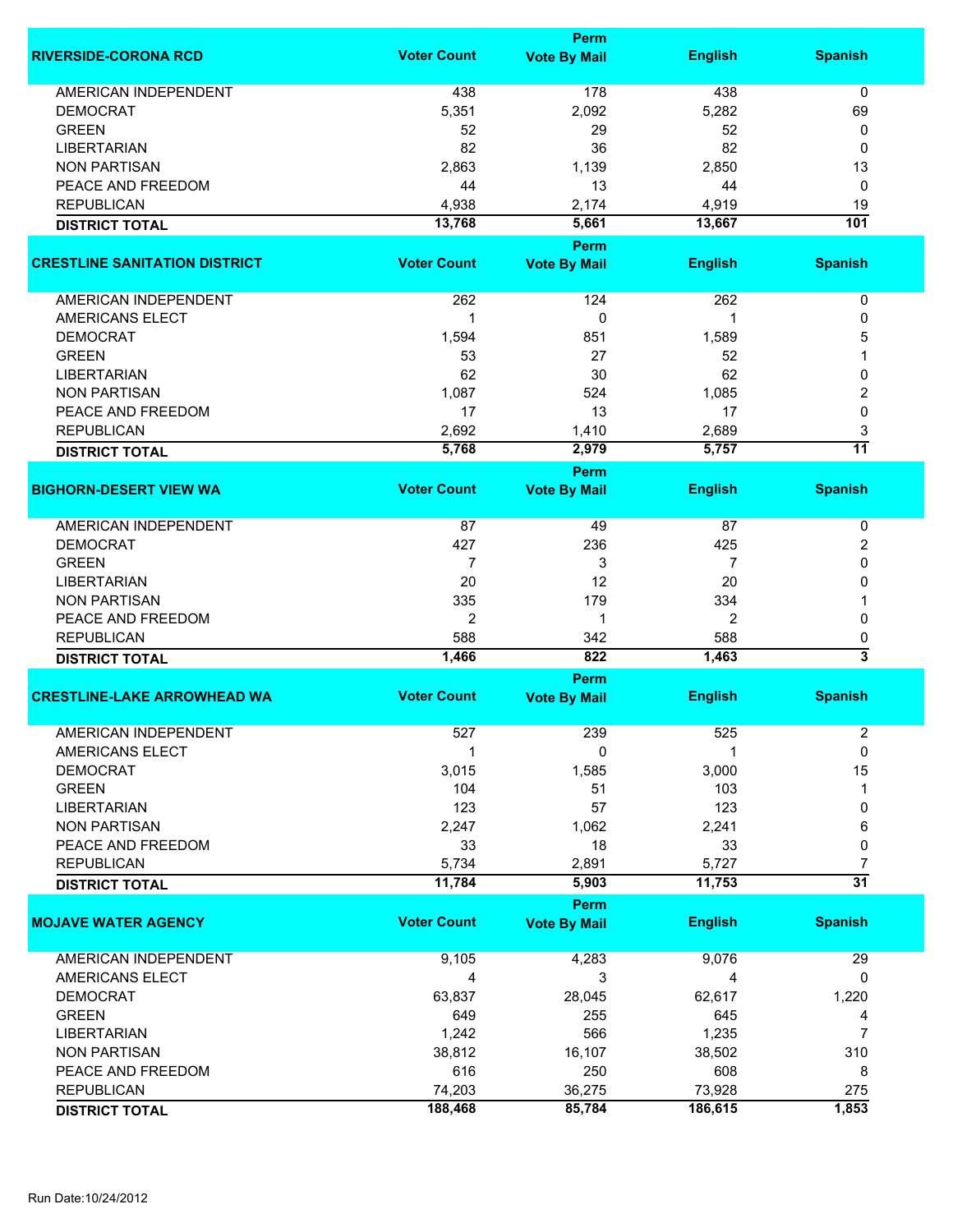|                                      |                    | <b>Perm</b>             |                |                 |
|--------------------------------------|--------------------|-------------------------|----------------|-----------------|
| <b>SAN GORGONIO PASS WA</b>          | <b>Voter Count</b> | <b>Vote By Mail</b>     | <b>English</b> | <b>Spanish</b>  |
| <b>DEMOCRAT</b>                      |                    | 1                       |                | 0               |
| <b>NON PARTISAN</b>                  |                    | 0                       |                | 0               |
| <b>REPUBLICAN</b>                    | 2                  | 2                       | 2              | 0               |
|                                      | 4                  | $\overline{\mathbf{3}}$ | 4              | 0               |
| <b>DISTRICT TOTAL</b>                |                    |                         |                |                 |
|                                      |                    | Perm                    |                |                 |
| <b>CRESTLINE-LAKE ARROWHEAD WA-1</b> | <b>Voter Count</b> | <b>Vote By Mail</b>     | <b>English</b> | <b>Spanish</b>  |
| AMERICAN INDEPENDENT                 | 108                | 49                      | 108            | 0               |
| <b>DEMOCRAT</b>                      | 604                | 305                     | 601            | 3               |
| <b>GREEN</b>                         | 20                 | 10                      | 20             | 0               |
| <b>LIBERTARIAN</b>                   | 25                 | 13                      | 25             | 0               |
| <b>NON PARTISAN</b>                  | 400                | 189                     | 400            | 0               |
| PEACE AND FREEDOM                    | 5                  | 4                       | 5              | 0               |
| <b>REPUBLICAN</b>                    | 1,003              | 504                     | 1,001          | 2               |
| <b>DISTRICT TOTAL</b>                | 2,165              | 1,074                   | 2,160          | $\overline{5}$  |
|                                      |                    | Perm                    |                |                 |
| <b>CRESTLINE-LAKE ARROWHEAD WA-2</b> | <b>Voter Count</b> | <b>Vote By Mail</b>     | <b>English</b> | <b>Spanish</b>  |
| <b>AMERICAN INDEPENDENT</b>          | 115                | 56                      | 115            | 0               |
| <b>AMERICANS ELECT</b>               | 1                  | 0                       | 1              | 0               |
| <b>DEMOCRAT</b>                      | 675                | 379                     | 673            | 2               |
| <b>GREEN</b>                         | 19                 | 11                      | 19             | 0               |
| <b>LIBERTARIAN</b>                   | 18                 | 8                       | 18             | 0               |
| <b>NON PARTISAN</b>                  | 477                | 240                     | 475            | 2               |
| PEACE AND FREEDOM                    | 10                 | 8                       | 10             | 0               |
| <b>REPUBLICAN</b>                    | 1,124              | 636                     | 1,123          |                 |
| <b>DISTRICT TOTAL</b>                | 2,439              | 1,338                   | 2,434          | 5               |
|                                      |                    |                         |                |                 |
|                                      | <b>Voter Count</b> | Perm                    |                |                 |
| <b>CRESTLINE-LAKE ARROWHEAD WA-3</b> |                    | <b>Vote By Mail</b>     | <b>English</b> | <b>Spanish</b>  |
| AMERICAN INDEPENDENT                 | 124                | 52                      | 123            | 1               |
| <b>DEMOCRAT</b>                      | 679                | 363                     | 672            | 7               |
| <b>GREEN</b>                         | 19                 | 9                       | 18             |                 |
| <b>LIBERTARIAN</b>                   | 39                 | 17                      | 39             | 0               |
| <b>NON PARTISAN</b>                  | 559                | 246                     | 559            | $\pmb{0}$       |
| PEACE AND FREEDOM                    | 7                  | 3                       | 7              | 0               |
| <b>REPUBLICAN</b>                    | 1,639              | 819                     | 1,638          |                 |
| <b>DISTRICT TOTAL</b>                | 3,066              | 1,509                   | 3,056          | $\overline{10}$ |
|                                      |                    | Perm                    |                |                 |
| <b>CRESTLINE-LAKE ARROWHEAD WA-4</b> | <b>Voter Count</b> | <b>Vote By Mail</b>     | <b>English</b> | <b>Spanish</b>  |
| <b>AMERICAN INDEPENDENT</b>          | 97                 | 45                      | 96             | 1               |
| <b>DEMOCRAT</b>                      | 565                | 285                     | 562            | 3               |
| <b>GREEN</b>                         | 20                 | 10                      | 20             | 0               |
| <b>LIBERTARIAN</b>                   | 20                 | 12                      | 20             | 0               |
| <b>NON PARTISAN</b>                  | 443                | 202                     | 439            | 4               |
| PEACE AND FREEDOM                    | 9                  | $\overline{2}$          | 9              | 0               |
| <b>REPUBLICAN</b>                    | 1,082              | 498                     | 1,079          | 3               |
|                                      | 2,236              | 1,054                   | 2,225          | 11              |
| <b>DISTRICT TOTAL</b>                |                    |                         |                |                 |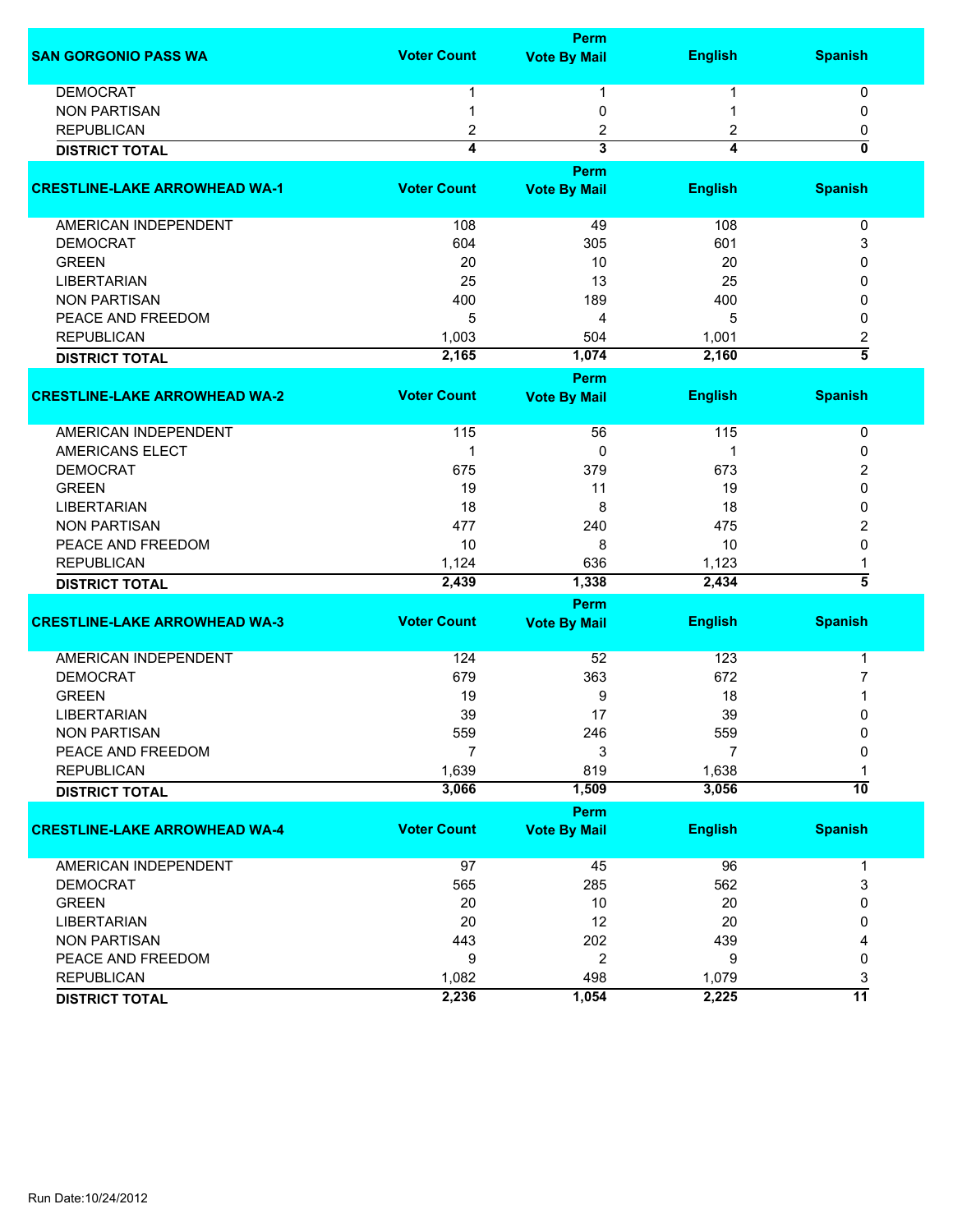|                                      | <b>Perm</b>        |                      |                |                         |  |
|--------------------------------------|--------------------|----------------------|----------------|-------------------------|--|
| <b>CRESTLINE-LAKE ARROWHEAD WA-5</b> | <b>Voter Count</b> | <b>Vote By Mail</b>  | <b>English</b> | <b>Spanish</b>          |  |
| <b>AMERICAN INDEPENDENT</b>          | 83                 | 37                   | 83             | 0                       |  |
| <b>DEMOCRAT</b>                      | 492                | 253                  | 492            | 0                       |  |
| <b>GREEN</b>                         | 26                 | 11                   | 26             | 0                       |  |
|                                      |                    |                      |                |                         |  |
| <b>LIBERTARIAN</b>                   | 21                 | 7                    | 21             | 0                       |  |
| <b>NON PARTISAN</b>                  | 368                | 185                  | 368            | 0                       |  |
| PEACE AND FREEDOM                    | $\overline{2}$     | 1                    | 2              | 0                       |  |
| <b>REPUBLICAN</b>                    | 886                | 434                  | 886            | 0                       |  |
| <b>DISTRICT TOTAL</b>                | 1,878              | 928                  | 1,878          | $\overline{\mathbf{0}}$ |  |
|                                      |                    | <b>Perm</b>          |                |                         |  |
| <b>MOJAVE WATER AGENCY - DIV 1</b>   | <b>Voter Count</b> | <b>Vote By Mail</b>  | <b>English</b> | <b>Spanish</b>          |  |
| AMERICAN INDEPENDENT                 | 1,039              | 458                  | 1,033          | 6                       |  |
| <b>DEMOCRAT</b>                      | 9,616              | 3,951                | 9,350          | 266                     |  |
| <b>GREEN</b>                         | 58                 | 18                   | 58             | 0                       |  |
| <b>LIBERTARIAN</b>                   | 134                | 55                   | 133            | 1                       |  |
| <b>NON PARTISAN</b>                  | 4,885              | 2,075                | 4,828          | 57                      |  |
| PEACE AND FREEDOM                    |                    | 32                   |                |                         |  |
|                                      | 85                 |                      | 85             | 0                       |  |
| <b>REPUBLICAN</b>                    | 7,114              | 3,280                | 7,056          | 58<br>388               |  |
| <b>DISTRICT TOTAL</b>                | 22,931             | 9,869<br><b>Perm</b> | 22,543         |                         |  |
| <b>MOJAVE WATER AGENCY - DIV 2</b>   | <b>Voter Count</b> | <b>Vote By Mail</b>  | <b>English</b> | <b>Spanish</b>          |  |
|                                      |                    |                      |                |                         |  |
| <b>AMERICAN INDEPENDENT</b>          | 1,639              | 854                  | 1,637          | $\overline{2}$          |  |
| <b>DEMOCRAT</b>                      | 8,190              | 4,151                | 8,123          | 67                      |  |
| <b>GREEN</b>                         | 174                | 80                   | 174            | 0                       |  |
| <b>LIBERTARIAN</b>                   | 266                | 132                  | 265            | 1                       |  |
| <b>NON PARTISAN</b>                  | 6,244              | 2,923                | 6,228          | 16                      |  |
| PEACE AND FREEDOM                    | 91                 | 46                   | 90             | 1                       |  |
| <b>REPUBLICAN</b>                    | 12,254             | 6,529                | 12,233         | 21                      |  |
| <b>DISTRICT TOTAL</b>                | 28,858             | 14,715               | 28,750         | 108                     |  |
|                                      |                    | Perm                 |                |                         |  |
| <b>MOJAVE WATER AGENCY - DIV 3</b>   | <b>Voter Count</b> | <b>Vote By Mail</b>  | <b>English</b> | <b>Spanish</b>          |  |
|                                      |                    |                      |                |                         |  |
| <b>AMERICAN INDEPENDENT</b>          | 1,434              | 671                  | 1,429          | 5                       |  |
| <b>AMERICANS ELECT</b>               |                    | 1                    |                | 0                       |  |
| <b>DEMOCRAT</b>                      | 8,196              | 3,591                | 8,017          | 179                     |  |
| <b>GREEN</b>                         | 93                 | 36                   | 92             | 1                       |  |
| <b>LIBERTARIAN</b>                   | 236                | 108                  | 236            | 0                       |  |
| <b>NON PARTISAN</b>                  | 5,920              | 2,368                | 5,877          | 43                      |  |
| PEACE AND FREEDOM                    | 65                 | 24                   | 62             | 3                       |  |
| <b>REPUBLICAN</b>                    | 13,001             | 6,282                | 12,966         | 35                      |  |
| <b>DISTRICT TOTAL</b>                | 28,946             | 13,081               | 28,680         | 266                     |  |
|                                      |                    | Perm                 |                |                         |  |
| <b>MOJAVE WATER AGENCY - DIV 4</b>   | <b>Voter Count</b> | <b>Vote By Mail</b>  | <b>English</b> | <b>Spanish</b>          |  |
|                                      |                    |                      |                |                         |  |
| <b>AMERICAN INDEPENDENT</b>          | 1,144              | 536                  | 1,138          | 6                       |  |
| AMERICANS ELECT                      | 2                  | 1                    | 2              | 0                       |  |
| <b>DEMOCRAT</b>                      | 10,158             | 4,461                | 9,941          | 217                     |  |
| <b>GREEN</b>                         | 72                 | 25                   | 72             | 0                       |  |
| <b>LIBERTARIAN</b>                   | 132                | 61                   | 129            | 3                       |  |
| <b>NON PARTISAN</b>                  | 5,252              | 2,145                | 5,195          | 57                      |  |
| PEACE AND FREEDOM                    | 94                 | 38                   | 94             | 0                       |  |
| <b>REPUBLICAN</b>                    | 9,496              | 4,595                | 9,445          | 51                      |  |
|                                      | 26,350             | 11,862               | 26,016         | 334                     |  |
| <b>DISTRICT TOTAL</b>                |                    |                      |                |                         |  |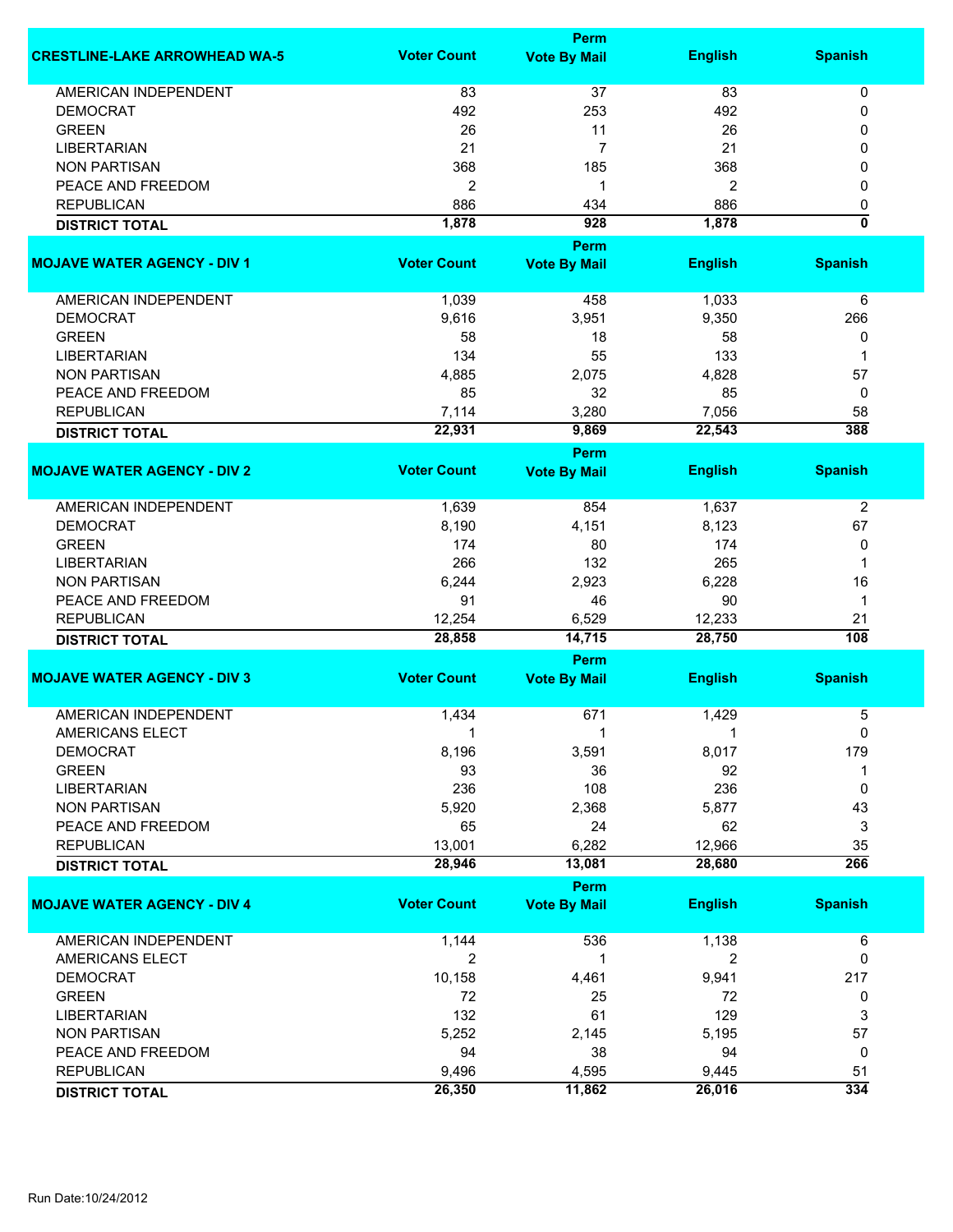|                                    |                     | <b>Perm</b>             |                     |                                |
|------------------------------------|---------------------|-------------------------|---------------------|--------------------------------|
| <b>MOJAVE WATER AGENCY - DIV 5</b> | <b>Voter Count</b>  | <b>Vote By Mail</b>     | <b>English</b>      | <b>Spanish</b>                 |
| <b>AMERICAN INDEPENDENT</b>        | 1,605               | 761                     | 1,602               | 3                              |
| <b>AMERICANS ELECT</b>             | 1                   | 1                       | 1                   | 0                              |
| <b>DEMOCRAT</b>                    | 9,026               | 4,057                   | 8,921               | 105                            |
| <b>GREEN</b>                       | 95                  | 42                      | 94                  | 1                              |
| <b>LIBERTARIAN</b>                 | 194                 | 80                      | 194                 | 0                              |
| <b>NON PARTISAN</b>                |                     |                         |                     |                                |
|                                    | 5,907               | 2,414                   | 5,878               | 29                             |
| PEACE AND FREEDOM                  | 83                  | 35                      | 82                  | 1                              |
| <b>REPUBLICAN</b>                  | 14,490              | 7,062                   | 14,453              | 37                             |
| <b>DISTRICT TOTAL</b>              | 31,401              | 14,452                  | 31,225              | 176                            |
|                                    |                     | <b>Perm</b>             |                     |                                |
| <b>MOJAVE WATER AGENCY - DIV 6</b> | <b>Voter Count</b>  | <b>Vote By Mail</b>     | <b>English</b>      | <b>Spanish</b>                 |
| AMERICAN INDEPENDENT               | 995                 | 421                     | 991                 | 4                              |
| <b>DEMOCRAT</b>                    | 9,502               | 3,891                   | 9,347               | 155                            |
| <b>GREEN</b>                       | 80                  | 31                      | 79                  | 1                              |
| <b>LIBERTARIAN</b>                 | 102                 | 51                      | 100                 | 2                              |
| <b>NON PARTISAN</b>                | 4,990               | 1,934                   | 4,946               | 44                             |
| PEACE AND FREEDOM                  | 88                  | 34                      | 88                  | 0                              |
| <b>REPUBLICAN</b>                  | 6,539               | 2,992                   | 6,511               | 28                             |
|                                    | 22,296              | 9,354                   | 22,062              | 234                            |
| <b>DISTRICT TOTAL</b>              |                     |                         |                     |                                |
|                                    |                     | <b>Perm</b>             |                     |                                |
| <b>MOJAVE WATER AGENCY - DIV 7</b> | <b>Voter Count</b>  | <b>Vote By Mail</b>     | <b>English</b>      | <b>Spanish</b>                 |
| <b>AMERICAN INDEPENDENT</b>        | 1,249               | 582                     | 1,246               | 3                              |
| <b>DEMOCRAT</b>                    | 9,149               | 3,943                   | 8,918               | 231                            |
| <b>GREEN</b>                       | 77                  | 23                      | 76                  | 1                              |
| <b>LIBERTARIAN</b>                 | 178                 | 79                      | 178                 | 0                              |
| <b>NON PARTISAN</b>                | 5,614               | 2,248                   | 5,550               | 64                             |
| PEACE AND FREEDOM                  | 110                 | 41                      | 107                 | 3                              |
| <b>REPUBLICAN</b>                  | 11,309              | 5,535                   | 11,264              | 45                             |
| <b>DISTRICT TOTAL</b>              | 27,686              | 12,451                  | 27,339              | 347                            |
|                                    |                     | <b>Perm</b>             |                     |                                |
| <b>SAN GORGONIO PASS WA DIV 1</b>  | <b>Voter Count</b>  | <b>Vote By Mail</b>     | <b>English</b>      | <b>Spanish</b>                 |
| <b>NON PARTISAN</b>                |                     |                         |                     |                                |
|                                    | 0<br>$\overline{0}$ | 0<br>$\overline{0}$     | 0<br>$\overline{0}$ | 0<br>$\overline{\mathfrak{o}}$ |
| <b>DISTRICT TOTAL</b>              |                     |                         |                     |                                |
|                                    |                     | <b>Perm</b>             |                     |                                |
| <b>SAN GORGONIO PASS WA DIV 4</b>  | <b>Voter Count</b>  | <b>Vote By Mail</b>     | <b>English</b>      | <b>Spanish</b>                 |
| <b>DEMOCRAT</b>                    |                     | 1                       |                     | 0                              |
| <b>NON PARTISAN</b>                |                     | 0                       |                     | 0                              |
| <b>REPUBLICAN</b>                  | 2                   | 2                       | 2                   | 0                              |
| <b>DISTRICT TOTAL</b>              | 4                   | $\overline{\mathbf{3}}$ | 4                   | 0                              |
|                                    |                     | <b>Perm</b>             |                     |                                |
| <b>CHINO BASIN WCD</b>             | <b>Voter Count</b>  | <b>Vote By Mail</b>     | <b>English</b>      | <b>Spanish</b>                 |
| AMERICAN INDEPENDENT               |                     |                         |                     |                                |
|                                    | 5,077               | 2,154                   | 5,031               | 46                             |
| AMERICANS ELECT                    | 6                   | 6                       | 6                   | 0                              |
| <b>DEMOCRAT</b>                    | 72,769              | 29,304                  | 70,496              | 2,273                          |
| <b>GREEN</b>                       | 653                 | 247                     | 646                 | 7                              |
| <b>LIBERTARIAN</b>                 | 922                 | 397                     | 915                 | 7                              |
| <b>NON PARTISAN</b>                | 35,685              | 14,080                  | 35,180              | 505                            |
| PEACE AND FREEDOM                  | 624                 | 193                     | 612                 | 12                             |
| <b>REPUBLICAN</b>                  | 57,765              | 26,186                  | 57,360              | 405                            |
| <b>DISTRICT TOTAL</b>              | 173,501             | 72,567                  | 170,246             | 3,255                          |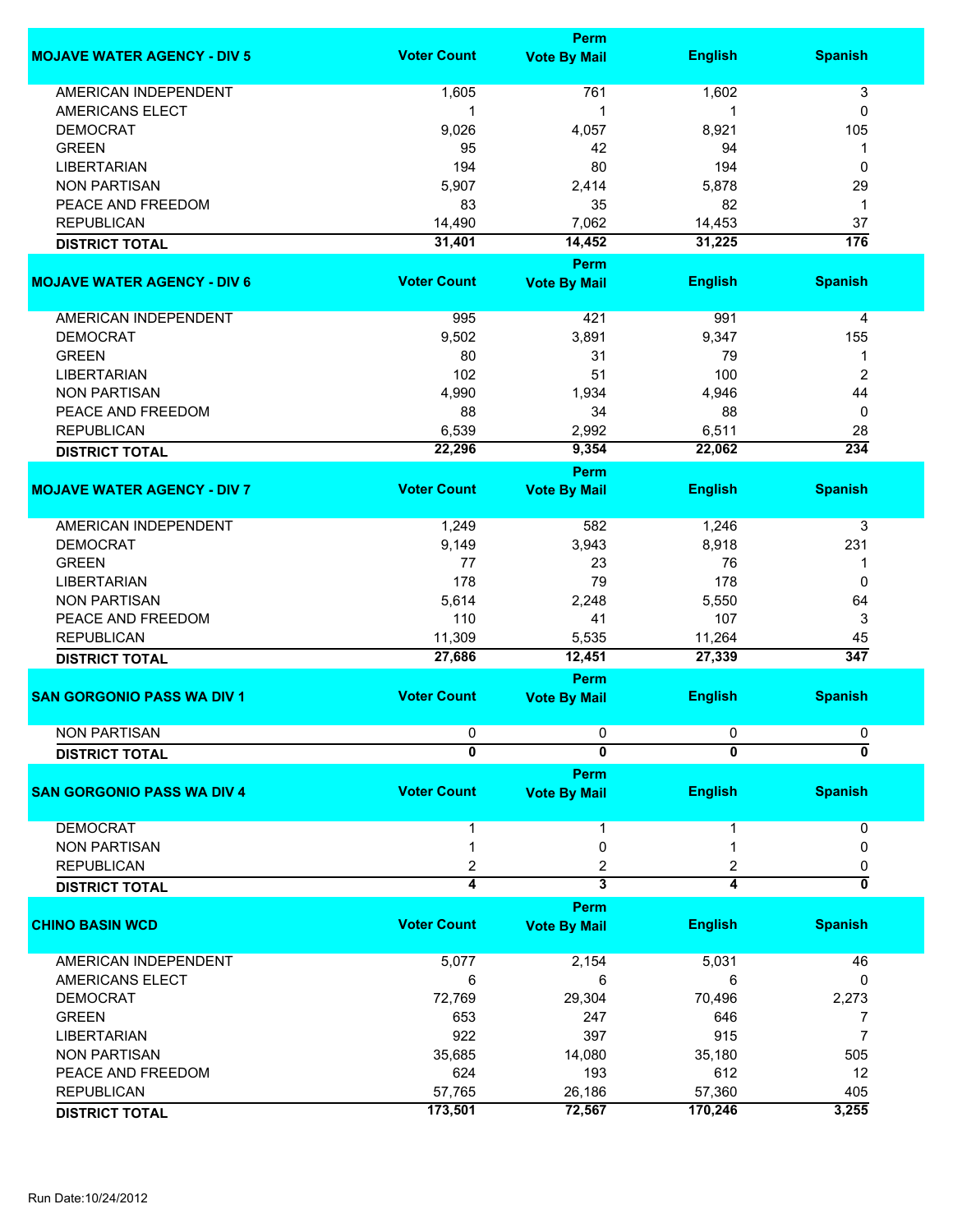|                                  |                    | <b>Perm</b>         |                |                  |
|----------------------------------|--------------------|---------------------|----------------|------------------|
| <b>SAN BERNARDINO VALLEY WCD</b> | <b>Voter Count</b> | <b>Vote By Mail</b> | <b>English</b> | <b>Spanish</b>   |
| <b>AMERICAN INDEPENDENT</b>      | 3,494              | 1,515               | 3,481          | 13               |
| AMERICANS ELECT                  | 2                  | 0                   | 2              | 0                |
| <b>DEMOCRAT</b>                  | 38,321             | 16,637              | 37,605         | 716              |
| <b>GREEN</b>                     | 410                | 158                 | 409            | 1                |
| <b>LIBERTARIAN</b>               | 580                | 254                 | 576            | 4                |
| <b>NON PARTISAN</b>              | 20,245             | 8,324               | 20,085         | 160              |
| PEACE AND FREEDOM                | 332                | 128                 | 327            | 5                |
| <b>REPUBLICAN</b>                | 39,122             | 18,046              | 38,985         | 137              |
|                                  | 102,506            | 45,062              | 101,470        | 1,036            |
| <b>DISTRICT TOTAL</b>            |                    |                     |                |                  |
|                                  |                    | <b>Perm</b>         |                |                  |
| <b>CHINO BASIN WCD - DIV 1</b>   | <b>Voter Count</b> | <b>Vote By Mail</b> | <b>English</b> | <b>Spanish</b>   |
| AMERICAN INDEPENDENT             | 882                | 373                 | 874            | 8                |
| AMERICANS ELECT                  | $\overline{2}$     | $\overline{c}$      | $\overline{2}$ | 0                |
| <b>DEMOCRAT</b>                  | 11,443             | 4,791               | 11,186         | 257              |
| <b>GREEN</b>                     | 142                | 45                  | 142            | 0                |
| <b>LIBERTARIAN</b>               | 174                | 78                  | 171            | 3                |
| <b>NON PARTISAN</b>              | 5,623              | 2,286               | 5,543          | 80               |
| PEACE AND FREEDOM                | 97                 | 38                  | 96             | 1                |
| <b>REPUBLICAN</b>                | 10,112             | 4,999               | 10,062         | 50               |
| <b>DISTRICT TOTAL</b>            | 28,475             | 12,612              | 28,076         | $\overline{399}$ |
|                                  |                    | <b>Perm</b>         |                |                  |
| <b>CHINO BASIN WCD - DIV 2</b>   | <b>Voter Count</b> | <b>Vote By Mail</b> | <b>English</b> | <b>Spanish</b>   |
|                                  |                    |                     |                |                  |
| <b>AMERICAN INDEPENDENT</b>      | 959                | 410                 | 951            | 8                |
| <b>AMERICANS ELECT</b>           | 1                  | 1                   | 1              | 0                |
| <b>DEMOCRAT</b>                  | 11,468             | 4,638               | 11,272         | 196              |
| <b>GREEN</b>                     | 135                | 56                  | 133            | $\overline{c}$   |
| <b>LIBERTARIAN</b>               | 166                | 77                  | 166            | $\mathbf 0$      |
| <b>NON PARTISAN</b>              | 6,158              | 2,444               | 6,102          | 56               |
| PEACE AND FREEDOM                | 78                 | 23                  | 77             | $\mathbf{1}$     |
| <b>REPUBLICAN</b>                | 10,089             | 4,484               | 10,040         | 49               |
| <b>DISTRICT TOTAL</b>            | 29,054             | 12,133              | 28,742         | $\overline{312}$ |
|                                  |                    | <b>Perm</b>         |                |                  |
| <b>CHINO BASIN WCD - DIV 3</b>   | <b>Voter Count</b> | <b>Vote By Mail</b> | <b>English</b> | <b>Spanish</b>   |
| <b>AMERICAN INDEPENDENT</b>      | 569                | 234                 | 562            | 7                |
| <b>DEMOCRAT</b>                  | 9,893              | 3,927               | 9,403          | 490              |
| <b>GREEN</b>                     | 80                 | 28                  | 80             | 0                |
| <b>LIBERTARIAN</b>               | 115                | 46                  | 114            | 1                |
| <b>NON PARTISAN</b>              |                    |                     | 3,942          | 86               |
|                                  | 4,028              | 1,505<br>32         | 100            |                  |
| PEACE AND FREEDOM                | 102                |                     |                | 2<br>62          |
| <b>REPUBLICAN</b>                | 5,460              | 2,305               | 5,398          | 648              |
| <b>DISTRICT TOTAL</b>            | 20,247             | 8,077               | 19,599         |                  |
|                                  |                    | <b>Perm</b>         |                |                  |
| <b>CHINO BASIN WCD - DIV 4</b>   | <b>Voter Count</b> | <b>Vote By Mail</b> | <b>English</b> | <b>Spanish</b>   |
| <b>AMERICAN INDEPENDENT</b>      | 602                | 248                 | 593            | 9                |
| <b>DEMOCRAT</b>                  | 9,835              | 3,931               | 9,447          | 388              |
| <b>GREEN</b>                     | 56                 | 23                  | 56             | 0                |
| <b>LIBERTARIAN</b>               | 103                | 42                  | 101            | $\overline{2}$   |
| <b>NON PARTISAN</b>              | 4,467              | 1,741               | 4,391          | 76               |
| PEACE AND FREEDOM                | 101                | 26                  | 100            | $\mathbf{1}$     |
| <b>REPUBLICAN</b>                | 5,361              | 2,319               | 5,295          | 66               |
| <b>DISTRICT TOTAL</b>            | 20,525             | 8,330               | 19,983         | 542              |
|                                  |                    |                     |                |                  |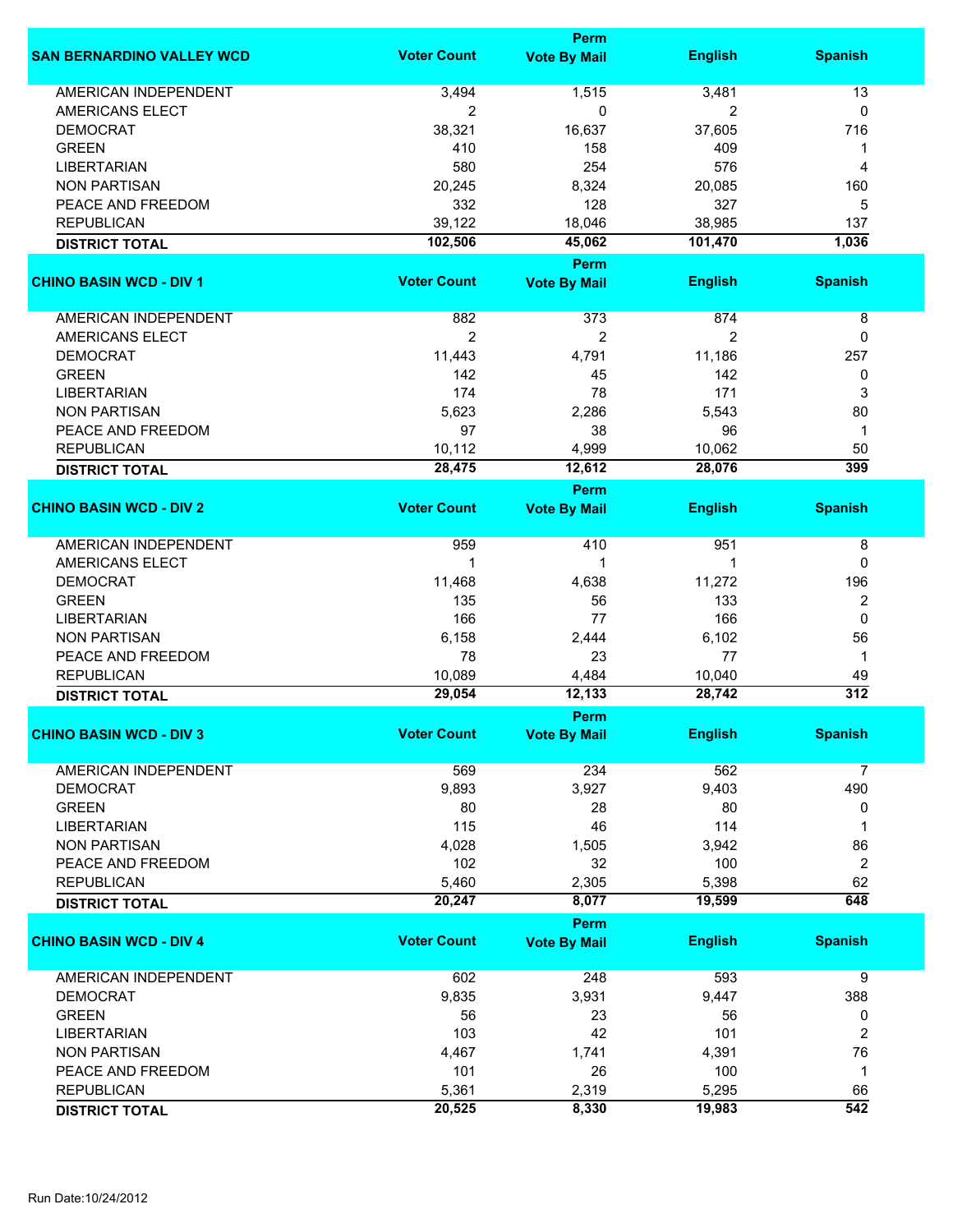|                                       |                    | <b>Perm</b>         |                |                  |
|---------------------------------------|--------------------|---------------------|----------------|------------------|
| <b>CHINO BASIN WCD - DIV 5</b>        | <b>Voter Count</b> | <b>Vote By Mail</b> | <b>English</b> | <b>Spanish</b>   |
| <b>AMERICAN INDEPENDENT</b>           | 517                | 209                 | 514            | 3                |
| AMERICANS ELECT                       | 1                  | 1                   |                | 0                |
|                                       |                    |                     |                |                  |
| <b>DEMOCRAT</b>                       | 9,541              | 3,699               | 9,138          | 403              |
| <b>GREEN</b>                          | 77                 | 30                  | 75             | 2                |
| <b>LIBERTARIAN</b>                    | 97                 | 41                  | 97             | 0                |
| <b>NON PARTISAN</b>                   | 4,403              | 1,610               | 4,304          | 99               |
| PEACE AND FREEDOM                     | 88                 | 26                  | 85             | 3                |
| <b>REPUBLICAN</b>                     | 6,915              | 2,953               | 6,846          | 69               |
| <b>DISTRICT TOTAL</b>                 | 21,639             | 8,569               | 21,060         | $\overline{579}$ |
|                                       |                    | <b>Perm</b>         |                |                  |
| <b>CHINO BASIN WCD - DIV 6</b>        | <b>Voter Count</b> | <b>Vote By Mail</b> | <b>English</b> | <b>Spanish</b>   |
|                                       |                    |                     |                |                  |
| <b>AMERICAN INDEPENDENT</b>           | 821                | 356                 | 816            | 5                |
| <b>DEMOCRAT</b>                       | 11,875             | 4,764               | 11,530         | 345              |
| <b>GREEN</b>                          | 85                 | 30                  | 83             | 2                |
| <b>LIBERTARIAN</b>                    | 129                | 56                  | 128            | $\mathbf 1$      |
| <b>NON PARTISAN</b>                   | 5,653              | 2,284               | 5,591          | 62               |
| PEACE AND FREEDOM                     | 91                 | 24                  | 89             | 2                |
| <b>REPUBLICAN</b>                     | 10,198             | 4,546               | 10,134         | 64               |
| <b>DISTRICT TOTAL</b>                 | 28,852             | 12,060              | 28,371         | 481              |
|                                       |                    | <b>Perm</b>         |                |                  |
| <b>CHINO BASIN WCD - DIV 7</b>        | <b>Voter Count</b> | <b>Vote By Mail</b> | <b>English</b> | <b>Spanish</b>   |
|                                       |                    |                     |                |                  |
| <b>AMERICAN INDEPENDENT</b>           | 727                | 324                 | 721            | 6                |
| <b>AMERICANS ELECT</b>                | $\overline{2}$     | 2                   | 2              | 0                |
| <b>DEMOCRAT</b>                       | 8,714              | 3,554               | 8,520          | 194              |
| <b>GREEN</b>                          | 78                 | 35                  | 77             | 1                |
| <b>LIBERTARIAN</b>                    | 138                | 57                  | 138            | 0                |
| <b>NON PARTISAN</b>                   | 5,353              | 2,210               | 5,307          | 46               |
| PEACE AND FREEDOM                     | 67                 | 24                  | 65             | $\boldsymbol{2}$ |
| <b>REPUBLICAN</b>                     | 9,630              | 4,580               | 9,585          | 45               |
| <b>DISTRICT TOTAL</b>                 | 24,709             | 10,786              | 24,415         | 294              |
|                                       |                    | Perm                |                |                  |
| <b>SAN BERNARDINO VLY WCD - DIV 1</b> | <b>Voter Count</b> | <b>Vote By Mail</b> | <b>English</b> | <b>Spanish</b>   |
|                                       |                    |                     |                |                  |
| AMERICAN INDEPENDENT                  | 615                | 258                 | 614            | -1               |
| <b>DEMOCRAT</b>                       | 6,095              | 2,721               | 6,030          | 65               |
| <b>GREEN</b>                          | 116                | 46                  | 115            | 1                |
| <b>LIBERTARIAN</b>                    | 123                | 51                  | 122            | 1                |
| <b>NON PARTISAN</b>                   | 3,313              | 1,409               | 3,300          | 13               |
| PEACE AND FREEDOM                     | 39                 | 18                  | 39             | 0                |
| <b>REPUBLICAN</b>                     | 8,661              | 4,141               | 8,646          | 15               |
| <b>DISTRICT TOTAL</b>                 | 18,962             | 8,644               | 18,866         | $\overline{96}$  |
|                                       |                    | <b>Perm</b>         |                |                  |
| <b>SAN BERNARDINO VLY WCD - DIV 2</b> | <b>Voter Count</b> | <b>Vote By Mail</b> | <b>English</b> | <b>Spanish</b>   |
|                                       |                    |                     |                |                  |
| <b>AMERICAN INDEPENDENT</b>           | 419                | 180                 | 418            | 1                |
| AMERICANS ELECT                       | 1                  | 0                   |                | 0                |
| <b>DEMOCRAT</b>                       | 4,936              | 1,848               | 4,775          | 161              |
| <b>GREEN</b>                          | 32                 | 13                  | 32             | 0                |
| <b>LIBERTARIAN</b>                    | 72                 | 32                  | 72             | 0                |
| <b>NON PARTISAN</b>                   | 2,609              | 949                 | 2,570          | 39               |
| PEACE AND FREEDOM                     | 57                 | 19                  | 56             | $\mathbf 1$      |
| <b>REPUBLICAN</b>                     | 3,750              | 1,458               | 3,735          | 15               |
|                                       | 11,876             | 4,499               | 11,659         | $\overline{217}$ |
| <b>DISTRICT TOTAL</b>                 |                    |                     |                |                  |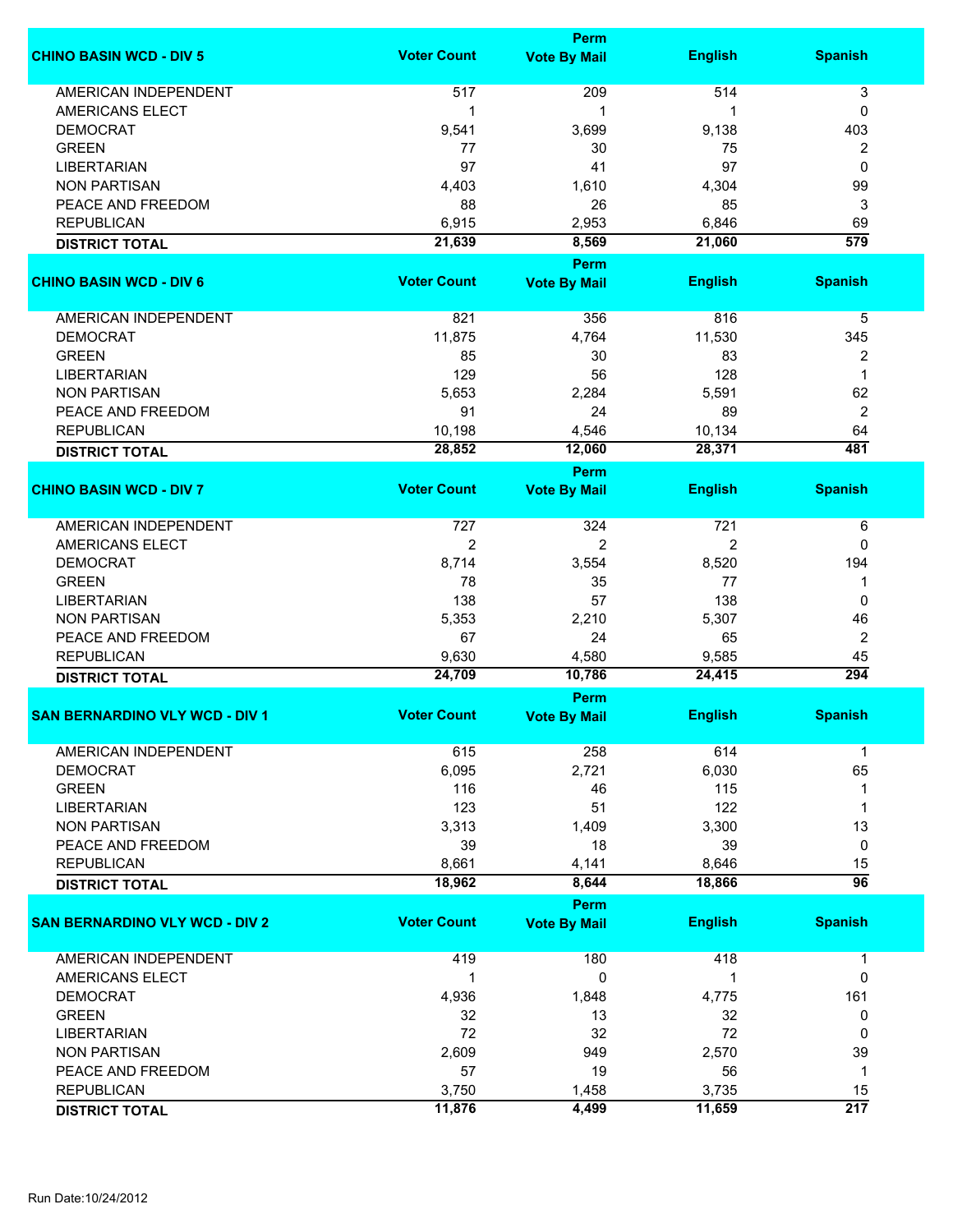|                                       | <b>Perm</b>        |                                    |                |                  |  |
|---------------------------------------|--------------------|------------------------------------|----------------|------------------|--|
| <b>SAN BERNARDINO VLY WCD - DIV 3</b> | <b>Voter Count</b> | <b>Vote By Mail</b>                | <b>English</b> | <b>Spanish</b>   |  |
| <b>AMERICAN INDEPENDENT</b>           | 640                | 286                                | 635            | $\overline{5}$   |  |
| <b>DEMOCRAT</b>                       | 6,885              | 3,032                              | 6,782          | 103              |  |
| <b>GREEN</b>                          | 66                 | 27                                 | 66             | 0                |  |
| <b>LIBERTARIAN</b>                    | 99                 | 40                                 | 98             | 1                |  |
|                                       |                    |                                    |                |                  |  |
| <b>NON PARTISAN</b>                   | 3,498              | 1,429                              | 3,474          | 24               |  |
| PEACE AND FREEDOM                     | 40                 | 11                                 | 40             | 0                |  |
| <b>REPUBLICAN</b>                     | 7,563              | 3,450                              | 7,540          | 23               |  |
| <b>DISTRICT TOTAL</b>                 | 18,791             | 8,275                              | 18,635         | $\overline{156}$ |  |
| <b>SAN BERNARDINO VLY WCD - DIV 4</b> | <b>Voter Count</b> | <b>Perm</b><br><b>Vote By Mail</b> | <b>English</b> | <b>Spanish</b>   |  |
| AMERICAN INDEPENDENT                  | 289                | 110                                | 288            | $\mathbf{1}$     |  |
| <b>DEMOCRAT</b>                       | 4,329              | 1,780                              | 4,169          | 160              |  |
| <b>GREEN</b>                          | 28                 | 11                                 | 28             | 0                |  |
| <b>LIBERTARIAN</b>                    | 53                 | 28                                 | 52             | 1                |  |
| <b>NON PARTISAN</b>                   | 2,034              | 810                                | 2,000          | 34               |  |
| PEACE AND FREEDOM                     | 48                 | 15                                 | 45             | 3                |  |
|                                       |                    |                                    |                |                  |  |
| <b>REPUBLICAN</b>                     | 2,776              | 1,188                              | 2,748          | 28               |  |
| <b>DISTRICT TOTAL</b>                 | 9,557              | 3,942                              | 9,330          | $\overline{227}$ |  |
|                                       |                    | Perm                               |                |                  |  |
| <b>SAN BERNARDINO VLY WCD - DIV 5</b> | <b>Voter Count</b> | <b>Vote By Mail</b>                | <b>English</b> | <b>Spanish</b>   |  |
| <b>AMERICAN INDEPENDENT</b>           | 642                | 266                                | 641            | 1                |  |
| <b>AMERICANS ELECT</b>                | 1                  | 0                                  | 1              | 0                |  |
| <b>DEMOCRAT</b>                       | 5,708              | 2,443                              | 5,643          | 65               |  |
| <b>GREEN</b>                          | 69                 | 23                                 | 69             | 0                |  |
| <b>LIBERTARIAN</b>                    | 97                 | 38                                 | 97             | 0                |  |
| <b>NON PARTISAN</b>                   | 3,031              | 1,217                              | 3,020          | 11               |  |
|                                       |                    |                                    |                |                  |  |
| PEACE AND FREEDOM                     | 52                 | 22                                 | 52             | 0                |  |
| <b>REPUBLICAN</b>                     | 6,880              | 3,146                              | 6,868          | 12               |  |
| <b>DISTRICT TOTAL</b>                 | 16,480             | 7,155<br>Perm                      | 16,391         | $\overline{89}$  |  |
| <b>SAN BERNARDINO VLY WCD - DIV 6</b> | <b>Voter Count</b> | <b>Vote By Mail</b>                | <b>English</b> | <b>Spanish</b>   |  |
| AMERICAN INDEPENDENT                  | 412                | 199                                | 410            | 2                |  |
| <b>DEMOCRAT</b>                       | 5,522              | 2,665                              | 5,438          | 84               |  |
| <b>GREEN</b>                          | 56                 | 26                                 | 56             | 0                |  |
| <b>LIBERTARIAN</b>                    | 58                 | 29                                 | 57             | 1                |  |
| <b>NON PARTISAN</b>                   | 2,342              | 1,049                              | 2,325          | 17               |  |
| PEACE AND FREEDOM                     | 55                 | 23                                 | 54             | 1                |  |
| <b>REPUBLICAN</b>                     | 4,790              | 2,391                              | 4,768          | 22               |  |
| <b>DISTRICT TOTAL</b>                 | 13,235             | 6,382                              | 13,108         | $\overline{127}$ |  |
|                                       |                    | <b>Perm</b>                        |                |                  |  |
| <b>SAN BERNARDINO VLY WCD - DIV 7</b> | <b>Voter Count</b> | <b>Vote By Mail</b>                | <b>English</b> | <b>Spanish</b>   |  |
| <b>AMERICAN INDEPENDENT</b>           | 477                | 216                                | 475            | $\overline{2}$   |  |
| <b>DEMOCRAT</b>                       | 4,846              | 2,148                              | 4,768          | 78               |  |
| <b>GREEN</b>                          | 43                 | 12                                 | 43             | 0                |  |
| <b>LIBERTARIAN</b>                    | 78                 | 36                                 | 78             | 0                |  |
| <b>NON PARTISAN</b>                   | 3,418              | 1,461                              | 3,396          | 22               |  |
| PEACE AND FREEDOM                     | 41                 | 20                                 | 41             | 0                |  |
| <b>REPUBLICAN</b>                     | 4,702              | 2,272                              | 4,680          | 22               |  |
|                                       | 13,605             | 6,165                              | 13,481         | $\overline{124}$ |  |
| <b>DISTRICT TOTAL</b>                 |                    |                                    |                |                  |  |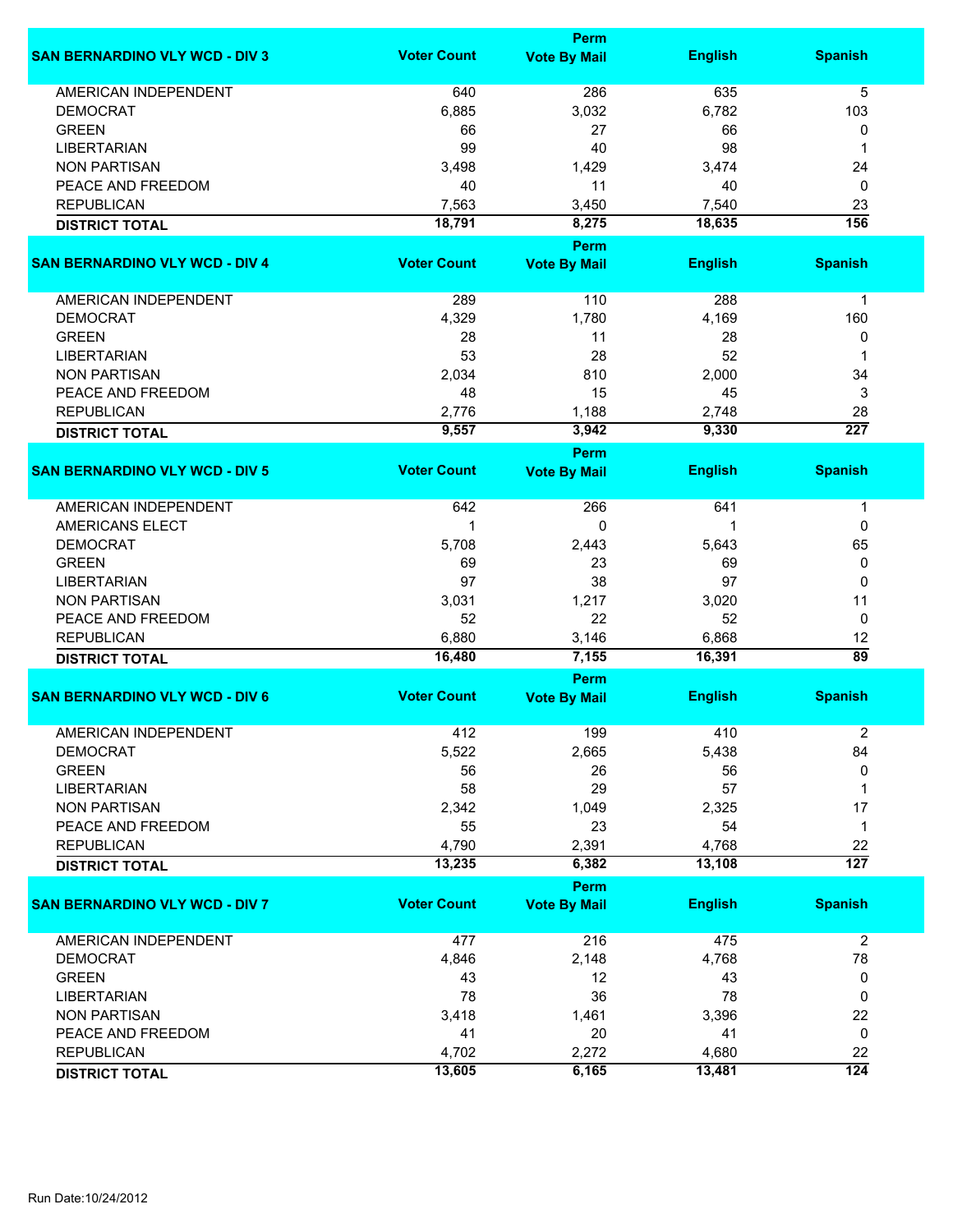|                                  |                    | <b>Perm</b>                 |                |                           |
|----------------------------------|--------------------|-----------------------------|----------------|---------------------------|
| <b>BEAUMONT-CHERRY VALLEY WD</b> | <b>Voter Count</b> | <b>Vote By Mail</b>         | <b>English</b> | <b>Spanish</b>            |
|                                  |                    |                             |                |                           |
| <b>DEMOCRAT</b>                  |                    | 1                           |                | 0                         |
| <b>NON PARTISAN</b>              |                    | 0                           |                | 0                         |
| <b>REPUBLICAN</b>                | $\overline{2}$     | 2                           | 2              | 0                         |
| <b>DISTRICT TOTAL</b>            | 4                  | $\overline{\mathbf{3}}$     | 4              | 0                         |
|                                  |                    | Perm                        |                |                           |
| <b>CRESTLINE VILLAGE WD</b>      | <b>Voter Count</b> | <b>Vote By Mail</b>         | <b>English</b> | <b>Spanish</b>            |
| AMERICAN INDEPENDENT             | 185                | 87                          | 185            | 0                         |
| AMERICANS ELECT                  | $\mathbf 1$        | 0                           | 1              | 0                         |
| <b>DEMOCRAT</b>                  | 1,117              | 598                         | 1,115          | 2                         |
| <b>GREEN</b>                     | 37                 | 18                          | 36             |                           |
| <b>LIBERTARIAN</b>               | 46                 | 24                          | 46             | 0                         |
| <b>NON PARTISAN</b>              | 779                | 373                         | 777            | 2                         |
|                                  |                    |                             |                |                           |
| PEACE AND FREEDOM                | 11                 | $\overline{7}$              | 11             | 0                         |
| <b>REPUBLICAN</b>                | 1,880              | 975                         | 1,877          | 3                         |
| <b>DISTRICT TOTAL</b>            | 4,056              | 2,082                       | 4,048          | $\overline{\overline{8}}$ |
|                                  |                    | Perm                        |                |                           |
| <b>EAST VALLEY WD</b>            | <b>Voter Count</b> | <b>Vote By Mail</b>         | <b>English</b> | <b>Spanish</b>            |
| AMERICAN INDEPENDENT             | 1,320              | 583                         | 1,313          | $\overline{7}$            |
| <b>DEMOCRAT</b>                  | 16,610             | 7,252                       | 16,236         | 374                       |
| <b>GREEN</b>                     | 144                | 53                          | 144            | 0                         |
| <b>LIBERTARIAN</b>               | 207                | 92                          | 204            | 3                         |
| <b>NON PARTISAN</b>              | 7,909              | 3,215                       | 7,817          | 92                        |
| PEACE AND FREEDOM                | 144                | 53                          | 141            | 3                         |
| <b>REPUBLICAN</b>                | 14,771             | 6,748                       | 14,703         | 68                        |
| <b>DISTRICT TOTAL</b>            | 41,105             | 17,996                      | 40,558         | $\overline{547}$          |
|                                  |                    | Perm                        |                |                           |
| <b>HESPERIA WD</b>               | <b>Voter Count</b> | <b>Vote By Mail</b>         | <b>English</b> | <b>Spanish</b>            |
|                                  |                    |                             |                |                           |
| AMERICAN INDEPENDENT             | 1,643              | 746                         | 1,638          | 5                         |
| <b>DEMOCRAT</b>                  | 12,187             | 4,989                       | 11,847         | 340                       |
| <b>GREEN</b>                     | 103                | 33                          | 102            | 1                         |
| <b>LIBERTARIAN</b>               | 253                | 119                         | 253            | 0                         |
| <b>NON PARTISAN</b>              | 7,721              | 2,965                       | 7,629          | 92                        |
| PEACE AND FREEDOM                | 130                | 49                          | 125            | 5                         |
| <b>REPUBLICAN</b>                | 13,922             | 6,357                       | 13,860         | 62                        |
| <b>DISTRICT TOTAL</b>            | 35,959             | 15,258                      | 35,454         | $\overline{505}$          |
|                                  |                    | Perm                        |                |                           |
| <b>HI-DESERT WD</b>              | <b>Voter Count</b> | <b>Vote By Mail</b>         | <b>English</b> | <b>Spanish</b>            |
| AMERICAN INDEPENDENT             | 579                | 304                         | 579            | 0                         |
| <b>DEMOCRAT</b>                  | 3,156              | 1,639                       | 3,141          | 15                        |
| <b>GREEN</b>                     | 53                 | 24                          | 53             | 0                         |
| <b>LIBERTARIAN</b>               | 88                 | 45                          | 87             |                           |
| <b>NON PARTISAN</b>              | 2,319              | 1,102                       | 2,313          | 6                         |
| PEACE AND FREEDOM                | 27                 | 14                          | 27             | 0                         |
| <b>REPUBLICAN</b>                | 5,017              | 2,716                       | 5,013          | 4                         |
|                                  | 11,239             | 5,844                       | 11,213         | $\overline{26}$           |
| <b>DISTRICT TOTAL</b>            |                    |                             |                |                           |
| <b>INDIAN WELLS VALLEY WD</b>    | <b>Voter Count</b> | Perm<br><b>Vote By Mail</b> | <b>English</b> | <b>Spanish</b>            |
|                                  |                    |                             |                |                           |
| <b>AMERICAN INDEPENDENT</b>      | 5                  | $\,$ 5 $\,$                 | 5              | 0                         |
| <b>DEMOCRAT</b>                  | 28                 | 26                          | 28             | 0                         |
| <b>GREEN</b>                     | 1                  | 0                           | 1              | 0                         |
| <b>NON PARTISAN</b>              | 23                 | 18                          | 23             | 0                         |
| <b>REPUBLICAN</b>                | 47                 | 40                          | 47             | 0                         |
| <b>DISTRICT TOTAL</b>            | 104                | 89                          | 104            | $\overline{\mathfrak{o}}$ |
|                                  |                    |                             |                |                           |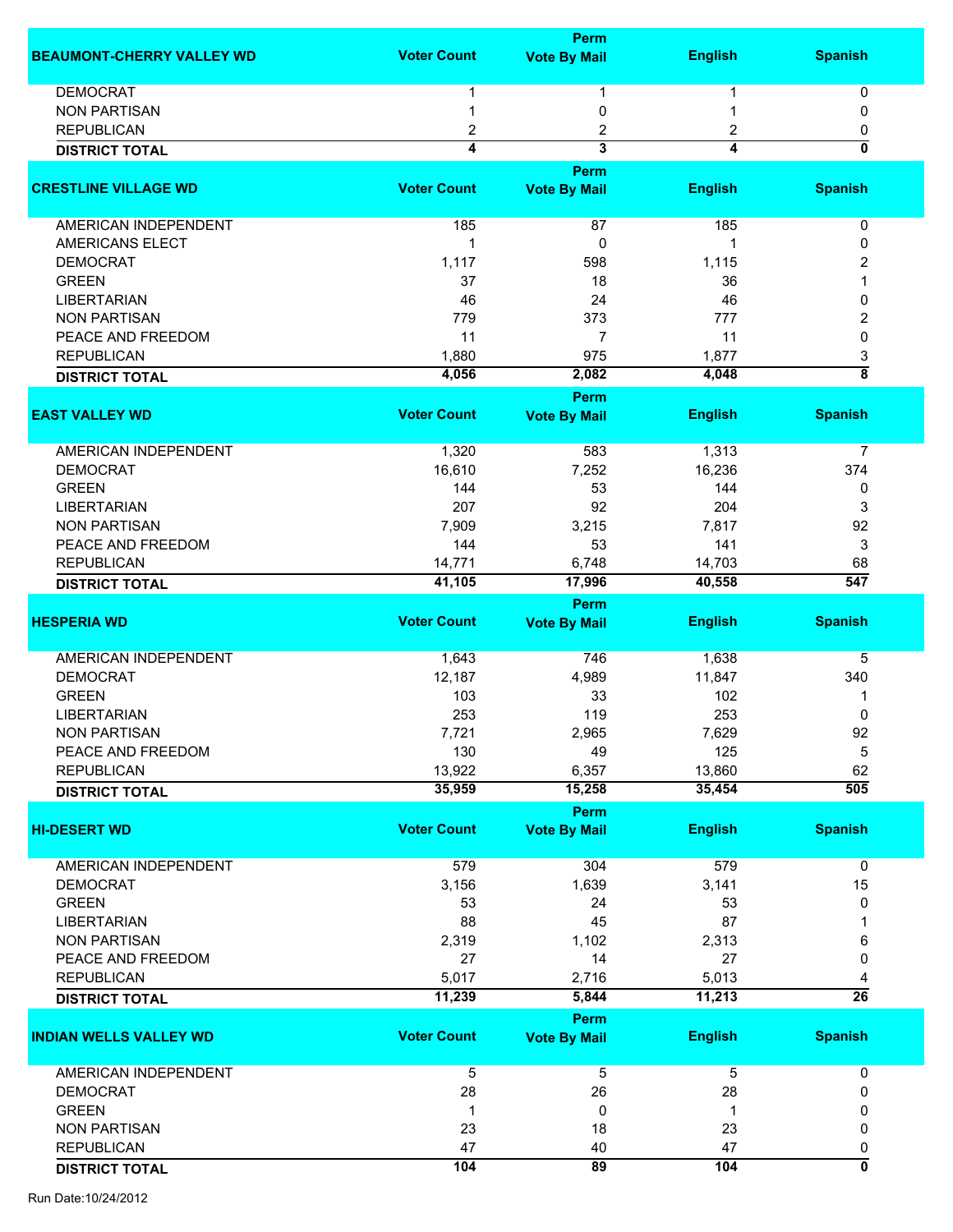|                              |                    | <b>Perm</b>         |                |                           |
|------------------------------|--------------------|---------------------|----------------|---------------------------|
| <b>JOSHUA BASIN WD</b>       | <b>Voter Count</b> | <b>Vote By Mail</b> | <b>English</b> | <b>Spanish</b>            |
| <b>AMERICAN INDEPENDENT</b>  | 218                | 129                 | 217            | 1                         |
| <b>DEMOCRAT</b>              | 1,334              | 705                 | 1,325          | 9                         |
| <b>GREEN</b>                 | 51                 | 25                  | 51             | 0                         |
| <b>LIBERTARIAN</b>           | 40                 | 23                  | 40             | 0                         |
| <b>NON PARTISAN</b>          |                    |                     |                | 0                         |
|                              | 1,017              | 496                 | 1,017          |                           |
| PEACE AND FREEDOM            | 20                 | 11                  | 20             | 0                         |
| <b>REPUBLICAN</b>            | 1,463              | 831                 | 1,462          | 1                         |
| <b>DISTRICT TOTAL</b>        | 4,143              | 2,220               | 4,132          | $\overline{11}$           |
|                              |                    | <b>Perm</b>         |                |                           |
| <b>MONTE VISTA WD</b>        | <b>Voter Count</b> | <b>Vote By Mail</b> | <b>English</b> | <b>Spanish</b>            |
| AMERICAN INDEPENDENT         | 484                | 195                 | 481            | 3                         |
| <b>AMERICANS ELECT</b>       | $\overline{c}$     | $\overline{2}$      | 2              | 0                         |
| <b>DEMOCRAT</b>              | 8,935              | 3,295               | 8,563          | 372                       |
|                              |                    |                     |                |                           |
| <b>GREEN</b>                 | 74                 | 33                  | 72<br>119      | 2                         |
| <b>LIBERTARIAN</b>           | 121                | 49                  |                | $\overline{2}$            |
| <b>NON PARTISAN</b>          | 3,996              | 1,437               | 3,877          | 119                       |
| PEACE AND FREEDOM            | 106                | 37                  | 102            | 4                         |
| <b>REPUBLICAN</b>            | 5,330              | 2,266               | 5,275          | 55                        |
| <b>DISTRICT TOTAL</b>        | 19,048             | 7,314               | 18,491         | 557                       |
|                              |                    | Perm                |                |                           |
| <b>ODESSA WATER DISTRICT</b> | <b>Voter Count</b> | <b>Vote By Mail</b> | <b>English</b> | <b>Spanish</b>            |
| AMERICAN INDEPENDENT         | 395                | 147                 | 393            | $\overline{2}$            |
| <b>DEMOCRAT</b>              | 3,499              | 1,399               | 3,466          | 33                        |
| <b>GREEN</b>                 | 28                 | 10                  | 28             | 0                         |
| <b>LIBERTARIAN</b>           | 22                 | 9                   | 22             | 0                         |
| <b>NON PARTISAN</b>          | 1,958              | 722                 | 1,950          | 8                         |
| PEACE AND FREEDOM            | 31                 | 13                  | 31             | 0                         |
| <b>REPUBLICAN</b>            | 2,485              | 1,082               | 2,478          | 7                         |
| <b>DISTRICT TOTAL</b>        | 8,418              | 3,382               | 8,368          | $\overline{50}$           |
|                              |                    | <b>Perm</b>         |                |                           |
| <b>RAND COMMUNITIES WD</b>   | <b>Voter Count</b> | <b>Vote By Mail</b> | <b>English</b> | <b>Spanish</b>            |
|                              |                    |                     |                |                           |
| <b>AMERICAN INDEPENDENT</b>  | 2                  | 1                   | 2              | 0                         |
| <b>DEMOCRAT</b>              | 18                 | 16                  | 18             | 0                         |
| <b>NON PARTISAN</b>          | $\overline{7}$     | $\overline{7}$      | 7              | 0                         |
| <b>REPUBLICAN</b>            | 24                 | 20                  | 24             | 0                         |
| <b>DISTRICT TOTAL</b>        | 51                 | 44                  | 51             | $\overline{\mathbf{0}}$   |
|                              |                    | <b>Perm</b>         |                |                           |
| <b>RUNNING SPRINGS WD</b>    | <b>Voter Count</b> | <b>Vote By Mail</b> | <b>English</b> | <b>Spanish</b>            |
|                              |                    |                     |                |                           |
| <b>AMERICAN INDEPENDENT</b>  | 101                | 47                  | 101            | 0                         |
| <b>DEMOCRAT</b>              | 624                | 317                 | 622            | $\overline{2}$            |
| <b>GREEN</b>                 | 20                 | 6                   | 20             | 0                         |
| <b>LIBERTARIAN</b>           | 22                 | 12                  | 22             | 0                         |
| <b>NON PARTISAN</b>          | 489                | 246                 | 488            |                           |
| PEACE AND FREEDOM            | 3                  | 1                   | 3              | 0                         |
| <b>REPUBLICAN</b>            | 1,239              | 591                 | 1,239          | 0                         |
| <b>DISTRICT TOTAL</b>        | 2,498              | 1,220               | 2,495          | $\overline{\overline{3}}$ |
|                              |                    |                     |                |                           |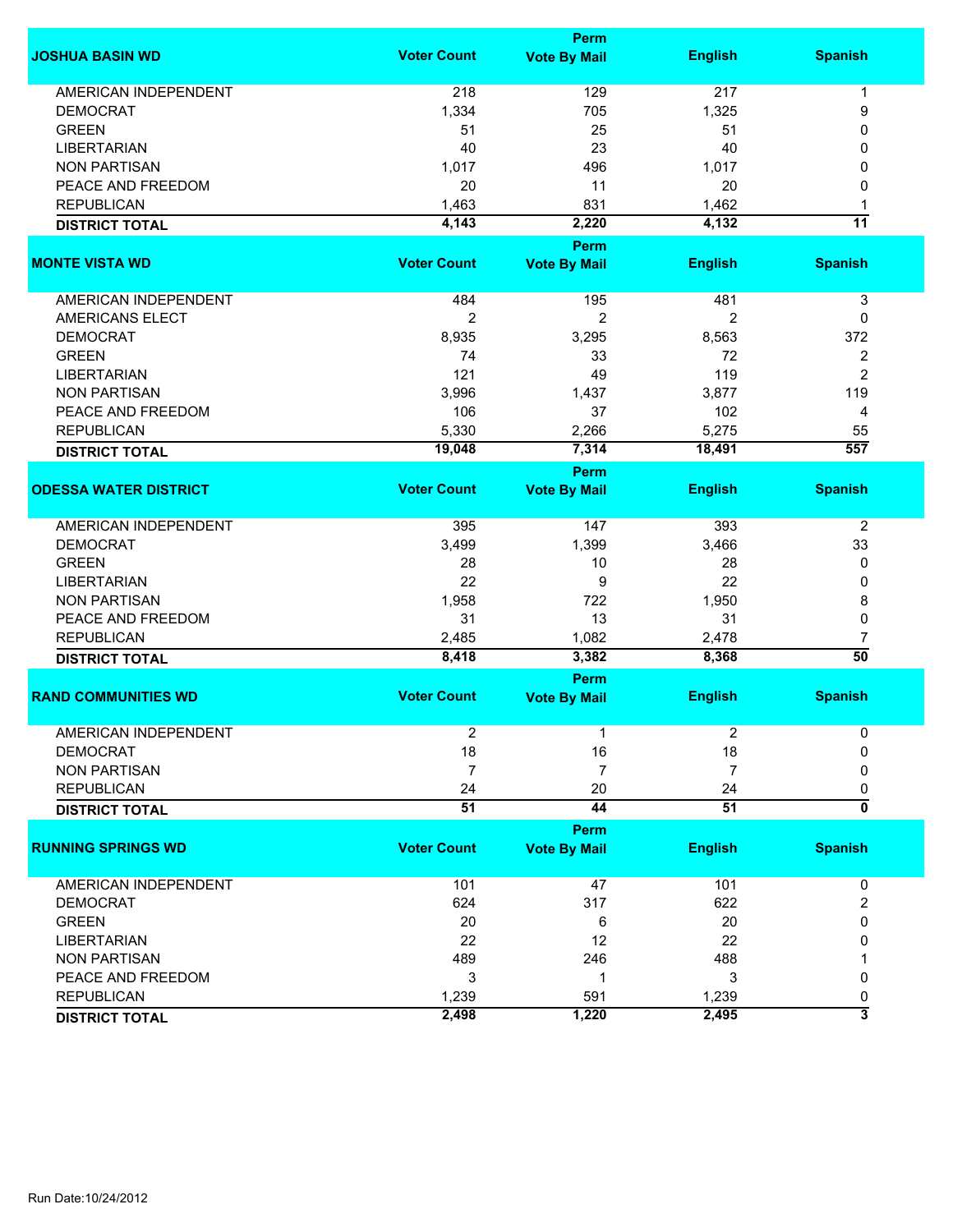|                                        | <b>Perm</b>        |                         |                |                           |  |
|----------------------------------------|--------------------|-------------------------|----------------|---------------------------|--|
| <b>TWENTYNINE PALMS WD</b>             | <b>Voter Count</b> | <b>Vote By Mail</b>     | <b>English</b> | <b>Spanish</b>            |  |
| <b>AMERICAN INDEPENDENT</b>            | 259                | 129                     | 258            | 1                         |  |
| <b>DEMOCRAT</b>                        | 1,609              | 804                     | 1,607          | 2                         |  |
| <b>GREEN</b>                           | 22                 | 12                      | 22             | 0                         |  |
| <b>LIBERTARIAN</b>                     | 55                 | 29                      | 55             | 0                         |  |
| <b>NON PARTISAN</b>                    | 1,432              | 635                     | 1,429          | 3                         |  |
| PEACE AND FREEDOM                      | 23                 | 9                       | 23             | 0                         |  |
| <b>REPUBLICAN</b>                      | 2,344              | 1,158                   | 2,336          | 8                         |  |
|                                        | 5,744              | 2,776                   | 5,730          | $\overline{14}$           |  |
| <b>DISTRICT TOTAL</b>                  |                    |                         |                |                           |  |
|                                        |                    | Perm                    |                |                           |  |
| <b>VICTORVILLE WD</b>                  | <b>Voter Count</b> | <b>Vote By Mail</b>     | <b>English</b> | <b>Spanish</b>            |  |
| <b>AMERICAN INDEPENDENT</b>            | 1,885              | 871                     | 1,876          | 9                         |  |
| AMERICANS ELECT                        | $\overline{2}$     | 1                       | 2              | 0                         |  |
| <b>DEMOCRAT</b>                        | 18,580             | 7,881                   | 18,155         | 425                       |  |
| <b>GREEN</b>                           | 138                | 54                      | 137            | 1                         |  |
| <b>LIBERTARIAN</b>                     | 247                | 116                     | 242            | 5                         |  |
| <b>NON PARTISAN</b>                    | 9,387              | 3,808                   | 9,278          | 109                       |  |
| PEACE AND FREEDOM                      | 173                | 67                      | 173            | 0                         |  |
| <b>REPUBLICAN</b>                      | 13,682             | 6,255                   | 13,589         | 93                        |  |
| <b>DISTRICT TOTAL</b>                  | 44,094             | 19,053                  | 43,452         | 642                       |  |
|                                        |                    | <b>Perm</b>             |                |                           |  |
| <b>YUCAIPA VALLEY WD</b>               | <b>Voter Count</b> | <b>Vote By Mail</b>     | <b>English</b> | <b>Spanish</b>            |  |
| <b>AMERICAN INDEPENDENT</b>            | 1,142              | 520                     | 1,138          | 4                         |  |
| <b>DEMOCRAT</b>                        | 7,539              | 3,513                   | 7,423          | 116                       |  |
| <b>GREEN</b>                           | 111                | 47                      | 111            | 0                         |  |
| <b>LIBERTARIAN</b>                     | 199                | 78                      | 198            | 1                         |  |
| <b>NON PARTISAN</b>                    | 4,843              | 2,024                   | 4,814          | 29                        |  |
| PEACE AND FREEDOM                      | 60                 | 25                      | 60             | 0                         |  |
| <b>REPUBLICAN</b>                      | 13,413             | 6,448                   | 13,389         | 24                        |  |
|                                        | 27,307             | 12,655                  | 27,133         | $\overline{174}$          |  |
| <b>DISTRICT TOTAL</b>                  |                    | Perm                    |                |                           |  |
| <b>WEST VALLEY WD</b>                  | <b>Voter Count</b> | <b>Vote By Mail</b>     | <b>English</b> | <b>Spanish</b>            |  |
|                                        |                    |                         |                |                           |  |
| AMERICAN INDEPENDENT                   | 822                | 359                     | 804            | 18                        |  |
| AMERICANS ELECT                        | 9                  | 3                       | 9              | $\mathbf{0}$              |  |
| <b>DEMOCRAT</b>                        | 14,955             | 5,615                   | 14,359         | 596                       |  |
| <b>GREEN</b>                           | 79                 | 33                      | 78             |                           |  |
| <b>LIBERTARIAN</b>                     | 109                | 37                      | 105            | 4                         |  |
| <b>NON PARTISAN</b>                    | 6,056              | 2,403                   | 5,917          | 139                       |  |
| PEACE AND FREEDOM                      | 154                | 58                      | 147            | 7                         |  |
| <b>REPUBLICAN</b>                      | 8,139              | 3,288                   | 8,047          | 92                        |  |
| <b>DISTRICT TOTAL</b>                  | 30,323             | 11,796                  | 29,466         | $\overline{857}$          |  |
|                                        |                    | <b>Perm</b>             |                |                           |  |
| <b>BEAUMONT-CHERRY VALLEY WD DIV 4</b> | <b>Voter Count</b> | <b>Vote By Mail</b>     | <b>English</b> | <b>Spanish</b>            |  |
| <b>DEMOCRAT</b>                        | 1                  | 1                       | 1              | 0                         |  |
| <b>NON PARTISAN</b>                    | 1                  | 0                       |                | 0                         |  |
| <b>REPUBLICAN</b>                      | 2                  | 2                       | 2              | 0                         |  |
| <b>DISTRICT TOTAL</b>                  | $\overline{4}$     | $\overline{\mathbf{3}}$ | $\overline{4}$ | $\overline{\mathfrak{o}}$ |  |
|                                        |                    |                         |                |                           |  |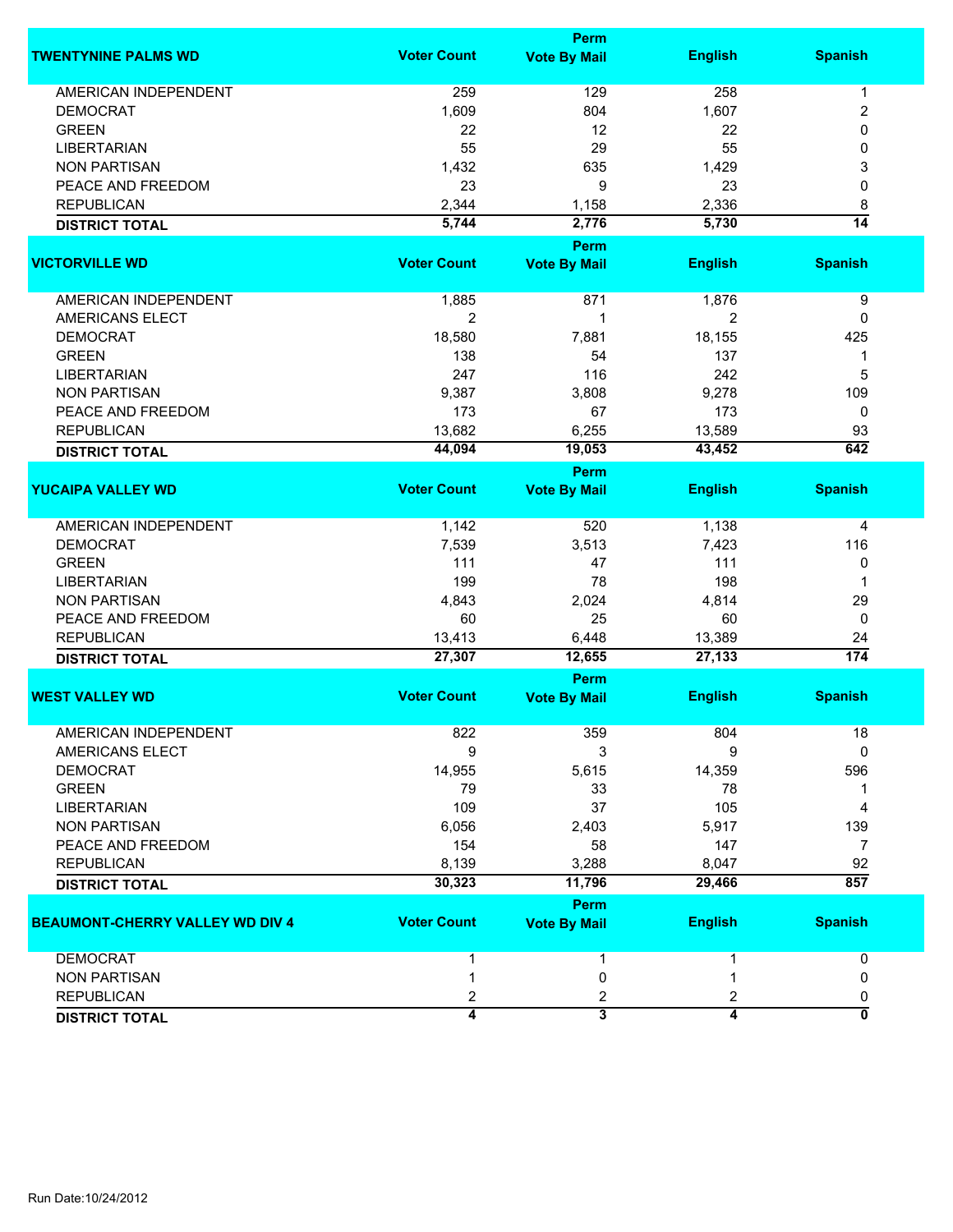|                                    |                    | Perm                        |                |                  |
|------------------------------------|--------------------|-----------------------------|----------------|------------------|
| <b>VICTORVILLE WD - IMP DIST 1</b> | <b>Voter Count</b> | <b>Vote By Mail</b>         | <b>English</b> | <b>Spanish</b>   |
| <b>AMERICAN INDEPENDENT</b>        | 1,423              | 652                         | 1,416          | $\overline{7}$   |
| AMERICANS ELECT                    | 1                  | 1                           | 1              | 0                |
| <b>DEMOCRAT</b>                    | 14,298             | 6,082                       | 13,966         | 332              |
| <b>GREEN</b>                       | 109                | 44                          | 108            | 1                |
| <b>LIBERTARIAN</b>                 | 171                | 82                          | 166            | 5                |
|                                    |                    |                             | 7,039          |                  |
| <b>NON PARTISAN</b>                | 7,132              | 2,883                       |                | 93               |
| PEACE AND FREEDOM                  | 129                | 50                          | 129            | 0                |
| <b>REPUBLICAN</b>                  | 10,030             | 4,585                       | 9,962          | 68               |
| <b>DISTRICT TOTAL</b>              | 33,293             | 14,379                      | 32,787         | 506              |
|                                    |                    | Perm                        |                |                  |
| <b>VICTORVILLE WD - IMP DIST 2</b> | <b>Voter Count</b> | <b>Vote By Mail</b>         | <b>English</b> | <b>Spanish</b>   |
| AMERICAN INDEPENDENT               | 462                | 219                         | 460            | $\boldsymbol{2}$ |
| <b>AMERICANS ELECT</b>             | 1                  | 0                           |                | 0                |
| <b>DEMOCRAT</b>                    | 4,282              | 1,799                       | 4,189          | 93               |
| <b>GREEN</b>                       | 29                 | 10                          | 29             | 0                |
|                                    |                    |                             |                |                  |
| <b>LIBERTARIAN</b>                 | 76                 | 34                          | 76             | 0                |
| <b>NON PARTISAN</b>                | 2,255              | 925                         | 2,239          | 16               |
| PEACE AND FREEDOM                  | 44                 | 17                          | 44             | 0                |
| <b>REPUBLICAN</b>                  | 3,652              | 1,670                       | 3,627          | 25               |
| <b>DISTRICT TOTAL</b>              | 10,801             | 4,674                       | 10,665         | 136              |
|                                    |                    | Perm                        |                |                  |
| <b>YUCAIPA VALLEY WD - DIV 1</b>   | <b>Voter Count</b> | <b>Vote By Mail</b>         | <b>English</b> | <b>Spanish</b>   |
| <b>AMERICAN INDEPENDENT</b>        | 245                | 103                         | 245            | 0                |
| <b>DEMOCRAT</b>                    | 1,692              | 760                         | 1,655          | 37               |
| <b>GREEN</b>                       | 22                 | 10                          | 22             | 0                |
| <b>LIBERTARIAN</b>                 | 35                 | 17                          | 35             | 0                |
|                                    |                    |                             |                |                  |
| <b>NON PARTISAN</b>                | 1,183              | 504                         | 1,174          | 9                |
| PEACE AND FREEDOM                  | 14                 | 4                           | 14             | 0                |
| <b>REPUBLICAN</b>                  | 2,936              | 1,439                       | 2,931          | 5                |
| <b>DISTRICT TOTAL</b>              | 6,127              | 2,837                       | 6,076          | $\overline{51}$  |
| <b>YUCAIPA VALLEY WD - DIV 2</b>   | <b>Voter Count</b> | Perm<br><b>Vote By Mail</b> | <b>English</b> | <b>Spanish</b>   |
|                                    |                    |                             |                |                  |
| <b>AMERICAN INDEPENDENT</b>        | 255                | 115                         | 254            | 1                |
| <b>DEMOCRAT</b>                    | 1,665              | 752                         | 1,650          | 15               |
| <b>GREEN</b>                       | 24                 | 10                          | 24             | 0                |
| <b>LIBERTARIAN</b>                 | 50                 | 18                          | 50             | 0                |
| <b>NON PARTISAN</b>                | 1,152              | 480                         | 1,146          | 6                |
| PEACE AND FREEDOM                  | 15                 | $\overline{7}$              | 15             | 0                |
| <b>REPUBLICAN</b>                  | 2,862              | 1,296                       | 2,856          | 6                |
| <b>DISTRICT TOTAL</b>              | 6,023              | 2,678                       | 5,995          | $\overline{28}$  |
|                                    |                    | Perm                        |                |                  |
| <b>YUCAIPA VALLEY WD - DIV 3</b>   | <b>Voter Count</b> | <b>Vote By Mail</b>         | <b>English</b> | <b>Spanish</b>   |
|                                    |                    |                             |                |                  |
| <b>AMERICAN INDEPENDENT</b>        | 268                | 145                         | 266            | $\overline{2}$   |
| <b>DEMOCRAT</b>                    | 1,714              | 889                         | 1,706          | 8                |
| <b>GREEN</b>                       | 30                 | 11                          | 30             | 0                |
| <b>LIBERTARIAN</b>                 | 54                 | 23                          | 54             | 0                |
| <b>NON PARTISAN</b>                | 1,125              | 503                         | 1,122          | 3                |
| PEACE AND FREEDOM                  | 11                 | 5                           | 11             | 0                |
| <b>REPUBLICAN</b>                  | 4,137              | 2,140                       | 4,133          | 4                |
|                                    | 7,339              | 3,716                       | 7,322          | 17               |
| <b>DISTRICT TOTAL</b>              |                    |                             |                |                  |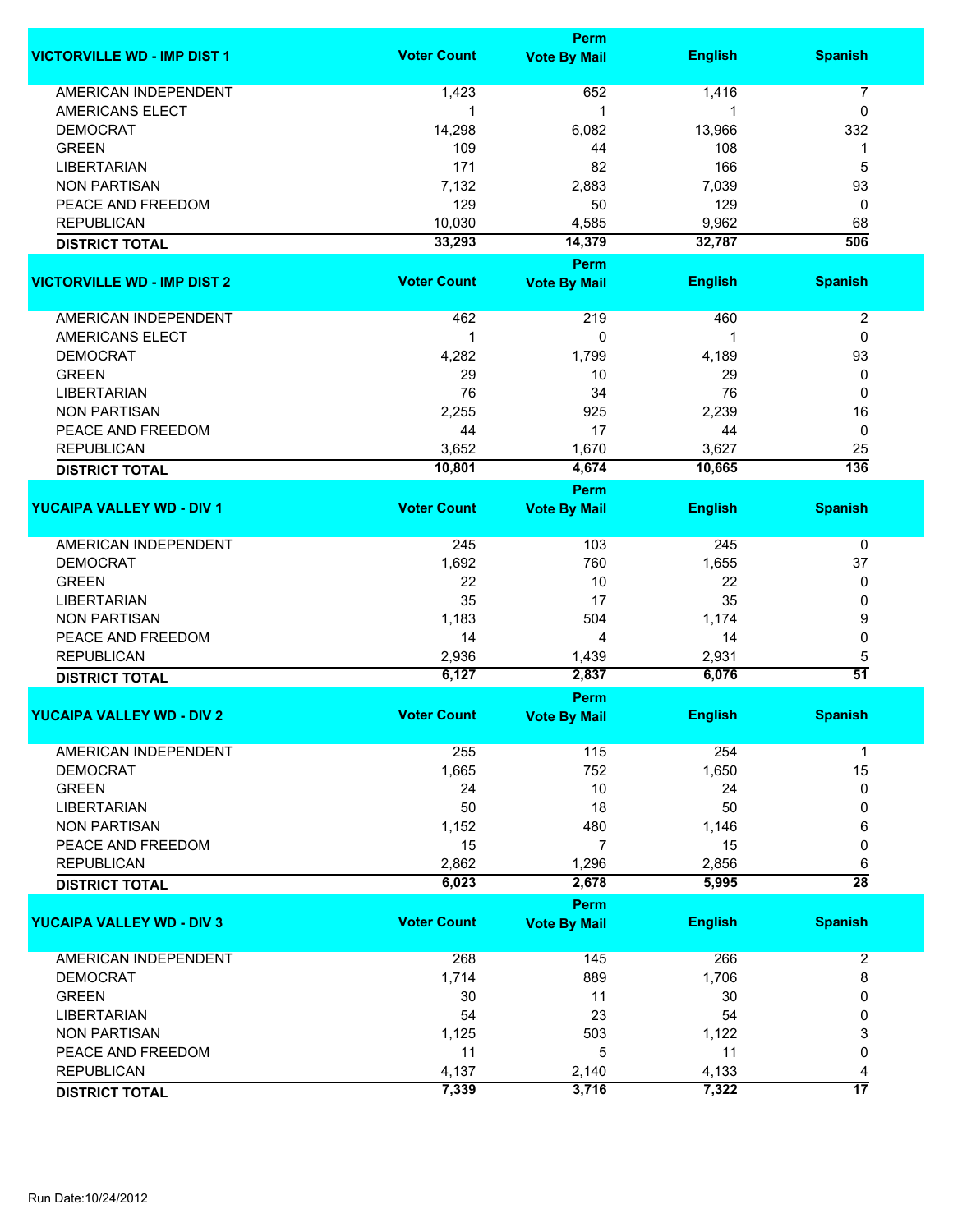|                                   |                    | <b>Perm</b>                        |                |                      |
|-----------------------------------|--------------------|------------------------------------|----------------|----------------------|
| <b>YUCAIPA VALLEY WD - DIV 4</b>  | <b>Voter Count</b> | <b>Vote By Mail</b>                | <b>English</b> | <b>Spanish</b>       |
| <b>AMERICAN INDEPENDENT</b>       | 251                | 109                                | 250            | $\mathbf{1}$         |
| <b>DEMOCRAT</b>                   | 1,805              | 800                                | 1,762          | 43                   |
| <b>GREEN</b>                      | 23                 | 12                                 | 23             | 0                    |
| <b>LIBERTARIAN</b>                | 39                 | 14                                 | 39             | 0                    |
|                                   |                    |                                    |                |                      |
| <b>NON PARTISAN</b>               | 927                | 360                                | 920            | 7                    |
| PEACE AND FREEDOM                 | 14                 | 7                                  | 14             | 0                    |
| <b>REPUBLICAN</b>                 | 2,424              | 1,142                              | 2,417          | $\overline{7}$       |
| <b>DISTRICT TOTAL</b>             | 5,483              | 2,444                              | 5,425          | $\overline{58}$      |
| <b>YUCAIPA VALLEY WD - DIV 5</b>  | <b>Voter Count</b> | <b>Perm</b><br><b>Vote By Mail</b> | <b>English</b> | <b>Spanish</b>       |
| AMERICAN INDEPENDENT              | 123                | 48                                 | 123            | 0                    |
| <b>DEMOCRAT</b>                   | 663                | 312                                | 650            | 13                   |
| <b>GREEN</b>                      | 12                 | 4                                  | 12             | 0                    |
| <b>LIBERTARIAN</b>                | 21                 | 6                                  | 20             | 1                    |
| <b>NON PARTISAN</b>               | 456                | 177                                | 452            | 4                    |
|                                   |                    |                                    |                |                      |
| PEACE AND FREEDOM                 | 6                  | 2                                  | 6              | 0                    |
| <b>REPUBLICAN</b>                 | 1,054              | 431                                | 1,052          | 2                    |
| <b>DISTRICT TOTAL</b>             | 2,335              | 980                                | 2,315          | $\overline{20}$      |
| <b>WEST VALLEY VECTOR CONTROL</b> | <b>Voter Count</b> | <b>Perm</b><br><b>Vote By Mail</b> | <b>English</b> | <b>Spanish</b>       |
|                                   |                    |                                    |                |                      |
| <b>AMERICAN INDEPENDENT</b>       | 6,789              | 2,976                              | 6,738          | 51                   |
| <b>AMERICANS ELECT</b>            | 10                 | 9                                  | 10             | 0                    |
| <b>DEMOCRAT</b>                   | 90,852             | 36,749                             | 88,481         | 2,371                |
| <b>GREEN</b>                      | 776                | 307                                | 768            | 8                    |
| <b>LIBERTARIAN</b>                | 1,212              | 519                                | 1,204          | 8                    |
| <b>NON PARTISAN</b>               | 48,356             | 19,405                             | 47,822         | 534                  |
| PEACE AND FREEDOM                 | 754                | 240                                | 738            | 16                   |
| <b>REPUBLICAN</b>                 | 84,058             | 39,174                             | 83,582         | 476                  |
| <b>DISTRICT TOTAL</b>             | 232,807            | 99,379                             | 229,343        | 3,464                |
|                                   |                    | <b>Perm</b>                        |                |                      |
| <b>COUNTY SERVICE AREA 20</b>     | <b>Voter Count</b> | <b>Vote By Mail</b>                | <b>English</b> | <b>Spanish</b>       |
| AMERICAN INDEPENDENT              | 198                | 113                                | 197            | 1                    |
| <b>DEMOCRAT</b>                   | 1,247              | 641                                | 1,239          | 8                    |
| <b>GREEN</b>                      | 45                 | 21                                 | 45             | 0                    |
| <b>LIBERTARIAN</b>                | 37                 | 20                                 | 37             | 0                    |
| <b>NON PARTISAN</b>               | 955                | 453                                | 955            | 0                    |
| PEACE AND FREEDOM                 | 18                 | 9                                  | 18             | 0                    |
| <b>REPUBLICAN</b>                 | 1,389              | 769                                | 1,388          |                      |
| <b>DISTRICT TOTAL</b>             | 3,889              | 2,026                              | 3,879          | $\overline{10}$      |
|                                   |                    | <b>Perm</b>                        |                |                      |
| <b>COUNTY SERVICE AREA 29</b>     | <b>Voter Count</b> | <b>Vote By Mail</b>                | <b>English</b> | <b>Spanish</b>       |
| <b>AMERICAN INDEPENDENT</b>       | 193                | 102                                | 193            | 0                    |
| <b>DEMOCRAT</b>                   | 749                | 339                                | 736            | 13                   |
| <b>GREEN</b>                      | 19                 | 5                                  | 19             | 0                    |
| <b>LIBERTARIAN</b>                | 29                 | 13                                 | 29             | 0                    |
| <b>NON PARTISAN</b>               | 600                | 249                                | 600            | 0                    |
| PEACE AND FREEDOM                 | 6                  | 4                                  | 6              | 0                    |
|                                   |                    |                                    |                |                      |
| <b>REPUBLICAN</b>                 | 1,186              | 588                                | 1,179          | 7<br>$\overline{20}$ |
| <b>DISTRICT TOTAL</b>             | 2,782              | 1,300                              | 2,762          |                      |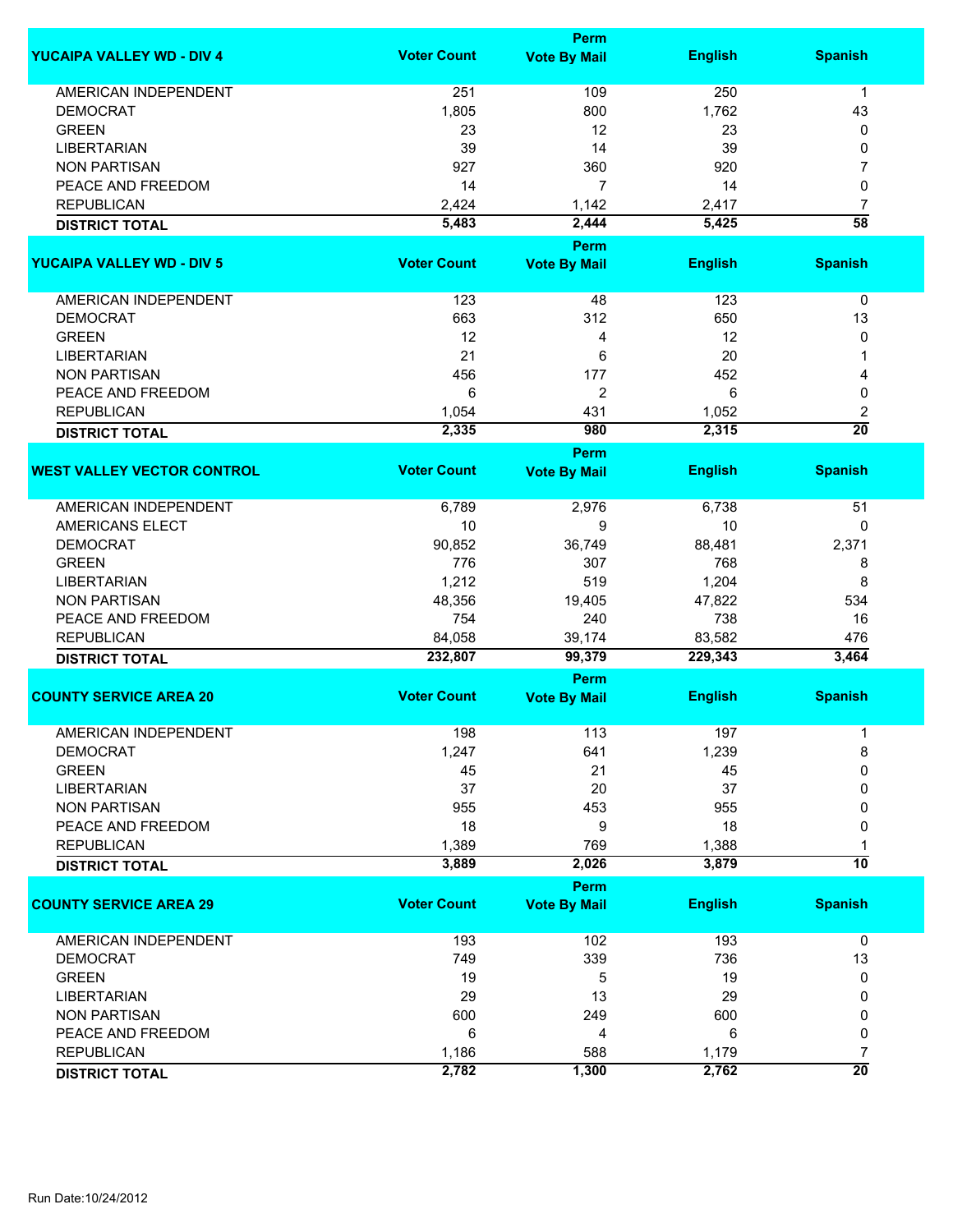|                                         |                         | <b>Perm</b>                 |                |                         |
|-----------------------------------------|-------------------------|-----------------------------|----------------|-------------------------|
| <b>COUNTY SERVICE AREA 30</b>           | <b>Voter Count</b>      | <b>Vote By Mail</b>         | <b>English</b> | <b>Spanish</b>          |
| <b>AMERICAN INDEPENDENT</b>             | 2                       | 1                           | $\overline{c}$ | 0                       |
| <b>DEMOCRAT</b>                         | 18                      | 16                          | 18             | 0                       |
| <b>NON PARTISAN</b>                     | 7                       | 7                           | 7              | 0                       |
| <b>REPUBLICAN</b>                       | 23                      | 19                          | 23             | 0                       |
| <b>DISTRICT TOTAL</b>                   | $\overline{50}$         | $\overline{43}$             | 50             | $\overline{\mathbf{0}}$ |
|                                         |                         |                             |                |                         |
| <b>COUNTY SERVICE AREA 56</b>           | <b>Voter Count</b>      | Perm<br><b>Vote By Mail</b> | <b>English</b> | <b>Spanish</b>          |
|                                         |                         |                             |                |                         |
| AMERICAN INDEPENDENT                    | 117                     | 52                          | 117            | 0                       |
| <b>DEMOCRAT</b>                         | 662                     | 317                         | 661            |                         |
| <b>GREEN</b>                            | 27                      | 13                          | 27             | 0                       |
| <b>LIBERTARIAN</b>                      | 26                      | 8                           | 26             | 0                       |
| <b>NON PARTISAN</b>                     | 450                     | 204                         | 450            | 0                       |
| PEACE AND FREEDOM                       | 7                       | 1                           | 7              | 0                       |
| <b>REPUBLICAN</b>                       | 1,308                   | 686                         | 1,306          | 2                       |
| <b>DISTRICT TOTAL</b>                   | 2,597                   | 1,281                       | 2,594          | $\overline{3}$          |
|                                         |                         | Perm                        |                |                         |
| <b>COUNTY SERVICE AREA 70 ZONE HL</b>   | <b>Voter Count</b>      | <b>Vote By Mail</b>         | <b>English</b> | <b>Spanish</b>          |
| AMERICAN INDEPENDENT                    | 3                       | $\overline{3}$              | $\overline{3}$ | 0                       |
| <b>DEMOCRAT</b>                         | 29                      | 27                          | 29             | 0                       |
| <b>NON PARTISAN</b>                     | 3                       | 3                           | 3              | 0                       |
| <b>REPUBLICAN</b>                       | 47                      | 43                          | 47             | 0                       |
| <b>DISTRICT TOTAL</b>                   | 82                      | 76                          | 82             | 0                       |
|                                         |                         | Perm                        |                |                         |
| <b>COUNTY SERVICE AREA 70 ZONE J</b>    | <b>Voter Count</b>      | <b>Vote By Mail</b>         | <b>English</b> | <b>Spanish</b>          |
| AMERICAN INDEPENDENT                    | 46                      | 22                          | 45             | 1                       |
| <b>DEMOCRAT</b>                         | 318                     | 123                         | 317            | 1                       |
| <b>GREEN</b>                            | 4                       | 1                           | 4              | 0                       |
| <b>LIBERTARIAN</b>                      | 6                       | $\overline{2}$              | 6              | 0                       |
| <b>NON PARTISAN</b>                     | 274                     | 121                         | 273            |                         |
| PEACE AND FREEDOM                       | 1                       | 1                           | 1              | 0                       |
| <b>REPUBLICAN</b>                       | 714                     | 347                         | 712            | 2                       |
| <b>DISTRICT TOTAL</b>                   | 1,363                   | 617                         | 1,358          | đ                       |
|                                         |                         | <b>Perm</b>                 |                |                         |
| <b>COUNTY SERVICE AREA 70 ZONE M</b>    | <b>Voter Count</b>      | <b>Vote By Mail</b>         | <b>English</b> | <b>Spanish</b>          |
| AMERICAN INDEPENDENT                    | 30                      | 17                          | 30             | 0                       |
| <b>DEMOCRAT</b>                         | 145                     | 69                          | 144            | 1                       |
| <b>GREEN</b>                            | 4                       | 3                           | 4              | 0                       |
| <b>LIBERTARIAN</b>                      | 8                       | 4                           | 8              | 0                       |
| <b>NON PARTISAN</b>                     | 94                      | 34                          | 94             | 0                       |
| PEACE AND FREEDOM                       | 1                       | 1                           | 1              | 0                       |
| <b>REPUBLICAN</b>                       | 144                     | 81                          | 144            | 0                       |
| <b>DISTRICT TOTAL</b>                   | 426                     | 209                         | 425            | $\overline{\mathbf{1}}$ |
|                                         |                         | Perm                        |                |                         |
| <b>COUNTY SERVICE AREA 70 ZONE R-44</b> | <b>Voter Count</b>      | <b>Vote By Mail</b>         | <b>English</b> | <b>Spanish</b>          |
| <b>NON PARTISAN</b>                     | 0                       | 0                           | 0              | 0                       |
| <b>REPUBLICAN</b>                       | $\overline{\mathbf{c}}$ | $\overline{\mathbf{c}}$     | 2              | 0                       |
|                                         | $\overline{2}$          | $\overline{2}$              | $\overline{2}$ | 0                       |
| <b>DISTRICT TOTAL</b>                   |                         |                             |                |                         |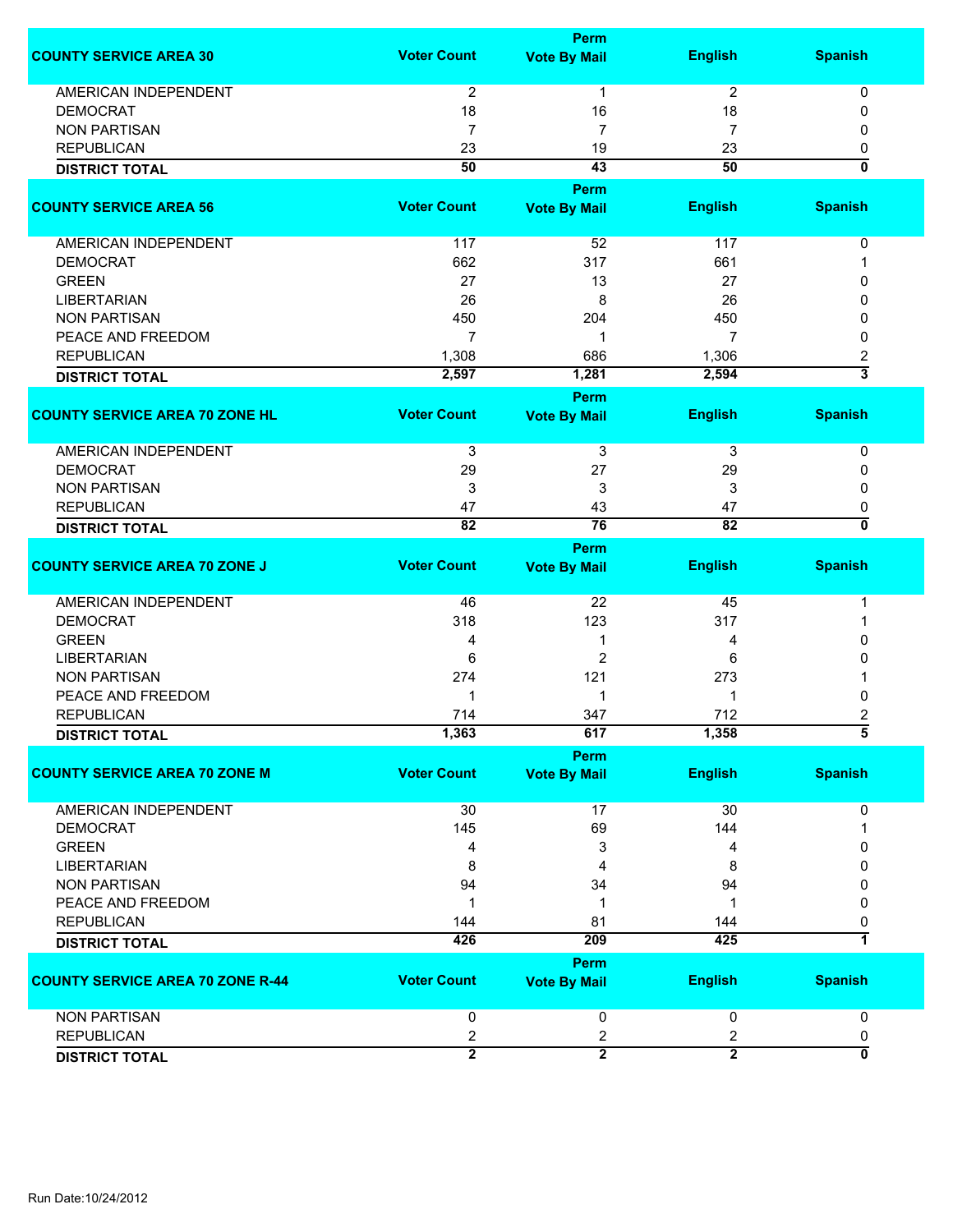|                                        |                    | Perm                        |                |                         |
|----------------------------------------|--------------------|-----------------------------|----------------|-------------------------|
| <b>COUNTY SERVICE AREA 70 ZONE P6</b>  | <b>Voter Count</b> | <b>Vote By Mail</b>         | <b>English</b> | <b>Spanish</b>          |
| AMERICAN INDEPENDENT                   | 17                 | 11                          | 16             | 1                       |
| <b>DEMOCRAT</b>                        | 79                 | 35                          | 74             | 5                       |
| <b>LIBERTARIAN</b>                     | $\overline{7}$     | 2                           | 6              |                         |
| <b>NON PARTISAN</b>                    | 56                 | 21                          | 53             | 3                       |
| PEACE AND FREEDOM                      | 2                  | 0                           | $\overline{2}$ | 0                       |
| <b>REPUBLICAN</b>                      | 106                | 42                          | 104            | 2                       |
| <b>DISTRICT TOTAL</b>                  | 267                | $\overline{111}$            | 255            | $\overline{12}$         |
|                                        |                    |                             |                |                         |
|                                        |                    | Perm                        |                |                         |
| <b>COUNTY SERVICE AREA 70 ZONE R-3</b> | <b>Voter Count</b> | <b>Vote By Mail</b>         | <b>English</b> | <b>Spanish</b>          |
| AMERICAN INDEPENDENT                   | 25                 | 9                           | 25             | 0                       |
| <b>DEMOCRAT</b>                        | 133                | 53                          | 133            | 0                       |
| <b>GREEN</b>                           | 3                  | 2                           | 3              | 0                       |
| <b>LIBERTARIAN</b>                     | 6                  | $\overline{2}$              | 6              | 0                       |
| <b>NON PARTISAN</b>                    | 96                 | 36                          | 95             |                         |
| PEACE AND FREEDOM                      | 3                  | 1                           | 3              | 0                       |
|                                        |                    |                             |                |                         |
| <b>REPUBLICAN</b>                      | 198                | 75                          | 198            | 0<br>$\overline{1}$     |
| <b>DISTRICT TOTAL</b>                  | 464                | 178                         | 463            |                         |
|                                        |                    | Perm                        |                |                         |
| <b>COUNTY SERVICE AREA 70 ZONE R15</b> | <b>Voter Count</b> | <b>Vote By Mail</b>         | <b>English</b> | <b>Spanish</b>          |
| <b>AMERICAN INDEPENDENT</b>            | 78                 | 41                          | 78             | $\mathbf 0$             |
| <b>DEMOCRAT</b>                        | 316                | 168                         | 316            | 0                       |
| <b>GREEN</b>                           | 5                  | 4                           | 5              | 0                       |
| <b>LIBERTARIAN</b>                     | 14                 | 8                           | 14             | 0                       |
| <b>NON PARTISAN</b>                    | 231                | 120                         | 230            |                         |
| PEACE AND FREEDOM                      | 3                  | 1                           | 3              | 0                       |
| <b>REPUBLICAN</b>                      | 368                | 208                         | 368            | 0                       |
| <b>DISTRICT TOTAL</b>                  | 1,015              | 550                         | 1,014          | $\overline{\mathbf{1}}$ |
|                                        |                    |                             |                |                         |
| <b>COUNTY SERVICE AREA 70 ZONE S7</b>  | <b>Voter Count</b> | Perm<br><b>Vote By Mail</b> | <b>English</b> | <b>Spanish</b>          |
|                                        |                    |                             |                |                         |
| <b>AMERICAN INDEPENDENT</b>            | 51                 | 19                          | 51             | 0                       |
| <b>DEMOCRAT</b>                        | 456                | 165                         | 450            | 6                       |
| <b>GREEN</b>                           | 6                  | 1                           | 6              | 0                       |
| <b>LIBERTARIAN</b>                     | 9                  | 3                           | 9              | $\Omega$                |
| <b>NON PARTISAN</b>                    | 263                | 79                          | 260            | 3                       |
| PEACE AND FREEDOM                      | 2                  | 0                           | $\overline{2}$ | 0                       |
| <b>REPUBLICAN</b>                      | 350                | 123                         | 350            | 0                       |
| <b>DISTRICT TOTAL</b>                  | 1,137              | 390                         | 1,128          | 5                       |
|                                        |                    | Perm                        |                |                         |
| <b>COUNTY SERVICE AREA 70 ZONE TV4</b> | <b>Voter Count</b> | <b>Vote By Mail</b>         | <b>English</b> | <b>Spanish</b>          |
|                                        |                    |                             |                |                         |
| AMERICAN INDEPENDENT                   | 31                 | 18                          | 31             | 0                       |
| <b>DEMOCRAT</b>                        | 158                | 76                          | 157            |                         |
| <b>GREEN</b>                           | 4                  | 3                           | 4              | 0                       |
| <b>LIBERTARIAN</b>                     | 8                  | 4                           | 8              | 0                       |
| <b>NON PARTISAN</b>                    | 102                | 39                          | 102            | 0                       |
| PEACE AND FREEDOM                      | 1                  | 1                           | $\mathbf{1}$   | 0                       |
| <b>REPUBLICAN</b>                      | 156                | 85                          | 156            | 0                       |
| <b>DISTRICT TOTAL</b>                  | 460                | 226                         | 459            | 1                       |
|                                        |                    |                             |                |                         |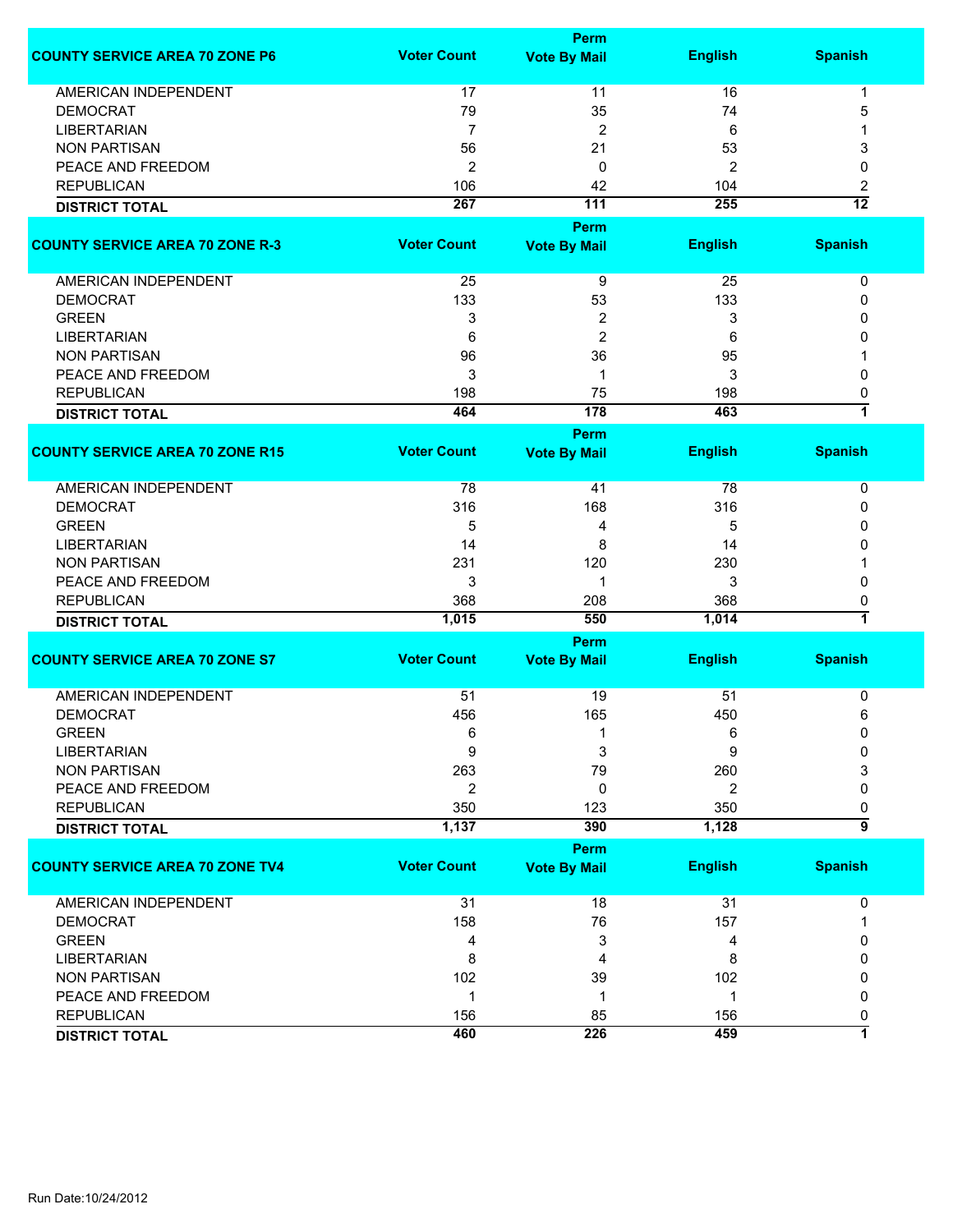|                                        |                    | <b>Perm</b>         |                |                      |
|----------------------------------------|--------------------|---------------------|----------------|----------------------|
| <b>COUNTY SERVICE AREA 70 ZONE TV5</b> | <b>Voter Count</b> | <b>Vote By Mail</b> | <b>English</b> | <b>Spanish</b>       |
| <b>AMERICAN INDEPENDENT</b>            | 274                | 158                 | 273            | 1                    |
| <b>DEMOCRAT</b>                        | 1,274              | 673                 | 1,271          | 3                    |
| <b>GREEN</b>                           | 30                 | 18                  | 30             | 0                    |
| <b>LIBERTARIAN</b>                     | 53                 | 34                  | 53             | 0                    |
| <b>NON PARTISAN</b>                    | 1,078              | 532                 | 1,075          | 3                    |
| PEACE AND FREEDOM                      | 16                 | 7                   | 16             | 0                    |
| <b>REPUBLICAN</b>                      | 1,662              | 915                 | 1,660          | 2                    |
| <b>DISTRICT TOTAL</b>                  | 4,387              | 2,337               | 4,378          | $\overline{9}$       |
|                                        |                    | Perm                |                |                      |
| <b>CENSUS TRACT 01.03</b>              | <b>Voter Count</b> | <b>Vote By Mail</b> | <b>English</b> | <b>Spanish</b>       |
|                                        |                    |                     |                |                      |
| AMERICAN INDEPENDENT                   | 42                 | 22                  | 42             | 0                    |
| <b>DEMOCRAT</b>                        | 819                | 366                 | 815            | 4                    |
| <b>GREEN</b>                           | 4                  | 2                   | 4              | 0                    |
| <b>LIBERTARIAN</b>                     | 8                  | $\overline{c}$      | 8              | 0                    |
| <b>NON PARTISAN</b>                    | 526                | 218                 | 523            | 3                    |
| PEACE AND FREEDOM                      | 6                  | 4                   | 6              | 0                    |
| <b>REPUBLICAN</b>                      | 864                | 456                 | 860            | 4                    |
| <b>DISTRICT TOTAL</b>                  | 2,269              | 1,070               | 2,258          | $\overline{11}$      |
|                                        |                    | <b>Perm</b>         |                |                      |
| <b>CENSUS TRACT 01.04</b>              | <b>Voter Count</b> | <b>Vote By Mail</b> | <b>English</b> | <b>Spanish</b>       |
| <b>AMERICAN INDEPENDENT</b>            | 86                 | 38                  | 86             | $\pmb{0}$            |
| <b>DEMOCRAT</b>                        | 1,194              | 488                 | 1,185          | 9                    |
| <b>GREEN</b>                           | 4                  | 1                   | 4              | 0                    |
| <b>LIBERTARIAN</b>                     | 15                 | 9                   | 15             | 0                    |
| <b>NON PARTISAN</b>                    | 765                | 304                 | 761            |                      |
| PEACE AND FREEDOM                      | 15                 | 3                   | 15             | 0                    |
| <b>REPUBLICAN</b>                      | 1,253              | 592                 | 1,252          |                      |
| <b>DISTRICT TOTAL</b>                  | 3,332              | 1,435               | 3,318          | $\overline{14}$      |
|                                        |                    | <b>Perm</b>         |                |                      |
| <b>CENSUS TRACT 01.05</b>              | <b>Voter Count</b> | <b>Vote By Mail</b> | <b>English</b> | <b>Spanish</b>       |
| <b>AMERICAN INDEPENDENT</b>            | 94                 | 48                  | 94             | 0                    |
| DEMOCRAI                               | 1,039              | 436                 | 1,029          | $10$                 |
| <b>GREEN</b>                           | 10                 | 3                   | 10             | 0                    |
| <b>LIBERTARIAN</b>                     | 24                 | 10                  | 24             | 0                    |
| <b>NON PARTISAN</b>                    | 872                | 372                 | 869            | 3                    |
| PEACE AND FREEDOM                      | 3                  | 1                   | $\overline{2}$ | 1                    |
| <b>REPUBLICAN</b>                      | 1,264              | 633                 | 1,261          | 3                    |
| <b>DISTRICT TOTAL</b>                  | 3,306              | 1,503               | 3,289          | $\overline{17}$      |
|                                        |                    | <b>Perm</b>         |                |                      |
| <b>CENSUS TRACT 01.07</b>              | <b>Voter Count</b> | <b>Vote By Mail</b> | <b>English</b> | <b>Spanish</b>       |
| AMERICAN INDEPENDENT                   | 60                 | 26                  | 60             | 0                    |
|                                        | $\mathbf 1$        | 1                   | 1              | 0                    |
| AMERICANS ELECT                        |                    |                     |                |                      |
| <b>DEMOCRAT</b>                        | 524                | 227                 | 519            | 5                    |
| <b>GREEN</b>                           | 9                  | 4                   | 9              | 0                    |
| <b>LIBERTARIAN</b>                     | 14                 | 6                   | 14             | 0                    |
| <b>NON PARTISAN</b>                    | 310                | 106                 | 307            | 3                    |
| PEACE AND FREEDOM                      | 5                  | 1                   | 5              | 0                    |
| <b>REPUBLICAN</b>                      | 813<br>1,736       | 424<br>795          | 811<br>1,726   | 2<br>$\overline{10}$ |
| <b>DISTRICT TOTAL</b>                  |                    |                     |                |                      |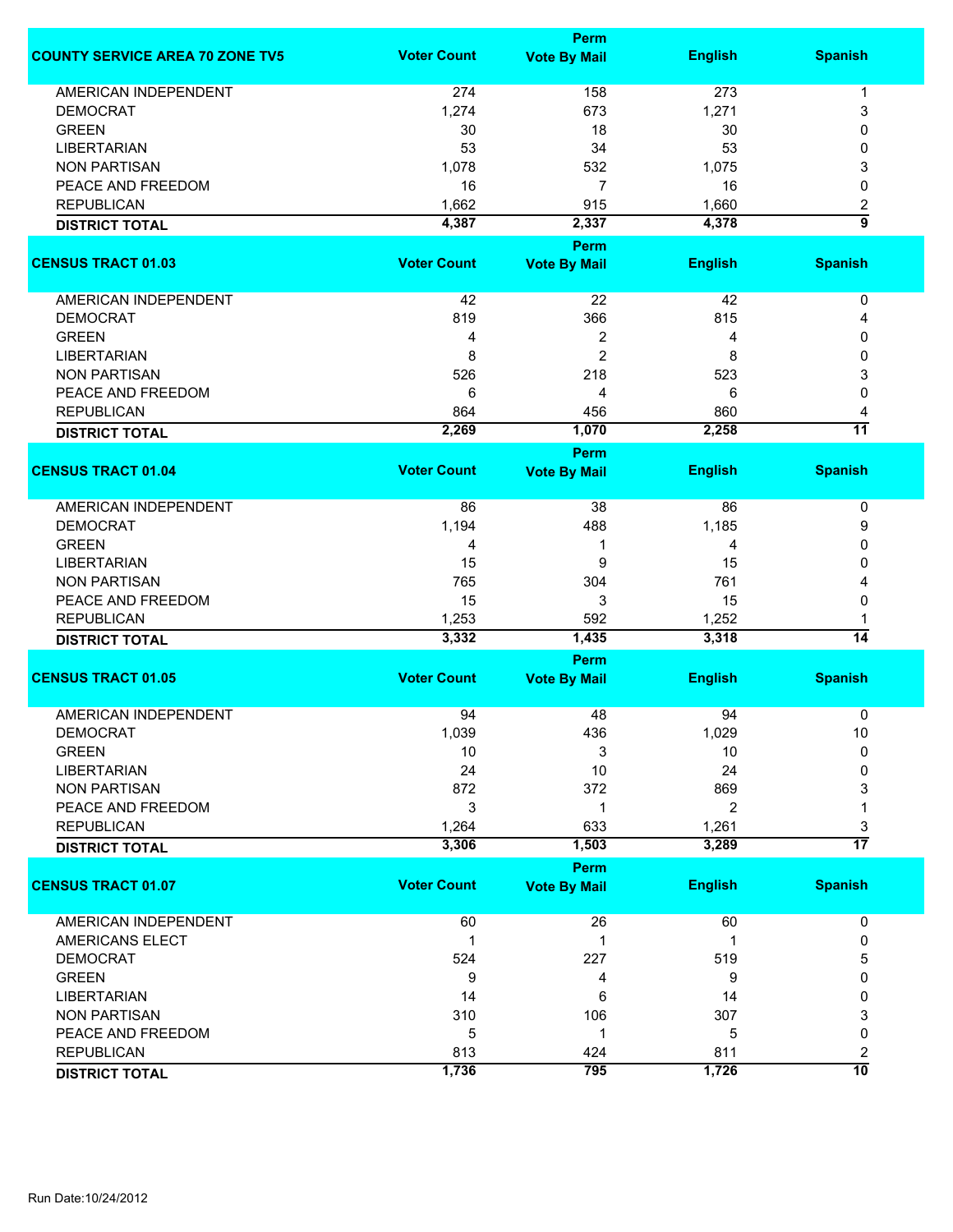|                             |                    | Perm                        |                |                      |
|-----------------------------|--------------------|-----------------------------|----------------|----------------------|
| <b>CENSUS TRACT 01.08</b>   | <b>Voter Count</b> | <b>Vote By Mail</b>         | <b>English</b> | <b>Spanish</b>       |
| <b>AMERICAN INDEPENDENT</b> | 67                 | 33                          | 66             | -1                   |
| <b>DEMOCRAT</b>             | 850                | 345                         | 848            | $\overline{2}$       |
| <b>GREEN</b>                | 1                  | 0                           |                | 0                    |
| <b>LIBERTARIAN</b>          | 15                 | 8                           | 15             | 0                    |
| <b>NON PARTISAN</b>         |                    |                             |                | 0                    |
|                             | 496                | 185                         | 496            |                      |
| PEACE AND FREEDOM           | 3                  | $\overline{c}$              | 3              | $\mathbf{0}$         |
| <b>REPUBLICAN</b>           | 1,105              | 552                         | 1,103          | 2                    |
| <b>DISTRICT TOTAL</b>       | 2,537              | 1,125                       | 2,532          | $\overline{\bf 5}$   |
| <b>CENSUS TRACT 01.09</b>   | <b>Voter Count</b> | Perm<br><b>Vote By Mail</b> | <b>English</b> | <b>Spanish</b>       |
|                             |                    |                             |                |                      |
| AMERICAN INDEPENDENT        | 161                | 70                          | 160            | $\mathbf 1$          |
| <b>AMERICANS ELECT</b>      | 3                  | 3                           | 3              | 0                    |
| <b>DEMOCRAT</b>             | 1,153              | 473                         | 1,143          | 10                   |
| <b>GREEN</b>                | 18                 | 10                          | 18             | 0                    |
| <b>LIBERTARIAN</b>          | 27                 | 11                          | 27             | 0                    |
| <b>NON PARTISAN</b>         | 836                | 354                         | 835            |                      |
| PEACE AND FREEDOM           | 10                 | 6                           | 10             | 0                    |
| <b>REPUBLICAN</b>           | 1,836              | 921                         | 1,829          | 7                    |
| <b>DISTRICT TOTAL</b>       | 4,044              | 1,848                       | 4,025          | 19                   |
|                             |                    | Perm                        |                |                      |
| <b>CENSUS TRACT 01.11</b>   | <b>Voter Count</b> | <b>Vote By Mail</b>         | <b>English</b> | <b>Spanish</b>       |
| AMERICAN INDEPENDENT        | 52                 | 25                          | 52             | 0                    |
| <b>DEMOCRAT</b>             | 389                | 190                         | 388            |                      |
|                             |                    |                             |                |                      |
| <b>GREEN</b>                | 7                  | 5                           | 7              | 0                    |
| <b>LIBERTARIAN</b>          | 9                  | 5                           | 9              | 0                    |
| <b>NON PARTISAN</b>         | 311                | 156                         | 311            | 0                    |
| PEACE AND FREEDOM           | 4                  | 0                           | 4              | 0                    |
| <b>REPUBLICAN</b>           | 762                | 376                         | 761            |                      |
| <b>DISTRICT TOTAL</b>       | 1,534              | 757                         | 1,532          | $\overline{2}$       |
| <b>CENSUS TRACT 01.13</b>   | <b>Voter Count</b> | Perm<br><b>Vote By Mail</b> | <b>English</b> | <b>Spanish</b>       |
|                             |                    |                             |                |                      |
| <b>AMERICAN INDEPENDENT</b> | 138                | 66                          | 137            | 1                    |
| <b>DEMOCRAT</b>             | 1,703              | 708                         | 1,645          | 58                   |
| <b>GREEN</b>                | 16                 | 4                           | 16             | 0                    |
| <b>LIBERTARIAN</b>          | 26                 | 11                          | 26             | 0                    |
| <b>NON PARTISAN</b>         | 1,076              | 456                         | 1,063          | 13                   |
| PEACE AND FREEDOM           | 20                 | 5                           | 18             | $\overline{2}$       |
| <b>REPUBLICAN</b>           | 1,725              | 867                         | 1,716          | 9                    |
| <b>DISTRICT TOTAL</b>       | 4,704              | 2,117                       | 4,621          | $\overline{83}$      |
|                             |                    | Perm                        |                |                      |
| <b>CENSUS TRACT 01.15</b>   | <b>Voter Count</b> | <b>Vote By Mail</b>         | <b>English</b> | <b>Spanish</b>       |
| <b>AMERICAN INDEPENDENT</b> | 76                 | 34                          | 75             | $\mathbf{1}$         |
| <b>DEMOCRAT</b>             | 1,047              | 437                         | 1,040          | 7                    |
| <b>GREEN</b>                | 7                  | 2                           | $\overline{7}$ | 0                    |
| <b>LIBERTARIAN</b>          | 15                 | $\overline{7}$              | 15             | 0                    |
| <b>NON PARTISAN</b>         | 893                | 401                         | 893            | 0                    |
| PEACE AND FREEDOM           | 10                 | 4                           | 10             | 0                    |
| <b>REPUBLICAN</b>           | 1,322              |                             | 1,318          |                      |
|                             |                    | 665                         |                | 4<br>$\overline{12}$ |
| <b>DISTRICT TOTAL</b>       | 3,370              | 1,550                       | 3,358          |                      |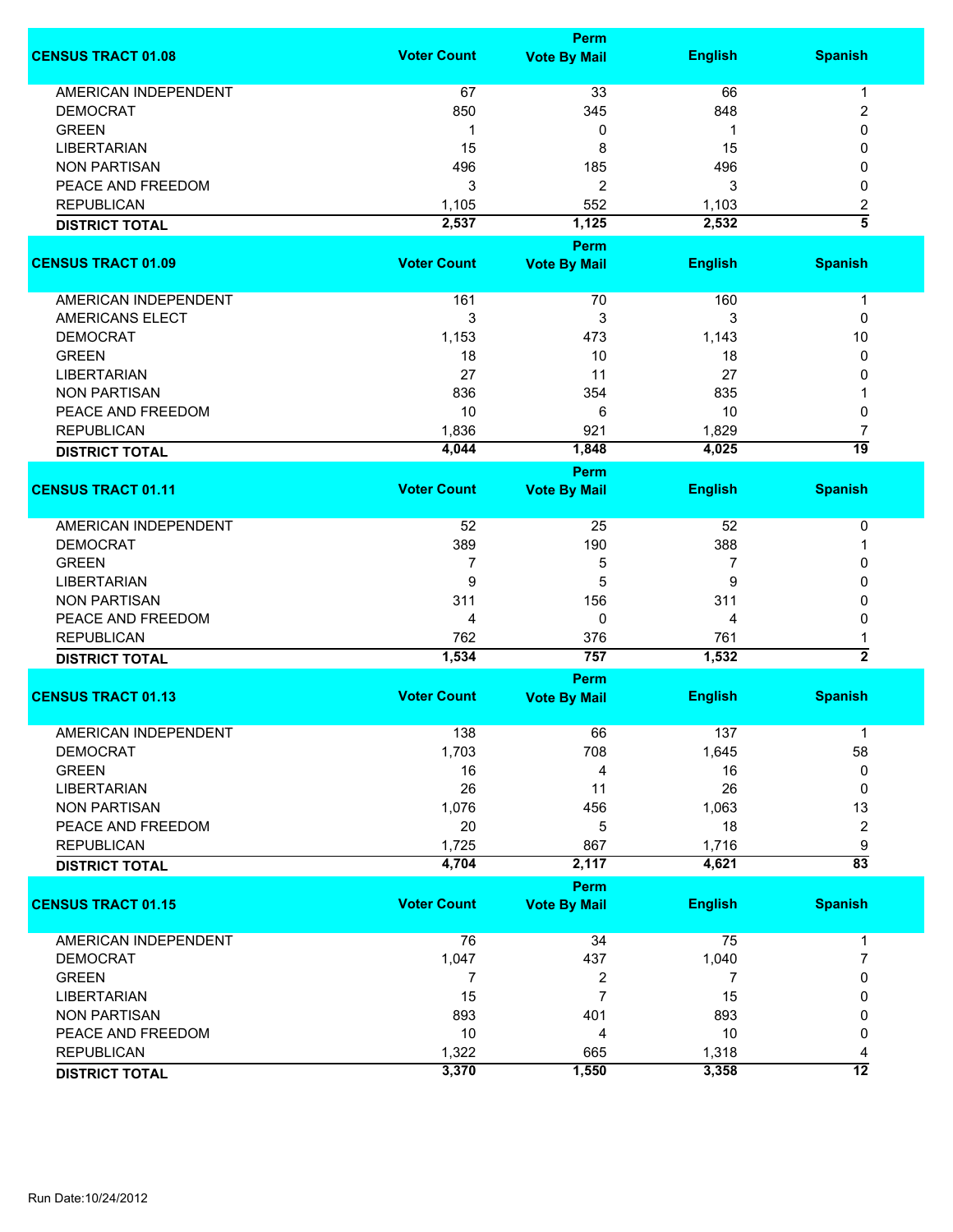|                             |                    | Perm                |                |                 |
|-----------------------------|--------------------|---------------------|----------------|-----------------|
| <b>CENSUS TRACT 01.16</b>   | <b>Voter Count</b> | <b>Vote By Mail</b> | <b>English</b> | <b>Spanish</b>  |
| <b>AMERICAN INDEPENDENT</b> | 155                | 77                  | 155            | $\mathbf 0$     |
| <b>DEMOCRAT</b>             | 1,745              | 757                 | 1,734          | 11              |
| <b>GREEN</b>                |                    |                     |                |                 |
|                             | 11                 | 5                   | 11             | 0               |
| <b>LIBERTARIAN</b>          | 24                 | 11                  | 23             |                 |
| <b>NON PARTISAN</b>         | 1,352              | 589                 | 1,351          |                 |
| PEACE AND FREEDOM           | 8                  | 1                   | 8              | 0               |
| <b>REPUBLICAN</b>           | 2,340              | 1,182               | 2,337          | 3               |
| <b>DISTRICT TOTAL</b>       | 5,635              | 2,622               | 5,619          | $\overline{16}$ |
|                             |                    | Perm                |                |                 |
| <b>CENSUS TRACT 01.17</b>   | <b>Voter Count</b> | <b>Vote By Mail</b> | <b>English</b> | <b>Spanish</b>  |
| AMERICAN INDEPENDENT        | 90                 | 44                  | 90             | 0               |
| <b>DEMOCRAT</b>             | 1,205              | 554                 | 1,196          | 9               |
| <b>GREEN</b>                | 11                 | 3                   | 11             | 0               |
|                             |                    |                     |                |                 |
| <b>LIBERTARIAN</b>          | 16                 | 4                   | 16             | 0               |
| <b>NON PARTISAN</b>         | 950                | 426                 | 947            | 3               |
| PEACE AND FREEDOM           | 6                  | $\overline{c}$      | 6              | 0               |
| <b>REPUBLICAN</b>           | 1,667              | 903                 | 1,664          | 3               |
| <b>DISTRICT TOTAL</b>       | 3,945              | 1,936               | 3,930          | $\overline{15}$ |
|                             |                    | <b>Perm</b>         |                |                 |
| <b>CENSUS TRACT 01.18</b>   | <b>Voter Count</b> | <b>Vote By Mail</b> | <b>English</b> | <b>Spanish</b>  |
| <b>AMERICAN INDEPENDENT</b> | 53                 | 26                  | 53             | $\pmb{0}$       |
| <b>DEMOCRAT</b>             | 738                | 315                 | 733            | 5               |
| <b>GREEN</b>                | 6                  | 2                   | 6              | 0               |
| <b>LIBERTARIAN</b>          | 14                 | $\overline{7}$      | 14             | 0               |
| <b>NON PARTISAN</b>         | 681                | 328                 | 681            | 0               |
| PEACE AND FREEDOM           | 3                  | 2                   | 3              | 0               |
| <b>REPUBLICAN</b>           | 1,029              | 528                 | 1,025          | 4               |
|                             | 2,524              | 1,208               | 2,515          | 5               |
| <b>DISTRICT TOTAL</b>       |                    |                     |                |                 |
| <b>CENSUS TRACT 02.01</b>   | <b>Voter Count</b> | <b>Perm</b>         | <b>English</b> | <b>Spanish</b>  |
|                             |                    | <b>Vote By Mail</b> |                |                 |
| <b>AMERICAN INDEPENDENT</b> | 33                 | 8                   | 33             | 0               |
| DEMOCRAT                    | 727                | 249                 | 707            | 20              |
| <b>GREEN</b>                | 8                  | 2                   | 8              | 0               |
| <b>LIBERTARIAN</b>          | 8                  | 3                   | 8              | 0               |
| <b>NON PARTISAN</b>         | 304                | 100                 | 297            | 7               |
| PEACE AND FREEDOM           | 10                 | $\overline{2}$      | 10             | 0               |
| <b>REPUBLICAN</b>           | 325                | 129                 | 323            | 2               |
| <b>DISTRICT TOTAL</b>       | 1,415              | 493                 | 1,386          | $\overline{29}$ |
|                             |                    | <b>Perm</b>         |                |                 |
| <b>CENSUS TRACT 02.03</b>   | <b>Voter Count</b> | <b>Vote By Mail</b> | <b>English</b> | <b>Spanish</b>  |
|                             |                    |                     |                |                 |
| <b>AMERICAN INDEPENDENT</b> | 56                 | 23                  | 55             | 1               |
| AMERICANS ELECT             | 1                  | 1                   | 1              | 0               |
| <b>DEMOCRAT</b>             | 905                | 345                 | 867            | 38              |
| <b>GREEN</b>                | 4                  | 1                   | 4              | 0               |
| <b>LIBERTARIAN</b>          | 15                 | 3                   | 15             | 0               |
| <b>NON PARTISAN</b>         | 369                | 145                 | 353            | 16              |
| PEACE AND FREEDOM           | 8                  | 5                   | 8              | 0               |
| <b>REPUBLICAN</b>           | 454                | 200                 | 448            | 6               |
| <b>DISTRICT TOTAL</b>       | 1,812              | 723                 | 1,751          | 61              |
|                             |                    |                     |                |                 |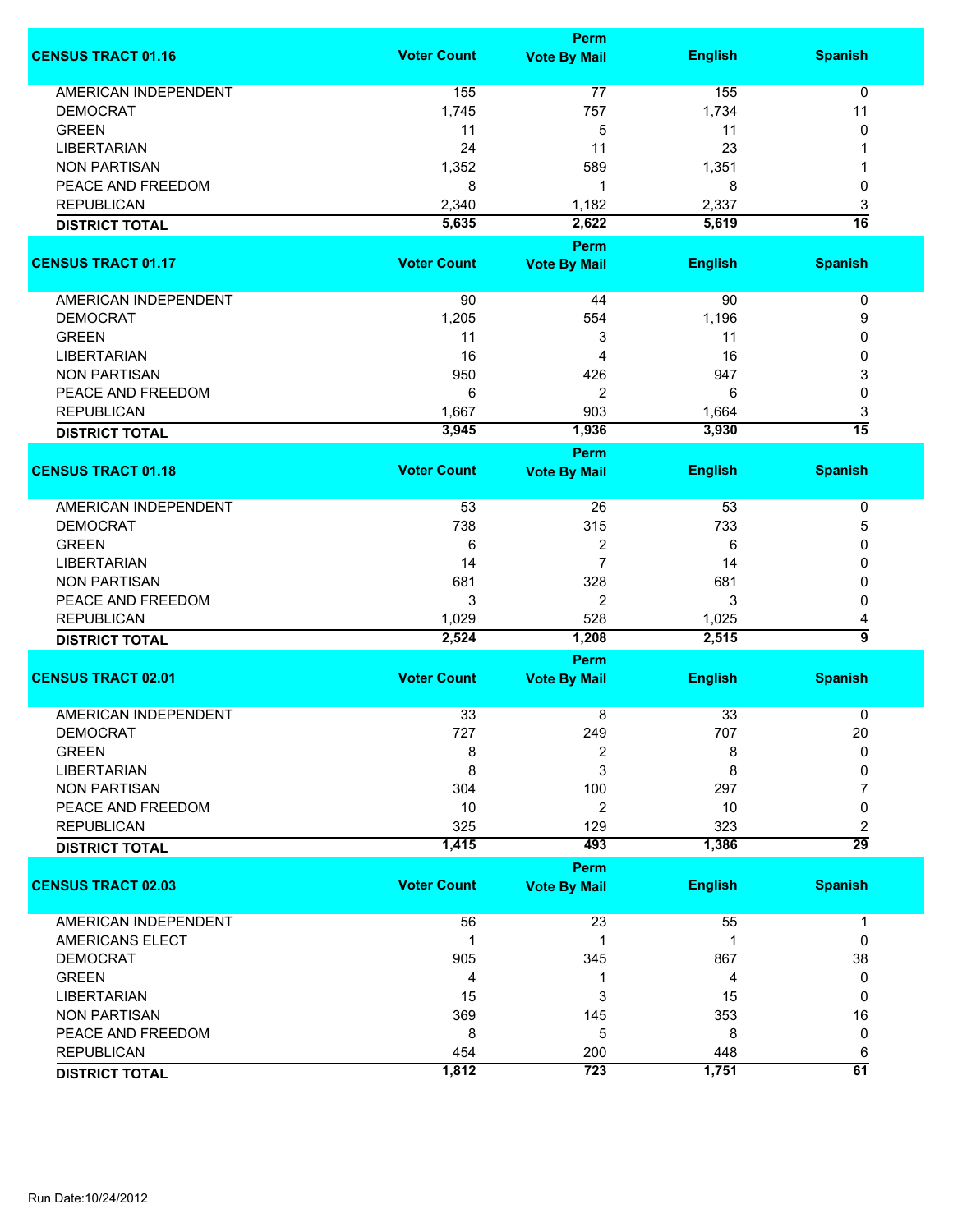|                             |                    | <b>Perm</b>         |                |                      |
|-----------------------------|--------------------|---------------------|----------------|----------------------|
| <b>CENSUS TRACT 02.05</b>   | <b>Voter Count</b> | <b>Vote By Mail</b> | <b>English</b> | <b>Spanish</b>       |
| <b>AMERICAN INDEPENDENT</b> | 58                 | 25                  | 58             | 0                    |
| <b>DEMOCRAT</b>             | 1,068              | 380                 | 1,021          | 47                   |
| <b>GREEN</b>                | 8                  | 3                   | 8              | 0                    |
| <b>LIBERTARIAN</b>          | 9                  | 4                   | 9              | 0                    |
| <b>NON PARTISAN</b>         | 463                | 168                 | 446            | 17                   |
|                             |                    | 6                   |                |                      |
| PEACE AND FREEDOM           | 12                 |                     | 11             | 1                    |
| <b>REPUBLICAN</b>           | 535                | 229                 | 532            | 3                    |
| <b>DISTRICT TOTAL</b>       | 2,153              | 815                 | 2,085          | $\overline{68}$      |
|                             |                    | Perm                |                |                      |
| <b>CENSUS TRACT 02.07</b>   | <b>Voter Count</b> | <b>Vote By Mail</b> | <b>English</b> | <b>Spanish</b>       |
| AMERICAN INDEPENDENT        | 42                 | 15                  | 41             | 1                    |
| <b>DEMOCRAT</b>             | 888                | 299                 | 848            | 40                   |
| <b>GREEN</b>                | 12                 | 7                   | 12             | 0                    |
| <b>LIBERTARIAN</b>          | 10                 | 4                   | 8              | 2                    |
| <b>NON PARTISAN</b>         | 371                | 122                 | 356            | 15                   |
| PEACE AND FREEDOM           | 10                 | $\mathbf 0$         | 10             | 0                    |
|                             |                    |                     |                |                      |
| <b>REPUBLICAN</b>           | 338                | 123                 | 329            | 9<br>$\overline{67}$ |
| <b>DISTRICT TOTAL</b>       | 1,671              | 570                 | 1,604          |                      |
|                             |                    | Perm                |                |                      |
| <b>CENSUS TRACT 02.08</b>   | <b>Voter Count</b> | <b>Vote By Mail</b> | <b>English</b> | <b>Spanish</b>       |
| <b>AMERICAN INDEPENDENT</b> | 48                 | 21                  | 48             | 0                    |
| <b>DEMOCRAT</b>             | 933                | 324                 | 886            | 47                   |
| <b>GREEN</b>                | 8                  | 3                   | 7              | 1                    |
| <b>LIBERTARIAN</b>          | 17                 | 6                   | 17             | 0                    |
| <b>NON PARTISAN</b>         | 338                | 99                  | 331            | 7                    |
| PEACE AND FREEDOM           | 13                 | 4                   | 13             | 0                    |
|                             |                    |                     |                |                      |
| <b>REPUBLICAN</b>           | 489                | 205<br>662          | 484<br>1,786   | 5<br>60              |
| <b>DISTRICT TOTAL</b>       | 1,846              |                     |                |                      |
|                             |                    | <b>Perm</b>         |                |                      |
| <b>CENSUS TRACT 03.01</b>   | <b>Voter Count</b> | <b>Vote By Mail</b> | <b>English</b> | <b>Spanish</b>       |
| <b>AMERICAN INDEPENDENT</b> | 36                 | 18                  | 36             | 0                    |
| <b>DEMOCRAT</b>             | 876                | 313                 | 843            | 33                   |
| <b>LIBERTARIAN</b>          | 8                  | 5                   | 8              | 0                    |
| <b>NON PARTISAN</b>         | 445                | 160                 | 432            | 13                   |
| PEACE AND FREEDOM           | 20                 | 8                   | 19             | 1                    |
| <b>REPUBLICAN</b>           | 314                | 113                 | 309            | 5                    |
| <b>DISTRICT TOTAL</b>       | 1,699              | 617                 | 1,647          | $\overline{52}$      |
|                             |                    | <b>Perm</b>         |                |                      |
| <b>CENSUS TRACT 03.03</b>   | <b>Voter Count</b> | <b>Vote By Mail</b> | <b>English</b> | <b>Spanish</b>       |
| <b>AMERICAN INDEPENDENT</b> | 40                 | 7                   | 39             | 1                    |
| AMERICANS ELECT             | $\mathbf{1}$       | 1                   | 1              | 0                    |
| <b>DEMOCRAT</b>             |                    |                     |                |                      |
|                             | 924                | 302                 | 868            | 56                   |
| <b>GREEN</b>                | 6                  | 2                   | 6              | 0                    |
| <b>LIBERTARIAN</b>          | 9                  | 4                   | 9              | 0                    |
| <b>NON PARTISAN</b>         | 437                | 147                 | 419            | 18                   |
| PEACE AND FREEDOM           | 11                 | 3                   | 11             | 0                    |
| <b>REPUBLICAN</b>           | 448                | 176                 | 440            | 8                    |
| <b>DISTRICT TOTAL</b>       | 1,876              | 642                 | 1,793          | $\overline{83}$      |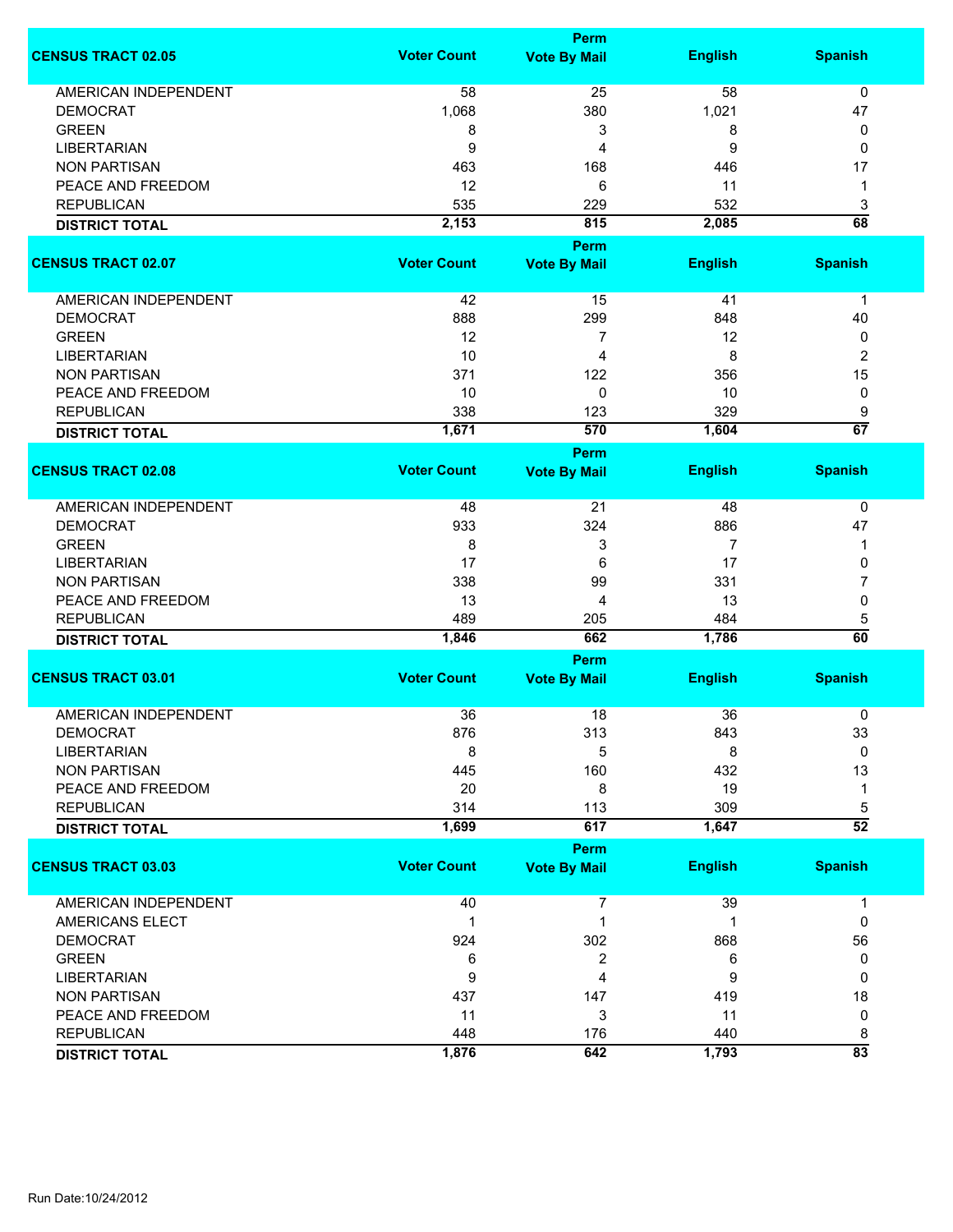|                             |                    | <b>Perm</b>                        |                |                      |
|-----------------------------|--------------------|------------------------------------|----------------|----------------------|
| <b>CENSUS TRACT 03.04</b>   | <b>Voter Count</b> | <b>Vote By Mail</b>                | <b>English</b> | <b>Spanish</b>       |
| <b>AMERICAN INDEPENDENT</b> | 53                 | 27                                 | 53             | 0                    |
| <b>DEMOCRAT</b>             | 940                | 360                                | 906            | 34                   |
| <b>GREEN</b>                | 8                  | 5                                  | 8              | 0                    |
| <b>LIBERTARIAN</b>          | 11                 | 6                                  | 11             | 0                    |
| <b>NON PARTISAN</b>         | 485                | 182                                | 472            | 13                   |
| PEACE AND FREEDOM           | $\overline{7}$     | 3                                  | 6              | 1                    |
| <b>REPUBLICAN</b>           | 677                | 281                                | 669            |                      |
|                             | 2,181              | 864                                | 2,125          | 8<br>$\overline{56}$ |
| <b>DISTRICT TOTAL</b>       |                    |                                    |                |                      |
|                             |                    | <b>Perm</b>                        |                |                      |
| <b>CENSUS TRACT 04.01</b>   | <b>Voter Count</b> | <b>Vote By Mail</b>                | <b>English</b> | <b>Spanish</b>       |
| <b>AMERICAN INDEPENDENT</b> | 102                | 47                                 | 101            | $\mathbf 1$          |
| <b>DEMOCRAT</b>             | 1,195              | 493                                | 1,164          | 31                   |
| <b>GREEN</b>                | 16                 | 12                                 | 15             | 1                    |
| <b>LIBERTARIAN</b>          | 22                 | $\overline{7}$                     | 22             | 0                    |
| <b>NON PARTISAN</b>         | 590                | 204                                | 579            | 11                   |
| PEACE AND FREEDOM           | 8                  | 4                                  | 8              | 0                    |
| <b>REPUBLICAN</b>           | 1,310              | 557                                | 1,307          | 3                    |
| <b>DISTRICT TOTAL</b>       | 3,243              | 1,324                              | 3,196          | $\overline{47}$      |
|                             |                    | Perm                               |                |                      |
| <b>CENSUS TRACT 04.03</b>   | <b>Voter Count</b> | <b>Vote By Mail</b>                | <b>English</b> | <b>Spanish</b>       |
| <b>AMERICAN INDEPENDENT</b> | 56                 | 23                                 | 56             | 0                    |
| <b>DEMOCRAT</b>             | 846                | 348                                | 815            | 31                   |
| <b>GREEN</b>                | 11                 | 4                                  | 11             | 0                    |
| <b>LIBERTARIAN</b>          | 10                 | 4                                  | 10             | 0                    |
| <b>NON PARTISAN</b>         | 408                | 172                                | 402            | 6                    |
| PEACE AND FREEDOM           | 7                  | 1                                  | 6              | 1                    |
| <b>REPUBLICAN</b>           | 928                | 418                                | 924            | 4                    |
| <b>DISTRICT TOTAL</b>       | 2,266              | 970                                | 2,224          | $\overline{42}$      |
|                             |                    | <b>Perm</b>                        |                |                      |
| <b>CENSUS TRACT 04.04</b>   | <b>Voter Count</b> | <b>Vote By Mail</b>                | <b>English</b> | <b>Spanish</b>       |
| <b>AMERICAN INDEPENDENT</b> | 62                 | 27                                 | 62             | 0                    |
| <b>DEMOCRAT</b>             | 838                | 346                                | 815            | 23                   |
| <b>GREEN</b>                | 8                  | 0                                  | 8              | 0                    |
| <b>LIBERTARIAN</b>          | 10                 | 4                                  | 10             | 0                    |
| <b>NON PARTISAN</b>         | 345                | 136                                | 342            | 3                    |
| PEACE AND FREEDOM           | 7                  | 4                                  | 7              | 0                    |
| <b>REPUBLICAN</b>           | 723                | 338                                | 722            |                      |
|                             | 1,993              | 855                                | 1,966          | $\overline{27}$      |
| <b>DISTRICT TOTAL</b>       |                    |                                    |                |                      |
| <b>CENSUS TRACT 05.01</b>   | <b>Voter Count</b> | <b>Perm</b><br><b>Vote By Mail</b> | <b>English</b> | <b>Spanish</b>       |
| <b>AMERICAN INDEPENDENT</b> | 99                 | 42                                 | 99             | 0                    |
| <b>DEMOCRAT</b>             | 1,296              | 474                                | 1,261          | 35                   |
| <b>GREEN</b>                | 7                  | 2                                  | 7              | 0                    |
| <b>LIBERTARIAN</b>          | 16                 | 6                                  | 16             | 0                    |
| <b>NON PARTISAN</b>         | 595                | 216                                | 588            | 7                    |
| PEACE AND FREEDOM           | 8                  | $\mathbf 1$                        | 8              | 0                    |
| <b>REPUBLICAN</b>           | 1,231              | 545                                | 1,221          | 10                   |
| <b>DISTRICT TOTAL</b>       | 3,252              | 1,286                              | 3,200          | $\overline{52}$      |
|                             |                    |                                    |                |                      |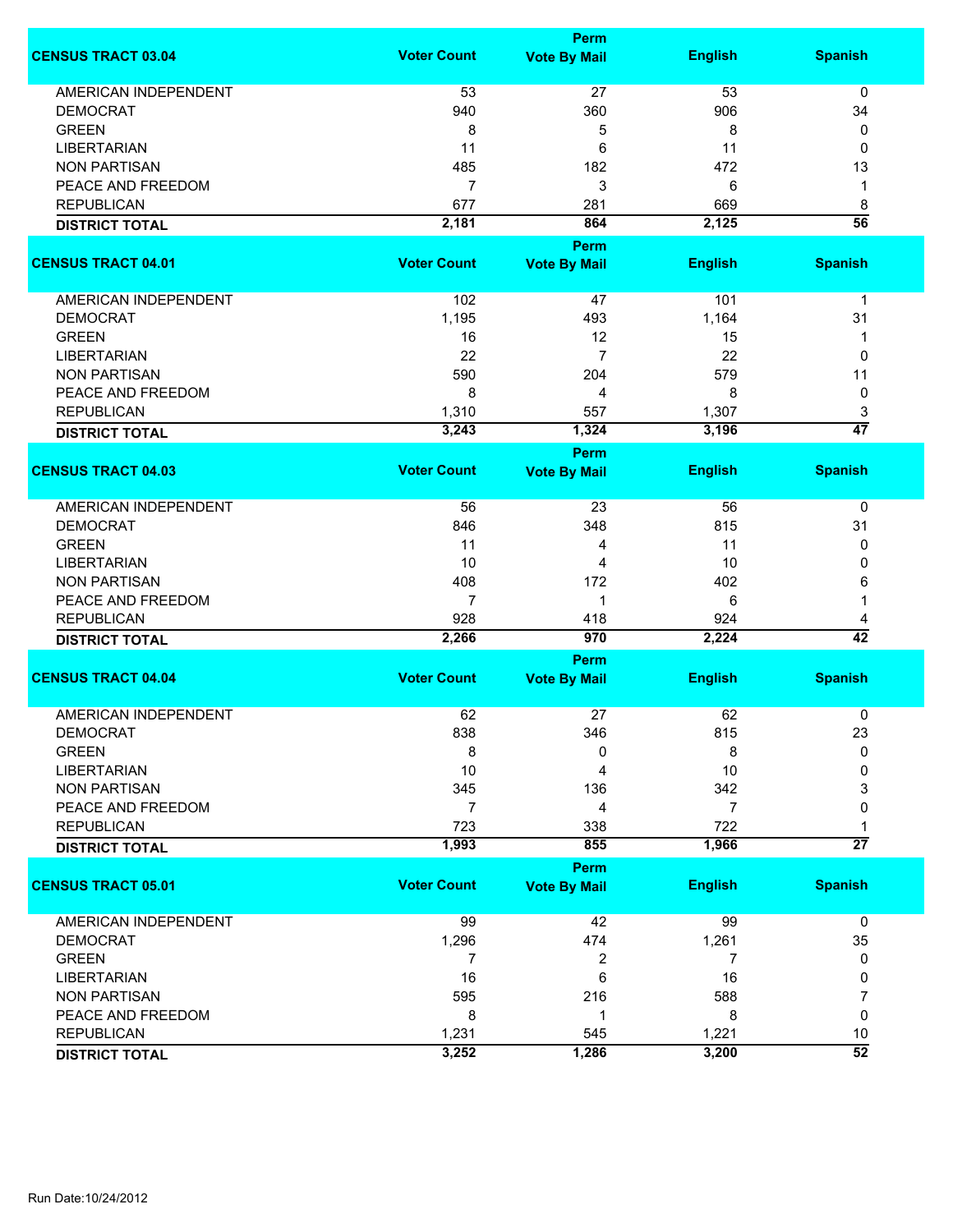|                             |                    | <b>Perm</b>                        |                |                      |
|-----------------------------|--------------------|------------------------------------|----------------|----------------------|
| <b>CENSUS TRACT 05.03</b>   | <b>Voter Count</b> | <b>Vote By Mail</b>                | <b>English</b> | <b>Spanish</b>       |
| <b>AMERICAN INDEPENDENT</b> | 49                 | 17                                 | 47             | $\overline{2}$       |
| <b>DEMOCRAT</b>             | 812                | 310                                | 791            | 21                   |
| <b>GREEN</b>                | $\overline{7}$     | 3                                  | 7              | 0                    |
| <b>LIBERTARIAN</b>          | 11                 | 3                                  | 11             | 0                    |
| <b>NON PARTISAN</b>         | 425                | 167                                | 419            | 6                    |
|                             |                    |                                    |                |                      |
| PEACE AND FREEDOM           | 4                  | 2                                  | 4              | 0                    |
| <b>REPUBLICAN</b>           | 660                | 293                                | 657            | 3                    |
| <b>DISTRICT TOTAL</b>       | 1,968              | 795                                | 1,936          | $\overline{32}$      |
|                             |                    | <b>Perm</b>                        |                |                      |
| <b>CENSUS TRACT 05.04</b>   | <b>Voter Count</b> | <b>Vote By Mail</b>                | <b>English</b> | <b>Spanish</b>       |
| AMERICAN INDEPENDENT        | 86                 | 40                                 | 86             | 0                    |
| <b>DEMOCRAT</b>             | 942                | 341                                | 911            | 31                   |
| <b>GREEN</b>                | 10                 | 3                                  | 10             | 0                    |
| <b>LIBERTARIAN</b>          | 12                 | 5                                  | 12             | 0                    |
| <b>NON PARTISAN</b>         | 509                | 202                                | 508            | 1                    |
| PEACE AND FREEDOM           | 6                  | 0                                  | 6              | 0                    |
| <b>REPUBLICAN</b>           |                    |                                    | 1,087          |                      |
|                             | 1,093              | 449                                |                | 6<br>$\overline{38}$ |
| <b>DISTRICT TOTAL</b>       | 2,658              | 1,040                              | 2,620          |                      |
| <b>CENSUS TRACT 06.03</b>   | <b>Voter Count</b> | <b>Perm</b><br><b>Vote By Mail</b> | <b>English</b> | <b>Spanish</b>       |
|                             |                    |                                    |                |                      |
| <b>AMERICAN INDEPENDENT</b> | 59                 | 17                                 | 58             | $\mathbf 1$          |
| <b>DEMOCRAT</b>             | 850                | 338                                | 827            | 23                   |
| <b>GREEN</b>                | 7                  | 0                                  | 7              | 0                    |
| <b>LIBERTARIAN</b>          | 8                  | 3                                  | 8              | 0                    |
| <b>NON PARTISAN</b>         | 409                | 162                                | 404            | 5                    |
| PEACE AND FREEDOM           | 5                  | $\overline{2}$                     | 5              | 0                    |
| <b>REPUBLICAN</b>           |                    |                                    | 871            |                      |
|                             | 878<br>2,216       | 401<br>923                         | 2,180          | 7<br>$\overline{36}$ |
| <b>DISTRICT TOTAL</b>       |                    | <b>Perm</b>                        |                |                      |
| <b>CENSUS TRACT 06.04</b>   | <b>Voter Count</b> | <b>Vote By Mail</b>                | <b>English</b> | <b>Spanish</b>       |
|                             |                    |                                    |                |                      |
| <b>AMERICAN INDEPENDENT</b> | 63                 | 24                                 | 63             | 0                    |
| <b>DEMOCRAT</b>             | 1,039              | 439                                | 1,005          | 34                   |
| <b>GREEN</b>                | 12                 | 5                                  | 12             | $\Omega$             |
| <b>LIBERTARIAN</b>          | 12                 | 5                                  | 12             | 0                    |
| <b>NON PARTISAN</b>         | 446                | 158                                | 441            | 5                    |
| PEACE AND FREEDOM           | 10                 | 3                                  | 10             | 0                    |
| <b>REPUBLICAN</b>           | 762                | 289                                | 759            | 3                    |
| <b>DISTRICT TOTAL</b>       | 2,344              | 923                                | 2,302          | $\overline{42}$      |
|                             |                    | <b>Perm</b>                        |                |                      |
| <b>CENSUS TRACT 06.05</b>   | <b>Voter Count</b> | <b>Vote By Mail</b>                | <b>English</b> | <b>Spanish</b>       |
| <b>AMERICAN INDEPENDENT</b> | 33                 | 14                                 | 33             | $\mathbf 0$          |
| <b>DEMOCRAT</b>             | 792                | 314                                | 739            | 53                   |
| <b>GREEN</b>                | 5                  | 2                                  | 4              | 1                    |
| <b>LIBERTARIAN</b>          |                    | 0                                  | 1              | 0                    |
| <b>NON PARTISAN</b>         | 319                | 99                                 | 312            | 7                    |
| PEACE AND FREEDOM           | 4                  | 1                                  | 4              | 0                    |
| <b>REPUBLICAN</b>           | 372                | 122                                | 356            | 16                   |
|                             | 1,526              | 552                                | 1,449          | $\overline{77}$      |
| <b>DISTRICT TOTAL</b>       |                    |                                    |                |                      |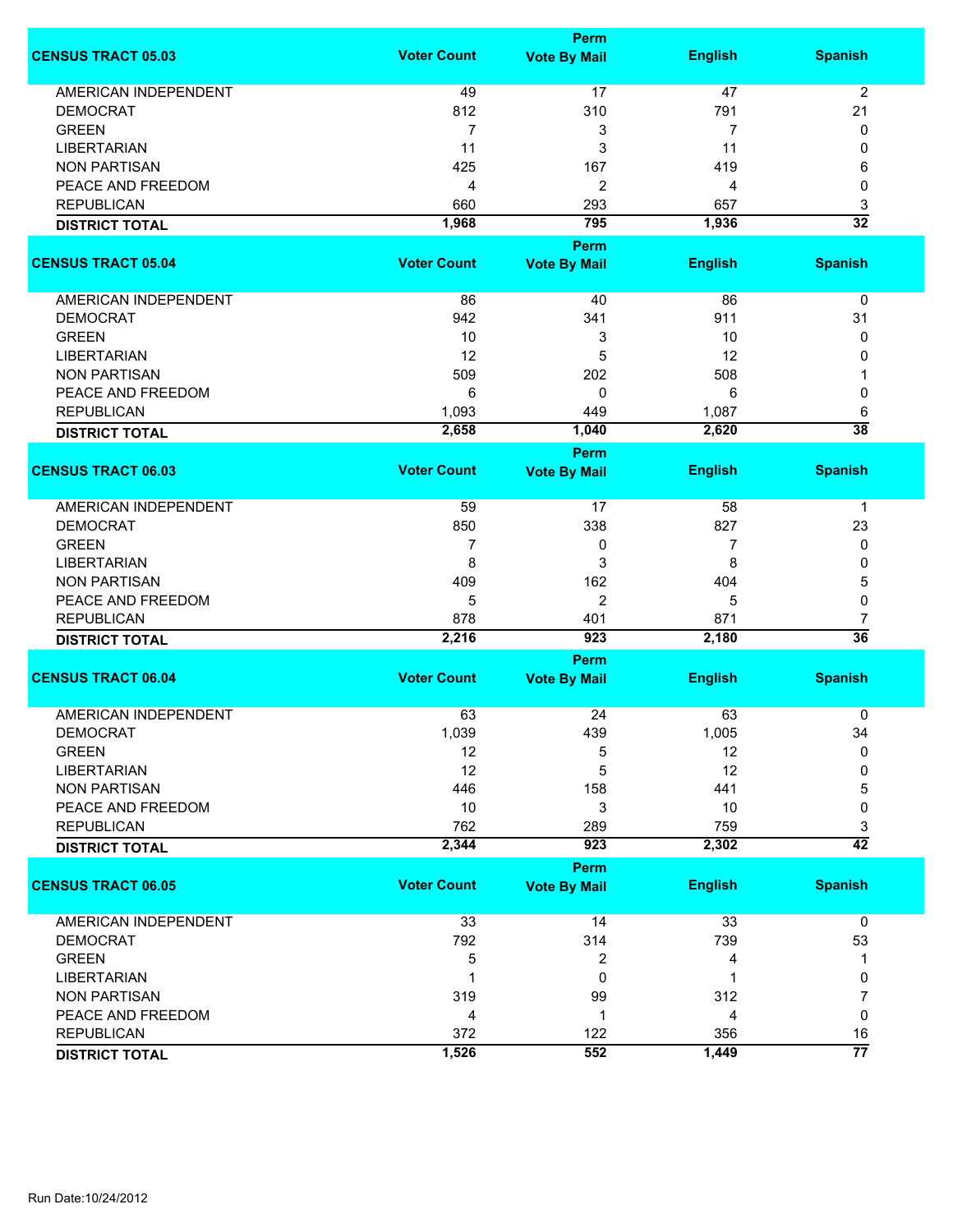|                             |                    | Perm                |                |                         |
|-----------------------------|--------------------|---------------------|----------------|-------------------------|
| <b>CENSUS TRACT 06.06</b>   | <b>Voter Count</b> | <b>Vote By Mail</b> | <b>English</b> | <b>Spanish</b>          |
| <b>AMERICAN INDEPENDENT</b> | 26                 | $\overline{7}$      | 26             | $\mathbf 0$             |
| <b>DEMOCRAT</b>             | 675                | 239                 | 641            | 34                      |
| <b>LIBERTARIAN</b>          | 10                 | 1                   | 10             | 0                       |
| <b>NON PARTISAN</b>         | 298                | 100                 | 291            | 7                       |
|                             |                    |                     |                |                         |
| PEACE AND FREEDOM           | 3                  | 0                   | 3              | 0                       |
| <b>REPUBLICAN</b>           | 465                | 149                 | 460            | 5<br>$\overline{46}$    |
| <b>DISTRICT TOTAL</b>       | 1,477              | 496                 | 1,431          |                         |
|                             |                    | <b>Perm</b>         |                |                         |
| <b>CENSUS TRACT 08.04</b>   | <b>Voter Count</b> | <b>Vote By Mail</b> | <b>English</b> | <b>Spanish</b>          |
|                             |                    |                     |                |                         |
| AMERICAN INDEPENDENT        | 61                 | 22                  | 61             | 0                       |
| <b>DEMOCRAT</b>             | 517                | 203                 | 513            | 4                       |
| <b>GREEN</b>                | 14                 | 5                   | 14             | 0                       |
| <b>LIBERTARIAN</b>          | 17                 | 7                   | 17             | 0                       |
| <b>NON PARTISAN</b>         | 454                | 167                 | 453            |                         |
| PEACE AND FREEDOM           | 7                  | 1                   | 7              | 0                       |
| <b>REPUBLICAN</b>           | 1,204              | 585                 | 1,201          | 3                       |
| <b>DISTRICT TOTAL</b>       | 2,274              | 990                 | 2,266          | $\overline{\mathbf{8}}$ |
|                             |                    | <b>Perm</b>         |                |                         |
| <b>CENSUS TRACT 08.08</b>   | <b>Voter Count</b> | <b>Vote By Mail</b> | <b>English</b> | <b>Spanish</b>          |
| <b>AMERICAN INDEPENDENT</b> | 81                 | 30                  | 81             | 0                       |
| <b>DEMOCRAT</b>             | 1,237              | 529                 | 1,213          | 24                      |
| <b>GREEN</b>                | 19                 | 7                   | 19             | 0                       |
| <b>LIBERTARIAN</b>          | 16                 | 10                  | 16             | 0                       |
| <b>NON PARTISAN</b>         | 601                | 222                 | 599            | 2                       |
| PEACE AND FREEDOM           | 9                  | 1                   | 9              | 0                       |
| <b>REPUBLICAN</b>           | 1,267              | 596                 | 1,261          | 6                       |
|                             | 3,230              | 1,395               | 3,198          | $\overline{32}$         |
| <b>DISTRICT TOTAL</b>       |                    |                     |                |                         |
| <b>CENSUS TRACT 08.12</b>   | <b>Voter Count</b> | Perm                |                |                         |
|                             |                    | <b>Vote By Mail</b> | <b>English</b> | <b>Spanish</b>          |
| <b>AMERICAN INDEPENDENT</b> | 65                 | 28                  | 65             | 0                       |
| <b>DEMOCRAT</b>             | 663                | 272                 | 654            | 9                       |
| <b>GREEN</b>                | 9                  | 6                   | 9              | 0                       |
| <b>LIBERTARIAN</b>          | 14                 | 4                   | 14             | 0                       |
| <b>NON PARTISAN</b>         | 367                | 129                 | 365            | 2                       |
| PEACE AND FREEDOM           | 3                  | 1                   | 3              | 0                       |
| <b>REPUBLICAN</b>           | 970                | 452                 | 965            | 5                       |
| <b>DISTRICT TOTAL</b>       | 2,091              | 892                 | 2,075          | $\overline{16}$         |
|                             |                    | Perm                |                |                         |
| <b>CENSUS TRACT 08.13</b>   | <b>Voter Count</b> | <b>Vote By Mail</b> | <b>English</b> | <b>Spanish</b>          |
|                             |                    |                     |                |                         |
| AMERICAN INDEPENDENT        | 59                 | 25                  | 59             | 0                       |
| <b>DEMOCRAT</b>             | 770                | 380                 | 767            | 3                       |
| <b>GREEN</b>                | 9                  | 3                   | 9              | 0                       |
| <b>LIBERTARIAN</b>          | 12                 | 4                   | 12             | 0                       |
| <b>NON PARTISAN</b>         | 440                | 193                 | 440            | 0                       |
| PEACE AND FREEDOM           | 5                  | $\mathbf 1$         | 5              | 0                       |
| <b>REPUBLICAN</b>           | 1,124              | 610                 | 1,122          | $\overline{\mathbf{c}}$ |
| <b>DISTRICT TOTAL</b>       | 2,419              | 1,216               | 2,414          | $\overline{\bf{5}}$     |
|                             |                    |                     |                |                         |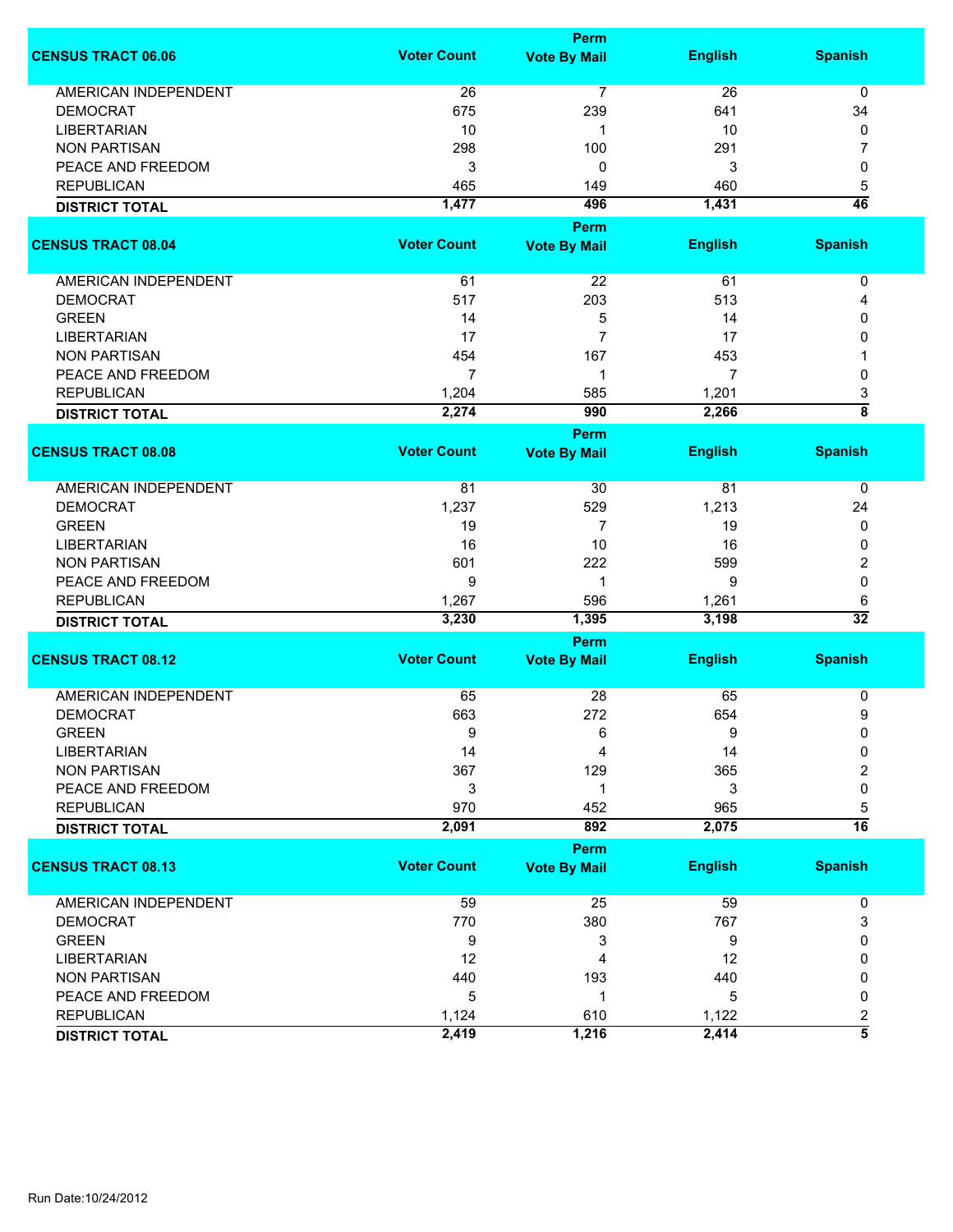|                             |                    | Perm                |                |                      |
|-----------------------------|--------------------|---------------------|----------------|----------------------|
| <b>CENSUS TRACT 08.14</b>   | <b>Voter Count</b> | <b>Vote By Mail</b> | <b>English</b> | <b>Spanish</b>       |
| <b>AMERICAN INDEPENDENT</b> | 89                 | 40                  | 89             | 0                    |
| <b>DEMOCRAT</b>             | 730                | 340                 | 728            | 2                    |
| <b>GREEN</b>                | 5                  | 3                   | 5              | $\mathbf{0}$         |
| <b>LIBERTARIAN</b>          | 7                  | 3                   | 7              | 0                    |
| <b>NON PARTISAN</b>         | 494                | 227                 | 491            | 3                    |
| PEACE AND FREEDOM           | 5                  | 2                   | 5              | 0                    |
| <b>REPUBLICAN</b>           |                    |                     |                |                      |
|                             | 1,483              | 775                 | 1,481          | 2<br>$\overline{7}$  |
| <b>DISTRICT TOTAL</b>       | 2,813              | 1,390<br>Perm       | 2,806          |                      |
| <b>CENSUS TRACT 08.15</b>   | <b>Voter Count</b> | <b>Vote By Mail</b> | <b>English</b> | <b>Spanish</b>       |
| AMERICAN INDEPENDENT        | 66                 | 28                  | 66             | 0                    |
| <b>AMERICANS ELECT</b>      | 1                  | 0                   | 1              | 0                    |
| <b>DEMOCRAT</b>             | 801                | 370                 | 793            | 8                    |
| <b>GREEN</b>                | 10                 | 4                   | 10             | 0                    |
| <b>LIBERTARIAN</b>          | 13                 | 7                   | 13             | 0                    |
| <b>NON PARTISAN</b>         | 451                | 194                 | 449            | 2                    |
|                             |                    |                     |                | 0                    |
| PEACE AND FREEDOM           | 9                  | 3                   | 9              |                      |
| <b>REPUBLICAN</b>           | 987                | 511                 | 982            | 5<br>$\overline{15}$ |
| <b>DISTRICT TOTAL</b>       | 2,338              | 1,117               | 2,323          |                      |
|                             |                    | Perm                |                |                      |
| <b>CENSUS TRACT 08.16</b>   | <b>Voter Count</b> | <b>Vote By Mail</b> | <b>English</b> | <b>Spanish</b>       |
| AMERICAN INDEPENDENT        | 80                 | 35                  | 79             | -1                   |
| <b>DEMOCRAT</b>             | 829                | 397                 | 820            | 9                    |
| <b>GREEN</b>                | 14                 | 4                   | 14             | $\mathbf{0}$         |
| <b>LIBERTARIAN</b>          | 14                 | 9                   | 14             | 0                    |
| <b>NON PARTISAN</b>         | 488                | 232                 | 487            |                      |
| PEACE AND FREEDOM           | 5                  | 3                   | 5              | 0                    |
| <b>REPUBLICAN</b>           | 1,432              | 783                 | 1,429          | 3                    |
| <b>DISTRICT TOTAL</b>       | 2,862              | 1,463               | 2,848          | $\overline{14}$      |
|                             |                    | Perm                |                |                      |
| <b>CENSUS TRACT 08.17</b>   | <b>Voter Count</b> | <b>Vote By Mail</b> | <b>English</b> | <b>Spanish</b>       |
| <b>AMERICAN INDEPENDENT</b> | 84                 | 42                  | 84             | 0                    |
| <b>DEMOCRAT</b>             | 790                | 373                 | 786            |                      |
| <b>GREEN</b>                | 18                 | 5                   | 18             | $\Omega$             |
| <b>LIBERTARIAN</b>          | 13                 | 6                   | 13             | 0                    |
| <b>NON PARTISAN</b>         | 438                | 193                 | 438            | 0                    |
| PEACE AND FREEDOM           | 2                  | 0                   | 2              | 0                    |
| <b>REPUBLICAN</b>           | 888                | 436                 | 883            | 5                    |
| <b>DISTRICT TOTAL</b>       | 2,233              | 1,055               | 2,224          | 5                    |
|                             |                    | Perm                |                |                      |
| <b>CENSUS TRACT 08.18</b>   | <b>Voter Count</b> | <b>Vote By Mail</b> | <b>English</b> | <b>Spanish</b>       |
| <b>AMERICAN INDEPENDENT</b> | 95                 | 38                  | 93             | $\overline{c}$       |
| <b>DEMOCRAT</b>             | 1,142              | 545                 | 1,136          | 6                    |
| <b>GREEN</b>                | 14                 | 3                   | 14             | 0                    |
| <b>LIBERTARIAN</b>          | 15                 | 4                   | 15             | 0                    |
| <b>NON PARTISAN</b>         | 594                | 266                 | 592            | 2                    |
| PEACE AND FREEDOM           | 5                  | 2                   | 5              | 0                    |
| <b>REPUBLICAN</b>           | 1,630              | 888                 | 1,628          | 2                    |
| <b>DISTRICT TOTAL</b>       | 3,495              | 1,746               | 3,483          | $\overline{12}$      |
|                             |                    |                     |                |                      |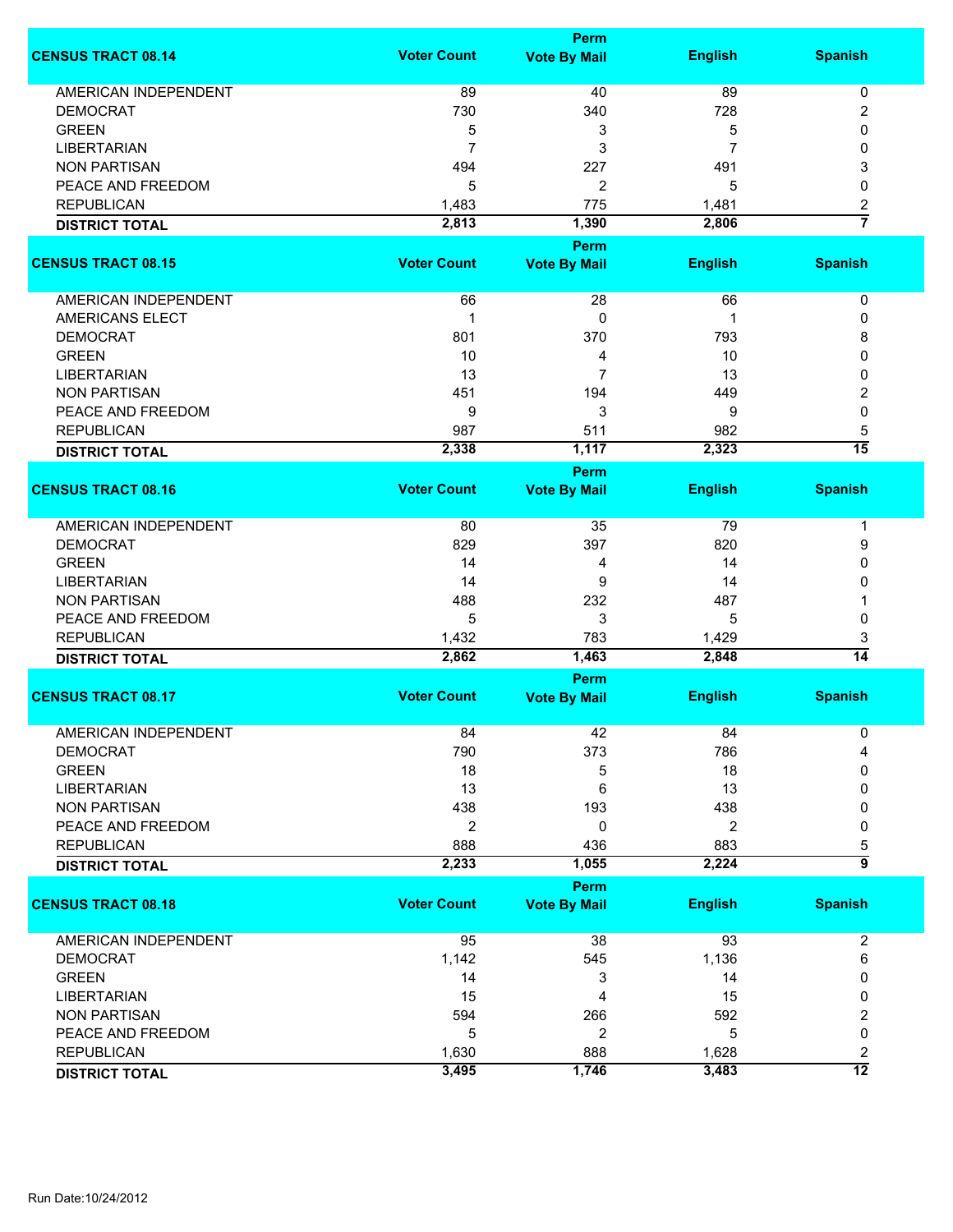|                             |                    | <b>Perm</b>         |                |                 |
|-----------------------------|--------------------|---------------------|----------------|-----------------|
| <b>CENSUS TRACT 08.19</b>   | <b>Voter Count</b> | <b>Vote By Mail</b> | <b>English</b> | <b>Spanish</b>  |
| <b>AMERICAN INDEPENDENT</b> | 88                 | 43                  | 87             | 1               |
| <b>DEMOCRAT</b>             | 839                | 422                 | 834            | 5               |
| <b>GREEN</b>                |                    |                     |                | 0               |
|                             | 5                  | $\overline{c}$      | 5              |                 |
| <b>LIBERTARIAN</b>          | 15                 | 6                   | 15             | 0               |
| <b>NON PARTISAN</b>         | 534                | 254                 | 532            | 2               |
| PEACE AND FREEDOM           | 4                  | $\overline{2}$      | 4              | 0               |
| <b>REPUBLICAN</b>           | 1,436              | 843                 | 1,433          | 3               |
| <b>DISTRICT TOTAL</b>       | 2,921              | 1,572               | 2,910          | $\overline{11}$ |
|                             |                    | <b>Perm</b>         |                |                 |
| <b>CENSUS TRACT 08.20</b>   | <b>Voter Count</b> | <b>Vote By Mail</b> | <b>English</b> | <b>Spanish</b>  |
| <b>AMERICAN INDEPENDENT</b> | 72                 | 30                  | 72             | 0               |
| <b>DEMOCRAT</b>             | 769                |                     | 764            |                 |
|                             |                    | 353                 |                | 5               |
| <b>GREEN</b>                | 10                 | 1                   | 10             | 0               |
| <b>LIBERTARIAN</b>          | 15                 | 9                   | 15             | 0               |
| <b>NON PARTISAN</b>         | 470                | 209                 | 469            |                 |
| PEACE AND FREEDOM           | 5                  | 5                   | 5              | 0               |
| <b>REPUBLICAN</b>           | 1,442              | 736                 | 1,439          | 3               |
| <b>DISTRICT TOTAL</b>       | 2,783              | 1,343               | 2,774          | 5               |
|                             |                    | <b>Perm</b>         |                |                 |
| <b>CENSUS TRACT 08.21</b>   | <b>Voter Count</b> | <b>Vote By Mail</b> | <b>English</b> | <b>Spanish</b>  |
| <b>AMERICAN INDEPENDENT</b> | 37                 | 17                  | 37             | 0               |
| <b>AMERICANS ELECT</b>      | 1                  | 1                   | 1              | 0               |
| <b>DEMOCRAT</b>             | 465                | 213                 | 461            |                 |
| <b>GREEN</b>                | 11                 | 4                   | 11             | 0               |
| <b>LIBERTARIAN</b>          | 5                  | $\overline{2}$      | 5              | 0               |
| <b>NON PARTISAN</b>         | 241                | 105                 | 240            |                 |
| PEACE AND FREEDOM           | 8                  | 4                   | 8              | 0               |
| <b>REPUBLICAN</b>           | 244                | 117                 | 239            | 5               |
|                             | 1,012              | 463                 | 1,002          | 10              |
| <b>DISTRICT TOTAL</b>       |                    | <b>Perm</b>         |                |                 |
| <b>CENSUS TRACT 08.23</b>   | <b>Voter Count</b> | <b>Vote By Mail</b> | <b>English</b> | <b>Spanish</b>  |
|                             |                    |                     |                |                 |
| <b>AMERICAN INDEPENDENT</b> | 72                 | 28                  | 70             | 2               |
| <b>DEMOCRAT</b>             | 965                | 406                 | 943            | 22              |
| <b>GREEN</b>                | 11                 | 4                   | 11             | 0               |
| <b>LIBERTARIAN</b>          | 14                 | 4                   | 14             | 0               |
| <b>NON PARTISAN</b>         | 525                | 199                 | 521            |                 |
| PEACE AND FREEDOM           | 10                 | $\overline{c}$      | 10             | 0               |
| <b>REPUBLICAN</b>           | 786                | 403                 | 784            | 2               |
| <b>DISTRICT TOTAL</b>       | 2,383              | 1,046               | 2,353          | $\overline{30}$ |
|                             |                    | <b>Perm</b>         |                |                 |
| <b>CENSUS TRACT 08.24</b>   | <b>Voter Count</b> | <b>Vote By Mail</b> | <b>English</b> | <b>Spanish</b>  |
| <b>AMERICAN INDEPENDENT</b> | 57                 | 20                  | 57             | 0               |
| <b>DEMOCRAT</b>             | 727                | 306                 | 706            | 21              |
| <b>GREEN</b>                | 8                  | 5                   | 8              | 0               |
| <b>LIBERTARIAN</b>          | 11                 | $\overline{7}$      | 11             | 0               |
| <b>NON PARTISAN</b>         | 392                | 163                 | 388            |                 |
| PEACE AND FREEDOM           | 6                  | $\overline{c}$      | 6              | 0               |
| <b>REPUBLICAN</b>           | 651                | 282                 | 650            |                 |
| <b>DISTRICT TOTAL</b>       | 1,852              | 785                 | 1,826          | $\overline{26}$ |
|                             |                    |                     |                |                 |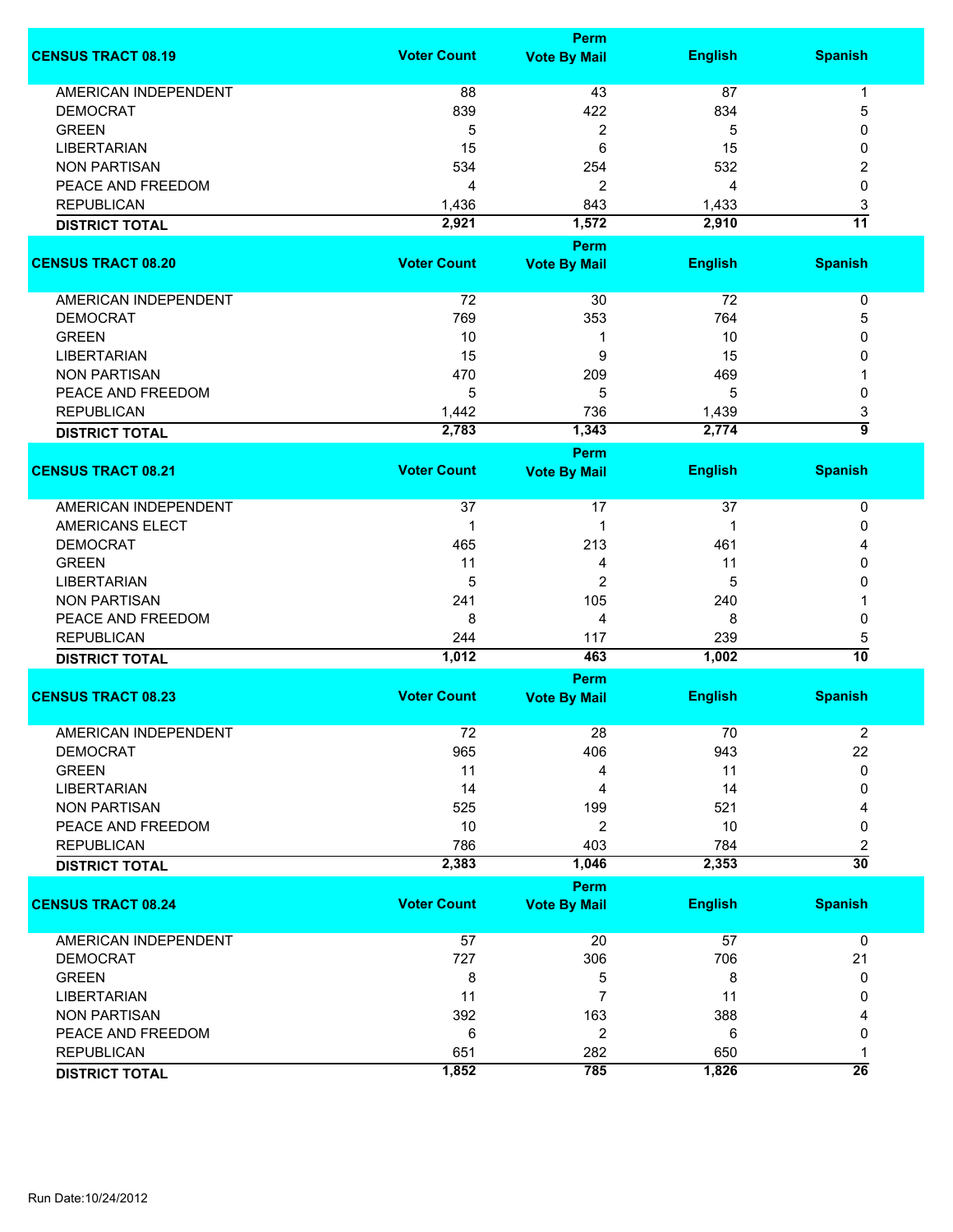|                             |                    | <b>Perm</b>         |                |                 |
|-----------------------------|--------------------|---------------------|----------------|-----------------|
| <b>CENSUS TRACT 08.25</b>   | <b>Voter Count</b> | <b>Vote By Mail</b> | <b>English</b> | <b>Spanish</b>  |
| <b>AMERICAN INDEPENDENT</b> | 41                 | 21                  | 41             | $\pmb{0}$       |
| <b>DEMOCRAT</b>             | 511                | 209                 | 502            | 9               |
| <b>GREEN</b>                | 3                  | 1                   | 3              | 0               |
| <b>LIBERTARIAN</b>          | 9                  | 5                   | 9              | 0               |
| <b>NON PARTISAN</b>         | 253                | 111                 | 252            | 1               |
| PEACE AND FREEDOM           |                    |                     |                |                 |
|                             | $\overline{c}$     | 0                   | 2              | 0               |
| <b>REPUBLICAN</b>           | 261                | 112                 | 258            | 3               |
| <b>DISTRICT TOTAL</b>       | 1,080              | 459                 | 1,067          | $\overline{13}$ |
|                             |                    | <b>Perm</b>         |                |                 |
| <b>CENSUS TRACT 08.26</b>   | <b>Voter Count</b> | <b>Vote By Mail</b> | <b>English</b> | <b>Spanish</b>  |
| AMERICAN INDEPENDENT        | 54                 | 26                  | 54             | 0               |
| <b>DEMOCRAT</b>             | 713                | 289                 | 702            | 11              |
| <b>GREEN</b>                | 11                 | $\boldsymbol{2}$    | 11             | 0               |
| <b>LIBERTARIAN</b>          | 13                 | 5                   | 13             | 0               |
| <b>NON PARTISAN</b>         | 391                | 140                 | 385            | 6               |
| PEACE AND FREEDOM           | $\overline{7}$     | 3                   | $\overline{7}$ | 0               |
| <b>REPUBLICAN</b>           | 649                | 271                 | 645            | 4               |
|                             | 1,838              | 736                 | 1,817          | $\overline{21}$ |
| <b>DISTRICT TOTAL</b>       |                    | Perm                |                |                 |
| <b>CENSUS TRACT 09.01</b>   | <b>Voter Count</b> | <b>Vote By Mail</b> | <b>English</b> | <b>Spanish</b>  |
| <b>AMERICAN INDEPENDENT</b> | 80                 | 48                  | 78             | $\overline{2}$  |
| <b>DEMOCRAT</b>             | 725                | 295                 | 714            | 11              |
| <b>GREEN</b>                | 10                 | 6                   | 10             | 0               |
| <b>LIBERTARIAN</b>          | 22                 | 10                  | 22             | 0               |
| <b>NON PARTISAN</b>         | 375                | 146                 | 372            | 3               |
| PEACE AND FREEDOM           | 6                  | $\overline{2}$      | 6              | 0               |
| <b>REPUBLICAN</b>           | 569                |                     | 566            |                 |
| <b>DISTRICT TOTAL</b>       | 1,787              | 249<br>756          | 1,768          | 3<br>19         |
|                             |                    | <b>Perm</b>         |                |                 |
| <b>CENSUS TRACT 09.03</b>   | <b>Voter Count</b> | <b>Vote By Mail</b> | <b>English</b> | <b>Spanish</b>  |
|                             |                    |                     |                |                 |
| <b>AMERICAN INDEPENDENT</b> | 42                 | 17                  | 42             | 0               |
| <b>DEMOCRAT</b>             | 649                | 256                 | 636            | 13              |
| <b>GREEN</b>                | 9                  | 5                   | 9              | 0               |
| <b>LIBERTARIAN</b>          | 7                  | 3                   | 7              | 0               |
| <b>NON PARTISAN</b>         | 313                | 148                 | 309            | Δ               |
| PEACE AND FREEDOM           | 5                  | 2                   | 5              | 0               |
| <b>REPUBLICAN</b>           | 405                | 201                 | 403            | 2               |
| <b>DISTRICT TOTAL</b>       | 1,430              | 632                 | 1,411          | 19              |
|                             |                    | <b>Perm</b>         |                |                 |
| <b>CENSUS TRACT 09.04</b>   | <b>Voter Count</b> | <b>Vote By Mail</b> | <b>English</b> | <b>Spanish</b>  |
| <b>AMERICAN INDEPENDENT</b> | 38                 | 14                  | 38             | 0               |
| <b>DEMOCRAT</b>             | 541                | 194                 | 529            | 12              |
| <b>GREEN</b>                | 12                 | 6                   | 12             | 0               |
| <b>LIBERTARIAN</b>          | 9                  | $\overline{7}$      | 9              | 0               |
| <b>NON PARTISAN</b>         | 303                | 110                 | 297            | 6               |
| PEACE AND FREEDOM           | $\overline{2}$     | 1                   | $\overline{2}$ | 0               |
| <b>REPUBLICAN</b>           | 334                | 136                 | 328            | 6               |
| <b>DISTRICT TOTAL</b>       | 1,239              | 468                 | 1,215          | $\overline{24}$ |
|                             |                    |                     |                |                 |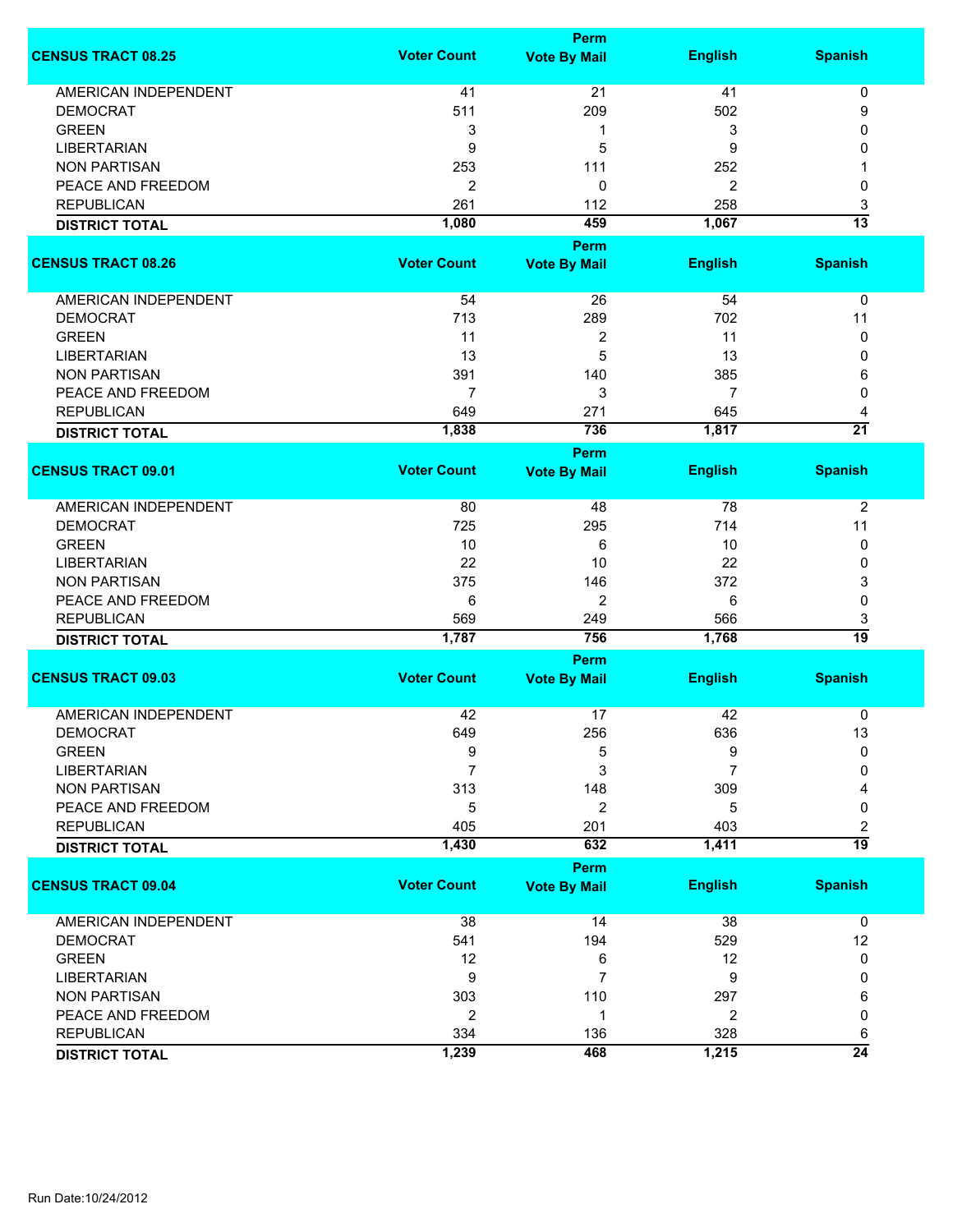|                             |                    | <b>Perm</b>                        |                |                         |
|-----------------------------|--------------------|------------------------------------|----------------|-------------------------|
| <b>CENSUS TRACT 10.01</b>   | <b>Voter Count</b> | <b>Vote By Mail</b>                | <b>English</b> | <b>Spanish</b>          |
| <b>AMERICAN INDEPENDENT</b> | 70                 | 21                                 | 69             | $\mathbf{1}$            |
| <b>DEMOCRAT</b>             | 809                | 323                                | 788            | 21                      |
| <b>GREEN</b>                | 8                  | 3                                  | 8              | 0                       |
| <b>LIBERTARIAN</b>          | 13                 | 8                                  | 13             | 0                       |
| <b>NON PARTISAN</b>         | 389                | 152                                | 379            | 10                      |
|                             |                    |                                    |                |                         |
| PEACE AND FREEDOM           | $\overline{7}$     | 2                                  | 7              | 0                       |
| <b>REPUBLICAN</b>           | 553                | 249                                | 550            | 3                       |
| <b>DISTRICT TOTAL</b>       | 1,849              | 758                                | 1,814          | $\overline{35}$         |
|                             |                    | <b>Perm</b>                        |                |                         |
| <b>CENSUS TRACT 10.02</b>   | <b>Voter Count</b> | <b>Vote By Mail</b>                | <b>English</b> | <b>Spanish</b>          |
| AMERICAN INDEPENDENT        | 36                 | 15                                 | 35             | $\mathbf 1$             |
| <b>DEMOCRAT</b>             | 733                | 279                                | 686            | 47                      |
| <b>GREEN</b>                | 5                  | 3                                  | 5              | 0                       |
| <b>LIBERTARIAN</b>          | $\overline{2}$     | 2                                  | 1              | 1                       |
| <b>NON PARTISAN</b>         | 303                | 112                                | 296            | 7                       |
| PEACE AND FREEDOM           | 5                  | 3                                  | 5              | 0                       |
| <b>REPUBLICAN</b>           | 338                | 122                                | 334            | 4                       |
|                             | 1,422              | 536                                | 1,362          | $\overline{60}$         |
| <b>DISTRICT TOTAL</b>       |                    |                                    |                |                         |
| <b>CENSUS TRACT 11.01</b>   | <b>Voter Count</b> | <b>Perm</b><br><b>Vote By Mail</b> | <b>English</b> | <b>Spanish</b>          |
| <b>AMERICAN INDEPENDENT</b> | 26                 | 8                                  | 26             | 0                       |
| <b>DEMOCRAT</b>             | 547                | 216                                | 517            | 30                      |
| <b>GREEN</b>                | 3                  | 1                                  | 3              | 0                       |
| <b>LIBERTARIAN</b>          | 6                  | 3                                  | 6              | 0                       |
| <b>NON PARTISAN</b>         | 199                | 80                                 | 194            | 5                       |
| PEACE AND FREEDOM           | 8                  | $\overline{c}$                     | 8              | 0                       |
| <b>REPUBLICAN</b>           | 225                | 97                                 | 222            |                         |
|                             | 1,014              | 407                                | 976            | 3<br>$\overline{38}$    |
| <b>DISTRICT TOTAL</b>       |                    |                                    |                |                         |
| <b>CENSUS TRACT 11.03</b>   | <b>Voter Count</b> | <b>Perm</b><br><b>Vote By Mail</b> | <b>English</b> | <b>Spanish</b>          |
|                             |                    |                                    |                |                         |
| <b>AMERICAN INDEPENDENT</b> | 56                 | 32                                 | 56             | 0                       |
| <b>DEMOCRAT</b>             | 802                | 294                                | 787            | 15                      |
| <b>GREEN</b>                | 5                  | 2                                  | 5              | 0                       |
| <b>LIBERTARIAN</b>          | 8                  | 2                                  | 8              | 0                       |
| <b>NON PARTISAN</b>         | 312                | 123                                | 309            | 3                       |
| PEACE AND FREEDOM           | 3                  | 1                                  | 3              | 0                       |
| <b>REPUBLICAN</b>           | 788                | 367                                | 783            | 5                       |
| <b>DISTRICT TOTAL</b>       | 1,974              | 821                                | 1,951          | $\overline{23}$         |
|                             |                    | <b>Perm</b>                        |                |                         |
| <b>CENSUS TRACT 11.04</b>   | <b>Voter Count</b> | <b>Vote By Mail</b>                | <b>English</b> | <b>Spanish</b>          |
| <b>AMERICAN INDEPENDENT</b> | 80                 | 34                                 | 79             | $\mathbf 1$             |
| <b>DEMOCRAT</b>             | 1,074              | 447                                | 1,037          | 37                      |
| <b>GREEN</b>                | 12                 | 5                                  | 12             | 0                       |
| <b>LIBERTARIAN</b>          | 16                 | 5                                  | 16             | 0                       |
| <b>NON PARTISAN</b>         | 410                | 164                                | 406            | 4                       |
| PEACE AND FREEDOM           | 5                  | 2                                  | 5              | 0                       |
| <b>REPUBLICAN</b>           | 882                | 390                                | 880            | $\overline{\mathbf{c}}$ |
| <b>DISTRICT TOTAL</b>       | 2,479              | 1,047                              | 2,435          | $\overline{44}$         |
|                             |                    |                                    |                |                         |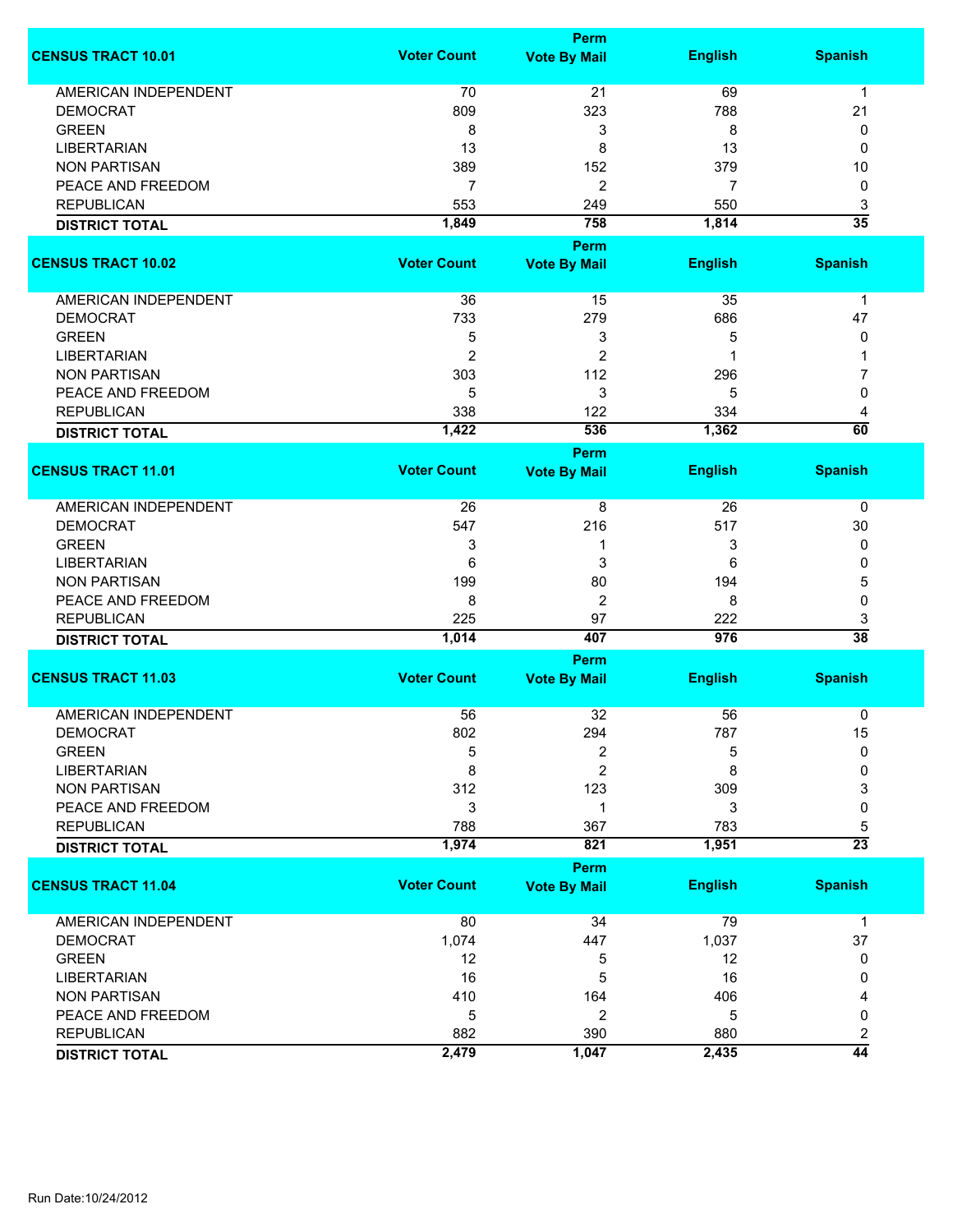|                             |                    | <b>Perm</b>         |                |                      |
|-----------------------------|--------------------|---------------------|----------------|----------------------|
| <b>CENSUS TRACT 12.00</b>   | <b>Voter Count</b> | <b>Vote By Mail</b> | <b>English</b> | <b>Spanish</b>       |
| <b>AMERICAN INDEPENDENT</b> | 82                 | 34                  | 81             | $\mathbf 1$          |
| <b>DEMOCRAT</b>             | 950                | 357                 | 924            | 26                   |
| <b>GREEN</b>                | 17                 | 3                   | 17             | 0                    |
|                             | 18                 | 9                   |                |                      |
| <b>LIBERTARIAN</b>          |                    |                     | 18             | 0                    |
| <b>NON PARTISAN</b>         | 412                | 166                 | 412            | 0                    |
| PEACE AND FREEDOM           | 16                 | 4                   | 16             | 0                    |
| <b>REPUBLICAN</b>           | 836                | 357                 | 832            | 4                    |
| <b>DISTRICT TOTAL</b>       | 2,331              | 930                 | 2,300          | $\overline{31}$      |
|                             |                    | Perm                |                |                      |
| <b>CENSUS TRACT 13.05</b>   | <b>Voter Count</b> | <b>Vote By Mail</b> | <b>English</b> | <b>Spanish</b>       |
| AMERICAN INDEPENDENT        | 41                 | 21                  | 40             | 1                    |
| <b>DEMOCRAT</b>             | 567                | 243                 | 530            | 37                   |
| <b>GREEN</b>                | 1                  |                     | -1             |                      |
|                             |                    | 1                   |                | 0                    |
| <b>LIBERTARIAN</b>          | 11                 | 5                   | 11             | 0                    |
| <b>NON PARTISAN</b>         | 272                | 101                 | 263            | 9                    |
| PEACE AND FREEDOM           | 4                  | 1                   | 4              | 0                    |
| <b>REPUBLICAN</b>           | 232                | 85                  | 225            | $\overline{7}$       |
| <b>DISTRICT TOTAL</b>       | 1,128              | 457                 | 1,074          | $\overline{54}$      |
|                             |                    | Perm                |                |                      |
| <b>CENSUS TRACT 13.07</b>   | <b>Voter Count</b> | <b>Vote By Mail</b> | <b>English</b> | <b>Spanish</b>       |
| <b>AMERICAN INDEPENDENT</b> | 37                 | 15                  | 37             | 0                    |
| <b>DEMOCRAT</b>             | 838                | 340                 | 778            | 60                   |
| <b>GREEN</b>                | 8                  | 3                   | 8              | 0                    |
| <b>LIBERTARIAN</b>          | $\overline{7}$     | 3                   | 7              | $\mathbf{0}$         |
| <b>NON PARTISAN</b>         | 312                | 93                  | 302            | 10                   |
| PEACE AND FREEDOM           |                    |                     |                |                      |
|                             | 14                 | 4                   | 12             | $\overline{c}$       |
| <b>REPUBLICAN</b>           | 388                | 172<br>630          | 385            | 3<br>$\overline{75}$ |
| <b>DISTRICT TOTAL</b>       | 1,604              |                     | 1,529          |                      |
|                             |                    | Perm                |                |                      |
| <b>CENSUS TRACT 13.08</b>   | <b>Voter Count</b> | <b>Vote By Mail</b> | <b>English</b> | <b>Spanish</b>       |
| <b>AMERICAN INDEPENDENT</b> | 37                 | 12                  | 36             | 1                    |
| <b>DEMOCRAT</b>             | 727                | 286                 | 678            | 49                   |
| <b>GREEN</b>                | 6                  | 2                   | 6              | 0                    |
| <b>LIBERTARIAN</b>          | 3                  | 2                   | $\overline{2}$ |                      |
| <b>NON PARTISAN</b>         | 302                | 113                 | 296            | 6                    |
| PEACE AND FREEDOM           | 5                  | 0                   | 5              | 0                    |
|                             |                    |                     |                |                      |
| <b>REPUBLICAN</b>           | 379                | 141                 | 371            | 8<br>$\overline{65}$ |
| <b>DISTRICT TOTAL</b>       | 1,459              | 556                 | 1,394          |                      |
|                             |                    | <b>Perm</b>         |                |                      |
| <b>CENSUS TRACT 13.09</b>   | <b>Voter Count</b> | <b>Vote By Mail</b> | <b>English</b> | <b>Spanish</b>       |
| <b>AMERICAN INDEPENDENT</b> | 45                 | 13                  | 44             | $\mathbf 1$          |
| <b>DEMOCRAT</b>             | 891                | 354                 | 846            | 45                   |
| <b>GREEN</b>                | 6                  | 1                   | 6              | 0                    |
| <b>LIBERTARIAN</b>          | 12                 | 5                   | 12             | 0                    |
| <b>NON PARTISAN</b>         | 323                | 104                 | 304            | 19                   |
| PEACE AND FREEDOM           | 9                  | 5                   | 9              | 0                    |
| <b>REPUBLICAN</b>           | 273                | 107                 | 271            | 2                    |
|                             | 1,559              | 589                 | 1,492          | 67                   |
| <b>DISTRICT TOTAL</b>       |                    |                     |                |                      |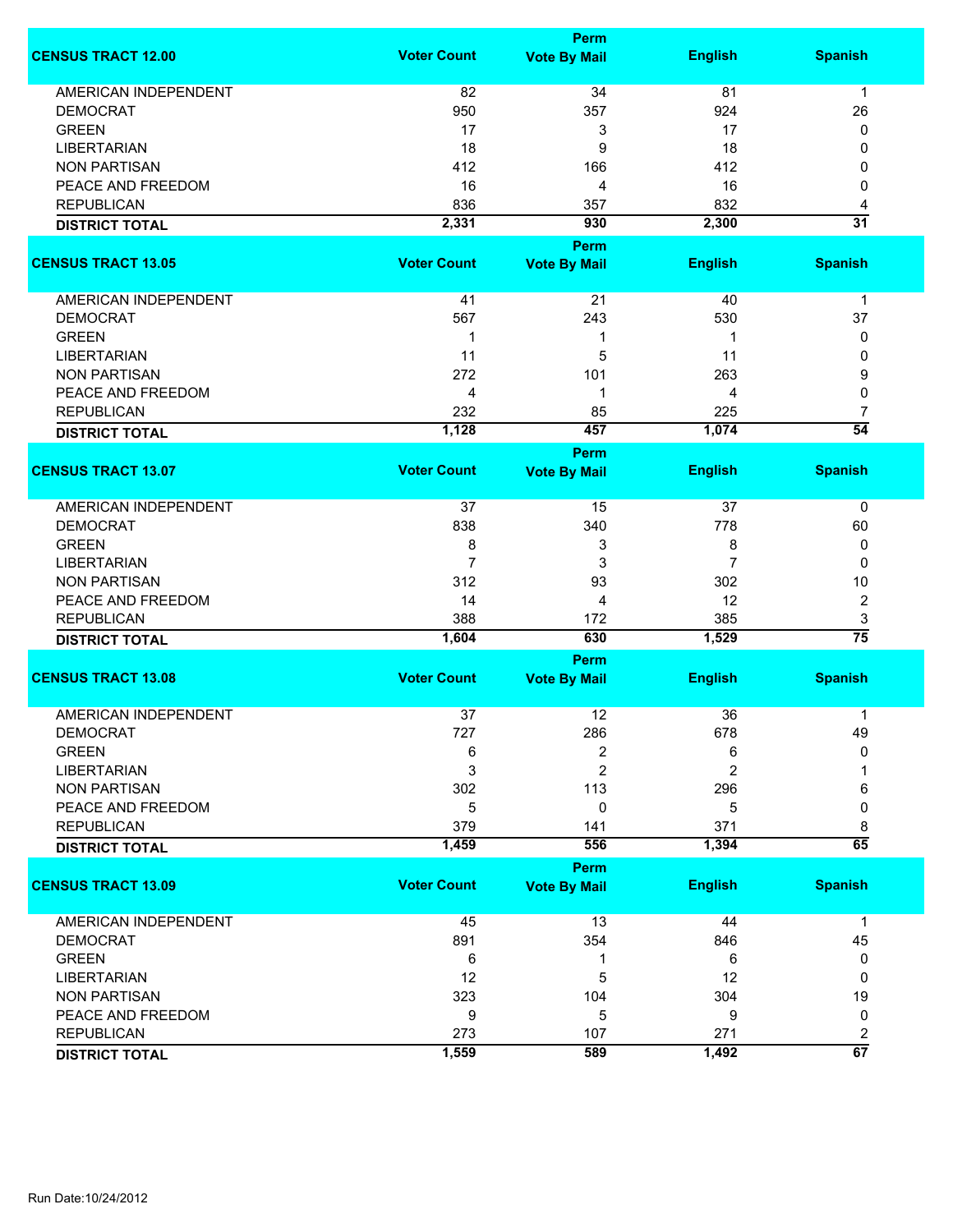|                             | Perm               |                             |                |                      |  |
|-----------------------------|--------------------|-----------------------------|----------------|----------------------|--|
| <b>CENSUS TRACT 13.10</b>   | <b>Voter Count</b> | <b>Vote By Mail</b>         | <b>English</b> | <b>Spanish</b>       |  |
| <b>AMERICAN INDEPENDENT</b> | 52                 | 22                          | 52             | $\mathbf 0$          |  |
| <b>DEMOCRAT</b>             | 1,086              | 437                         | 1,024          | 62                   |  |
| <b>GREEN</b>                | 7                  | 2                           | 7              | 0                    |  |
| <b>LIBERTARIAN</b>          | 9                  | 4                           | 9              | 0                    |  |
| <b>NON PARTISAN</b>         | 471                | 197                         | 462            | 9                    |  |
| PEACE AND FREEDOM           | 16                 | 4                           | 16             | 0                    |  |
|                             |                    |                             |                |                      |  |
| <b>REPUBLICAN</b>           | 491                | 208                         | 486            | 5                    |  |
| <b>DISTRICT TOTAL</b>       | 2,132              | 874                         | 2,056          | $\overline{76}$      |  |
|                             |                    | <b>Perm</b>                 |                |                      |  |
| <b>CENSUS TRACT 13.11</b>   | <b>Voter Count</b> | <b>Vote By Mail</b>         | <b>English</b> | <b>Spanish</b>       |  |
| AMERICAN INDEPENDENT        | 50                 | 17                          | 49             | $\mathbf{1}$         |  |
| <b>DEMOCRAT</b>             | 704                | 280                         | 687            | 17                   |  |
| <b>GREEN</b>                | 8                  | $\overline{c}$              | 8              | 0                    |  |
| <b>LIBERTARIAN</b>          | 16                 | 6                           | 16             | 0                    |  |
| <b>NON PARTISAN</b>         | 356                | 154                         | 356            | 0                    |  |
| PEACE AND FREEDOM           | $\overline{2}$     | 0                           | $\overline{2}$ | 0                    |  |
| <b>REPUBLICAN</b>           | 444                | 209                         | 440            | 4                    |  |
|                             | 1,580              | 668                         | 1,558          | $\overline{22}$      |  |
| <b>DISTRICT TOTAL</b>       |                    | Perm                        |                |                      |  |
| <b>CENSUS TRACT 13.12</b>   | <b>Voter Count</b> | <b>Vote By Mail</b>         | <b>English</b> | <b>Spanish</b>       |  |
| <b>AMERICAN INDEPENDENT</b> | 59                 | 22                          | 59             | 0                    |  |
| <b>DEMOCRAT</b>             | 967                | 385                         | 938            | 29                   |  |
| <b>GREEN</b>                | 6                  | 1                           | 6              | 0                    |  |
| <b>LIBERTARIAN</b>          | 5                  | 1                           | 5              | 0                    |  |
| <b>NON PARTISAN</b>         | 431                | 165                         | 425            | 6                    |  |
| PEACE AND FREEDOM           | 8                  | 0                           | 8              | 0                    |  |
|                             |                    |                             |                |                      |  |
| <b>REPUBLICAN</b>           | 533                | 229                         | 529            | 4<br>$\overline{39}$ |  |
| <b>DISTRICT TOTAL</b>       | 2,009              | 803                         | 1,970          |                      |  |
| <b>CENSUS TRACT 14.00</b>   | <b>Voter Count</b> | Perm<br><b>Vote By Mail</b> | <b>English</b> | <b>Spanish</b>       |  |
|                             |                    |                             |                |                      |  |
| <b>AMERICAN INDEPENDENT</b> | 35                 | 19                          | 34             | 1                    |  |
| <b>DEMOCRAT</b>             | 493                | 232                         | 483            | 10                   |  |
| <b>GREEN</b>                | 4                  | 4                           | 4              | $\mathbf{0}$         |  |
| <b>LIBERTARIAN</b>          | 8                  | 3                           | 8              | 0                    |  |
| <b>NON PARTISAN</b>         | 215                | 83                          | 213            | 2                    |  |
| PEACE AND FREEDOM           | 7                  | 1                           | $\overline{7}$ | 0                    |  |
| <b>REPUBLICAN</b>           | 226                | 105                         | 222            | 4                    |  |
| <b>DISTRICT TOTAL</b>       | 988                | 447                         | 971            | $\overline{17}$      |  |
|                             |                    | Perm                        |                |                      |  |
| <b>CENSUS TRACT 15.01</b>   | <b>Voter Count</b> | <b>Vote By Mail</b>         | <b>English</b> | <b>Spanish</b>       |  |
| AMERICAN INDEPENDENT        | 26                 | $\overline{9}$              | 26             | $\mathbf 0$          |  |
| <b>DEMOCRAT</b>             | 475                | 191                         | 439            | 36                   |  |
| <b>GREEN</b>                | 6                  | 2                           | 6              | 0                    |  |
| <b>LIBERTARIAN</b>          | 4                  | 1                           | 4              | 0                    |  |
| <b>NON PARTISAN</b>         | 195                | 62                          | 192            | 3                    |  |
| PEACE AND FREEDOM           | 6                  | 3                           | 6              | 0                    |  |
| <b>REPUBLICAN</b>           | 169                | 63                          | 164            | 5                    |  |
| <b>DISTRICT TOTAL</b>       | 881                | 331                         | 837            | $\overline{44}$      |  |
|                             |                    |                             |                |                      |  |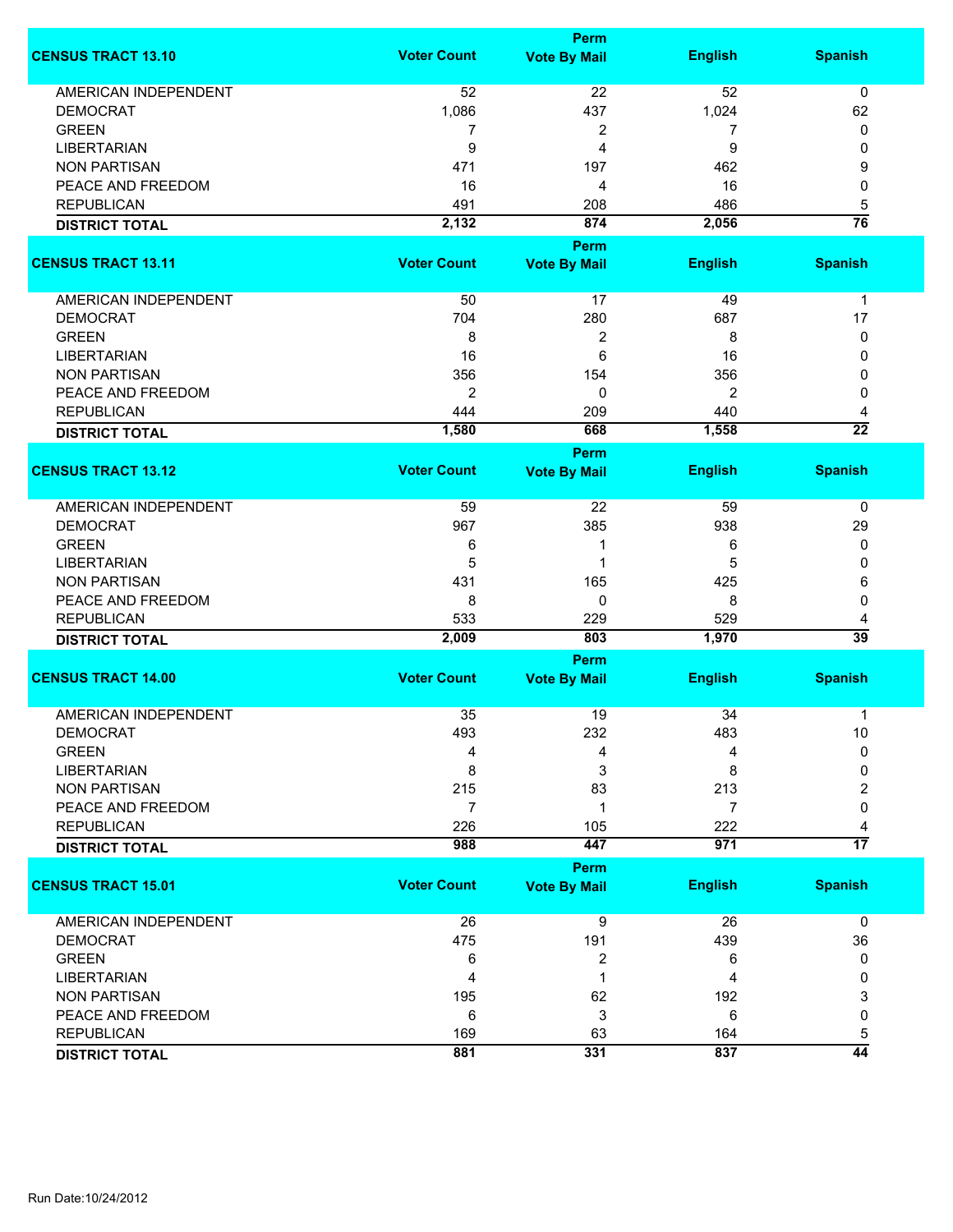|                             |                    | Perm                |                |                 |
|-----------------------------|--------------------|---------------------|----------------|-----------------|
| <b>CENSUS TRACT 15.03</b>   | <b>Voter Count</b> | <b>Vote By Mail</b> | <b>English</b> | <b>Spanish</b>  |
| <b>AMERICAN INDEPENDENT</b> | 16                 | $\overline{2}$      | 16             | $\mathbf 0$     |
| <b>DEMOCRAT</b>             | 350                | 123                 | 326            | 24              |
| <b>GREEN</b>                | 1                  | 0                   | 1              | 0               |
| <b>LIBERTARIAN</b>          | 4                  | $\overline{2}$      | 4              | 0               |
|                             |                    |                     |                |                 |
| <b>NON PARTISAN</b>         | 165                | 51                  | 157            | 8               |
| <b>REPUBLICAN</b>           | 136                | 51                  | 128            | 8               |
| <b>DISTRICT TOTAL</b>       | 672                | $\overline{229}$    | 632            | $\overline{40}$ |
|                             |                    | <b>Perm</b>         |                |                 |
| <b>CENSUS TRACT 15.04</b>   | <b>Voter Count</b> | <b>Vote By Mail</b> | <b>English</b> | <b>Spanish</b>  |
|                             |                    |                     |                |                 |
| AMERICAN INDEPENDENT        | 29                 | 8                   | 29             | 0               |
| <b>DEMOCRAT</b>             | 750                | 277                 | 711            | 39              |
| <b>GREEN</b>                | $\overline{2}$     | 1                   | $\overline{2}$ | 0               |
| <b>LIBERTARIAN</b>          | 12                 | $\overline{c}$      | 12             | 0               |
| <b>NON PARTISAN</b>         | 346                | 133                 | 341            | 5               |
| PEACE AND FREEDOM           | 8                  | $\overline{2}$      | 8              | 0               |
| <b>REPUBLICAN</b>           | 273                | 108                 | 268            | 5               |
| <b>DISTRICT TOTAL</b>       | 1,420              | 531                 | 1,371          | 49              |
|                             |                    | Perm                |                |                 |
| <b>CENSUS TRACT 16.00</b>   | <b>Voter Count</b> | <b>Vote By Mail</b> | <b>English</b> | <b>Spanish</b>  |
| <b>AMERICAN INDEPENDENT</b> | 25                 | 11                  | 25             | 0               |
| <b>DEMOCRAT</b>             | 566                | 223                 | 519            | 47              |
| <b>GREEN</b>                | 4                  | 1                   | 4              | 0               |
| <b>LIBERTARIAN</b>          | 6                  | 4                   | 6              | 0               |
|                             |                    |                     |                |                 |
| <b>NON PARTISAN</b>         | 262                | 91                  | 251            | 11              |
| PEACE AND FREEDOM           | 7                  | $\overline{c}$      | 6              | $\mathbf 1$     |
| <b>REPUBLICAN</b>           | 254                | 83                  | 248            | 6               |
| <b>DISTRICT TOTAL</b>       | 1,124              | 415                 | 1,059          | 65              |
|                             |                    | Perm                |                |                 |
| <b>CENSUS TRACT 17.02</b>   | <b>Voter Count</b> | <b>Vote By Mail</b> | <b>English</b> | <b>Spanish</b>  |
| <b>AMERICAN INDEPENDENT</b> | 44                 | 26                  | 43             | $\mathbf 1$     |
| <b>DEMOCRAT</b>             | 785                | 388                 | 759            | 26              |
| <b>GREEN</b>                | 7                  | 3                   | 7              | 0               |
| <b>LIBERTARIAN</b>          | $\overline{7}$     | 5                   | $\overline{7}$ | 0               |
| <b>NON PARTISAN</b>         | 393                | 165                 | 385            | 8               |
| PEACE AND FREEDOM           | 2                  | 0                   | 2              | 0               |
| <b>REPUBLICAN</b>           | 896                | 509                 | 891            | 5               |
| <b>DISTRICT TOTAL</b>       | 2,134              | 1,096               | 2,094          | $\overline{40}$ |
|                             |                    | <b>Perm</b>         |                |                 |
| <b>CENSUS TRACT 17.03</b>   | <b>Voter Count</b> | <b>Vote By Mail</b> | <b>English</b> | <b>Spanish</b>  |
|                             |                    |                     |                |                 |
| <b>AMERICAN INDEPENDENT</b> | 86                 | 36                  | 86             | 0               |
| <b>DEMOCRAT</b>             | 1,199              | 511                 | 1,159          | 40              |
| <b>GREEN</b>                | 12                 | 4                   | 12             | 0               |
| <b>LIBERTARIAN</b>          | 14                 | 8                   | 14             | 0               |
| <b>NON PARTISAN</b>         | 585                | 230                 | 582            | 3               |
| PEACE AND FREEDOM           | 6                  | $\overline{2}$      | 5              | 1               |
| <b>REPUBLICAN</b>           | 1,236              | 553                 | 1,228          | 8               |
| <b>DISTRICT TOTAL</b>       | 3,138              | 1,344               | 3,086          | $\overline{52}$ |
|                             |                    |                     |                |                 |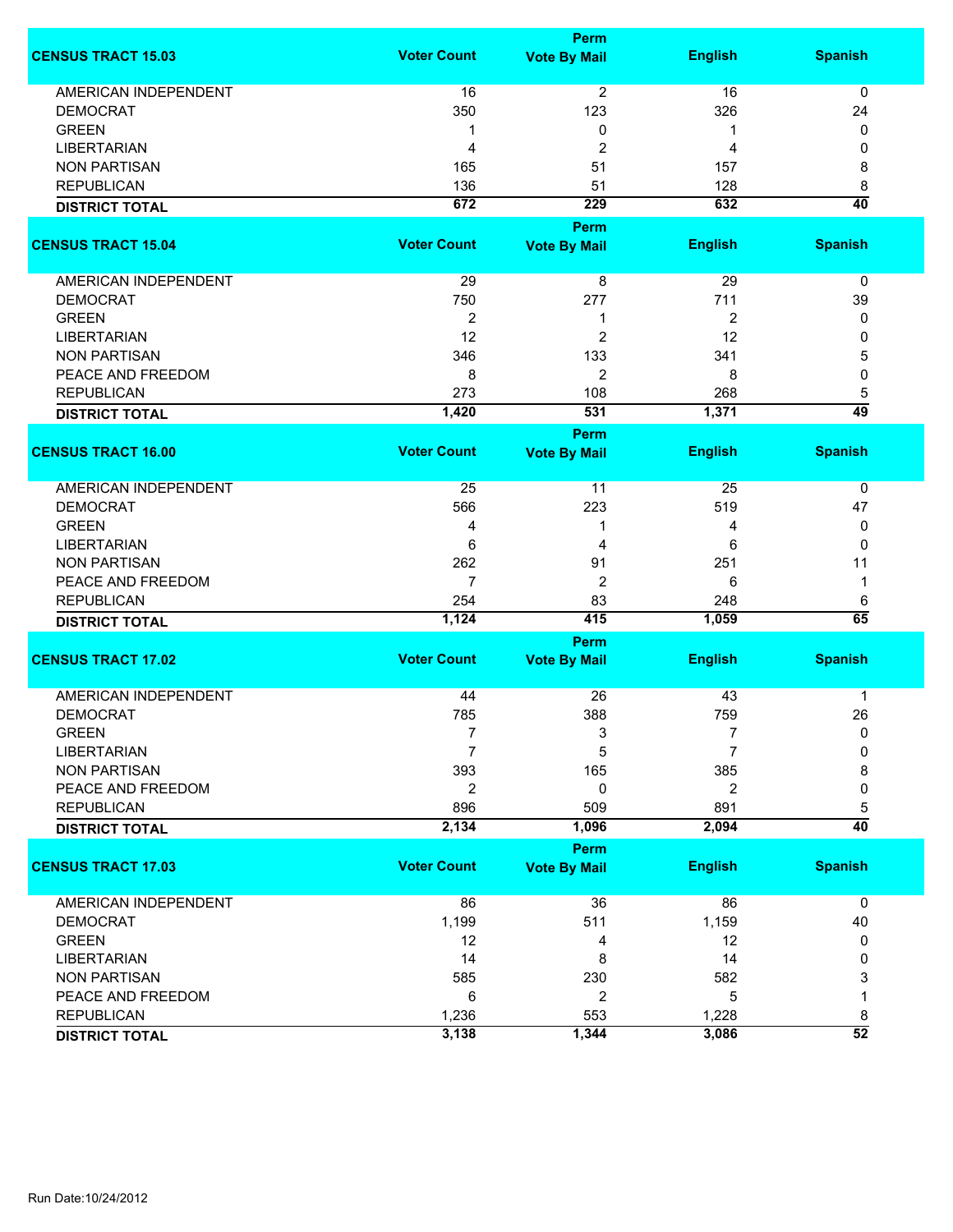|                             |                    | <b>Perm</b>         |                |                      |
|-----------------------------|--------------------|---------------------|----------------|----------------------|
| <b>CENSUS TRACT 17.04</b>   | <b>Voter Count</b> | <b>Vote By Mail</b> | <b>English</b> | <b>Spanish</b>       |
| <b>AMERICAN INDEPENDENT</b> | 61                 | 27                  | 59             | $\overline{2}$       |
| <b>DEMOCRAT</b>             | 900                | 378                 | 871            | 29                   |
| <b>GREEN</b>                | 4                  | 2                   | 4              | 0                    |
| <b>LIBERTARIAN</b>          | 6                  | 3                   | 6              | 0                    |
| <b>NON PARTISAN</b>         | 441                | 156                 | 436            | 5                    |
| PEACE AND FREEDOM           | 10                 | $\overline{c}$      | 10             | $\mathbf 0$          |
| <b>REPUBLICAN</b>           |                    |                     |                |                      |
|                             | 662                | 328                 | 652            | 10                   |
| <b>DISTRICT TOTAL</b>       | 2,084              | 896                 | 2,038          | $\overline{46}$      |
|                             |                    | <b>Perm</b>         |                |                      |
| <b>CENSUS TRACT 17.06</b>   | <b>Voter Count</b> | <b>Vote By Mail</b> | <b>English</b> | <b>Spanish</b>       |
| AMERICAN INDEPENDENT        | 50                 | 20                  | 48             | $\overline{2}$       |
| <b>DEMOCRAT</b>             | 975                | 390                 | 929            | 46                   |
| <b>GREEN</b>                | $\overline{2}$     | 0                   | $\overline{2}$ | 0                    |
| <b>LIBERTARIAN</b>          | 11                 | 5                   | 11             | 0                    |
| <b>NON PARTISAN</b>         | 383                | 140                 | 377            | 6                    |
| PEACE AND FREEDOM           | 13                 | $\overline{7}$      | 13             | 0                    |
|                             | 481                |                     | 480            |                      |
| <b>REPUBLICAN</b>           | 1,915              | 195<br>757          | 1,860          | 1<br>$\overline{55}$ |
| <b>DISTRICT TOTAL</b>       |                    | Perm                |                |                      |
| <b>CENSUS TRACT 17.07</b>   | <b>Voter Count</b> | <b>Vote By Mail</b> | <b>English</b> | <b>Spanish</b>       |
|                             |                    |                     |                |                      |
| <b>AMERICAN INDEPENDENT</b> | 68                 | 29                  | 67             | 1                    |
| <b>DEMOCRAT</b>             | 1,159              | 451                 | 1,115          | 44                   |
| <b>GREEN</b>                | 3                  | 2                   | 3              | 0                    |
| <b>LIBERTARIAN</b>          | $\overline{7}$     | 1                   | 7              | 0                    |
| <b>NON PARTISAN</b>         | 494                | 198                 | 481            | 13                   |
| PEACE AND FREEDOM           | 17                 | 3                   | 17             | 0                    |
| <b>REPUBLICAN</b>           | 725                | 330                 | 718            | 7                    |
| <b>DISTRICT TOTAL</b>       | 2,473              | 1,014               | 2,408          | 65                   |
|                             |                    | <b>Perm</b>         |                |                      |
| <b>CENSUS TRACT 18.03</b>   | <b>Voter Count</b> | <b>Vote By Mail</b> | <b>English</b> | <b>Spanish</b>       |
| <b>AMERICAN INDEPENDENT</b> | 34                 | 11                  | 34             | 0                    |
| <b>DEMOCRAT</b>             | 508                | 220                 | 498            | 10                   |
| <b>GREEN</b>                | 4                  |                     | 4              | $\mathbf 0$          |
| <b>LIBERTARIAN</b>          | 4                  |                     | 4              | 0                    |
|                             |                    |                     |                |                      |
| <b>NON PARTISAN</b>         | 201                | 77                  | 199            | 2                    |
| PEACE AND FREEDOM           | 3                  | 1                   | 3              | 0                    |
| <b>REPUBLICAN</b>           | 425                | 199                 | 421            | 4                    |
| <b>DISTRICT TOTAL</b>       | 1,179              | 510                 | 1,163          | $\overline{16}$      |
|                             |                    | <b>Perm</b>         |                |                      |
| <b>CENSUS TRACT 18.04</b>   | <b>Voter Count</b> | <b>Vote By Mail</b> | <b>English</b> | <b>Spanish</b>       |
| <b>AMERICAN INDEPENDENT</b> | 57                 | 23                  | 56             | $\mathbf 1$          |
| <b>DEMOCRAT</b>             | 1,029              | 403                 | 989            | 40                   |
| <b>LIBERTARIAN</b>          | 7                  | 2                   | 7              | 0                    |
| <b>NON PARTISAN</b>         | 463                | 198                 | 459            |                      |
| PEACE AND FREEDOM           | 11                 | $\overline{c}$      | 10             | 1                    |
| <b>REPUBLICAN</b>           | 749                | 352                 | 742            | 7                    |
|                             | 2,316              | 980                 | 2,263          | $\overline{53}$      |
| <b>DISTRICT TOTAL</b>       |                    |                     |                |                      |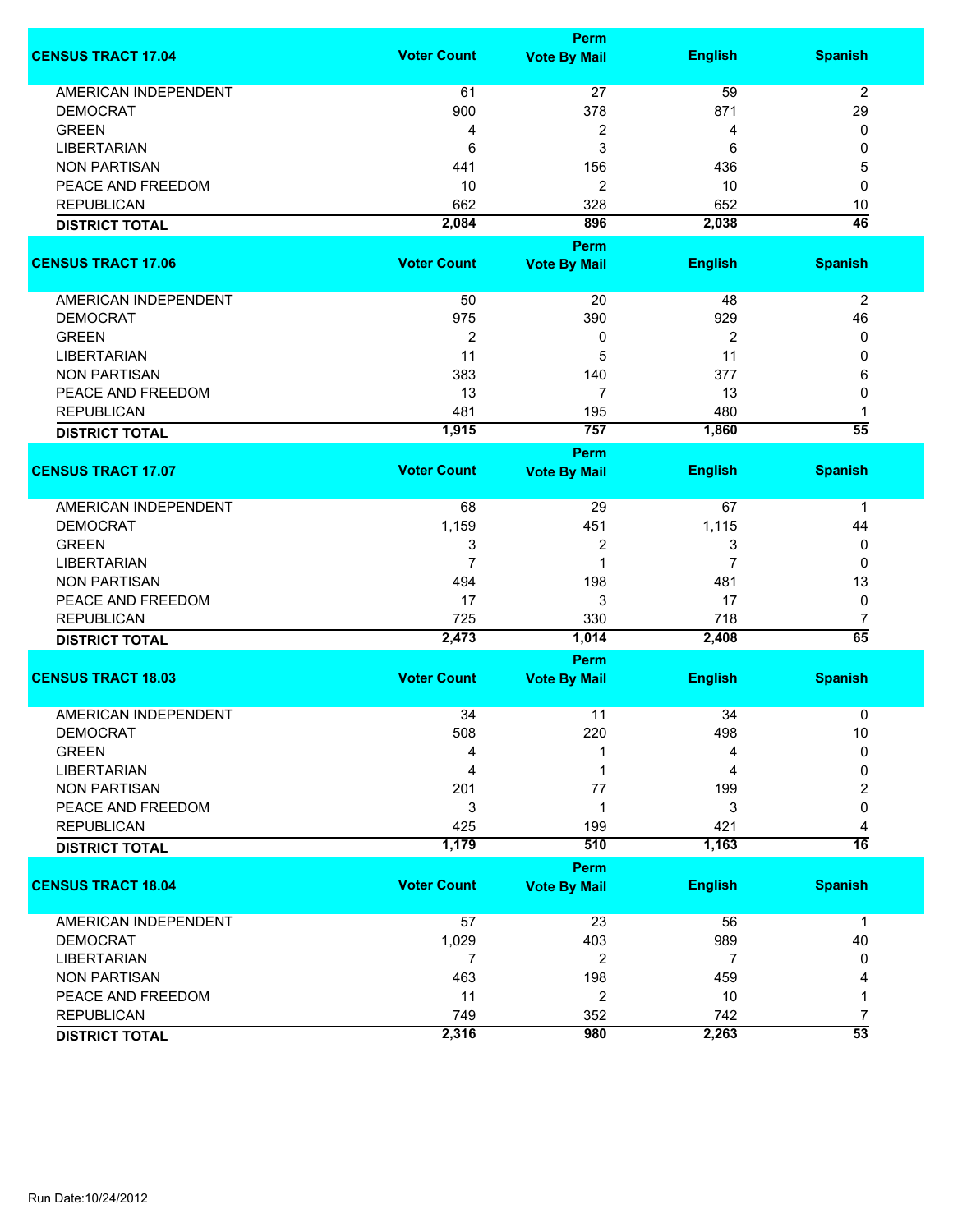|                             |                    | <b>Perm</b>         |                |                      |
|-----------------------------|--------------------|---------------------|----------------|----------------------|
| <b>CENSUS TRACT 18.06</b>   | <b>Voter Count</b> | <b>Vote By Mail</b> | <b>English</b> | <b>Spanish</b>       |
| <b>AMERICAN INDEPENDENT</b> | 50                 | 22                  | 50             | 0                    |
| <b>DEMOCRAT</b>             | 1,080              | 430                 | 1,049          | 31                   |
| <b>GREEN</b>                | 9                  | 6                   | 9              | 0                    |
| <b>LIBERTARIAN</b>          | 6                  | 1                   | 6              | 0                    |
| <b>NON PARTISAN</b>         | 489                | 183                 | 481            | 8                    |
| PEACE AND FREEDOM           | 8                  | 3                   | 8              | $\mathbf 0$          |
|                             |                    |                     |                |                      |
| <b>REPUBLICAN</b>           | 791                | 327                 | 785            | 6<br>$\overline{45}$ |
| <b>DISTRICT TOTAL</b>       | 2,433              | 972                 | 2,388          |                      |
|                             |                    | <b>Perm</b>         |                |                      |
| <b>CENSUS TRACT 18.08</b>   | <b>Voter Count</b> | <b>Vote By Mail</b> | <b>English</b> | <b>Spanish</b>       |
| AMERICAN INDEPENDENT        | 64                 | 29                  | 64             | 0                    |
| <b>DEMOCRAT</b>             | 916                | 364                 | 892            | 24                   |
| <b>GREEN</b>                | 6                  | 3                   | 6              | 0                    |
| <b>LIBERTARIAN</b>          | 8                  | 4                   | 8              | 0                    |
| <b>NON PARTISAN</b>         | 363                | 143                 | 354            | 9                    |
| PEACE AND FREEDOM           | $\overline{7}$     | 3                   | 7              | 0                    |
| <b>REPUBLICAN</b>           | 638                | 293                 | 635            | 3                    |
|                             | 2,002              | 839                 | 1,966          | $\overline{36}$      |
| <b>DISTRICT TOTAL</b>       |                    |                     |                |                      |
| <b>CENSUS TRACT 18.09</b>   | <b>Voter Count</b> | <b>Perm</b>         | <b>English</b> | <b>Spanish</b>       |
|                             |                    | <b>Vote By Mail</b> |                |                      |
| <b>AMERICAN INDEPENDENT</b> | 39                 | 21                  | 39             | 0                    |
| <b>DEMOCRAT</b>             | 741                | 254                 | 704            | 37                   |
| <b>GREEN</b>                | 8                  | 2                   | 8              | 0                    |
| <b>LIBERTARIAN</b>          | 5                  | 1                   | 4              | 1                    |
| <b>NON PARTISAN</b>         | 335                | 135                 | 330            | 5                    |
| PEACE AND FREEDOM           | 5                  | 1                   | 5              | 0                    |
| <b>REPUBLICAN</b>           | 558                | 248                 | 553            | 5                    |
| <b>DISTRICT TOTAL</b>       | 1,691              | 662                 | 1,643          | 48                   |
|                             |                    | <b>Perm</b>         |                |                      |
| <b>CENSUS TRACT 18.10</b>   | <b>Voter Count</b> | <b>Vote By Mail</b> | <b>English</b> | <b>Spanish</b>       |
|                             |                    |                     |                |                      |
| <b>AMERICAN INDEPENDENT</b> | 44                 | 19                  | 41             | 3                    |
| <b>DEMOCRAT</b>             | 813                | 319                 | 755            | 58                   |
| <b>GREEN</b>                | 2                  | 0                   | 2              | 0                    |
| <b>LIBERTARIAN</b>          | 8                  | 3                   | 7              |                      |
| <b>NON PARTISAN</b>         | 334                | 126                 | 325            | 9                    |
| PEACE AND FREEDOM           | 9                  | 2                   | 9              | 0                    |
| <b>REPUBLICAN</b>           | 366                | 151                 | 357            | 9                    |
| <b>DISTRICT TOTAL</b>       | 1,576              | 620                 | 1,496          | $\overline{80}$      |
|                             |                    | <b>Perm</b>         |                |                      |
| <b>CENSUS TRACT 18.12</b>   | <b>Voter Count</b> | <b>Vote By Mail</b> | <b>English</b> | <b>Spanish</b>       |
| <b>AMERICAN INDEPENDENT</b> | 19                 | $\overline{7}$      | 19             | 0                    |
| <b>DEMOCRAT</b>             | 609                | 273                 | 559            | 50                   |
| <b>GREEN</b>                | 4                  | 3                   | 4              | 0                    |
| <b>LIBERTARIAN</b>          | 5                  | 2                   | 5              | 0                    |
| <b>NON PARTISAN</b>         | 218                | 86                  | 211            | 7                    |
| PEACE AND FREEDOM           | 5                  | 1                   | 5              | 0                    |
| <b>REPUBLICAN</b>           | 174                | 74                  | 171            | 3                    |
| <b>DISTRICT TOTAL</b>       | 1,034              | 446                 | 974            | $\overline{60}$      |
|                             |                    |                     |                |                      |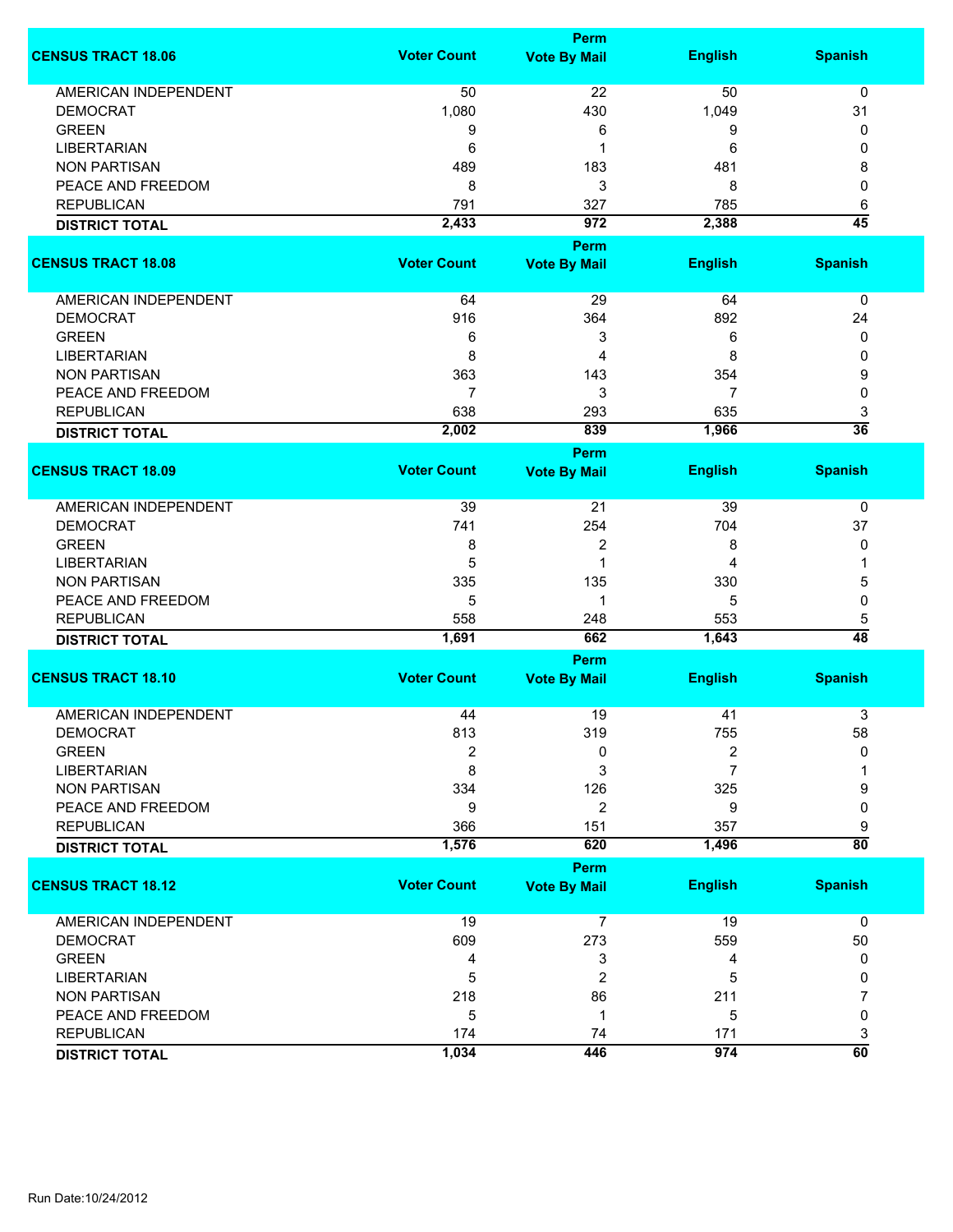|                             |                    | <b>Perm</b>         |                |                 |
|-----------------------------|--------------------|---------------------|----------------|-----------------|
| <b>CENSUS TRACT 18.13</b>   | <b>Voter Count</b> | <b>Vote By Mail</b> | <b>English</b> | <b>Spanish</b>  |
| <b>AMERICAN INDEPENDENT</b> | 22                 | $\overline{9}$      | 22             | 0               |
| <b>DEMOCRAT</b>             | 522                | 217                 | 484            | 38              |
| <b>GREEN</b>                | $\overline{c}$     | 0                   | 2              | 0               |
| <b>LIBERTARIAN</b>          | $\overline{7}$     | 4                   | 6              | 1               |
|                             |                    |                     |                |                 |
| <b>NON PARTISAN</b>         | 209                | 87                  | 198            | 11              |
| PEACE AND FREEDOM           | 6                  | 1                   | 6              | 0               |
| <b>REPUBLICAN</b>           | 161                | 53                  | 155            | 6               |
| <b>DISTRICT TOTAL</b>       | 929                | 371                 | 873            | $\overline{56}$ |
|                             |                    | <b>Perm</b>         |                |                 |
| <b>CENSUS TRACT 19.01</b>   | <b>Voter Count</b> | <b>Vote By Mail</b> | <b>English</b> | <b>Spanish</b>  |
| AMERICAN INDEPENDENT        | 108                | 48                  | 107            | $\mathbf 1$     |
| <b>DEMOCRAT</b>             | 1,136              | 479                 | 1,121          | 15              |
| <b>GREEN</b>                | 6                  | 3                   | 5              | 1               |
| <b>LIBERTARIAN</b>          | 13                 | 8                   | 13             | 0               |
| <b>NON PARTISAN</b>         | 570                | 202                 | 564            | 6               |
| PEACE AND FREEDOM           | 13                 | 3                   | 13             |                 |
|                             |                    |                     |                | 0               |
| <b>REPUBLICAN</b>           | 1,281              | 522                 | 1,272          | 9               |
| <b>DISTRICT TOTAL</b>       | 3,127              | 1,265               | 3,095          | $\overline{32}$ |
|                             | <b>Voter Count</b> | <b>Perm</b>         |                |                 |
| <b>CENSUS TRACT 19.03</b>   |                    | <b>Vote By Mail</b> | <b>English</b> | <b>Spanish</b>  |
| <b>AMERICAN INDEPENDENT</b> | 57                 | 33                  | 57             | 0               |
| <b>DEMOCRAT</b>             | 723                | 338                 | 720            | 3               |
| <b>GREEN</b>                | 4                  | 4                   | 4              | 0               |
| <b>LIBERTARIAN</b>          | 13                 | 8                   | 13             | 0               |
| <b>NON PARTISAN</b>         | 571                | 266                 | 567            | 4               |
| PEACE AND FREEDOM           | 3                  | $\overline{2}$      | 3              | 0               |
| <b>REPUBLICAN</b>           | 949                | 492                 | 944            | 5               |
| <b>DISTRICT TOTAL</b>       | 2,320              | 1,143               | 2,308          | $\overline{12}$ |
|                             |                    | Perm                |                |                 |
| <b>CENSUS TRACT 19.05</b>   | <b>Voter Count</b> | <b>Vote By Mail</b> | <b>English</b> | <b>Spanish</b>  |
|                             |                    |                     |                |                 |
| <b>AMERICAN INDEPENDENT</b> | 82                 | 28                  | 82             | 0               |
| <b>DEMOCRAT</b>             | 999                | 441                 | 981            | 18              |
| <b>GREEN</b>                | 6                  | 2                   | 6              | 0               |
| <b>LIBERTARIAN</b>          | 14                 | 7                   | 14             | 0               |
| <b>NON PARTISAN</b>         | 592                | 253                 | 590            | 2               |
| PEACE AND FREEDOM           | $\overline{7}$     | 1                   | $\overline{7}$ | 0               |
| <b>REPUBLICAN</b>           | 1,170              | 555                 | 1,167          | 3               |
| <b>DISTRICT TOTAL</b>       | 2,870              | 1,287               | 2,847          | $\overline{23}$ |
|                             |                    | <b>Perm</b>         |                |                 |
| <b>CENSUS TRACT 19.06</b>   | <b>Voter Count</b> | <b>Vote By Mail</b> | <b>English</b> | <b>Spanish</b>  |
| <b>AMERICAN INDEPENDENT</b> | 99                 | 42                  | 99             | 0               |
| <b>DEMOCRAT</b>             | 1,517              | 589                 | 1,486          | 31              |
| <b>GREEN</b>                | 11                 | 4                   | 11             | 0               |
| <b>LIBERTARIAN</b>          | 26                 | 10                  | 26             | 0               |
| <b>NON PARTISAN</b>         | 723                | 307                 | 716            | 7               |
| PEACE AND FREEDOM           | 10                 | 4                   | 10             | 0               |
|                             |                    |                     |                |                 |
| <b>REPUBLICAN</b>           | 1,107              | 497                 | 1,102          | 5               |
| <b>DISTRICT TOTAL</b>       | 3,493              | 1,453               | 3,450          | $\overline{43}$ |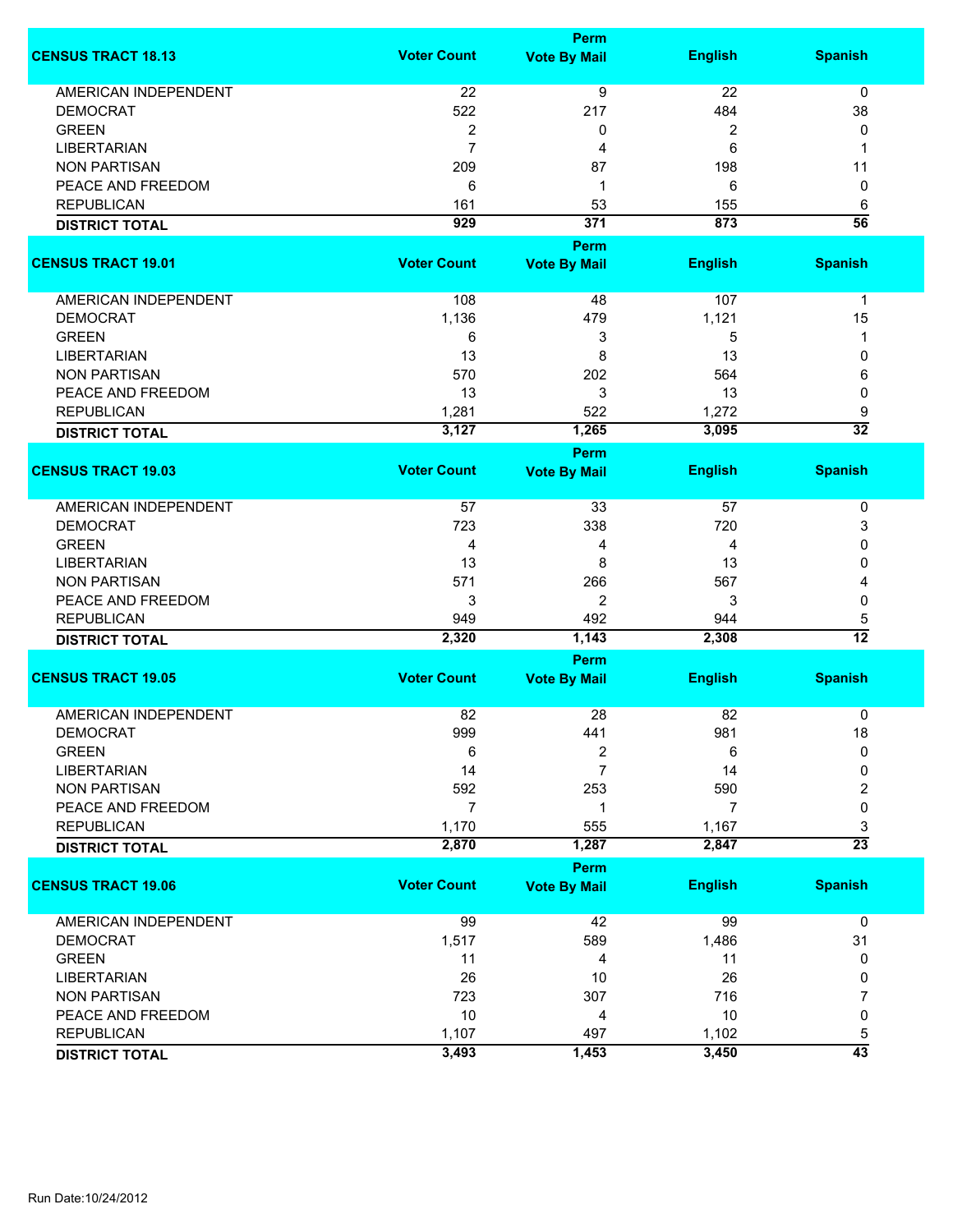|                             |                    | <b>Perm</b>         |                |                      |
|-----------------------------|--------------------|---------------------|----------------|----------------------|
| <b>CENSUS TRACT 20.10</b>   | <b>Voter Count</b> | <b>Vote By Mail</b> | <b>English</b> | <b>Spanish</b>       |
| <b>AMERICAN INDEPENDENT</b> | 146                | 58                  | 146            | $\mathbf 0$          |
| <b>DEMOCRAT</b>             | 1,755              | 734                 | 1,737          | 18                   |
| <b>GREEN</b>                | 11                 | 6                   | 11             | 0                    |
| <b>LIBERTARIAN</b>          | 11                 | 4                   | 11             | 0                    |
| <b>NON PARTISAN</b>         | 971                | 412                 | 967            | 4                    |
| PEACE AND FREEDOM           | 13                 | 4                   | 13             | 0                    |
| <b>REPUBLICAN</b>           | 1,615              | 786                 | 1,609          |                      |
|                             |                    |                     |                | 6<br>$\overline{28}$ |
| <b>DISTRICT TOTAL</b>       | 4,522              | 2,004<br>Perm       | 4,494          |                      |
| <b>CENSUS TRACT 20.11</b>   | <b>Voter Count</b> | <b>Vote By Mail</b> | <b>English</b> | <b>Spanish</b>       |
| AMERICAN INDEPENDENT        | 71                 | 30                  | 71             | $\pmb{0}$            |
| <b>DEMOCRAT</b>             | 690                | 330                 | 688            | 2                    |
| <b>GREEN</b>                | 14                 | 5                   | 14             | 0                    |
| <b>LIBERTARIAN</b>          | 18                 | 11                  | 18             | 0                    |
| <b>NON PARTISAN</b>         | 474                | 202                 | 473            |                      |
| PEACE AND FREEDOM           | 8                  | $\overline{c}$      | 8              | 0                    |
| <b>REPUBLICAN</b>           | 1,490              | 798                 | 1,486          | 4                    |
|                             | 2,765              | 1,378               | 2,758          | $\overline{7}$       |
| <b>DISTRICT TOTAL</b>       |                    | <b>Perm</b>         |                |                      |
| <b>CENSUS TRACT 20.13</b>   | <b>Voter Count</b> | <b>Vote By Mail</b> | <b>English</b> | <b>Spanish</b>       |
| <b>AMERICAN INDEPENDENT</b> | 96                 | 39                  | 96             | 0                    |
| <b>DEMOCRAT</b>             | 840                | 371                 | 829            | 11                   |
|                             |                    |                     | 11             |                      |
| <b>GREEN</b>                | 11                 | 4                   |                | 0                    |
| <b>LIBERTARIAN</b>          | 10                 | 3                   | 10             | 0                    |
| <b>NON PARTISAN</b>         | 437                | 170                 | 435            | 2                    |
| PEACE AND FREEDOM           | 6                  | 3                   | 6              | 0                    |
| <b>REPUBLICAN</b>           | 1,237              | 595                 | 1,233          | 4                    |
| <b>DISTRICT TOTAL</b>       | 2,637              | 1,185               | 2,620          | $\overline{17}$      |
|                             |                    | <b>Perm</b>         |                |                      |
| <b>CENSUS TRACT 20.14</b>   | <b>Voter Count</b> | <b>Vote By Mail</b> | <b>English</b> | <b>Spanish</b>       |
| <b>AMERICAN INDEPENDENT</b> | 112                | 54                  | 112            | 0                    |
| DEMOCRAI                    | 883                | 435                 | 875            | 8                    |
| <b>GREEN</b>                | 9                  | 4                   | 9              | 0                    |
| <b>LIBERTARIAN</b>          | 22                 | 11                  | 22             | 0                    |
| <b>NON PARTISAN</b>         | 598                | 255                 | 596            | 2                    |
| PEACE AND FREEDOM           | 4                  | 3                   | 4              | 0                    |
| <b>REPUBLICAN</b>           | 1,718              | 901                 | 1,714          | 4                    |
| <b>DISTRICT TOTAL</b>       | 3,346              | 1,663               | 3,332          | $\overline{14}$      |
|                             |                    | <b>Perm</b>         |                |                      |
| <b>CENSUS TRACT 20.15</b>   | <b>Voter Count</b> | <b>Vote By Mail</b> | <b>English</b> | <b>Spanish</b>       |
| <b>AMERICAN INDEPENDENT</b> | 88                 | 34                  | 88             | 0                    |
| <b>DEMOCRAT</b>             | 855                | 349                 | 848            | 7                    |
| <b>GREEN</b>                | 15                 | 6                   | 15             | 0                    |
| <b>LIBERTARIAN</b>          | 18                 | 6                   | 18             | 0                    |
| <b>NON PARTISAN</b>         | 546                | 222                 | 544            | 2                    |
| PEACE AND FREEDOM           | 9                  | 1                   | 9              | 0                    |
| <b>REPUBLICAN</b>           | 1,174              | 611                 | 1,170          | 4                    |
| <b>DISTRICT TOTAL</b>       | 2,705              | 1,229               | 2,692          | $\overline{13}$      |
|                             |                    |                     |                |                      |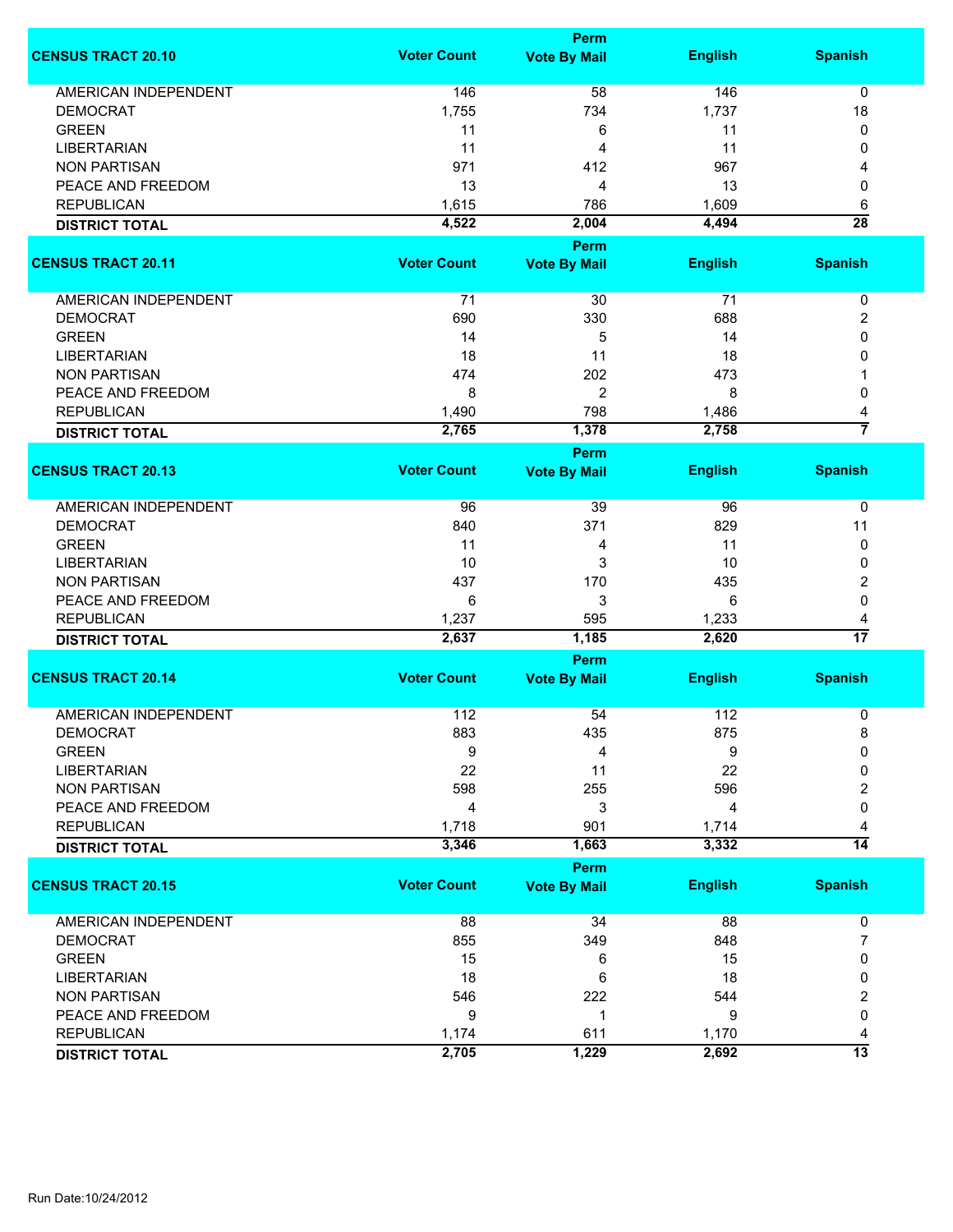|                             |                    | <b>Perm</b>                        |                |                 |
|-----------------------------|--------------------|------------------------------------|----------------|-----------------|
| <b>CENSUS TRACT 20.16</b>   | <b>Voter Count</b> | <b>Vote By Mail</b>                | <b>English</b> | <b>Spanish</b>  |
| <b>AMERICAN INDEPENDENT</b> | 75                 | 39                                 | 73             | $\overline{2}$  |
| <b>DEMOCRAT</b>             | 837                | 304                                | 828            | 9               |
| <b>GREEN</b>                | 12                 | 6                                  | 12             | 0               |
| <b>LIBERTARIAN</b>          | 16                 | 6                                  | 16             | 0               |
| <b>NON PARTISAN</b>         | 478                | 184                                | 476            |                 |
|                             |                    |                                    |                | 2               |
| PEACE AND FREEDOM           | 3                  | 1                                  | 3              | 0               |
| <b>REPUBLICAN</b>           | 908                | 393                                | 905            | 3               |
| <b>DISTRICT TOTAL</b>       | 2,329              | 933                                | 2,313          | 16              |
| <b>CENSUS TRACT 20.17</b>   | <b>Voter Count</b> | <b>Perm</b><br><b>Vote By Mail</b> | <b>English</b> | <b>Spanish</b>  |
|                             |                    |                                    |                |                 |
| AMERICAN INDEPENDENT        | 132                | 65                                 | 132            | 0               |
| <b>DEMOCRAT</b>             | 1,010              | 467                                | 1,001          | 9               |
| <b>GREEN</b>                | 12                 | 4                                  | 12             | 0               |
| <b>LIBERTARIAN</b>          | 21                 | 11                                 | 21             | 0               |
| <b>NON PARTISAN</b>         | 678                | 301                                | 677            |                 |
| PEACE AND FREEDOM           | 9                  | 3                                  | 9              | 0               |
| <b>REPUBLICAN</b>           | 2,157              | 1,083                              | 2,154          | 3               |
|                             | 4,019              | 1,934                              | 4,006          | $\overline{13}$ |
| <b>DISTRICT TOTAL</b>       |                    | <b>Perm</b>                        |                |                 |
| <b>CENSUS TRACT 20.18</b>   | <b>Voter Count</b> | <b>Vote By Mail</b>                | <b>English</b> | <b>Spanish</b>  |
|                             |                    |                                    |                |                 |
| <b>AMERICAN INDEPENDENT</b> | 99                 | 45                                 | 98             | 1               |
| <b>DEMOCRAT</b>             | 1,036              | 411                                | 1,028          | 8               |
| <b>GREEN</b>                | 11                 | 4                                  | 11             | 0               |
| <b>LIBERTARIAN</b>          | 21                 | 9                                  | 21             | 0               |
| <b>NON PARTISAN</b>         | 672                | 271                                | 669            | 3               |
| PEACE AND FREEDOM           | 8                  | 3                                  | 8              | 0               |
| <b>REPUBLICAN</b>           | 1,454              | 728                                | 1,451          | 3               |
|                             | 3,301              | 1,471                              | 3,286          | $\overline{15}$ |
| <b>DISTRICT TOTAL</b>       |                    | Perm                               |                |                 |
| <b>CENSUS TRACT 20.19</b>   | <b>Voter Count</b> | <b>Vote By Mail</b>                | <b>English</b> | <b>Spanish</b>  |
|                             |                    |                                    |                |                 |
| <b>AMERICAN INDEPENDENT</b> | 92                 | 45                                 | 92             | 0               |
| <b>DEMOCRAT</b>             | 973                | 379                                | 966            |                 |
| <b>GREEN</b>                | 8                  | 2                                  | 8              | 0               |
| <b>LIBERTARIAN</b>          | 18                 | 10                                 | 18             | 0               |
| <b>NON PARTISAN</b>         | 510                | 216                                | 508            | 2               |
| PEACE AND FREEDOM           | 8                  | 2                                  | 8              | $\mathbf 0$     |
| <b>REPUBLICAN</b>           | 926                | 398                                | 924            | 2               |
| <b>DISTRICT TOTAL</b>       | 2,535              | 1,052                              | 2,524          | $\overline{11}$ |
|                             |                    | Perm                               |                |                 |
| <b>CENSUS TRACT 20.21</b>   | <b>Voter Count</b> | <b>Vote By Mail</b>                | <b>English</b> | <b>Spanish</b>  |
| AMERICAN INDEPENDENT        | 99                 | 52                                 | 97             | $\overline{c}$  |
| <b>DEMOCRAT</b>             | 1,004              | 417                                | 998            | 6               |
| <b>GREEN</b>                | 4                  | 1                                  | 4              | 0               |
| <b>LIBERTARIAN</b>          | 16                 | 8                                  | 16             | 0               |
| <b>NON PARTISAN</b>         | 625                | 244                                | 623            | 2               |
| PEACE AND FREEDOM           | 4                  | 2                                  | 4              | 0               |
| <b>REPUBLICAN</b>           | 1,529              | 745                                | 1,524          | 5               |
| <b>DISTRICT TOTAL</b>       | 3,281              | 1,469                              | 3,266          | $\overline{15}$ |
|                             |                    |                                    |                |                 |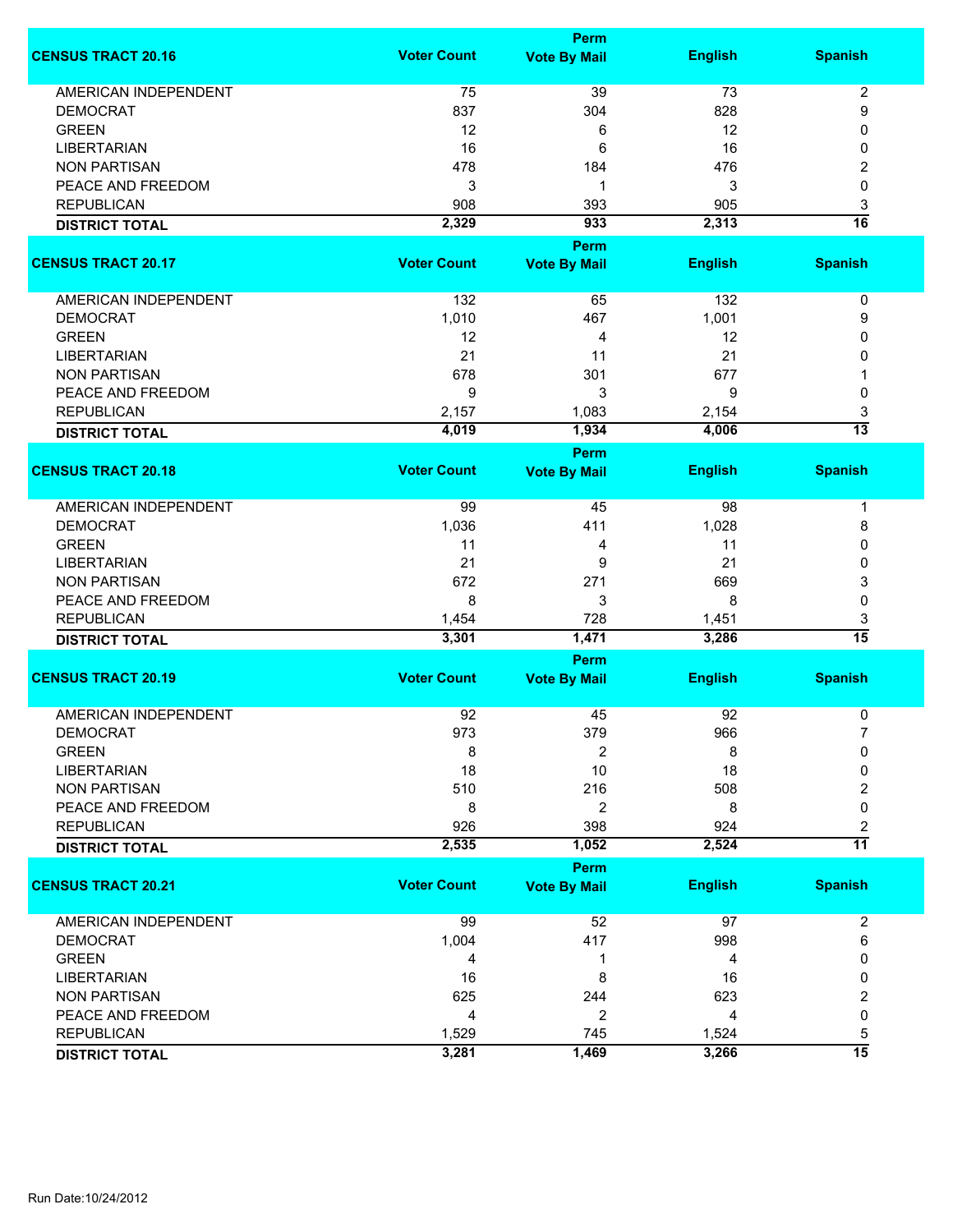|                             | <b>Perm</b>        |                     |                |                 |
|-----------------------------|--------------------|---------------------|----------------|-----------------|
| <b>CENSUS TRACT 20.22</b>   | <b>Voter Count</b> | <b>Vote By Mail</b> | <b>English</b> | <b>Spanish</b>  |
| <b>AMERICAN INDEPENDENT</b> | 200                | 83                  | 197            | 3               |
| AMERICANS ELECT             | -1                 | 1                   | -1             | 0               |
| <b>DEMOCRAT</b>             | 2,043              | 893                 | 2,029          | 14              |
| <b>GREEN</b>                | 17                 | 10                  | 17             | 0               |
| <b>LIBERTARIAN</b>          | 25                 | 12                  | 25             | 0               |
| <b>NON PARTISAN</b>         | 1,249              | 555                 | 1,247          | 2               |
| PEACE AND FREEDOM           | 13                 | 3                   | 13             | 0               |
| <b>REPUBLICAN</b>           | 2,875              | 1,464               | 2,869          | 6               |
|                             | 6,423              | 3,021               | 6,398          | $\overline{25}$ |
| <b>DISTRICT TOTAL</b>       |                    |                     |                |                 |
|                             |                    | <b>Perm</b>         |                |                 |
| <b>CENSUS TRACT 20.23</b>   | <b>Voter Count</b> | <b>Vote By Mail</b> | <b>English</b> | <b>Spanish</b>  |
| AMERICAN INDEPENDENT        | 74                 | 43                  | 73             | $\mathbf 1$     |
| <b>AMERICANS ELECT</b>      | $\overline{2}$     | 1                   | 2              | 0               |
| <b>DEMOCRAT</b>             | 1,031              | 442                 | 1,012          | 19              |
| <b>GREEN</b>                | 4                  | 1                   | 4              | 0               |
| <b>LIBERTARIAN</b>          | 6                  | 2                   | 6              | 0               |
| <b>NON PARTISAN</b>         | 471                | 201                 | 470            |                 |
| PEACE AND FREEDOM           | 8                  | 6                   | 7              |                 |
| <b>REPUBLICAN</b>           | 932                | 464                 | 923            | 9               |
| <b>DISTRICT TOTAL</b>       | 2,528              | 1,160               | 2,497          | $\overline{31}$ |
|                             |                    | <b>Perm</b>         |                |                 |
| <b>CENSUS TRACT 20.25</b>   | <b>Voter Count</b> | <b>Vote By Mail</b> | <b>English</b> | <b>Spanish</b>  |
|                             |                    |                     |                |                 |
| AMERICAN INDEPENDENT        | 94                 | 40                  | 92             | $\overline{2}$  |
| <b>DEMOCRAT</b>             | 1,031              | 413                 | 1,019          | 12              |
| <b>GREEN</b>                | 6                  | 3                   | 6              | 0               |
| <b>LIBERTARIAN</b>          | 19                 | 9                   | 19             | 0               |
| <b>NON PARTISAN</b>         | 577                | 224                 | 574            | 3               |
| PEACE AND FREEDOM           | 8                  | $\overline{c}$      | 7              | 1               |
| <b>REPUBLICAN</b>           | 1,335              | 615                 | 1,331          | 4               |
| <b>DISTRICT TOTAL</b>       | 3,070              | 1,306               | 3,048          | $\overline{22}$ |
|                             |                    | <b>Perm</b>         |                |                 |
| <b>CENSUS TRACT 20.27</b>   | <b>Voter Count</b> | <b>Vote By Mail</b> | <b>English</b> | <b>Spanish</b>  |
|                             |                    |                     |                |                 |
| AMERICAN INDEPENDENT        | 116                | 44                  | 116            | 0               |
| <b>DEMOCRAT</b>             | 1,081              | 436                 | 1,061          | 20              |
| <b>GREEN</b>                | 17                 | 3                   | 17             | 0               |
| <b>LIBERTARIAN</b>          | 16                 | $\overline{7}$      | 16             | 0               |
| <b>NON PARTISAN</b>         | 664                | 253                 | 658            | 6               |
| PEACE AND FREEDOM           | 12                 | 4                   | 10             | $\overline{2}$  |
| <b>REPUBLICAN</b>           | 1,127              | 501                 | 1,121          | 6               |
| <b>DISTRICT TOTAL</b>       | 3,033              | 1,248               | 2,999          | $\overline{34}$ |
|                             |                    | Perm                |                |                 |
| <b>CENSUS TRACT 20.28</b>   | <b>Voter Count</b> | <b>Vote By Mail</b> | <b>English</b> | <b>Spanish</b>  |
| <b>AMERICAN INDEPENDENT</b> | 91                 | 50                  | 91             | $\mathbf 0$     |
| <b>DEMOCRAT</b>             | 1,055              | 447                 | 1,043          | 12              |
| <b>GREEN</b>                | 17                 | 5                   | 16             | 1               |
| <b>LIBERTARIAN</b>          | 12                 | 6                   | 12             | 0               |
| <b>NON PARTISAN</b>         | 592                | 250                 | 589            | 3               |
| PEACE AND FREEDOM           | 8                  | $\overline{2}$      | 8              | 0               |
| <b>REPUBLICAN</b>           | 979                | 461                 | 977            | 2               |
| <b>DISTRICT TOTAL</b>       | 2,754              | 1,221               | 2,736          | $\overline{18}$ |
|                             |                    |                     |                |                 |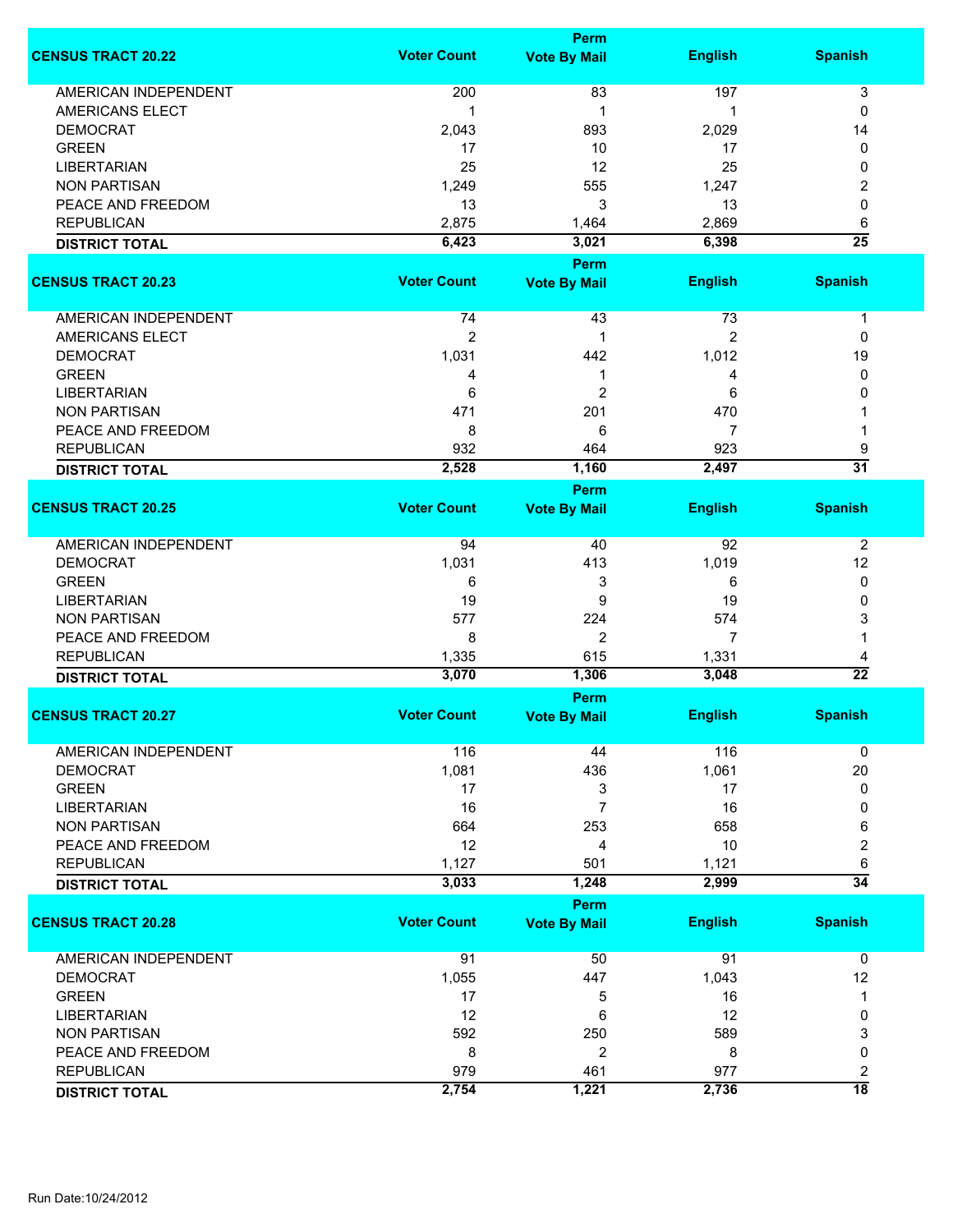|                             |                    | <b>Perm</b>         |                |                 |
|-----------------------------|--------------------|---------------------|----------------|-----------------|
| <b>CENSUS TRACT 20.31</b>   | <b>Voter Count</b> | <b>Vote By Mail</b> | <b>English</b> | <b>Spanish</b>  |
| <b>AMERICAN INDEPENDENT</b> | 103                | 47                  | 102            | 1               |
| <b>DEMOCRAT</b>             | 1,296              | 519                 | 1,287          | 9               |
| <b>GREEN</b>                |                    | 7                   |                |                 |
| <b>LIBERTARIAN</b>          | 15<br>15           |                     | 14             |                 |
|                             |                    | $\overline{c}$      | 15             | 0               |
| <b>NON PARTISAN</b>         | 783                | 342                 | 780            | 3               |
| PEACE AND FREEDOM           | 6                  | $\overline{2}$      | 6              | 0               |
| <b>REPUBLICAN</b>           | 1,469              | 698                 | 1,466          | 3               |
| <b>DISTRICT TOTAL</b>       | 3,687              | 1,617               | 3,670          | $\overline{17}$ |
|                             |                    | <b>Perm</b>         |                |                 |
| <b>CENSUS TRACT 20.33</b>   | <b>Voter Count</b> | <b>Vote By Mail</b> | <b>English</b> | <b>Spanish</b>  |
| AMERICAN INDEPENDENT        | 121                | 49                  | 121            | 0               |
| <b>DEMOCRAT</b>             | 1,329              | 504                 | 1,314          | 15              |
| <b>GREEN</b>                | 19                 | 10                  | 19             | 0               |
| <b>LIBERTARIAN</b>          | 24                 | 13                  | 24             | 0               |
| <b>NON PARTISAN</b>         | 813                | 327                 | 810            | 3               |
| PEACE AND FREEDOM           | 9                  | 3                   | 9              | $\mathbf 0$     |
| <b>REPUBLICAN</b>           | 1,752              | 789                 | 1,742          | 10              |
| <b>DISTRICT TOTAL</b>       | 4,067              | 1,695               | 4,039          | $\overline{28}$ |
|                             |                    | <b>Perm</b>         |                |                 |
| <b>CENSUS TRACT 20.34</b>   | <b>Voter Count</b> | <b>Vote By Mail</b> | <b>English</b> | <b>Spanish</b>  |
|                             |                    |                     |                |                 |
| <b>AMERICAN INDEPENDENT</b> | 179                | 91                  | 179            | 0               |
| <b>DEMOCRAT</b>             | 2,287              | 924                 | 2,261          | 26              |
| <b>GREEN</b>                | 20                 | 9                   | 20             | 0               |
| <b>LIBERTARIAN</b>          | 35                 | 21                  | 35             | 0               |
| <b>NON PARTISAN</b>         | 1,364              | 581                 | 1,352          | 12              |
| PEACE AND FREEDOM           | 19                 | 9                   | 19             | $\mathbf 0$     |
| <b>REPUBLICAN</b>           | 2,095              | 1,010               | 2,084          | 11              |
| <b>DISTRICT TOTAL</b>       | 5,999              | 2,645               | 5,950          | 49              |
|                             |                    | <b>Perm</b>         |                |                 |
| <b>CENSUS TRACT 20.35</b>   | <b>Voter Count</b> | <b>Vote By Mail</b> | <b>English</b> | <b>Spanish</b>  |
|                             |                    |                     |                |                 |
| <b>AMERICAN INDEPENDENT</b> | 106                | 44                  | 106            | 0               |
| DEMOCRAT                    | 1,404              | 548                 | 1,392          | 12              |
| <b>GREEN</b>                | 14                 | 7                   | 14             | 0               |
| <b>LIBERTARIAN</b>          | 22                 | 14                  | 22             | 0               |
| <b>NON PARTISAN</b>         | 817                | 338                 | 809            | 8               |
| PEACE AND FREEDOM           | 6                  | 1                   | 6              | 0               |
| <b>REPUBLICAN</b>           | 1,349              | 658                 | 1,345          | 4               |
| <b>DISTRICT TOTAL</b>       | 3,718              | 1,610               | 3,694          | $\overline{24}$ |
|                             |                    | <b>Perm</b>         |                |                 |
| <b>CENSUS TRACT 20.36</b>   | <b>Voter Count</b> | <b>Vote By Mail</b> | <b>English</b> | <b>Spanish</b>  |
|                             |                    |                     |                |                 |
| <b>AMERICAN INDEPENDENT</b> | 152                | 62                  | 151            | 1               |
| AMERICANS ELECT             | 1                  | 1                   | 1              | 0               |
| <b>DEMOCRAT</b>             | 2,072              | 887                 | 2,058          | 14              |
| <b>GREEN</b>                | 14                 | 7                   | 14             | 0               |
| <b>LIBERTARIAN</b>          | 26                 | 7                   | 26             | 0               |
| <b>NON PARTISAN</b>         | 1,084              | 448                 | 1,082          | 2               |
| PEACE AND FREEDOM           | 12                 | 5                   | 12             | 0               |
| <b>REPUBLICAN</b>           | 1,562              | 731                 | 1,556          | 6               |
| <b>DISTRICT TOTAL</b>       | 4,923              | 2,148               | 4,900          | $\overline{23}$ |
|                             |                    |                     |                |                 |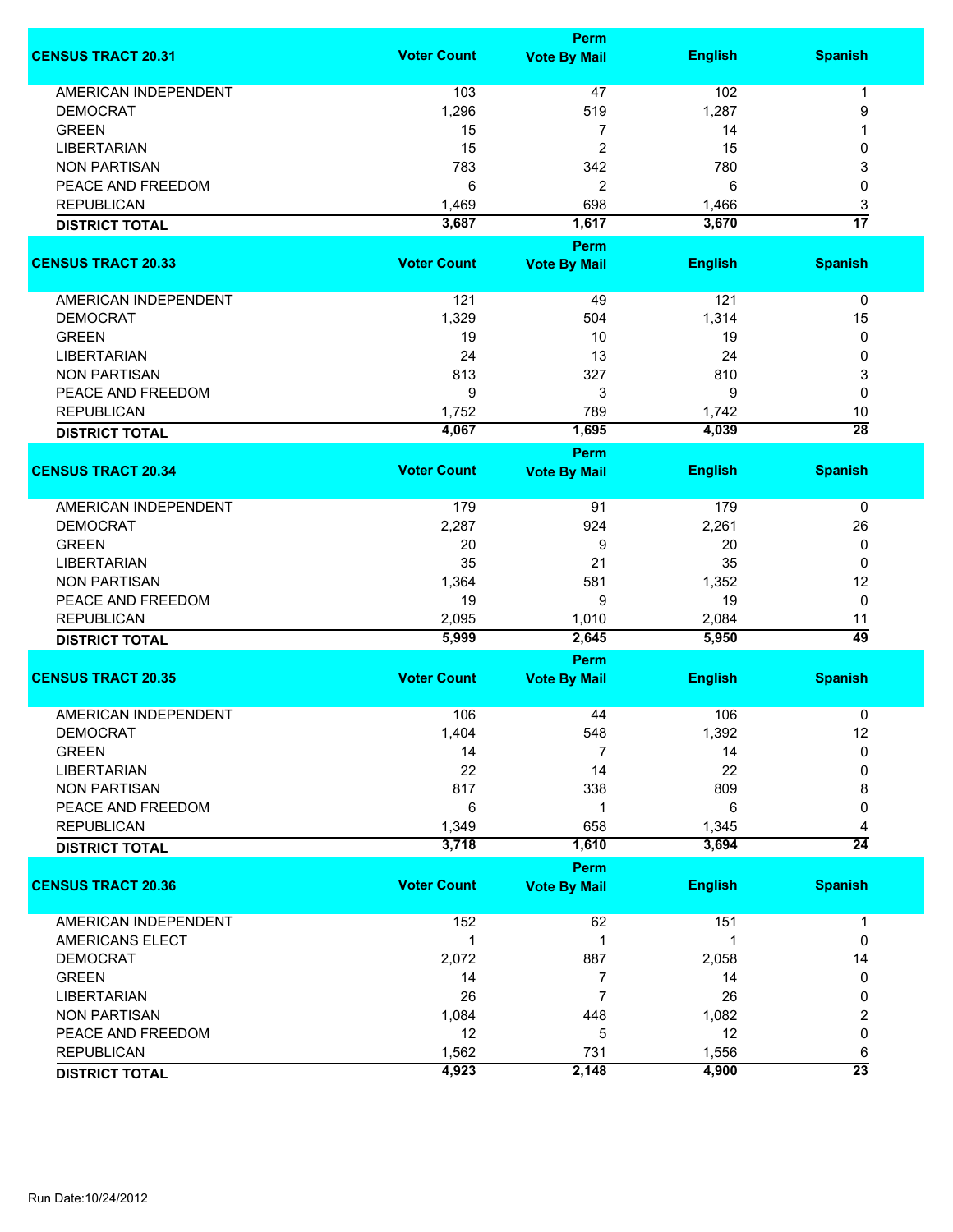|                             | Perm               |                     |                |                      |  |
|-----------------------------|--------------------|---------------------|----------------|----------------------|--|
| <b>CENSUS TRACT 20.37</b>   | <b>Voter Count</b> | <b>Vote By Mail</b> | <b>English</b> | <b>Spanish</b>       |  |
| <b>AMERICAN INDEPENDENT</b> | 119                | 53                  | 118            | $\mathbf 1$          |  |
| <b>DEMOCRAT</b>             | 1,709              | 616                 | 1,675          | 34                   |  |
| <b>GREEN</b>                | 18                 | 8                   | 18             | 0                    |  |
| <b>LIBERTARIAN</b>          | 21                 | 9                   | 21             | 0                    |  |
| <b>NON PARTISAN</b>         | 848                | 312                 | 834            | 14                   |  |
| PEACE AND FREEDOM           | 10                 |                     | 10             |                      |  |
|                             |                    | 4                   |                | 0                    |  |
| <b>REPUBLICAN</b>           | 1,162              | 480                 | 1,156          | 6                    |  |
| <b>DISTRICT TOTAL</b>       | 3,887              | 1,482               | 3,832          | $\overline{55}$      |  |
|                             |                    | Perm                |                |                      |  |
| <b>CENSUS TRACT 20.38</b>   | <b>Voter Count</b> | <b>Vote By Mail</b> | <b>English</b> | <b>Spanish</b>       |  |
| AMERICAN INDEPENDENT        | 58                 | 28                  | 58             | 0                    |  |
| <b>AMERICANS ELECT</b>      | 1                  | 0                   |                | 0                    |  |
| <b>DEMOCRAT</b>             | 1,458              | 541                 | 1,430          | 28                   |  |
| <b>GREEN</b>                | 15                 | 8                   | 15             | 0                    |  |
| <b>LIBERTARIAN</b>          | 13                 | 6                   | 13             | 0                    |  |
| <b>NON PARTISAN</b>         | 634                |                     |                |                      |  |
|                             |                    | 229                 | 629            | 5                    |  |
| PEACE AND FREEDOM           | 11                 | 4                   | 11             | 0                    |  |
| <b>REPUBLICAN</b>           | 790<br>2,980       | 306<br>1,122        | 784<br>2,941   | 6<br>$\overline{39}$ |  |
| <b>DISTRICT TOTAL</b>       |                    |                     |                |                      |  |
|                             |                    | Perm                |                |                      |  |
| <b>CENSUS TRACT 21.01</b>   | <b>Voter Count</b> | <b>Vote By Mail</b> | <b>English</b> | <b>Spanish</b>       |  |
| AMERICAN INDEPENDENT        | 50                 | 17                  | 49             | $\mathbf 1$          |  |
| <b>DEMOCRAT</b>             | 807                | 306                 | 775            | 32                   |  |
| <b>GREEN</b>                | 7                  | 3                   | 7              | 0                    |  |
| <b>LIBERTARIAN</b>          | 13                 | 5                   | 13             | 0                    |  |
| <b>NON PARTISAN</b>         | 360                | 119                 | 351            | 9                    |  |
| PEACE AND FREEDOM           | 6                  | 0                   | 6              | 0                    |  |
| <b>REPUBLICAN</b>           | 432                | 165                 | 430            | 2                    |  |
|                             | 1,675              | 615                 | 1,631          | $\overline{44}$      |  |
| <b>DISTRICT TOTAL</b>       |                    | Perm                |                |                      |  |
| <b>CENSUS TRACT 21.03</b>   | <b>Voter Count</b> | <b>Vote By Mail</b> | <b>English</b> | <b>Spanish</b>       |  |
|                             |                    |                     |                |                      |  |
| <b>AMERICAN INDEPENDENT</b> | 76                 | 38                  | 75             |                      |  |
| <b>DEMOCRAT</b>             | 805                | 310                 | 786            | 19                   |  |
| <b>GREEN</b>                | 7                  | 4                   | 6              |                      |  |
| <b>LIBERTARIAN</b>          | $\overline{7}$     | 2                   | $\overline{7}$ | 0                    |  |
| <b>NON PARTISAN</b>         | 438                | 164                 | 436            | 2                    |  |
| PEACE AND FREEDOM           | 6                  | 3                   | 6              | 0                    |  |
| <b>REPUBLICAN</b>           | 553                | 221                 | 551            | 2                    |  |
| <b>DISTRICT TOTAL</b>       | 1,892              | 742                 | 1,867          | $\overline{25}$      |  |
|                             |                    | Perm                |                |                      |  |
| <b>CENSUS TRACT 21.05</b>   | <b>Voter Count</b> | <b>Vote By Mail</b> | <b>English</b> | <b>Spanish</b>       |  |
| AMERICAN INDEPENDENT        | 88                 | 42                  | 88             | 0                    |  |
| <b>DEMOCRAT</b>             | 1,056              | 456                 | 1,019          | 37                   |  |
| <b>GREEN</b>                | 9                  | 3                   | 9              | 0                    |  |
| <b>LIBERTARIAN</b>          | 14                 | 7                   | 14             | 0                    |  |
| <b>NON PARTISAN</b>         | 504                | 210                 | 497            | 7                    |  |
| PEACE AND FREEDOM           | 11                 | 3                   | 11             | 0                    |  |
| <b>REPUBLICAN</b>           | 734                | 343                 | 726            | 8                    |  |
| <b>DISTRICT TOTAL</b>       | 2,416              | 1,064               | 2,364          | $\overline{52}$      |  |
|                             |                    |                     |                |                      |  |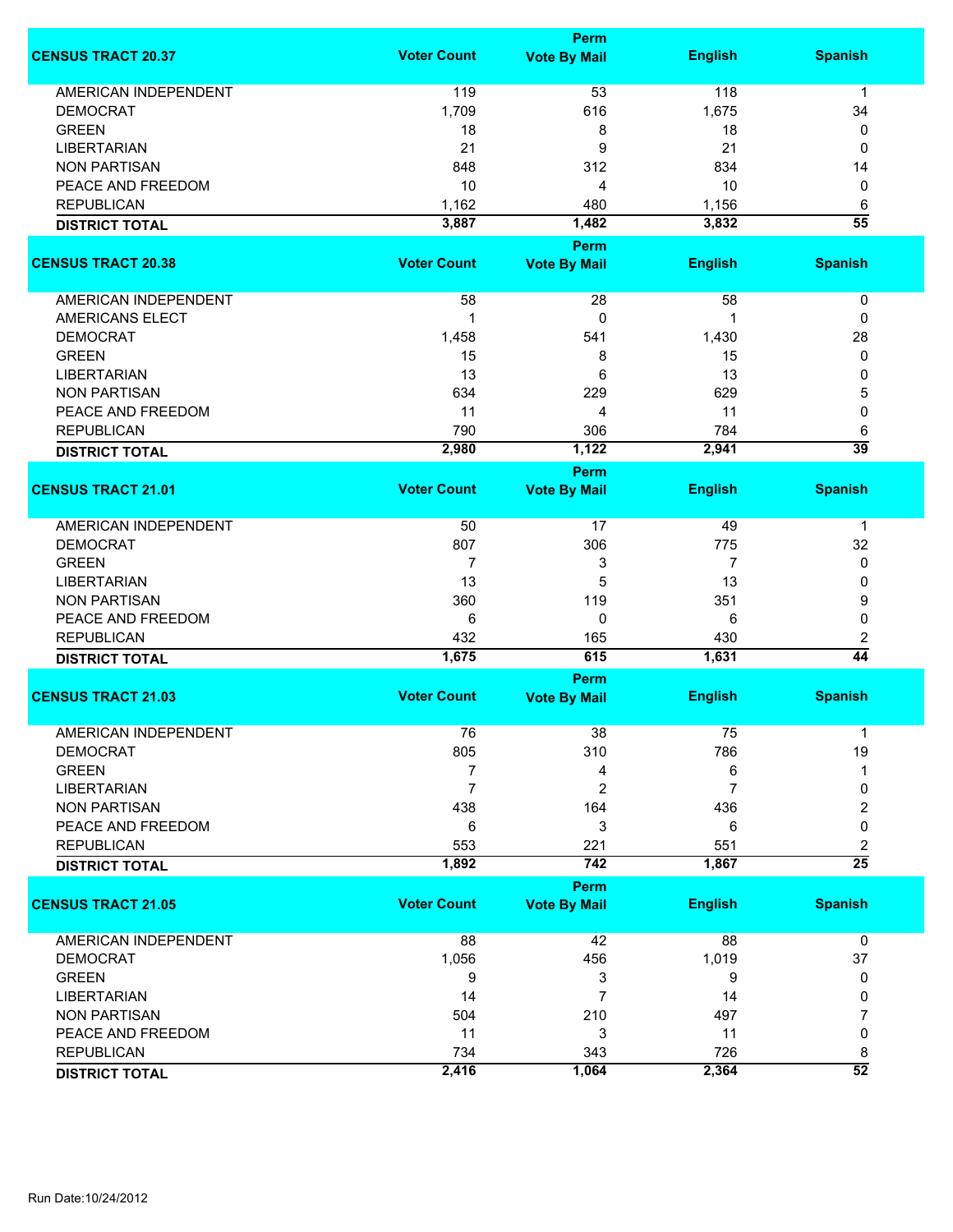|                             |                    | Perm                        |                |                      |
|-----------------------------|--------------------|-----------------------------|----------------|----------------------|
| <b>CENSUS TRACT 21.07</b>   | <b>Voter Count</b> | <b>Vote By Mail</b>         | <b>English</b> | <b>Spanish</b>       |
| <b>AMERICAN INDEPENDENT</b> | 83                 | 29                          | 81             | $\overline{2}$       |
| <b>DEMOCRAT</b>             | 894                | 336                         | 877            | 17                   |
| <b>GREEN</b>                | 9                  | 3                           | 9              | 0                    |
|                             |                    |                             |                |                      |
| <b>LIBERTARIAN</b>          | 9                  | 5                           | 9              | 0                    |
| <b>NON PARTISAN</b>         | 469                | 185                         | 465            | 4                    |
| PEACE AND FREEDOM           | $\overline{7}$     | $\overline{c}$              | $\overline{7}$ | 0                    |
| <b>REPUBLICAN</b>           | 684                | 291                         | 676            | 8                    |
| <b>DISTRICT TOTAL</b>       | 2,155              | 851                         | 2,124          | $\overline{31}$      |
|                             |                    | Perm                        |                |                      |
| <b>CENSUS TRACT 21.09</b>   | <b>Voter Count</b> | <b>Vote By Mail</b>         | <b>English</b> | <b>Spanish</b>       |
| AMERICAN INDEPENDENT        | 49                 | 21                          | 49             | 0                    |
| <b>DEMOCRAT</b>             | 776                | 331                         | 769            | 7                    |
| <b>GREEN</b>                | $\overline{7}$     | 6                           | 7              | 0                    |
| <b>LIBERTARIAN</b>          | 10                 | 5                           | 10             | 0                    |
| <b>NON PARTISAN</b>         | 345                | 143                         | 343            | 2                    |
| PEACE AND FREEDOM           | 6                  | 3                           | 6              | 0                    |
| <b>REPUBLICAN</b>           | 361                | 162                         | 359            |                      |
|                             | 1,554              | 671                         | 1,543          | 2<br>$\overline{11}$ |
| <b>DISTRICT TOTAL</b>       |                    |                             |                |                      |
|                             |                    | Perm                        |                |                      |
| <b>CENSUS TRACT 21.10</b>   | <b>Voter Count</b> | <b>Vote By Mail</b>         | <b>English</b> | <b>Spanish</b>       |
| AMERICAN INDEPENDENT        | 102                | 52                          | 102            | 0                    |
| <b>DEMOCRAT</b>             | 1,100              | 430                         | 1,093          | $\overline{7}$       |
| <b>GREEN</b>                | 7                  | 4                           | 7              | 0                    |
| <b>LIBERTARIAN</b>          | 11                 | 3                           | 11             | 0                    |
| <b>NON PARTISAN</b>         | 560                | 232                         | 558            | 2                    |
| PEACE AND FREEDOM           | 13                 | 5                           | 13             | 0                    |
| <b>REPUBLICAN</b>           | 719                | 306                         | 714            | 5                    |
| <b>DISTRICT TOTAL</b>       | 2,512              | 1,032                       | 2,498          | $\overline{14}$      |
|                             |                    |                             |                |                      |
| <b>CENSUS TRACT 22.04</b>   | <b>Voter Count</b> | Perm<br><b>Vote By Mail</b> | <b>English</b> | <b>Spanish</b>       |
|                             |                    |                             |                |                      |
| <b>AMERICAN INDEPENDENT</b> | 47                 | 20                          | 45             | 2                    |
| AMERICANS ELECT             | 1                  | 0                           |                | 0                    |
| <b>DEMOCRAT</b>             | 867                | 320                         | 811            | 56                   |
| <b>GREEN</b>                | 9                  | 3                           | 9              | 0                    |
| <b>LIBERTARIAN</b>          | 8                  | 4                           | 8              | 0                    |
| <b>NON PARTISAN</b>         | 410                | 130                         | 398            | 12                   |
| PEACE AND FREEDOM           | 7                  | 2                           | 7              | 0                    |
| <b>REPUBLICAN</b>           | 354                | 123                         | 348            | 6                    |
| <b>DISTRICT TOTAL</b>       | 1,703              | 602                         | 1,627          | $\overline{76}$      |
|                             |                    | Perm                        |                |                      |
| <b>CENSUS TRACT 22.06</b>   | <b>Voter Count</b> | <b>Vote By Mail</b>         | <b>English</b> | <b>Spanish</b>       |
| <b>AMERICAN INDEPENDENT</b> | 90                 | 37                          | 89             | $\mathbf{1}$         |
| <b>DEMOCRAT</b>             | 1,330              | 523                         | 1,286          | 44                   |
| <b>GREEN</b>                | 12                 | 2                           | 11             |                      |
| <b>LIBERTARIAN</b>          | 17                 | 8                           | 17             | 0                    |
| <b>NON PARTISAN</b>         | 658                | 260                         | 650            | 8                    |
|                             | 10                 |                             | 10             |                      |
| PEACE AND FREEDOM           |                    | 2                           |                | 0                    |
| <b>REPUBLICAN</b>           | 1,033              | 472                         | 1,028          | 5                    |
| <b>DISTRICT TOTAL</b>       | 3,150              | 1,304                       | 3,091          | $\overline{59}$      |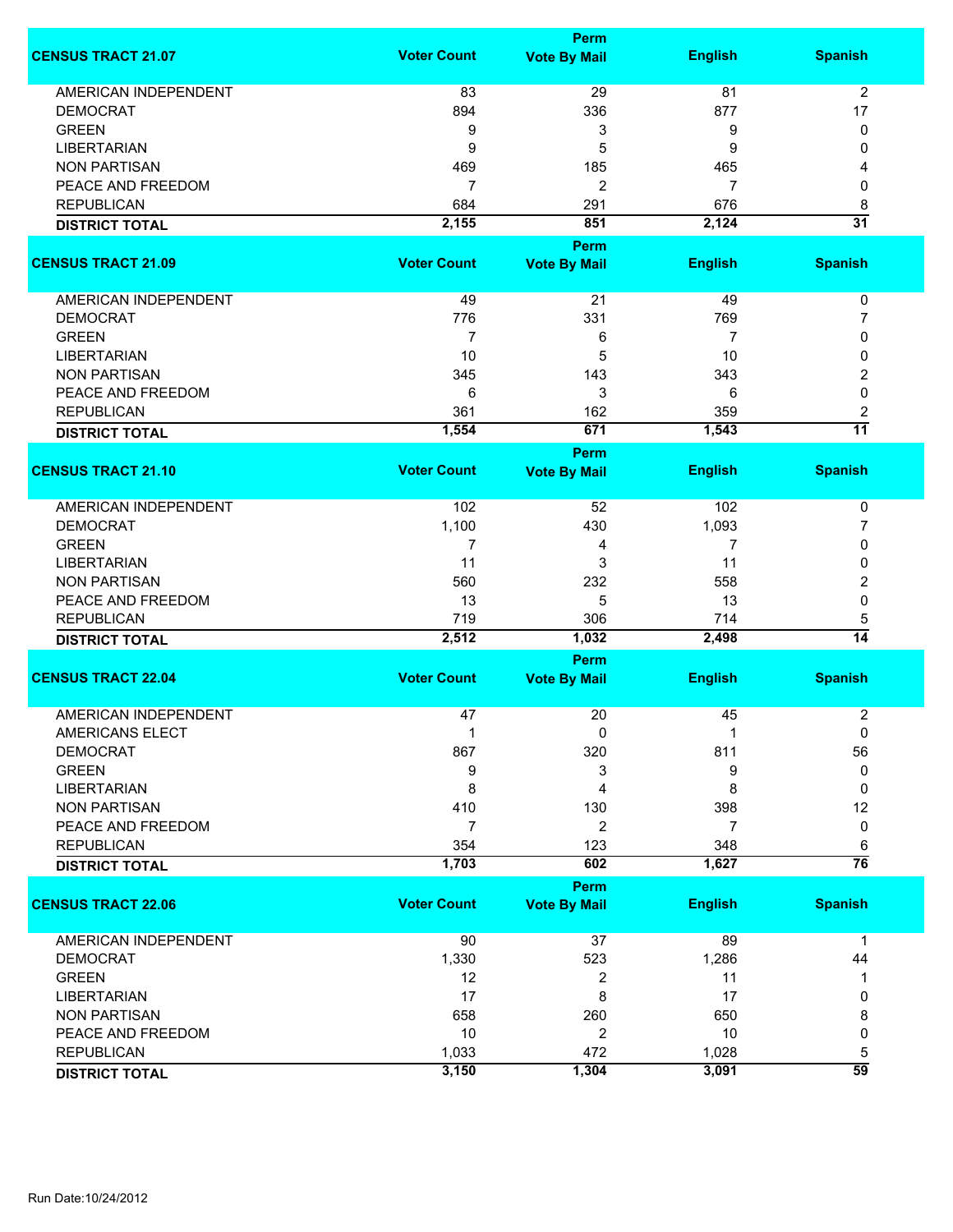|                             |                    | <b>Perm</b>         |                |                      |
|-----------------------------|--------------------|---------------------|----------------|----------------------|
| <b>CENSUS TRACT 22.07</b>   | <b>Voter Count</b> | <b>Vote By Mail</b> | <b>English</b> | <b>Spanish</b>       |
| <b>AMERICAN INDEPENDENT</b> | 20                 | 7                   | 20             | 0                    |
| <b>DEMOCRAT</b>             | 347                | 106                 | 339            | 8                    |
| <b>GREEN</b>                | 1                  | 1                   | 1              | 0                    |
| <b>LIBERTARIAN</b>          | 4                  | 0                   | 4              | 0                    |
| <b>NON PARTISAN</b>         | 178                | 65                  | 174            | 4                    |
| PEACE AND FREEDOM           | 4                  | 2                   | 4              | 0                    |
| <b>REPUBLICAN</b>           |                    |                     |                |                      |
|                             | 160                | 72                  | 157            | 3<br>$\overline{15}$ |
| <b>DISTRICT TOTAL</b>       | 714                | 253                 | 699            |                      |
|                             |                    | <b>Perm</b>         |                |                      |
| <b>CENSUS TRACT 23.01</b>   | <b>Voter Count</b> | <b>Vote By Mail</b> | <b>English</b> | <b>Spanish</b>       |
| AMERICAN INDEPENDENT        | 87                 | 43                  | 87             | 0                    |
| <b>DEMOCRAT</b>             | 1,563              | 560                 | 1,485          | 78                   |
| <b>GREEN</b>                | 19                 | 4                   | 19             | 0                    |
| <b>LIBERTARIAN</b>          | 10                 | 3                   | 10             | 0                    |
| <b>NON PARTISAN</b>         | 695                | 236                 | 673            | 22                   |
| PEACE AND FREEDOM           | 22                 | 4                   | 20             | $\overline{2}$       |
| <b>REPUBLICAN</b>           | 726                | 271                 | 720            | 6                    |
|                             | 3,122              | 1,121               | 3,014          | $\overline{108}$     |
| <b>DISTRICT TOTAL</b>       |                    | Perm                |                |                      |
| <b>CENSUS TRACT 23.04</b>   | <b>Voter Count</b> | <b>Vote By Mail</b> | <b>English</b> | <b>Spanish</b>       |
|                             |                    |                     |                |                      |
| <b>AMERICAN INDEPENDENT</b> | 260                | 117                 | 259            | 1                    |
| <b>DEMOCRAT</b>             | 3,919              | 1,562               | 3,868          | 51                   |
| <b>GREEN</b>                | 27                 | 10                  | 27             | 0                    |
| <b>LIBERTARIAN</b>          | 53                 | 21                  | 52             | 1                    |
| <b>NON PARTISAN</b>         | 1,852              | 718                 | 1,838          | 14                   |
| PEACE AND FREEDOM           | 37                 | 19                  | 37             | 0                    |
| <b>REPUBLICAN</b>           | 2,622              | 1,190               | 2,609          | 13                   |
| <b>DISTRICT TOTAL</b>       | 8,770              | 3,637               | 8,690          | $\overline{80}$      |
|                             |                    | <b>Perm</b>         |                |                      |
| <b>CENSUS TRACT 23.05</b>   | <b>Voter Count</b> | <b>Vote By Mail</b> | <b>English</b> | <b>Spanish</b>       |
| <b>AMERICAN INDEPENDENT</b> | 124                | 51                  | 123            | 1                    |
| <b>DEMOCRAT</b>             | 2,284              | 871                 | 2,204          | 80                   |
| <b>GREEN</b>                | 14                 | 5                   | 14             | 0                    |
| <b>LIBERTARIAN</b>          | 18                 | 7                   | 18             | $\Omega$             |
| <b>NON PARTISAN</b>         | 960                | 365                 | 941            | 19                   |
| PEACE AND FREEDOM           | 24                 | 7                   | 23             | 1                    |
| <b>REPUBLICAN</b>           | 1,217              | 530                 | 1,206          | 11                   |
| <b>DISTRICT TOTAL</b>       | 4,641              | 1,836               | 4,529          | $\overline{112}$     |
|                             |                    | <b>Perm</b>         |                |                      |
| <b>CENSUS TRACT 23.06</b>   | <b>Voter Count</b> | <b>Vote By Mail</b> | <b>English</b> | <b>Spanish</b>       |
|                             |                    |                     |                |                      |
| <b>AMERICAN INDEPENDENT</b> | 46                 | 13                  | 44             | $\overline{2}$       |
| <b>DEMOCRAT</b>             | 907                | 325                 | 870            | 37                   |
| <b>GREEN</b>                | 8                  | 2                   | 8              | 0                    |
| <b>LIBERTARIAN</b>          | 6                  | 1                   | 6              | 0                    |
| <b>NON PARTISAN</b>         | 367                | 123                 | 362            | 5                    |
| PEACE AND FREEDOM           | 6                  | 4                   | 6              | 0                    |
| <b>REPUBLICAN</b>           | 450                | 187                 | 444            | 6                    |
| <b>DISTRICT TOTAL</b>       | 1,790              | 655                 | 1,740          | $\overline{50}$      |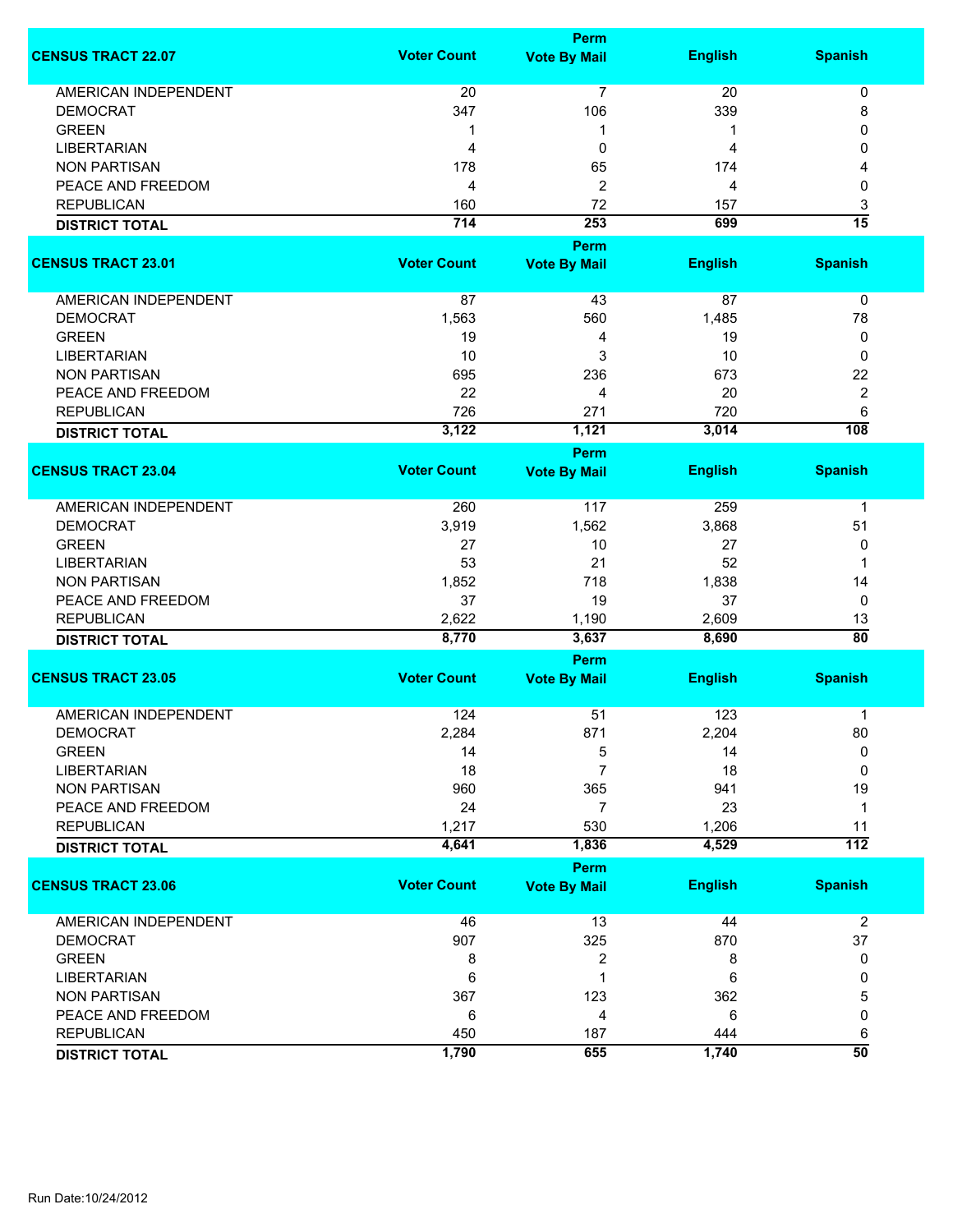|                                        |                    | <b>Perm</b>         |                |                  |
|----------------------------------------|--------------------|---------------------|----------------|------------------|
| <b>CENSUS TRACT 23.07</b>              | <b>Voter Count</b> | <b>Vote By Mail</b> | <b>English</b> | <b>Spanish</b>   |
| <b>AMERICAN INDEPENDENT</b>            | 40                 | 12                  | 40             | $\mathbf 0$      |
| <b>DEMOCRAT</b>                        | 988                | 358                 | 928            | 60               |
| <b>GREEN</b>                           | 4                  | 1                   | 4              | 0                |
| <b>LIBERTARIAN</b>                     | 11                 | 4                   | 11             | 0                |
| <b>NON PARTISAN</b>                    |                    |                     |                |                  |
|                                        | 431                | 143                 | 420            | 11               |
| PEACE AND FREEDOM<br><b>REPUBLICAN</b> | 6                  | 1                   | 6              | 0                |
|                                        | 450                | 147                 | 441            | 9                |
| <b>DISTRICT TOTAL</b>                  | 1,930              | 666                 | 1,850          | $\overline{80}$  |
|                                        |                    | <b>Perm</b>         |                |                  |
| <b>CENSUS TRACT 24.01</b>              | <b>Voter Count</b> | <b>Vote By Mail</b> | <b>English</b> | <b>Spanish</b>   |
|                                        |                    |                     |                |                  |
| <b>AMERICAN INDEPENDENT</b>            | 66                 | 21                  | 65             | $\mathbf 1$      |
| <b>DEMOCRAT</b>                        | 1,224              | 421                 | 1,126          | 98               |
| <b>GREEN</b>                           | 7                  | $\overline{c}$      | 7              | 0                |
| <b>LIBERTARIAN</b>                     | 13                 | 6                   | 11             | 2                |
| <b>NON PARTISAN</b>                    | 580                | 209                 | 563            | 17               |
| PEACE AND FREEDOM                      | 22                 | 8                   | 22             | 0                |
| <b>REPUBLICAN</b>                      | 455                | 146                 | 448            | 7                |
| <b>DISTRICT TOTAL</b>                  | 2,367              | 813                 | 2,242          | $\overline{125}$ |
|                                        |                    | <b>Perm</b>         |                |                  |
| <b>CENSUS TRACT 24.02</b>              | <b>Voter Count</b> | <b>Vote By Mail</b> | <b>English</b> | <b>Spanish</b>   |
| <b>AMERICAN INDEPENDENT</b>            | 50                 | 17                  | 48             | $\boldsymbol{2}$ |
| <b>AMERICANS ELECT</b>                 | 1                  | 0                   | 1              | 0                |
| <b>DEMOCRAT</b>                        | 1,098              | 364                 | 1,018          | 80               |
| <b>GREEN</b>                           | 9                  | 4                   | 9              | 0                |
| <b>LIBERTARIAN</b>                     | 13                 | $\overline{7}$      | 11             | 2                |
| <b>NON PARTISAN</b>                    | 490                | 164                 | 471            | 19               |
| PEACE AND FREEDOM                      | 20                 | 8                   | 20             | 0                |
| <b>REPUBLICAN</b>                      | 458                | 127                 | 454            | 4                |
| <b>DISTRICT TOTAL</b>                  | 2,139              | 691                 | 2,032          | 107              |
|                                        |                    | <b>Perm</b>         |                |                  |
| <b>CENSUS TRACT 25.01</b>              | <b>Voter Count</b> | <b>Vote By Mail</b> | <b>English</b> | <b>Spanish</b>   |
| <b>AMERICAN INDEPENDENT</b>            | 39                 | 13                  | 36             | 3                |
| <b>DEMOCRAT</b>                        | 974                | 340                 | 905            | 69               |
| <b>GREEN</b>                           | 3                  | 1                   | 3              | 0                |
| <b>LIBERTARIAN</b>                     | 4                  | $\overline{c}$      | 4              | 0                |
| <b>NON PARTISAN</b>                    | 381                | 125                 | 368            | 13               |
| PEACE AND FREEDOM                      | 9                  | $\overline{c}$      | 8              | 1                |
| <b>REPUBLICAN</b>                      | 298                | 105                 | 293            | 5                |
| <b>DISTRICT TOTAL</b>                  | 1,708              | 588                 | 1,617          | $\overline{91}$  |
|                                        |                    | <b>Perm</b>         |                |                  |
| <b>CENSUS TRACT 25.02</b>              | <b>Voter Count</b> | <b>Vote By Mail</b> | <b>English</b> | <b>Spanish</b>   |
|                                        |                    |                     |                |                  |
| <b>AMERICAN INDEPENDENT</b>            | 57                 | 22                  | 53             | 4                |
| AMERICANS ELECT                        | 1                  | 0                   |                | 0                |
| <b>DEMOCRAT</b>                        | 1,215              | 447                 | 1,114          | 101              |
| <b>GREEN</b>                           | 8                  | 1                   | 8              | 0                |
| <b>LIBERTARIAN</b>                     | 5                  | 1                   | 5              | 0                |
| <b>NON PARTISAN</b>                    | 516                | 193                 | 499            | 17               |
| PEACE AND FREEDOM                      | 13                 | 5                   | 12             | 1                |
| <b>REPUBLICAN</b>                      | 431                | 153                 | 421            | 10               |
| <b>DISTRICT TOTAL</b>                  | 2,246              | 822                 | 2,113          | 133              |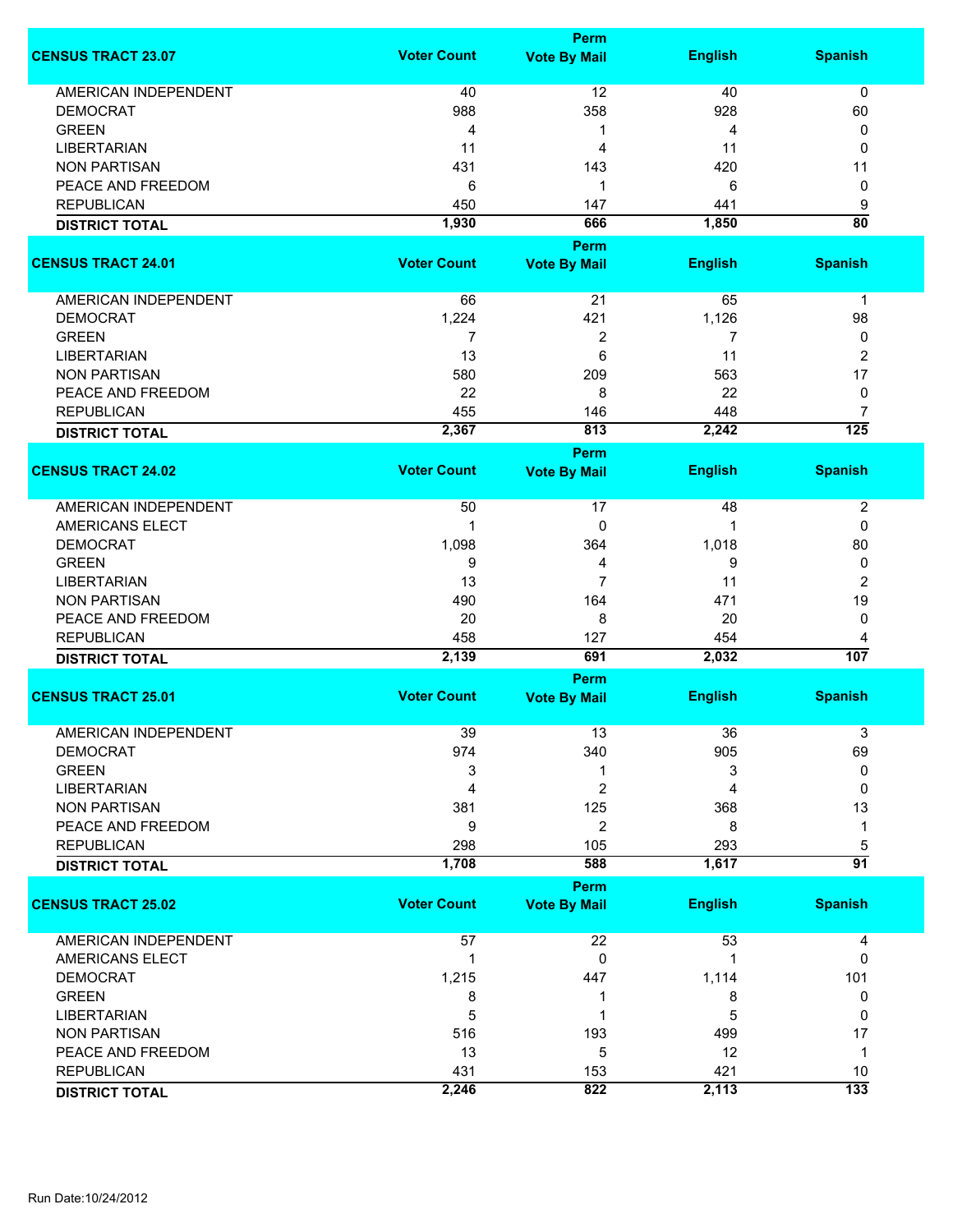|                             | Perm               |                     |                |                  |  |
|-----------------------------|--------------------|---------------------|----------------|------------------|--|
| <b>CENSUS TRACT 26.01</b>   | <b>Voter Count</b> | <b>Vote By Mail</b> | <b>English</b> | <b>Spanish</b>   |  |
| <b>AMERICAN INDEPENDENT</b> | 102                | 49                  | 101            | 1                |  |
| AMERICANS ELECT             | 5                  | 1                   | 5              | 0                |  |
| <b>DEMOCRAT</b>             | 1,778              | 674                 | 1,693          | 85               |  |
|                             |                    |                     |                |                  |  |
| <b>GREEN</b>                | 16                 | 8                   | 15             | 1                |  |
| <b>LIBERTARIAN</b>          | 8                  | $\overline{c}$      | 8              | 0                |  |
| <b>NON PARTISAN</b>         | 844                | 305                 | 815            | 29               |  |
| PEACE AND FREEDOM           | 14                 | 7                   | 12             | 2                |  |
| <b>REPUBLICAN</b>           | 962                | 428                 | 954            | 8                |  |
| <b>DISTRICT TOTAL</b>       | 3,729              | 1,474               | 3,603          | $\overline{126}$ |  |
|                             |                    | <b>Perm</b>         |                |                  |  |
| <b>CENSUS TRACT 26.02</b>   | <b>Voter Count</b> | <b>Vote By Mail</b> | <b>English</b> | <b>Spanish</b>   |  |
|                             |                    |                     |                |                  |  |
| AMERICAN INDEPENDENT        | 60                 | 22                  | 60             | 0                |  |
| <b>DEMOCRAT</b>             | 1,350              | 411                 | 1,293          | 57               |  |
| <b>GREEN</b>                |                    |                     |                |                  |  |
|                             | 7                  | 0                   | 6              | 1                |  |
| <b>LIBERTARIAN</b>          | 11                 | 6                   | 11             | 0                |  |
| <b>NON PARTISAN</b>         | 586                | 213                 | 575            | 11               |  |
| PEACE AND FREEDOM           | 18                 | 6                   | 18             | 0                |  |
| <b>REPUBLICAN</b>           | 523                | 181                 | 515            | 8                |  |
| <b>DISTRICT TOTAL</b>       | 2,555              | 839                 | 2,478          | $\overline{77}$  |  |
|                             |                    | Perm                |                |                  |  |
| <b>CENSUS TRACT 26.04</b>   | <b>Voter Count</b> | <b>Vote By Mail</b> | <b>English</b> | <b>Spanish</b>   |  |
|                             |                    |                     |                |                  |  |
| <b>AMERICAN INDEPENDENT</b> | 50                 | 11                  | 48             | $\boldsymbol{2}$ |  |
| <b>AMERICANS ELECT</b>      | 1                  | 0                   | 1              | 0                |  |
| <b>DEMOCRAT</b>             | 984                | 344                 | 928            | 56               |  |
| <b>GREEN</b>                | $\overline{2}$     | 0                   | 2              | 0                |  |
| <b>LIBERTARIAN</b>          | 11                 | 3                   | 11             | 0                |  |
| <b>NON PARTISAN</b>         | 460                | 175                 | 440            | 20               |  |
|                             |                    |                     |                |                  |  |
| PEACE AND FREEDOM           | 18                 | 4                   | 18             | 0                |  |
| <b>REPUBLICAN</b>           | 476                | 178                 | 468            | 8                |  |
| <b>DISTRICT TOTAL</b>       | 2,002              | 715                 | 1,916          | $\overline{86}$  |  |
|                             |                    | <b>Perm</b>         |                |                  |  |
| <b>CENSUS TRACT 26.06</b>   | <b>Voter Count</b> | <b>Vote By Mail</b> | <b>English</b> | <b>Spanish</b>   |  |
|                             |                    |                     |                |                  |  |
| <b>AMERICAN INDEPENDENT</b> | 65                 | 27                  | 65             | 0                |  |
| <b>DEMOCRAT</b>             | 1,298              | 445                 | 1,242          | 56               |  |
| <b>GREEN</b>                | 3                  | 2                   | 3              | 0                |  |
| <b>LIBERTARIAN</b>          | 14                 | 7                   | 13             | 1                |  |
| <b>NON PARTISAN</b>         | 518                | 183                 | 503            | 15               |  |
| PEACE AND FREEDOM           | 9                  | 5                   | 9              | 0                |  |
| <b>REPUBLICAN</b>           | 529                | 188                 | 521            | 8                |  |
| <b>DISTRICT TOTAL</b>       | 2,436              | 857                 | 2,356          | $\overline{80}$  |  |
|                             |                    | <b>Perm</b>         |                |                  |  |
| <b>CENSUS TRACT 26.07</b>   | <b>Voter Count</b> | <b>Vote By Mail</b> | <b>English</b> | <b>Spanish</b>   |  |
|                             |                    |                     |                |                  |  |
| <b>AMERICAN INDEPENDENT</b> | 77                 | 33                  | 75             | $\overline{2}$   |  |
| <b>DEMOCRAT</b>             | 1,611              | 479                 | 1,555          | 56               |  |
| <b>GREEN</b>                | 5                  |                     | 5              | 0                |  |
|                             |                    | 0                   |                |                  |  |
| <b>LIBERTARIAN</b>          | 8                  | 3                   | 8              | 0                |  |
| <b>NON PARTISAN</b>         | 639                | 198                 | 626            | 13               |  |
| PEACE AND FREEDOM           | 11                 | 5                   | 11             | 0                |  |
| <b>REPUBLICAN</b>           | 612                | 205                 | 599            | 13               |  |
| <b>DISTRICT TOTAL</b>       | 2,963              | 923                 | 2,879          | $\overline{84}$  |  |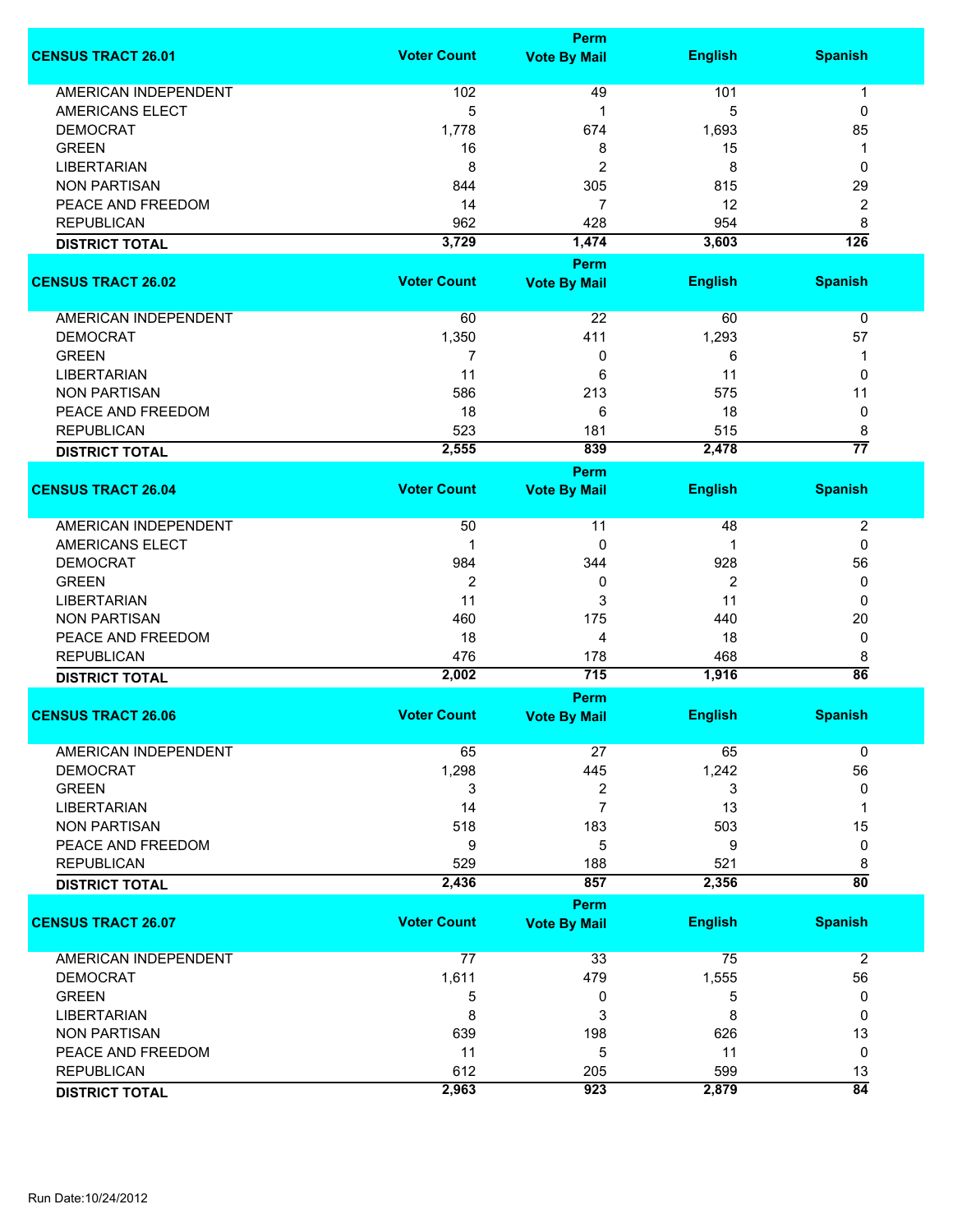|                             |                    | Perm                |                |                 |
|-----------------------------|--------------------|---------------------|----------------|-----------------|
| <b>CENSUS TRACT 27.03</b>   | <b>Voter Count</b> | <b>Vote By Mail</b> | <b>English</b> | <b>Spanish</b>  |
|                             |                    |                     |                |                 |
| <b>AMERICAN INDEPENDENT</b> | 87                 | 44                  | 86             | $\mathbf 1$     |
| <b>DEMOCRAT</b>             | 1,369              | 529                 | 1,339          | 30              |
| <b>GREEN</b>                | 7                  | 3                   | 7              | 0               |
| <b>LIBERTARIAN</b>          | 7                  | 4                   | 7              | 0               |
| <b>NON PARTISAN</b>         | 603                | 244                 | 598            | 5               |
| PEACE AND FREEDOM           | 13                 | 5                   | 13             | 0               |
| <b>REPUBLICAN</b>           | 839                | 343                 | 832            | 7               |
| <b>DISTRICT TOTAL</b>       | 2,925              | 1,172               | 2,882          | $\overline{43}$ |
|                             |                    | Perm                |                |                 |
| <b>CENSUS TRACT 27.04</b>   | <b>Voter Count</b> | <b>Vote By Mail</b> | <b>English</b> | <b>Spanish</b>  |
|                             |                    |                     |                |                 |
| AMERICAN INDEPENDENT        | 114                | 55                  | 113            | 1               |
| <b>AMERICANS ELECT</b>      | 1                  | 0                   |                | 0               |
| <b>DEMOCRAT</b>             | 2,154              | 923                 | 2,111          | 43              |
| <b>GREEN</b>                | 6                  | 1                   | 6              | 0               |
| <b>LIBERTARIAN</b>          | 14                 | 6                   | 13             |                 |
| <b>NON PARTISAN</b>         | 1,008              |                     | 1,000          |                 |
|                             |                    | 416                 |                | 8               |
| PEACE AND FREEDOM           | 14                 | 8                   | 14             | 0               |
| <b>REPUBLICAN</b>           | 1,336              | 607                 | 1,327          | 9               |
| <b>DISTRICT TOTAL</b>       | 4,647              | 2,016               | 4,585          | $\overline{62}$ |
|                             |                    | Perm                |                |                 |
| <b>CENSUS TRACT 27.05</b>   | <b>Voter Count</b> | <b>Vote By Mail</b> | <b>English</b> | <b>Spanish</b>  |
|                             |                    |                     |                |                 |
| AMERICAN INDEPENDENT        | 82                 | 35                  | 81             | $\mathbf 1$     |
| <b>DEMOCRAT</b>             | 1,392              | 597                 | 1,364          | 28              |
| <b>GREEN</b>                | 12                 | 6                   | 11             | 1               |
| <b>LIBERTARIAN</b>          | 4                  | 3                   | 4              | 0               |
| <b>NON PARTISAN</b>         | 515                | 213                 | 505            | 10              |
| PEACE AND FREEDOM           | 15                 | 6                   | 15             | 0               |
| <b>REPUBLICAN</b>           | 767                | 350                 | 761            | 6               |
| <b>DISTRICT TOTAL</b>       | 2,787              | 1,210               | 2,741          | 46              |
|                             |                    | Perm                |                |                 |
| <b>CENSUS TRACT 27.06</b>   | <b>Voter Count</b> | <b>Vote By Mail</b> | <b>English</b> | <b>Spanish</b>  |
|                             |                    |                     |                |                 |
| <b>AMERICAN INDEPENDENT</b> | 97                 | 36                  | 95             | 2               |
| <b>DEMOCRAT</b>             | 1,505              | 562                 | 1,481          | 24              |
| <b>GREEN</b>                | 7                  | 3                   | 7              | 0               |
| <b>LIBERTARIAN</b>          | 15                 | 3                   | 15             | 0               |
| <b>NON PARTISAN</b>         | 583                | 254                 | 575            | 8               |
| PEACE AND FREEDOM           | 11                 | 5                   | 10             | 1               |
| <b>REPUBLICAN</b>           | 956                | 459                 | 954            | 2               |
|                             | 3,174              | 1,322               | 3,137          | $\overline{37}$ |
| <b>DISTRICT TOTAL</b>       |                    |                     |                |                 |
|                             |                    | Perm                |                |                 |
| <b>CENSUS TRACT 28.01</b>   | <b>Voter Count</b> | <b>Vote By Mail</b> | <b>English</b> | <b>Spanish</b>  |
| AMERICAN INDEPENDENT        | 38                 | 13                  | 37             | 1               |
| AMERICANS ELECT             | 1                  | 0                   | 1              | 0               |
|                             |                    |                     |                |                 |
| <b>DEMOCRAT</b>             | 770                | 264                 | 733            | 37              |
| <b>GREEN</b>                | 3                  | 1                   | 2              | 1               |
| <b>LIBERTARIAN</b>          | 7                  | 3                   | 6              |                 |
| <b>NON PARTISAN</b>         | 384                | 142                 | 366            | 18              |
| PEACE AND FREEDOM           | 6                  | 2                   | 6              | 0               |
| <b>REPUBLICAN</b>           | 334                | 117                 | 331            | 3               |
| <b>DISTRICT TOTAL</b>       | 1,543              | 542                 | 1,482          | 61              |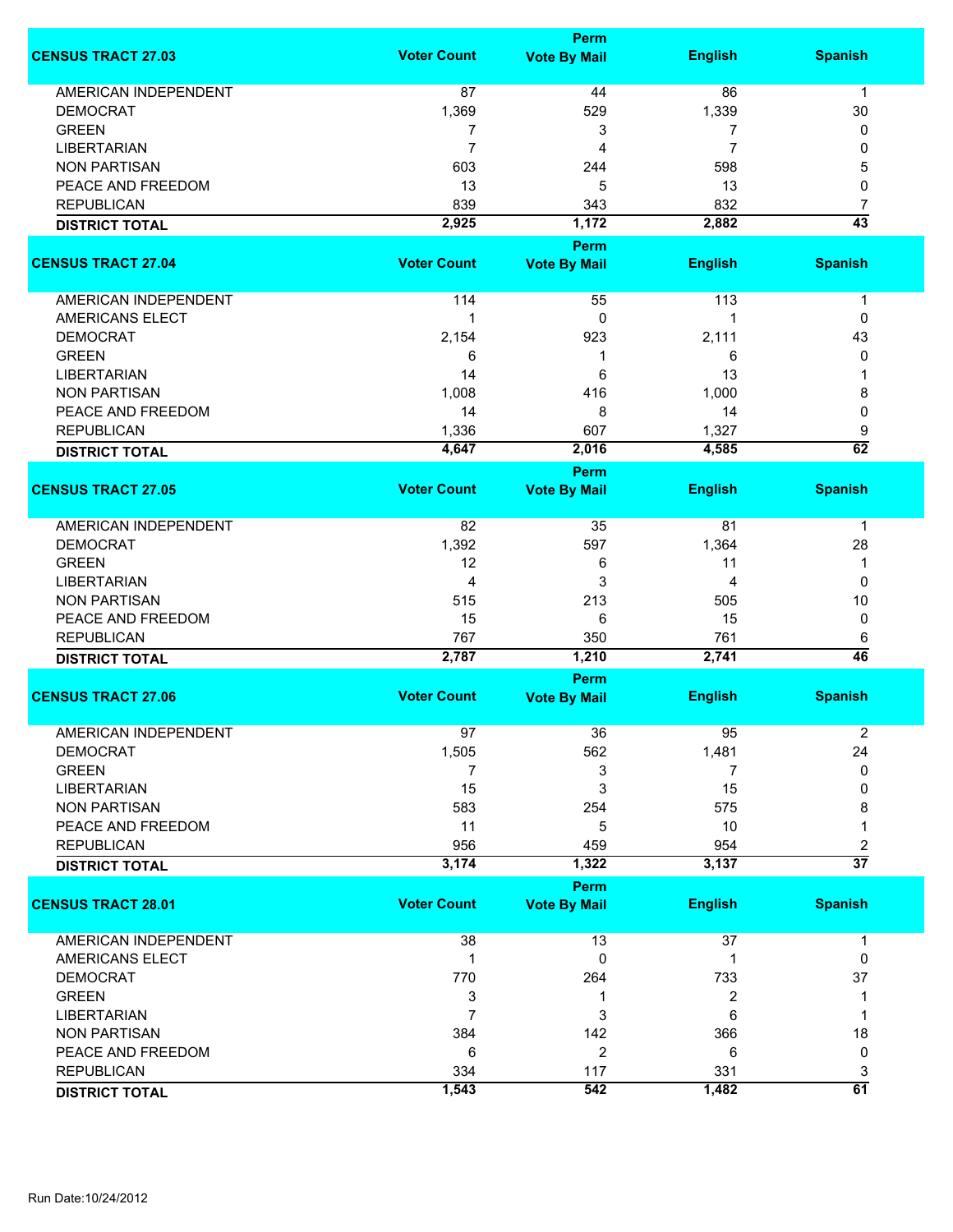|                                                |                    | Perm                |                |                 |
|------------------------------------------------|--------------------|---------------------|----------------|-----------------|
| <b>CENSUS TRACT 28.03</b>                      | <b>Voter Count</b> | <b>Vote By Mail</b> | <b>English</b> | <b>Spanish</b>  |
| AMERICAN INDEPENDENT                           | 39                 |                     | 38             |                 |
|                                                |                    | 19                  |                | $\mathbf 1$     |
| <b>DEMOCRAT</b>                                | 501                | 202                 | 481            | 20              |
| <b>GREEN</b>                                   | 5                  | 1                   | 5              | 0               |
| <b>LIBERTARIAN</b>                             | 5                  | 3                   | 5              | 0               |
| <b>NON PARTISAN</b>                            | 246                | 86                  | 239            | 7               |
| PEACE AND FREEDOM                              | 4                  | 1                   | 4              | 0               |
| <b>REPUBLICAN</b>                              | 231                | 88                  | 227            | 4               |
| <b>DISTRICT TOTAL</b>                          | 1,031              | 400                 | 999            | $\overline{32}$ |
|                                                |                    | Perm                |                |                 |
| <b>CENSUS TRACT 28.04</b>                      | <b>Voter Count</b> | <b>Vote By Mail</b> | <b>English</b> | <b>Spanish</b>  |
|                                                |                    |                     |                |                 |
| AMERICAN INDEPENDENT                           | 27                 | 11                  | 27             | 0               |
| <b>AMERICANS ELECT</b>                         | 1                  | 1                   | 1              | $\mathbf{0}$    |
| <b>DEMOCRAT</b>                                | 471                | 159                 | 449            | 22              |
| <b>GREEN</b>                                   | 6                  | 2                   | 6              | 0               |
| <b>LIBERTARIAN</b>                             | 2                  | $\overline{c}$      | 2              | 0               |
| <b>NON PARTISAN</b>                            | 209                | 65                  | 203            | 6               |
| PEACE AND FREEDOM                              | 7                  | 2                   | 7              | 0               |
| <b>REPUBLICAN</b>                              | 189                | 49                  | 181            | 8               |
| <b>DISTRICT TOTAL</b>                          | 912                | 291                 | 876            | $\overline{36}$ |
|                                                |                    |                     |                |                 |
|                                                |                    | <b>Perm</b>         |                |                 |
| <b>CENSUS TRACT 29.01</b>                      | <b>Voter Count</b> | <b>Vote By Mail</b> | <b>English</b> | <b>Spanish</b>  |
| <b>AMERICAN INDEPENDENT</b>                    | 40                 | 16                  | 39             | 1               |
| <b>AMERICANS ELECT</b>                         | 1                  | 1                   | 1              | 0               |
| <b>DEMOCRAT</b>                                | 659                | 269                 | 619            | 40              |
| <b>GREEN</b>                                   |                    |                     |                |                 |
|                                                | 4                  | 2                   | 4              | 0               |
| <b>LIBERTARIAN</b>                             | 6                  | 0                   | 5              |                 |
| <b>NON PARTISAN</b>                            | 324                | 109                 | 318            | 6               |
| PEACE AND FREEDOM                              | 7                  | 3                   | 6              |                 |
| <b>REPUBLICAN</b>                              | 306                | 121                 | 301            | 5               |
| <b>DISTRICT TOTAL</b>                          | 1,347              | 521                 | 1,293          | $\overline{54}$ |
|                                                |                    | Perm                |                |                 |
| <b>CENSUS TRACT 29.02</b>                      | <b>Voter Count</b> | <b>Vote By Mail</b> | <b>English</b> | <b>Spanish</b>  |
|                                                |                    |                     |                |                 |
| <b>AMERICAN INDEPENDENT</b><br><b>DEMOCRAT</b> | 54                 | 21                  | 52             | $\overline{2}$  |
|                                                | 1,081              | 418                 | 1,024          | 57              |
| <b>GREEN</b>                                   | 11                 | 4                   | 11             | 0               |
| <b>LIBERTARIAN</b>                             | 12                 | 3                   | 12             | 0               |
| <b>NON PARTISAN</b>                            | 422                | 150                 | 403            | 19              |
| PEACE AND FREEDOM                              | 8                  | 0                   | 8              | 0               |
| <b>REPUBLICAN</b>                              | 469                | 185                 | 462            | $\overline{7}$  |
| <b>DISTRICT TOTAL</b>                          | 2,057              | 781                 | 1,972          | $\overline{85}$ |
|                                                |                    | Perm                |                |                 |
| <b>CENSUS TRACT 30.00</b>                      | <b>Voter Count</b> | <b>Vote By Mail</b> | <b>English</b> | <b>Spanish</b>  |
|                                                |                    |                     |                |                 |
| <b>AMERICAN INDEPENDENT</b>                    | 25                 | 11                  | 25             | 0               |
| AMERICANS ELECT                                | 1                  | 0                   | 1              | 0               |
| <b>DEMOCRAT</b>                                | 502                | 242                 | 459            | 43              |
| <b>GREEN</b>                                   | 3                  | 1                   | 3              | 0               |
| <b>LIBERTARIAN</b>                             | 1                  | 1                   | 1              | 0               |
| <b>NON PARTISAN</b>                            | 216                | 94                  | 209            | 7               |
| PEACE AND FREEDOM                              | 7                  | 4                   | 6              |                 |
| <b>REPUBLICAN</b>                              | 238                |                     | 234            |                 |
|                                                |                    | 105                 |                | 4               |
| <b>DISTRICT TOTAL</b>                          | 993                | 458                 | 938            | $\overline{55}$ |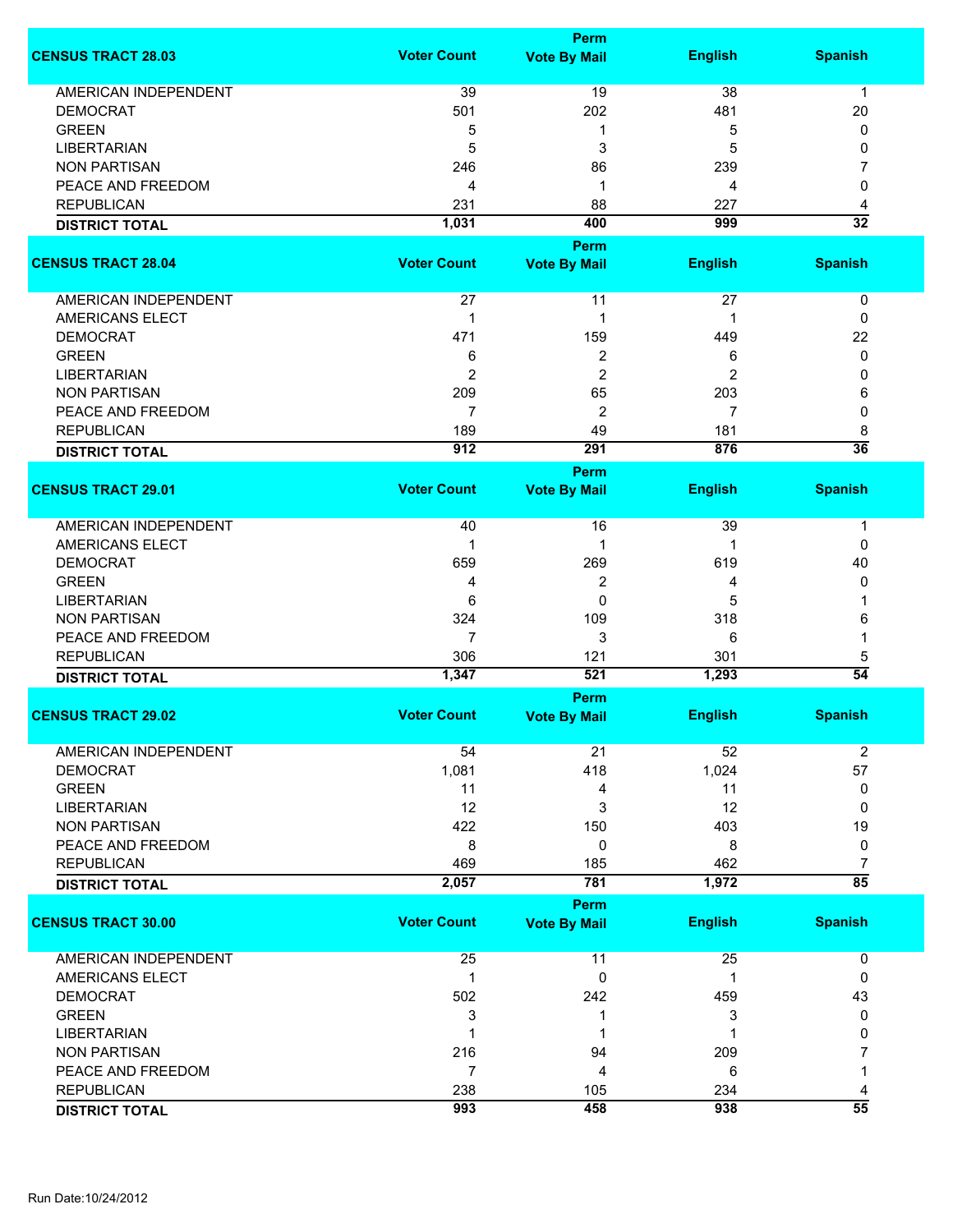|                             |                    | <b>Perm</b>         |                |                 |
|-----------------------------|--------------------|---------------------|----------------|-----------------|
| <b>CENSUS TRACT 31.01</b>   | <b>Voter Count</b> | <b>Vote By Mail</b> | <b>English</b> | <b>Spanish</b>  |
| <b>AMERICAN INDEPENDENT</b> | 29                 | 13                  | 29             | 0               |
| <b>AMERICANS ELECT</b>      | $\mathbf 2$        | 1                   | 2              | 0               |
| <b>DEMOCRAT</b>             | 685                | 254                 | 645            | 40              |
| <b>GREEN</b>                | 5                  | $\boldsymbol{2}$    | 5              | 0               |
| <b>LIBERTARIAN</b>          | 5                  | 1                   | 5              | 0               |
|                             | 310                |                     |                | 7               |
| <b>NON PARTISAN</b>         |                    | 98                  | 303            |                 |
| PEACE AND FREEDOM           | 14                 | $\overline{7}$      | 13             | 1               |
| <b>REPUBLICAN</b>           | 312                | 102                 | 306            | 6               |
| <b>DISTRICT TOTAL</b>       | 1,362              | 478                 | 1,308          | $\overline{54}$ |
|                             |                    | <b>Perm</b>         |                |                 |
| <b>CENSUS TRACT 31.02</b>   | <b>Voter Count</b> | <b>Vote By Mail</b> | <b>English</b> | <b>Spanish</b>  |
| AMERICAN INDEPENDENT        | 27                 | 6                   | 27             | 0               |
| <b>DEMOCRAT</b>             | 493                | 180                 | 474            | 19              |
| <b>LIBERTARIAN</b>          | $\overline{c}$     | $\overline{2}$      | $\overline{2}$ | 0               |
| <b>NON PARTISAN</b>         | 253                | 90                  | 238            | 15              |
| PEACE AND FREEDOM           | $\overline{7}$     | $\overline{2}$      | 7              | 0               |
| <b>REPUBLICAN</b>           | 214                | 75                  | 208            | 6               |
| <b>DISTRICT TOTAL</b>       | 996                | 355                 | 956            | $\overline{40}$ |
|                             |                    | <b>Perm</b>         |                |                 |
| <b>CENSUS TRACT 32.00</b>   | <b>Voter Count</b> | <b>Vote By Mail</b> | <b>English</b> | <b>Spanish</b>  |
| <b>AMERICAN INDEPENDENT</b> | 79                 | 33                  | 79             | 0               |
| <b>AMERICANS ELECT</b>      | 1                  | 0                   | 1              | 0               |
| <b>DEMOCRAT</b>             | 1,402              | 555                 | 1,334          | 68              |
| <b>GREEN</b>                | 12                 | 4                   | 12             | 0               |
| <b>LIBERTARIAN</b>          | 10                 | 3                   | 10             | 0               |
| <b>NON PARTISAN</b>         | 593                | 224                 | 573            | 20              |
| PEACE AND FREEDOM           | 9                  | 3                   | 9              | 0               |
| <b>REPUBLICAN</b>           | 722                | 301                 | 712            | 10              |
| <b>DISTRICT TOTAL</b>       | 2,828              | 1,123               | 2,730          | $\overline{98}$ |
|                             |                    |                     |                |                 |
| <b>CENSUS TRACT 33.01</b>   | <b>Voter Count</b> | <b>Vote By Mail</b> | <b>English</b> | <b>Spanish</b>  |
| AMERICAN INDEPENDENT        | 42                 | 16                  | 39             | 3               |
| AMERICANS ELECT             | 1                  | 0                   |                | 0               |
| <b>DEMOCRAT</b>             | 775                | 340                 | 711            | 64              |
| <b>GREEN</b>                | 5                  | 4                   | 5              | 0               |
| <b>LIBERTARIAN</b>          |                    | 1                   |                | 0               |
| <b>NON PARTISAN</b>         | 306                | 117                 | 294            | 12              |
| PEACE AND FREEDOM           | 12                 | 4                   | 12             | 0               |
| <b>REPUBLICAN</b>           | 268                | 111                 | 265            | 3               |
| <b>DISTRICT TOTAL</b>       | 1,410              | 593                 | 1,328          | $\overline{82}$ |
|                             |                    | <b>Perm</b>         |                |                 |
| <b>CENSUS TRACT 33.02</b>   | <b>Voter Count</b> | <b>Vote By Mail</b> | <b>English</b> | <b>Spanish</b>  |
|                             |                    |                     |                |                 |
| <b>AMERICAN INDEPENDENT</b> | 57                 | 29                  | 56             | 1               |
| <b>DEMOCRAT</b>             | 916                | 387                 | 860            | 56              |
| <b>GREEN</b>                | 8                  | 2                   | 6              | 2               |
| <b>LIBERTARIAN</b>          | 8                  | 5                   | 8              | 0               |
| <b>NON PARTISAN</b>         | 374                | 140                 | 363            | 11              |
| PEACE AND FREEDOM           | 6                  | 3                   | 6              | 0               |
| <b>REPUBLICAN</b>           | 451                | 179                 | 447            | 4               |
| <b>DISTRICT TOTAL</b>       | 1,820              | 745                 | 1,746          | $\overline{74}$ |
|                             |                    |                     |                |                 |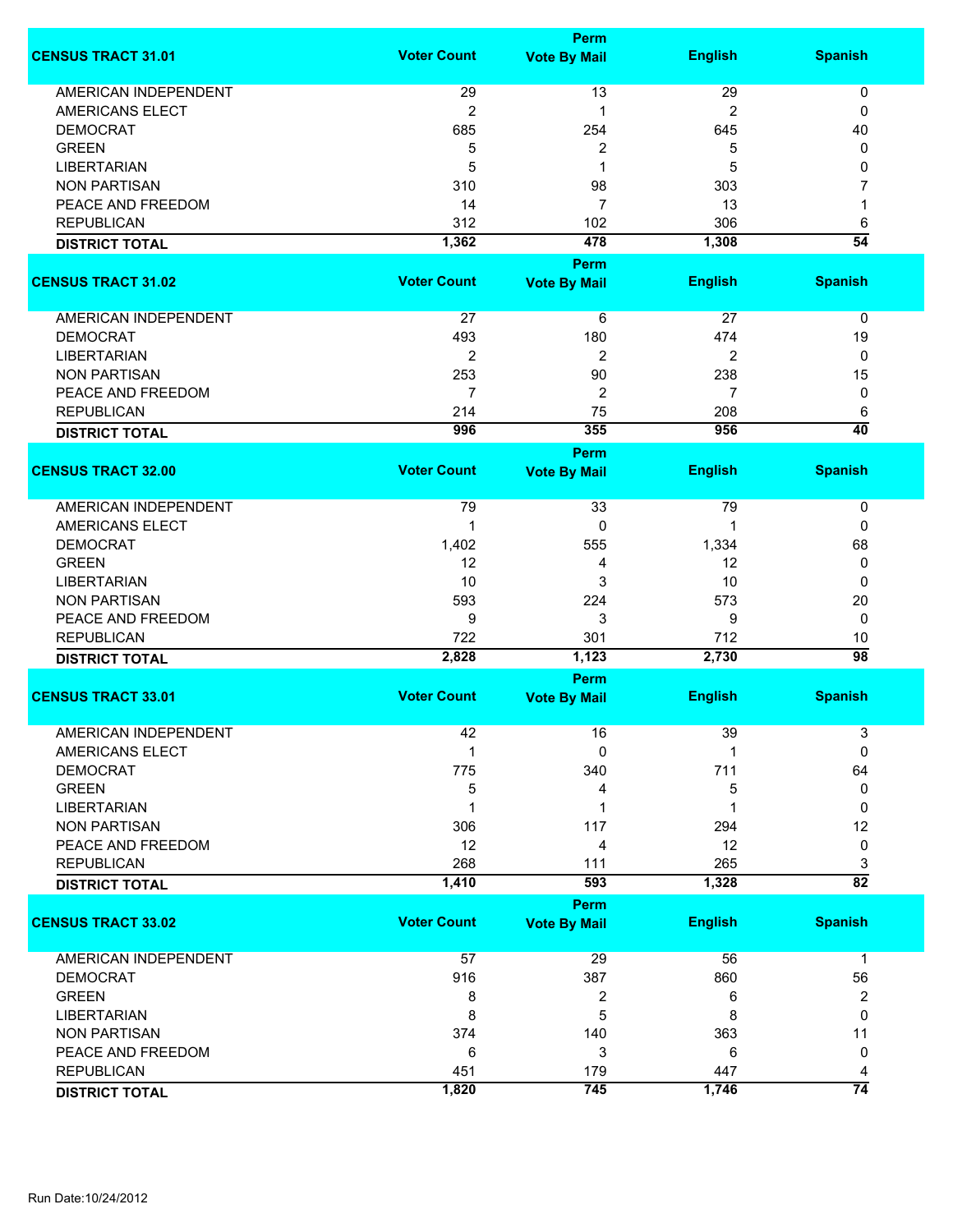|                             |                    | Perm                |                |                 |
|-----------------------------|--------------------|---------------------|----------------|-----------------|
| <b>CENSUS TRACT 34.01</b>   | <b>Voter Count</b> | <b>Vote By Mail</b> | <b>English</b> | <b>Spanish</b>  |
| <b>AMERICAN INDEPENDENT</b> | 73                 | 32                  | 72             | 1               |
| <b>AMERICANS ELECT</b>      | $\overline{c}$     | 1                   | $\overline{2}$ | 0               |
| <b>DEMOCRAT</b>             | 1,212              | 498                 | 1,148          | 64              |
| <b>GREEN</b>                | 10                 | 4                   | 10             | 0               |
| <b>LIBERTARIAN</b>          | 7                  | $\overline{2}$      | 7              | 0               |
| <b>NON PARTISAN</b>         | 542                | 187                 | 531            | 11              |
| PEACE AND FREEDOM           | 12                 | 4                   | 11             | 1               |
| <b>REPUBLICAN</b>           | 643                | 240                 | 632            | 11              |
| <b>DISTRICT TOTAL</b>       | 2,501              | 968                 | 2,413          | $\overline{88}$ |
|                             |                    | Perm                |                |                 |
| <b>CENSUS TRACT 34.03</b>   | <b>Voter Count</b> | <b>Vote By Mail</b> | <b>English</b> | <b>Spanish</b>  |
|                             |                    |                     |                |                 |
| AMERICAN INDEPENDENT        | 39                 | 11                  | 39             | 0               |
| <b>DEMOCRAT</b>             | 736                | 285                 | 692            | 44              |
| <b>GREEN</b>                | 7                  | 0                   | 7              | 0               |
| <b>LIBERTARIAN</b>          | 8                  | 2                   | 8              | 0               |
| <b>NON PARTISAN</b>         | 360                | 138                 | 344            | 16              |
| PEACE AND FREEDOM           | 17                 | 6                   | 17             | 0               |
| <b>REPUBLICAN</b>           | 422                | 142                 | 417            | 5               |
| <b>DISTRICT TOTAL</b>       | 1,589              | 584                 | 1,524          | $\overline{65}$ |
|                             |                    | Perm                |                |                 |
| <b>CENSUS TRACT 34.04</b>   | <b>Voter Count</b> | <b>Vote By Mail</b> | <b>English</b> | <b>Spanish</b>  |
|                             |                    |                     |                |                 |
| AMERICAN INDEPENDENT        | 41                 | 18                  | 40             | 1               |
| <b>DEMOCRAT</b>             | 618                | 256                 | 583            | 35              |
| <b>GREEN</b>                | 6                  | 2                   | 6              | 0               |
| <b>LIBERTARIAN</b>          | 4                  | 3                   | 4              | 0               |
| <b>NON PARTISAN</b>         | 268                | 105                 | 261            | 7               |
| PEACE AND FREEDOM           | 10                 | 1                   | 10             | 0               |
| <b>REPUBLICAN</b>           | 248                | 85                  | 245            | 3               |
| <b>DISTRICT TOTAL</b>       | 1,195              | 470                 | 1,149          | $\overline{46}$ |
|                             |                    | Perm                |                |                 |
| <b>CENSUS TRACT 34.05</b>   | <b>Voter Count</b> | <b>Vote By Mail</b> | <b>English</b> | <b>Spanish</b>  |
| <b>AMERICAN INDEPENDENT</b> | 28                 | 14                  | 28             | 0               |
| <b>DEMOCRAT</b>             | 619                | 271                 | 598            | 21              |
| <b>GREEN</b>                | 2                  | 0                   | 2              | 0               |
| <b>LIBERTARIAN</b>          | 9                  | 4                   | 9              | 0               |
| <b>NON PARTISAN</b>         | 264                | 92                  | 253            | 11              |
| PEACE AND FREEDOM           | 6                  | 1                   | 6              | 0               |
| <b>REPUBLICAN</b>           | 272                | 90                  | 269            | 3               |
| <b>DISTRICT TOTAL</b>       | 1,200              | 472                 | 1,165          | $\overline{35}$ |
|                             |                    | <b>Perm</b>         |                |                 |
| <b>CENSUS TRACT 35.03</b>   | <b>Voter Count</b> | <b>Vote By Mail</b> | <b>English</b> | <b>Spanish</b>  |
| <b>AMERICAN INDEPENDENT</b> | 58                 | 21                  | 57             | $\mathbf{1}$    |
| <b>DEMOCRAT</b>             | 1,312              | 436                 | 1,257          | 55              |
| <b>GREEN</b>                | 3                  | 0                   | 3              | 0               |
| <b>LIBERTARIAN</b>          | 5                  | 0                   | 5              | 0               |
| <b>NON PARTISAN</b>         | 480                | 180                 | 470            | 10              |
| PEACE AND FREEDOM           | 14                 | 4                   | 14             | 0               |
| <b>REPUBLICAN</b>           | 562                | 195                 | 559            | 3               |
| <b>DISTRICT TOTAL</b>       | 2,434              | 836                 | 2,365          | 69              |
|                             |                    |                     |                |                 |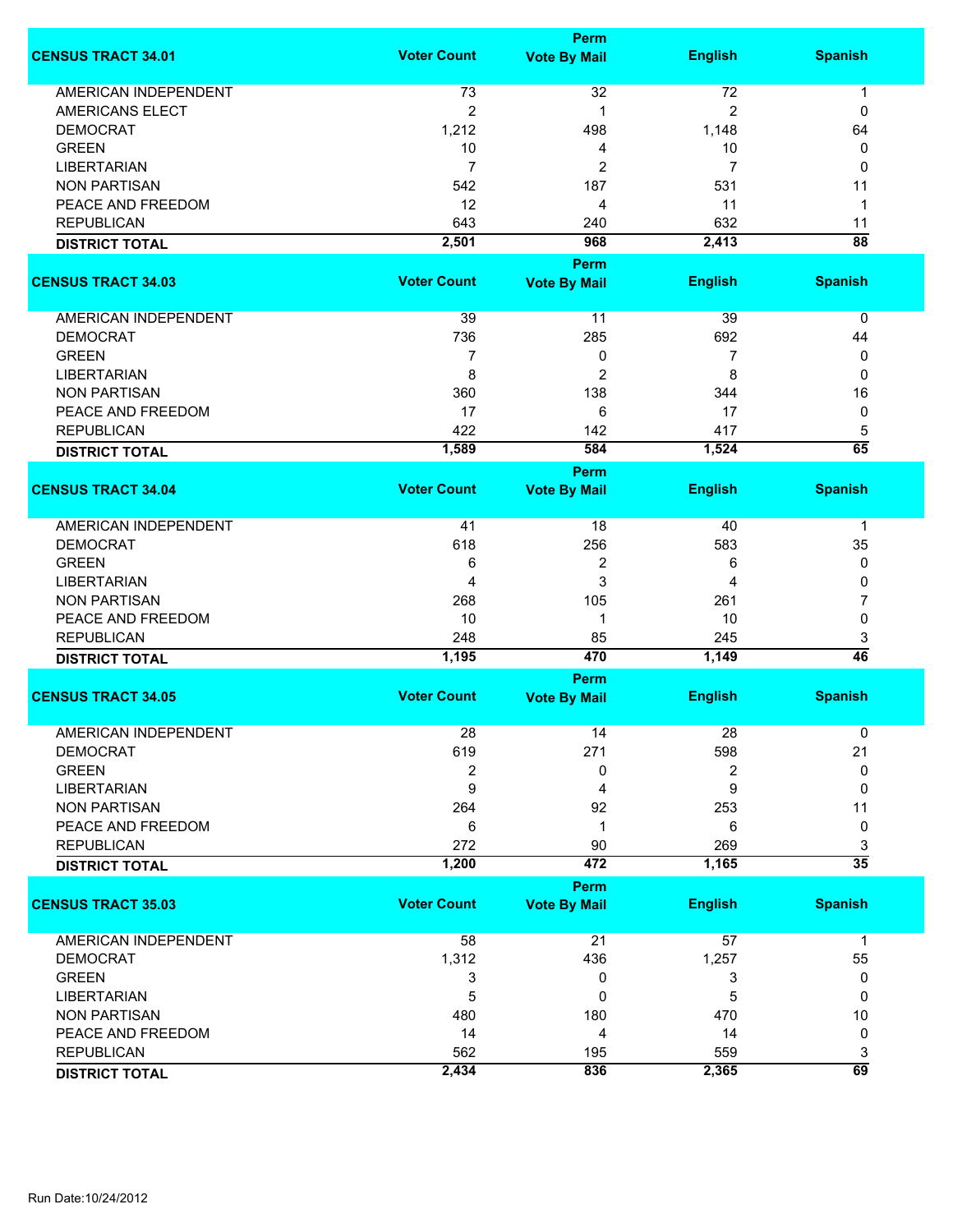|                             | Perm               |                     |                |                 |  |
|-----------------------------|--------------------|---------------------|----------------|-----------------|--|
| <b>CENSUS TRACT 35.05</b>   | <b>Voter Count</b> | <b>Vote By Mail</b> | <b>English</b> | <b>Spanish</b>  |  |
| <b>AMERICAN INDEPENDENT</b> | 36                 | 15                  | 35             | 1               |  |
|                             | 1                  |                     |                |                 |  |
| AMERICANS ELECT             |                    | 0                   | 1              | 0               |  |
| <b>DEMOCRAT</b>             | 863                | 327                 | 823            | 40              |  |
| <b>GREEN</b>                | 4                  | 0                   | 4              | 0               |  |
| <b>LIBERTARIAN</b>          | 7                  | 3                   | 6              |                 |  |
| <b>NON PARTISAN</b>         | 353                | 113                 | 346            | 7               |  |
| PEACE AND FREEDOM           | 13                 | 8                   | 13             | 0               |  |
| <b>REPUBLICAN</b>           | 383                | 136                 | 379            | 4               |  |
| <b>DISTRICT TOTAL</b>       | 1,660              | 602                 | 1,607          | $\overline{53}$ |  |
|                             |                    | Perm                |                |                 |  |
| <b>CENSUS TRACT 35.06</b>   | <b>Voter Count</b> | <b>Vote By Mail</b> | <b>English</b> | <b>Spanish</b>  |  |
|                             |                    |                     |                |                 |  |
| AMERICAN INDEPENDENT        | 57                 | 23                  | 55             | $\overline{2}$  |  |
| <b>DEMOCRAT</b>             | 993                | 341                 | 958            | 35              |  |
| <b>GREEN</b>                | 2                  | 2                   | 2              | 0               |  |
| <b>LIBERTARIAN</b>          | 11                 | 4                   | 11             | 0               |  |
| <b>NON PARTISAN</b>         | 353                | 140                 | 345            | 8               |  |
| PEACE AND FREEDOM           | 15                 | 5                   | 15             | 0               |  |
| <b>REPUBLICAN</b>           | 429                | 162                 | 422            | 7               |  |
|                             | 1,860              | 677                 | 1,808          | $\overline{52}$ |  |
| <b>DISTRICT TOTAL</b>       |                    |                     |                |                 |  |
|                             | <b>Voter Count</b> | Perm                |                |                 |  |
| <b>CENSUS TRACT 35.07</b>   |                    | <b>Vote By Mail</b> | <b>English</b> | <b>Spanish</b>  |  |
| AMERICAN INDEPENDENT        | 60                 | 16                  | 59             | 1               |  |
| <b>DEMOCRAT</b>             | 1,085              | 434                 | 1,050          | 35              |  |
| <b>GREEN</b>                |                    |                     |                |                 |  |
|                             | 7                  | 3                   | 7              | 0               |  |
| <b>LIBERTARIAN</b>          | 9                  | 3                   | 9              | 0               |  |
| <b>NON PARTISAN</b>         | 389                | 136                 | 379            | 10              |  |
| PEACE AND FREEDOM           | 14                 | 6                   | 14             | 0               |  |
| <b>REPUBLICAN</b>           | 478                | 174                 | 475            | 3               |  |
| <b>DISTRICT TOTAL</b>       | 2,042              | 772                 | 1,993          | $\overline{49}$ |  |
|                             |                    | Perm                |                |                 |  |
| <b>CENSUS TRACT 35.09</b>   | <b>Voter Count</b> | <b>Vote By Mail</b> | <b>English</b> | <b>Spanish</b>  |  |
| <b>AMERICAN INDEPENDENT</b> | 31                 | 19                  | 30             | 1               |  |
| <b>DEMOCRAT</b>             | 769                | 297                 | 720            | 49              |  |
| <b>GREEN</b>                | 5                  | 3                   | 5              | 0               |  |
| <b>LIBERTARIAN</b>          |                    |                     | 6              | 0               |  |
| <b>NON PARTISAN</b>         | 6                  | 4                   |                |                 |  |
|                             | 331                | 129                 | 319            | 12              |  |
| PEACE AND FREEDOM           | 13                 | 3                   | 13             | 0               |  |
| <b>REPUBLICAN</b>           | 443                | 155                 | 437            | 6               |  |
| <b>DISTRICT TOTAL</b>       | 1,598              | 610                 | 1,530          | $\overline{68}$ |  |
|                             |                    | Perm                |                |                 |  |
| <b>CENSUS TRACT 35.10</b>   | <b>Voter Count</b> | <b>Vote By Mail</b> | <b>English</b> | <b>Spanish</b>  |  |
| <b>AMERICAN INDEPENDENT</b> | 42                 | 18                  | 42             | 0               |  |
| AMERICANS ELECT             | 1                  | 0                   | 1              | 0               |  |
| <b>DEMOCRAT</b>             | 744                | 269                 | 710            | 34              |  |
| <b>GREEN</b>                | 3                  | 2                   | 3              | 0               |  |
|                             | $\overline{2}$     | 1                   | 2              | 0               |  |
| <b>LIBERTARIAN</b>          |                    |                     |                |                 |  |
| <b>NON PARTISAN</b>         | 320                | 114                 | 314            | 6               |  |
| PEACE AND FREEDOM           | 10                 | 4                   | 10             | 0               |  |
| <b>REPUBLICAN</b>           | 273                | 94                  | 272            |                 |  |
| <b>DISTRICT TOTAL</b>       | 1,395              | 502                 | 1,354          | 41              |  |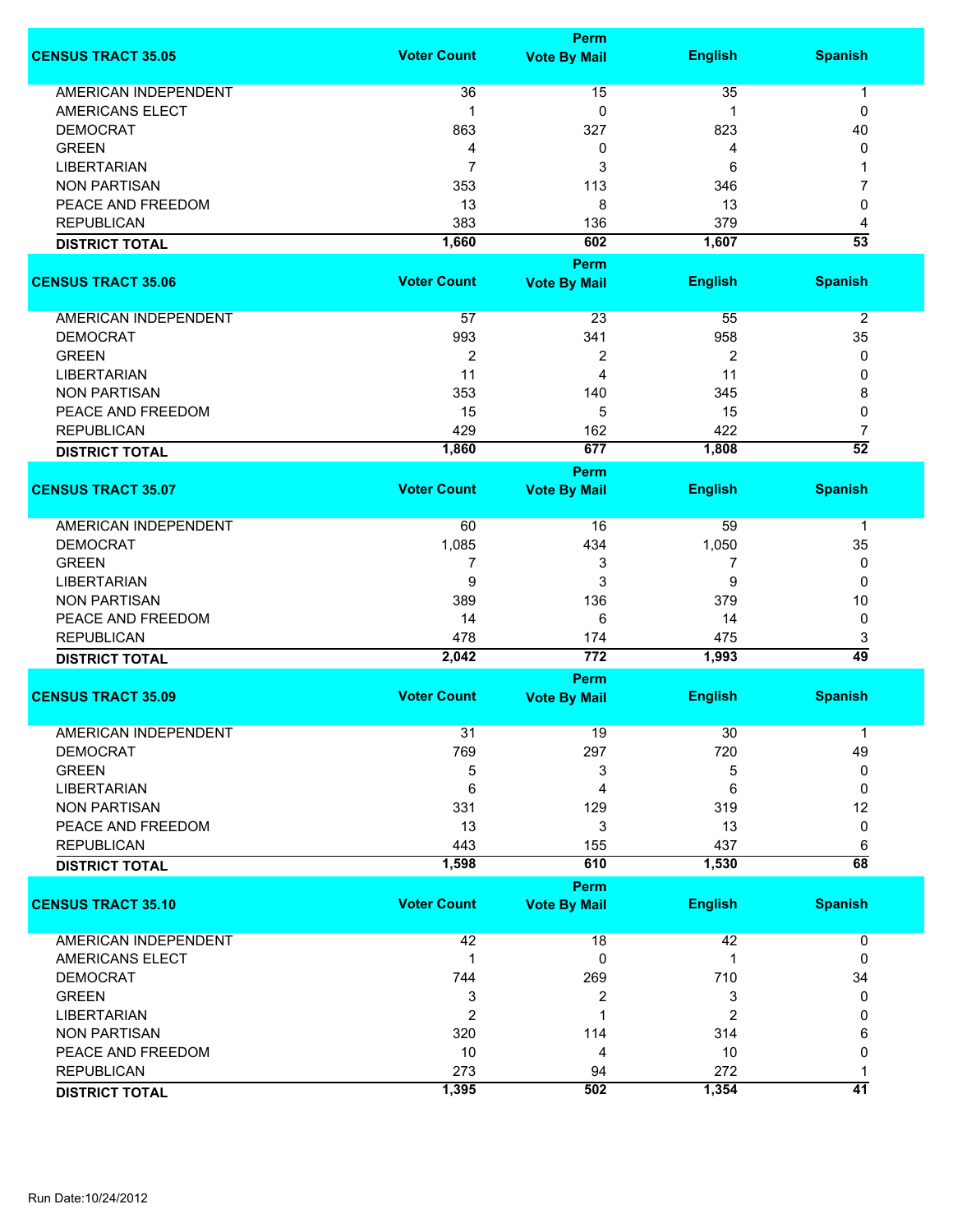|                             |                    | <b>Perm</b>         |                |                      |
|-----------------------------|--------------------|---------------------|----------------|----------------------|
| <b>CENSUS TRACT 36.03</b>   | <b>Voter Count</b> | <b>Vote By Mail</b> | <b>English</b> | <b>Spanish</b>       |
| <b>AMERICAN INDEPENDENT</b> | 43                 | 23                  | 43             | 0                    |
| <b>DEMOCRAT</b>             | 984                | 351                 | 937            | 47                   |
| <b>LIBERTARIAN</b>          | 12                 | 3                   | 12             | 0                    |
| <b>NON PARTISAN</b>         | 340                | 122                 | 334            | 6                    |
| PEACE AND FREEDOM           | 19                 | 6                   | 19             | 0                    |
| <b>REPUBLICAN</b>           | 452                | 138                 | 437            | 15                   |
| <b>DISTRICT TOTAL</b>       | 1,850              | 643                 | 1,782          | $\overline{68}$      |
|                             |                    | Perm                |                |                      |
| <b>CENSUS TRACT 36.05</b>   | <b>Voter Count</b> | <b>Vote By Mail</b> | <b>English</b> | <b>Spanish</b>       |
| AMERICAN INDEPENDENT        | 52                 | 22                  | 52             | 0                    |
| <b>DEMOCRAT</b>             | 829                | 289                 | 789            | 40                   |
| <b>GREEN</b>                | 2                  | -1                  | 2              | 0                    |
| <b>LIBERTARIAN</b>          | 3                  | 1                   | 3              | 0                    |
| <b>NON PARTISAN</b>         | 305                | 104                 | 294            | 11                   |
| PEACE AND FREEDOM           | 10                 | 4                   | 10             | 0                    |
|                             |                    |                     |                |                      |
| <b>REPUBLICAN</b>           | 457<br>1,658       | 151<br>572          | 450<br>1,600   | 7<br>$\overline{58}$ |
| <b>DISTRICT TOTAL</b>       |                    |                     |                |                      |
|                             |                    | Perm                |                |                      |
| <b>CENSUS TRACT 36.06</b>   | <b>Voter Count</b> | <b>Vote By Mail</b> | <b>English</b> | <b>Spanish</b>       |
| <b>AMERICAN INDEPENDENT</b> | 37                 | 14                  | 35             | $\overline{2}$       |
| <b>DEMOCRAT</b>             | 824                | 298                 | 758            | 66                   |
| <b>GREEN</b>                | 13                 | 1                   | 13             | 0                    |
| <b>LIBERTARIAN</b>          | 8                  | $\overline{2}$      | 7              | 1                    |
| <b>NON PARTISAN</b>         | 329                | 113                 | 315            | 14                   |
| PEACE AND FREEDOM           | 11                 | $\overline{2}$      | 11             | 0                    |
| <b>REPUBLICAN</b>           | 465                | 150                 | 456            | 9                    |
| <b>DISTRICT TOTAL</b>       | 1,687              | 580                 | 1,595          | $\overline{92}$      |
|                             |                    | Perm                |                |                      |
| <b>CENSUS TRACT 36.07</b>   | <b>Voter Count</b> | <b>Vote By Mail</b> | <b>English</b> | <b>Spanish</b>       |
|                             |                    |                     |                |                      |
| <b>AMERICAN INDEPENDENT</b> | 55                 | 25                  | 53             | 2                    |
| AMERICANS ELECT             | 1                  | 0                   | 1              | 0                    |
| <b>DEMOCRAT</b>             | 959                | 363                 | 910            | 49                   |
| <b>GREEN</b>                | 5                  | 2                   | 5              | $\mathbf{0}$         |
| <b>LIBERTARIAN</b>          | 13                 | 2                   | 12             |                      |
| <b>NON PARTISAN</b>         | 425                | 179                 | 411            | 14                   |
| PEACE AND FREEDOM           | 9                  | 5                   | 9              | 0                    |
| <b>REPUBLICAN</b>           | 464                | 173                 | 453            | 11                   |
| <b>DISTRICT TOTAL</b>       | 1,931              | 749                 | 1,854          | $\overline{77}$      |
|                             |                    | Perm                |                |                      |
| <b>CENSUS TRACT 36.09</b>   | <b>Voter Count</b> | <b>Vote By Mail</b> | <b>English</b> | <b>Spanish</b>       |
| <b>AMERICAN INDEPENDENT</b> | 40                 | 19                  | 39             | $\mathbf 1$          |
| <b>DEMOCRAT</b>             | 792                | 311                 | 753            | 39                   |
| <b>GREEN</b>                | 3                  | 0                   | 3              | 0                    |
| <b>LIBERTARIAN</b>          | 6                  | 4                   | 5              | 1                    |
| <b>NON PARTISAN</b>         | 344                | 137                 | 332            | 12                   |
| PEACE AND FREEDOM           | 7                  | 4                   | $\overline{7}$ | 0                    |
| <b>REPUBLICAN</b>           | 452                | 179                 | 443            | 9                    |
| <b>DISTRICT TOTAL</b>       | 1,644              | 654                 | 1,582          | 62                   |
|                             |                    |                     |                |                      |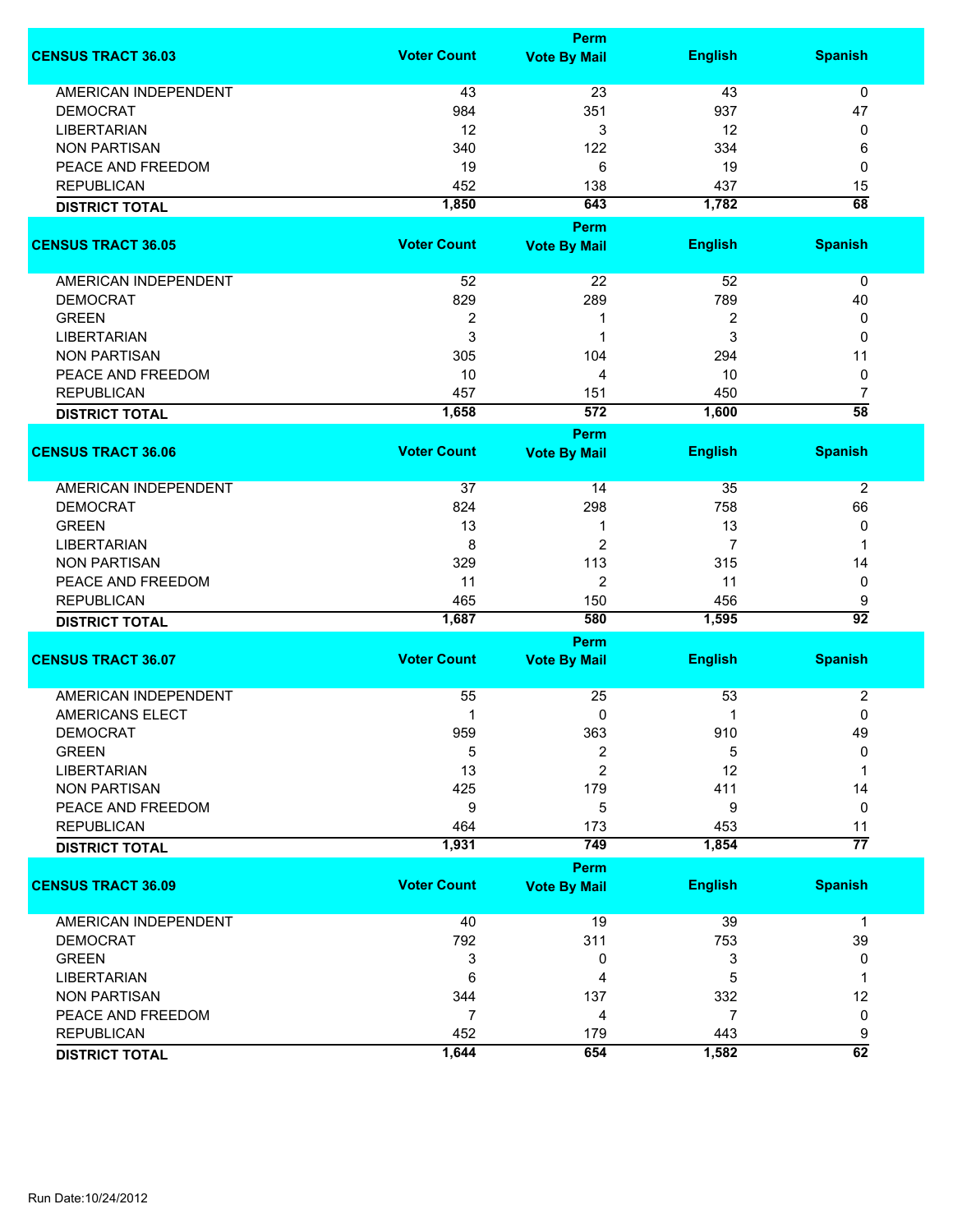|                             | Perm               |                     |                |                      |  |
|-----------------------------|--------------------|---------------------|----------------|----------------------|--|
| <b>CENSUS TRACT 36.11</b>   | <b>Voter Count</b> | <b>Vote By Mail</b> | <b>English</b> | <b>Spanish</b>       |  |
| <b>AMERICAN INDEPENDENT</b> | 42                 | 15                  | 40             | 2                    |  |
| <b>AMERICANS ELECT</b>      | 3                  | $\overline{2}$      | 3              | 0                    |  |
| <b>DEMOCRAT</b>             | 836                |                     |                |                      |  |
|                             |                    | 281                 | 779            | 57                   |  |
| <b>GREEN</b>                | 7                  | 4                   | 7              | 0                    |  |
| <b>LIBERTARIAN</b>          | 6                  | 3                   | 6              | 0                    |  |
| <b>NON PARTISAN</b>         | 351                | 145                 | 341            | 10                   |  |
| PEACE AND FREEDOM           | 4                  | 0                   | 4              | 0                    |  |
| <b>REPUBLICAN</b>           | 378                | 143                 | 369            | 9                    |  |
| <b>DISTRICT TOTAL</b>       | 1,627              | 593                 | 1,549          | $\overline{78}$      |  |
|                             |                    | Perm                |                |                      |  |
| <b>CENSUS TRACT 36.12</b>   | <b>Voter Count</b> | <b>Vote By Mail</b> | <b>English</b> | <b>Spanish</b>       |  |
|                             |                    |                     |                |                      |  |
| AMERICAN INDEPENDENT        | 45                 | 17                  | 45             |                      |  |
|                             |                    |                     |                | 0                    |  |
| <b>DEMOCRAT</b>             | 793                | 307                 | 756            | 37                   |  |
| <b>GREEN</b>                | 5                  | 3                   | 5              | 0                    |  |
| <b>LIBERTARIAN</b>          |                    | 1                   |                | 0                    |  |
| <b>NON PARTISAN</b>         | 295                | 123                 | 287            | 8                    |  |
| PEACE AND FREEDOM           | 5                  | 3                   | 5              | 0                    |  |
| <b>REPUBLICAN</b>           | 362                | 149                 | 356            | 6                    |  |
| <b>DISTRICT TOTAL</b>       | 1,506              | 603                 | 1,455          | $\overline{51}$      |  |
|                             |                    | Perm                |                |                      |  |
| <b>CENSUS TRACT 37.00</b>   | <b>Voter Count</b> | <b>Vote By Mail</b> | <b>English</b> | <b>Spanish</b>       |  |
| AMERICAN INDEPENDENT        | 43                 | 18                  | 39             | 4                    |  |
| <b>DEMOCRAT</b>             | 622                | 279                 | 588            | 34                   |  |
| <b>GREEN</b>                | 2                  | 1                   | 2              | 0                    |  |
| <b>LIBERTARIAN</b>          | 6                  | 5                   | 6              | 0                    |  |
|                             |                    |                     |                |                      |  |
| <b>NON PARTISAN</b>         | 256                | 90                  | 249            | 7                    |  |
| PEACE AND FREEDOM           | 9                  | $\overline{7}$      | 8              | 1                    |  |
| <b>REPUBLICAN</b>           | 259                | 91                  | 256            | 3                    |  |
| <b>DISTRICT TOTAL</b>       | 1,197              | 491                 | 1,148          | $\overline{49}$      |  |
|                             |                    | Perm                |                |                      |  |
| <b>CENSUS TRACT 38.01</b>   | <b>Voter Count</b> | <b>Vote By Mail</b> | <b>English</b> | <b>Spanish</b>       |  |
| <b>AMERICAN INDEPENDENT</b> | 56                 | 21                  | 54             | 2                    |  |
| AMERICANS ELECT             | 1                  | 0                   |                | 0                    |  |
| <b>DEMOCRAT</b>             | 1,198              | 469                 | 1,150          | 48                   |  |
| <b>GREEN</b>                | 5                  | 3                   | 5              | 0                    |  |
| <b>LIBERTARIAN</b>          | 8                  | $\overline{c}$      | 8              | 0                    |  |
| <b>NON PARTISAN</b>         | 386                | 180                 | 378            | 8                    |  |
| PEACE AND FREEDOM           | 8                  | 4                   | 8              | 0                    |  |
| <b>REPUBLICAN</b>           |                    |                     | 503            |                      |  |
|                             | 506                | 204                 |                | 3<br>$\overline{61}$ |  |
| <b>DISTRICT TOTAL</b>       | 2,168              | 883                 | 2,107          |                      |  |
|                             |                    | Perm                |                |                      |  |
| <b>CENSUS TRACT 38.03</b>   | <b>Voter Count</b> | <b>Vote By Mail</b> | <b>English</b> | <b>Spanish</b>       |  |
| <b>AMERICAN INDEPENDENT</b> | 47                 | 23                  | 47             | 0                    |  |
| <b>DEMOCRAT</b>             | 896                | 336                 | 851            | 45                   |  |
| <b>GREEN</b>                | 6                  | 2                   | 6              | 0                    |  |
| <b>LIBERTARIAN</b>          | 4                  | 1                   | 4              | 0                    |  |
| <b>NON PARTISAN</b>         | 331                | 118                 | 322            | 9                    |  |
| PEACE AND FREEDOM           | 11                 | $\overline{c}$      | 10             | 1                    |  |
| <b>REPUBLICAN</b>           | 435                | 180                 | 428            | 7                    |  |
|                             | 1,730              | 662                 |                | 62                   |  |
| <b>DISTRICT TOTAL</b>       |                    |                     | 1,668          |                      |  |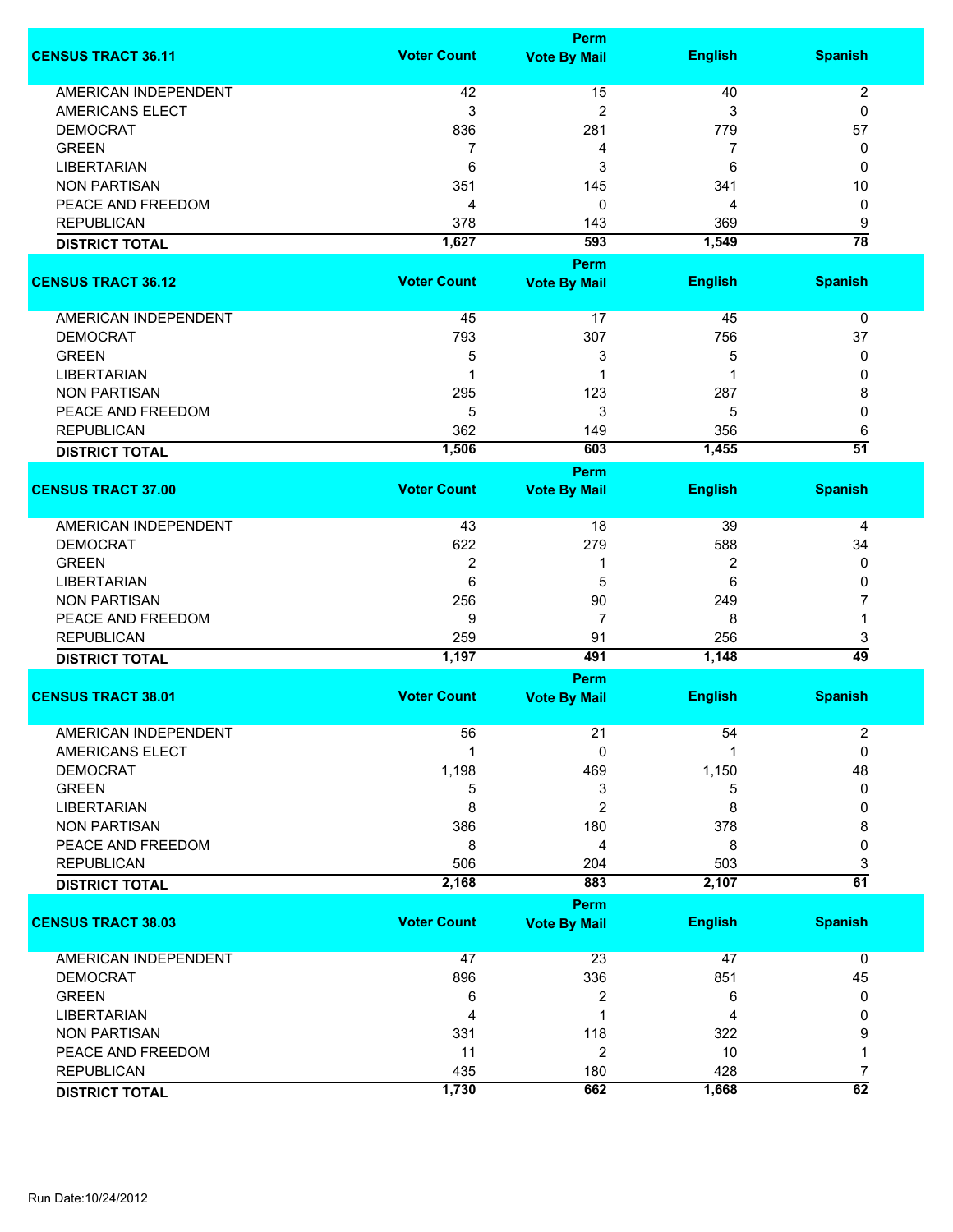|                             |                    | <b>Perm</b>         |                |                 |
|-----------------------------|--------------------|---------------------|----------------|-----------------|
| <b>CENSUS TRACT 38.04</b>   | <b>Voter Count</b> | <b>Vote By Mail</b> | <b>English</b> | <b>Spanish</b>  |
| <b>AMERICAN INDEPENDENT</b> | 52                 | 24                  | 52             | $\pmb{0}$       |
| <b>DEMOCRAT</b>             | 1,222              | 467                 | 1,184          | 38              |
| <b>GREEN</b>                | 1                  | 0                   | 1              | 0               |
| <b>LIBERTARIAN</b>          | 6                  | $\overline{c}$      | 5              | 1               |
|                             |                    |                     |                |                 |
| <b>NON PARTISAN</b>         | 418                | 162                 | 402            | 16              |
| PEACE AND FREEDOM           | 8                  | $\overline{c}$      | 8              | 0               |
| <b>REPUBLICAN</b>           | 496                | 198                 | 492            | 4               |
| <b>DISTRICT TOTAL</b>       | 2,203              | 855                 | 2,144          | $\overline{59}$ |
|                             |                    | Perm                |                |                 |
| <b>CENSUS TRACT 39.00</b>   | <b>Voter Count</b> | <b>Vote By Mail</b> | <b>English</b> | <b>Spanish</b>  |
| AMERICAN INDEPENDENT        | 46                 | 14                  | 46             | 0               |
| <b>DEMOCRAT</b>             | 959                | 357                 | 904            | 55              |
| <b>GREEN</b>                | 4                  | 2                   | 4              | 0               |
| <b>LIBERTARIAN</b>          | $\overline{7}$     | 4                   | 7              | 0               |
| <b>NON PARTISAN</b>         | 403                | 136                 | 392            | 11              |
|                             |                    | 3                   |                |                 |
| PEACE AND FREEDOM           | 15                 |                     | 15             | 0               |
| <b>REPUBLICAN</b>           | 406                | 166                 | 396            | 10              |
| <b>DISTRICT TOTAL</b>       | 1,840              | 682                 | 1,764          | $\overline{76}$ |
| <b>CENSUS TRACT 40.01</b>   | <b>Voter Count</b> | <b>Perm</b>         |                | <b>Spanish</b>  |
|                             |                    | <b>Vote By Mail</b> | <b>English</b> |                 |
| <b>AMERICAN INDEPENDENT</b> | 39                 | 14                  | 36             | 3               |
| <b>DEMOCRAT</b>             | 727                | 252                 | 676            | 51              |
| <b>GREEN</b>                | 4                  | 2                   | 4              | 0               |
| <b>LIBERTARIAN</b>          | 8                  | $\overline{c}$      | 8              | $\Omega$        |
| <b>NON PARTISAN</b>         | 327                | 106                 | 309            | 18              |
| PEACE AND FREEDOM           | 10                 | 3                   | 9              | 1               |
| <b>REPUBLICAN</b>           | 426                | 139                 | 420            | 6               |
| <b>DISTRICT TOTAL</b>       | 1,541              | 518                 | 1,462          | $\overline{79}$ |
|                             |                    | Perm                |                |                 |
| <b>CENSUS TRACT 40.03</b>   | <b>Voter Count</b> | <b>Vote By Mail</b> | <b>English</b> | <b>Spanish</b>  |
|                             |                    |                     |                |                 |
| <b>AMERICAN INDEPENDENT</b> | 41                 | 15                  | 40             | 1               |
| <b>DEMOCRAT</b>             | 781                | 288                 | 725            | 56              |
| <b>GREEN</b>                | 6                  | 3                   | 6              | 0               |
| <b>LIBERTARIAN</b>          | 11                 | 5                   | 10             | 1               |
| <b>NON PARTISAN</b>         | 359                | 140                 | 342            | 17              |
| PEACE AND FREEDOM           | 15                 | 3                   | 11             | 4               |
| <b>REPUBLICAN</b>           | 438                | 144                 | 427            | 11              |
| <b>DISTRICT TOTAL</b>       | 1,651              | 598                 | 1,561          | $\overline{90}$ |
|                             |                    | <b>Perm</b>         |                |                 |
| <b>CENSUS TRACT 40.04</b>   | <b>Voter Count</b> | <b>Vote By Mail</b> | <b>English</b> | <b>Spanish</b>  |
| <b>AMERICAN INDEPENDENT</b> | 68                 | 34                  | 66             | $\overline{2}$  |
| <b>DEMOCRAT</b>             | 867                | 314                 | 829            | 38              |
| <b>GREEN</b>                | $\overline{7}$     | 4                   | $\overline{7}$ | 0               |
| <b>LIBERTARIAN</b>          | 12                 | 6                   | 12             | 0               |
| <b>NON PARTISAN</b>         | 405                | 169                 | 401            | 4               |
| PEACE AND FREEDOM           | $\overline{7}$     | 1                   | $\overline{7}$ | 0               |
| <b>REPUBLICAN</b>           | 617                | 266                 | 617            | 0               |
|                             | 1,983              | 794                 | 1,939          | $\overline{44}$ |
| <b>DISTRICT TOTAL</b>       |                    |                     |                |                 |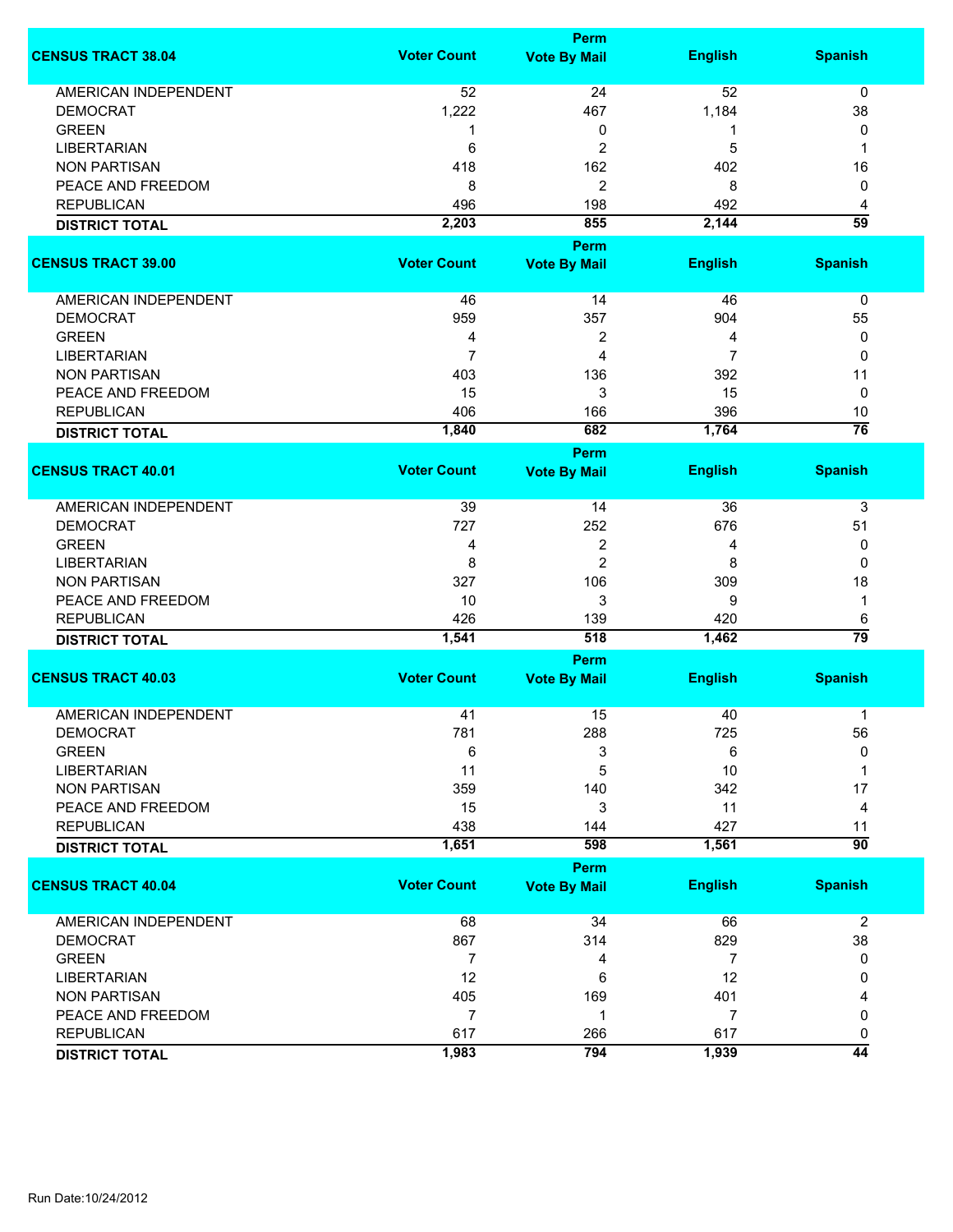|                             |                    | Perm                               |                |                 |
|-----------------------------|--------------------|------------------------------------|----------------|-----------------|
| <b>CENSUS TRACT 41.01</b>   | <b>Voter Count</b> | <b>Vote By Mail</b>                | <b>English</b> | <b>Spanish</b>  |
| <b>AMERICAN INDEPENDENT</b> | 60                 | 27                                 | 60             | $\mathbf 0$     |
| <b>DEMOCRAT</b>             | 874                | 318                                | 821            | 53              |
| <b>GREEN</b>                | 5                  | 0                                  | 5              | 0               |
| <b>LIBERTARIAN</b>          | 11                 | 4                                  | 11             | 0               |
| <b>NON PARTISAN</b>         | 406                | 146                                | 395            | 11              |
|                             |                    |                                    |                |                 |
| PEACE AND FREEDOM           | 11                 | 4                                  | 11             | $\pmb{0}$       |
| <b>REPUBLICAN</b>           | 508                | 188                                | 505            | 3               |
| <b>DISTRICT TOTAL</b>       | 1,875              | 687                                | 1,808          | $\overline{67}$ |
| <b>CENSUS TRACT 41.03</b>   | <b>Voter Count</b> | Perm<br><b>Vote By Mail</b>        | <b>English</b> | <b>Spanish</b>  |
| AMERICAN INDEPENDENT        | 37                 | 11                                 | 36             | $\mathbf 1$     |
| <b>DEMOCRAT</b>             | 807                | 293                                | 765            | 42              |
| <b>GREEN</b>                | 9                  | 3                                  | 9              | 0               |
| <b>LIBERTARIAN</b>          | 12                 | 3                                  | 12             | 0               |
| <b>NON PARTISAN</b>         | 355                | 119                                | 343            | 12              |
| PEACE AND FREEDOM           | 10                 | 3                                  | 9              | 1               |
| <b>REPUBLICAN</b>           | 482                | 150                                | 475            | 7               |
|                             | 1,712              | 582                                | 1,649          | $\overline{63}$ |
| <b>DISTRICT TOTAL</b>       |                    |                                    |                |                 |
| <b>CENSUS TRACT 41.04</b>   | <b>Voter Count</b> | <b>Perm</b><br><b>Vote By Mail</b> | <b>English</b> | <b>Spanish</b>  |
|                             |                    |                                    |                |                 |
| <b>AMERICAN INDEPENDENT</b> | 54                 | 11                                 | 54             | 0               |
| <b>AMERICANS ELECT</b>      | 1                  | 1                                  | 1              | 0               |
| <b>DEMOCRAT</b>             | 706                | 218                                | 652            | 54              |
| <b>GREEN</b>                | $\overline{2}$     | 1                                  | $\overline{2}$ | 0               |
| <b>LIBERTARIAN</b>          | 11                 | 5                                  | 10             | 1               |
| <b>NON PARTISAN</b>         | 383                | 121                                | 366            | 17              |
| PEACE AND FREEDOM           | 18                 | 6                                  | 18             | 0               |
| <b>REPUBLICAN</b>           | 481                | 135                                | 477            | 4               |
| <b>DISTRICT TOTAL</b>       | 1,656              | 498                                | 1,580          | 76              |
|                             |                    | Perm                               |                |                 |
| <b>CENSUS TRACT 42.01</b>   | <b>Voter Count</b> | <b>Vote By Mail</b>                | <b>English</b> | <b>Spanish</b>  |
| <b>AMERICAN INDEPENDENT</b> | 43                 | 16                                 | 43             | 0               |
| <b>DEMOCRAT</b>             | 1,486              | 580                                | 1,435          | 51              |
| <b>GREEN</b>                | 2                  | 1                                  | 2              | 0               |
| <b>LIBERTARIAN</b>          | 8                  | $\overline{2}$                     | 8              | 0               |
| <b>NON PARTISAN</b>         | 403                | 150                                | 394            | 9               |
| PEACE AND FREEDOM           | 12                 | 8                                  | 11             |                 |
| <b>REPUBLICAN</b>           | 544                | 181                                | 536            | 8               |
| <b>DISTRICT TOTAL</b>       | 2,498              | 938                                | 2,429          | $\overline{69}$ |
|                             |                    | Perm                               |                |                 |
| <b>CENSUS TRACT 42.02</b>   | <b>Voter Count</b> | <b>Vote By Mail</b>                | <b>English</b> | <b>Spanish</b>  |
| AMERICAN INDEPENDENT        | 39                 | 19                                 | 38             | 1               |
| <b>DEMOCRAT</b>             | 1,171              | 406                                | 1,137          | 34              |
| <b>GREEN</b>                | 7                  | 2                                  | 7              | 0               |
| <b>LIBERTARIAN</b>          | 6                  | 0                                  | 5              |                 |
| <b>NON PARTISAN</b>         | 336                | 123                                | 327            | 9               |
| PEACE AND FREEDOM           | 6                  | 0                                  | 6              | 0               |
| <b>REPUBLICAN</b>           | 402                | 150                                | 398            | 4               |
| <b>DISTRICT TOTAL</b>       | 1,967              | 700                                | 1,918          | 49              |
|                             |                    |                                    |                |                 |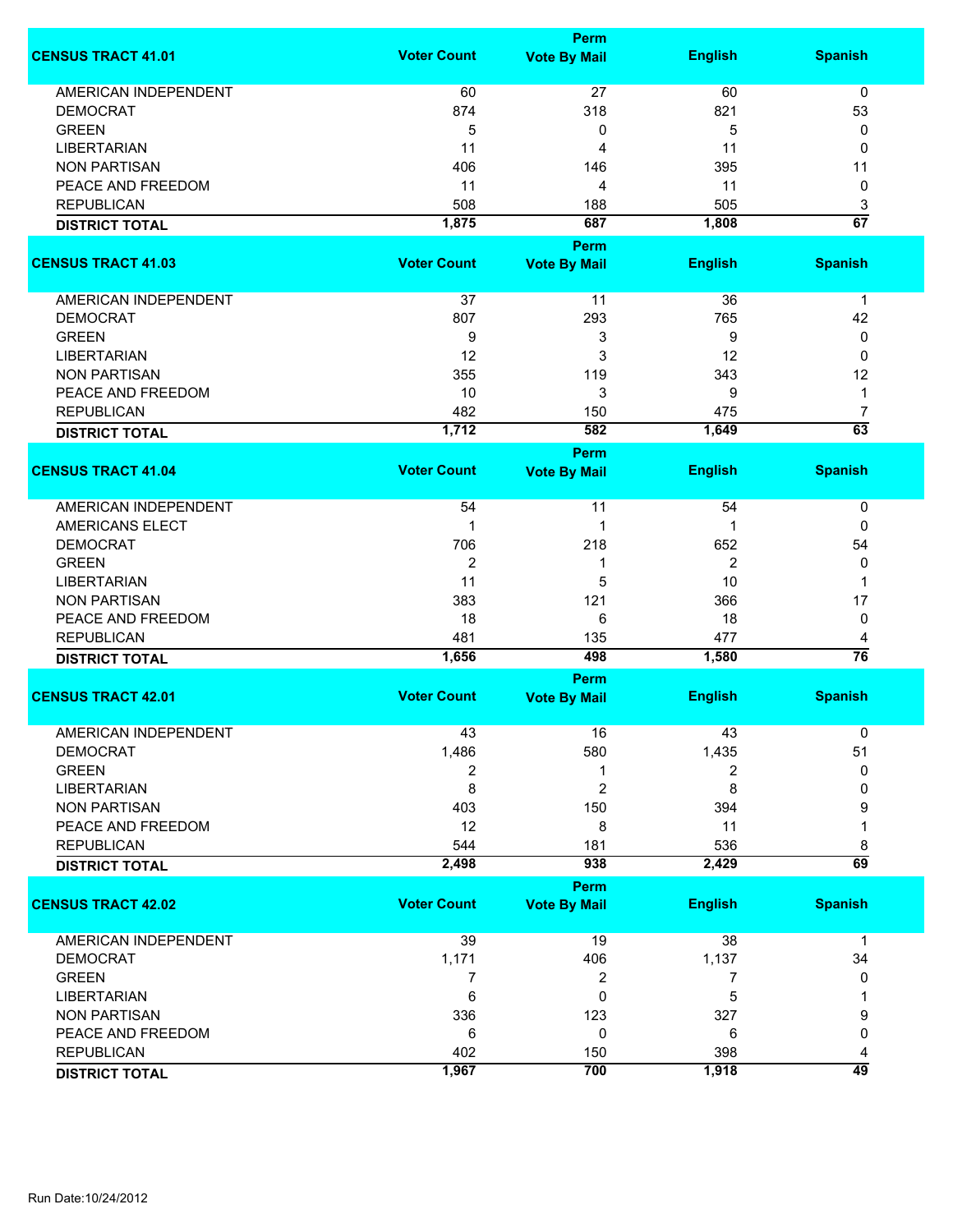|                             |                    | <b>Perm</b>                 |                |                      |
|-----------------------------|--------------------|-----------------------------|----------------|----------------------|
| <b>CENSUS TRACT 43.01</b>   | <b>Voter Count</b> | <b>Vote By Mail</b>         | <b>English</b> | <b>Spanish</b>       |
| <b>AMERICAN INDEPENDENT</b> | 39                 | 20                          | 38             | $\mathbf 1$          |
| <b>DEMOCRAT</b>             | 985                | 370                         | 948            | 37                   |
| <b>GREEN</b>                | 3                  | 1                           | 3              | 0                    |
| <b>LIBERTARIAN</b>          | 4                  | 3                           | 4              | 0                    |
| <b>NON PARTISAN</b>         | 307                | 119                         | 302            | 5                    |
| PEACE AND FREEDOM           | 10                 |                             |                | 0                    |
| <b>REPUBLICAN</b>           |                    | 2                           | 10<br>343      |                      |
|                             | 348                | 119<br>634                  | 1,648          | 5<br>$\overline{48}$ |
| <b>DISTRICT TOTAL</b>       | 1,696              |                             |                |                      |
| <b>CENSUS TRACT 43.02</b>   | <b>Voter Count</b> | Perm<br><b>Vote By Mail</b> | <b>English</b> | <b>Spanish</b>       |
|                             |                    |                             |                |                      |
| AMERICAN INDEPENDENT        | 45                 | 19                          | 43             | $\overline{2}$       |
| <b>DEMOCRAT</b>             | 1,072              | 405                         | 1,030          | 42                   |
| <b>GREEN</b>                | $\boldsymbol{2}$   | 0                           | 2              | 0                    |
| <b>LIBERTARIAN</b>          | 3                  | 2                           | 3              | 0                    |
| <b>NON PARTISAN</b>         | 265                | 89                          | 256            | 9                    |
| PEACE AND FREEDOM           | 9                  | 3                           | 9              | 0                    |
| <b>REPUBLICAN</b>           | 414                | 150                         | 410            | 4                    |
| <b>DISTRICT TOTAL</b>       | 1,810              | 668                         | 1,753          | $\overline{57}$      |
|                             |                    | <b>Perm</b>                 |                |                      |
| <b>CENSUS TRACT 44.01</b>   | <b>Voter Count</b> | <b>Vote By Mail</b>         | <b>English</b> | <b>Spanish</b>       |
|                             |                    |                             |                |                      |
| <b>AMERICAN INDEPENDENT</b> | 35                 | 12                          | 34             | $\mathbf 1$          |
| <b>DEMOCRAT</b>             | 786                | 294                         | 745            | 41                   |
| <b>GREEN</b>                | 5                  | 1                           | 5              | 0                    |
| <b>LIBERTARIAN</b>          | 10                 | 4                           | 10             | 0                    |
| <b>NON PARTISAN</b>         | 287                | 104                         | 280            | 7                    |
| PEACE AND FREEDOM           | 9                  | 0                           | 9              | 0                    |
| <b>REPUBLICAN</b>           | 403                | 148                         | 399            | 4                    |
| <b>DISTRICT TOTAL</b>       | 1,535              | 563                         | 1,482          | $\overline{53}$      |
|                             |                    | Perm                        |                |                      |
| <b>CENSUS TRACT 44.03</b>   | <b>Voter Count</b> | <b>Vote By Mail</b>         | <b>English</b> | <b>Spanish</b>       |
| <b>AMERICAN INDEPENDENT</b> | 54                 | 29                          | 54             | 0                    |
| AMERICANS ELECT             | 1                  | 0                           | -1             | 0                    |
| <b>DEMOCRAT</b>             | 1,146              | 429                         | 1,079          | 67                   |
| <b>GREEN</b>                | 5                  | 2                           | 5              | 0                    |
| <b>LIBERTARIAN</b>          | 12                 | 5                           | 12             | 0                    |
| <b>NON PARTISAN</b>         | 443                | 170                         | 424            | 19                   |
| PEACE AND FREEDOM           | 12                 | 4                           | 12             | 0                    |
| <b>REPUBLICAN</b>           | 607                | 206                         | 599            | 8                    |
| <b>DISTRICT TOTAL</b>       | 2,280              | 845                         | 2,186          | $\overline{94}$      |
|                             |                    | <b>Perm</b>                 |                |                      |
| <b>CENSUS TRACT 44.04</b>   | <b>Voter Count</b> | <b>Vote By Mail</b>         | <b>English</b> | <b>Spanish</b>       |
| <b>AMERICAN INDEPENDENT</b> |                    |                             | 44             |                      |
|                             | 44                 | 16                          |                | 0                    |
| <b>DEMOCRAT</b>             | 599                | 216                         | 574            | 25                   |
| <b>GREEN</b>                | 3                  | 1                           | 3              | 0                    |
| <b>LIBERTARIAN</b>          | 8                  | 2                           | 8              | 0                    |
| <b>NON PARTISAN</b>         | 228                | 88                          | 219            | 9                    |
| PEACE AND FREEDOM           | 5                  | 3                           | 5              | 0                    |
| <b>REPUBLICAN</b>           | 317                | 123                         | 312            | 5<br>$\overline{39}$ |
| <b>DISTRICT TOTAL</b>       | 1,204              | 449                         | 1,165          |                      |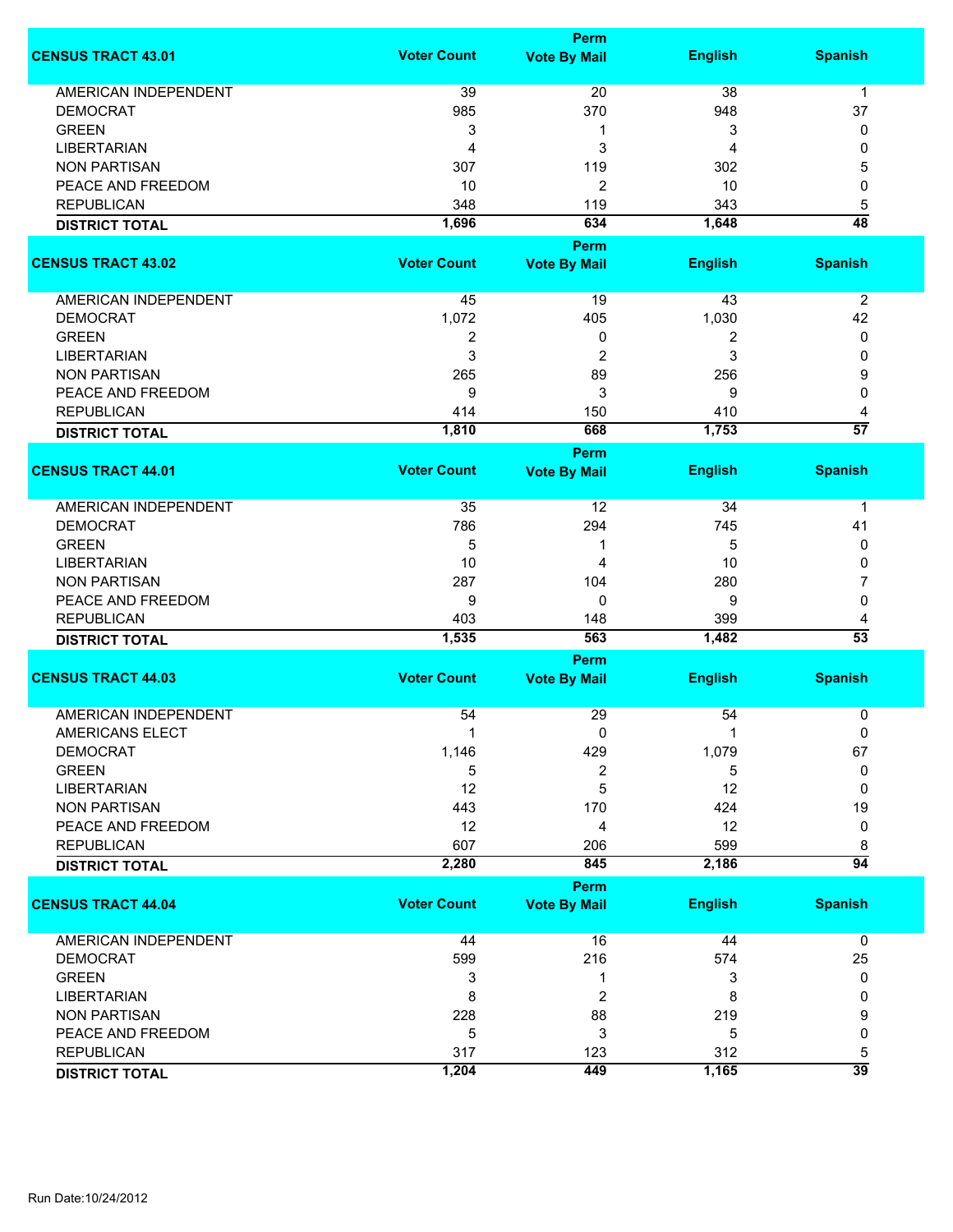|                                           |                    | Perm                |                |                 |
|-------------------------------------------|--------------------|---------------------|----------------|-----------------|
| <b>CENSUS TRACT 45.03</b>                 | <b>Voter Count</b> | <b>Vote By Mail</b> | <b>English</b> | <b>Spanish</b>  |
|                                           |                    |                     |                |                 |
| <b>AMERICAN INDEPENDENT</b>               | 83                 | 39                  | 83             | 0               |
| <b>DEMOCRAT</b>                           | 690                | 284                 | 681            | 9               |
| <b>GREEN</b>                              | 12                 | 4                   | 12             | $\Omega$        |
| <b>LIBERTARIAN</b>                        | 9                  | 3                   | 9              | 0               |
| <b>NON PARTISAN</b>                       | 377                | 148                 | 376            |                 |
| PEACE AND FREEDOM                         | 6                  | 1                   | 6              | 0               |
| <b>REPUBLICAN</b>                         | 869                | 396                 | 868            |                 |
| <b>DISTRICT TOTAL</b>                     | 2,046              | 875                 | 2,035          | $\overline{11}$ |
|                                           |                    | Perm                |                |                 |
| <b>CENSUS TRACT 45.04</b>                 | <b>Voter Count</b> | <b>Vote By Mail</b> | <b>English</b> | <b>Spanish</b>  |
| AMERICAN INDEPENDENT                      | 151                | 62                  | 150            | $\mathbf{1}$    |
| <b>DEMOCRAT</b>                           | 1,564              | 643                 | 1,543          | 21              |
| <b>GREEN</b>                              | 15                 | 6                   | 15             | 0               |
| <b>LIBERTARIAN</b>                        | 20                 | 9                   | 20             | 0               |
| <b>NON PARTISAN</b>                       | 750                | 282                 | 744            | 6               |
| PEACE AND FREEDOM                         | 18                 | 5                   | 18             | $\mathbf{0}$    |
| <b>REPUBLICAN</b>                         | 1,373              | 598                 | 1,370          | 3               |
| <b>DISTRICT TOTAL</b>                     | 3,891              | 1,605               | 3,860          | $\overline{31}$ |
|                                           |                    | Perm                |                |                 |
| <b>CENSUS TRACT 45.05</b>                 | <b>Voter Count</b> | <b>Vote By Mail</b> | <b>English</b> | <b>Spanish</b>  |
|                                           |                    |                     |                |                 |
| AMERICAN INDEPENDENT                      | 70                 | 32                  | 70             | 0               |
| <b>DEMOCRAT</b>                           | 855                | 356                 | 847            | 8               |
| <b>GREEN</b>                              | 9                  | 2                   | 9              | 0               |
| <b>LIBERTARIAN</b>                        | 13                 | $\overline{7}$      | 13             | 0               |
| <b>NON PARTISAN</b>                       | 382                | 155                 | 378            |                 |
| PEACE AND FREEDOM                         | 8                  | 2                   | 8              | 0               |
| <b>REPUBLICAN</b>                         | 742                | 345                 | 738            | 4               |
| <b>DISTRICT TOTAL</b>                     | 2,079              | 899                 | 2,063          | $\overline{16}$ |
|                                           |                    | Perm                |                |                 |
| <b>CENSUS TRACT 45.07</b>                 | <b>Voter Count</b> | <b>Vote By Mail</b> | <b>English</b> | <b>Spanish</b>  |
|                                           |                    |                     |                |                 |
| <b>AMERICAN INDEPENDENT</b>               | 75                 | 26                  | 74             | 1               |
| AMERICANS ELECT                           | 1                  |                     |                | $\pmb{0}$       |
| <b>DEMOCRAT</b>                           | 578                | 211                 | 565            | 13              |
| <b>GREEN</b>                              | 4                  |                     | 4              | 0               |
| <b>LIBERTARIAN</b>                        | 6                  | 1                   | 6              | 0               |
| <b>NON PARTISAN</b>                       | 296                | 99                  | 294            | 2               |
| PEACE AND FREEDOM                         | 6                  | 3                   | 6              | 0               |
| <b>REPUBLICAN</b>                         | 495                | 200                 | 491            | 4               |
| <b>DISTRICT TOTAL</b>                     | 1,461              | 542                 | 1,441          | $\overline{20}$ |
|                                           |                    | Perm                |                |                 |
| <b>CENSUS TRACT 45.09</b>                 | <b>Voter Count</b> | <b>Vote By Mail</b> | <b>English</b> | <b>Spanish</b>  |
| AMERICAN INDEPENDENT                      | 79                 | 36                  | 79             | 0               |
|                                           | 879                |                     |                |                 |
| <b>DEMOCRAT</b><br><b>GREEN</b>           |                    | 389                 | 860<br>6       | 19<br>0         |
|                                           | 6                  | 4                   |                |                 |
| <b>LIBERTARIAN</b><br><b>NON PARTISAN</b> | 11<br>418          | 8<br>187            | 11<br>405      | 0<br>13         |
| PEACE AND FREEDOM                         | 6                  | 3                   | 6              | 0               |
| <b>REPUBLICAN</b>                         | 790                | 398                 | 788            | 2               |
|                                           | 2,189              | 1,025               | 2,155          | $\overline{34}$ |
| <b>DISTRICT TOTAL</b>                     |                    |                     |                |                 |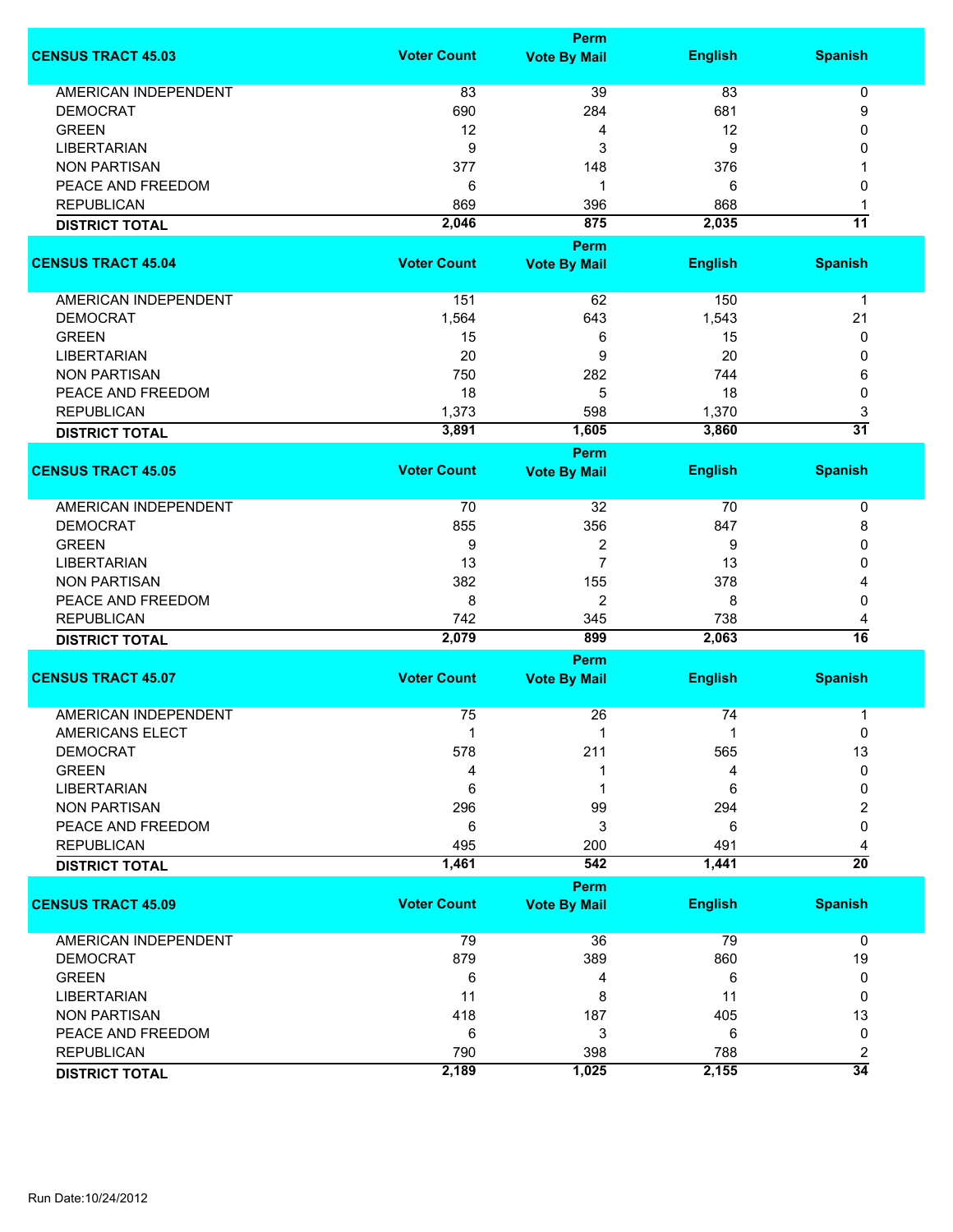|                             | Perm               |                     |                |                 |  |
|-----------------------------|--------------------|---------------------|----------------|-----------------|--|
| <b>CENSUS TRACT 45.10</b>   | <b>Voter Count</b> | <b>Vote By Mail</b> | <b>English</b> | <b>Spanish</b>  |  |
| <b>AMERICAN INDEPENDENT</b> | 83                 | 28                  | 83             | $\mathbf 0$     |  |
| <b>DEMOCRAT</b>             | 1,055              | 443                 | 1,048          | 7               |  |
| <b>GREEN</b>                | 12                 | 4                   | 12             | 0               |  |
| <b>LIBERTARIAN</b>          | 16                 | 9                   | 16             | 0               |  |
| <b>NON PARTISAN</b>         | 519                | 201                 | 515            |                 |  |
| PEACE AND FREEDOM           | 14                 | 5                   | 14             | 0               |  |
| <b>REPUBLICAN</b>           | 691                | 286                 | 686            | 5               |  |
| <b>DISTRICT TOTAL</b>       | 2,390              | 976                 | 2,374          | $\overline{16}$ |  |
|                             |                    | Perm                |                |                 |  |
| <b>CENSUS TRACT 46.01</b>   | <b>Voter Count</b> | <b>Vote By Mail</b> | <b>English</b> | <b>Spanish</b>  |  |
| AMERICAN INDEPENDENT        | 101                | 48                  | 101            | 0               |  |
| <b>AMERICANS ELECT</b>      | 1                  | 0                   |                | 0               |  |
| <b>DEMOCRAT</b>             | 1,313              | 508                 | 1,290          | 23              |  |
| <b>GREEN</b>                | 8                  | 3                   | 8              | 0               |  |
| <b>LIBERTARIAN</b>          | 14                 | 6                   | 14             | 0               |  |
| <b>NON PARTISAN</b>         | 636                | 266                 | 630            | 6               |  |
| PEACE AND FREEDOM           | 14                 | 4                   | 14             | 0               |  |
| <b>REPUBLICAN</b>           | 968                | 421                 | 959            | 9               |  |
| <b>DISTRICT TOTAL</b>       | 3,055              | 1,256               | 3,017          | $\overline{38}$ |  |
|                             |                    | Perm                |                |                 |  |
| <b>CENSUS TRACT 46.03</b>   | <b>Voter Count</b> | <b>Vote By Mail</b> | <b>English</b> | <b>Spanish</b>  |  |
| <b>AMERICAN INDEPENDENT</b> | 66                 | 35                  | 66             | $\mathbf 0$     |  |
| <b>DEMOCRAT</b>             | 1,185              | 509                 | 1,160          | 25              |  |
| <b>GREEN</b>                | 10                 | 2                   | 10             | 0               |  |
| <b>LIBERTARIAN</b>          | 6                  | 3                   | 6              | 0               |  |
| <b>NON PARTISAN</b>         | 485                | 199                 | 484            |                 |  |
| PEACE AND FREEDOM           | 5                  | 1                   | 5              | 0               |  |
| <b>REPUBLICAN</b>           | 833                | 361                 | 828            | 5               |  |
| <b>DISTRICT TOTAL</b>       | 2,590              | 1,110               | 2,559          | $\overline{31}$ |  |
|                             |                    | Perm                |                |                 |  |
| <b>CENSUS TRACT 46.04</b>   | <b>Voter Count</b> | <b>Vote By Mail</b> | <b>English</b> | <b>Spanish</b>  |  |
| <b>AMERICAN INDEPENDENT</b> | 71                 | 33                  | 71             | 0               |  |
| <b>DEMOCRAT</b>             | 1,001              | 400                 | 960            | 41              |  |
| <b>GREEN</b>                | 9                  | 4                   | 9              | 0               |  |
| <b>LIBERTARIAN</b>          | 10                 | 3                   | 10             | 0               |  |
| <b>NON PARTISAN</b>         | 400                | 124                 | 394            | 6               |  |
| PEACE AND FREEDOM           | 10                 | $\overline{2}$      | 10             | 0               |  |
| <b>REPUBLICAN</b>           | 604                | 230                 | 596            | 8               |  |
| <b>DISTRICT TOTAL</b>       | 2,105              | 796                 | 2,050          | $\overline{55}$ |  |
|                             |                    | <b>Perm</b>         |                |                 |  |
| <b>CENSUS TRACT 47.00</b>   | <b>Voter Count</b> | <b>Vote By Mail</b> | <b>English</b> | <b>Spanish</b>  |  |
| AMERICAN INDEPENDENT        | 49                 | 18                  | 48             | $\mathbf 1$     |  |
| <b>DEMOCRAT</b>             | 932                | 338                 | 895            | 37              |  |
| <b>GREEN</b>                | 3                  | 2                   | 3              | 0               |  |
| LIBERTARIAN                 | 5                  | 1                   | 5              | 0               |  |
| <b>NON PARTISAN</b>         | 338                | 111                 | 320            | 18              |  |
| PEACE AND FREEDOM           | 8                  | 2                   | 8              | 0               |  |
| <b>REPUBLICAN</b>           | 387                | 138                 | 381            | 6               |  |
| <b>DISTRICT TOTAL</b>       | 1,722              | 610                 | 1,660          | 62              |  |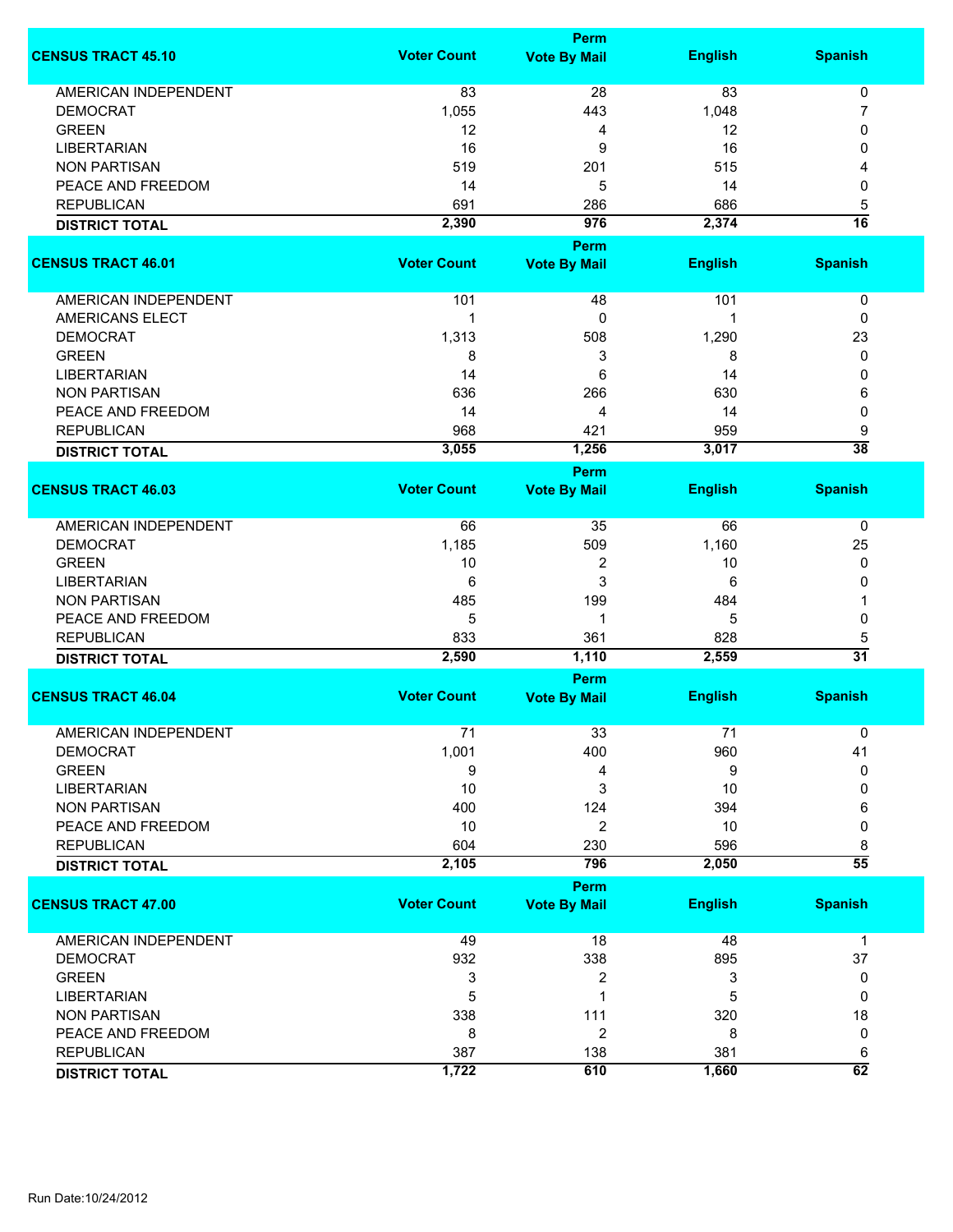|                             |                    | <b>Perm</b>         |                |                 |
|-----------------------------|--------------------|---------------------|----------------|-----------------|
| <b>CENSUS TRACT 48.00</b>   | <b>Voter Count</b> | <b>Vote By Mail</b> | <b>English</b> | <b>Spanish</b>  |
| <b>AMERICAN INDEPENDENT</b> | 20                 | 10                  | 20             | $\mathbf 0$     |
| <b>DEMOCRAT</b>             | 476                | 151                 | 450            | 26              |
| <b>GREEN</b>                | 4                  | 2                   | 4              | 0               |
| <b>LIBERTARIAN</b>          | 4                  | 1                   | 4              | 0               |
| <b>NON PARTISAN</b>         | 166                | 47                  | 162            | 4               |
|                             |                    |                     |                |                 |
| PEACE AND FREEDOM           | 4                  | 1                   | 4              | 0               |
| <b>REPUBLICAN</b>           | 226                | 81                  | 225            | 1               |
| <b>DISTRICT TOTAL</b>       | 900                | 293                 | 869            | $\overline{31}$ |
|                             |                    | Perm                |                |                 |
| <b>CENSUS TRACT 49.00</b>   | <b>Voter Count</b> | <b>Vote By Mail</b> | <b>English</b> | <b>Spanish</b>  |
| AMERICAN INDEPENDENT        | 49                 | 18                  | 47             | $\overline{2}$  |
| DEMOCRAT                    | 931                | 317                 | 874            | 57              |
| <b>GREEN</b>                | 5                  | 1                   | 5              | 0               |
| <b>LIBERTARIAN</b>          | $\overline{7}$     | $\overline{c}$      | 7              | 0               |
| <b>NON PARTISAN</b>         | 427                | 158                 | 414            | 13              |
| PEACE AND FREEDOM           | 12                 | 4                   | 12             | 0               |
| <b>REPUBLICAN</b>           | 464                |                     | 457            | 7               |
|                             |                    | 149                 |                | $\overline{79}$ |
| <b>DISTRICT TOTAL</b>       | 1,895              | 649                 | 1,816          |                 |
| <b>CENSUS TRACT 51.00</b>   | <b>Voter Count</b> | Perm                | <b>English</b> | <b>Spanish</b>  |
|                             |                    | <b>Vote By Mail</b> |                |                 |
| <b>AMERICAN INDEPENDENT</b> | 106                | 47                  | 106            | 0               |
| <b>DEMOCRAT</b>             | 1,512              | 625                 | 1,495          | 17              |
| <b>GREEN</b>                | 14                 | 7                   | 14             | 0               |
| <b>LIBERTARIAN</b>          | 14                 | 6                   | 14             | 0               |
| <b>NON PARTISAN</b>         | 706                | 296                 | 700            | 6               |
| PEACE AND FREEDOM           | 15                 | 7                   | 15             | 0               |
| <b>REPUBLICAN</b>           | 1,409              | 628                 | 1,402          | 7               |
| <b>DISTRICT TOTAL</b>       | 3,776              | 1,616               | 3,746          | $\overline{30}$ |
|                             |                    | <b>Perm</b>         |                |                 |
| <b>CENSUS TRACT 52.00</b>   | <b>Voter Count</b> | <b>Vote By Mail</b> | <b>English</b> | <b>Spanish</b>  |
|                             |                    |                     |                |                 |
| <b>AMERICAN INDEPENDENT</b> | 57                 | 25                  | 57             | 0               |
| <b>DEMOCRAT</b>             | 761                | 318                 | 747            | 14              |
| <b>GREEN</b>                | 7                  | 3                   | 7              | 0               |
| <b>LIBERTARIAN</b>          | 13                 | 5                   | 13             | 0               |
| <b>NON PARTISAN</b>         | 365                | 156                 | 361            |                 |
| PEACE AND FREEDOM           | 8                  | 3                   | 8              | 0               |
| <b>REPUBLICAN</b>           | 625                | 274                 | 622            | 3               |
| <b>DISTRICT TOTAL</b>       | 1,836              | 784                 | 1,815          | $\overline{21}$ |
|                             |                    | <b>Perm</b>         |                |                 |
| <b>CENSUS TRACT 53.00</b>   | <b>Voter Count</b> | <b>Vote By Mail</b> | <b>English</b> | <b>Spanish</b>  |
| <b>AMERICAN INDEPENDENT</b> | 64                 | 23                  | 64             | 0               |
| <b>DEMOCRAT</b>             | 906                | 361                 | 875            | 31              |
| <b>GREEN</b>                | 7                  | 3                   | 7              | 0               |
| <b>LIBERTARIAN</b>          | 14                 | 5                   | 14             | 0               |
| <b>NON PARTISAN</b>         | 351                | 126                 | 342            | 9               |
| PEACE AND FREEDOM           | 6                  | 1                   | 6              | 0               |
| <b>REPUBLICAN</b>           | 558                | 233                 | 549            | 9               |
|                             | 1,906              | 752                 | 1,857          | $\overline{49}$ |
| <b>DISTRICT TOTAL</b>       |                    |                     |                |                 |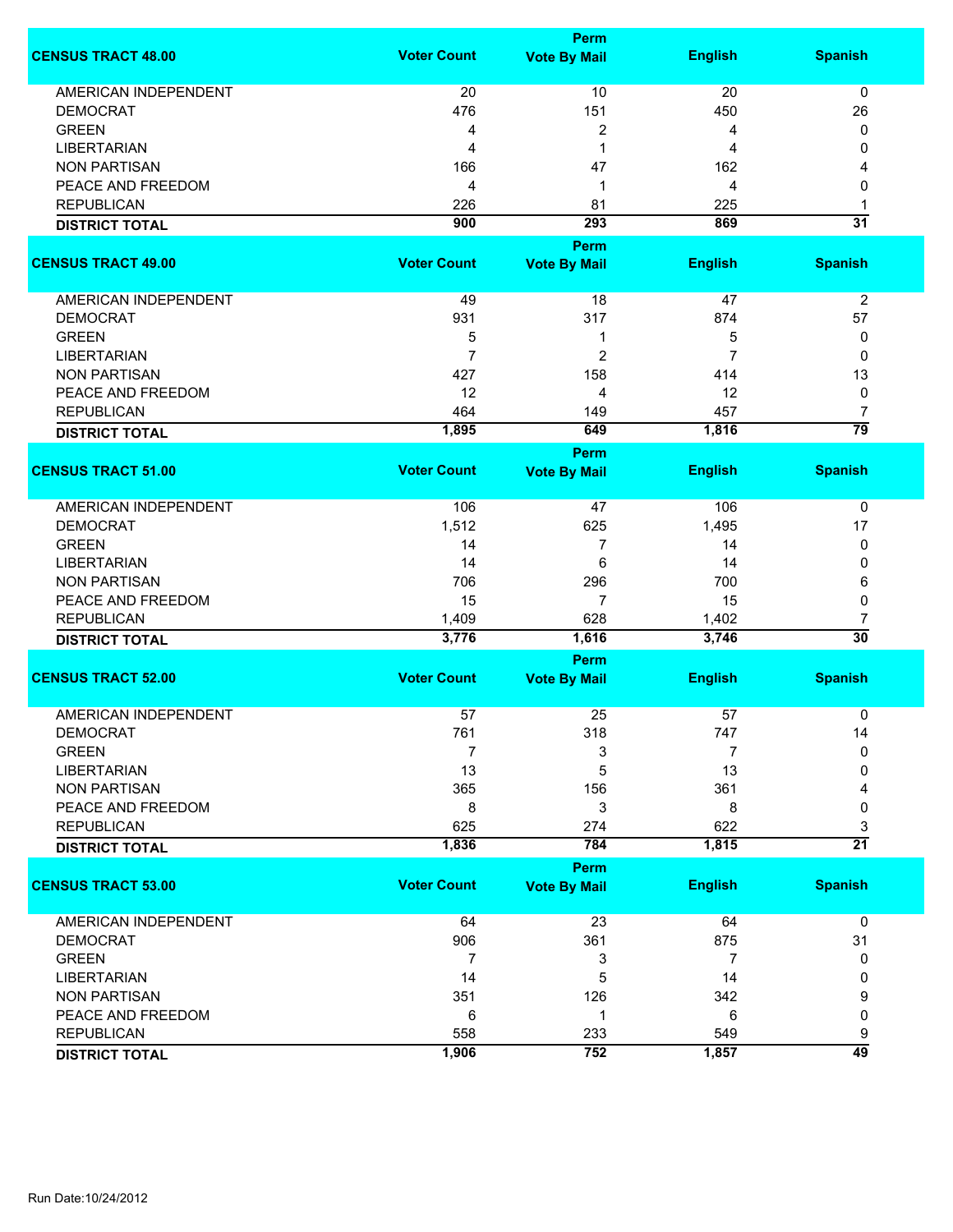|                             |                    | Perm                |                |                 |
|-----------------------------|--------------------|---------------------|----------------|-----------------|
| <b>CENSUS TRACT 54.00</b>   | <b>Voter Count</b> | <b>Vote By Mail</b> | <b>English</b> | <b>Spanish</b>  |
| <b>AMERICAN INDEPENDENT</b> | 74                 | 32                  | 73             | 1               |
| <b>AMERICANS ELECT</b>      | 1                  | 0                   | 1              | 0               |
| <b>DEMOCRAT</b>             | 897                | 373                 | 864            | 33              |
| <b>GREEN</b>                | 7                  | 2                   | 7              | 0               |
| <b>LIBERTARIAN</b>          | 9                  | 4                   | 9              | 0               |
| <b>NON PARTISAN</b>         | 381                | 124                 | 369            | 12              |
| PEACE AND FREEDOM           | 11                 | 3                   | 11             | 0               |
| <b>REPUBLICAN</b>           | 538                | 219                 | 532            | 6               |
| <b>DISTRICT TOTAL</b>       | 1,918              | 757                 | 1,866          | $\overline{52}$ |
|                             |                    | Perm                |                |                 |
| <b>CENSUS TRACT 55.00</b>   | <b>Voter Count</b> | <b>Vote By Mail</b> | <b>English</b> | <b>Spanish</b>  |
|                             |                    |                     |                |                 |
| <b>AMERICAN INDEPENDENT</b> | 65                 | 20                  | 65             | 0               |
| <b>DEMOCRAT</b>             | 947                | 386                 | 912            | 35              |
| <b>GREEN</b>                | 5                  | 0                   | 5              | 0               |
| <b>LIBERTARIAN</b>          | 5                  | 2                   | 5              | 0               |
| <b>NON PARTISAN</b>         | 437                | 163                 | 428            | 9               |
| PEACE AND FREEDOM           | 13                 | 4                   | 13             | 0               |
| <b>REPUBLICAN</b>           | 631                | 273                 | 630            |                 |
| <b>DISTRICT TOTAL</b>       | 2,103              | 848                 | 2,058          | $\overline{45}$ |
|                             |                    | Perm                |                |                 |
| <b>CENSUS TRACT 56.00</b>   | <b>Voter Count</b> | <b>Vote By Mail</b> | <b>English</b> | <b>Spanish</b>  |
| AMERICAN INDEPENDENT        | 54                 | 19                  | 54             | 0               |
| <b>DEMOCRAT</b>             | 923                | 309                 | 886            | 37              |
| <b>GREEN</b>                | 2                  | 1                   | 2              | 0               |
| <b>LIBERTARIAN</b>          | 11                 | 5                   | 9              | 2               |
| <b>NON PARTISAN</b>         | 381                | 112                 | 367            | 14              |
| PEACE AND FREEDOM           | 11                 | $\overline{7}$      | 11             | 0               |
| <b>REPUBLICAN</b>           | 564                | 214                 | 556            |                 |
|                             | 1,946              | 667                 | 1,885          | 8<br>61         |
| <b>DISTRICT TOTAL</b>       |                    | Perm                |                |                 |
| <b>CENSUS TRACT 57.01</b>   | <b>Voter Count</b> | <b>Vote By Mail</b> | <b>English</b> | <b>Spanish</b>  |
|                             |                    |                     |                |                 |
| <b>AMERICAN INDEPENDENT</b> | 23                 | 12                  | 23             | 0               |
| <b>DEMOCRAT</b>             | 381                | 194                 | 362            | 19              |
| <b>GREEN</b>                |                    | 1                   |                | 0               |
| <b>LIBERTARIAN</b>          |                    | 0                   |                | 0               |
| <b>NON PARTISAN</b>         | 138                | 78                  | 134            |                 |
| PEACE AND FREEDOM           | $\overline{7}$     | 3                   | $\overline{7}$ | 0               |
| <b>REPUBLICAN</b>           | 188                | 75                  | 187            |                 |
| <b>DISTRICT TOTAL</b>       | 739                | 363                 | 715            | $\overline{24}$ |
|                             |                    | Perm                |                |                 |
| <b>CENSUS TRACT 58.00</b>   | <b>Voter Count</b> | <b>Vote By Mail</b> | <b>English</b> | <b>Spanish</b>  |
| <b>AMERICAN INDEPENDENT</b> | 33                 | 11                  | 33             | $\mathbf 0$     |
| <b>DEMOCRAT</b>             | 479                | 185                 | 465            | 14              |
| <b>GREEN</b>                | 2                  | 2                   | 2              | 0               |
| <b>LIBERTARIAN</b>          | 3                  | 1                   | 3              | 0               |
| <b>NON PARTISAN</b>         | 201                | 81                  | 198            | 3               |
| PEACE AND FREEDOM           | 3                  | 0                   | 3              | 0               |
| <b>REPUBLICAN</b>           | 283                | 114                 | 282            | 1               |
| <b>DISTRICT TOTAL</b>       | 1,004              | 394                 | 986            | $\overline{18}$ |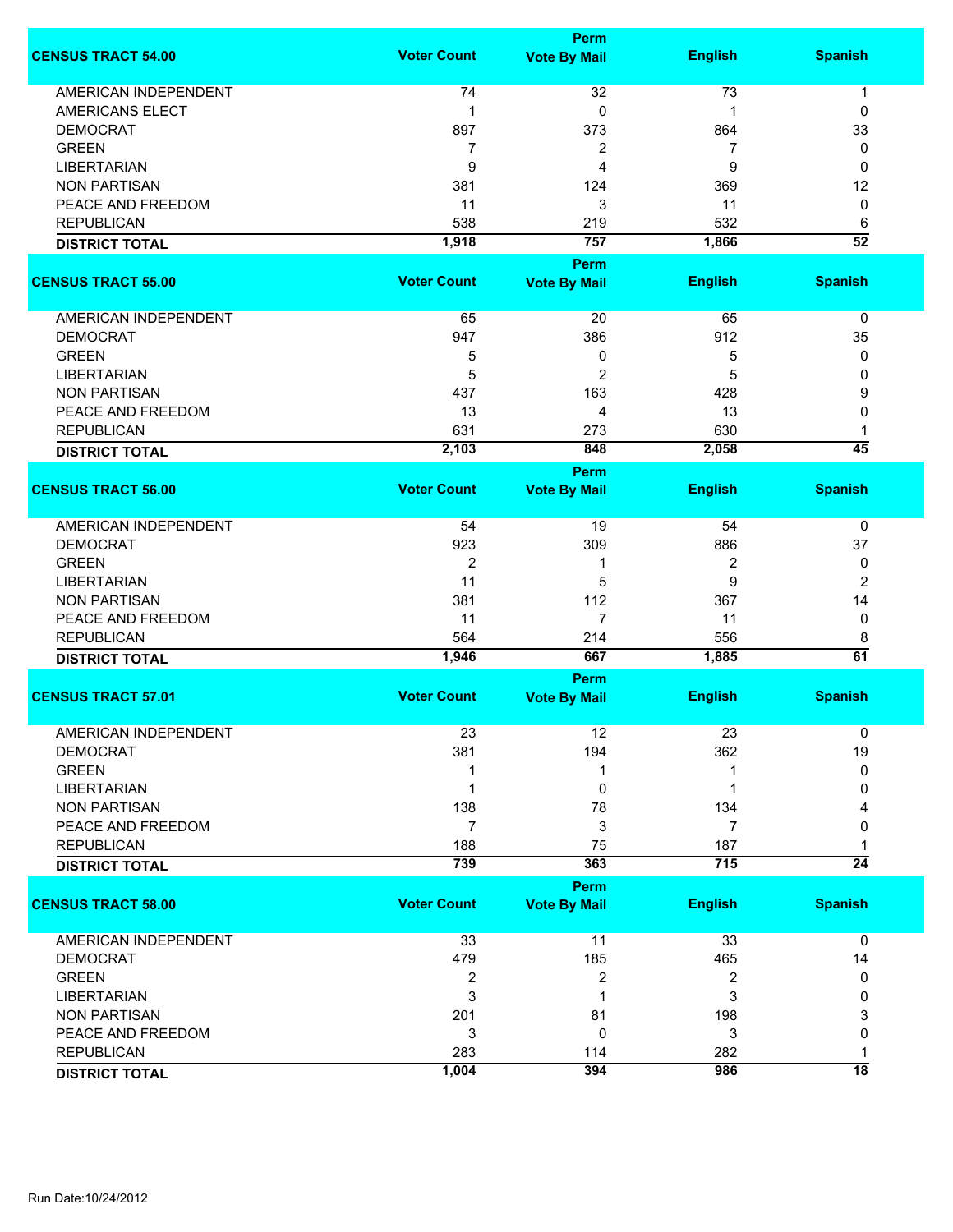|                             | <b>Perm</b>        |                                    |                |                 |  |
|-----------------------------|--------------------|------------------------------------|----------------|-----------------|--|
| <b>CENSUS TRACT 61.00</b>   | <b>Voter Count</b> | <b>Vote By Mail</b>                | <b>English</b> | <b>Spanish</b>  |  |
| <b>AMERICAN INDEPENDENT</b> | 139                | 79                                 | 139            | 0               |  |
| <b>DEMOCRAT</b>             | 1,560              | 845                                | 1,527          | 33              |  |
| <b>GREEN</b>                | 12                 | 6                                  | 12             | 0               |  |
| <b>LIBERTARIAN</b>          | 17                 | 8                                  | 17             | 0               |  |
| <b>NON PARTISAN</b>         |                    |                                    | 685            |                 |  |
|                             | 690                | 319                                |                | 5               |  |
| PEACE AND FREEDOM           | 21                 | 12                                 | 21             | 0               |  |
| <b>REPUBLICAN</b>           | 1,381              | 736                                | 1,375          | 6               |  |
| <b>DISTRICT TOTAL</b>       | 3,820              | 2,005                              | 3,776          | $\overline{44}$ |  |
| <b>CENSUS TRACT 62.01</b>   | <b>Voter Count</b> | <b>Perm</b><br><b>Vote By Mail</b> | <b>English</b> | <b>Spanish</b>  |  |
|                             |                    |                                    |                |                 |  |
| AMERICAN INDEPENDENT        | 55                 | 21                                 | 55             | 0               |  |
| <b>DEMOCRAT</b>             | 664                | 318                                | 650            | 14              |  |
| <b>GREEN</b>                | 4                  | 4                                  | 4              | 0               |  |
| <b>LIBERTARIAN</b>          | 9                  | 6                                  | 9              | 0               |  |
| <b>NON PARTISAN</b>         | 301                | 139                                | 299            | 2               |  |
| PEACE AND FREEDOM           | 8                  | 0                                  | 7              | 1               |  |
| <b>REPUBLICAN</b>           | 501                | 251                                | 496            | 5               |  |
| <b>DISTRICT TOTAL</b>       | 1,542              | 739                                | 1,520          | $\overline{22}$ |  |
|                             |                    | <b>Perm</b>                        |                |                 |  |
| <b>CENSUS TRACT 62.03</b>   | <b>Voter Count</b> | <b>Vote By Mail</b>                | <b>English</b> | <b>Spanish</b>  |  |
| <b>AMERICAN INDEPENDENT</b> | 41                 | 18                                 | 40             | $\mathbf 1$     |  |
| <b>DEMOCRAT</b>             | 708                | 308                                | 695            | 13              |  |
| <b>GREEN</b>                | 5                  | 0                                  | 5              | 0               |  |
| <b>LIBERTARIAN</b>          | 3                  | 2                                  | 3              | 0               |  |
| <b>NON PARTISAN</b>         | 258                | 118                                | 255            | 3               |  |
|                             |                    |                                    |                |                 |  |
| PEACE AND FREEDOM           | 10                 | 5                                  | 9              | 1               |  |
| <b>REPUBLICAN</b>           | 408                | 192                                | 407            | 1               |  |
| <b>DISTRICT TOTAL</b>       | 1,433              | 643                                | 1,414          | 19              |  |
|                             |                    | <b>Perm</b>                        |                |                 |  |
| <b>CENSUS TRACT 62.04</b>   | <b>Voter Count</b> | <b>Vote By Mail</b>                | <b>English</b> | <b>Spanish</b>  |  |
| <b>AMERICAN INDEPENDENT</b> | 31                 | 10                                 | 30             | 1               |  |
| <b>DEMOCRAT</b>             | 553                | 225                                | 548            | 5               |  |
| <b>GREEN</b>                | 3                  | 0                                  | 3              | 0               |  |
| <b>LIBERTARIAN</b>          | 8                  | 5                                  | 8              | 0               |  |
| <b>NON PARTISAN</b>         | 229                | 93                                 | 228            |                 |  |
| PEACE AND FREEDOM           | 8                  | 1                                  | 7              |                 |  |
| <b>REPUBLICAN</b>           | 309                | 133                                | 305            |                 |  |
| <b>DISTRICT TOTAL</b>       | 1,141              | 467                                | 1,129          | $\overline{12}$ |  |
|                             |                    | Perm                               |                |                 |  |
| <b>CENSUS TRACT 63.01</b>   | <b>Voter Count</b> | <b>Vote By Mail</b>                | <b>English</b> | <b>Spanish</b>  |  |
| <b>AMERICAN INDEPENDENT</b> | 44                 | 21                                 | 44             | $\mathbf 0$     |  |
| <b>DEMOCRAT</b>             | 820                | 374                                | 795            | 25              |  |
| <b>GREEN</b>                | 6                  | 3                                  | 6              | 0               |  |
| <b>LIBERTARIAN</b>          | 12                 | 6                                  | 12             | 0               |  |
| <b>NON PARTISAN</b>         | 344                | 142                                | 339            | 5               |  |
| PEACE AND FREEDOM           | 6                  | $\overline{2}$                     | 6              | 0               |  |
| <b>REPUBLICAN</b>           | 451                | 220                                | 448            | 3               |  |
| <b>DISTRICT TOTAL</b>       | 1,683              | 768                                | 1,650          | $\overline{33}$ |  |
|                             |                    |                                    |                |                 |  |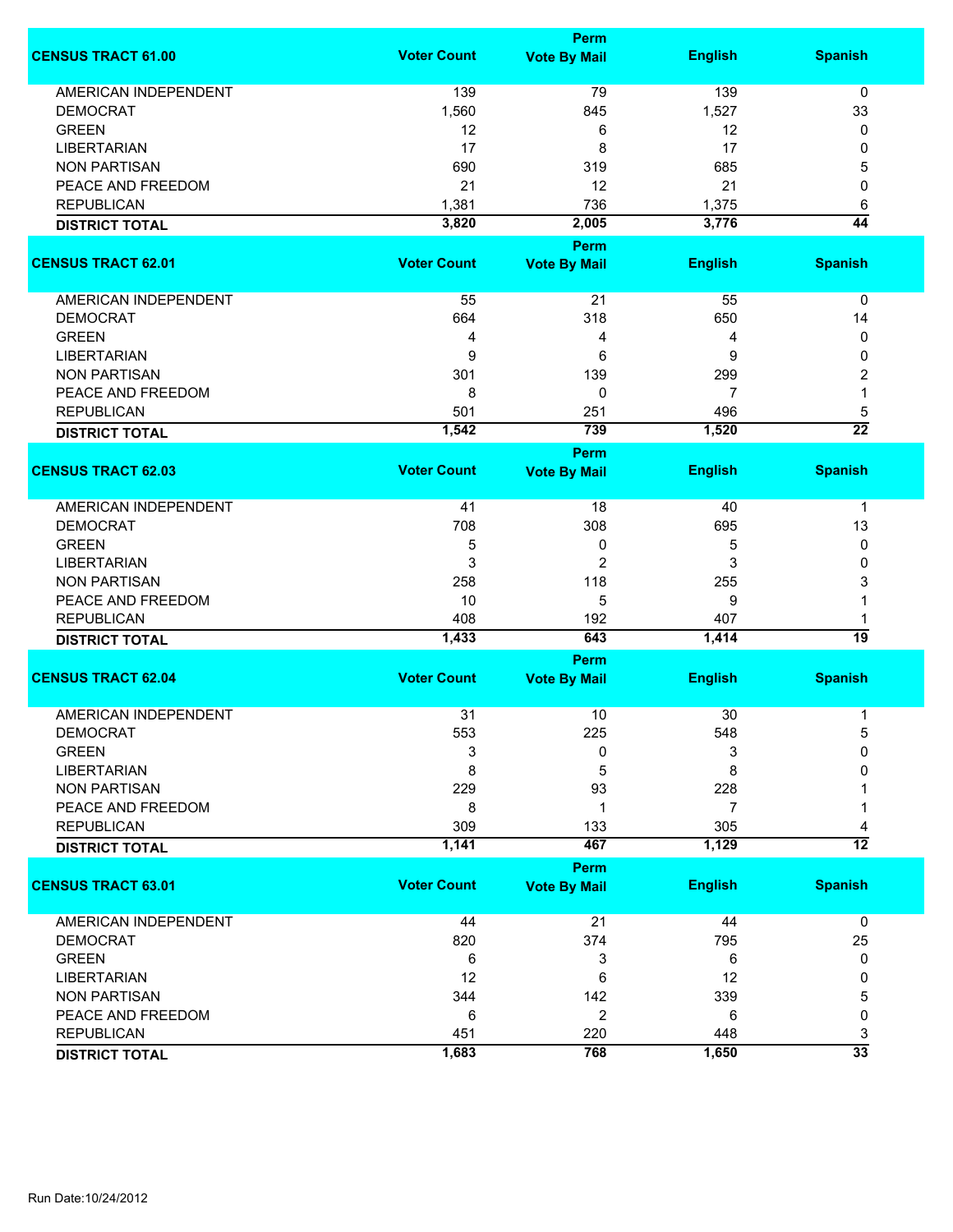|                             |                    | <b>Perm</b>         |                |                 |
|-----------------------------|--------------------|---------------------|----------------|-----------------|
| <b>CENSUS TRACT 63.02</b>   | <b>Voter Count</b> | <b>Vote By Mail</b> | <b>English</b> | <b>Spanish</b>  |
| <b>AMERICAN INDEPENDENT</b> | 93                 | 35                  | 93             | $\mathbf 0$     |
| <b>DEMOCRAT</b>             | 1,179              | 500                 | 1,136          | 43              |
| <b>GREEN</b>                | 10                 | 2                   | 10             | 0               |
| <b>LIBERTARIAN</b>          | 17                 | 7                   | 17             | 0               |
|                             |                    |                     |                |                 |
| <b>NON PARTISAN</b>         | 625                | 247                 | 614            | 11              |
| PEACE AND FREEDOM           | 16                 | 4                   | 16             | 0               |
| <b>REPUBLICAN</b>           | 837                | 363                 | 824            | 13              |
| <b>DISTRICT TOTAL</b>       | 2,777              | 1,158               | 2,710          | $\overline{67}$ |
|                             |                    | <b>Perm</b>         |                |                 |
| <b>CENSUS TRACT 64.01</b>   | <b>Voter Count</b> | <b>Vote By Mail</b> | <b>English</b> | <b>Spanish</b>  |
| AMERICAN INDEPENDENT        | 19                 | 5                   | 18             | $\mathbf 1$     |
| <b>DEMOCRAT</b>             | 296                | 100                 | 273            | 23              |
| <b>GREEN</b>                | $\overline{2}$     | 1                   | $\overline{2}$ | 0               |
| <b>LIBERTARIAN</b>          | $\overline{4}$     | 1                   | 4              | 0               |
| <b>NON PARTISAN</b>         | 149                | 58                  | 142            | 7               |
|                             |                    |                     |                |                 |
| PEACE AND FREEDOM           | 5                  | $\overline{2}$      | 5              | 0               |
| <b>REPUBLICAN</b>           | 212                | 67                  | 210            | 2               |
| <b>DISTRICT TOTAL</b>       | 687                | 234                 | 654            | $\overline{33}$ |
|                             |                    | <b>Perm</b>         |                |                 |
| <b>CENSUS TRACT 64.02</b>   | <b>Voter Count</b> | <b>Vote By Mail</b> | <b>English</b> | <b>Spanish</b>  |
| <b>AMERICAN INDEPENDENT</b> | 42                 | 19                  | 42             | 0               |
| <b>DEMOCRAT</b>             | 682                | 248                 | 648            | 34              |
| <b>GREEN</b>                | 4                  | 3                   | 4              | 0               |
| <b>LIBERTARIAN</b>          | 8                  | 3                   | 8              | 0               |
| <b>NON PARTISAN</b>         | 328                | 120                 | 323            |                 |
|                             |                    |                     |                | 5               |
| PEACE AND FREEDOM           | 12                 | 3                   | 12             | 0               |
| <b>REPUBLICAN</b>           | 480                | 190                 | 476            | 4               |
| <b>DISTRICT TOTAL</b>       | 1,556              | 586                 | 1,513          | $\overline{43}$ |
|                             |                    | <b>Perm</b>         |                |                 |
| <b>CENSUS TRACT 65.00</b>   | <b>Voter Count</b> | <b>Vote By Mail</b> | <b>English</b> | <b>Spanish</b>  |
| <b>AMERICAN INDEPENDENT</b> | 42                 | 7                   | 42             | 0               |
| <b>DEMOCRAT</b>             | 782                | 287                 | 740            | 42              |
| <b>GREEN</b>                | 5                  | 3                   | 5              | 0               |
| <b>LIBERTARIAN</b>          | $\overline{7}$     | 4                   | 6              | 1               |
| <b>NON PARTISAN</b>         | 373                | 121                 | 363            | 10              |
| PEACE AND FREEDOM           | 8                  | 1                   | 8              | 0               |
| <b>REPUBLICAN</b>           | 496                | 173                 | 494            | 2               |
| <b>DISTRICT TOTAL</b>       | 1,713              | 596                 | 1,658          | $\overline{55}$ |
|                             |                    | <b>Perm</b>         |                |                 |
| <b>CENSUS TRACT 66.01</b>   | <b>Voter Count</b> | <b>Vote By Mail</b> | <b>English</b> | <b>Spanish</b>  |
| <b>AMERICAN INDEPENDENT</b> | 67                 | 29                  | 67             | 0               |
| <b>DEMOCRAT</b>             | 1,035              | 364                 | 1,001          | 34              |
| <b>GREEN</b>                | 7                  | 4                   | 7              | 0               |
| <b>LIBERTARIAN</b>          | 8                  | 2                   | 7              | 1               |
| <b>NON PARTISAN</b>         | 355                | 122                 | 340            | 15              |
| PEACE AND FREEDOM           | 9                  | 4                   | 8              | 1               |
|                             |                    |                     |                |                 |
| <b>REPUBLICAN</b>           | 461                | 172                 | 456            | 5               |
| <b>DISTRICT TOTAL</b>       | 1,942              | 697                 | 1,886          | $\overline{56}$ |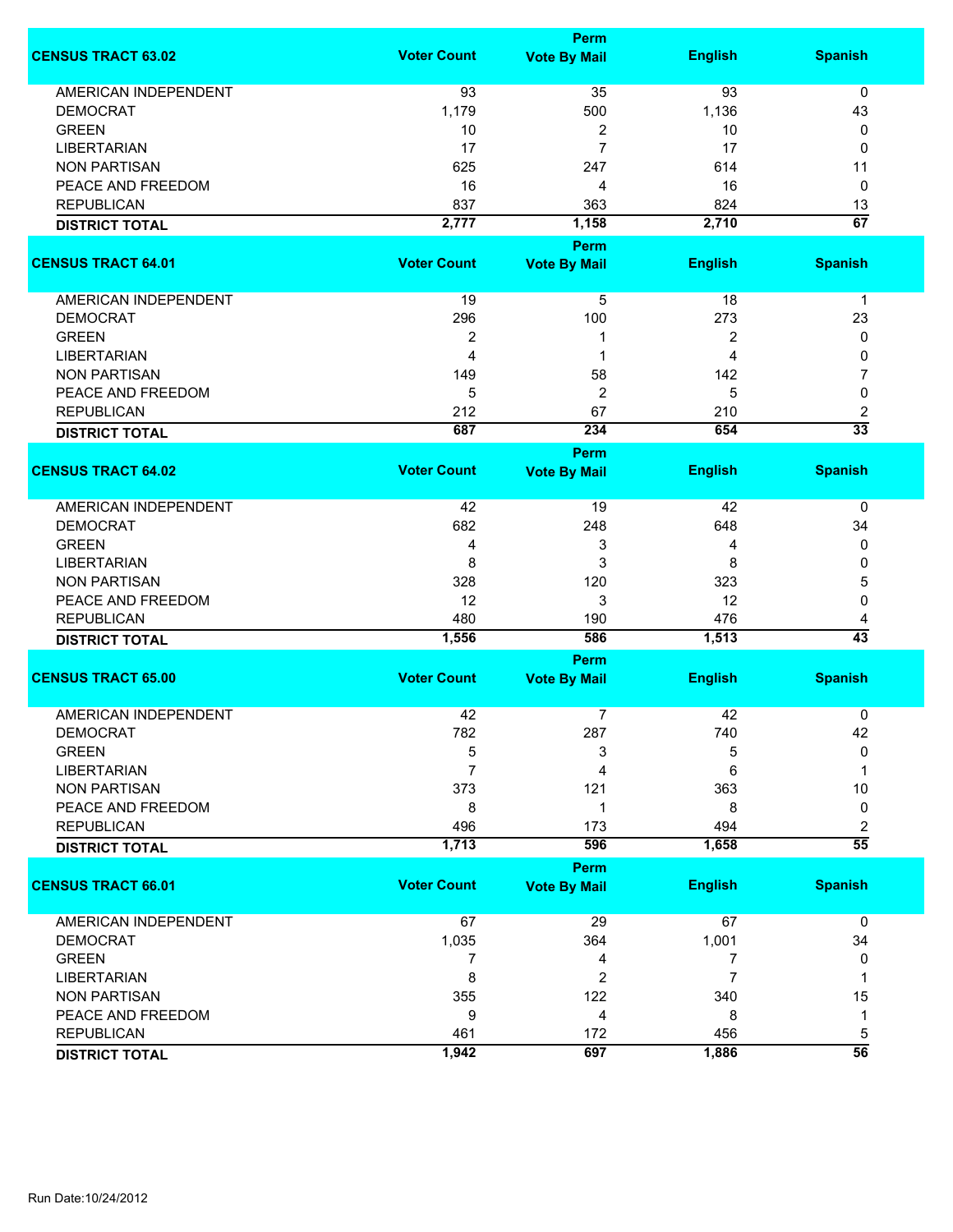|                             |                    | Perm                |                |                         |
|-----------------------------|--------------------|---------------------|----------------|-------------------------|
| <b>CENSUS TRACT 66.03</b>   | <b>Voter Count</b> | <b>Vote By Mail</b> | <b>English</b> | <b>Spanish</b>          |
| <b>AMERICAN INDEPENDENT</b> | 63                 | 23                  | 63             | 0                       |
| AMERICANS ELECT             | 1                  | 0                   | -1             | 0                       |
| <b>DEMOCRAT</b>             |                    |                     |                |                         |
|                             | 1,390              | 490                 | 1,346          | 44                      |
| <b>GREEN</b>                | 6                  | 1                   | 6              | 0                       |
| <b>LIBERTARIAN</b>          | 5                  | 1                   | 5              | 0                       |
| <b>NON PARTISAN</b>         | 465                | 166                 | 450            | 15                      |
| PEACE AND FREEDOM           | 4                  | 4                   | 4              | 0                       |
| <b>REPUBLICAN</b>           | 594                | 211                 | 586            | 8                       |
| <b>DISTRICT TOTAL</b>       | 2,528              | 896                 | 2,461          | $\overline{67}$         |
|                             |                    | Perm                |                |                         |
| <b>CENSUS TRACT 66.04</b>   | <b>Voter Count</b> | <b>Vote By Mail</b> | <b>English</b> | <b>Spanish</b>          |
|                             |                    |                     |                |                         |
| AMERICAN INDEPENDENT        | 45                 | 18                  | 44             | $\mathbf 1$             |
| <b>AMERICANS ELECT</b>      | 1                  | 1                   | 1              | 0                       |
|                             |                    |                     |                |                         |
| <b>DEMOCRAT</b>             | 711                | 232                 | 683            | 28                      |
| <b>GREEN</b>                | 5                  | 2                   | 5              | 0                       |
| <b>LIBERTARIAN</b>          | 3                  | 1                   | 3              | 0                       |
| <b>NON PARTISAN</b>         | 213                | 66                  | 211            | 2                       |
| PEACE AND FREEDOM           | 5                  | 1                   | 5              | 0                       |
| <b>REPUBLICAN</b>           | 280                | 87                  | 277            | 3                       |
| <b>DISTRICT TOTAL</b>       | 1,263              | 408                 | 1,229          | $\overline{34}$         |
|                             |                    | Perm                |                |                         |
| <b>CENSUS TRACT 67.00</b>   | <b>Voter Count</b> | <b>Vote By Mail</b> | <b>English</b> | <b>Spanish</b>          |
|                             |                    |                     |                |                         |
| AMERICAN INDEPENDENT        | 55                 | 29                  | 54             | 1                       |
| <b>DEMOCRAT</b>             | 882                | 301                 | 827            | 55                      |
| <b>GREEN</b>                | 3                  | 0                   | 3              | 0                       |
| <b>LIBERTARIAN</b>          | 4                  | $\overline{c}$      | 4              | 0                       |
| <b>NON PARTISAN</b>         | 326                | 108                 | 318            | 8                       |
| PEACE AND FREEDOM           | $\overline{7}$     | 0                   | 7              | 0                       |
|                             |                    |                     |                |                         |
| <b>REPUBLICAN</b>           | 394                | 130                 | 388            | 6                       |
| <b>DISTRICT TOTAL</b>       | 1,671              | 570                 | 1,601          | $\overline{70}$         |
|                             |                    | Perm                |                |                         |
| <b>CENSUS TRACT 70.00</b>   | <b>Voter Count</b> | <b>Vote By Mail</b> | <b>English</b> | <b>Spanish</b>          |
|                             |                    |                     |                |                         |
| <b>AMERICAN INDEPENDENT</b> | 80                 | 34                  | 79             | -1                      |
| AMERICANS ELECT             | $\mathbf 1$        | 0                   | 1              | $\mathbf 0$             |
| <b>DEMOCRAT</b>             | 1,383              | 482                 | 1,317          | 66                      |
| <b>GREEN</b>                | 10                 | 3                   | 10             | 0                       |
| <b>LIBERTARIAN</b>          | 17                 | 10                  | 17             | 0                       |
| <b>NON PARTISAN</b>         | 525                | 164                 | 501            | 24                      |
| PEACE AND FREEDOM           | 6                  | $\overline{2}$      | 6              | 0                       |
| <b>REPUBLICAN</b>           | 485                | 167                 | 479            | 6                       |
| <b>DISTRICT TOTAL</b>       | 2,507              | 862                 | 2,410          | $\overline{97}$         |
|                             |                    | Perm                |                |                         |
| <b>CENSUS TRACT 71.04</b>   | <b>Voter Count</b> | <b>Vote By Mail</b> | <b>English</b> | <b>Spanish</b>          |
|                             |                    |                     |                |                         |
| <b>AMERICAN INDEPENDENT</b> | 102                | 43                  | 102            | $\mathbf 0$             |
|                             |                    |                     |                |                         |
| <b>DEMOCRAT</b>             | 1,094              | 460                 | 1,090          | 4                       |
| <b>GREEN</b>                | 14                 | 6                   | 14             | 0                       |
| <b>LIBERTARIAN</b>          | 17                 | 7                   | 17             | 0                       |
| <b>NON PARTISAN</b>         | 560                | 229                 | 560            | 0                       |
| PEACE AND FREEDOM           | 11                 | 2                   | 11             | 0                       |
| <b>REPUBLICAN</b>           | 1,336              | 612                 | 1,334          | 2                       |
| <b>DISTRICT TOTAL</b>       | 3,134              | 1,359               | 3,128          | $\overline{\mathbf{6}}$ |
|                             |                    |                     |                |                         |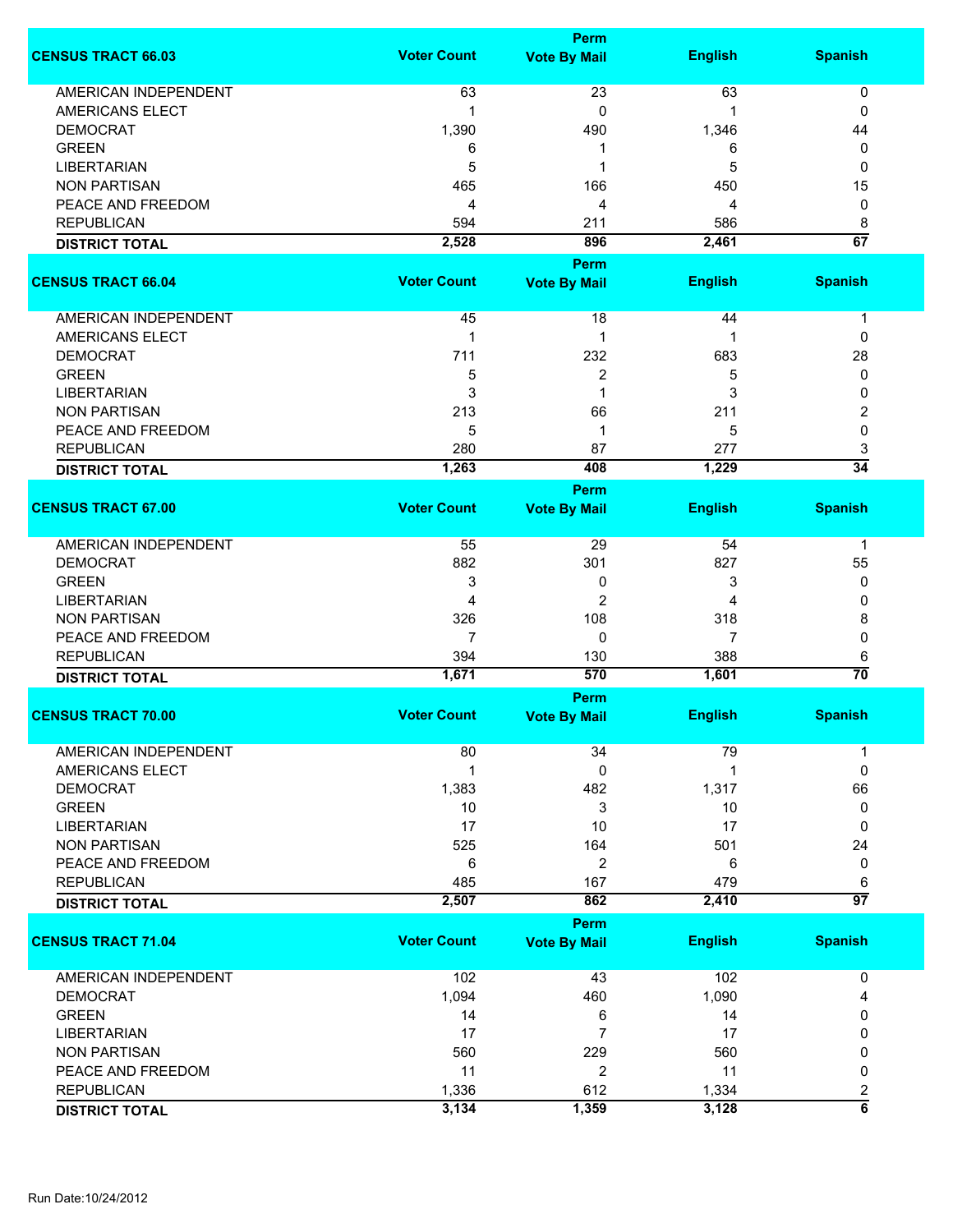|                             |                    | Perm                |                |                                    |  |  |
|-----------------------------|--------------------|---------------------|----------------|------------------------------------|--|--|
| <b>CENSUS TRACT 71.05</b>   | <b>Voter Count</b> | <b>Vote By Mail</b> | <b>English</b> | <b>Spanish</b>                     |  |  |
| <b>AMERICAN INDEPENDENT</b> | 49                 | 15                  | 49             | $\pmb{0}$                          |  |  |
| <b>DEMOCRAT</b>             | 506                | 196                 | 500            | 6                                  |  |  |
| <b>GREEN</b>                | $\overline{7}$     | 6                   | 7              | 0                                  |  |  |
| <b>LIBERTARIAN</b>          | 10                 | 4                   | 10             | 0                                  |  |  |
|                             |                    |                     |                |                                    |  |  |
| <b>NON PARTISAN</b>         | 318                | 120                 | 318            | 0                                  |  |  |
| PEACE AND FREEDOM           | 3                  | 1                   | 3              | 0                                  |  |  |
| <b>REPUBLICAN</b>           | 541                | 252                 | 539            | $\boldsymbol{2}$                   |  |  |
| <b>DISTRICT TOTAL</b>       | 1,434              | 594                 | 1,426          | $\overline{\overline{\mathbf{8}}}$ |  |  |
|                             |                    | Perm                |                |                                    |  |  |
| <b>CENSUS TRACT 71.06</b>   | <b>Voter Count</b> | <b>Vote By Mail</b> | <b>English</b> | <b>Spanish</b>                     |  |  |
|                             |                    |                     |                |                                    |  |  |
| AMERICAN INDEPENDENT        | 45                 | 18                  | 45             | 0                                  |  |  |
| <b>DEMOCRAT</b>             | 613                | 244                 | 608            | 5                                  |  |  |
| <b>GREEN</b>                | 5                  | 1                   | 5              | 0                                  |  |  |
| <b>LIBERTARIAN</b>          | 6                  | $\overline{2}$      | 6              | 0                                  |  |  |
| <b>NON PARTISAN</b>         | 297                | 112                 | 297            | 0                                  |  |  |
| PEACE AND FREEDOM           | 3                  | 1                   | 3              | 0                                  |  |  |
| <b>REPUBLICAN</b>           | 567                | 240                 | 567            | 0                                  |  |  |
| <b>DISTRICT TOTAL</b>       | 1,536              | 618                 | 1,531          | $\overline{\bf{5}}$                |  |  |
|                             |                    | Perm                |                |                                    |  |  |
| <b>CENSUS TRACT 71.07</b>   | <b>Voter Count</b> | <b>Vote By Mail</b> | <b>English</b> | <b>Spanish</b>                     |  |  |
|                             |                    |                     |                |                                    |  |  |
| <b>AMERICAN INDEPENDENT</b> | 50                 | 16                  | 50             | $\mathbf 0$                        |  |  |
| <b>DEMOCRAT</b>             | 426                | 166                 | 411            | 15                                 |  |  |
| <b>GREEN</b>                | 2                  | 1                   | 2              | 0                                  |  |  |
|                             |                    |                     |                |                                    |  |  |
| <b>LIBERTARIAN</b>          | 10                 | 4                   | 10             | 0                                  |  |  |
| <b>NON PARTISAN</b>         | 282                | 114                 | 276            | 6                                  |  |  |
| PEACE AND FREEDOM           | 5                  | $\overline{c}$      | 5              | 0                                  |  |  |
| <b>REPUBLICAN</b>           | 319                | 124                 | 312            | 7                                  |  |  |
| <b>DISTRICT TOTAL</b>       | 1,094              | 427                 | 1,066          | $\overline{28}$                    |  |  |
|                             | Perm               |                     |                |                                    |  |  |
| <b>CENSUS TRACT 71.08</b>   | <b>Voter Count</b> | <b>Vote By Mail</b> | <b>English</b> | <b>Spanish</b>                     |  |  |
|                             |                    |                     |                |                                    |  |  |
| <b>AMERICAN INDEPENDENT</b> | 13                 | 9                   | 13             | 0                                  |  |  |
| <b>DEMOCRAT</b>             | 328                | 122                 | 326            | 2                                  |  |  |
| <b>GREEN</b>                | 2                  | 1                   | 2              | $\Omega$                           |  |  |
| <b>LIBERTARIAN</b>          | 5                  | 3                   | 5              | 0                                  |  |  |
| <b>NON PARTISAN</b>         | 160                | 51                  | 160            | 0                                  |  |  |
| PEACE AND FREEDOM           | 4                  | 1                   | 4              | 0                                  |  |  |
| <b>REPUBLICAN</b>           | 210                | 82                  | 209            | 1                                  |  |  |
| <b>DISTRICT TOTAL</b>       | $\overline{722}$   | 269                 | 719            | $\overline{\overline{3}}$          |  |  |
|                             |                    | Perm                |                |                                    |  |  |
| <b>CENSUS TRACT 71.09</b>   | <b>Voter Count</b> | <b>Vote By Mail</b> | <b>English</b> | <b>Spanish</b>                     |  |  |
| AMERICAN INDEPENDENT        | 84                 | 30                  | 84             | 0                                  |  |  |
|                             |                    |                     |                |                                    |  |  |
| <b>DEMOCRAT</b>             | 1,097              | 406                 | 1,090          | $\overline{7}$                     |  |  |
| <b>GREEN</b>                | 10                 | 5                   | 10             | 0                                  |  |  |
| <b>LIBERTARIAN</b>          | 16                 | 9                   | 16             | 0                                  |  |  |
| <b>NON PARTISAN</b>         | 555                | 226                 | 551            |                                    |  |  |
| PEACE AND FREEDOM           | $\overline{7}$     | 2                   | $\overline{7}$ | 0                                  |  |  |
| <b>REPUBLICAN</b>           | 908                | 389                 | 904            | 4                                  |  |  |
| <b>DISTRICT TOTAL</b>       | 2,677              | 1,067               | 2,662          | $\overline{15}$                    |  |  |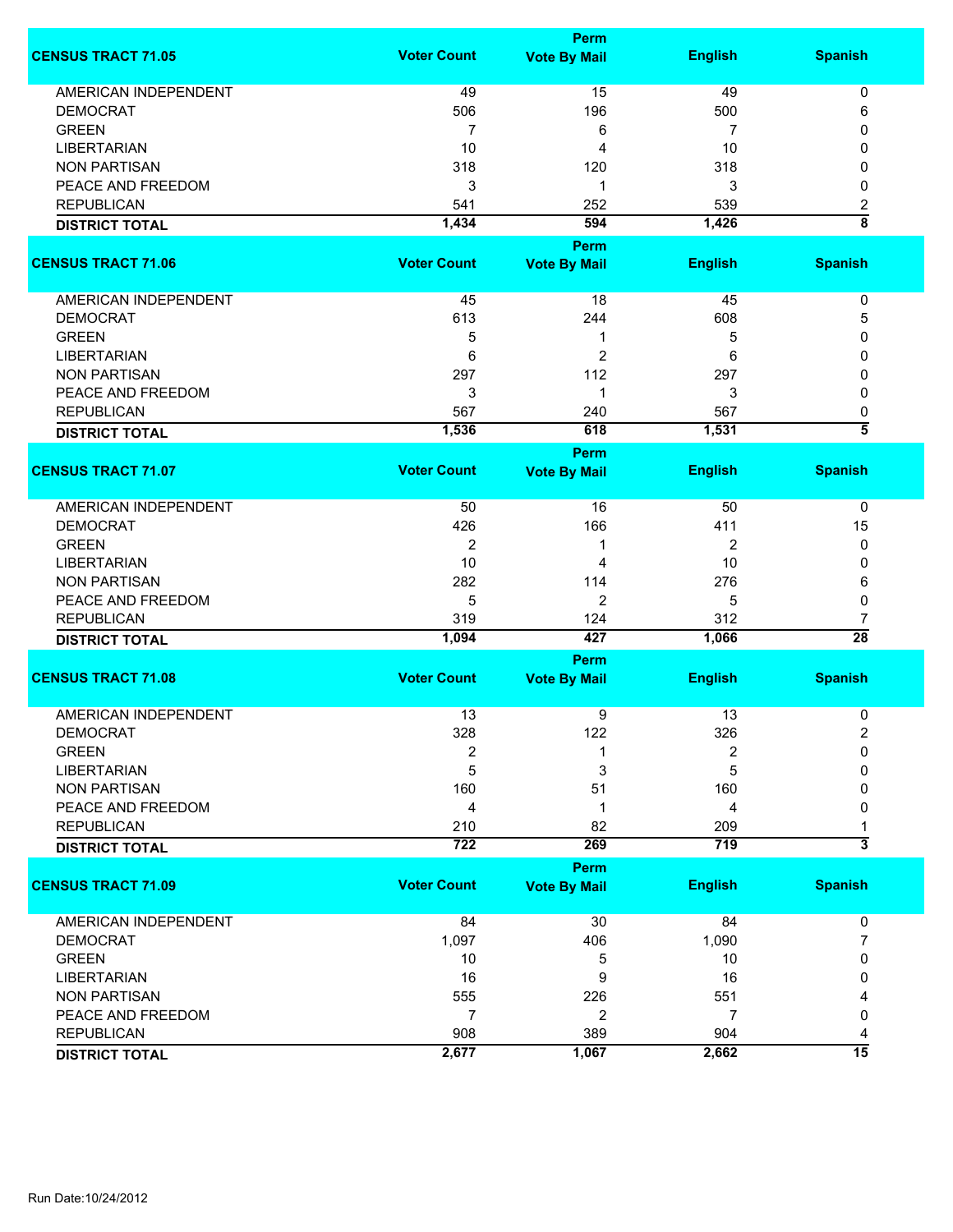|                             |                    | <b>Perm</b>          |                |                      |
|-----------------------------|--------------------|----------------------|----------------|----------------------|
| <b>CENSUS TRACT 71.10</b>   | <b>Voter Count</b> | <b>Vote By Mail</b>  | <b>English</b> | <b>Spanish</b>       |
| <b>AMERICAN INDEPENDENT</b> | 69                 | 34                   | 69             | $\mathbf 0$          |
| <b>DEMOCRAT</b>             | 906                | 324                  | 889            | 17                   |
| <b>GREEN</b>                | 7                  | 5                    | 7              | 0                    |
| <b>LIBERTARIAN</b>          | 15                 | 6                    | 15             | 0                    |
| <b>NON PARTISAN</b>         | 488                | 189                  | 487            |                      |
|                             |                    |                      |                |                      |
| PEACE AND FREEDOM           | $\overline{7}$     | 3                    | 7              | 0                    |
| <b>REPUBLICAN</b>           | 758                | 315                  | 755            | 3                    |
| <b>DISTRICT TOTAL</b>       | 2,250              | 876                  | 2,229          | $\overline{21}$      |
| <b>CENSUS TRACT 72.00</b>   | <b>Voter Count</b> | <b>Perm</b>          | <b>English</b> | <b>Spanish</b>       |
|                             |                    | <b>Vote By Mail</b>  |                |                      |
| AMERICAN INDEPENDENT        | 94                 | 34                   | 93             | $\mathbf 1$          |
| <b>DEMOCRAT</b>             | 959                | 439                  | 926            | 33                   |
| <b>GREEN</b>                | 8                  | $\overline{2}$       | 8              | 0                    |
| <b>LIBERTARIAN</b>          | 16                 | 5                    | 16             | 0                    |
| <b>NON PARTISAN</b>         | 559                | 234                  | 552            | 7                    |
| PEACE AND FREEDOM           | 10                 | 5                    | 10             | 0                    |
| <b>REPUBLICAN</b>           | 661                | 309                  | 653            |                      |
|                             |                    |                      |                | 8<br>$\overline{49}$ |
| <b>DISTRICT TOTAL</b>       | 2,307              | 1,028<br><b>Perm</b> | 2,258          |                      |
| <b>CENSUS TRACT 73.02</b>   | <b>Voter Count</b> | <b>Vote By Mail</b>  | <b>English</b> | <b>Spanish</b>       |
|                             |                    |                      |                |                      |
| <b>AMERICAN INDEPENDENT</b> | 171                | 87                   | 170            | 1                    |
| <b>DEMOCRAT</b>             | 1,613              | 752                  | 1,605          | 8                    |
| <b>GREEN</b>                | 16                 | 6                    | 16             | 0                    |
| <b>LIBERTARIAN</b>          | 30                 | 15                   | 30             | 0                    |
| <b>NON PARTISAN</b>         | 1,331              | 610                  | 1,322          | 9                    |
| PEACE AND FREEDOM           | 13                 | 6                    | 13             | 0                    |
| <b>REPUBLICAN</b>           |                    |                      | 2,380          |                      |
|                             | 2,385<br>5,559     | 1,235<br>2,711       | 5,536          | 5<br>$\overline{23}$ |
| <b>DISTRICT TOTAL</b>       |                    | Perm                 |                |                      |
| <b>CENSUS TRACT 73.03</b>   | <b>Voter Count</b> | <b>Vote By Mail</b>  | <b>English</b> | <b>Spanish</b>       |
|                             |                    |                      |                |                      |
| <b>AMERICAN INDEPENDENT</b> | 69                 | 27                   | 69             | 0                    |
| <b>DEMOCRAT</b>             | 547                | 279                  | 536            | 11                   |
| <b>GREEN</b>                | 4                  | 0                    | 4              | $\mathbf{0}$         |
| <b>LIBERTARIAN</b>          | 12                 | 8                    | 12             | 0                    |
| <b>NON PARTISAN</b>         | 406                | 179                  | 406            | 0                    |
| PEACE AND FREEDOM           | 3                  | 2                    | 3              | 0                    |
| <b>REPUBLICAN</b>           | 465                | 237                  | 464            |                      |
| <b>DISTRICT TOTAL</b>       | 1,506              | 732                  | 1,494          | $\overline{12}$      |
|                             |                    | <b>Perm</b>          |                |                      |
| <b>CENSUS TRACT 73.05</b>   | <b>Voter Count</b> | <b>Vote By Mail</b>  | <b>English</b> | <b>Spanish</b>       |
| <b>AMERICAN INDEPENDENT</b> | 51                 | 28                   | 51             | 0                    |
| <b>DEMOCRAT</b>             | 569                | 213                  | 561            | 8                    |
| <b>GREEN</b>                | 6                  | 0                    | 6              | 0                    |
| <b>LIBERTARIAN</b>          | 3                  | 1                    | 3              | 0                    |
| <b>NON PARTISAN</b>         | 383                | 134                  | 380            | 3                    |
| PEACE AND FREEDOM           | 6                  | 4                    | 6              | 0                    |
|                             |                    |                      |                |                      |
| <b>REPUBLICAN</b>           | 470                | 211                  | 467            | 3                    |
| <b>DISTRICT TOTAL</b>       | 1,488              | 591                  | 1,474          | $\overline{14}$      |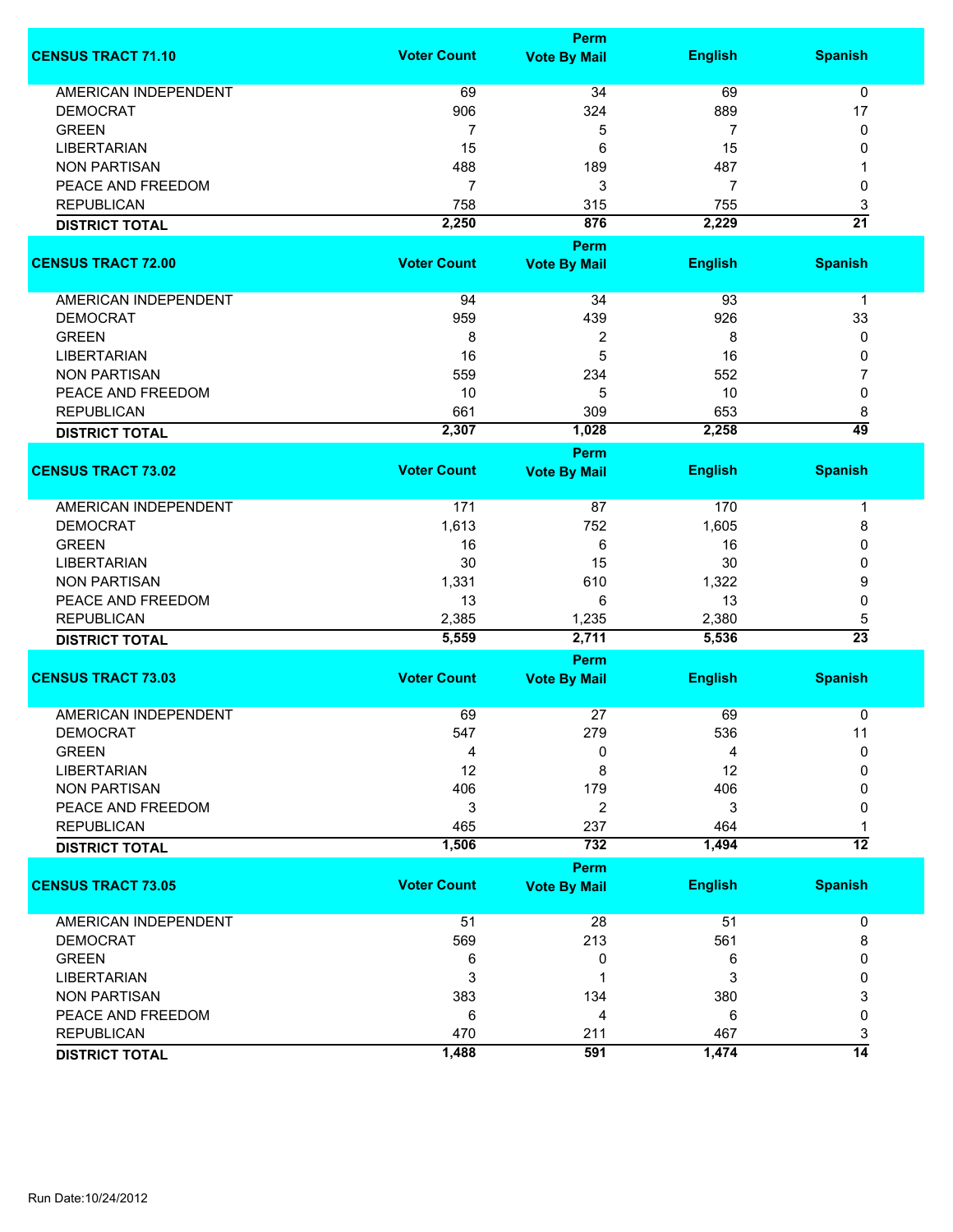|                    | <b>Perm</b>                                                                                                                                                                        |                                                                                                                                               |                                                                                                                                                                         |
|--------------------|------------------------------------------------------------------------------------------------------------------------------------------------------------------------------------|-----------------------------------------------------------------------------------------------------------------------------------------------|-------------------------------------------------------------------------------------------------------------------------------------------------------------------------|
| <b>Voter Count</b> | <b>Vote By Mail</b>                                                                                                                                                                | <b>English</b>                                                                                                                                | <b>Spanish</b>                                                                                                                                                          |
|                    |                                                                                                                                                                                    |                                                                                                                                               | $\mathbf 0$                                                                                                                                                             |
|                    |                                                                                                                                                                                    |                                                                                                                                               | 10                                                                                                                                                                      |
|                    |                                                                                                                                                                                    |                                                                                                                                               | 0                                                                                                                                                                       |
|                    |                                                                                                                                                                                    |                                                                                                                                               | 0                                                                                                                                                                       |
|                    |                                                                                                                                                                                    |                                                                                                                                               | 2                                                                                                                                                                       |
|                    |                                                                                                                                                                                    |                                                                                                                                               | 0                                                                                                                                                                       |
|                    |                                                                                                                                                                                    |                                                                                                                                               | 3                                                                                                                                                                       |
|                    |                                                                                                                                                                                    |                                                                                                                                               | $\overline{15}$                                                                                                                                                         |
|                    |                                                                                                                                                                                    |                                                                                                                                               |                                                                                                                                                                         |
| <b>Voter Count</b> | <b>Vote By Mail</b>                                                                                                                                                                | <b>English</b>                                                                                                                                | <b>Spanish</b>                                                                                                                                                          |
| 94                 | 37                                                                                                                                                                                 | 94                                                                                                                                            | 0                                                                                                                                                                       |
| 1,411              | 622                                                                                                                                                                                | 1,392                                                                                                                                         | 19                                                                                                                                                                      |
| 16                 | $\overline{7}$                                                                                                                                                                     | 16                                                                                                                                            | 0                                                                                                                                                                       |
| 14                 | 8                                                                                                                                                                                  | 13                                                                                                                                            | 1                                                                                                                                                                       |
|                    |                                                                                                                                                                                    |                                                                                                                                               | 2                                                                                                                                                                       |
|                    |                                                                                                                                                                                    |                                                                                                                                               | 0                                                                                                                                                                       |
|                    |                                                                                                                                                                                    |                                                                                                                                               | 8                                                                                                                                                                       |
|                    |                                                                                                                                                                                    |                                                                                                                                               | $\overline{30}$                                                                                                                                                         |
|                    |                                                                                                                                                                                    |                                                                                                                                               |                                                                                                                                                                         |
| <b>Voter Count</b> | <b>Vote By Mail</b>                                                                                                                                                                | <b>English</b>                                                                                                                                | <b>Spanish</b>                                                                                                                                                          |
| 93                 | 44                                                                                                                                                                                 | 93                                                                                                                                            | 0                                                                                                                                                                       |
|                    | 473                                                                                                                                                                                |                                                                                                                                               | 10                                                                                                                                                                      |
| 11                 | 4                                                                                                                                                                                  |                                                                                                                                               | 0                                                                                                                                                                       |
|                    | $\overline{7}$                                                                                                                                                                     |                                                                                                                                               | 0                                                                                                                                                                       |
|                    |                                                                                                                                                                                    |                                                                                                                                               | 4                                                                                                                                                                       |
|                    |                                                                                                                                                                                    |                                                                                                                                               | 0                                                                                                                                                                       |
|                    |                                                                                                                                                                                    |                                                                                                                                               | 2                                                                                                                                                                       |
|                    |                                                                                                                                                                                    |                                                                                                                                               | $\overline{16}$                                                                                                                                                         |
|                    | <b>Perm</b>                                                                                                                                                                        |                                                                                                                                               |                                                                                                                                                                         |
| <b>Voter Count</b> | <b>Vote By Mail</b>                                                                                                                                                                | <b>English</b>                                                                                                                                | <b>Spanish</b>                                                                                                                                                          |
| 28                 | 8                                                                                                                                                                                  | 28                                                                                                                                            | 0                                                                                                                                                                       |
| 429                | 176                                                                                                                                                                                | 418                                                                                                                                           | 11                                                                                                                                                                      |
|                    | 0                                                                                                                                                                                  |                                                                                                                                               | 0                                                                                                                                                                       |
| 3                  | 0                                                                                                                                                                                  | 3                                                                                                                                             | 0                                                                                                                                                                       |
| 177                | 58                                                                                                                                                                                 | 177                                                                                                                                           | 0                                                                                                                                                                       |
| $\overline{2}$     | 1                                                                                                                                                                                  | $\overline{2}$                                                                                                                                | 0                                                                                                                                                                       |
| 248                | 100                                                                                                                                                                                | 245                                                                                                                                           | 3                                                                                                                                                                       |
| 888                | 343                                                                                                                                                                                | 874                                                                                                                                           | $\overline{14}$                                                                                                                                                         |
|                    | <b>Perm</b>                                                                                                                                                                        |                                                                                                                                               |                                                                                                                                                                         |
|                    | <b>Vote By Mail</b>                                                                                                                                                                |                                                                                                                                               | <b>Spanish</b>                                                                                                                                                          |
| 36                 | 17                                                                                                                                                                                 | 35                                                                                                                                            | $\mathbf 1$                                                                                                                                                             |
|                    |                                                                                                                                                                                    |                                                                                                                                               | 26                                                                                                                                                                      |
| 3                  | 1                                                                                                                                                                                  | 3                                                                                                                                             | 0                                                                                                                                                                       |
| 9                  | 4                                                                                                                                                                                  | 9                                                                                                                                             | 0                                                                                                                                                                       |
| 268                | 92                                                                                                                                                                                 | 261                                                                                                                                           | 7                                                                                                                                                                       |
| 6                  | 5                                                                                                                                                                                  | 5                                                                                                                                             | 1                                                                                                                                                                       |
| 386                | 151                                                                                                                                                                                | 383                                                                                                                                           | 3                                                                                                                                                                       |
| 1,294              | 486                                                                                                                                                                                | 1,256                                                                                                                                         | $\overline{38}$                                                                                                                                                         |
|                    | 82<br>862<br>$\overline{7}$<br>21<br>641<br>7<br>755<br>2,375<br>611<br>$\overline{7}$<br>1,285<br>3,438<br>1,038<br>13<br>463<br>4<br>1,129<br>2,751<br><b>Voter Count</b><br>586 | 39<br>380<br>3<br>10<br>297<br>4<br>368<br>1,101<br><b>Perm</b><br>259<br>2<br>601<br>1,536<br><b>Perm</b><br>217<br>2<br>566<br>1,313<br>216 | 82<br>852<br>$\overline{7}$<br>21<br>639<br>7<br>752<br>2,360<br>609<br>7<br>1,277<br>3,408<br>1,028<br>11<br>13<br>459<br>4<br>1,127<br>2,735<br><b>English</b><br>560 |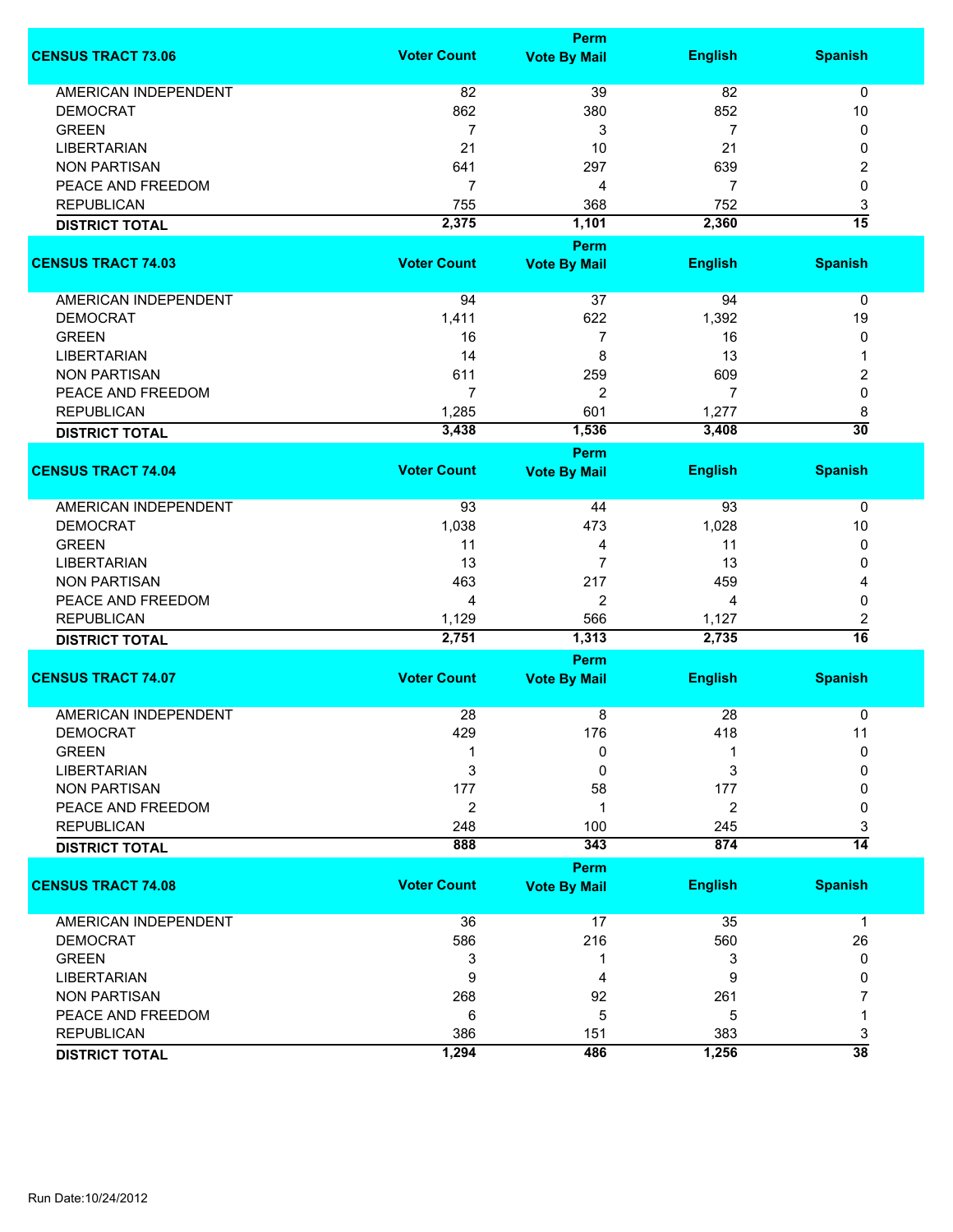|                             |                    | <b>Perm</b>                        |                |                      |
|-----------------------------|--------------------|------------------------------------|----------------|----------------------|
| <b>CENSUS TRACT 74.09</b>   | <b>Voter Count</b> | <b>Vote By Mail</b>                | <b>English</b> | <b>Spanish</b>       |
| <b>AMERICAN INDEPENDENT</b> | 88                 | 39                                 | 87             | $\mathbf{1}$         |
| <b>DEMOCRAT</b>             | 1,123              | 463                                | 1,092          | 31                   |
| <b>GREEN</b>                | 15                 | 4                                  | 15             | 0                    |
| <b>LIBERTARIAN</b>          | 10                 | 6                                  | 10             | 0                    |
| <b>NON PARTISAN</b>         | 549                | 209                                | 540            | 9                    |
| PEACE AND FREEDOM           | 10                 | 1                                  | 10             | 0                    |
| <b>REPUBLICAN</b>           |                    |                                    |                |                      |
|                             | 871                | 363                                | 868            | 3                    |
| <b>DISTRICT TOTAL</b>       | 2,666              | 1,085<br><b>Perm</b>               | 2,622          | 44                   |
| <b>CENSUS TRACT 74.10</b>   | <b>Voter Count</b> | <b>Vote By Mail</b>                | <b>English</b> | <b>Spanish</b>       |
|                             |                    |                                    |                |                      |
| AMERICAN INDEPENDENT        | 95                 | 48                                 | 95             | $\pmb{0}$            |
| <b>DEMOCRAT</b>             | 1,001              | 501                                | 981            | 20                   |
| <b>GREEN</b>                | 6                  | 2                                  | 6              | 0                    |
| <b>LIBERTARIAN</b>          | 15                 | 8                                  | 15             | 0                    |
| <b>NON PARTISAN</b>         | 489                | 189                                | 487            | 2                    |
| PEACE AND FREEDOM           | 6                  | 3                                  | 6              | 0                    |
| <b>REPUBLICAN</b>           | 877                | 442                                | 874            | 3                    |
| <b>DISTRICT TOTAL</b>       | 2,489              | 1,193                              | 2,464          | $\overline{25}$      |
|                             |                    | <b>Perm</b>                        |                |                      |
| <b>CENSUS TRACT 76.01</b>   | <b>Voter Count</b> | <b>Vote By Mail</b>                | <b>English</b> | <b>Spanish</b>       |
| <b>AMERICAN INDEPENDENT</b> | 46                 | 16                                 | 46             | 0                    |
| <b>DEMOCRAT</b>             | 674                | 258                                | 642            | 32                   |
| <b>GREEN</b>                | 6                  | 1                                  | 6              | 0                    |
| <b>LIBERTARIAN</b>          | 6                  | 4                                  | 6              | 0                    |
| <b>NON PARTISAN</b>         | 353                | 133                                | 343            | 10                   |
| PEACE AND FREEDOM           | $\overline{7}$     | 2                                  | 7              | 0                    |
| <b>REPUBLICAN</b>           | 427                | 152                                | 424            |                      |
|                             | 1,519              | 566                                | 1,474          | 3<br>$\overline{45}$ |
| <b>DISTRICT TOTAL</b>       |                    |                                    |                |                      |
| <b>CENSUS TRACT 76.03</b>   | <b>Voter Count</b> | <b>Perm</b><br><b>Vote By Mail</b> | <b>English</b> | <b>Spanish</b>       |
|                             |                    |                                    |                |                      |
| <b>AMERICAN INDEPENDENT</b> | 71                 | 35                                 | 71             | 0                    |
| <b>DEMOCRAT</b>             | 1,192              | 433                                | 1,155          | 37                   |
| <b>GREEN</b>                | 7                  | 0                                  | 7              | 0                    |
| <b>LIBERTARIAN</b>          | 13                 | 5                                  | 13             | $\Omega$             |
| <b>NON PARTISAN</b>         | 553                | 190                                | 542            | 11                   |
| PEACE AND FREEDOM           | 10                 | 6                                  | 10             | 0                    |
| <b>REPUBLICAN</b>           | 785                | 286                                | 783            | 2                    |
| <b>DISTRICT TOTAL</b>       | 2,631              | 955                                | 2,581          | $\overline{50}$      |
|                             |                    | Perm                               |                |                      |
| <b>CENSUS TRACT 76.04</b>   | <b>Voter Count</b> | <b>Vote By Mail</b>                | <b>English</b> | <b>Spanish</b>       |
| AMERICAN INDEPENDENT        | 49                 | 24                                 | 49             | $\mathbf 0$          |
| <b>DEMOCRAT</b>             | 599                | 244                                | 583            | 16                   |
| <b>GREEN</b>                | -1                 | 1                                  | 1              | 0                    |
| <b>LIBERTARIAN</b>          | 13                 | 3                                  | 12             |                      |
| <b>NON PARTISAN</b>         | 306                | 111                                | 303            | 3                    |
| PEACE AND FREEDOM           | 6                  | 3                                  | 6              | 0                    |
| <b>REPUBLICAN</b>           | 479                | 186                                | 477            | 2                    |
| <b>DISTRICT TOTAL</b>       | 1,453              | 572                                | 1,431          | $\overline{22}$      |
|                             |                    |                                    |                |                      |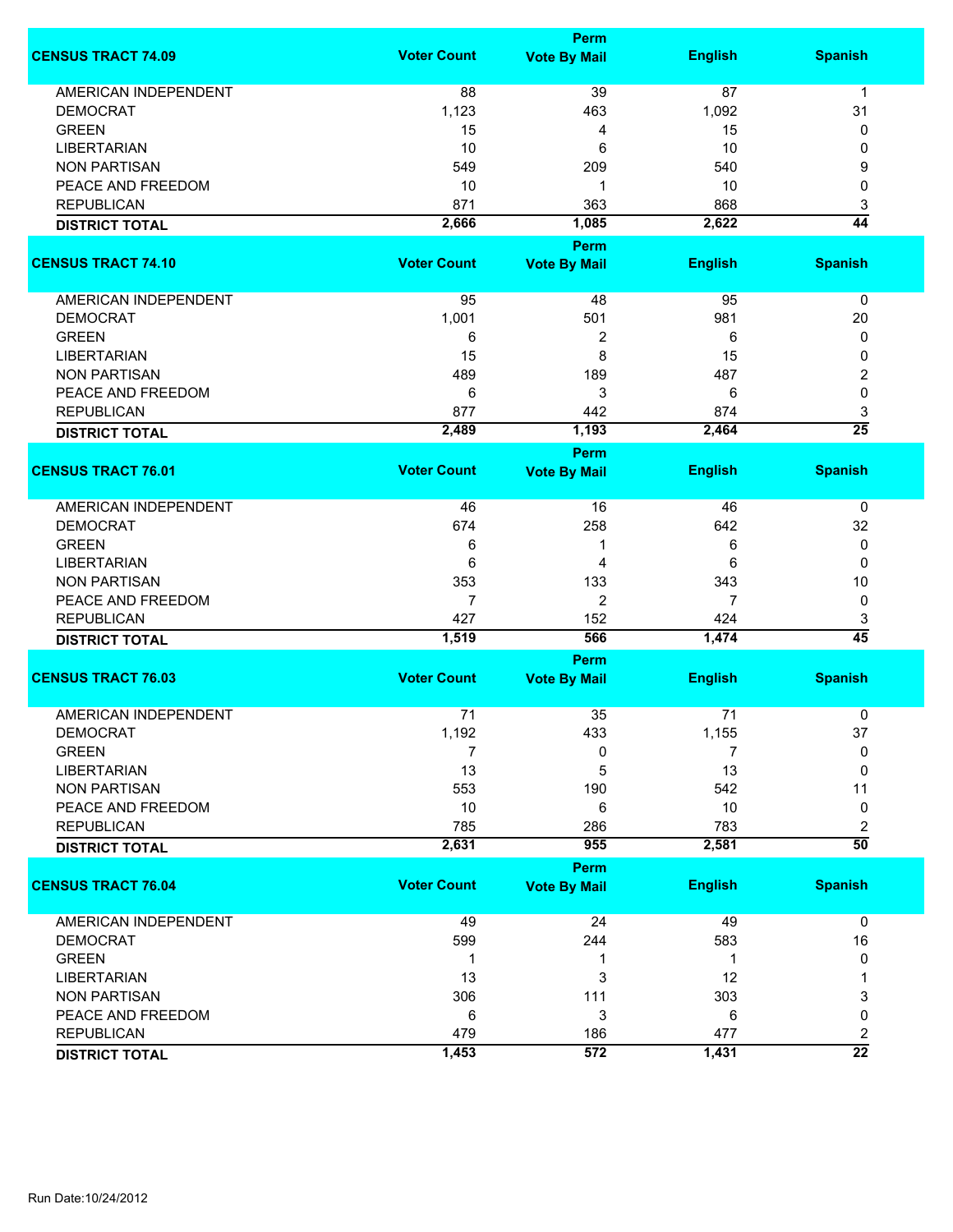|                             |                    | <b>Perm</b>                        |                |                      |  |  |
|-----------------------------|--------------------|------------------------------------|----------------|----------------------|--|--|
| <b>CENSUS TRACT 78.00</b>   | <b>Voter Count</b> | <b>Vote By Mail</b>                | <b>English</b> | <b>Spanish</b>       |  |  |
| <b>AMERICAN INDEPENDENT</b> | 94                 | 41                                 | 93             | 1                    |  |  |
| <b>DEMOCRAT</b>             | 766                | 304                                | 758            | 8                    |  |  |
| <b>GREEN</b>                | 6                  | 1                                  | 6              | 0                    |  |  |
| <b>LIBERTARIAN</b>          | 25                 | 12                                 | 25             | 0                    |  |  |
| <b>NON PARTISAN</b>         | 516                | 213                                | 516            | 0                    |  |  |
| PEACE AND FREEDOM           | 9                  | 3                                  | 9              | 0                    |  |  |
| <b>REPUBLICAN</b>           | 719                | 328                                | 716            |                      |  |  |
|                             |                    |                                    |                | 3<br>$\overline{12}$ |  |  |
| <b>DISTRICT TOTAL</b>       | 2,135              | 902                                | 2,123          |                      |  |  |
|                             |                    | <b>Perm</b>                        |                |                      |  |  |
| <b>CENSUS TRACT 79.01</b>   | <b>Voter Count</b> | <b>Vote By Mail</b>                | <b>English</b> | <b>Spanish</b>       |  |  |
| AMERICAN INDEPENDENT        | 162                | 66                                 | 159            | 3                    |  |  |
| <b>DEMOCRAT</b>             | 1,616              | 717                                | 1,604          | 12                   |  |  |
| <b>GREEN</b>                | 15                 | 6                                  | 15             | 0                    |  |  |
| <b>LIBERTARIAN</b>          | 29                 | $\overline{7}$                     | 29             | 0                    |  |  |
| <b>NON PARTISAN</b>         | 841                | 371                                | 840            |                      |  |  |
| PEACE AND FREEDOM           | 10                 | 1                                  | 10             | 0                    |  |  |
| <b>REPUBLICAN</b>           | 2,310              | 1,115                              | 2,306          | 4                    |  |  |
| <b>DISTRICT TOTAL</b>       | 4,983              | 2,283                              | 4,963          | $\overline{20}$      |  |  |
|                             |                    | <b>Perm</b>                        |                |                      |  |  |
| <b>CENSUS TRACT 79.03</b>   | <b>Voter Count</b> | <b>Vote By Mail</b>                | <b>English</b> | <b>Spanish</b>       |  |  |
|                             |                    |                                    |                |                      |  |  |
| <b>AMERICAN INDEPENDENT</b> | 100                | 49                                 | 100            | 0                    |  |  |
| <b>DEMOCRAT</b>             | 930                | 413                                | 926            | 4                    |  |  |
| <b>GREEN</b>                | 15                 | 7                                  | 15             | 0                    |  |  |
| <b>LIBERTARIAN</b>          | 17                 | 9                                  | 17             | 0                    |  |  |
| <b>NON PARTISAN</b>         | 509                | 227                                | 505            | 4                    |  |  |
| PEACE AND FREEDOM           | 4                  | 1                                  | 4              | 0                    |  |  |
| <b>REPUBLICAN</b>           | 1,124              | 527                                | 1,121          | 3                    |  |  |
| <b>DISTRICT TOTAL</b>       | 2,699              | 1,233                              | 2,688          | $\overline{11}$      |  |  |
|                             | Perm               |                                    |                |                      |  |  |
| <b>CENSUS TRACT 79.04</b>   | <b>Voter Count</b> | <b>Vote By Mail</b>                | <b>English</b> | <b>Spanish</b>       |  |  |
| <b>AMERICAN INDEPENDENT</b> | 128                | 51                                 | 128            | 0                    |  |  |
| <b>DEMOCRAT</b>             | 1,303              | 601                                | 1,293          | 10                   |  |  |
| <b>GREEN</b>                | 12                 | 7                                  | 12             | 0                    |  |  |
| <b>LIBERTARIAN</b>          | 10                 | 5                                  | 10             | 0                    |  |  |
| <b>NON PARTISAN</b>         | 675                | 289                                | 673            | 2                    |  |  |
| PEACE AND FREEDOM           | 2                  | 1                                  | 2              | 0                    |  |  |
| <b>REPUBLICAN</b>           | 1,763              | 797                                | 1,758          | 5                    |  |  |
|                             | 3,893              | 1,751                              | 3,876          | $\overline{17}$      |  |  |
| <b>DISTRICT TOTAL</b>       |                    |                                    |                |                      |  |  |
| <b>CENSUS TRACT 80.01</b>   | <b>Voter Count</b> | <b>Perm</b><br><b>Vote By Mail</b> | <b>English</b> | <b>Spanish</b>       |  |  |
|                             |                    |                                    |                |                      |  |  |
| <b>AMERICAN INDEPENDENT</b> | 126                | 56                                 | 126            | $\mathbf 0$          |  |  |
| <b>DEMOCRAT</b>             | 1,355              | 484                                | 1,315          | 40                   |  |  |
| <b>GREEN</b>                | 8                  | 5                                  | 8              | 0                    |  |  |
| <b>LIBERTARIAN</b>          | 11                 | 6                                  | 11             | 0                    |  |  |
| <b>NON PARTISAN</b>         | 624                | 220                                | 617            | 7                    |  |  |
| PEACE AND FREEDOM           | 14                 | 4                                  | 14             | 0                    |  |  |
| <b>REPUBLICAN</b>           | 1,033              | 399                                | 1,030          | 3                    |  |  |
| <b>DISTRICT TOTAL</b>       | 3,171              | 1,174                              | 3,121          | $\overline{50}$      |  |  |
|                             |                    |                                    |                |                      |  |  |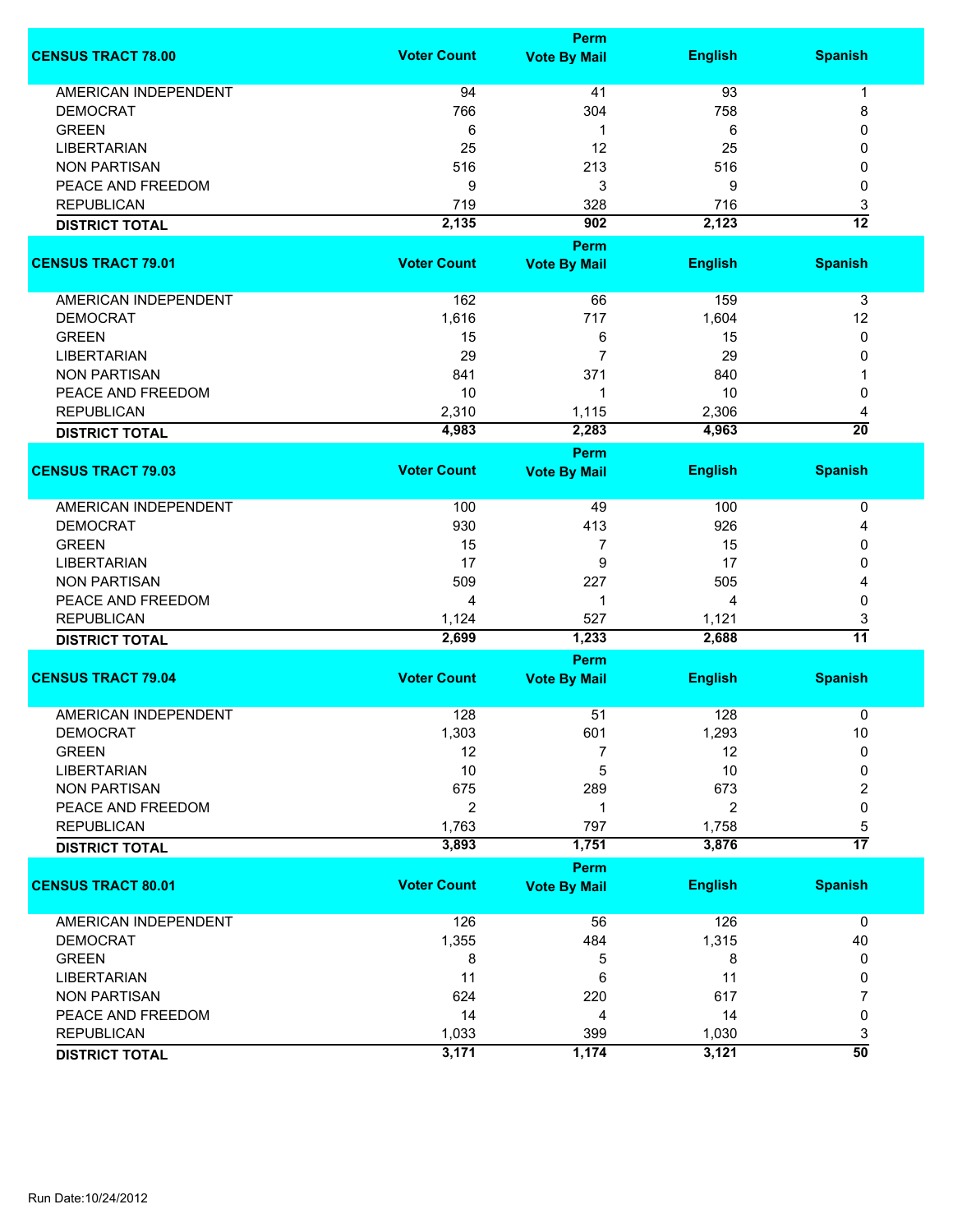|                             |                    | Perm                               |                |                              |
|-----------------------------|--------------------|------------------------------------|----------------|------------------------------|
| <b>CENSUS TRACT 80.02</b>   | <b>Voter Count</b> | <b>Vote By Mail</b>                | <b>English</b> | <b>Spanish</b>               |
| <b>AMERICAN INDEPENDENT</b> | 94                 | 30                                 | 93             | $\mathbf 1$                  |
| <b>DEMOCRAT</b>             | 1,233              | 446                                | 1,181          | 52                           |
| <b>GREEN</b>                | 15                 | 3                                  | 15             | 0                            |
| <b>LIBERTARIAN</b>          | 18                 | 7                                  | 17             | 1                            |
| <b>NON PARTISAN</b>         |                    |                                    |                |                              |
|                             | 482                | 188                                | 472            | 10                           |
| PEACE AND FREEDOM           | 14                 | 6                                  | 14             | 0                            |
| <b>REPUBLICAN</b>           | 701                | 265                                | 697            | 4                            |
| <b>DISTRICT TOTAL</b>       | 2,557              | 945                                | 2,489          | 68                           |
| <b>CENSUS TRACT 81.00</b>   | <b>Voter Count</b> | <b>Perm</b><br><b>Vote By Mail</b> | <b>English</b> | <b>Spanish</b>               |
| AMERICAN INDEPENDENT        | 70                 | 30                                 | 70             | 0                            |
| <b>AMERICANS ELECT</b>      | 1                  | 0                                  | 1              | 0                            |
| <b>DEMOCRAT</b>             |                    |                                    |                |                              |
|                             | 528                | 223                                | 525            | 3                            |
| <b>GREEN</b>                | 13                 | 6                                  | 13             | 0                            |
| <b>LIBERTARIAN</b>          | 15                 | $\overline{7}$                     | 15             | 0                            |
| <b>NON PARTISAN</b>         | 365                | 129                                | 362            | 3                            |
| PEACE AND FREEDOM           | 4                  | 1                                  | 3              |                              |
| <b>REPUBLICAN</b>           | 552                | 222                                | 552            | 0                            |
| <b>DISTRICT TOTAL</b>       | 1,548              | 618                                | 1,541          | $\overline{7}$               |
|                             |                    | Perm                               |                |                              |
| <b>CENSUS TRACT 82.00</b>   | <b>Voter Count</b> | <b>Vote By Mail</b>                | <b>English</b> | <b>Spanish</b>               |
| <b>AMERICAN INDEPENDENT</b> | 87                 | 44                                 | 87             | 0                            |
| <b>DEMOCRAT</b>             | 845                | 417                                | 841            | 4                            |
| <b>GREEN</b>                | 25                 | 6                                  | 25             | 0                            |
| <b>LIBERTARIAN</b>          | 14                 | 8                                  | 14             | $\Omega$                     |
| <b>NON PARTISAN</b>         | 478                | 210                                | 478            | 0                            |
| PEACE AND FREEDOM           | 3                  | 2                                  | 3              | 0                            |
| <b>REPUBLICAN</b>           | 1,217              | 614                                | 1,216          |                              |
| <b>DISTRICT TOTAL</b>       | 2,669              | 1,301                              | 2,664          | 5                            |
|                             |                    | Perm                               |                |                              |
| <b>CENSUS TRACT 83.01</b>   | <b>Voter Count</b> | <b>Vote By Mail</b>                | <b>English</b> | <b>Spanish</b>               |
| <b>AMERICAN INDEPENDENT</b> | 143                | 52                                 | 143            | 0                            |
| <b>DEMOCRAT</b>             | 1,500              | 637                                | 1,489          | 11                           |
| <b>GREEN</b>                | 21                 | 11                                 | 20             |                              |
| <b>LIBERTARIAN</b>          | 28                 | 10                                 | 28             | 0                            |
| <b>NON PARTISAN</b>         | 867                | 330                                | 865            | 2                            |
| PEACE AND FREEDOM           | 11                 | 3                                  | 11             | 0                            |
| <b>REPUBLICAN</b>           | 1,861              | 850                                | 1,858          |                              |
| <b>DISTRICT TOTAL</b>       | 4,431              | 1,893                              | 4,414          | 3<br>$\overline{17}$         |
|                             |                    | Perm                               |                |                              |
| <b>CENSUS TRACT 83.02</b>   | <b>Voter Count</b> | <b>Vote By Mail</b>                | <b>English</b> | <b>Spanish</b>               |
| <b>AMERICAN INDEPENDENT</b> | 76                 | 36                                 | 76             | 0                            |
| <b>DEMOCRAT</b>             | 675                | 322                                | 671            | 4                            |
| <b>GREEN</b>                | 10                 | 1                                  | 10             | 0                            |
| <b>LIBERTARIAN</b>          | 18                 | 5                                  | 18             | 0                            |
| <b>NON PARTISAN</b>         | 364                | 169                                | 364            | 0                            |
| PEACE AND FREEDOM           | 3                  | 0                                  | 3              | 0                            |
|                             |                    |                                    |                |                              |
| <b>REPUBLICAN</b>           | 1,191              | 560                                | 1,189          | 2<br>$\overline{\mathbf{6}}$ |
| <b>DISTRICT TOTAL</b>       | 2,337              | 1,093                              | 2,331          |                              |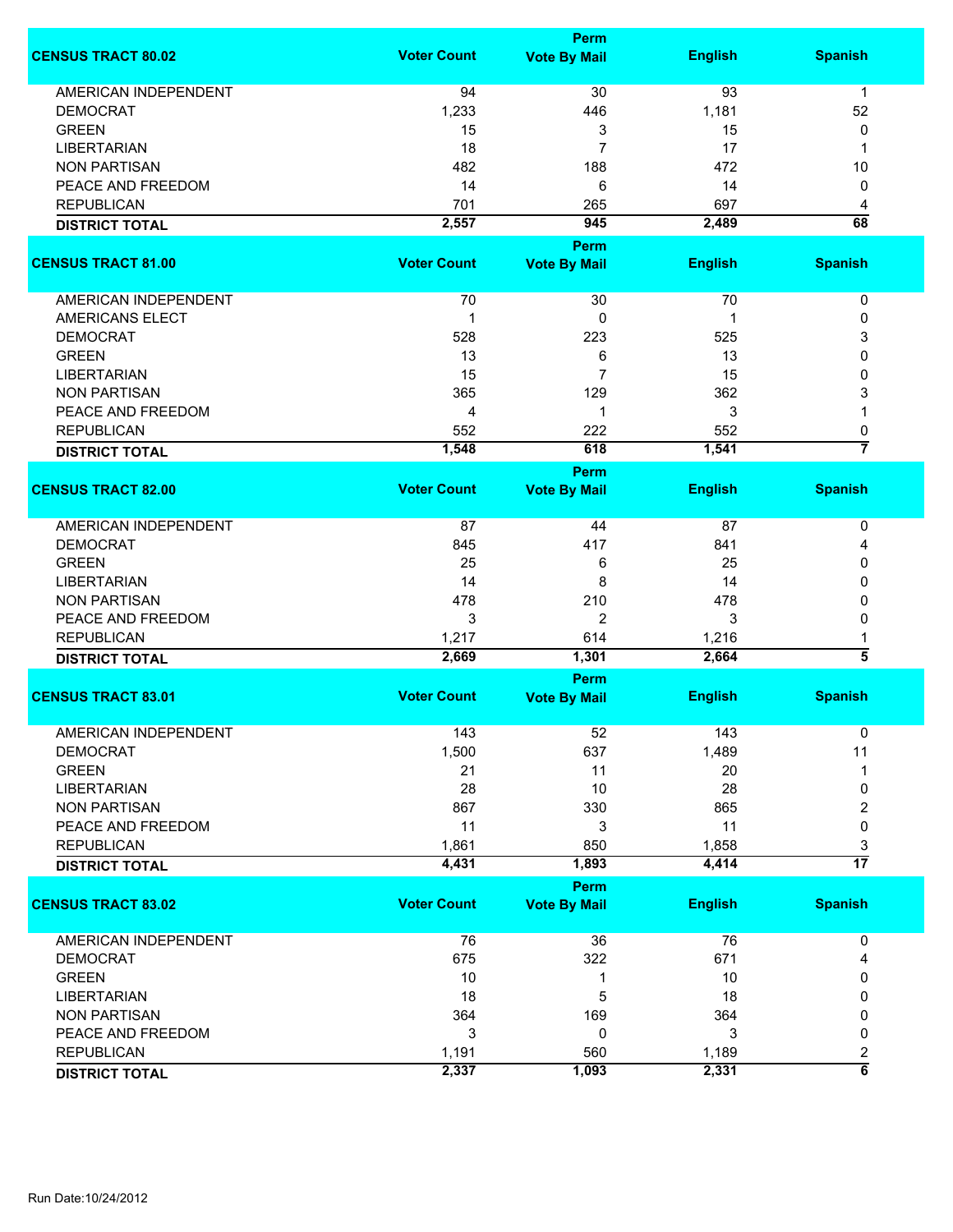|                             |                    | <b>Perm</b>         |                |                 |
|-----------------------------|--------------------|---------------------|----------------|-----------------|
| <b>CENSUS TRACT 84.01</b>   | <b>Voter Count</b> | <b>Vote By Mail</b> | <b>English</b> | <b>Spanish</b>  |
| <b>AMERICAN INDEPENDENT</b> | 187                | 77                  | 187            | $\mathbf 0$     |
| <b>DEMOCRAT</b>             | 1,848              | 801                 | 1,821          | 27              |
| <b>GREEN</b>                | 22                 | 5                   | 22             | 0               |
| <b>LIBERTARIAN</b>          | 26                 | 6                   | 26             | 0               |
| <b>NON PARTISAN</b>         | 938                | 348                 | 934            | 4               |
| PEACE AND FREEDOM           | 13                 | 5                   | 13             | 0               |
| <b>REPUBLICAN</b>           | 1,896              | 862                 | 1,890          | 6               |
| <b>DISTRICT TOTAL</b>       | 4,930              | 2,104               | 4,893          | $\overline{37}$ |
|                             |                    | <b>Perm</b>         |                |                 |
| <b>CENSUS TRACT 84.02</b>   | <b>Voter Count</b> | <b>Vote By Mail</b> | <b>English</b> | <b>Spanish</b>  |
|                             |                    |                     |                |                 |
| AMERICAN INDEPENDENT        | 121                | 53                  | 121            | $\pmb{0}$       |
| <b>DEMOCRAT</b>             | 1,334              | 598                 | 1,334          | 0               |
| <b>GREEN</b>                | 16                 | 3                   | 16             | 0               |
| <b>LIBERTARIAN</b>          | 22                 | 8                   | 22             | 0               |
| <b>NON PARTISAN</b>         | 688                | 302                 | 686            | 2               |
| PEACE AND FREEDOM           | 12                 | 6                   | 12             | 0               |
| <b>REPUBLICAN</b>           | 1,762              | 812                 | 1,762          | 0               |
| <b>DISTRICT TOTAL</b>       | 3,955              | 1,782               | 3,953          | $\overline{2}$  |
|                             |                    | <b>Perm</b>         |                |                 |
| <b>CENSUS TRACT 84.03</b>   | <b>Voter Count</b> | <b>Vote By Mail</b> | <b>English</b> | <b>Spanish</b>  |
|                             |                    |                     |                |                 |
| <b>AMERICAN INDEPENDENT</b> | 142                | 61                  | 142            | 0               |
| <b>DEMOCRAT</b>             | 1,134              | 533                 | 1,131          | 3               |
| <b>GREEN</b>                | 19                 | 11                  | 19             | 0               |
| <b>LIBERTARIAN</b>          | 30                 | 13                  | 30             | 0               |
| <b>NON PARTISAN</b>         | 645                | 287                 | 642            | 3               |
| PEACE AND FREEDOM           | 8                  | 4                   | 8              | 0               |
| <b>REPUBLICAN</b>           | 1,941              | 905                 | 1,940          | 1               |
| <b>DISTRICT TOTAL</b>       | 3,919              | 1,814               | 3,912          | 7               |
|                             |                    | <b>Perm</b>         |                |                 |
| <b>CENSUS TRACT 84.04</b>   | <b>Voter Count</b> | <b>Vote By Mail</b> | <b>English</b> | <b>Spanish</b>  |
| <b>AMERICAN INDEPENDENT</b> | 42                 | 16                  | 42             | 0               |
| AMERICANS ELECT             |                    | 0                   |                | 0               |
| <b>DEMOCRAT</b>             | 372                | 155                 | 365            | 7               |
| <b>GREEN</b>                | 7                  | 3                   | 7              | 0               |
| LIBERTARIAN                 | 5                  | 1                   | 5              | 0               |
| <b>NON PARTISAN</b>         | 207                | 74                  | 207            | 0               |
| PEACE AND FREEDOM           | 7                  | 3                   | 7              | 0               |
| <b>REPUBLICAN</b>           | 314                | 122                 | 312            | 2               |
| <b>DISTRICT TOTAL</b>       | 955                | 374                 | 946            | $\overline{9}$  |
|                             |                    | <b>Perm</b>         |                |                 |
| <b>CENSUS TRACT 85.00</b>   | <b>Voter Count</b> | <b>Vote By Mail</b> | <b>English</b> | <b>Spanish</b>  |
|                             |                    |                     |                |                 |
| <b>AMERICAN INDEPENDENT</b> | 184                | 79                  | 184            | 0               |
| <b>DEMOCRAT</b>             | 1,575              | 775                 | 1,573          | 2               |
| <b>GREEN</b>                | 30                 | 20                  | 30             | 0               |
| <b>LIBERTARIAN</b>          | 28                 | 12                  | 28             | 0               |
| <b>NON PARTISAN</b>         | 1,007              | 478                 | 1,007          | 0               |
| PEACE AND FREEDOM           | 10                 | 5                   | 10             | 0               |
| <b>REPUBLICAN</b>           | 3,470              | 1,766               | 3,466          | 4               |
| <b>DISTRICT TOTAL</b>       | 6,304              | 3,135               | 6,298          | $\overline{6}$  |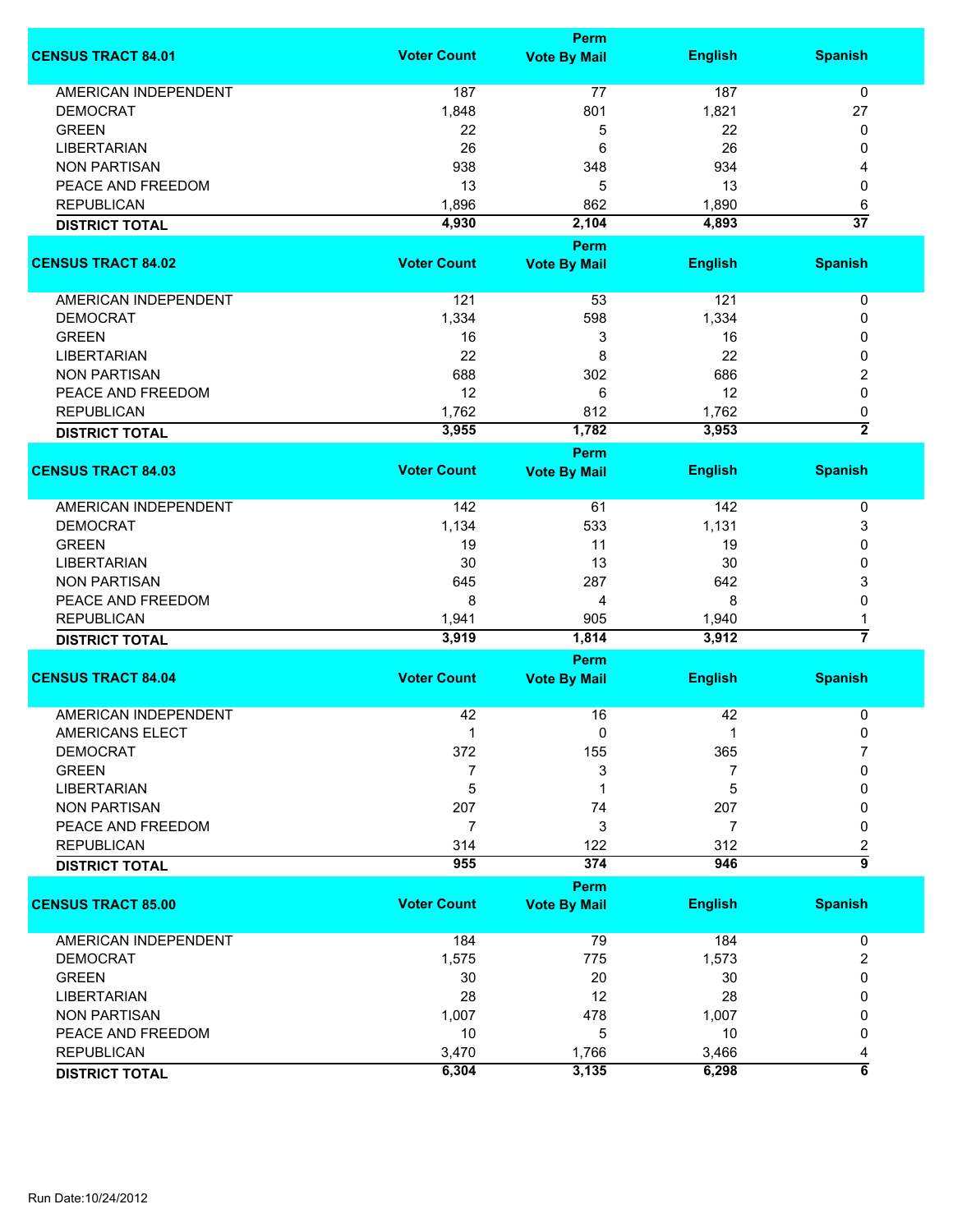|                             |                    | <b>Perm</b>          |                |                         |
|-----------------------------|--------------------|----------------------|----------------|-------------------------|
| <b>CENSUS TRACT 86.01</b>   | <b>Voter Count</b> | <b>Vote By Mail</b>  | <b>English</b> | <b>Spanish</b>          |
| <b>AMERICAN INDEPENDENT</b> | 121                | 53                   | 120            | 1                       |
| <b>DEMOCRAT</b>             | 940                | 346                  | 924            | 16                      |
| <b>GREEN</b>                | 8                  | 4                    | 8              | 0                       |
| <b>LIBERTARIAN</b>          | 20                 | 8                    | 20             | 0                       |
| <b>NON PARTISAN</b>         | 556                | 218                  | 553            | 3                       |
| PEACE AND FREEDOM           | 9                  | 4                    | 9              | 0                       |
| <b>REPUBLICAN</b>           |                    | 521                  |                |                         |
|                             | 1,167              |                      | 1,164          | 3<br>$\overline{23}$    |
| <b>DISTRICT TOTAL</b>       | 2,821              | 1,154<br><b>Perm</b> | 2,798          |                         |
| <b>CENSUS TRACT 86.02</b>   | <b>Voter Count</b> | <b>Vote By Mail</b>  | <b>English</b> | <b>Spanish</b>          |
|                             |                    |                      |                |                         |
| AMERICAN INDEPENDENT        | 90                 | 39                   | 90             | 0                       |
| <b>DEMOCRAT</b>             | 540                | 253                  | 530            | 10                      |
| <b>GREEN</b>                | 9                  | 5                    | 9              | 0                       |
| <b>LIBERTARIAN</b>          | 12                 | $\overline{7}$       | 12             | 0                       |
| <b>NON PARTISAN</b>         | 345                | 157                  | 344            |                         |
| PEACE AND FREEDOM           | 4                  | 1                    | 4              | 0                       |
| <b>REPUBLICAN</b>           | 948                | 500                  | 947            | 1                       |
|                             | 1,948              | 962                  | 1,936          | $\overline{12}$         |
| <b>DISTRICT TOTAL</b>       |                    | <b>Perm</b>          |                |                         |
| <b>CENSUS TRACT 87.03</b>   | <b>Voter Count</b> | <b>Vote By Mail</b>  | <b>English</b> | <b>Spanish</b>          |
|                             |                    |                      |                |                         |
| <b>AMERICAN INDEPENDENT</b> | 188                | 108                  | 186            | $\overline{2}$          |
| <b>DEMOCRAT</b>             | 1,167              | 625                  | 1,164          | 3                       |
| <b>GREEN</b>                | 20                 | 7                    | 20             | 0                       |
| <b>LIBERTARIAN</b>          | 28                 | 6                    | 28             | 0                       |
| <b>NON PARTISAN</b>         | 816                | 378                  | 814            | 2                       |
| PEACE AND FREEDOM           | 7                  | $\overline{2}$       | 7              | 0                       |
| <b>REPUBLICAN</b>           | 3,175              | 1,650                | 3,174          | 1                       |
| <b>DISTRICT TOTAL</b>       | 5,401              | 2,776                | 5,393          | ह                       |
|                             |                    | Perm                 |                |                         |
| <b>CENSUS TRACT 87.04</b>   | <b>Voter Count</b> | <b>Vote By Mail</b>  | <b>English</b> | <b>Spanish</b>          |
| <b>AMERICAN INDEPENDENT</b> | 186                | 80                   | 186            | 0                       |
| <b>DEMOCRAT</b>             | 1,245              | 583                  | 1,220          | 25                      |
| <b>GREEN</b>                | 17                 | 10                   | 17             | 0                       |
| <b>LIBERTARIAN</b>          | 26                 | 8                    | 25             |                         |
| <b>NON PARTISAN</b>         | 729                | 292                  | 724            | 5                       |
| PEACE AND FREEDOM           | 11                 | 5                    | 11             | 0                       |
| <b>REPUBLICAN</b>           | 1,898              | 897                  | 1,892          | 6                       |
| <b>DISTRICT TOTAL</b>       | 4,112              | 1,875                | 4,075          | $\overline{37}$         |
|                             |                    | <b>Perm</b>          |                |                         |
| <b>CENSUS TRACT 87.05</b>   | <b>Voter Count</b> | <b>Vote By Mail</b>  | <b>English</b> | <b>Spanish</b>          |
|                             |                    |                      |                |                         |
| <b>AMERICAN INDEPENDENT</b> | 104                | 38                   | 104            | $\mathbf 0$             |
| <b>DEMOCRAT</b>             | 697                | 286                  | 671            | 26                      |
| <b>GREEN</b>                | 11                 | 6                    | 11             | 0                       |
| <b>LIBERTARIAN</b>          | 13                 | 6                    | 13             | 0                       |
| <b>NON PARTISAN</b>         | 419                | 164                  | 414            | 5                       |
| PEACE AND FREEDOM           | 10                 | 4                    | 10             | 0                       |
| <b>REPUBLICAN</b>           | 868                | 380                  | 866            | $\overline{\mathbf{c}}$ |
| <b>DISTRICT TOTAL</b>       | 2,122              | 884                  | 2,089          | $\overline{33}$         |
|                             |                    |                      |                |                         |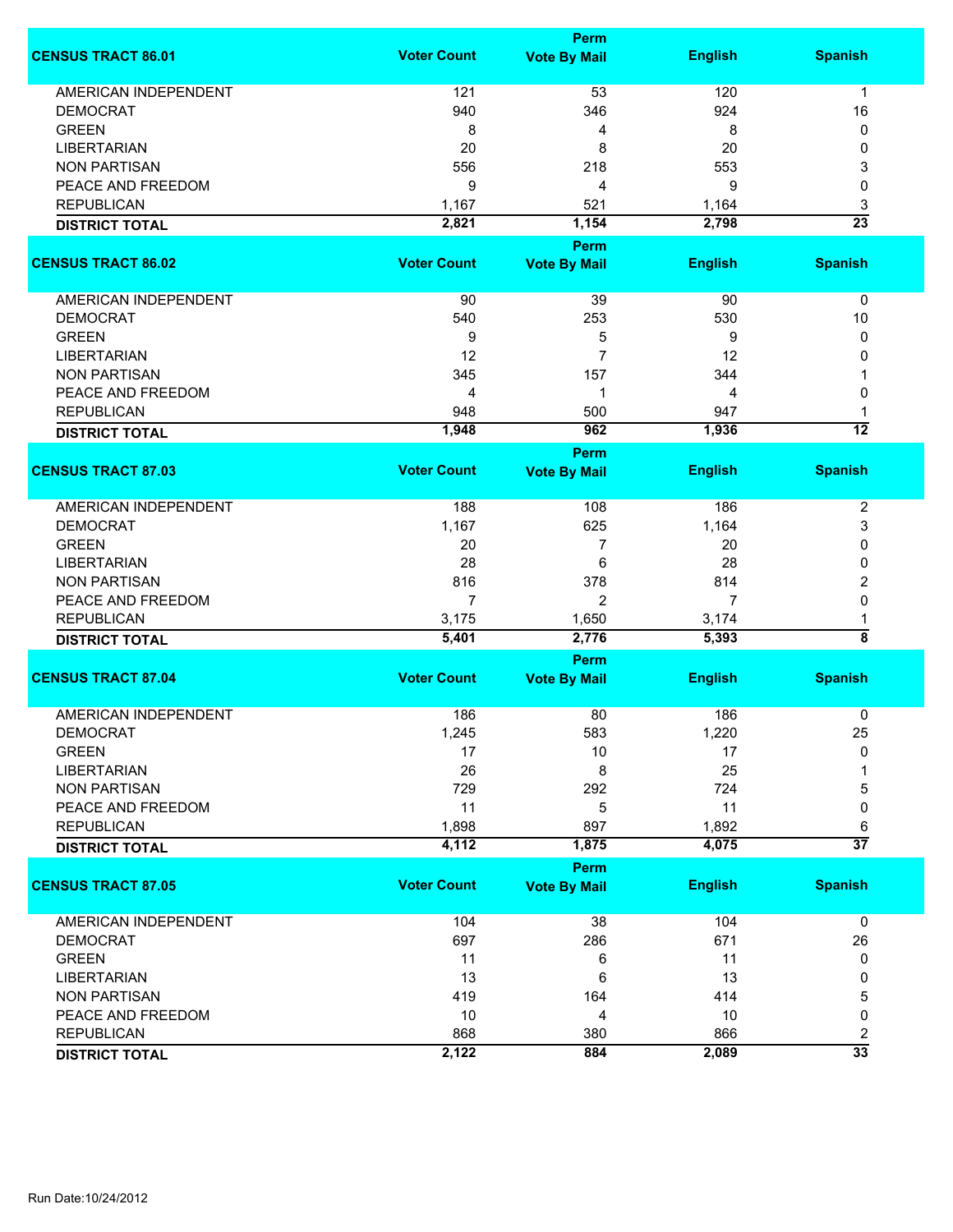|                             |                    | <b>Perm</b>          |                |                 |
|-----------------------------|--------------------|----------------------|----------------|-----------------|
| <b>CENSUS TRACT 87.06</b>   | <b>Voter Count</b> | <b>Vote By Mail</b>  | <b>English</b> | <b>Spanish</b>  |
| <b>AMERICAN INDEPENDENT</b> | 240                | 117                  | 240            | $\mathbf 0$     |
| <b>DEMOCRAT</b>             | 1,797              | 864                  | 1,780          | 17              |
| <b>GREEN</b>                | 19                 | 8                    | 19             | 0               |
| <b>LIBERTARIAN</b>          | 44                 | 17                   | 44             | 0               |
| <b>NON PARTISAN</b>         | 1,268              | 567                  | 1,266          | 2               |
| PEACE AND FREEDOM           | 11                 | 4                    | 11             | 0               |
|                             |                    |                      |                |                 |
| <b>REPUBLICAN</b>           | 3,458              | 1,760                | 3,453          | 5               |
| <b>DISTRICT TOTAL</b>       | 6,837              | 3,337<br><b>Perm</b> | 6,813          | $\overline{24}$ |
| <b>CENSUS TRACT 87.08</b>   | <b>Voter Count</b> | <b>Vote By Mail</b>  | <b>English</b> | <b>Spanish</b>  |
| AMERICAN INDEPENDENT        | 115                | 54                   | 114            | 1               |
| <b>DEMOCRAT</b>             | 693                | 326                  | 689            | 4               |
| <b>GREEN</b>                | 10                 | 2                    | 10             | 0               |
| <b>LIBERTARIAN</b>          | 18                 | 10                   | 18             | 0               |
| <b>NON PARTISAN</b>         | 423                | 176                  | 422            |                 |
| PEACE AND FREEDOM           | 3                  | 1                    | 3              | 0               |
| <b>REPUBLICAN</b>           | 1,244              | 546                  | 1,241          | 3               |
| <b>DISTRICT TOTAL</b>       | 2,506              | 1,115                | 2,497          | $\overline{9}$  |
|                             |                    | <b>Perm</b>          |                |                 |
| <b>CENSUS TRACT 87.09</b>   | <b>Voter Count</b> | <b>Vote By Mail</b>  | <b>English</b> | <b>Spanish</b>  |
| AMERICAN INDEPENDENT        | 104                | 41                   | 104            | 0               |
| <b>DEMOCRAT</b>             | 538                | 222                  | 525            | 13              |
| <b>GREEN</b>                | 4                  | 1                    | 4              | 0               |
| <b>LIBERTARIAN</b>          | 21                 | 8                    | 21             | 0               |
| <b>NON PARTISAN</b>         | 306                | 126                  | 303            | 3               |
| PEACE AND FREEDOM           | 5                  | 1                    | 5              | 0               |
| <b>REPUBLICAN</b>           | 780                | 326                  | 778            | 2               |
| <b>DISTRICT TOTAL</b>       | 1,758              | 725                  | 1,740          | $\overline{18}$ |
|                             |                    | Perm                 |                |                 |
| <b>CENSUS TRACT 87.10</b>   | <b>Voter Count</b> | <b>Vote By Mail</b>  | <b>English</b> | <b>Spanish</b>  |
| <b>AMERICAN INDEPENDENT</b> | 64                 | 26                   | 63             | 1               |
| DEMOCRAT                    | 601                | 266                  | 583            | 18              |
| <b>GREEN</b>                | 10                 | 5                    | 10             | 0               |
| <b>LIBERTARIAN</b>          | 13                 | 5                    | 13             | 0               |
| <b>NON PARTISAN</b>         | 313                | 115                  | 309            | 4               |
| PEACE AND FREEDOM           | $\overline{2}$     | $\overline{2}$       | $\overline{2}$ | 0               |
| <b>REPUBLICAN</b>           | 731                | 347                  | 729            | 2               |
| <b>DISTRICT TOTAL</b>       | 1,734              | 766                  | 1,709          | $\overline{25}$ |
|                             |                    | <b>Perm</b>          |                |                 |
| <b>CENSUS TRACT 88.00</b>   | <b>Voter Count</b> | <b>Vote By Mail</b>  | <b>English</b> | <b>Spanish</b>  |
| <b>AMERICAN INDEPENDENT</b> | 143                | 58                   | 143            | 0               |
| <b>DEMOCRAT</b>             | 831                | 371                  | 822            | 9               |
| <b>GREEN</b>                | 21                 | 8                    | 21             | 0               |
| <b>LIBERTARIAN</b>          | 37                 | 21                   | 37             | 0               |
| <b>NON PARTISAN</b>         | 620                | 230                  | 613            | 7               |
| PEACE AND FREEDOM           | 12                 | 6                    | 12             | 0               |
| <b>REPUBLICAN</b>           | 1,376              | 629                  | 1,373          | 3               |
| <b>DISTRICT TOTAL</b>       | 3,040              | 1,323                | 3,021          | $\overline{19}$ |
|                             |                    |                      |                |                 |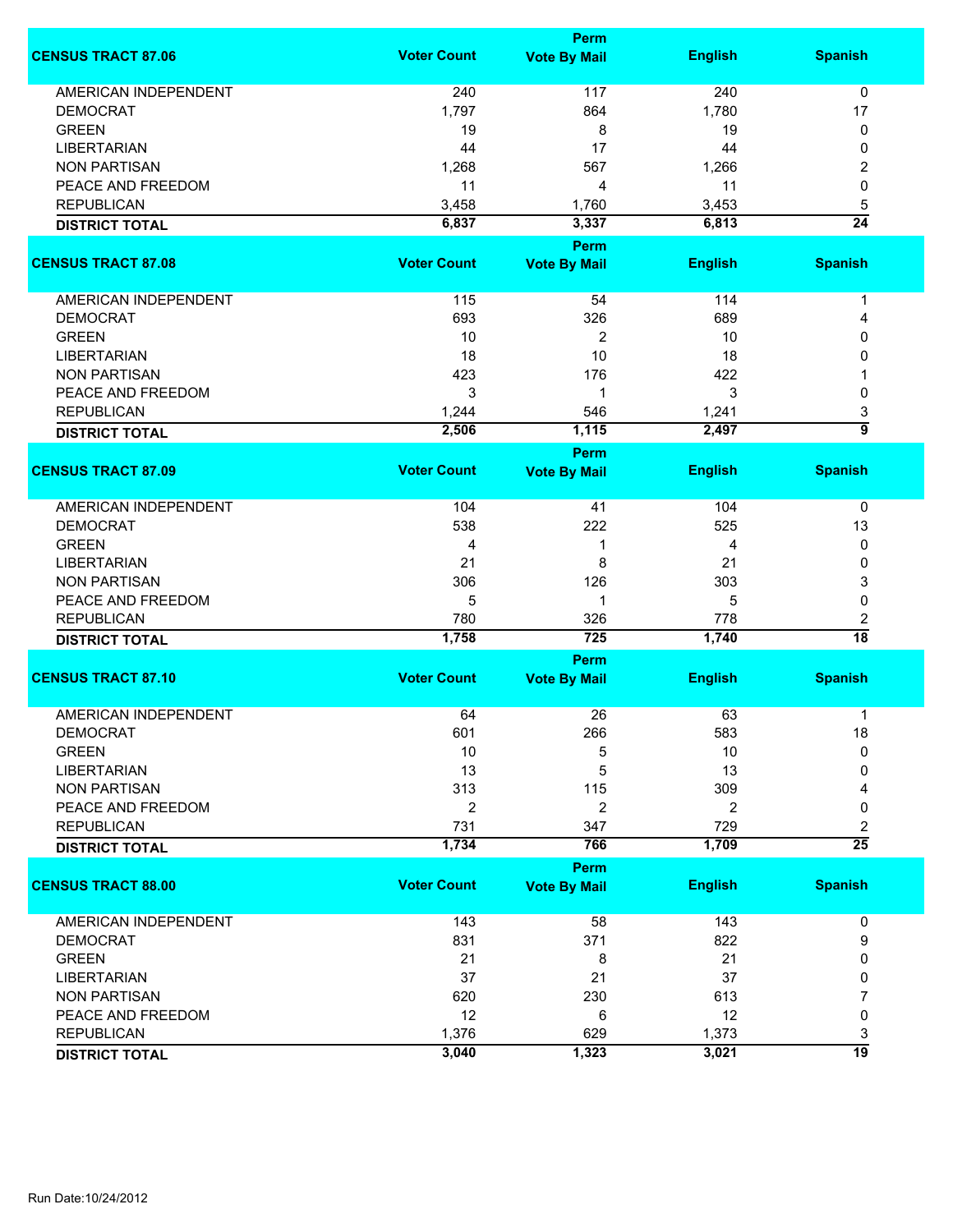|                                            |                    | Perm                |                |                      |
|--------------------------------------------|--------------------|---------------------|----------------|----------------------|
| <b>CENSUS TRACT 89.01</b>                  | <b>Voter Count</b> | <b>Vote By Mail</b> | <b>English</b> | <b>Spanish</b>       |
| <b>AMERICAN INDEPENDENT</b>                | 64                 | 29                  | 64             | 0                    |
| <b>DEMOCRAT</b>                            | 288                | 130                 | 286            | $\boldsymbol{2}$     |
| <b>GREEN</b>                               | 4                  | 1                   | 4              | 0                    |
| <b>LIBERTARIAN</b>                         | 9                  | 2                   | 9              | 0                    |
| <b>NON PARTISAN</b>                        | 177                | 76                  | 177            | 0                    |
| PEACE AND FREEDOM                          | 3                  | 1                   | 3              | 0                    |
| <b>REPUBLICAN</b>                          | 353                | 182                 | 353            |                      |
|                                            |                    |                     |                | 0                    |
| <b>DISTRICT TOTAL</b>                      | 898                | 421<br>Perm         | 896            | $\overline{2}$       |
| <b>CENSUS TRACT 91.07</b>                  | <b>Voter Count</b> | <b>Vote By Mail</b> | <b>English</b> | <b>Spanish</b>       |
| AMERICAN INDEPENDENT                       | 208                | 99                  | 207            | $\mathbf 1$          |
| <b>AMERICANS ELECT</b>                     | $\mathbf 1$        | $\mathbf 1$         | 1              | 0                    |
| <b>DEMOCRAT</b>                            | 811                | 408                 | 801            | 10                   |
| <b>GREEN</b>                               | 15                 | 7                   | 15             | 0                    |
| <b>LIBERTARIAN</b>                         | 45                 | 21                  | 45             | 0                    |
| <b>NON PARTISAN</b>                        | 709                | 304                 | 706            |                      |
|                                            |                    |                     |                | 3                    |
| PEACE AND FREEDOM                          | $\overline{7}$     | 3                   | $\overline{7}$ | 0                    |
| <b>REPUBLICAN</b>                          | 1,729              | 886                 | 1,727          | $\boldsymbol{2}$     |
| <b>DISTRICT TOTAL</b>                      | 3,525              | 1,729               | 3,509          | $\overline{16}$      |
|                                            |                    | Perm                |                |                      |
| <b>CENSUS TRACT 91.08</b>                  | <b>Voter Count</b> | <b>Vote By Mail</b> | <b>English</b> | <b>Spanish</b>       |
| <b>AMERICAN INDEPENDENT</b>                | 179                | 69                  | 178            | -1                   |
| <b>DEMOCRAT</b>                            | 832                | 387                 | 812            | 20                   |
| <b>GREEN</b>                               | 9                  | 5                   | 9              | 0                    |
| <b>LIBERTARIAN</b>                         | 24                 | 12                  | 24             | 0                    |
| <b>NON PARTISAN</b>                        | 606                | 252                 | 602            | 4                    |
| PEACE AND FREEDOM                          | 5                  | $\overline{2}$      | 5              | 0                    |
| <b>REPUBLICAN</b>                          | 1,275              | 615                 | 1,273          | $\boldsymbol{2}$     |
| <b>DISTRICT TOTAL</b>                      | 2,930              | 1,342               | 2,903          | $\overline{27}$      |
|                                            |                    | Perm                |                |                      |
| <b>CENSUS TRACT 91.09</b>                  | <b>Voter Count</b> | <b>Vote By Mail</b> | <b>English</b> | <b>Spanish</b>       |
| AMERICAN INDEPENDENT                       | 153                | 79                  | 153            | 0                    |
| <b>DEMOCRAT</b>                            | 661                | 307                 | 651            | 10                   |
| <b>GREEN</b>                               | 13                 | 7                   | 13             | 0                    |
| <b>LIBERTARIAN</b>                         | 27                 | 8                   | 27             | $\Omega$             |
| <b>NON PARTISAN</b>                        | 546                | 233                 | 545            |                      |
| PEACE AND FREEDOM                          | 6                  | 2                   | 6              | 0                    |
|                                            |                    |                     |                |                      |
| <b>REPUBLICAN</b><br><b>DISTRICT TOTAL</b> | 1,531<br>2,937     | 775<br>1,411        | 1,527<br>2,922 | 4<br>$\overline{15}$ |
|                                            |                    | <b>Perm</b>         |                |                      |
| <b>CENSUS TRACT 91.10</b>                  | <b>Voter Count</b> | <b>Vote By Mail</b> | <b>English</b> | <b>Spanish</b>       |
| AMERICAN INDEPENDENT                       | 236                | 99                  | 235            | $\mathbf 1$          |
| <b>DEMOCRAT</b>                            | 2,575              | 1,070               | 2,523          | 52                   |
| <b>GREEN</b>                               |                    |                     |                |                      |
|                                            | 17                 | 10                  | 17             | 0                    |
| <b>LIBERTARIAN</b>                         | 30                 | 15                  | 28             | $\overline{2}$       |
| <b>NON PARTISAN</b>                        | 1,259              | 536                 | 1,242          | 17                   |
| PEACE AND FREEDOM                          | 15                 | 8                   | 15             | 0                    |
| <b>REPUBLICAN</b>                          | 1,480              | 676                 | 1,471          | 9                    |
| <b>DISTRICT TOTAL</b>                      | 5,612              | 2,414               | 5,531          | $\overline{81}$      |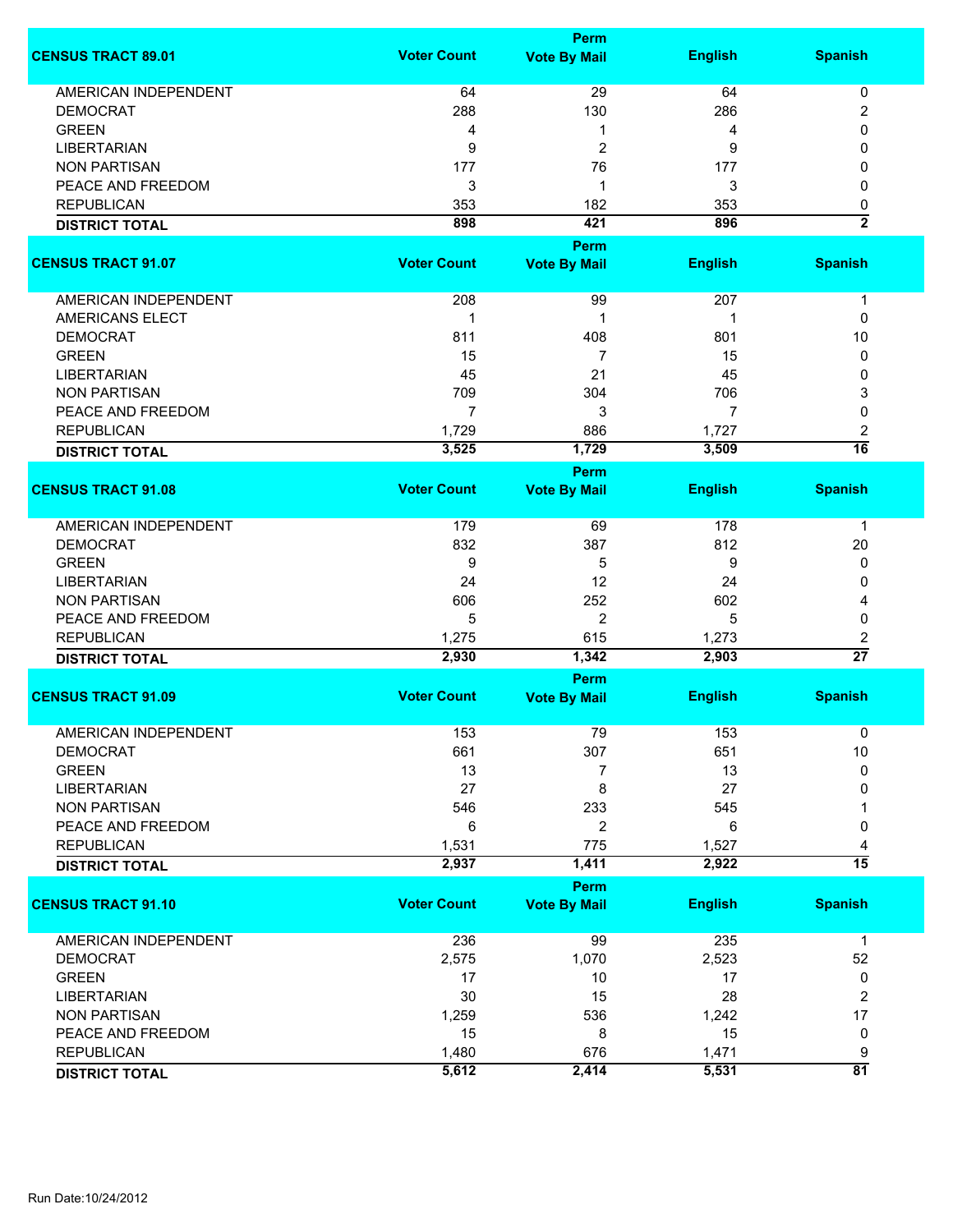|                             | <b>Perm</b>        |                     |                |                  |  |
|-----------------------------|--------------------|---------------------|----------------|------------------|--|
| <b>CENSUS TRACT 91.12</b>   | <b>Voter Count</b> | <b>Vote By Mail</b> | <b>English</b> | <b>Spanish</b>   |  |
| <b>AMERICAN INDEPENDENT</b> | 149                | 59                  | 149            | 0                |  |
| <b>DEMOCRAT</b>             | 1,430              | 557                 | 1,393          | 37               |  |
| <b>GREEN</b>                | 8                  | 2                   | 8              | 0                |  |
| <b>LIBERTARIAN</b>          | 18                 | 3                   | 18             | 0                |  |
| <b>NON PARTISAN</b>         | 700                | 290                 | 690            | 10               |  |
| PEACE AND FREEDOM           | 11                 | 5                   | 11             | 0                |  |
| <b>REPUBLICAN</b>           | 683                | 278                 | 674            | 9                |  |
|                             | 2,999              | 1,194               | 2,943          | $\overline{56}$  |  |
| <b>DISTRICT TOTAL</b>       |                    | <b>Perm</b>         |                |                  |  |
| <b>CENSUS TRACT 91.14</b>   | <b>Voter Count</b> | <b>Vote By Mail</b> | <b>English</b> | <b>Spanish</b>   |  |
| AMERICAN INDEPENDENT        | 162                | 62                  | 161            | $\mathbf 1$      |  |
| <b>DEMOCRAT</b>             | 1,591              | 640                 | 1,529          | 62               |  |
| <b>GREEN</b>                | 8                  | 2                   | 8              | 0                |  |
| <b>LIBERTARIAN</b>          | 10                 | 6                   | 10             | 0                |  |
| <b>NON PARTISAN</b>         | 732                | 319                 | 721            | 11               |  |
| PEACE AND FREEDOM           | 13                 | 2                   | 13             | 0                |  |
| <b>REPUBLICAN</b>           | 766                | 349                 | 757            | 9                |  |
| <b>DISTRICT TOTAL</b>       | 3,282              | 1,380               | 3,199          | $\overline{83}$  |  |
|                             |                    | Perm                |                |                  |  |
| <b>CENSUS TRACT 91.16</b>   | <b>Voter Count</b> | <b>Vote By Mail</b> | <b>English</b> | <b>Spanish</b>   |  |
| AMERICAN INDEPENDENT        | 67                 | 29                  | 65             | $\overline{2}$   |  |
| <b>DEMOCRAT</b>             | 630                | 221                 | 603            | 27               |  |
| <b>GREEN</b>                | 4                  | 0                   | 4              | 0                |  |
| <b>LIBERTARIAN</b>          | 6                  | 4                   | 6              | 0                |  |
| <b>NON PARTISAN</b>         | 332                | 136                 | 326            | 6                |  |
| PEACE AND FREEDOM           | 9                  | $\overline{c}$      | 9              | $\mathbf 0$      |  |
| <b>REPUBLICAN</b>           | 287                | 114                 | 287            | 0                |  |
| <b>DISTRICT TOTAL</b>       | 1,335              | 506                 | 1,300          | $\overline{35}$  |  |
|                             |                    | Perm                |                |                  |  |
| <b>CENSUS TRACT 91.17</b>   | <b>Voter Count</b> | <b>Vote By Mail</b> | <b>English</b> | <b>Spanish</b>   |  |
| <b>AMERICAN INDEPENDENT</b> | 122                | 40                  | 120            | $\overline{2}$   |  |
| DEMOCRAT                    | 864                | 377                 | 829            | 35               |  |
| <b>GREEN</b>                | 5                  | 1                   | 5              | 0                |  |
| <b>LIBERTARIAN</b>          | 19                 | 8                   | 18             |                  |  |
| <b>NON PARTISAN</b>         | 436                | 167                 | 428            | 8                |  |
| PEACE AND FREEDOM           | 10                 | 6                   | 10             | $\mathbf 0$      |  |
| <b>REPUBLICAN</b>           | 515                | 216                 | 505            | 10               |  |
| <b>DISTRICT TOTAL</b>       | 1,971              | 815                 | 1,915          | $\overline{56}$  |  |
|                             |                    | <b>Perm</b>         |                |                  |  |
| <b>CENSUS TRACT 91.18</b>   | <b>Voter Count</b> | <b>Vote By Mail</b> | <b>English</b> | <b>Spanish</b>   |  |
| <b>AMERICAN INDEPENDENT</b> | 341                | 163                 | 341            | $\mathbf 0$      |  |
| <b>DEMOCRAT</b>             | 3,730              | 1,560               | 3,642          | 88               |  |
| <b>GREEN</b>                | 22                 | 5                   | 22             | 0                |  |
| <b>LIBERTARIAN</b>          | 51                 | 25                  | 51             | 0                |  |
| <b>NON PARTISAN</b>         | 1,871              | 772                 | 1,854          | 17               |  |
| PEACE AND FREEDOM           | 37                 | 14                  | 37             | 0                |  |
| <b>REPUBLICAN</b>           | 2,637              | 1,215               | 2,615          | 22               |  |
| <b>DISTRICT TOTAL</b>       | 8,689              | 3,754               | 8,562          | $\overline{127}$ |  |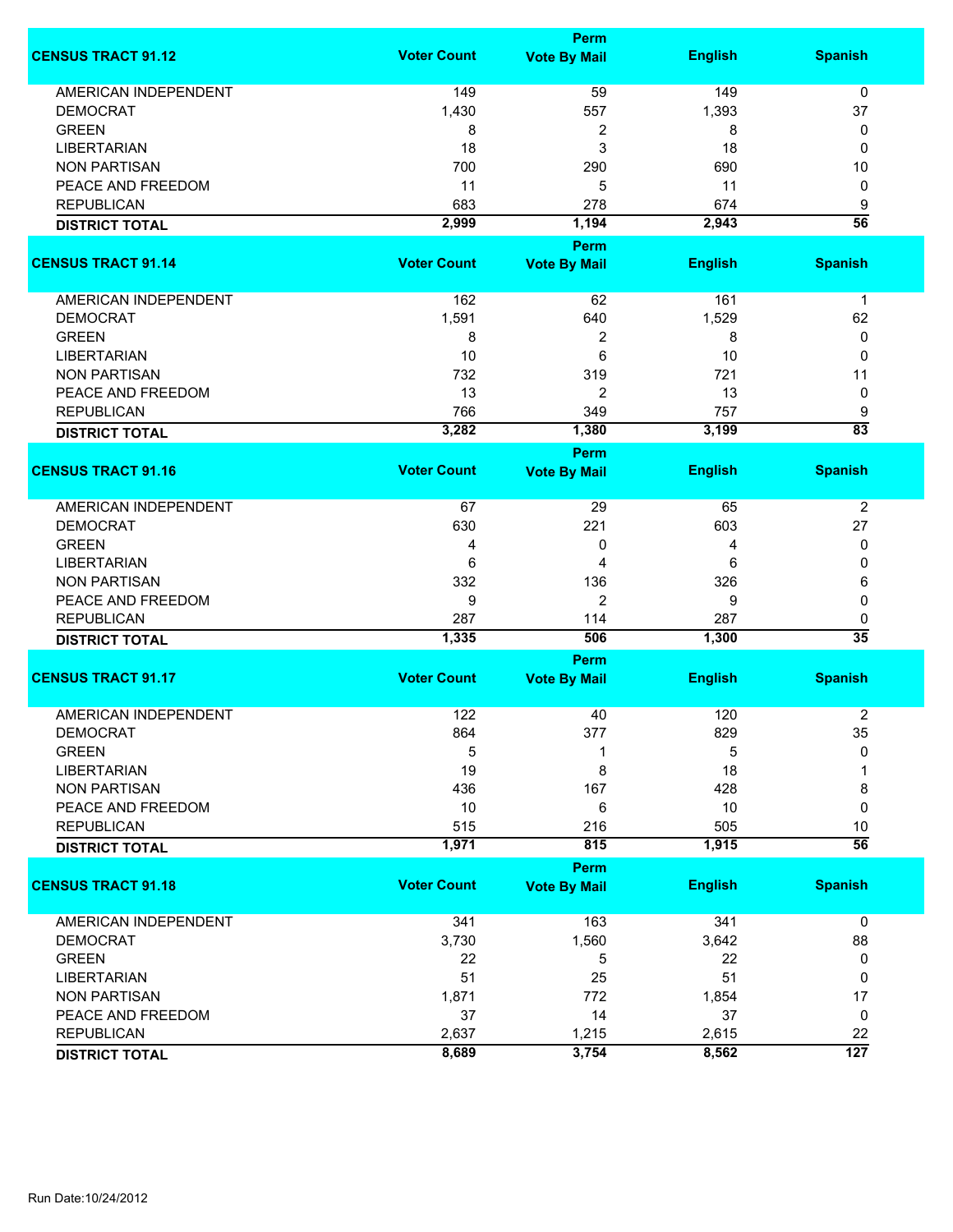|                             |                    | Perm                               |                |                         |
|-----------------------------|--------------------|------------------------------------|----------------|-------------------------|
| <b>CENSUS TRACT 91.19</b>   | <b>Voter Count</b> | <b>Vote By Mail</b>                | <b>English</b> | <b>Spanish</b>          |
| <b>AMERICAN INDEPENDENT</b> | 137                | 66                                 | 137            | 0                       |
| <b>DEMOCRAT</b>             | 677                | 311                                | 669            | 8                       |
| <b>GREEN</b>                | 8                  | 3                                  | 8              | 0                       |
| <b>LIBERTARIAN</b>          | 26                 | 7                                  | 26             | 0                       |
| <b>NON PARTISAN</b>         | 527                | 211                                | 525            | 2                       |
| PEACE AND FREEDOM           | 5                  | 3                                  | 5              | 0                       |
| <b>REPUBLICAN</b>           |                    |                                    |                |                         |
|                             | 1,456              | 712                                | 1,452          | 4<br>$\overline{14}$    |
| <b>DISTRICT TOTAL</b>       | 2,836              | 1,313                              | 2,822          |                         |
| <b>CENSUS TRACT 92.01</b>   | <b>Voter Count</b> | <b>Perm</b><br><b>Vote By Mail</b> | <b>English</b> | <b>Spanish</b>          |
|                             |                    |                                    |                |                         |
| AMERICAN INDEPENDENT        | 117                | 52                                 | 117            | 0                       |
| <b>DEMOCRAT</b>             | 662                | 317                                | 661            |                         |
| <b>GREEN</b>                | 27                 | 13                                 | 27             | 0                       |
| <b>LIBERTARIAN</b>          | 26                 | 8                                  | 26             | 0                       |
| <b>NON PARTISAN</b>         | 450                | 204                                | 450            | 0                       |
| PEACE AND FREEDOM           | 7                  | 1                                  | 7              | 0                       |
| <b>REPUBLICAN</b>           | 1,308              | 686                                | 1,306          | $\overline{\mathbf{c}}$ |
| <b>DISTRICT TOTAL</b>       | 2,597              | 1,281                              | 2,594          | $\overline{\mathbf{3}}$ |
|                             |                    | Perm                               |                |                         |
| <b>CENSUS TRACT 92.02</b>   | <b>Voter Count</b> | <b>Vote By Mail</b>                | <b>English</b> | <b>Spanish</b>          |
|                             |                    |                                    |                |                         |
| <b>AMERICAN INDEPENDENT</b> | 64                 | 39                                 | 64             | $\pmb{0}$               |
| <b>AMERICANS ELECT</b>      | 1                  | 0                                  |                | 0                       |
| <b>DEMOCRAT</b>             | 370                | 168                                | 368            | 2                       |
| <b>GREEN</b>                | 9                  | 3                                  | 9              | 0                       |
| <b>LIBERTARIAN</b>          | 14                 | 10                                 | 14             | 0                       |
| <b>NON PARTISAN</b>         | 241                | 102                                | 241            | 0                       |
| PEACE AND FREEDOM           | 4                  | $\mathbf 0$                        | 4              | 0                       |
| <b>REPUBLICAN</b>           | 588                | 345                                | 586            | 2                       |
| <b>DISTRICT TOTAL</b>       | 1,291              | 667                                | 1,287          | 4                       |
|                             |                    | Perm                               |                |                         |
| <b>CENSUS TRACT 93.00</b>   | <b>Voter Count</b> | <b>Vote By Mail</b>                | <b>English</b> | <b>Spanish</b>          |
| <b>AMERICAN INDEPENDENT</b> | 37                 | 19                                 | 37             | 0                       |
| <b>DEMOCRAT</b>             | 175                | 94                                 | 175            | 0                       |
| <b>GREEN</b>                | 1                  | 1                                  |                | 0                       |
| <b>LIBERTARIAN</b>          | 2                  | 0                                  | 2              | 0                       |
| <b>NON PARTISAN</b>         | 88                 | 40                                 | 88             | 0                       |
| PEACE AND FREEDOM           |                    |                                    | 3              |                         |
| <b>REPUBLICAN</b>           | 3<br>184           | 1<br>108                           | 183            | 0                       |
| <b>DISTRICT TOTAL</b>       | 490                | 263                                | 489            | 1                       |
|                             |                    | Perm                               |                |                         |
| <b>CENSUS TRACT 94.00</b>   | <b>Voter Count</b> | <b>Vote By Mail</b>                | <b>English</b> | <b>Spanish</b>          |
|                             |                    |                                    |                |                         |
| <b>AMERICAN INDEPENDENT</b> | 56                 | 18                                 | 55             | 1                       |
| <b>DEMOCRAT</b>             | 407                | 162                                | 402            | 5                       |
| <b>GREEN</b>                | 7                  | 1                                  | 7              | 0                       |
| <b>LIBERTARIAN</b>          | 1                  | 0                                  |                | 0                       |
| <b>NON PARTISAN</b>         | 212                | 75                                 | 211            |                         |
| PEACE AND FREEDOM           | 4                  | $\overline{2}$                     | 4              | 0                       |
| <b>REPUBLICAN</b>           | 200                | 86                                 | 199            |                         |
| <b>DISTRICT TOTAL</b>       | 887                | 344                                | 879            | $\overline{\mathbf{8}}$ |
|                             |                    |                                    |                |                         |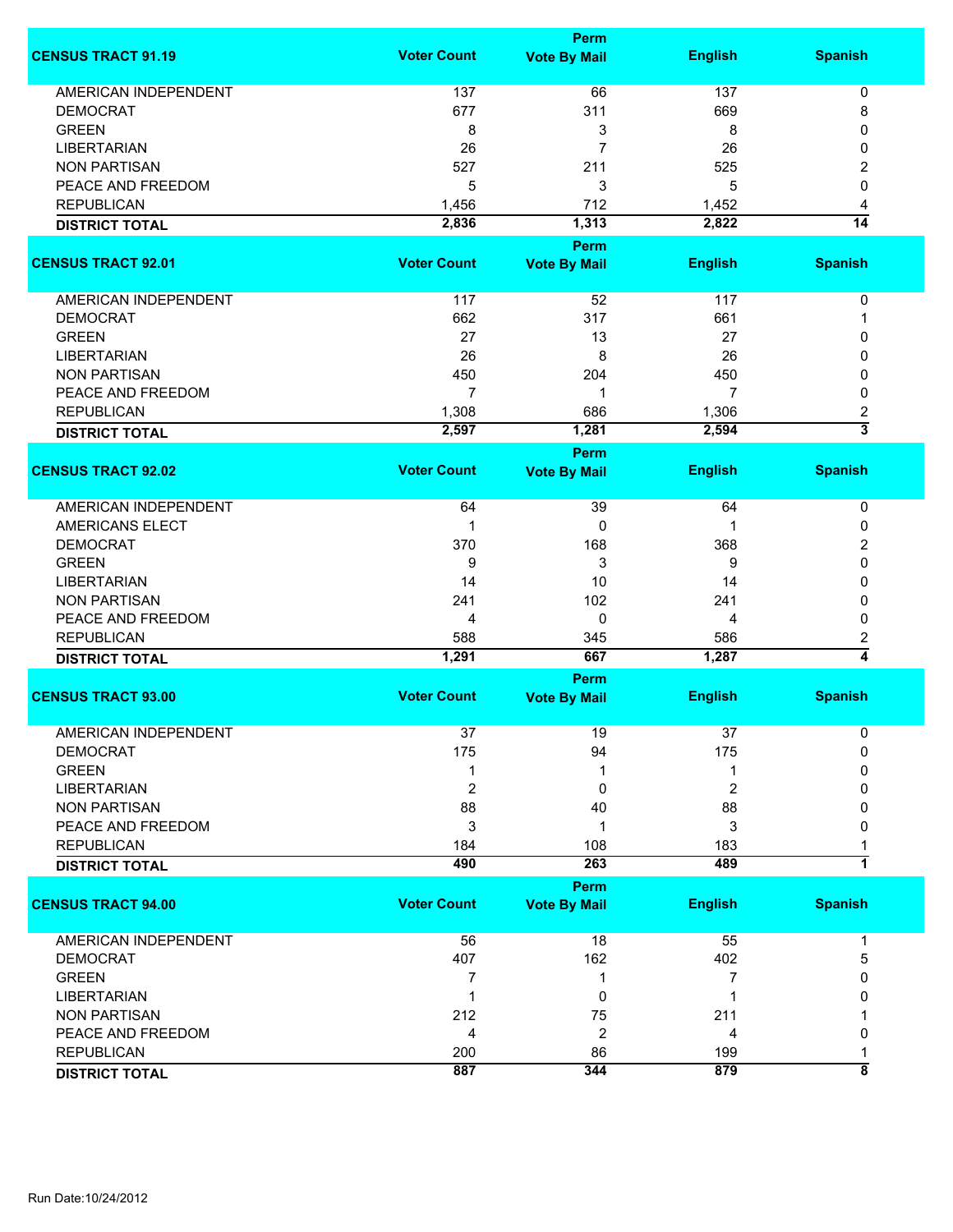|                             |                    | <b>Perm</b>         |                |                           |
|-----------------------------|--------------------|---------------------|----------------|---------------------------|
| <b>CENSUS TRACT 94.01</b>   | <b>Voter Count</b> | <b>Vote By Mail</b> | <b>English</b> | <b>Spanish</b>            |
| <b>AMERICAN INDEPENDENT</b> | 36                 | 19                  | 36             | $\pmb{0}$                 |
| <b>DEMOCRAT</b>             | 147                | 81                  | 144            | 3                         |
| <b>GREEN</b>                | 2                  | 1                   | 2              | 0                         |
| <b>LIBERTARIAN</b>          | 5                  | 3                   | 5              | 0                         |
|                             |                    |                     |                |                           |
| <b>NON PARTISAN</b>         | 84                 | 44                  | 84             | 0                         |
| PEACE AND FREEDOM           | 1                  | 0                   | 1              | 0                         |
| <b>REPUBLICAN</b>           | 255                | 135                 | 255            | 0                         |
| <b>DISTRICT TOTAL</b>       | 530                | 283                 | 527            | $\overline{\overline{3}}$ |
|                             |                    | Perm                |                |                           |
| <b>CENSUS TRACT 95.00</b>   | <b>Voter Count</b> | <b>Vote By Mail</b> | <b>English</b> | <b>Spanish</b>            |
| AMERICAN INDEPENDENT        | 138                | 56                  | 137            | 1                         |
| <b>DEMOCRAT</b>             | 1,053              | 448                 | 1,043          | 10                        |
| <b>GREEN</b>                | 5                  | 1                   | 5              | 0                         |
| <b>LIBERTARIAN</b>          | 9                  | 2                   | 9              | 0                         |
| <b>NON PARTISAN</b>         | 591                | 227                 | 589            | 2                         |
|                             |                    |                     |                |                           |
| PEACE AND FREEDOM           | 12                 | 3                   | 12             | $\mathbf 0$               |
| <b>REPUBLICAN</b>           | 695                | 291                 | 692            | 3                         |
| <b>DISTRICT TOTAL</b>       | 2,503              | 1,028               | 2,487          | $\overline{16}$           |
|                             |                    | Perm                |                |                           |
| <b>CENSUS TRACT 97.07</b>   | <b>Voter Count</b> | <b>Vote By Mail</b> | <b>English</b> | <b>Spanish</b>            |
| <b>AMERICAN INDEPENDENT</b> | 141                | 89                  | 141            | 0                         |
| <b>DEMOCRAT</b>             | 1,157              | 689                 | 1,147          | 10                        |
| <b>GREEN</b>                | 6                  | 2                   | 6              | 0                         |
| <b>LIBERTARIAN</b>          | 6                  | $\overline{c}$      | 6              | 0                         |
| <b>NON PARTISAN</b>         | 573                | 305                 | 572            | 1                         |
| PEACE AND FREEDOM           | 5                  | 3                   | 5              |                           |
|                             |                    |                     |                | 0                         |
| <b>REPUBLICAN</b>           | 2,098              | 1,323<br>2,413      | 2,094<br>3,971 | 4<br>$\overline{15}$      |
| <b>DISTRICT TOTAL</b>       | 3,986              |                     |                |                           |
| <b>CENSUS TRACT 97.08</b>   | <b>Voter Count</b> | Perm                |                |                           |
|                             |                    | <b>Vote By Mail</b> | <b>English</b> | <b>Spanish</b>            |
| <b>AMERICAN INDEPENDENT</b> | 169                | 84                  | 169            | 0                         |
| <b>DEMOCRAT</b>             | 602                | 293                 | 599            | 3                         |
| <b>GREEN</b>                | 12                 | 3                   | 12             | 0                         |
| <b>LIBERTARIAN</b>          | 32                 | 16                  | 32             | 0                         |
| <b>NON PARTISAN</b>         | 536                | 220                 | 533            | 3                         |
| PEACE AND FREEDOM           | 14                 | 4                   | 13             |                           |
| <b>REPUBLICAN</b>           | 1,361              | 684                 | 1,360          | 1                         |
| <b>DISTRICT TOTAL</b>       | 2,726              | 1,304               | 2,718          | $\overline{\bf 8}$        |
|                             |                    | <b>Perm</b>         |                |                           |
| <b>CENSUS TRACT 97.09</b>   | <b>Voter Count</b> | <b>Vote By Mail</b> | <b>English</b> | <b>Spanish</b>            |
| <b>AMERICAN INDEPENDENT</b> | 169                | 82                  | 169            | $\mathbf 0$               |
| <b>DEMOCRAT</b>             | 853                | 362                 | 839            | 14                        |
| <b>GREEN</b>                | 9                  | 5                   | 9              | 0                         |
| <b>LIBERTARIAN</b>          | 19                 | 5                   | 19             | 0                         |
| <b>NON PARTISAN</b>         | 612                | 207                 | 608            | 4                         |
| PEACE AND FREEDOM           | 10                 | 5                   | 9              | 1                         |
| <b>REPUBLICAN</b>           | 1,062              | 451                 |                |                           |
|                             |                    |                     | 1,051          | 11<br>$\overline{30}$     |
| <b>DISTRICT TOTAL</b>       | 2,734              | 1,117               | 2,704          |                           |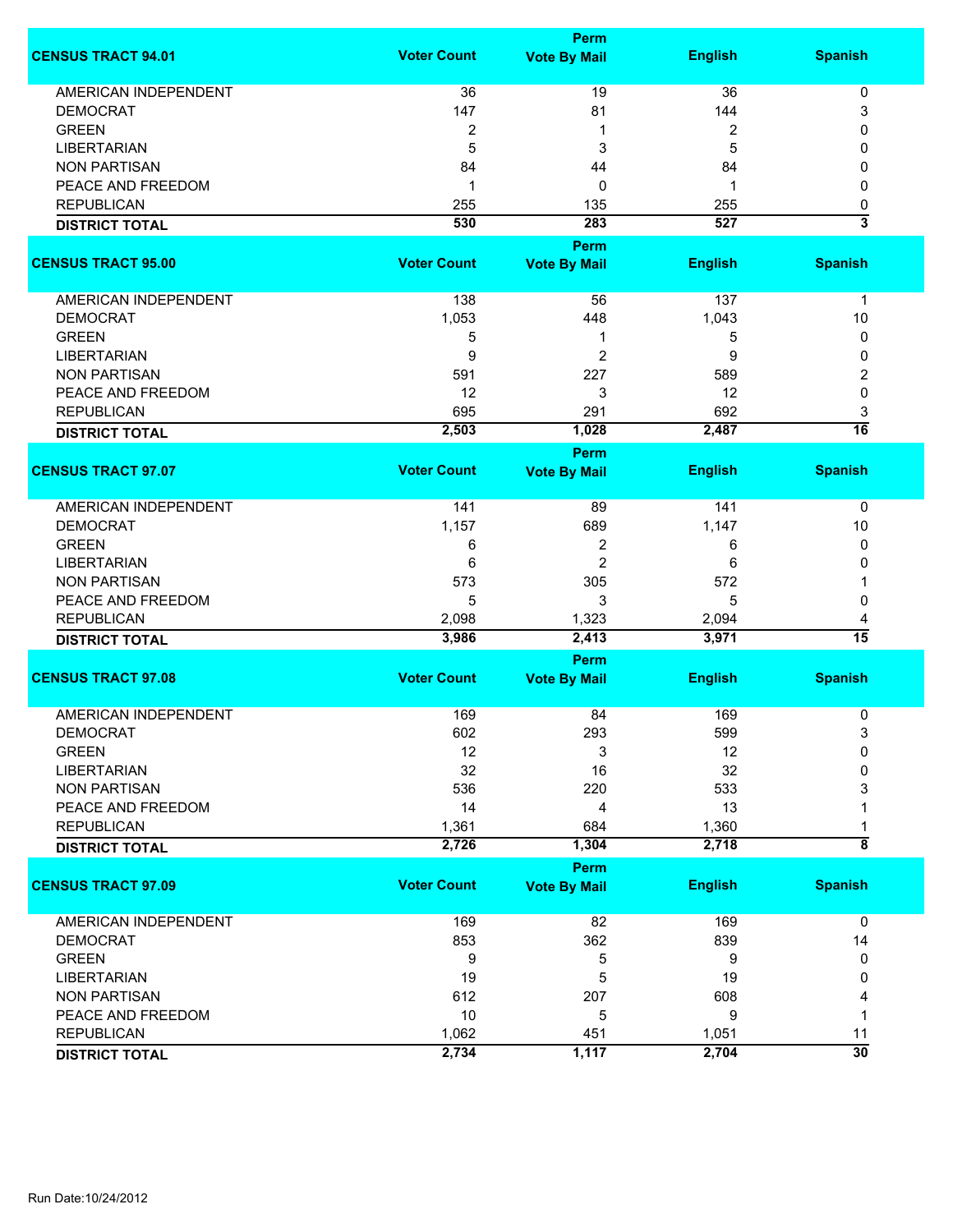|                             |                    | Perm                |                |                      |
|-----------------------------|--------------------|---------------------|----------------|----------------------|
| <b>CENSUS TRACT 97.10</b>   | <b>Voter Count</b> | <b>Vote By Mail</b> | <b>English</b> | <b>Spanish</b>       |
| <b>AMERICAN INDEPENDENT</b> | 184                | 74                  | 183            | 1                    |
| <b>DEMOCRAT</b>             | 920                | 355                 | 909            | 11                   |
| <b>GREEN</b>                | 12                 | 5                   | 12             | 0                    |
| <b>LIBERTARIAN</b>          |                    |                     | 23             | 0                    |
|                             | 23                 | 11                  |                |                      |
| <b>NON PARTISAN</b>         | 630                | 254                 | 626            | 4                    |
| PEACE AND FREEDOM           | 11                 | 3                   | 11             | 0                    |
| <b>REPUBLICAN</b>           | 897                | 387                 | 892            | 5                    |
| <b>DISTRICT TOTAL</b>       | 2,677              | 1,089               | 2,656          | $\overline{21}$      |
|                             |                    | Perm                |                |                      |
| <b>CENSUS TRACT 97.11</b>   | <b>Voter Count</b> | <b>Vote By Mail</b> | <b>English</b> | <b>Spanish</b>       |
| <b>AMERICAN INDEPENDENT</b> | 225                | 119                 | 225            | 0                    |
| <b>DEMOCRAT</b>             | 1,587              | 732                 | 1,574          | 13                   |
| <b>GREEN</b>                | 14                 | 8                   | 14             | 0                    |
| <b>LIBERTARIAN</b>          | 25                 | 10                  | 25             | 0                    |
| <b>NON PARTISAN</b>         | 917                | 399                 | 913            | 4                    |
| PEACE AND FREEDOM           | 14                 | 6                   | 14             | 0                    |
| <b>REPUBLICAN</b>           | 2,867              | 1,528               | 2,862          |                      |
|                             | 5,649              | 2,802               | 5,627          | 5<br>$\overline{22}$ |
| <b>DISTRICT TOTAL</b>       |                    |                     |                |                      |
| <b>CENSUS TRACT 97.12</b>   | <b>Voter Count</b> | Perm                |                | <b>Spanish</b>       |
|                             |                    | <b>Vote By Mail</b> | <b>English</b> |                      |
| <b>AMERICAN INDEPENDENT</b> | 137                | 59                  | 137            | 0                    |
| <b>DEMOCRAT</b>             | 804                | 342                 | 790            | 14                   |
| <b>GREEN</b>                | 12                 | 8                   | 12             | 0                    |
| <b>LIBERTARIAN</b>          | 17                 | 6                   | 17             | 0                    |
| <b>NON PARTISAN</b>         | 547                | 190                 | 543            | 4                    |
| PEACE AND FREEDOM           | 9                  | 4                   | 9              | 0                    |
| <b>REPUBLICAN</b>           | 914                | 365                 | 911            | 3                    |
| <b>DISTRICT TOTAL</b>       | 2,440              | 974                 | 2,419          | $\overline{21}$      |
|                             |                    | Perm                |                |                      |
| <b>CENSUS TRACT 97.13</b>   | <b>Voter Count</b> | <b>Vote By Mail</b> | <b>English</b> | <b>Spanish</b>       |
|                             |                    |                     |                |                      |
| <b>AMERICAN INDEPENDENT</b> | 196                | 93                  | 196            | 0                    |
| AMERICANS ELECT             | 1                  |                     |                | 0                    |
| <b>DEMOCRAT</b>             | 910                | 407                 | 894            | 16                   |
| <b>GREEN</b>                | 12                 | 0                   | 11             | 1                    |
| <b>LIBERTARIAN</b>          | 28                 | 12                  | 28             | 0                    |
| <b>NON PARTISAN</b>         | 694                | 277                 | 691            | 3                    |
| PEACE AND FREEDOM           | 11                 | 5                   | 11             | 0                    |
| <b>REPUBLICAN</b>           | 1,431              | 648                 | 1,426          | 5                    |
| <b>DISTRICT TOTAL</b>       | 3,283              | 1,443               | 3,258          | $\overline{25}$      |
|                             |                    | <b>Perm</b>         |                |                      |
| <b>CENSUS TRACT 97.14</b>   | <b>Voter Count</b> | <b>Vote By Mail</b> | <b>English</b> | <b>Spanish</b>       |
|                             |                    |                     |                |                      |
| <b>AMERICAN INDEPENDENT</b> | 94                 | 41                  | 94             | 0                    |
| <b>DEMOCRAT</b>             | 561                | 247                 | 554            | 7                    |
| <b>GREEN</b>                | 4                  | 0                   | 4              | 0                    |
| <b>LIBERTARIAN</b>          | 13                 | 4                   | 13             | 0                    |
| <b>NON PARTISAN</b>         | 362                | 156                 | 358            |                      |
| PEACE AND FREEDOM           | $\overline{7}$     | 4                   | 7              | 0                    |
| <b>REPUBLICAN</b>           | 810                | 400                 | 810            | 0                    |
| <b>DISTRICT TOTAL</b>       | 1,851              | 852                 | 1,840          | $\overline{11}$      |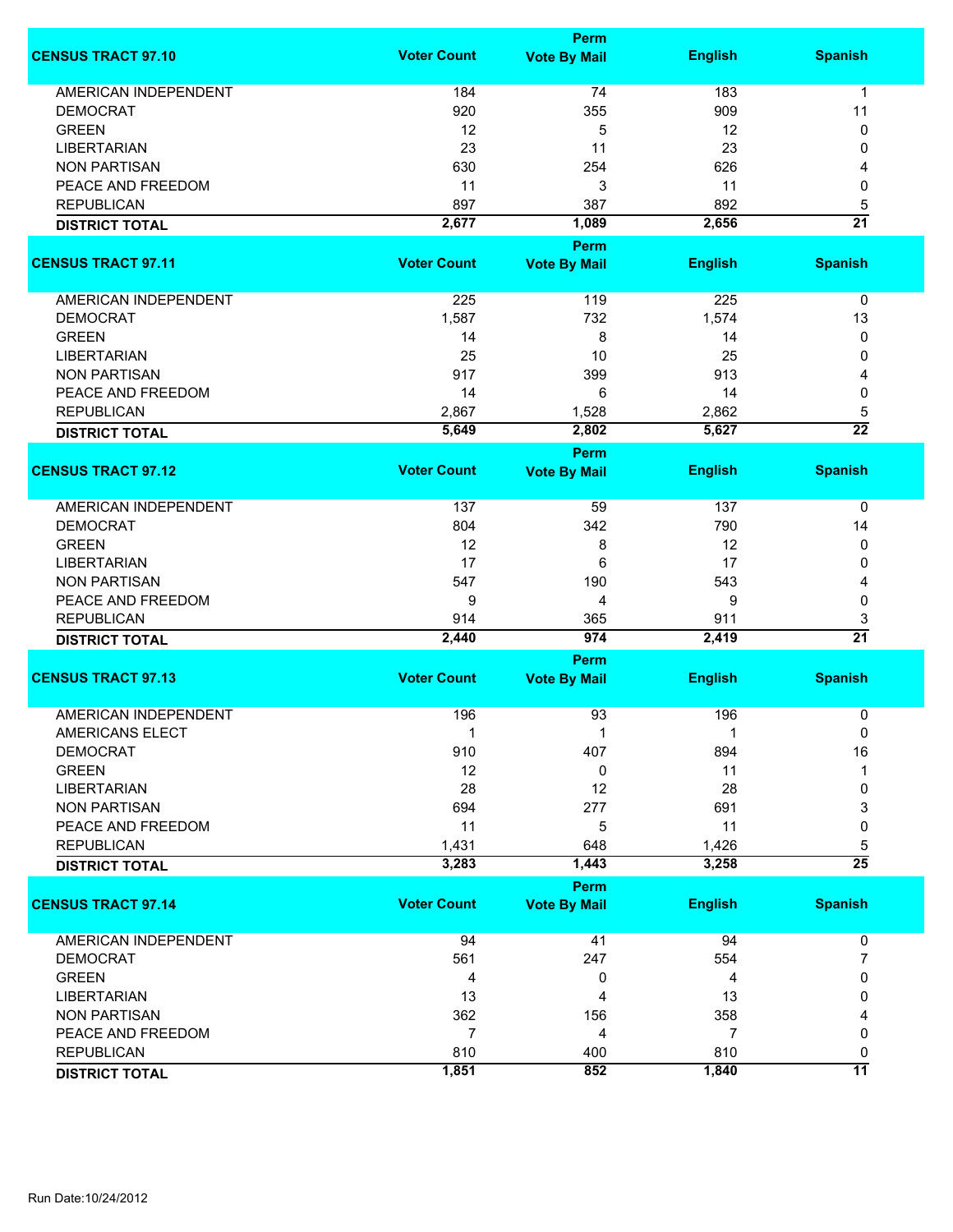|                             |                         | <b>Perm</b>                        |                         |                           |
|-----------------------------|-------------------------|------------------------------------|-------------------------|---------------------------|
| <b>CENSUS TRACT 97.15</b>   | <b>Voter Count</b>      | <b>Vote By Mail</b>                | <b>English</b>          | <b>Spanish</b>            |
| <b>AMERICAN INDEPENDENT</b> | 245                     | 126                                | 245                     | 0                         |
| <b>DEMOCRAT</b>             | 1,298                   | 618                                | 1,290                   | 8                         |
| <b>GREEN</b>                | 14                      | 6                                  | 14                      | 0                         |
| <b>LIBERTARIAN</b>          | 28                      | 16                                 | 28                      | 0                         |
| <b>NON PARTISAN</b>         | 806                     | 363                                | 803                     | 3                         |
| PEACE AND FREEDOM           | 6                       | 3                                  |                         |                           |
|                             |                         |                                    | 6                       | 0                         |
| <b>REPUBLICAN</b>           | 2,623                   | 1,377                              | 2,619                   | 4                         |
| <b>DISTRICT TOTAL</b>       | 5,020                   | 2,509                              | 5,005                   | $\overline{15}$           |
| <b>CENSUS TRACT 97.16</b>   | <b>Voter Count</b>      | <b>Perm</b><br><b>Vote By Mail</b> | <b>English</b>          | <b>Spanish</b>            |
| AMERICAN INDEPENDENT        | 168                     | 79                                 | 166                     | $\overline{2}$            |
| <b>DEMOCRAT</b>             | 919                     | 417                                | 905                     | 14                        |
| <b>GREEN</b>                | 10                      | 3                                  | 10                      | 0                         |
| <b>LIBERTARIAN</b>          | 10                      | 4                                  | 10                      | 0                         |
| <b>NON PARTISAN</b>         | 581                     | 230                                | 579                     | 2                         |
| PEACE AND FREEDOM           | 8                       | 4                                  | 8                       | 0                         |
| <b>REPUBLICAN</b>           | 1,096                   | 529                                | 1,094                   | 2                         |
|                             | 2,792                   | 1,266                              | 2,772                   | $\overline{20}$           |
| <b>DISTRICT TOTAL</b>       |                         | <b>Perm</b>                        |                         |                           |
| <b>CENSUS TRACT 97.17</b>   | <b>Voter Count</b>      | <b>Vote By Mail</b>                | <b>English</b>          | <b>Spanish</b>            |
| <b>AMERICAN INDEPENDENT</b> | 102                     | 48                                 | 102                     | 0                         |
| <b>DEMOCRAT</b>             | 544                     | 251                                | 541                     | 3                         |
| <b>GREEN</b>                | 3                       | 2                                  | 3                       | 0                         |
| <b>LIBERTARIAN</b>          | 15                      | $\overline{7}$                     | 15                      | 0                         |
| <b>NON PARTISAN</b>         | 374                     | 170                                | 374                     | 0                         |
| PEACE AND FREEDOM           | $\overline{2}$          | 0                                  | 2                       | 0                         |
| <b>REPUBLICAN</b>           | 1,251                   | 573                                | 1,248                   |                           |
|                             | 2,291                   | 1,051                              | 2,285                   | 3<br>$\overline{\bf{6}}$  |
| <b>DISTRICT TOTAL</b>       |                         |                                    |                         |                           |
| <b>CENSUS TRACT 98.00</b>   | <b>Voter Count</b>      | Perm<br><b>Vote By Mail</b>        | <b>English</b>          | <b>Spanish</b>            |
|                             |                         |                                    |                         |                           |
| <b>AMERICAN INDEPENDENT</b> | 64                      | 31                                 | 62                      | $\overline{2}$            |
| DEMOCRAT                    | 557                     | 239                                | 543                     | 14                        |
| <b>GREEN</b>                | 5                       | 1                                  | 5                       | 0                         |
| <b>LIBERTARIAN</b>          | 5                       | 4                                  | 4                       |                           |
| <b>NON PARTISAN</b>         | 295                     | 127                                | 291                     |                           |
| PEACE AND FREEDOM           | 5                       | 1                                  | 5                       | 0                         |
| <b>REPUBLICAN</b>           | 277                     | 121                                | 275                     | 2                         |
| <b>DISTRICT TOTAL</b>       | 1,208                   | 524                                | 1,185                   | $\overline{23}$           |
|                             |                         | Perm                               |                         |                           |
| <b>CENSUS TRACT 98.01</b>   | <b>Voter Count</b>      | <b>Vote By Mail</b>                | <b>English</b>          | <b>Spanish</b>            |
| <b>NON PARTISAN</b>         | 0                       | 0                                  | $\pmb{0}$               | 0                         |
| <b>DISTRICT TOTAL</b>       | $\overline{\mathbf{0}}$ | $\overline{\mathbf{0}}$            | $\overline{\mathbf{0}}$ | $\overline{\mathfrak{o}}$ |
|                             |                         | <b>Perm</b>                        |                         |                           |
| <b>CENSUS TRACT 98.02</b>   | <b>Voter Count</b>      | <b>Vote By Mail</b>                | <b>English</b>          | <b>Spanish</b>            |
| <b>DEMOCRAT</b>             | 1                       | 1                                  |                         | 0                         |
| <b>NON PARTISAN</b>         | 0                       | 0                                  | 0                       | 0                         |
| <b>DISTRICT TOTAL</b>       | 1                       | $\overline{1}$                     | 1                       | $\overline{\mathbf{0}}$   |
|                             |                         |                                    |                         |                           |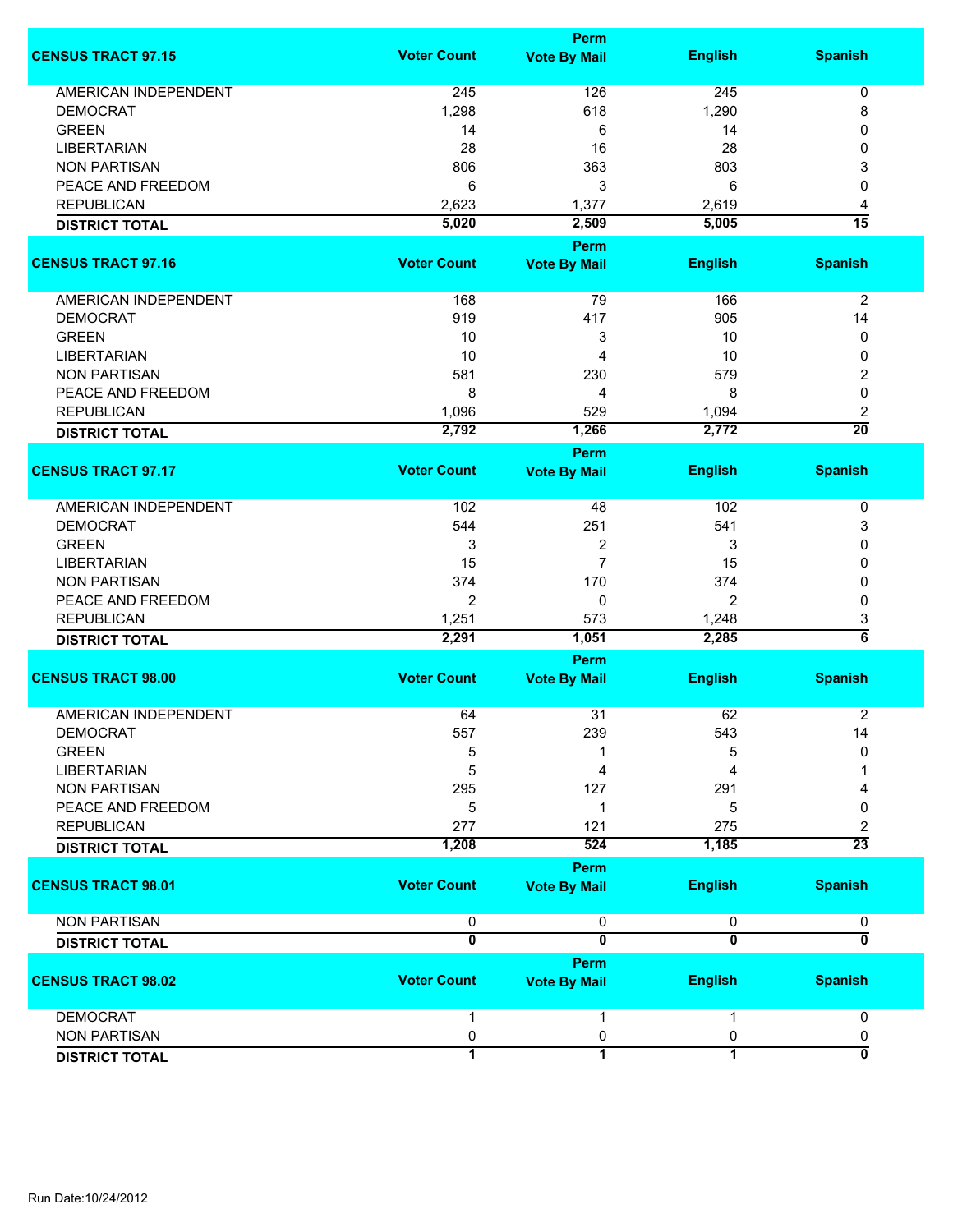|                             |                    | Perm                        |                |                      |
|-----------------------------|--------------------|-----------------------------|----------------|----------------------|
| <b>CENSUS TRACT 99.04</b>   | <b>Voter Count</b> | <b>Vote By Mail</b>         | <b>English</b> | <b>Spanish</b>       |
| <b>AMERICAN INDEPENDENT</b> | 143                | 56                          | 143            | $\mathbf 0$          |
| <b>DEMOCRAT</b>             | 1,615              | 656                         | 1,585          | 30                   |
| <b>GREEN</b>                | 9                  | 5                           | 8              | 1                    |
| <b>LIBERTARIAN</b>          | 22                 | 15                          | 22             | 0                    |
| <b>NON PARTISAN</b>         | 745                | 274                         | 734            | 11                   |
| PEACE AND FREEDOM           |                    |                             | 14             |                      |
|                             | 14                 | 6                           |                | 0                    |
| <b>REPUBLICAN</b>           | 897                | 361                         | 894            | 3                    |
| <b>DISTRICT TOTAL</b>       | 3,445              | 1,373                       | 3,400          | $\overline{45}$      |
|                             |                    | Perm                        |                |                      |
| <b>CENSUS TRACT 99.05</b>   | <b>Voter Count</b> | <b>Vote By Mail</b>         | <b>English</b> | <b>Spanish</b>       |
| AMERICAN INDEPENDENT        | 103                | 56                          | 102            | $\mathbf{1}$         |
| <b>DEMOCRAT</b>             | 1,144              | 484                         | 1,118          | 26                   |
| <b>GREEN</b>                | 14                 | 5                           | 14             | 0                    |
| <b>LIBERTARIAN</b>          | 16                 | 8                           | 16             | 0                    |
| <b>NON PARTISAN</b>         |                    |                             | 557            |                      |
| PEACE AND FREEDOM           | 562<br>16          | 202                         | 16             | 5<br>0               |
| <b>REPUBLICAN</b>           | 702                | 2<br>334                    | 694            |                      |
|                             | 2,557              | 1,091                       | 2,517          | 8<br>$\overline{40}$ |
| <b>DISTRICT TOTAL</b>       |                    |                             |                |                      |
| <b>CENSUS TRACT 99.06</b>   | <b>Voter Count</b> | Perm<br><b>Vote By Mail</b> | <b>English</b> | <b>Spanish</b>       |
|                             |                    |                             |                |                      |
| <b>AMERICAN INDEPENDENT</b> | 89                 | 46                          | 88             | 1                    |
| <b>AMERICANS ELECT</b>      | 1                  | 0                           | 1              | 0                    |
| <b>DEMOCRAT</b>             | 955                | 430                         | 935            | 20                   |
| <b>GREEN</b>                | 6                  | 2                           | 6              | 0                    |
| <b>LIBERTARIAN</b>          | 9                  | 5                           | 9              | 0                    |
| <b>NON PARTISAN</b>         | 405                | 148                         | 403            | 2                    |
| PEACE AND FREEDOM           | 9                  | 3                           | 9              | 0                    |
| <b>REPUBLICAN</b>           | 703                | 312                         | 699            | 4                    |
| <b>DISTRICT TOTAL</b>       | 2,177              | 946                         | 2,150          | $\overline{27}$      |
|                             |                    | <b>Perm</b>                 |                |                      |
| <b>CENSUS TRACT 99.08</b>   | <b>Voter Count</b> | <b>Vote By Mail</b>         | <b>English</b> | <b>Spanish</b>       |
| <b>AMERICAN INDEPENDENT</b> | 77                 | 45                          | 77             | 0                    |
| <b>DEMOCRAT</b>             | 830                | 355                         | 813            | 17                   |
| <b>GREEN</b>                | 14                 | 7                           | 14             | 0                    |
| <b>LIBERTARIAN</b>          | 8                  | 5                           | 8              | 0                    |
| <b>NON PARTISAN</b>         | 442                | 189                         | 437            | 5                    |
| PEACE AND FREEDOM           | 9                  | 4                           | 9              | 0                    |
| <b>REPUBLICAN</b>           | 664                | 305                         | 660            |                      |
| <b>DISTRICT TOTAL</b>       | 2,044              | 910                         | 2,018          | $\overline{26}$      |
|                             |                    | Perm                        |                |                      |
| <b>CENSUS TRACT 99.10</b>   | <b>Voter Count</b> | <b>Vote By Mail</b>         | <b>English</b> | <b>Spanish</b>       |
|                             |                    |                             |                |                      |
| <b>AMERICAN INDEPENDENT</b> | 77                 | 29                          | 76             | 1                    |
| AMERICANS ELECT             | 1                  | 1                           | 1              | 0                    |
| <b>DEMOCRAT</b>             | 875                | 349                         | 853            | 22                   |
| <b>GREEN</b>                | 4                  | 2                           | 4              | 0                    |
| <b>LIBERTARIAN</b>          | 8                  | 5                           | 8              | 0                    |
| <b>NON PARTISAN</b>         | 443                | 173                         | 433            | 10                   |
| PEACE AND FREEDOM           | 9                  | 2                           | 9              | 0                    |
| <b>REPUBLICAN</b>           | 687                | 299                         | 683            | 4                    |
| <b>DISTRICT TOTAL</b>       | 2,104              | 860                         | 2,067          | $\overline{37}$      |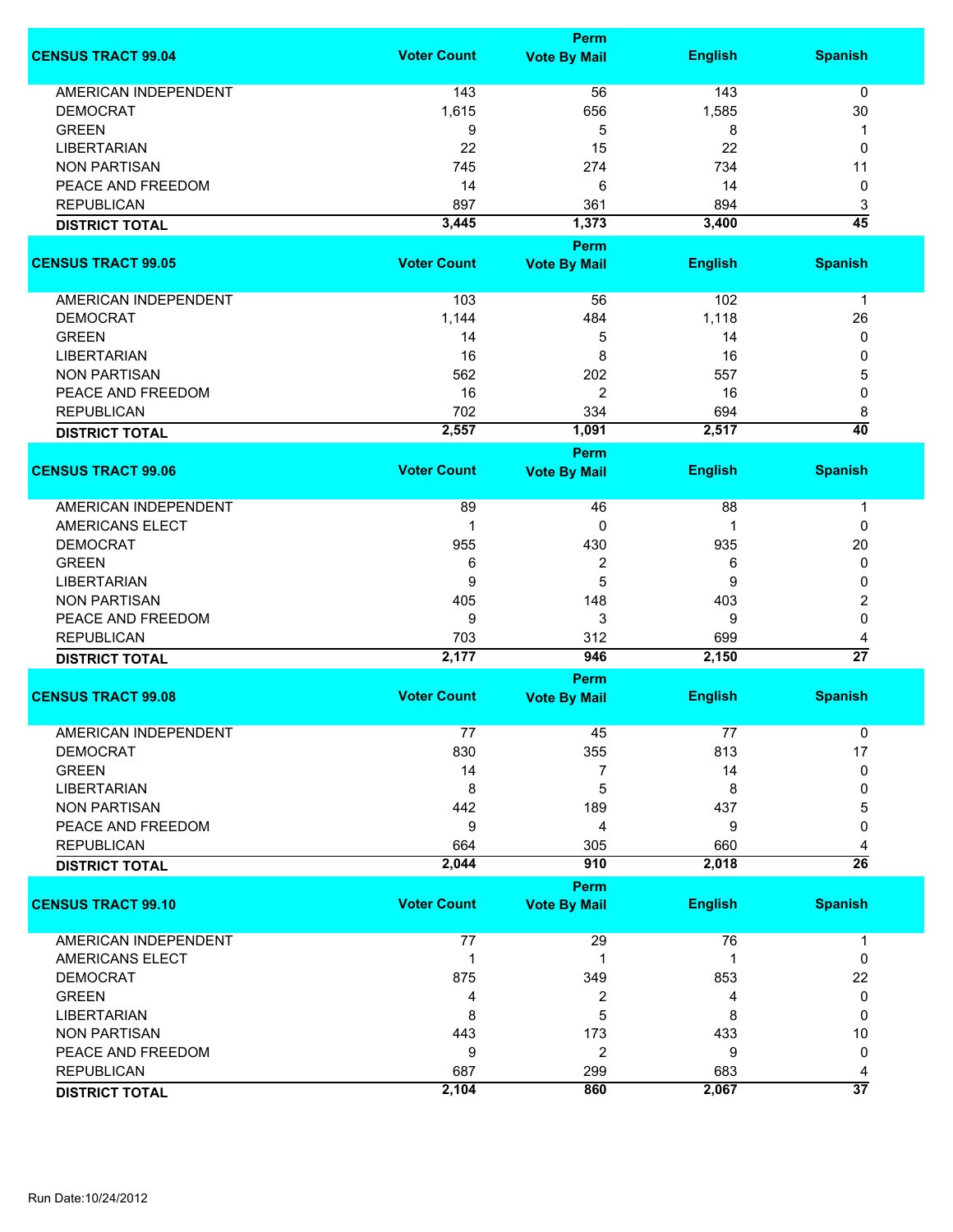|                             |                    | <b>Perm</b>         |                |                      |
|-----------------------------|--------------------|---------------------|----------------|----------------------|
| <b>CENSUS TRACT 99.11</b>   | <b>Voter Count</b> | <b>Vote By Mail</b> | <b>English</b> | <b>Spanish</b>       |
| <b>AMERICAN INDEPENDENT</b> | 116                | 59                  | 115            | $\mathbf 1$          |
| <b>DEMOCRAT</b>             | 1,140              | 463                 | 1,117          | 23                   |
| <b>GREEN</b>                | 13                 | 4                   | 13             | 0                    |
| <b>LIBERTARIAN</b>          | 13                 | $\overline{7}$      | 12             | 1                    |
| <b>NON PARTISAN</b>         | 587                | 213                 | 578            | 9                    |
| PEACE AND FREEDOM           | 8                  | 3                   | 8              | 0                    |
| <b>REPUBLICAN</b>           | 960                |                     | 956            |                      |
|                             |                    | 405                 |                | 4<br>$\overline{38}$ |
| <b>DISTRICT TOTAL</b>       | 2,837              | 1,154               | 2,799          |                      |
|                             |                    | Perm                |                |                      |
| <b>CENSUS TRACT 99.12</b>   | <b>Voter Count</b> | <b>Vote By Mail</b> | <b>English</b> | <b>Spanish</b>       |
| AMERICAN INDEPENDENT        | 76                 | 28                  | 76             | $\mathbf 0$          |
| <b>DEMOCRAT</b>             | 743                | 353                 | 724            | 19                   |
| <b>LIBERTARIAN</b>          | 13                 | 6                   | 13             | 0                    |
| <b>NON PARTISAN</b>         | 383                | 146                 | 380            | 3                    |
| PEACE AND FREEDOM           | 5                  | $\overline{2}$      | 5              | 0                    |
| <b>REPUBLICAN</b>           | 628                | 284                 | 624            | 4                    |
| <b>DISTRICT TOTAL</b>       | 1,848              | 819                 | 1,822          | $\overline{26}$      |
|                             |                    |                     |                |                      |
|                             |                    | <b>Perm</b>         |                |                      |
| <b>CENSUS TRACT 99.13</b>   | <b>Voter Count</b> | <b>Vote By Mail</b> | <b>English</b> | <b>Spanish</b>       |
| <b>AMERICAN INDEPENDENT</b> | 110                | 51                  | 109            | 1                    |
| <b>DEMOCRAT</b>             | 820                | 368                 | 796            | 24                   |
| <b>GREEN</b>                | 10                 | 3                   | 10             | 0                    |
| <b>LIBERTARIAN</b>          | 12                 | 4                   | 12             | 0                    |
| <b>NON PARTISAN</b>         | 436                | 175                 | 428            | 8                    |
| PEACE AND FREEDOM           | 8                  | 6                   | 8              | 0                    |
| <b>REPUBLICAN</b>           | 680                | 313                 | 673            | 7                    |
| <b>DISTRICT TOTAL</b>       | 2,076              | 920                 | 2,036          | $\overline{40}$      |
|                             |                    | <b>Perm</b>         |                |                      |
| <b>CENSUS TRACT 100.04</b>  | <b>Voter Count</b> | <b>Vote By Mail</b> | <b>English</b> | <b>Spanish</b>       |
|                             |                    |                     |                |                      |
| <b>AMERICAN INDEPENDENT</b> | 177                | 89                  | 177            | 0                    |
| <b>DEMOCRAT</b>             | 1,128              | 506                 | 1,124          | 4                    |
| <b>GREEN</b>                | 5                  | 1                   | 5              | 0                    |
| <b>LIBERTARIAN</b>          | 24                 | 11                  | 24             | 0                    |
| <b>NON PARTISAN</b>         | 660                | 290                 | 660            | 0                    |
| PEACE AND FREEDOM           | 6                  | 3                   | 6              | 0                    |
| <b>REPUBLICAN</b>           | 2,363              | 1,293               | 2,358          | 5                    |
| <b>DISTRICT TOTAL</b>       | 4,363              | 2,193               | 4,354          | $\overline{9}$       |
|                             |                    | <b>Perm</b>         |                |                      |
| <b>CENSUS TRACT 100.09</b>  | <b>Voter Count</b> | <b>Vote By Mail</b> | <b>English</b> | <b>Spanish</b>       |
|                             |                    |                     |                |                      |
| AMERICAN INDEPENDENT        | 76                 | 33                  | 75             | $\mathbf{1}$         |
| <b>DEMOCRAT</b>             | 564                | 224                 | 551            | 13                   |
| <b>GREEN</b>                | 6                  | 4                   | 6              | 0                    |
| <b>LIBERTARIAN</b>          | 12                 | 3                   | 12             | 0                    |
| <b>NON PARTISAN</b>         | 339                | 149                 | 335            | 4                    |
| PEACE AND FREEDOM           | 4                  | 3                   | 4              | 0                    |
| <b>REPUBLICAN</b>           | 649                | 281                 | 646            | 3                    |
| <b>DISTRICT TOTAL</b>       | 1,650              | 697                 | 1,629          | $\overline{21}$      |
|                             |                    |                     |                |                      |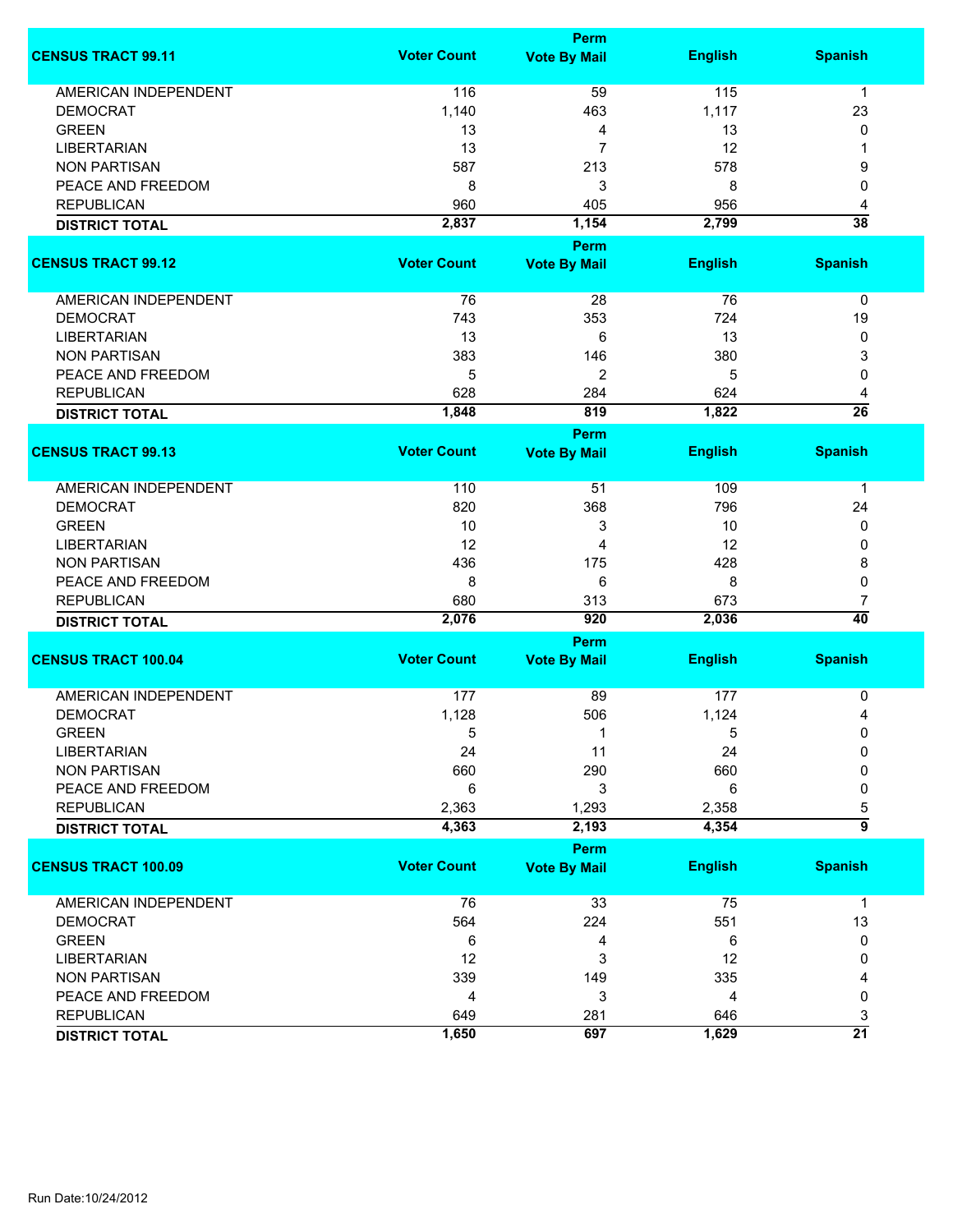|                             | <b>Perm</b>        |                                    |                |                      |  |
|-----------------------------|--------------------|------------------------------------|----------------|----------------------|--|
| <b>CENSUS TRACT 100.10</b>  | <b>Voter Count</b> | <b>Vote By Mail</b>                | <b>English</b> | <b>Spanish</b>       |  |
| <b>AMERICAN INDEPENDENT</b> | 107                | 49                                 | 107            | 0                    |  |
| <b>DEMOCRAT</b>             | 884                | 363                                | 856            | 28                   |  |
| <b>GREEN</b>                | 7                  | 2                                  | 7              | 0                    |  |
| <b>LIBERTARIAN</b>          | 27                 | 12                                 | 27             | 0                    |  |
| <b>NON PARTISAN</b>         |                    |                                    |                |                      |  |
|                             | 527                | 204                                | 518            | 9                    |  |
| PEACE AND FREEDOM           | 5                  | 2                                  | 5              | 0                    |  |
| <b>REPUBLICAN</b>           | 888                | 387                                | 884            | 4                    |  |
| <b>DISTRICT TOTAL</b>       | 2,445              | 1,019                              | 2,404          | $\overline{41}$      |  |
| <b>CENSUS TRACT 100.11</b>  | <b>Voter Count</b> | <b>Perm</b><br><b>Vote By Mail</b> | <b>English</b> | <b>Spanish</b>       |  |
|                             |                    |                                    |                |                      |  |
| AMERICAN INDEPENDENT        | 70                 | 24                                 | 70             | 0                    |  |
| <b>DEMOCRAT</b>             | 592                | 233                                | 575            | 17                   |  |
| <b>GREEN</b>                | 4                  | 2                                  | 4              | 0                    |  |
| <b>LIBERTARIAN</b>          | $\overline{2}$     | 1                                  | 2              | 0                    |  |
| <b>NON PARTISAN</b>         | 340                | 115                                | 335            | 5                    |  |
| PEACE AND FREEDOM           | 5                  | 2                                  | 5              | 0                    |  |
| <b>REPUBLICAN</b>           | 539                | 226                                | 537            | 2                    |  |
| <b>DISTRICT TOTAL</b>       | 1,552              | 603                                | 1,528          | $\overline{24}$      |  |
|                             |                    | <b>Perm</b>                        |                |                      |  |
| <b>CENSUS TRACT 100.12</b>  | <b>Voter Count</b> | <b>Vote By Mail</b>                | <b>English</b> | <b>Spanish</b>       |  |
| <b>AMERICAN INDEPENDENT</b> | 88                 | 40                                 | 88             | 0                    |  |
| <b>DEMOCRAT</b>             | 666                | 273                                | 658            | 8                    |  |
| <b>GREEN</b>                | 4                  | 1                                  | 4              | 0                    |  |
| <b>LIBERTARIAN</b>          | 13                 | 6                                  | 13             | 0                    |  |
| <b>NON PARTISAN</b>         | 434                | 174                                | 424            | 10                   |  |
|                             |                    |                                    |                |                      |  |
| PEACE AND FREEDOM           | 10                 | 5                                  | 10             | 0                    |  |
| <b>REPUBLICAN</b>           | 886                | 401                                | 881<br>2,078   | 5<br>$\overline{23}$ |  |
| <b>DISTRICT TOTAL</b>       | 2,101              | 900<br>Perm                        |                |                      |  |
| <b>CENSUS TRACT 100.13</b>  | <b>Voter Count</b> | <b>Vote By Mail</b>                | <b>English</b> | <b>Spanish</b>       |  |
|                             |                    |                                    |                |                      |  |
| <b>AMERICAN INDEPENDENT</b> | 156                | 69                                 | 156            | 0                    |  |
| <b>DEMOCRAT</b>             | 1,129              | 455                                | 1,088          | 41                   |  |
| <b>GREEN</b>                | 16                 | 7                                  | 16             | 0                    |  |
| <b>LIBERTARIAN</b>          | 18                 | 6                                  | 18             | 0                    |  |
| <b>NON PARTISAN</b>         | 765                | 301                                | 756            | 9                    |  |
| PEACE AND FREEDOM           | 13                 | 4                                  | 13             | 0                    |  |
| <b>REPUBLICAN</b>           | 1,331              | 605                                | 1,322          | 9                    |  |
| <b>DISTRICT TOTAL</b>       | 3,428              | 1,447                              | 3,369          | $\overline{59}$      |  |
|                             |                    | <b>Perm</b>                        |                |                      |  |
| <b>CENSUS TRACT 100.14</b>  | <b>Voter Count</b> | <b>Vote By Mail</b>                | <b>English</b> | <b>Spanish</b>       |  |
| <b>AMERICAN INDEPENDENT</b> | 68                 | 25                                 | 67             | $\mathbf{1}$         |  |
| <b>DEMOCRAT</b>             | 482                | 180                                | 462            | 20                   |  |
| <b>GREEN</b>                | 6                  | 2                                  | 6              | 0                    |  |
| <b>LIBERTARIAN</b>          | 11                 | 6                                  | 11             | 0                    |  |
| <b>NON PARTISAN</b>         | 319                | 121                                | 315            | 4                    |  |
| PEACE AND FREEDOM           | 14                 | 7                                  | 12             | 2                    |  |
| <b>REPUBLICAN</b>           | 332                | 152                                | 331            | 1                    |  |
| <b>DISTRICT TOTAL</b>       | 1,232              | 493                                | 1,204          | $\overline{28}$      |  |
|                             |                    |                                    |                |                      |  |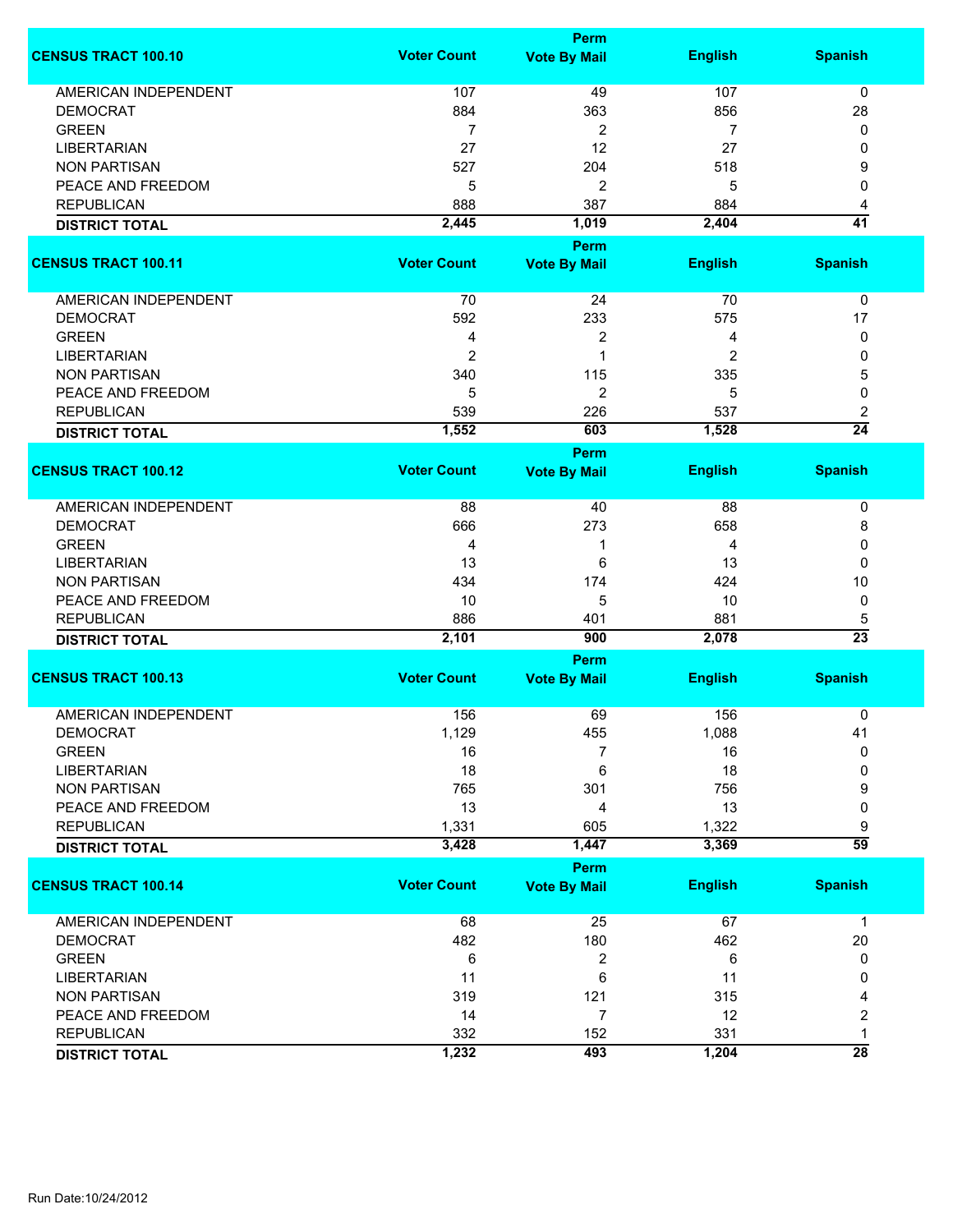|                             | <b>Perm</b>        |                     |                |                 |  |
|-----------------------------|--------------------|---------------------|----------------|-----------------|--|
| <b>CENSUS TRACT 100.15</b>  | <b>Voter Count</b> | <b>Vote By Mail</b> | <b>English</b> | <b>Spanish</b>  |  |
| <b>AMERICAN INDEPENDENT</b> | 87                 | 38                  | 87             | 0               |  |
| <b>DEMOCRAT</b>             | 803                | 308                 | 767            | 36              |  |
| <b>GREEN</b>                | 5                  | 2                   | 5              | 0               |  |
| <b>LIBERTARIAN</b>          | 9                  | 3                   | 9              | 0               |  |
|                             |                    |                     |                |                 |  |
| <b>NON PARTISAN</b>         | 483                | 156                 | 476            | 7               |  |
| PEACE AND FREEDOM           | $\overline{7}$     | $\overline{c}$      | 7              | 0               |  |
| <b>REPUBLICAN</b>           | 767                | 317                 | 760            | 7               |  |
| <b>DISTRICT TOTAL</b>       | 2,161              | 826                 | 2,111          | $\overline{50}$ |  |
|                             |                    | Perm                |                |                 |  |
| <b>CENSUS TRACT 100.16</b>  | <b>Voter Count</b> | <b>Vote By Mail</b> | <b>English</b> | <b>Spanish</b>  |  |
| AMERICAN INDEPENDENT        | 92                 | 41                  | 92             | 0               |  |
| <b>DEMOCRAT</b>             | 746                | 266                 | 725            | 21              |  |
| <b>GREEN</b>                | 3                  | 0                   | 3              | 0               |  |
| <b>LIBERTARIAN</b>          | 18                 | 10                  | 18             | 0               |  |
| <b>NON PARTISAN</b>         | 472                | 186                 | 464            | 8               |  |
|                             |                    |                     |                |                 |  |
| PEACE AND FREEDOM           | 11                 | 6                   | 10             | 1               |  |
| <b>REPUBLICAN</b>           | 623                | 271                 | 622            | 1               |  |
| <b>DISTRICT TOTAL</b>       | 1,965              | 780                 | 1,934          | $\overline{31}$ |  |
|                             |                    | <b>Perm</b>         |                |                 |  |
| <b>CENSUS TRACT 100.17</b>  | <b>Voter Count</b> | <b>Vote By Mail</b> | <b>English</b> | <b>Spanish</b>  |  |
| <b>AMERICAN INDEPENDENT</b> | 289                | 132                 | 286            | 3               |  |
| <b>DEMOCRAT</b>             | 2,071              | 827                 | 2,015          | 56              |  |
| <b>GREEN</b>                | 18                 | 5                   | 17             | 1               |  |
| <b>LIBERTARIAN</b>          | 39                 | 18                  | 39             | 0               |  |
| <b>NON PARTISAN</b>         | 1,351              | 492                 | 1,339          | 12              |  |
| PEACE AND FREEDOM           | 19                 | 3                   | 17             | $\overline{c}$  |  |
| <b>REPUBLICAN</b>           | 2,777              | 1,301               | 2,769          | 8               |  |
| <b>DISTRICT TOTAL</b>       | 6,564              | 2,778               | 6,482          | $\overline{82}$ |  |
|                             |                    | Perm                |                |                 |  |
| <b>CENSUS TRACT 100.18</b>  | <b>Voter Count</b> | <b>Vote By Mail</b> | <b>English</b> | <b>Spanish</b>  |  |
|                             |                    |                     |                |                 |  |
| <b>AMERICAN INDEPENDENT</b> | 111                | 48                  | 110            | 1               |  |
| <b>DEMOCRAT</b>             | 962                | 394                 | 935            | 27              |  |
| <b>GREEN</b>                | 4                  | 1                   | 4              | 0               |  |
| <b>LIBERTARIAN</b>          | 15                 | 8                   | 15             | 0               |  |
| <b>NON PARTISAN</b>         | 596                | 241                 | 589            | 7               |  |
| PEACE AND FREEDOM           | 6                  | 1                   | 5              | 1               |  |
| <b>REPUBLICAN</b>           | 974                | 470                 | 969            | 5               |  |
| <b>DISTRICT TOTAL</b>       | 2,668              | 1,163               | 2,627          | $\overline{41}$ |  |
|                             |                    | <b>Perm</b>         |                |                 |  |
| <b>CENSUS TRACT 100.19</b>  | <b>Voter Count</b> | <b>Vote By Mail</b> | <b>English</b> | <b>Spanish</b>  |  |
| <b>AMERICAN INDEPENDENT</b> | 105                | 47                  | 104            | $\mathbf 1$     |  |
| <b>DEMOCRAT</b>             | 754                | 334                 | 731            | 23              |  |
| <b>GREEN</b>                | 5                  | 1                   | 5              | 0               |  |
| <b>LIBERTARIAN</b>          | 17                 | 12                  | 17             | 0               |  |
| <b>NON PARTISAN</b>         | 436                | 179                 | 430            | 6               |  |
| PEACE AND FREEDOM           | $\overline{7}$     | 4                   | $\overline{7}$ | 0               |  |
| <b>REPUBLICAN</b>           | 878                | 415                 | 875            | 3               |  |
| <b>DISTRICT TOTAL</b>       | 2,202              | 992                 | 2,169          | $\overline{33}$ |  |
|                             |                    |                     |                |                 |  |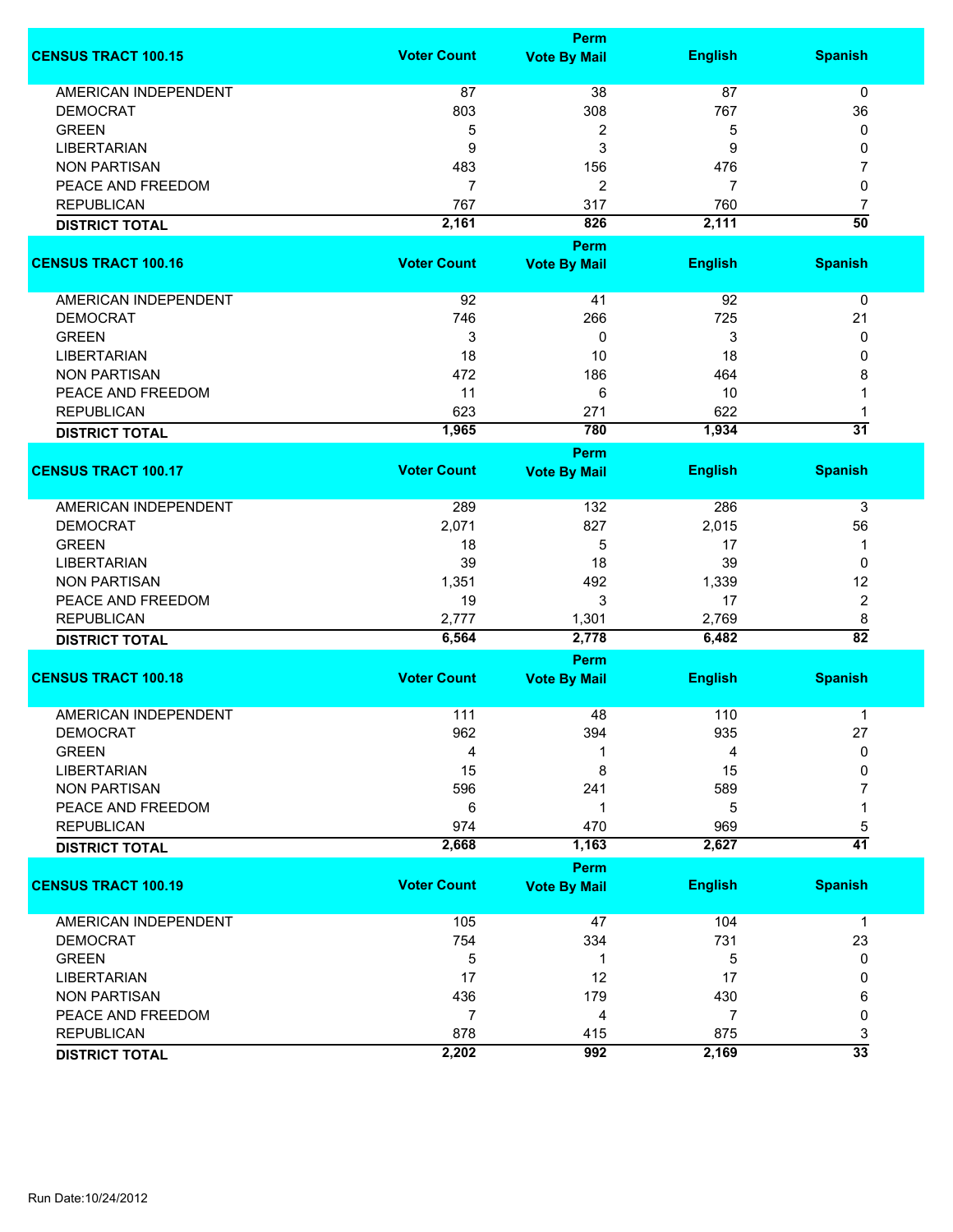|                             |                    | <b>Perm</b>                        |                |                      |
|-----------------------------|--------------------|------------------------------------|----------------|----------------------|
| <b>CENSUS TRACT 100.20</b>  | <b>Voter Count</b> | <b>Vote By Mail</b>                | <b>English</b> | <b>Spanish</b>       |
| <b>AMERICAN INDEPENDENT</b> | 152                | 64                                 | 152            | 0                    |
| <b>DEMOCRAT</b>             | 1,000              | 407                                | 981            | 19                   |
| <b>GREEN</b>                | 9                  | 2                                  | 8              | 1                    |
| <b>LIBERTARIAN</b>          | 18                 | 7                                  | 18             | 0                    |
| <b>NON PARTISAN</b>         | 594                | 217                                | 588            | 6                    |
|                             |                    |                                    |                |                      |
| PEACE AND FREEDOM           | 10                 | 5                                  | 10             | 0                    |
| <b>REPUBLICAN</b>           | 939                | 440                                | 933            | 6                    |
| <b>DISTRICT TOTAL</b>       | 2,722              | 1,142                              | 2,690          | $\overline{32}$      |
| <b>CENSUS TRACT 100.21</b>  | <b>Voter Count</b> | <b>Perm</b><br><b>Vote By Mail</b> | <b>English</b> | <b>Spanish</b>       |
|                             |                    |                                    |                |                      |
| AMERICAN INDEPENDENT        | 157                | 78                                 | 157            | 0                    |
| <b>DEMOCRAT</b>             | 928                | 401                                | 913            | 15                   |
| <b>GREEN</b>                | 12                 | 3                                  | 12             | 0                    |
| <b>LIBERTARIAN</b>          | 35                 | 17                                 | 35             | 0                    |
| <b>NON PARTISAN</b>         | 622                | 259                                | 620            | 2                    |
| PEACE AND FREEDOM           | 8                  | 2                                  | 8              | 0                    |
| <b>REPUBLICAN</b>           | 1,482              | 700                                | 1,481          | 1                    |
|                             | 3,244              | 1,460                              | 3,226          | $\overline{18}$      |
| <b>DISTRICT TOTAL</b>       |                    | <b>Perm</b>                        |                |                      |
| <b>CENSUS TRACT 100.22</b>  | <b>Voter Count</b> | <b>Vote By Mail</b>                | <b>English</b> | <b>Spanish</b>       |
|                             |                    |                                    |                |                      |
| <b>AMERICAN INDEPENDENT</b> | 87                 | 48                                 | 87             | 0                    |
| <b>DEMOCRAT</b>             | 581                | 272                                | 570            | 11                   |
| <b>GREEN</b>                | 5                  | 3                                  | 5              | 0                    |
| <b>LIBERTARIAN</b>          | 11                 | $\overline{c}$                     | 11             | 0                    |
| <b>NON PARTISAN</b>         | 418                | 156                                | 413            | 5                    |
| PEACE AND FREEDOM           | 9                  | 2                                  | 9              | 0                    |
|                             |                    |                                    |                |                      |
| <b>REPUBLICAN</b>           | 952                | 433                                | 950            | 2<br>$\overline{18}$ |
| <b>DISTRICT TOTAL</b>       | 2,063              | 916                                | 2,045          |                      |
|                             | <b>Voter Count</b> | <b>Perm</b>                        |                |                      |
| <b>CENSUS TRACT 100.23</b>  |                    | <b>Vote By Mail</b>                | <b>English</b> | <b>Spanish</b>       |
| <b>AMERICAN INDEPENDENT</b> | 119                | 59                                 | 119            | 0                    |
| <b>DEMOCRAT</b>             | 843                | 340                                | 822            | 21                   |
| <b>GREEN</b>                | 8                  | 3                                  | 8              | 0                    |
| <b>LIBERTARIAN</b>          | 25                 | 13                                 | 25             | 0                    |
| <b>NON PARTISAN</b>         | 560                | 215                                | 556            | 4                    |
| PEACE AND FREEDOM           | 10                 | 3                                  | 10             | 0                    |
| <b>REPUBLICAN</b>           | 1,188              | 542                                | 1,179          | 9                    |
| <b>DISTRICT TOTAL</b>       | 2,753              | 1,175                              | 2,719          | $\overline{34}$      |
|                             |                    | Perm                               |                |                      |
| <b>CENSUS TRACT 100.24</b>  | <b>Voter Count</b> | <b>Vote By Mail</b>                | <b>English</b> | <b>Spanish</b>       |
|                             |                    |                                    |                |                      |
| <b>AMERICAN INDEPENDENT</b> | 127                | 64                                 | 127            | $\mathbf 0$          |
| <b>DEMOCRAT</b>             | 728                | 350                                | 717            | 11                   |
| <b>GREEN</b>                | 10                 | 2                                  | 10             | 0                    |
| <b>LIBERTARIAN</b>          | 19                 | 9                                  | 19             | 0                    |
| <b>NON PARTISAN</b>         | 556                | 251                                | 553            | 3                    |
| PEACE AND FREEDOM           | 6                  | 1                                  | 6              | 0                    |
| <b>REPUBLICAN</b>           | 1,353              | 695                                | 1,351          | 2                    |
| <b>DISTRICT TOTAL</b>       | 2,799              | 1,372                              | 2,783          | $\overline{16}$      |
|                             |                    |                                    |                |                      |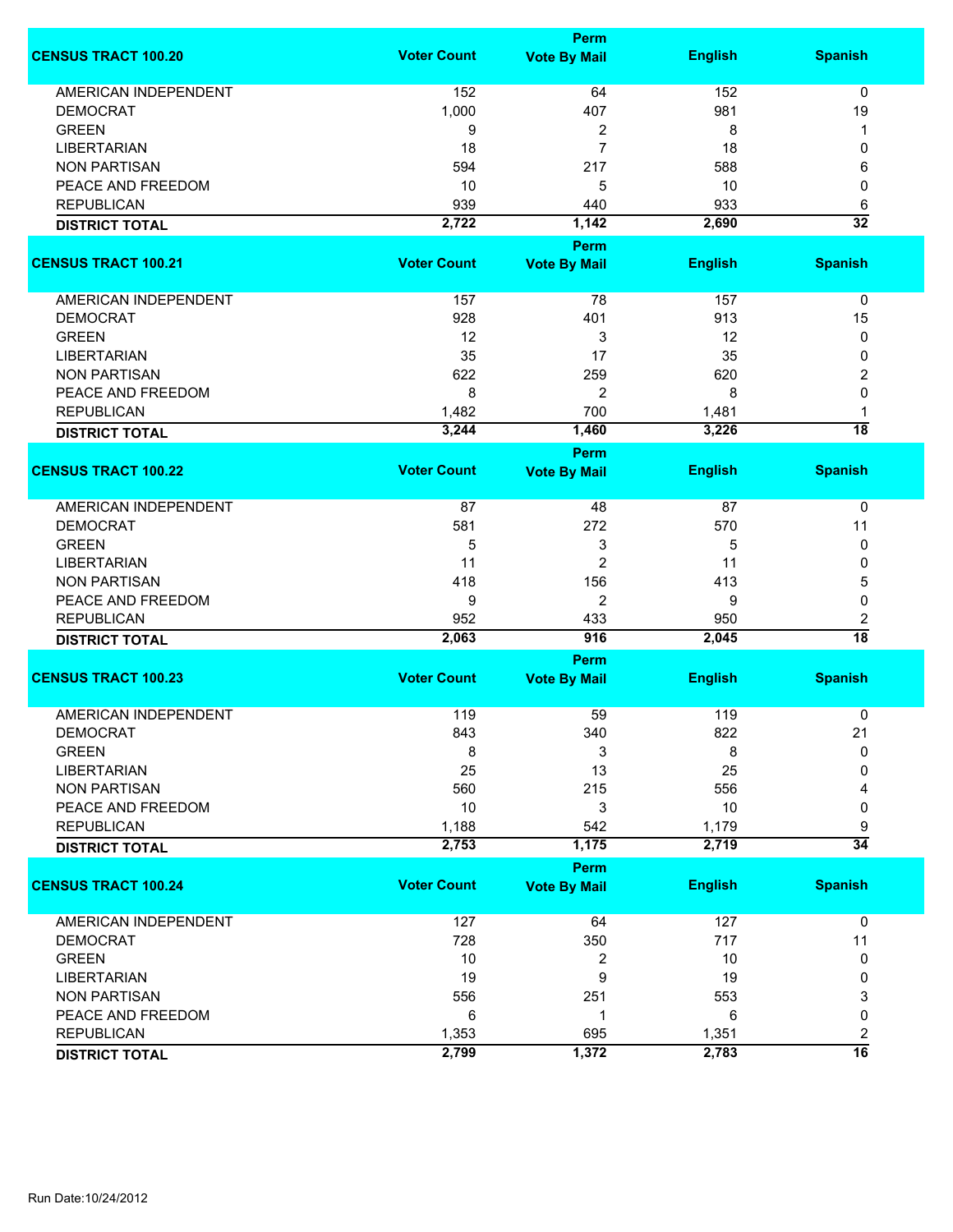|                             |                    | Perm                 |                |                 |
|-----------------------------|--------------------|----------------------|----------------|-----------------|
| <b>CENSUS TRACT 100.25</b>  | <b>Voter Count</b> | <b>Vote By Mail</b>  | <b>English</b> | <b>Spanish</b>  |
| <b>AMERICAN INDEPENDENT</b> | 123                | 50                   | 123            | 0               |
| <b>DEMOCRAT</b>             | 1,142              | 503                  | 1,104          | 38              |
| <b>GREEN</b>                | 9                  | 2                    | 9              | 0               |
| <b>LIBERTARIAN</b>          | 9                  | 3                    | 9              | 0               |
| <b>NON PARTISAN</b>         | 593                | 263                  | 586            | 7               |
| PEACE AND FREEDOM           |                    | 3                    |                |                 |
|                             | 11                 |                      | 11             | 0               |
| <b>REPUBLICAN</b>           | 882                | 424                  | 872            | 10              |
| <b>DISTRICT TOTAL</b>       | 2,769              | 1,248                | 2,714          | $\overline{55}$ |
|                             |                    | Perm                 |                |                 |
| <b>CENSUS TRACT 100.26</b>  | <b>Voter Count</b> | <b>Vote By Mail</b>  | <b>English</b> | <b>Spanish</b>  |
| AMERICAN INDEPENDENT        | 197                | 94                   | 197            | $\pmb{0}$       |
| <b>DEMOCRAT</b>             | 1,568              | 696                  | 1,533          | 35              |
| <b>GREEN</b>                | 5                  | 2                    | 5              | 0               |
| <b>LIBERTARIAN</b>          | 26                 | 8                    | 25             | 1               |
| <b>NON PARTISAN</b>         | 820                | 342                  | 813            | 7               |
| PEACE AND FREEDOM           | 21                 | 10                   | 21             | 0               |
|                             |                    |                      |                |                 |
| <b>REPUBLICAN</b>           | 1,425              | 723                  | 1,420          | 5               |
| <b>DISTRICT TOTAL</b>       | 4,062              | 1,875<br><b>Perm</b> | 4,014          | $\overline{48}$ |
|                             |                    |                      |                |                 |
| <b>CENSUS TRACT 103.00</b>  | <b>Voter Count</b> | <b>Vote By Mail</b>  | <b>English</b> | <b>Spanish</b>  |
| AMERICAN INDEPENDENT        | 66                 | 29                   | 66             | 0               |
| <b>DEMOCRAT</b>             | 371                | 169                  | 365            | 6               |
| <b>GREEN</b>                | $\overline{7}$     | 4                    | 7              | 0               |
| <b>LIBERTARIAN</b>          | 20                 | 9                    | 20             | 0               |
| <b>NON PARTISAN</b>         | 301                | 141                  | 296            | 5               |
| PEACE AND FREEDOM           | $\overline{7}$     | 4                    | 6              | 1               |
| <b>REPUBLICAN</b>           | 610                | 307                  | 607            | 3               |
|                             | 1,382              | 663                  | 1,367          | $\overline{15}$ |
| <b>DISTRICT TOTAL</b>       |                    | <b>Perm</b>          |                |                 |
| <b>CENSUS TRACT 104.02</b>  | <b>Voter Count</b> | <b>Vote By Mail</b>  | <b>English</b> | <b>Spanish</b>  |
| <b>AMERICAN INDEPENDENT</b> | 25                 | 18                   | 25             |                 |
|                             |                    |                      |                | 0               |
| <b>DEMOCRAT</b>             | 98                 | 64                   | 98             | 0               |
| <b>LIBERTARIAN</b>          | 2                  | $\overline{2}$       | $\overline{2}$ | 0               |
| <b>NON PARTISAN</b>         | 117                | 81                   | 116            |                 |
| PEACE AND FREEDOM           | 1                  | 1                    | 1              | 0               |
| <b>REPUBLICAN</b>           | 178                | 125                  | 178            | 0               |
| <b>DISTRICT TOTAL</b>       | 421                | 291                  | 420            | $\overline{1}$  |
|                             |                    | Perm                 |                |                 |
| <b>CENSUS TRACT 104.09</b>  | <b>Voter Count</b> | <b>Vote By Mail</b>  | <b>English</b> | <b>Spanish</b>  |
| <b>AMERICAN INDEPENDENT</b> | 69                 | 35                   | 69             | 0               |
| <b>DEMOCRAT</b>             | 376                | 206                  | 375            | 1               |
| <b>GREEN</b>                | 6                  | 3                    | 6              | 0               |
| <b>LIBERTARIAN</b>          | 21                 | 10                   | 21             | 0               |
| <b>NON PARTISAN</b>         | 280                | 128                  | 279            |                 |
| PEACE AND FREEDOM           | 5                  | 3                    | 5              | 0               |
| <b>REPUBLICAN</b>           | 467                | 242                  | 467            | 0               |
|                             | 1,224              | 627                  | 1,222          | $\overline{2}$  |
| <b>DISTRICT TOTAL</b>       |                    |                      |                |                 |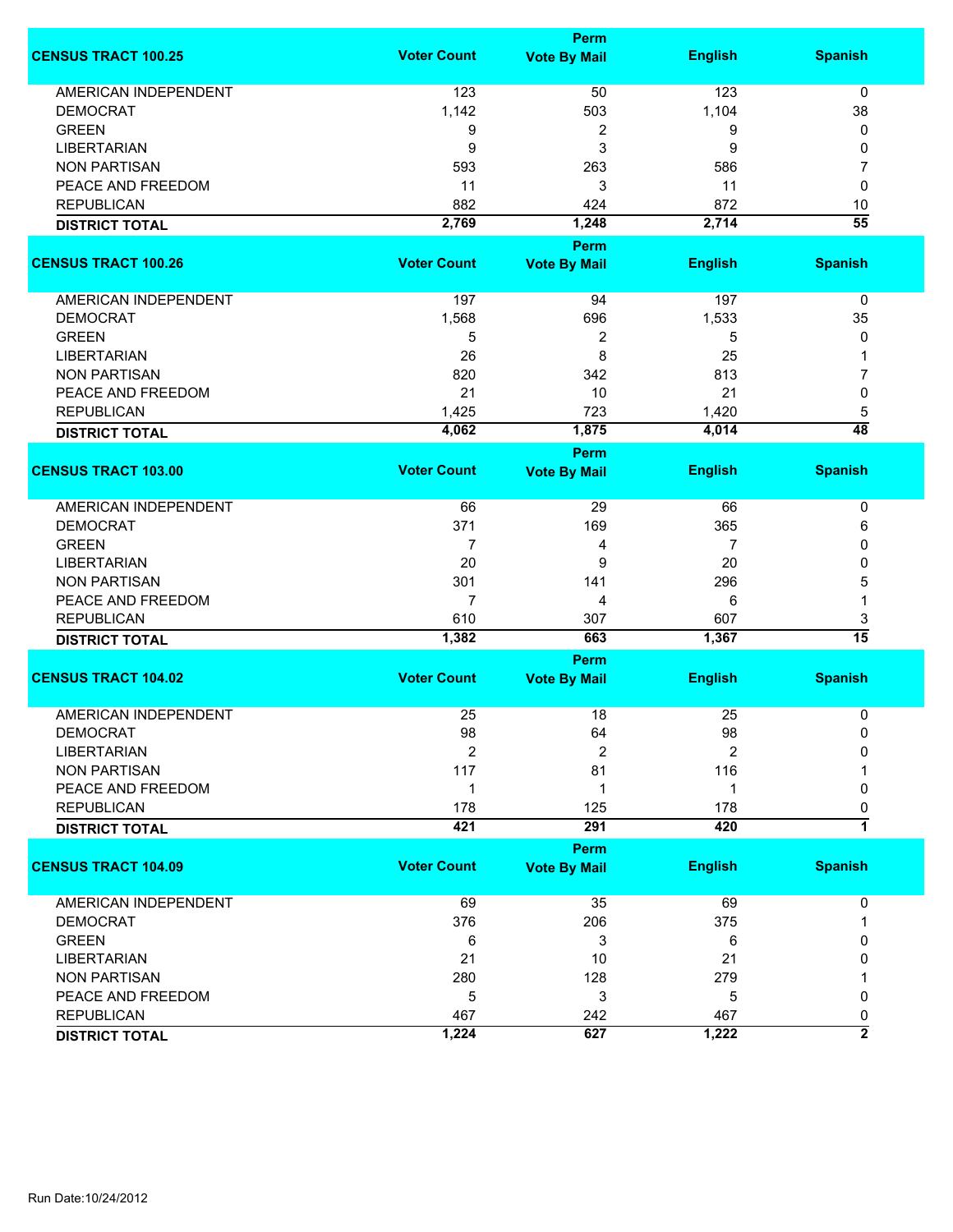|                             |                    | <b>Perm</b>         |                |                           |
|-----------------------------|--------------------|---------------------|----------------|---------------------------|
| <b>CENSUS TRACT 104.10</b>  | <b>Voter Count</b> | <b>Vote By Mail</b> | <b>English</b> | <b>Spanish</b>            |
| <b>AMERICAN INDEPENDENT</b> | 102                | 57                  | 102            | 0                         |
| <b>DEMOCRAT</b>             | 406                | 201                 | 406            | 0                         |
| <b>GREEN</b>                |                    |                     |                | 0                         |
|                             | 9                  | 5                   | 9              |                           |
| <b>LIBERTARIAN</b>          | 19                 | 12                  | 19             | 0                         |
| <b>NON PARTISAN</b>         | 362                | 156                 | 361            | 1                         |
| PEACE AND FREEDOM           | 5                  | 1                   | 5              | 0                         |
| <b>REPUBLICAN</b>           | 581                | 322                 | 580            | 1                         |
| <b>DISTRICT TOTAL</b>       | 1,484              | 754                 | 1,482          | $\overline{2}$            |
|                             |                    | <b>Perm</b>         |                |                           |
| <b>CENSUS TRACT 104.11</b>  | <b>Voter Count</b> | <b>Vote By Mail</b> | <b>English</b> | <b>Spanish</b>            |
| <b>AMERICAN INDEPENDENT</b> | 149                | 74                  | 149            | 0                         |
| <b>DEMOCRAT</b>             | 937                | 498                 | 934            | 3                         |
| <b>GREEN</b>                | 19                 | 10                  | 19             | 0                         |
| <b>LIBERTARIAN</b>          | 19                 | 11                  | 19             | 0                         |
| <b>NON PARTISAN</b>         | 602                | 294                 | 602            | 0                         |
| PEACE AND FREEDOM           | $\overline{7}$     | 5                   | $\overline{7}$ | 0                         |
|                             |                    |                     |                |                           |
| <b>REPUBLICAN</b>           | 1,375              | 743                 | 1,375          | 0                         |
| <b>DISTRICT TOTAL</b>       | 3,108              | 1,635               | 3,105          | $\overline{\overline{3}}$ |
|                             |                    | Perm                |                |                           |
| <b>CENSUS TRACT 104.12</b>  | <b>Voter Count</b> | <b>Vote By Mail</b> | <b>English</b> | <b>Spanish</b>            |
| <b>AMERICAN INDEPENDENT</b> | 188                | 89                  | 188            | 0                         |
| <b>DEMOCRAT</b>             | 949                | 501                 | 941            | 8                         |
| <b>GREEN</b>                | 14                 | 6                   | 14             | 0                         |
| <b>LIBERTARIAN</b>          | 25                 | 10                  | 25             | 0                         |
| <b>NON PARTISAN</b>         | 694                | 334                 | 690            | 4                         |
| PEACE AND FREEDOM           | 9                  | 4                   | 9              | 0                         |
|                             |                    |                     |                |                           |
| <b>REPUBLICAN</b>           | 1,804              | 965                 | 1,803          | 1<br>13                   |
| <b>DISTRICT TOTAL</b>       | 3,683              | 1,909               | 3,670          |                           |
|                             |                    | <b>Perm</b>         |                |                           |
| <b>CENSUS TRACT 104.13</b>  | <b>Voter Count</b> | <b>Vote By Mail</b> | <b>English</b> | <b>Spanish</b>            |
| <b>AMERICAN INDEPENDENT</b> | 136                | 80                  | 136            | 0                         |
| <b>DEMOCRAT</b>             | 839                | 428                 | 835            | 4                         |
| <b>GREEN</b>                | 12                 | 4                   | 12             | 0                         |
| <b>LIBERTARIAN</b>          | 24                 | 12                  | 23             |                           |
| <b>NON PARTISAN</b>         | 635                | 300                 | 634            |                           |
| PEACE AND FREEDOM           | 3                  | 2                   | 3              | 0                         |
| <b>REPUBLICAN</b>           | 1,172              | 649                 | 1,170          | 2                         |
| <b>DISTRICT TOTAL</b>       | 2,821              | 1,475               | 2,813          | $\overline{\bf 8}$        |
|                             |                    | <b>Perm</b>         |                |                           |
| <b>CENSUS TRACT 104.15</b>  | <b>Voter Count</b> | <b>Vote By Mail</b> | <b>English</b> | <b>Spanish</b>            |
| <b>AMERICAN INDEPENDENT</b> | 75                 | 40                  | 75             | 0                         |
| <b>DEMOCRAT</b>             | 495                | 234                 | 495            | 0                         |
| <b>GREEN</b>                | 6                  | 4                   | 6              | 0                         |
| <b>LIBERTARIAN</b>          | 9                  | 6                   | 9              | 0                         |
| <b>NON PARTISAN</b>         | 514                | 226                 | 512            | 2                         |
| PEACE AND FREEDOM           | 6                  | 3                   | 6              | 0                         |
| <b>REPUBLICAN</b>           | 765                | 382                 | 761            | 4                         |
| <b>DISTRICT TOTAL</b>       | 1,870              | 895                 | 1,864          | $\overline{6}$            |
|                             |                    |                     |                |                           |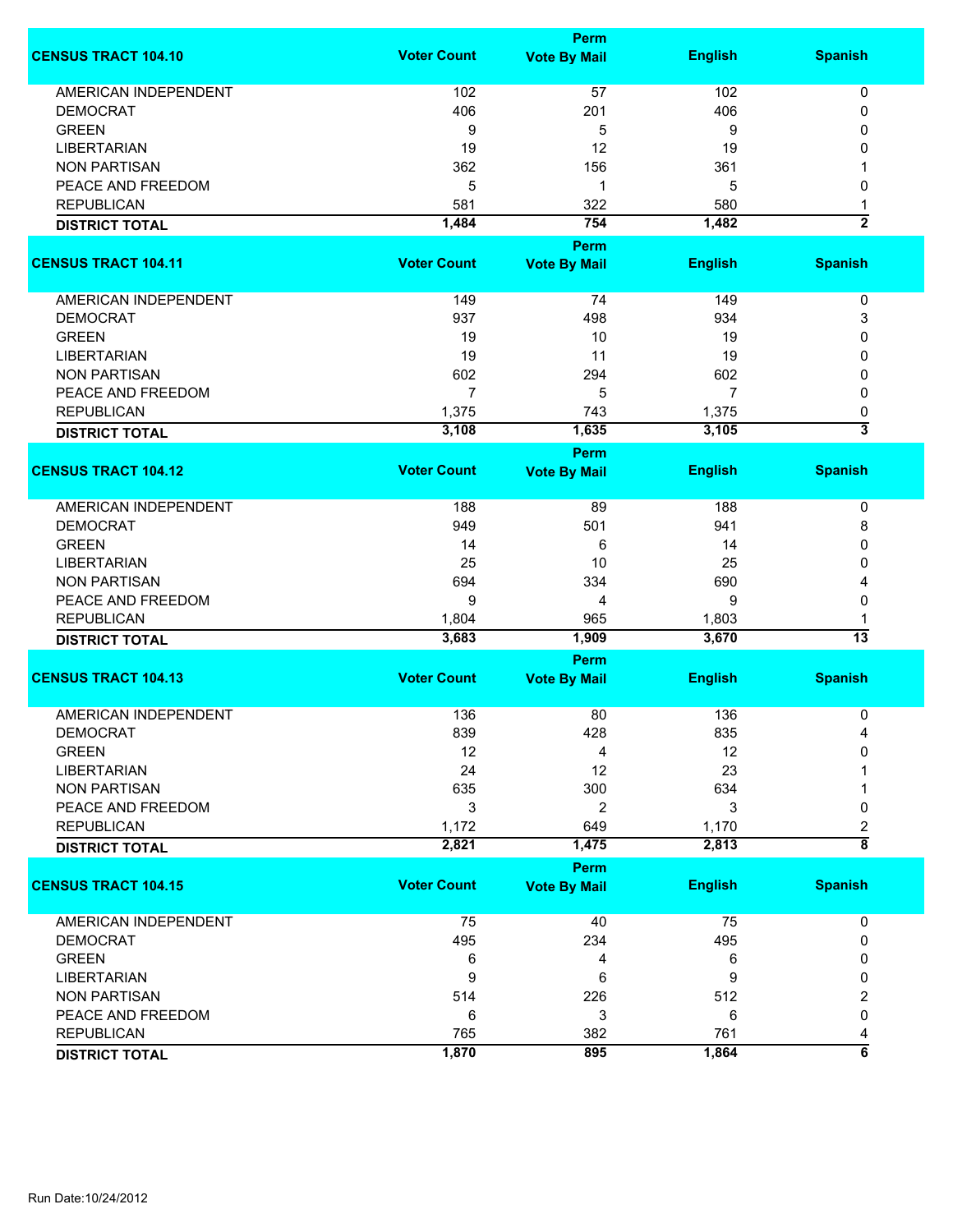|                             |                    | <b>Perm</b>                 |                |                           |
|-----------------------------|--------------------|-----------------------------|----------------|---------------------------|
| <b>CENSUS TRACT 104.16</b>  | <b>Voter Count</b> | <b>Vote By Mail</b>         | <b>English</b> | <b>Spanish</b>            |
| <b>AMERICAN INDEPENDENT</b> | 76                 | 43                          | 76             | 0                         |
| <b>DEMOCRAT</b>             | 454                | 259                         | 453            | 1                         |
| <b>GREEN</b>                | 20                 | 14                          | 20             | 0                         |
|                             |                    | $\overline{7}$              |                |                           |
| <b>LIBERTARIAN</b>          | 14                 |                             | 14             | 0                         |
| <b>NON PARTISAN</b>         | 371                | 178                         | 371            | 0                         |
| PEACE AND FREEDOM           | 6                  | 4                           | 6              | 0                         |
| <b>REPUBLICAN</b>           | 622                | 336                         | 620            | $\overline{\mathbf{c}}$   |
| <b>DISTRICT TOTAL</b>       | 1,563              | 841                         | 1,560          | $\overline{\overline{3}}$ |
|                             |                    | <b>Perm</b>                 |                |                           |
| <b>CENSUS TRACT 104.17</b>  | <b>Voter Count</b> | <b>Vote By Mail</b>         | <b>English</b> | <b>Spanish</b>            |
| AMERICAN INDEPENDENT        | 99                 | 50                          | 99             | 0                         |
| <b>DEMOCRAT</b>             | 521                | 255                         | 520            | 1                         |
| <b>GREEN</b>                | 9                  | 5                           | 9              | 0                         |
| <b>LIBERTARIAN</b>          | 18                 | 7                           | 18             | 0                         |
| <b>NON PARTISAN</b>         | 381                | 191                         | 381            | 0                         |
|                             |                    | 1                           |                |                           |
| PEACE AND FREEDOM           | 3                  |                             | 3              | 0                         |
| <b>REPUBLICAN</b>           | 642                | 323                         | 637            | 5                         |
| <b>DISTRICT TOTAL</b>       | 1,673              | 832                         | 1,667          | $\overline{\mathbf{6}}$   |
|                             |                    | <b>Perm</b>                 |                |                           |
| <b>CENSUS TRACT 104.19</b>  | <b>Voter Count</b> | <b>Vote By Mail</b>         | <b>English</b> | <b>Spanish</b>            |
| <b>AMERICAN INDEPENDENT</b> | 118                | 68                          | 118            | 0                         |
| <b>DEMOCRAT</b>             | 736                | 389                         | 730            | 6                         |
| <b>GREEN</b>                | 25                 | 13                          | 25             | 0                         |
| <b>LIBERTARIAN</b>          | 18                 | 12                          | 18             | 0                         |
| <b>NON PARTISAN</b>         | 477                | 212                         | 477            | 0                         |
| PEACE AND FREEDOM           | 11                 | 5                           | 11             |                           |
|                             |                    |                             |                | 0                         |
| <b>REPUBLICAN</b>           | 831                | 463                         | 831            | 0<br>$\overline{\bf{6}}$  |
| <b>DISTRICT TOTAL</b>       | 2,216              | 1,162                       | 2,210          |                           |
| <b>CENSUS TRACT 104.20</b>  | <b>Voter Count</b> | Perm<br><b>Vote By Mail</b> | <b>English</b> | <b>Spanish</b>            |
|                             |                    |                             |                |                           |
| <b>AMERICAN INDEPENDENT</b> | 85                 | 52                          | 84             | 1                         |
| <b>DEMOCRAT</b>             | 512                | 252                         | 510            | 2                         |
| <b>GREEN</b>                | 14                 | 5                           | 14             | 0                         |
| <b>LIBERTARIAN</b>          | 20                 | 8                           | 20             | 0                         |
| <b>NON PARTISAN</b>         | 478                | 243                         | 478            | 0                         |
| PEACE AND FREEDOM           | 9                  | 5                           | 9              | 0                         |
| <b>REPUBLICAN</b>           | 563                | 294                         | 562            |                           |
| <b>DISTRICT TOTAL</b>       | 1,681              | 859                         | 1,677          | $\overline{4}$            |
|                             |                    | Perm                        |                |                           |
| <b>CENSUS TRACT 104.21</b>  | <b>Voter Count</b> | <b>Vote By Mail</b>         | <b>English</b> | <b>Spanish</b>            |
| <b>AMERICAN INDEPENDENT</b> | 74                 | 36                          | 73             | 1                         |
| <b>DEMOCRAT</b>             | 390                | 174                         | 388            | 2                         |
| <b>GREEN</b>                | 5                  | 1                           | 5              | 0                         |
| <b>LIBERTARIAN</b>          | 17                 | 12                          | 17             | 0                         |
| <b>NON PARTISAN</b>         | 335                | 157                         | 335            | 0                         |
| PEACE AND FREEDOM           | 3                  | 1                           | 3              | 0                         |
| <b>REPUBLICAN</b>           | 502                | 231                         | 500            |                           |
|                             |                    |                             |                | 2<br>$\overline{\bf{5}}$  |
| <b>DISTRICT TOTAL</b>       | 1,326              | 612                         | 1,321          |                           |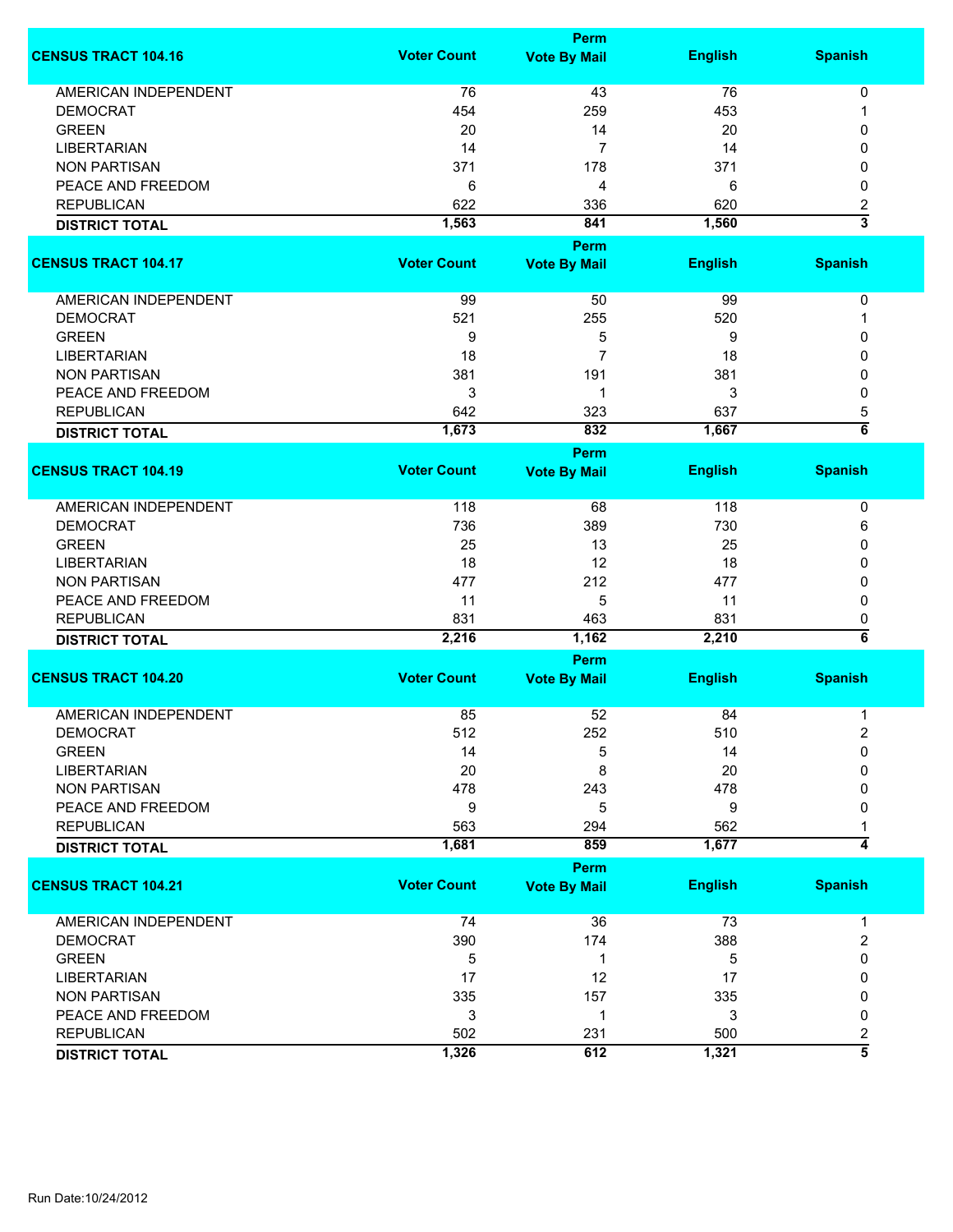|                             |                    | Perm                |                |                         |
|-----------------------------|--------------------|---------------------|----------------|-------------------------|
| <b>CENSUS TRACT 104.22</b>  | <b>Voter Count</b> | <b>Vote By Mail</b> | <b>English</b> | <b>Spanish</b>          |
| <b>AMERICAN INDEPENDENT</b> | 20                 | 10                  | 20             | 0                       |
| <b>DEMOCRAT</b>             | 177                | 99                  | 177            | 0                       |
| <b>GREEN</b>                | $\overline{2}$     | 0                   | $\overline{2}$ | 0                       |
| <b>LIBERTARIAN</b>          | 9                  | 4                   | 9              | 0                       |
| <b>NON PARTISAN</b>         | 141                | 56                  | 141            | 0                       |
|                             |                    |                     |                |                         |
| PEACE AND FREEDOM           | $\overline{7}$     | 2                   | 7              | 0                       |
| <b>REPUBLICAN</b>           | 292                | 161                 | 292            | 0                       |
| <b>DISTRICT TOTAL</b>       | 648                | 332                 | 648            | ō                       |
|                             |                    | Perm                |                |                         |
| <b>CENSUS TRACT 104.23</b>  | <b>Voter Count</b> | <b>Vote By Mail</b> | <b>English</b> | <b>Spanish</b>          |
| AMERICAN INDEPENDENT        | 112                | 61                  | 112            | 0                       |
| <b>DEMOCRAT</b>             | 530                | 283                 | 528            | 2                       |
| <b>GREEN</b>                | 9                  | 5                   | 9              | 0                       |
| <b>LIBERTARIAN</b>          | 20                 | 12                  | 20             | 0                       |
| <b>NON PARTISAN</b>         | 403                | 212                 |                |                         |
|                             |                    |                     | 401            | 2                       |
| PEACE AND FREEDOM           | 4                  | $\overline{2}$      | 4              | 0                       |
| <b>REPUBLICAN</b>           | 655                | 362                 | 655            | 0                       |
| <b>DISTRICT TOTAL</b>       | 1,733              | 937                 | 1,729          | 4                       |
|                             |                    | <b>Perm</b>         |                |                         |
| <b>CENSUS TRACT 104.24</b>  | <b>Voter Count</b> | <b>Vote By Mail</b> | <b>English</b> | <b>Spanish</b>          |
| <b>AMERICAN INDEPENDENT</b> | 51                 | 35                  | 51             | 0                       |
| <b>DEMOCRAT</b>             | 305                | 234                 | 305            | 0                       |
| <b>GREEN</b>                | 4                  | 2                   | 4              | 0                       |
| <b>LIBERTARIAN</b>          | 11                 | 8                   | 11             | 0                       |
| <b>NON PARTISAN</b>         | 232                | 150                 | 232            | 0                       |
| PEACE AND FREEDOM           | 3                  | $\overline{2}$      | 3              | 0                       |
| <b>REPUBLICAN</b>           | 452                | 337                 | 451            |                         |
| <b>DISTRICT TOTAL</b>       | 1,058              | 768                 | 1,057          | $\overline{\mathbf{1}}$ |
|                             |                    | <b>Perm</b>         |                |                         |
| <b>CENSUS TRACT 107.00</b>  | <b>Voter Count</b> | <b>Vote By Mail</b> | <b>English</b> | <b>Spanish</b>          |
|                             |                    |                     |                |                         |
| <b>AMERICAN INDEPENDENT</b> | 90                 | 43                  | 90             | 0                       |
| <b>DEMOCRAT</b>             | 585                | 261                 | 583            | 2                       |
| <b>GREEN</b>                | 5                  | 1                   | 5              | 0                       |
| <b>LIBERTARIAN</b>          | 10                 | 2                   | 10             | 0                       |
| <b>NON PARTISAN</b>         | 343                | 112                 | 343            | 0                       |
| PEACE AND FREEDOM           | 7                  | 2                   | 7              | 0                       |
| <b>REPUBLICAN</b>           | 406                | 191                 | 406            | 0                       |
| <b>DISTRICT TOTAL</b>       | 1,446              | 612                 | 1,444          | $\overline{2}$          |
|                             |                    | <b>Perm</b>         |                |                         |
| <b>CENSUS TRACT 108.02</b>  | <b>Voter Count</b> | <b>Vote By Mail</b> | <b>English</b> | <b>Spanish</b>          |
| AMERICAN INDEPENDENT        | 125                | 60                  | 125            | 0                       |
| <b>DEMOCRAT</b>             | 795                | 432                 | 792            | 3                       |
| <b>GREEN</b>                | 22                 | 13                  | 22             | 0                       |
| <b>LIBERTARIAN</b>          | 27                 | 12                  | 27             | 0                       |
| <b>NON PARTISAN</b>         | 497                | 233                 | 497            | 0                       |
| PEACE AND FREEDOM           | 8                  | 5                   | 8              | 0                       |
| <b>REPUBLICAN</b>           | 1,308              | 711                 | 1,307          | 1                       |
|                             | 2,782              | 1,466               | 2,778          | 4                       |
| <b>DISTRICT TOTAL</b>       |                    |                     |                |                         |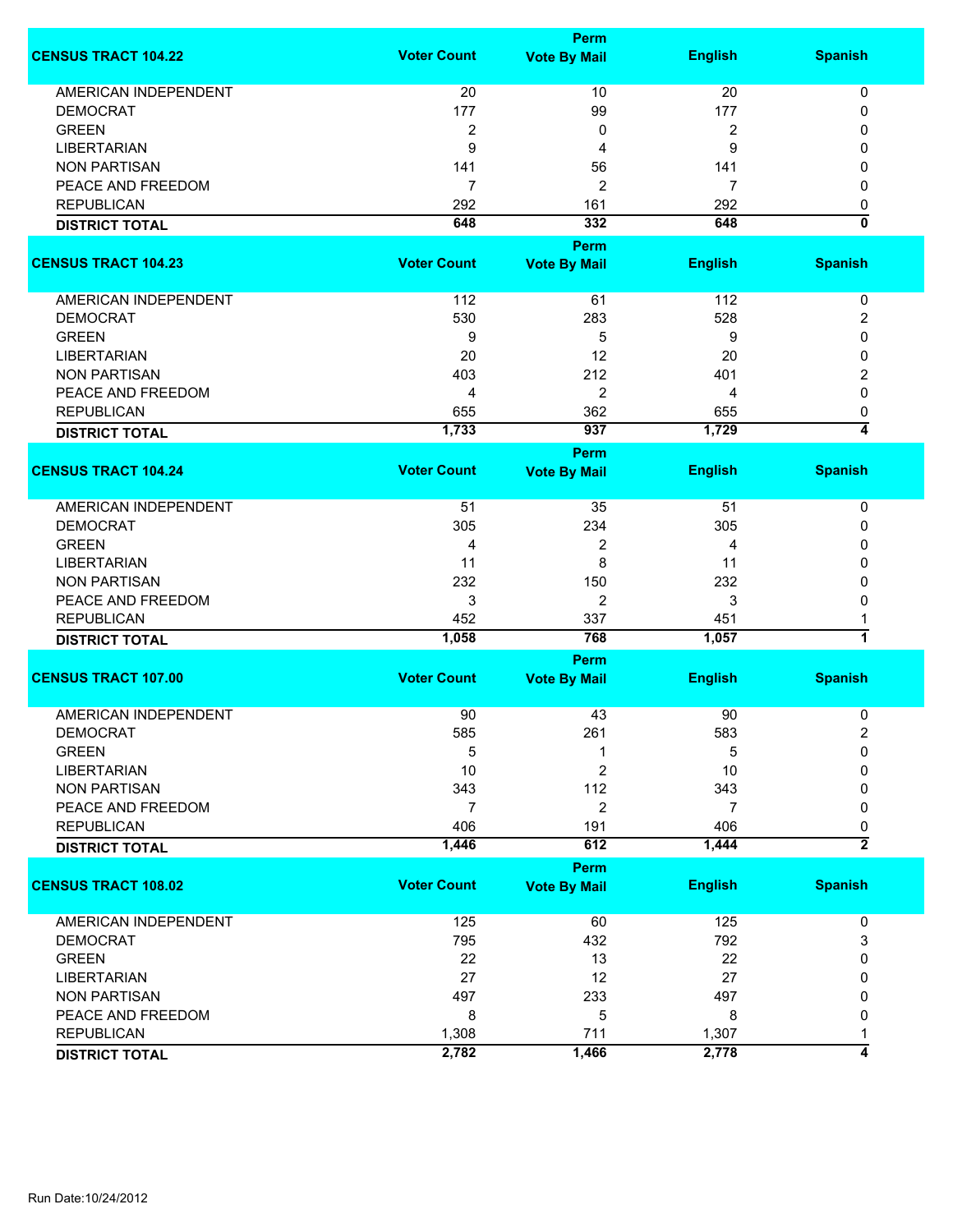|                             |                    | Perm                        |                |                    |
|-----------------------------|--------------------|-----------------------------|----------------|--------------------|
| <b>CENSUS TRACT 108.03</b>  | <b>Voter Count</b> | <b>Vote By Mail</b>         | <b>English</b> | <b>Spanish</b>     |
| <b>AMERICAN INDEPENDENT</b> | 85                 | 42                          | 85             | 0                  |
| AMERICANS ELECT             | 1                  | 0                           | 1              | 0                  |
| <b>DEMOCRAT</b>             | 559                | 316                         | 558            |                    |
| <b>GREEN</b>                | 18                 | 8                           | 17             |                    |
| <b>LIBERTARIAN</b>          | 15                 | $\overline{7}$              | 15             | 0                  |
| <b>NON PARTISAN</b>         | 385                | 199                         | 384            |                    |
| PEACE AND FREEDOM           | 7                  | 6                           | $\overline{7}$ | 0                  |
| <b>REPUBLICAN</b>           | 891                | 471                         | 891            | 0                  |
| <b>DISTRICT TOTAL</b>       | 1,961              | 1,049                       | 1,958          | 3                  |
|                             |                    |                             |                |                    |
| <b>CENSUS TRACT 108.04</b>  | <b>Voter Count</b> | Perm                        | <b>English</b> | <b>Spanish</b>     |
|                             |                    | <b>Vote By Mail</b>         |                |                    |
| AMERICAN INDEPENDENT        | 76                 | 35                          | 76             | $\pmb{0}$          |
| <b>DEMOCRAT</b>             | 425                | 224                         | 424            | 1                  |
| <b>GREEN</b>                | 13                 | 6                           | 13             | 0                  |
| <b>LIBERTARIAN</b>          | 24                 | 13                          | 24             | 0                  |
| <b>NON PARTISAN</b>         | 279                | 133                         | 278            |                    |
| PEACE AND FREEDOM           | 4                  | $\overline{2}$              | 4              | 0                  |
| <b>REPUBLICAN</b>           | 791                | 413                         | 788            | 3                  |
| <b>DISTRICT TOTAL</b>       | 1,612              | 826                         | 1,607          | $\overline{5}$     |
|                             |                    | Perm                        |                |                    |
| <b>CENSUS TRACT 109.01</b>  | <b>Voter Count</b> | <b>Vote By Mail</b>         | <b>English</b> | <b>Spanish</b>     |
| <b>AMERICAN INDEPENDENT</b> | 139                | 68                          | 138            | -1                 |
| <b>DEMOCRAT</b>             | 658                | 373                         | 655            | 3                  |
| <b>GREEN</b>                | 17                 | 5                           | 17             | $\mathbf{0}$       |
| <b>LIBERTARIAN</b>          | 28                 | 12                          | 28             | 0                  |
| <b>NON PARTISAN</b>         | 578                | 275                         | 578            | 0                  |
|                             |                    |                             |                |                    |
| PEACE AND FREEDOM           | 6                  | 3                           | 6              | 0                  |
| <b>REPUBLICAN</b>           | 1,911              | 1,110                       | 1,910          | 1<br>3             |
| <b>DISTRICT TOTAL</b>       | 3,337              | 1,846                       | 3,332          |                    |
| <b>CENSUS TRACT 109.02</b>  | <b>Voter Count</b> | Perm<br><b>Vote By Mail</b> | <b>English</b> | <b>Spanish</b>     |
|                             |                    |                             |                |                    |
| AMERICAN INDEPENDENT        | 97                 | 42                          | 97             | 0                  |
| <b>DEMOCRAT</b>             | 492                | 244                         | 491            |                    |
| <b>GREEN</b>                | 16                 | 3                           | 16             | 0                  |
| <b>LIBERTARIAN</b>          | 11                 | 6                           | 11             | 0                  |
| <b>NON PARTISAN</b>         | 350                | 177                         | 349            |                    |
| PEACE AND FREEDOM           | 6                  | 2                           | 6              | 0                  |
| <b>REPUBLICAN</b>           | 1,258              | 691                         | 1,251          | 7                  |
| <b>DISTRICT TOTAL</b>       | 2,230              | 1,165                       | 2,221          | 5                  |
|                             |                    | Perm                        |                |                    |
| <b>CENSUS TRACT 110.01</b>  | <b>Voter Count</b> | <b>Vote By Mail</b>         | <b>English</b> | <b>Spanish</b>     |
| AMERICAN INDEPENDENT        | 51                 | 24                          | 51             | 0                  |
| <b>DEMOCRAT</b>             | 295                | 145                         | 291            | 4                  |
| <b>GREEN</b>                | 13                 | 7                           | 13             | 0                  |
| <b>LIBERTARIAN</b>          | 14                 | 5                           | 14             | 0                  |
| <b>NON PARTISAN</b>         | 212                | 95                          | 209            | 3                  |
| PEACE AND FREEDOM           | 8                  | 2                           | 8              | 0                  |
| <b>REPUBLICAN</b>           | 540                | 291                         | 539            | 1                  |
| <b>DISTRICT TOTAL</b>       | 1,133              | 569                         | 1,125          | $\overline{\bf 8}$ |
|                             |                    |                             |                |                    |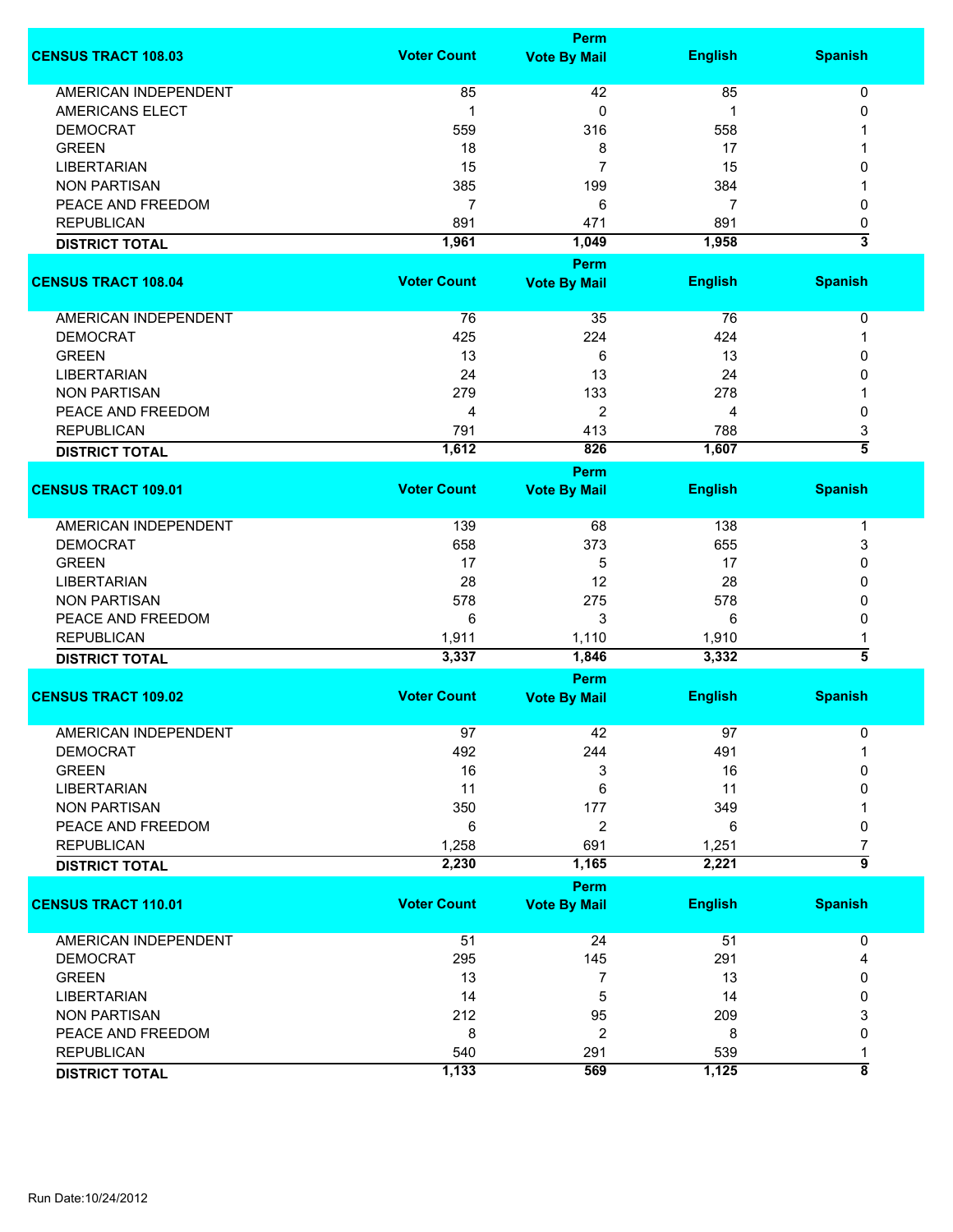|                             |                    | <b>Perm</b>         |                |                         |
|-----------------------------|--------------------|---------------------|----------------|-------------------------|
| <b>CENSUS TRACT 110.02</b>  | <b>Voter Count</b> | <b>Vote By Mail</b> | <b>English</b> | <b>Spanish</b>          |
| <b>AMERICAN INDEPENDENT</b> | 43                 | 19                  | 42             | 1                       |
| <b>DEMOCRAT</b>             | 309                | 175                 | 307            | 2                       |
| <b>GREEN</b>                | 3                  | 3                   | 3              | 0                       |
| <b>LIBERTARIAN</b>          | 4                  | 0                   | 4              | 0                       |
|                             |                    |                     |                |                         |
| <b>NON PARTISAN</b>         | 155                | 77                  | 155            | 0                       |
| PEACE AND FREEDOM           | 7                  | 4                   | 7              | 0                       |
| <b>REPUBLICAN</b>           | 509                | 283                 | 509            | 0                       |
| <b>DISTRICT TOTAL</b>       | 1,030              | 561                 | 1,027          | 3                       |
|                             |                    | <b>Perm</b>         |                |                         |
| <b>CENSUS TRACT 111.01</b>  | <b>Voter Count</b> | <b>Vote By Mail</b> | <b>English</b> | <b>Spanish</b>          |
|                             |                    |                     |                |                         |
| AMERICAN INDEPENDENT        | 84                 | 38                  | 84             | 0                       |
| <b>DEMOCRAT</b>             | 533                | 269                 | 533            | 0                       |
| <b>GREEN</b>                | 17                 | 4                   | 17             | 0                       |
| <b>LIBERTARIAN</b>          | 18                 | 10                  | 18             | 0                       |
| <b>NON PARTISAN</b>         | 405                | 213                 | 404            |                         |
| PEACE AND FREEDOM           | 3                  | 1                   | 3              | 0                       |
| <b>REPUBLICAN</b>           | 1,029              | 519                 | 1,028          | 1                       |
|                             | 2,089              | 1,054               | 2,087          | $\overline{2}$          |
| <b>DISTRICT TOTAL</b>       |                    |                     |                |                         |
|                             |                    | <b>Perm</b>         |                |                         |
| <b>CENSUS TRACT 111.02</b>  | <b>Voter Count</b> | <b>Vote By Mail</b> | <b>English</b> | <b>Spanish</b>          |
| <b>AMERICAN INDEPENDENT</b> | 49                 | 25                  | 49             | 0                       |
| <b>DEMOCRAT</b>             | 288                | 159                 | 286            | 2                       |
| <b>GREEN</b>                | 19                 | 11                  | 19             | 0                       |
| <b>LIBERTARIAN</b>          | 15                 | 5                   | 15             | 0                       |
| <b>NON PARTISAN</b>         | 220                | 93                  | 220            | 0                       |
| <b>REPUBLICAN</b>           | 546                | 250                 | 546            | 0                       |
|                             | 1,137              | 543                 | 1,135          | $\overline{2}$          |
| <b>DISTRICT TOTAL</b>       |                    |                     |                |                         |
|                             |                    | <b>Perm</b>         |                |                         |
| <b>CENSUS TRACT 112.04</b>  | <b>Voter Count</b> | <b>Vote By Mail</b> | <b>English</b> | <b>Spanish</b>          |
| <b>AMERICAN INDEPENDENT</b> |                    | 22                  | 39             |                         |
|                             | 39                 |                     |                | 0                       |
| <b>DEMOCRAT</b>             | 194                | 113                 | 194            | 0                       |
| <b>GREEN</b>                | 3                  | 1                   | 3              | 0                       |
| <b>LIBERTARIAN</b>          | 8                  | 4                   | 8              | 0                       |
| <b>NON PARTISAN</b>         | 131                | 59                  | 131            | 0                       |
| <b>REPUBLICAN</b>           | 401                | 229                 | 401            | 0                       |
| <b>DISTRICT TOTAL</b>       | 776                | 428                 | 776            | $\overline{\mathbf{0}}$ |
|                             |                    | <b>Perm</b>         |                |                         |
| <b>CENSUS TRACT 112.05</b>  | <b>Voter Count</b> | <b>Vote By Mail</b> | <b>English</b> | <b>Spanish</b>          |
|                             |                    |                     |                |                         |
| <b>AMERICAN INDEPENDENT</b> | 22                 | 12                  | 22             | 0                       |
| <b>DEMOCRAT</b>             | 136                | 66                  | 136            | 0                       |
| <b>GREEN</b>                | 3                  | 0                   | 3              | 0                       |
| <b>LIBERTARIAN</b>          | $\overline{7}$     | 3                   | 7              | 0                       |
| <b>NON PARTISAN</b>         | 109                | 47                  | 107            | 2                       |
|                             |                    |                     |                | 0                       |
| PEACE AND FREEDOM           | $\overline{c}$     | 1                   | 2              |                         |
| <b>REPUBLICAN</b>           | 256                | 145                 | 256            | 0                       |
| <b>DISTRICT TOTAL</b>       | 535                | 274                 | 533            | $\overline{2}$          |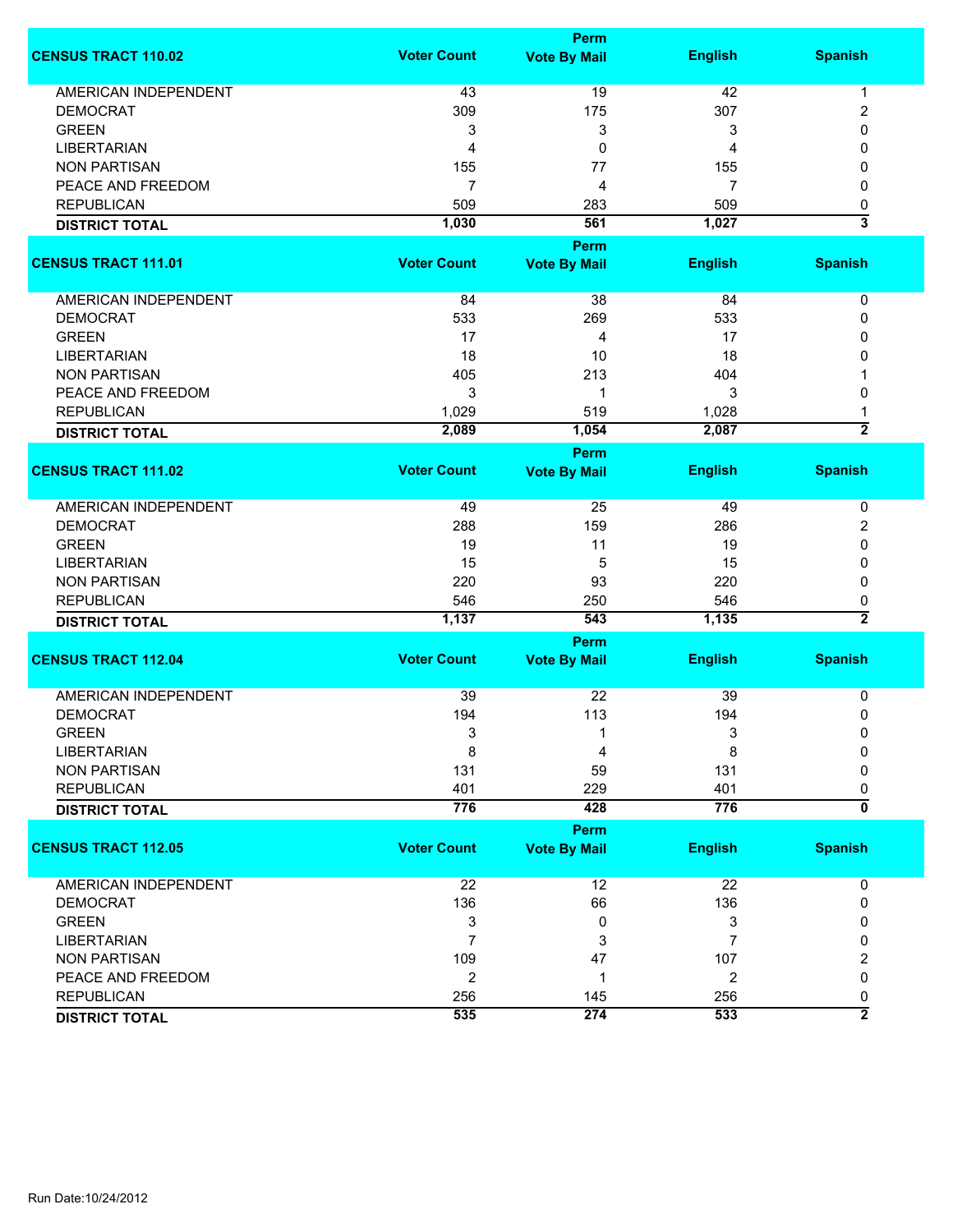|                             |                    | Perm                |                  |                                |
|-----------------------------|--------------------|---------------------|------------------|--------------------------------|
| <b>CENSUS TRACT 112.06</b>  | <b>Voter Count</b> | <b>Vote By Mail</b> | <b>English</b>   | <b>Spanish</b>                 |
| AMERICAN INDEPENDENT        | 19                 | 10                  | 19               | 0                              |
| <b>DEMOCRAT</b>             | 173                | 95                  | 173              | 0                              |
|                             |                    |                     |                  |                                |
| <b>GREEN</b>                | 2                  | 1                   | $\boldsymbol{2}$ | 0                              |
| <b>LIBERTARIAN</b>          | $\overline{7}$     | $\overline{2}$      | $\overline{7}$   | 0                              |
| <b>NON PARTISAN</b>         | 124                | 57                  | 123              | 1                              |
| <b>REPUBLICAN</b>           | 322                | 196                 | 322              | 0                              |
| <b>DISTRICT TOTAL</b>       | 647                | 361                 | 646              | 7                              |
|                             |                    | <b>Perm</b>         |                  |                                |
| <b>CENSUS TRACT 113.00</b>  | <b>Voter Count</b> | <b>Vote By Mail</b> | <b>English</b>   | <b>Spanish</b>                 |
|                             |                    |                     |                  |                                |
| AMERICAN INDEPENDENT        | 45                 | 26                  | 45               | 0                              |
| <b>DEMOCRAT</b>             | 264                | 145                 | 263              | 1                              |
| <b>GREEN</b>                | 4                  | 2                   | 4                | 0                              |
| <b>LIBERTARIAN</b>          | 11                 | 9                   | 11               | 0                              |
| <b>NON PARTISAN</b>         | 183                | 104                 | 181              | 2                              |
| PEACE AND FREEDOM           | 3                  | 0                   | 3                | 0                              |
| <b>REPUBLICAN</b>           | 496                | 279                 | 496              |                                |
|                             |                    | 565                 | 1,003            | 0<br>$\overline{\overline{3}}$ |
| <b>DISTRICT TOTAL</b>       | 1,006              |                     |                  |                                |
|                             |                    | Perm                |                  |                                |
| <b>CENSUS TRACT 114.01</b>  | <b>Voter Count</b> | <b>Vote By Mail</b> | <b>English</b>   | <b>Spanish</b>                 |
| <b>AMERICAN INDEPENDENT</b> | 130                | 54                  | 130              | 0                              |
| <b>DEMOCRAT</b>             | 607                | 262                 | 596              | 11                             |
| <b>GREEN</b>                | 12                 | 2                   | 12               | 0                              |
| <b>LIBERTARIAN</b>          | 18                 | 9                   | 17               |                                |
| <b>NON PARTISAN</b>         | 457                | 192                 | 457              | 0                              |
|                             |                    |                     |                  |                                |
| PEACE AND FREEDOM           | 12                 | 5                   | 12               | 0                              |
| <b>REPUBLICAN</b>           | 924                | 458                 | 923              |                                |
| <b>DISTRICT TOTAL</b>       | 2,160              | 982                 | 2,147            | 13                             |
|                             |                    | Perm                |                  |                                |
| <b>CENSUS TRACT 114.03</b>  | <b>Voter Count</b> | <b>Vote By Mail</b> | <b>English</b>   | <b>Spanish</b>                 |
| <b>AMERICAN INDEPENDENT</b> | 86                 | 45                  | 86               | 0                              |
| <b>DEMOCRAT</b>             | 480                | 251                 | 477              | 3                              |
| <b>GREEN</b>                | 17                 | 9                   | 17               | 0                              |
| <b>LIBERTARIAN</b>          | 18                 | 11                  | 18               | 0                              |
| <b>NON PARTISAN</b>         | 344                | 171                 | 344              | 0                              |
| PEACE AND FREEDOM           | 8                  | 5                   | 8                | 0                              |
|                             |                    |                     |                  |                                |
| <b>REPUBLICAN</b>           | 752                | 421                 | 752              | 0<br>$\overline{\overline{3}}$ |
| <b>DISTRICT TOTAL</b>       | 1,705              | 913                 | 1,702            |                                |
|                             |                    | Perm                |                  |                                |
| <b>CENSUS TRACT 114.04</b>  | <b>Voter Count</b> | <b>Vote By Mail</b> | <b>English</b>   | <b>Spanish</b>                 |
| AMERICAN INDEPENDENT        | 96                 | 46                  | 96               | 0                              |
| <b>DEMOCRAT</b>             | 452                | 210                 | 452              | 0                              |
| <b>GREEN</b>                | 11                 | 5                   | 11               | 0                              |
| <b>LIBERTARIAN</b>          | 19                 | 10                  | 19               | 0                              |
| <b>NON PARTISAN</b>         | 389                | 186                 | 388              |                                |
| PEACE AND FREEDOM           | 9                  | $\overline{2}$      | 9                | 0                              |
|                             |                    |                     |                  |                                |
| <b>REPUBLICAN</b>           | 919                | 495                 | 918              | 1<br>$\overline{2}$            |
| <b>DISTRICT TOTAL</b>       | 1,895              | 954                 | 1,893            |                                |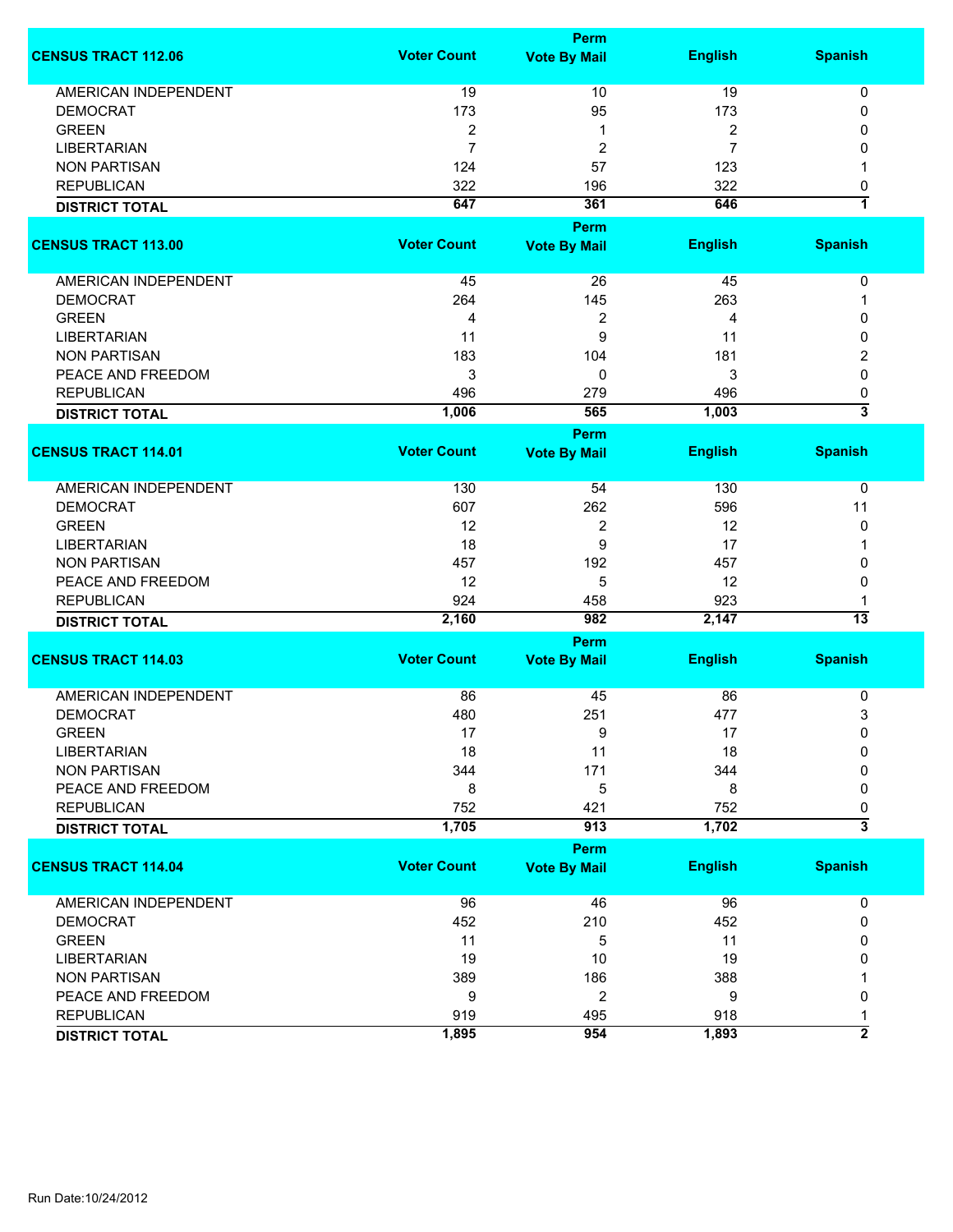|                             |                    | <b>Perm</b>             |                |                         |
|-----------------------------|--------------------|-------------------------|----------------|-------------------------|
| <b>CENSUS TRACT 115.00</b>  | <b>Voter Count</b> | <b>Vote By Mail</b>     | <b>English</b> | <b>Spanish</b>          |
| <b>AMERICAN INDEPENDENT</b> | 66                 | 35                      | 65             | $\mathbf 1$             |
| <b>DEMOCRAT</b>             | 322                | 166                     | 321            | 1                       |
| <b>GREEN</b>                | 13                 | 8                       | 13             | $\mathbf{0}$            |
|                             |                    | 7                       |                | $\mathbf{0}$            |
| <b>LIBERTARIAN</b>          | 8                  |                         | 8              |                         |
| <b>NON PARTISAN</b>         | 246                | 102                     | 245            | 1                       |
| PEACE AND FREEDOM           | 6                  | $\overline{2}$          | 6              | 0                       |
| <b>REPUBLICAN</b>           | 506                | 235                     | 506            | 0                       |
| <b>DISTRICT TOTAL</b>       | 1,167              | 555                     | 1,164          | $\overline{\mathbf{3}}$ |
|                             |                    | <b>Perm</b>             |                |                         |
| <b>CENSUS TRACT 116.00</b>  | <b>Voter Count</b> | <b>Vote By Mail</b>     | <b>English</b> | <b>Spanish</b>          |
| AMERICAN INDEPENDENT        | 160                | 85                      | 160            | 0                       |
| <b>DEMOCRAT</b>             | 941                | 436                     | 935            | 6                       |
| <b>GREEN</b>                | 8                  | 3                       | 8              | 0                       |
| <b>LIBERTARIAN</b>          | 23                 | 10                      | 23             | 0                       |
| <b>NON PARTISAN</b>         | 664                |                         |                |                         |
|                             |                    | 302                     | 664            | 0                       |
| PEACE AND FREEDOM           | 6                  | 3                       | 6              | 0                       |
| <b>REPUBLICAN</b>           | 1,895              | 961                     | 1,891          | 4                       |
| <b>DISTRICT TOTAL</b>       | 3,697              | 1,800                   | 3,687          | $\overline{10}$         |
|                             |                    | Perm                    |                |                         |
| <b>CENSUS TRACT 117.00</b>  | <b>Voter Count</b> | <b>Vote By Mail</b>     | <b>English</b> | <b>Spanish</b>          |
| <b>AMERICAN INDEPENDENT</b> | 36                 | 28                      | 36             | 0                       |
| <b>DEMOCRAT</b>             | 163                | 124                     | 161            | 2                       |
| <b>GREEN</b>                | 3                  | $\overline{\mathbf{c}}$ | 3              | 0                       |
| <b>LIBERTARIAN</b>          | $\overline{2}$     | $\overline{2}$          | $\overline{2}$ | 0                       |
| <b>NON PARTISAN</b>         | 134                | 87                      | 133            |                         |
|                             |                    |                         |                |                         |
| PEACE AND FREEDOM           | 5                  | 3                       | 5              | 0                       |
| <b>REPUBLICAN</b>           | 245                | 190                     | 244            | 1                       |
| <b>DISTRICT TOTAL</b>       | 588                | 436                     | 584            | $\overline{\bf{4}}$     |
|                             |                    | Perm                    |                |                         |
| <b>CENSUS TRACT 118.00</b>  | <b>Voter Count</b> | <b>Vote By Mail</b>     | <b>English</b> | <b>Spanish</b>          |
| <b>AMERICAN INDEPENDENT</b> | 148                | 58                      | 148            | 0                       |
| <b>DEMOCRAT</b>             | 1,037              | 409                     | 1,024          | 13                      |
| <b>GREEN</b>                | 14                 | 3                       | 14             | 0                       |
| <b>LIBERTARIAN</b>          | 17                 | 7                       | 17             | 0                       |
| <b>NON PARTISAN</b>         | 625                | 233                     | 620            | 5                       |
| PEACE AND FREEDOM           | 9                  | 3                       | 9              | 0                       |
|                             |                    |                         |                |                         |
| <b>REPUBLICAN</b>           | 1,133<br>2,983     | 526                     | 1,131<br>2,963 | 2<br>$\overline{20}$    |
| <b>DISTRICT TOTAL</b>       |                    | 1,239                   |                |                         |
|                             |                    | Perm                    |                |                         |
| <b>CENSUS TRACT 119.00</b>  | <b>Voter Count</b> | <b>Vote By Mail</b>     | <b>English</b> | <b>Spanish</b>          |
| AMERICAN INDEPENDENT        | 107                | 40                      | 106            | 1                       |
| <b>DEMOCRAT</b>             | 443                | 159                     | 438            | 5                       |
| <b>GREEN</b>                | 5                  | 2                       | 5              | 0                       |
| <b>LIBERTARIAN</b>          | 16                 | 8                       | 16             | 0                       |
| <b>NON PARTISAN</b>         | 329                | 137                     | 328            |                         |
| PEACE AND FREEDOM           | 4                  | 1                       | 4              | 0                       |
| <b>REPUBLICAN</b>           | 630                |                         | 630            |                         |
|                             |                    | 289                     |                | 0<br>7                  |
| <b>DISTRICT TOTAL</b>       | 1,534              | 636                     | 1,527          |                         |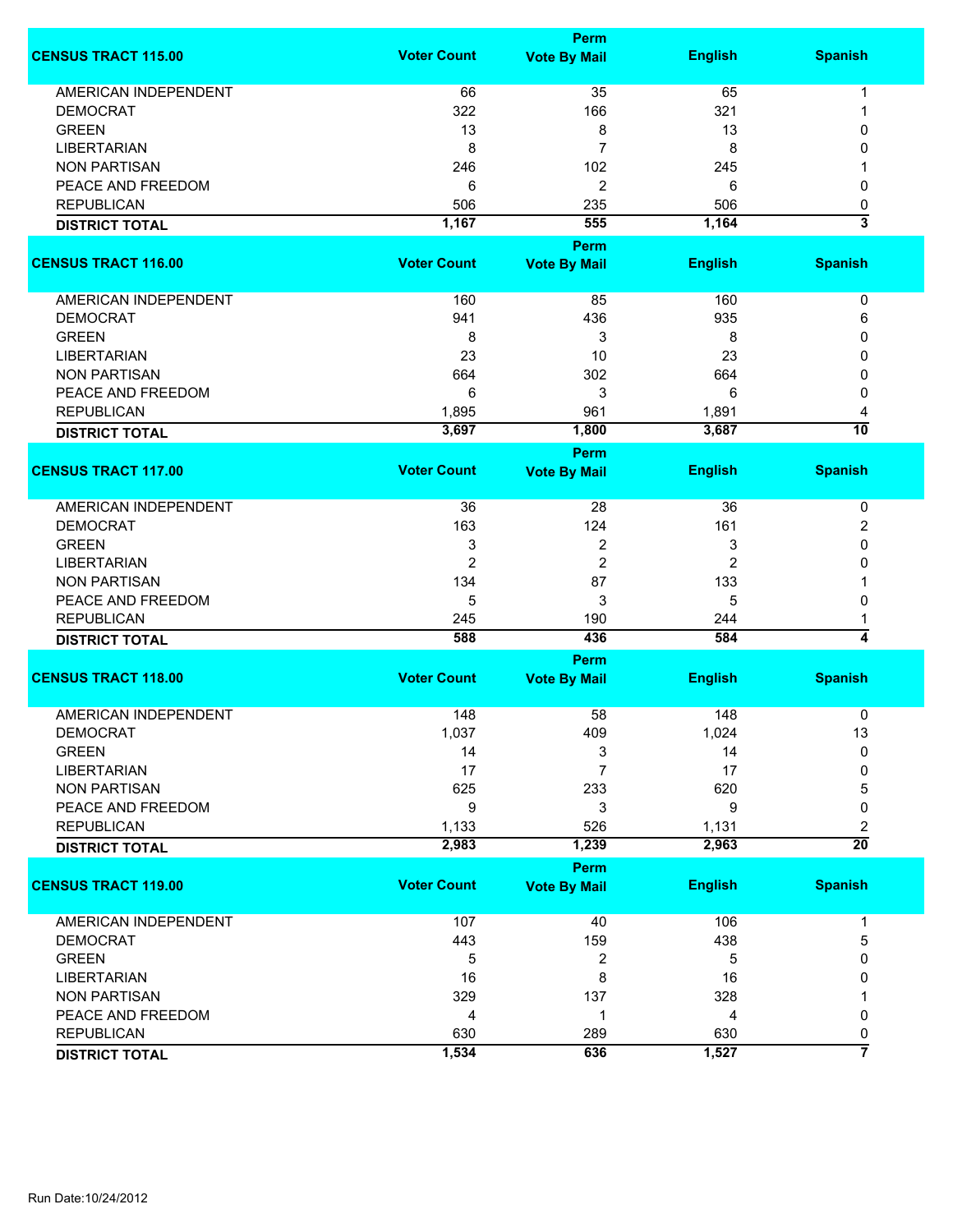|                             |                    | <b>Perm</b>                        |                |                         |
|-----------------------------|--------------------|------------------------------------|----------------|-------------------------|
| <b>CENSUS TRACT 120.01</b>  | <b>Voter Count</b> | <b>Vote By Mail</b>                | <b>English</b> | <b>Spanish</b>          |
| <b>AMERICAN INDEPENDENT</b> | 83                 | 32                                 | 83             | 0                       |
| <b>DEMOCRAT</b>             | 979                | 374                                | 971            | 8                       |
| <b>GREEN</b>                | $\overline{7}$     | 4                                  | 7              | 0                       |
| <b>LIBERTARIAN</b>          | $\overline{2}$     | 1                                  | 2              | 0                       |
| <b>NON PARTISAN</b>         |                    |                                    |                |                         |
|                             | 594                | 214                                | 591            | 3                       |
| PEACE AND FREEDOM           | 7                  | 3                                  | 7              | 0                       |
| <b>REPUBLICAN</b>           | 801                | 368                                | 800            | 1                       |
| <b>DISTRICT TOTAL</b>       | 2,473              | 996                                | 2,461          | $\overline{12}$         |
|                             |                    | <b>Perm</b>                        |                |                         |
| <b>CENSUS TRACT 120.02</b>  | <b>Voter Count</b> | <b>Vote By Mail</b>                | <b>English</b> | <b>Spanish</b>          |
| AMERICAN INDEPENDENT        | 91                 | 31                                 | 91             | $\pmb{0}$               |
| <b>DEMOCRAT</b>             | 889                | 338                                | 880            | 9                       |
| <b>GREEN</b>                | 6                  | 3                                  | 6              | 0                       |
| <b>LIBERTARIAN</b>          | $\overline{7}$     | 4                                  | 7              | 0                       |
|                             |                    |                                    |                |                         |
| <b>NON PARTISAN</b>         | 453                | 163                                | 451            | 2                       |
| PEACE AND FREEDOM           | $\overline{7}$     | 4                                  | 7              | 0                       |
| <b>REPUBLICAN</b>           | 592                | 238                                | 590            | 2                       |
| <b>DISTRICT TOTAL</b>       | 2,045              | 781                                | 2,032          | $\overline{13}$         |
|                             |                    | Perm                               |                |                         |
| <b>CENSUS TRACT 121.01</b>  | <b>Voter Count</b> | <b>Vote By Mail</b>                | <b>English</b> | <b>Spanish</b>          |
| <b>AMERICAN INDEPENDENT</b> | 145                | 75                                 | 145            | 0                       |
| <b>DEMOCRAT</b>             | 854                | 420                                | 845            | 9                       |
| <b>GREEN</b>                | 11                 | 8                                  | 11             | 0                       |
| <b>LIBERTARIAN</b>          | 21                 | 8                                  | 21             | 0                       |
| <b>NON PARTISAN</b>         | 517                | 237                                | 515            | 2                       |
|                             |                    |                                    |                |                         |
| PEACE AND FREEDOM           | 9                  | 3                                  | 9              | $\mathbf 0$             |
| <b>REPUBLICAN</b>           | 1,634              | 858                                | 1,632          | 2                       |
| <b>DISTRICT TOTAL</b>       | 3,191              | 1,609                              | 3,178          | 13                      |
|                             |                    | <b>Perm</b>                        |                |                         |
| <b>CENSUS TRACT 121.03</b>  | <b>Voter Count</b> | <b>Vote By Mail</b>                | <b>English</b> | <b>Spanish</b>          |
| <b>AMERICAN INDEPENDENT</b> | 122                | 69                                 | 122            | 0                       |
| <b>DEMOCRAT</b>             | 467                | 203                                | 461            | 6                       |
| <b>GREEN</b>                | 10                 | 4                                  | 10             | 0                       |
| <b>LIBERTARIAN</b>          | 14                 | 5                                  | 14             | 0                       |
| <b>NON PARTISAN</b>         | 363                | 141                                | 363            | 0                       |
| PEACE AND FREEDOM           | 4                  | 3                                  | 4              | 0                       |
|                             |                    |                                    |                |                         |
| <b>REPUBLICAN</b>           | 741<br>1,721       | 373<br>798                         | 736<br>1,710   | 5<br>$\overline{11}$    |
| <b>DISTRICT TOTAL</b>       |                    |                                    |                |                         |
| <b>CENSUS TRACT 121.04</b>  | <b>Voter Count</b> | <b>Perm</b><br><b>Vote By Mail</b> | <b>English</b> | <b>Spanish</b>          |
|                             |                    |                                    |                |                         |
| <b>AMERICAN INDEPENDENT</b> | 140                | 67                                 | 140            | 0                       |
| <b>DEMOCRAT</b>             | 593                | 303                                | 578            | 15                      |
| <b>GREEN</b>                | 14                 | 5                                  | 14             | 0                       |
| <b>LIBERTARIAN</b>          | 29                 | 13                                 | 29             | 0                       |
| <b>NON PARTISAN</b>         | 492                | 223                                | 491            |                         |
| PEACE AND FREEDOM           | 8                  | 5                                  | 8              | 0                       |
| <b>REPUBLICAN</b>           | 1,127              | 562                                | 1,125          | $\overline{\mathbf{c}}$ |
|                             | 2,403              | 1,178                              | 2,385          | $\overline{18}$         |
| <b>DISTRICT TOTAL</b>       |                    |                                    |                |                         |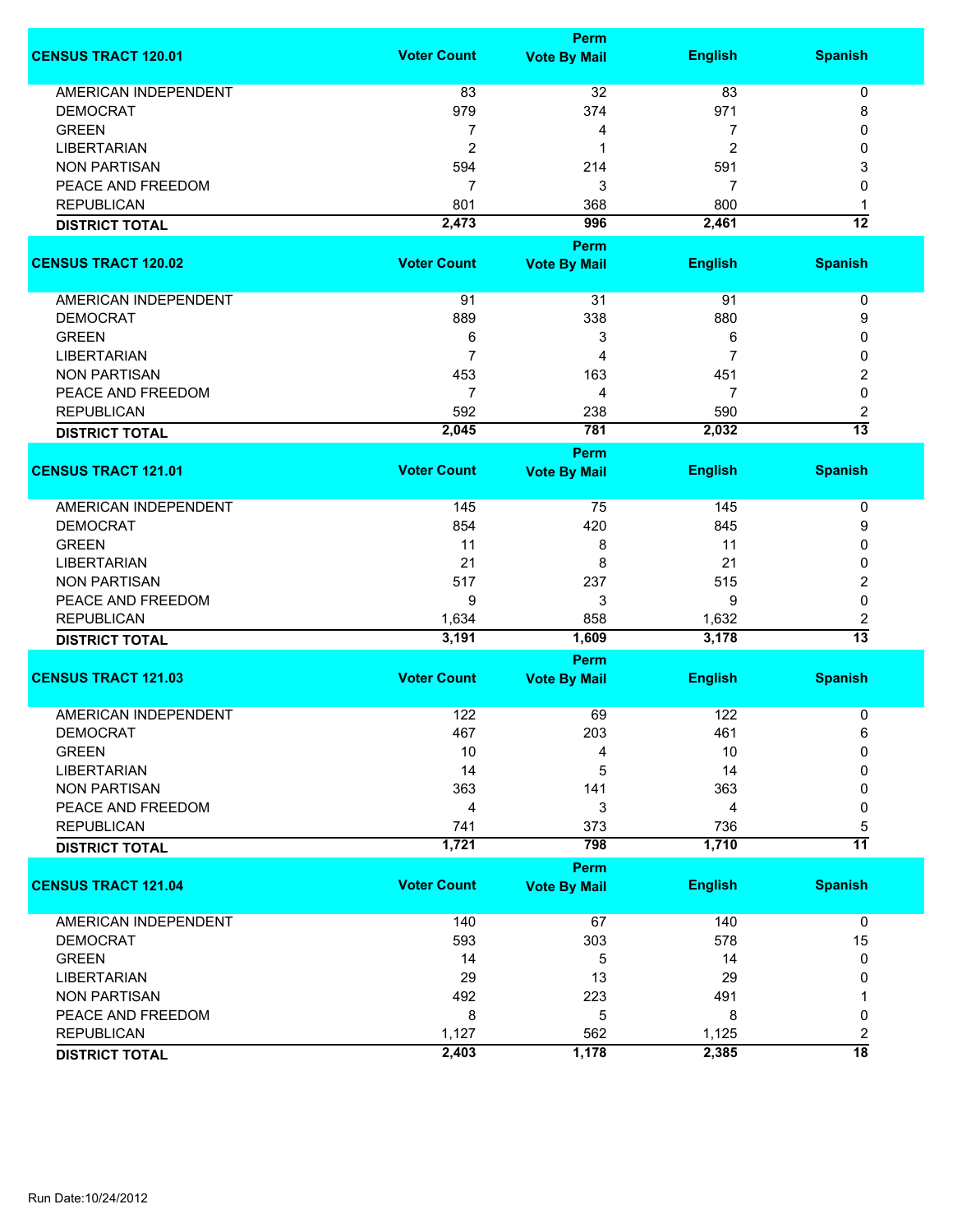|                             |                    | <b>Perm</b>             |                |                           |
|-----------------------------|--------------------|-------------------------|----------------|---------------------------|
| <b>CENSUS TRACT 122.00</b>  | <b>Voter Count</b> | <b>Vote By Mail</b>     | <b>English</b> | <b>Spanish</b>            |
| <b>AMERICAN INDEPENDENT</b> | 17                 | 9                       | 17             | $\pmb{0}$                 |
| <b>DEMOCRAT</b>             | 300                | 144                     | 295            | 5                         |
| <b>GREEN</b>                | 3                  | 0                       | 3              | 0                         |
| <b>LIBERTARIAN</b>          |                    |                         |                | 0                         |
|                             | $\overline{2}$     | 1                       | 2              |                           |
| <b>NON PARTISAN</b>         | 220                | 113                     | 219            | 1                         |
| PEACE AND FREEDOM           | 4                  | 3                       | 4              | 0                         |
| <b>REPUBLICAN</b>           | 288                | 139                     | 285            | 3                         |
| <b>DISTRICT TOTAL</b>       | 834                | 409                     | 825            | $\overline{9}$            |
|                             |                    | <b>Perm</b>             |                |                           |
| <b>CENSUS TRACT 123.00</b>  | <b>Voter Count</b> | <b>Vote By Mail</b>     | <b>English</b> | <b>Spanish</b>            |
| AMERICAN INDEPENDENT        | 8                  | 8                       | 8              | 0                         |
| <b>DEMOCRAT</b>             | 56                 | 48                      | 56             | 0                         |
|                             | 4                  |                         |                |                           |
| <b>GREEN</b>                |                    | 3                       | 4              | 0                         |
| <b>NON PARTISAN</b>         | 21                 | 16                      | 21             | 0                         |
| PEACE AND FREEDOM           | 3                  | 1                       | 3              | 0                         |
| <b>REPUBLICAN</b>           | 33                 | 31                      | 33             | 0                         |
| <b>DISTRICT TOTAL</b>       | 125                | 107                     | 125            | $\overline{\mathfrak{o}}$ |
|                             |                    | Perm                    |                |                           |
| <b>CENSUS TRACT 124.00</b>  | <b>Voter Count</b> | <b>Vote By Mail</b>     | <b>English</b> | <b>Spanish</b>            |
| <b>AMERICAN INDEPENDENT</b> | 30                 | 14                      | 30             | 0                         |
| <b>DEMOCRAT</b>             | 663                | 254                     | 628            | 35                        |
| <b>GREEN</b>                | 3                  | 1                       | 3              | 0                         |
| <b>LIBERTARIAN</b>          | 4                  | 1                       | 4              | 0                         |
| <b>NON PARTISAN</b>         | 230                | 70                      | 219            | 11                        |
| PEACE AND FREEDOM           | 8                  | 1                       | 7              | 1                         |
| <b>REPUBLICAN</b>           | 311                | 120                     | 304            | 7                         |
|                             |                    |                         | 1,195          | $\overline{54}$           |
| <b>DISTRICT TOTAL</b>       | 1,249              | 461                     |                |                           |
|                             |                    | <b>Perm</b>             |                |                           |
| <b>CENSUS TRACT 125.00</b>  | <b>Voter Count</b> | <b>Vote By Mail</b>     | <b>English</b> | <b>Spanish</b>            |
| <b>AMERICAN INDEPENDENT</b> | 36                 | 13                      | 36             | 0                         |
| <b>DEMOCRAT</b>             | 821                | 269                     | 782            | 39                        |
| <b>GREEN</b>                | 7                  | 3                       | 6              |                           |
| <b>LIBERTARIAN</b>          | 9                  | 4                       | 8              |                           |
| <b>NON PARTISAN</b>         | 252                | 73                      | 250            | 2                         |
| PEACE AND FREEDOM           | 8                  | 3                       | 8              | 0                         |
| <b>REPUBLICAN</b>           | 318                | 115                     | 310            | 8                         |
| <b>DISTRICT TOTAL</b>       | 1,451              | 480                     | 1,400          | $\overline{51}$           |
|                             |                    | <b>Perm</b>             |                |                           |
| <b>CENSUS TRACT 127.00</b>  | <b>Voter Count</b> | <b>Vote By Mail</b>     | <b>English</b> | <b>Spanish</b>            |
|                             |                    |                         |                |                           |
| <b>AMERICAN INDEPENDENT</b> | 56                 | 33                      | 56             | 0                         |
| <b>DEMOCRAT</b>             | 786                | 315                     | 765            | 21                        |
| <b>GREEN</b>                | 9                  | $\overline{\mathbf{c}}$ | 9              | 0                         |
| <b>LIBERTARIAN</b>          | 8                  | 3                       | 8              | 0                         |
| <b>NON PARTISAN</b>         | 405                | 176                     | 400            | 5                         |
| PEACE AND FREEDOM           | 6                  | 2                       | 6              | 0                         |
| <b>REPUBLICAN</b>           | 635                | 284                     | 630            | 5                         |
| <b>DISTRICT TOTAL</b>       | 1,905              | 815                     | 1,874          | $\overline{31}$           |
|                             |                    |                         |                |                           |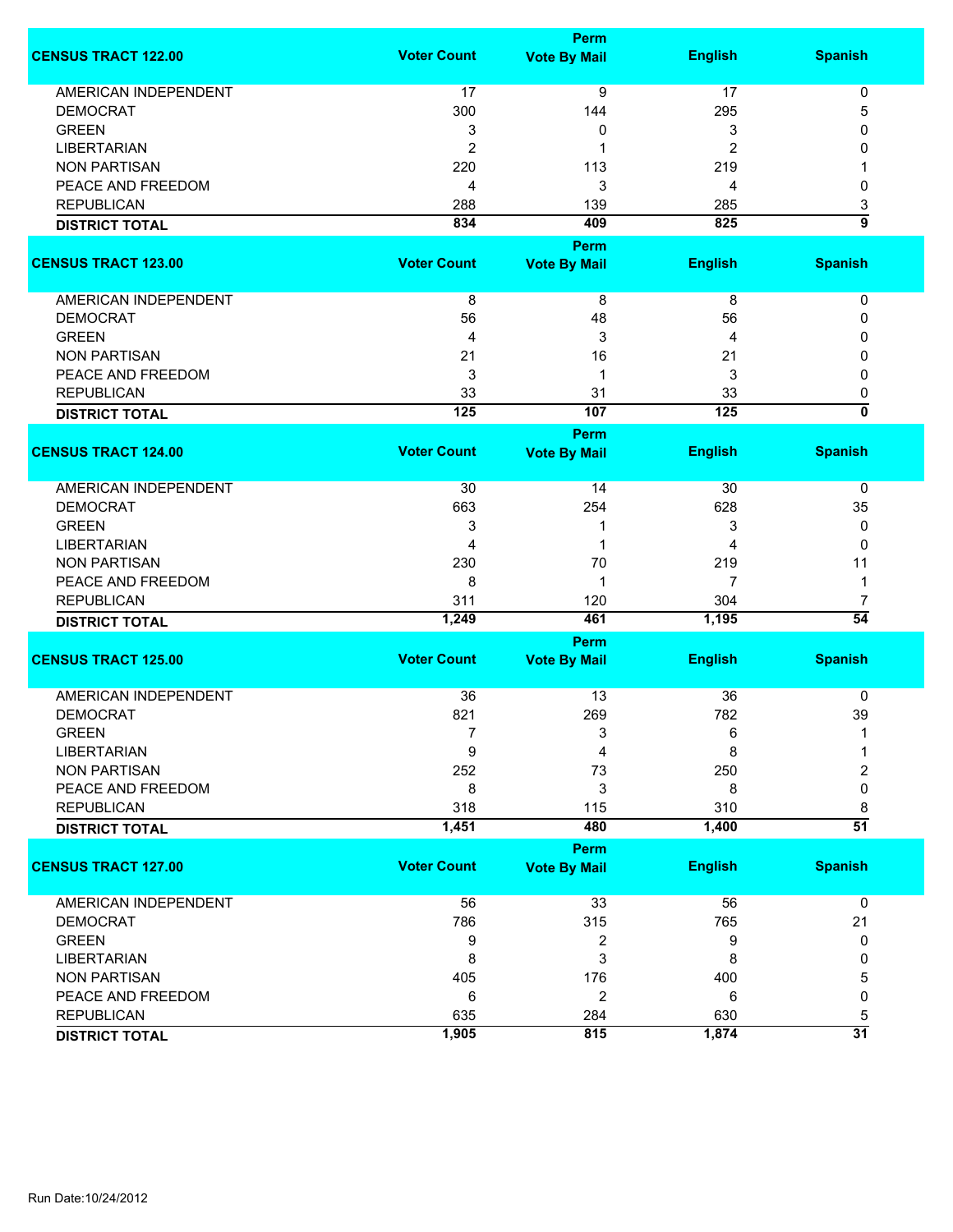|                                            |                    | <b>Perm</b>                        |                |                              |
|--------------------------------------------|--------------------|------------------------------------|----------------|------------------------------|
| <b>CENSUS TRACT 20.29</b>                  | <b>Voter Count</b> | <b>Vote By Mail</b>                | <b>English</b> | <b>Spanish</b>               |
| <b>AMERICAN INDEPENDENT</b>                | 129                | 49                                 | 127            | $\overline{2}$               |
| <b>DEMOCRAT</b>                            | 1,326              | 492                                | 1,314          | 12                           |
| <b>GREEN</b>                               | 17                 | 4                                  | 17             | 0                            |
| <b>LIBERTARIAN</b>                         | 16                 |                                    | 16             |                              |
|                                            |                    | 4                                  |                | 0                            |
| <b>NON PARTISAN</b>                        | 750                | 293                                | 743            | 7                            |
| PEACE AND FREEDOM                          | $\overline{7}$     | 3                                  | 7              | 0                            |
| <b>REPUBLICAN</b>                          | 1,623              | 668                                | 1,613          | 10                           |
| <b>DISTRICT TOTAL</b>                      | 3,868              | 1,513                              | 3,837          | $\overline{31}$              |
| <b>CENSUS TRACT 250.00</b>                 | <b>Voter Count</b> | <b>Perm</b><br><b>Vote By Mail</b> | <b>English</b> | <b>Spanish</b>               |
|                                            |                    |                                    |                |                              |
| AMERICAN INDEPENDENT                       | 16                 | 9                                  | 16             | 0                            |
| <b>DEMOCRAT</b>                            | 139                | 101                                | 139            | 0                            |
| <b>GREEN</b>                               | 1                  | 0                                  | 1              | 0                            |
| <b>LIBERTARIAN</b>                         | 4                  | $\overline{2}$                     | 4              | 0                            |
| <b>NON PARTISAN</b>                        | 150                | 121                                | 150            | 0                            |
|                                            |                    |                                    |                |                              |
| PEACE AND FREEDOM                          | $\overline{2}$     | 1                                  | 2              | 0                            |
| <b>REPUBLICAN</b>                          | 125                | 93                                 | 125            | 0                            |
| <b>DISTRICT TOTAL</b>                      | 437                | $\overline{327}$                   | 437            | ō                            |
|                                            |                    | <b>Perm</b>                        |                |                              |
| <b>CENSUS TRACT 251.00</b>                 | <b>Voter Count</b> | <b>Vote By Mail</b>                | <b>English</b> | <b>Spanish</b>               |
| AMERICAN INDEPENDENT                       | 30                 | 18                                 | 30             | 0                            |
| <b>DEMOCRAT</b>                            | 241                | 123                                | 239            | 2                            |
| <b>NON PARTISAN</b>                        | 106                | 46                                 | 106            | 0                            |
| PEACE AND FREEDOM                          | $\mathbf 1$        | 0                                  | -1             | 0                            |
|                                            | 217                |                                    |                |                              |
| <b>REPUBLICAN</b>                          |                    | 147                                | 216            | 1<br>$\overline{\mathbf{3}}$ |
| <b>DISTRICT TOTAL</b>                      | 595                | 334<br><b>Perm</b>                 | 592            |                              |
| <b>CENSUS TRACT 112.03</b>                 | <b>Voter Count</b> | <b>Vote By Mail</b>                | <b>English</b> | <b>Spanish</b>               |
|                                            |                    |                                    |                |                              |
| <b>AMERICAN INDEPENDENT</b>                | 43                 | 25                                 | 43             | 0                            |
| <b>DEMOCRAT</b>                            | 184                | 117                                | 184            | 0                            |
| <b>GREEN</b>                               | 3                  | 2                                  | 3              | $\mathbf 0$                  |
| LIBERTARIAN                                | 11                 |                                    | 11             | 0                            |
| <b>NON PARTISAN</b>                        | 160                | 78                                 | 160            | 0                            |
| PEACE AND FREEDOM                          | $\overline{2}$     | 2                                  | 2              | 0                            |
| <b>REPUBLICAN</b>                          | 565                |                                    | 565            | 0                            |
| <b>DISTRICT TOTAL</b>                      | 968                | 349<br>580                         | 968            | $\overline{\mathfrak{o}}$    |
|                                            |                    | Perm                               |                |                              |
| <b>ALTA LOMA AREA</b>                      | <b>Voter Count</b> | <b>Vote By Mail</b>                | <b>English</b> | <b>Spanish</b>               |
| <b>AMERICAN INDEPENDENT</b>                |                    | 0                                  | 1              | 0                            |
| <b>DEMOCRAT</b>                            | 4                  | 3                                  | 4              | 0                            |
| <b>NON PARTISAN</b>                        | 4                  |                                    | 4              | 0                            |
|                                            |                    |                                    |                |                              |
| <b>REPUBLICAN</b><br><b>DISTRICT TOTAL</b> | 27<br>36           | 21<br>25                           | 27<br>36       | 0<br>Ō                       |
|                                            |                    | <b>Perm</b>                        |                |                              |
| <b>AMBOY AREA</b>                          | <b>Voter Count</b> | <b>Vote By Mail</b>                | <b>English</b> | <b>Spanish</b>               |
| <b>NON PARTISAN</b>                        | 0                  | 0                                  | 0              | 0                            |
| <b>DISTRICT TOTAL</b>                      | $\mathbf{0}$       | $\overline{\mathbf{0}}$            | $\overline{0}$ | $\overline{\mathbf{0}}$      |
|                                            |                    |                                    |                |                              |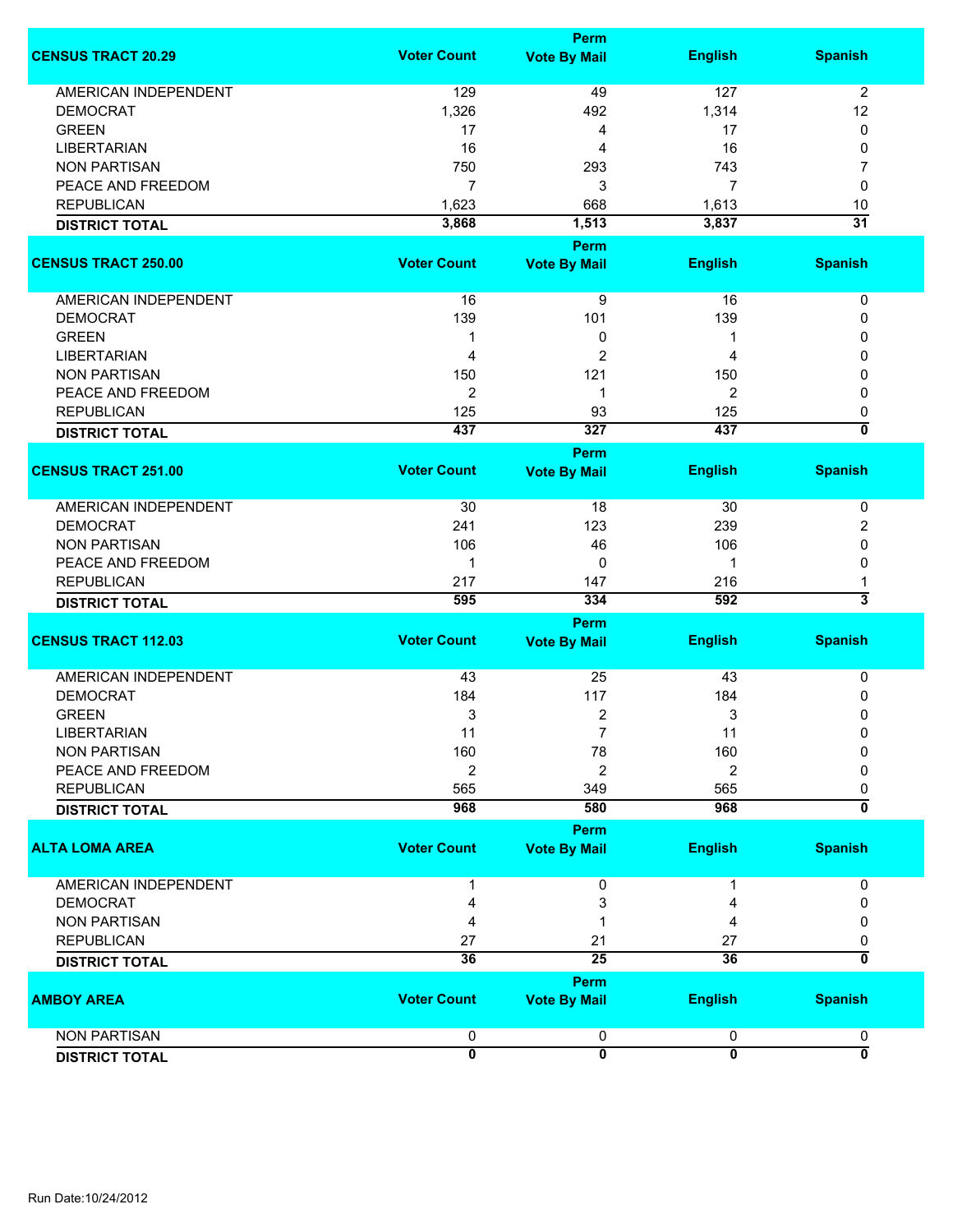|                             |                    | <b>Perm</b>         |                 |                     |
|-----------------------------|--------------------|---------------------|-----------------|---------------------|
| <b>ARROWHEAD FARMS AREA</b> | <b>Voter Count</b> | <b>Vote By Mail</b> | <b>English</b>  | <b>Spanish</b>      |
| <b>AMERICAN INDEPENDENT</b> | 69                 | 31                  | 68              | $\mathbf 1$         |
| <b>AMERICANS ELECT</b>      | $\mathbf{1}$       | 1                   | 1               | 0                   |
| <b>DEMOCRAT</b>             | 536                | 210                 | 523             | 13                  |
| <b>GREEN</b>                | 4                  | 3                   | 4               | 0                   |
| <b>LIBERTARIAN</b>          | 5                  | 1                   | 5               | 0                   |
| <b>NON PARTISAN</b>         | 296                | 115                 | 289             | 7                   |
| PEACE AND FREEDOM           | 8                  | 5                   | 8               | 0                   |
| <b>REPUBLICAN</b>           | 469                | 214                 | 464             | 5                   |
| <b>DISTRICT TOTAL</b>       | 1,388              | 580                 | 1,362           | $\overline{26}$     |
|                             |                    | Perm                |                 |                     |
| <b>BAKER AREA</b>           | <b>Voter Count</b> | <b>Vote By Mail</b> | <b>English</b>  | <b>Spanish</b>      |
| AMERICAN INDEPENDENT        | 7                  | 0                   | 7               | 0                   |
| <b>DEMOCRAT</b>             | 26                 | 9                   | 26              | 0                   |
| <b>GREEN</b>                | $\mathbf{1}$       | 0                   | $\mathbf 1$     | 0                   |
| <b>NON PARTISAN</b>         | 46                 | 18                  | 42              | 4                   |
| PEACE AND FREEDOM           | $\overline{2}$     | 1                   | 1               |                     |
| <b>REPUBLICAN</b>           | 22                 | 6                   | 22              | 0                   |
| <b>DISTRICT TOTAL</b>       | 104                | 34                  | 99              | $\overline{\bf{5}}$ |
|                             |                    | <b>Perm</b>         |                 |                     |
| <b>BALDY MESA AREA</b>      | <b>Voter Count</b> | <b>Vote By Mail</b> | <b>English</b>  | <b>Spanish</b>      |
| AMERICAN INDEPENDENT        | 247                | 118                 | 246             | $\mathbf 1$         |
| <b>DEMOCRAT</b>             | 1,168              | 501                 | 1,157           | 11                  |
| <b>GREEN</b>                | 18                 | 5                   | 18              | 0                   |
| <b>LIBERTARIAN</b>          | 36                 | 13                  | 36              | 0                   |
| <b>NON PARTISAN</b>         | 976                | 396                 | 972             | 4                   |
| PEACE AND FREEDOM           | 12                 | 5                   | 12              | 0                   |
| <b>REPUBLICAN</b>           | 2,579              | 1,245               | 2,573           | 6                   |
| <b>DISTRICT TOTAL</b>       | 5,036              | 2,283               | 5,014           | $\overline{22}$     |
|                             |                    | Perm                |                 |                     |
| <b>BEAR VALLEY AREA</b>     | <b>Voter Count</b> | <b>Vote By Mail</b> | <b>English</b>  | <b>Spanish</b>      |
| <b>AMERICAN INDEPENDENT</b> | 27                 | 17                  | 27              | 0                   |
| <b>DEMOCRAT</b>             | 167                | 108                 | 166             | 1                   |
| <b>GREEN</b>                | 3                  | 2                   | 3               | 0                   |
| <b>LIBERTARIAN</b>          | 5                  | 3                   | 5               | <sup>0</sup>        |
| <b>NON PARTISAN</b>         | 126                | 83                  | 125             |                     |
| PEACE AND FREEDOM           | 4                  | 1                   | 4               | 0                   |
| <b>REPUBLICAN</b>           | 353                | 236                 | 353             | 0                   |
| <b>DISTRICT TOTAL</b>       | 685                | 450                 | 683             | $\overline{2}$      |
|                             |                    | <b>Perm</b>         |                 |                     |
| <b>BEECHER AREA</b>         | <b>Voter Count</b> | <b>Vote By Mail</b> | <b>English</b>  | <b>Spanish</b>      |
| <b>AMERICAN INDEPENDENT</b> | 1                  | 1                   | 1               | 0                   |
| <b>DEMOCRAT</b>             |                    | 1                   |                 | 0                   |
| <b>NON PARTISAN</b>         |                    | 4                   |                 | 0                   |
| <b>REPUBLICAN</b>           | 8                  | 8                   | 8               | 0                   |
| <b>DISTRICT TOTAL</b>       | 14                 | $\overline{14}$     | $\overline{14}$ | ō                   |
|                             |                    |                     |                 |                     |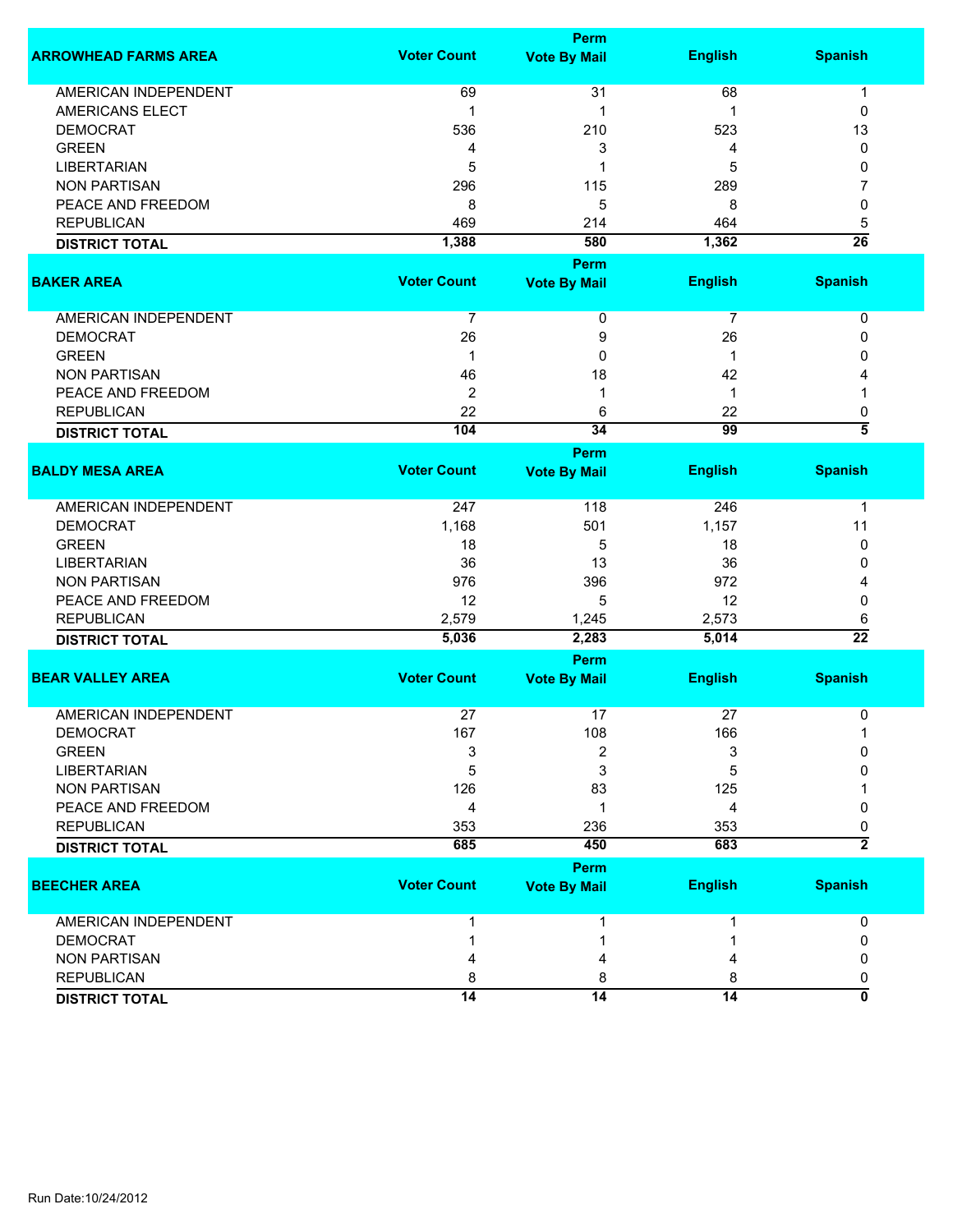|                             |                         | <b>Perm</b>         |                |                |
|-----------------------------|-------------------------|---------------------|----------------|----------------|
| <b>BELL MOUNTAIN AREA</b>   | <b>Voter Count</b>      | <b>Vote By Mail</b> | <b>English</b> | <b>Spanish</b> |
| AMERICAN INDEPENDENT        | 3                       | 3                   | 3              | 0              |
| <b>DEMOCRAT</b>             | 23                      | 21                  | 23             | 0              |
| <b>LIBERTARIAN</b>          | $\overline{2}$          | 2                   | $\overline{2}$ | 0              |
| <b>NON PARTISAN</b>         | 13                      | 9                   | 12             | 1              |
| PEACE AND FREEDOM           | 1                       | 1                   | $\mathbf 1$    | 0              |
| <b>REPUBLICAN</b>           | 33                      | 28                  | 33             | 0              |
|                             | $\overline{75}$         | 64                  | 74             | 7              |
| <b>DISTRICT TOTAL</b>       |                         |                     |                |                |
|                             |                         | Perm                |                |                |
| <b>BIG BEAR CITY AREA</b>   | <b>Voter Count</b>      | <b>Vote By Mail</b> | <b>English</b> | <b>Spanish</b> |
| AMERICAN INDEPENDENT        | 336                     | 160                 | 336            | 0              |
| <b>DEMOCRAT</b>             | 1,670                   | 786                 | 1,656          | 14             |
| <b>GREEN</b>                | 41                      | 16                  | 41             | 0              |
|                             | 65                      | 40                  | 64             | 1              |
| <b>LIBERTARIAN</b>          |                         |                     |                |                |
| <b>NON PARTISAN</b>         | 1,257                   | 575                 | 1,255          | 2              |
| PEACE AND FREEDOM           | 28                      | 11                  | 28             | 0              |
| <b>REPUBLICAN</b>           | 2,779                   | 1,442               | 2,777          | 2              |
| <b>DISTRICT TOTAL</b>       | 6,176                   | 3,030               | 6,157          | 19             |
|                             |                         | Perm                |                |                |
| <b>BLOOMINGTON AREA</b>     | <b>Voter Count</b>      | <b>Vote By Mail</b> | <b>English</b> | <b>Spanish</b> |
| <b>AMERICAN INDEPENDENT</b> | 197                     | 75                  | 189            | 8              |
| <b>DEMOCRAT</b>             | 3,578                   | 1,268               | 3,341          | 237            |
| <b>GREEN</b>                | 34                      | 9                   | 34             | 0              |
| <b>LIBERTARIAN</b>          | 41                      | 14                  | 39             | $\overline{2}$ |
| <b>NON PARTISAN</b>         | 1,592                   | 573                 | 1,520          | 72             |
| PEACE AND FREEDOM           | 49                      | 13                  | 44             | 5              |
| <b>REPUBLICAN</b>           | 2,088                   | 698                 | 2,056          | 32             |
| <b>DISTRICT TOTAL</b>       | 7,579                   | 2,650               | 7,223          | 356            |
|                             |                         | Perm                |                |                |
| <b>CEDAR GLEN AREA</b>      | <b>Voter Count</b>      | <b>Vote By Mail</b> | <b>English</b> | <b>Spanish</b> |
|                             |                         |                     |                |                |
| <b>AMERICAN INDEPENDENT</b> | 14                      | 4                   | 14             | 0              |
| <b>DEMOCRAT</b>             | 79                      | 35                  | 78             | 1              |
| <b>GREEN</b>                | $\overline{\mathbf{c}}$ | 1                   | $\overline{c}$ | 0              |
| <b>LIBERTARIAN</b>          | $\overline{2}$          | 2                   | 2              | 0              |
| <b>NON PARTISAN</b>         | 63                      | 25                  | 62             |                |
| PEACE AND FREEDOM           | $\overline{2}$          | 0                   | $\overline{2}$ | 0              |
| <b>REPUBLICAN</b>           | 100                     | 41                  | 97             | 3              |
| <b>DISTRICT TOTAL</b>       | 262                     | 108                 | 257            | $\overline{5}$ |
|                             |                         | Perm                |                |                |
| <b>CEDARPINES PARK AREA</b> | <b>Voter Count</b>      | <b>Vote By Mail</b> | <b>English</b> | <b>Spanish</b> |
|                             |                         |                     |                |                |
| <b>AMERICAN INDEPENDENT</b> | 28                      | 14                  | 28             | 0              |
| <b>DEMOCRAT</b>             | 181                     | 105                 | 181            | 0              |
| <b>GREEN</b>                | 3                       | 1                   | 3              | 0              |
| <b>LIBERTARIAN</b>          | $\overline{7}$          | 3                   | 7              | 0              |
| <b>NON PARTISAN</b>         | 94                      | 47                  | 94             | 0              |
| PEACE AND FREEDOM           | $\mathbf 1$             | 1                   | 1              | 0              |
| <b>REPUBLICAN</b>           | 330                     | 178                 | 330            | 0              |
| <b>DISTRICT TOTAL</b>       | 644                     | 349                 | 644            | 0              |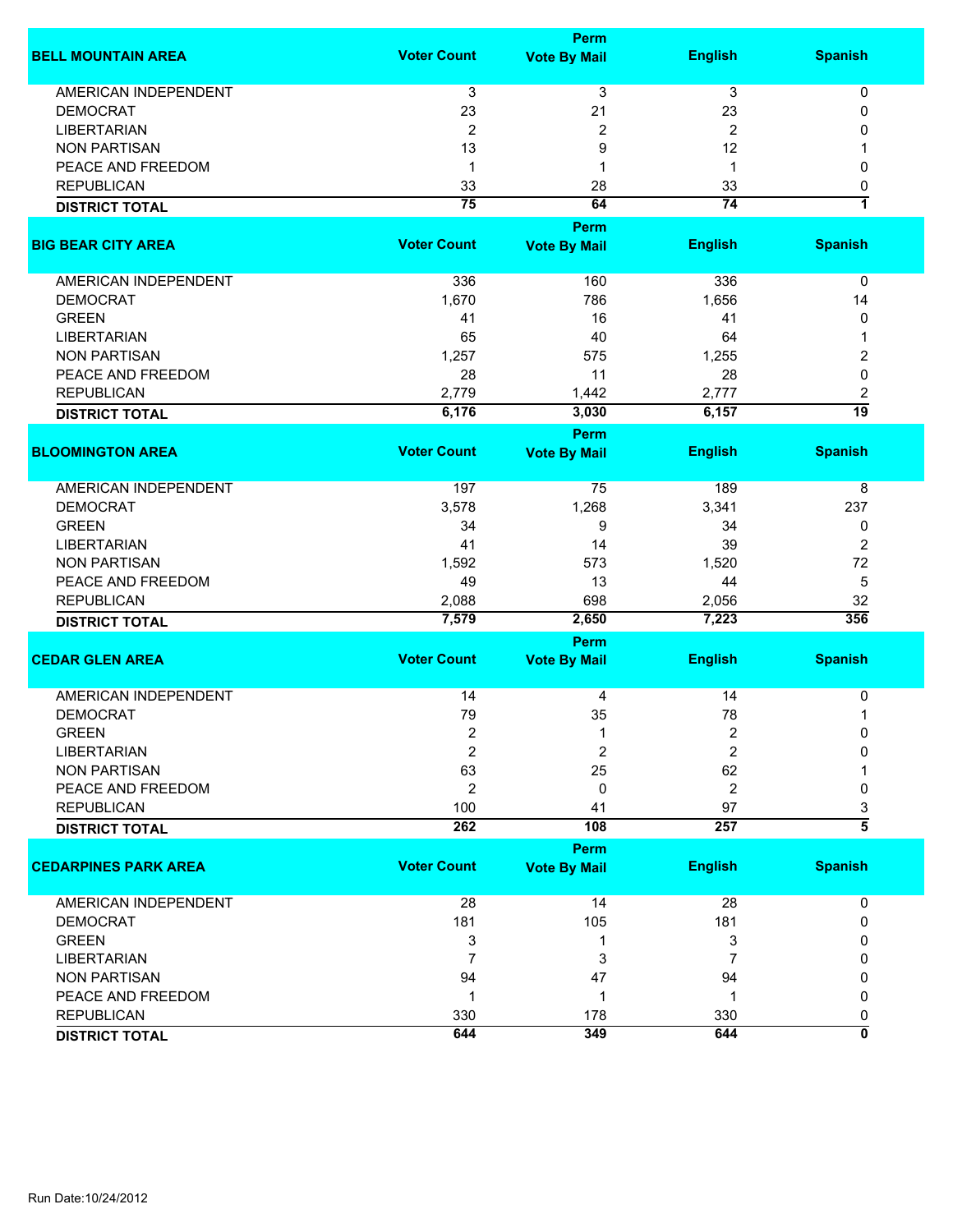|                             |                    | Perm                |                |                    |
|-----------------------------|--------------------|---------------------|----------------|--------------------|
| <b>CENTRAL AREA</b>         | <b>Voter Count</b> | <b>Vote By Mail</b> | <b>English</b> | <b>Spanish</b>     |
| <b>AMERICAN INDEPENDENT</b> | 74                 | 26                  | 74             | 0                  |
| <b>DEMOCRAT</b>             | 1,061              | 419                 | 1,016          | 45                 |
| <b>GREEN</b>                | 9                  | $\overline{c}$      | 9              | 0                  |
| <b>LIBERTARIAN</b>          | 12                 | 6                   | 11             | 1                  |
| <b>NON PARTISAN</b>         | 516                | 175                 | 502            | 14                 |
| PEACE AND FREEDOM           | 12                 | 3                   | 12             | 0                  |
| <b>REPUBLICAN</b>           | 743                | 295                 | 733            | 10                 |
| <b>DISTRICT TOTAL</b>       | 2,427              | 926                 | 2,357          | $\overline{70}$    |
|                             |                    | <b>Perm</b>         |                |                    |
| <b>CRAFTON AREA</b>         | <b>Voter Count</b> | <b>Vote By Mail</b> | <b>English</b> | <b>Spanish</b>     |
|                             |                    |                     |                |                    |
| AMERICAN INDEPENDENT        | 43                 | 23                  | 42             | 1                  |
| <b>DEMOCRAT</b>             | 328                | 142                 | 324            | 4                  |
| <b>GREEN</b>                | 4                  | 1                   | 4              | 0                  |
| <b>LIBERTARIAN</b>          | $\overline{7}$     | 4                   | 7              | 0                  |
| <b>NON PARTISAN</b>         | 225                | 104                 | 224            |                    |
| PEACE AND FREEDOM           | $\overline{2}$     | 1                   | $\overline{2}$ | 0                  |
| <b>REPUBLICAN</b>           | 475                | 255                 | 475            | 0                  |
| <b>DISTRICT TOTAL</b>       | 1,084              | 530                 | 1,078          | $\overline{\bf 6}$ |
|                             |                    | <b>Perm</b>         |                |                    |
| <b>CRESTLINE AREA</b>       | <b>Voter Count</b> | <b>Vote By Mail</b> | <b>English</b> | <b>Spanish</b>     |
|                             |                    |                     |                |                    |
| <b>AMERICAN INDEPENDENT</b> | 198                | 93                  | 198            | 0                  |
| AMERICANS ELECT             | 1                  | 0                   |                | 0                  |
| <b>DEMOCRAT</b>             | 1,206              | 660                 | 1,204          | 2                  |
| <b>GREEN</b>                | 39                 | 19                  | 38             |                    |
| <b>LIBERTARIAN</b>          | 50                 | 25                  | 50             | 0                  |
| <b>NON PARTISAN</b>         | 849                | 410                 | 847            | 2                  |
| PEACE AND FREEDOM           | 13                 | 9                   | 13             | 0                  |
| <b>REPUBLICAN</b>           | 2,099              | 1,108               | 2,096          | 3                  |
| <b>DISTRICT TOTAL</b>       | 4,455              | 2,324               | 4,447          | $\overline{\bf 8}$ |
|                             |                    | Perm                |                |                    |
| <b>DAGGETT AREA</b>         | <b>Voter Count</b> | <b>Vote By Mail</b> | <b>English</b> | <b>Spanish</b>     |
|                             |                    |                     |                |                    |
| <b>AMERICAN INDEPENDENT</b> | 11                 | 9                   | 11             | 0                  |
| <b>DEMOCRAT</b>             | 67                 | 59                  | 66             |                    |
| <b>LIBERTARIAN</b>          | 2                  | 1                   | 2              | 0                  |
| <b>NON PARTISAN</b>         | 49                 | 29                  | 49             | 0                  |
| PEACE AND FREEDOM           | 1                  | 1                   | 1              | 0                  |
| <b>REPUBLICAN</b>           | 79                 | 63                  | 79             | 0                  |
| <b>DISTRICT TOTAL</b>       | 209                | 162                 | 208            | $\overline{1}$     |
|                             |                    | Perm                |                |                    |
| <b>DEL ROSA AREA</b>        | <b>Voter Count</b> | <b>Vote By Mail</b> | <b>English</b> | <b>Spanish</b>     |
| <b>AMERICAN INDEPENDENT</b> | 148                | 73                  | 148            | 0                  |
| <b>DEMOCRAT</b>             | 2,019              | 1,036               | 1,974          | 45                 |
| <b>GREEN</b>                | 18                 | 8                   | 18             | 0                  |
| <b>LIBERTARIAN</b>          | 21                 | 8                   | 20             |                    |
| <b>NON PARTISAN</b>         | 854                | 387                 | 845            | 9                  |
| PEACE AND FREEDOM           | 23                 | 11                  | 23             | 0                  |
| <b>REPUBLICAN</b>           | 1,600              | 851                 | 1,590          | 10                 |
| <b>DISTRICT TOTAL</b>       | 4,683              | 2,374               | 4,618          | $\overline{65}$    |
|                             |                    |                     |                |                    |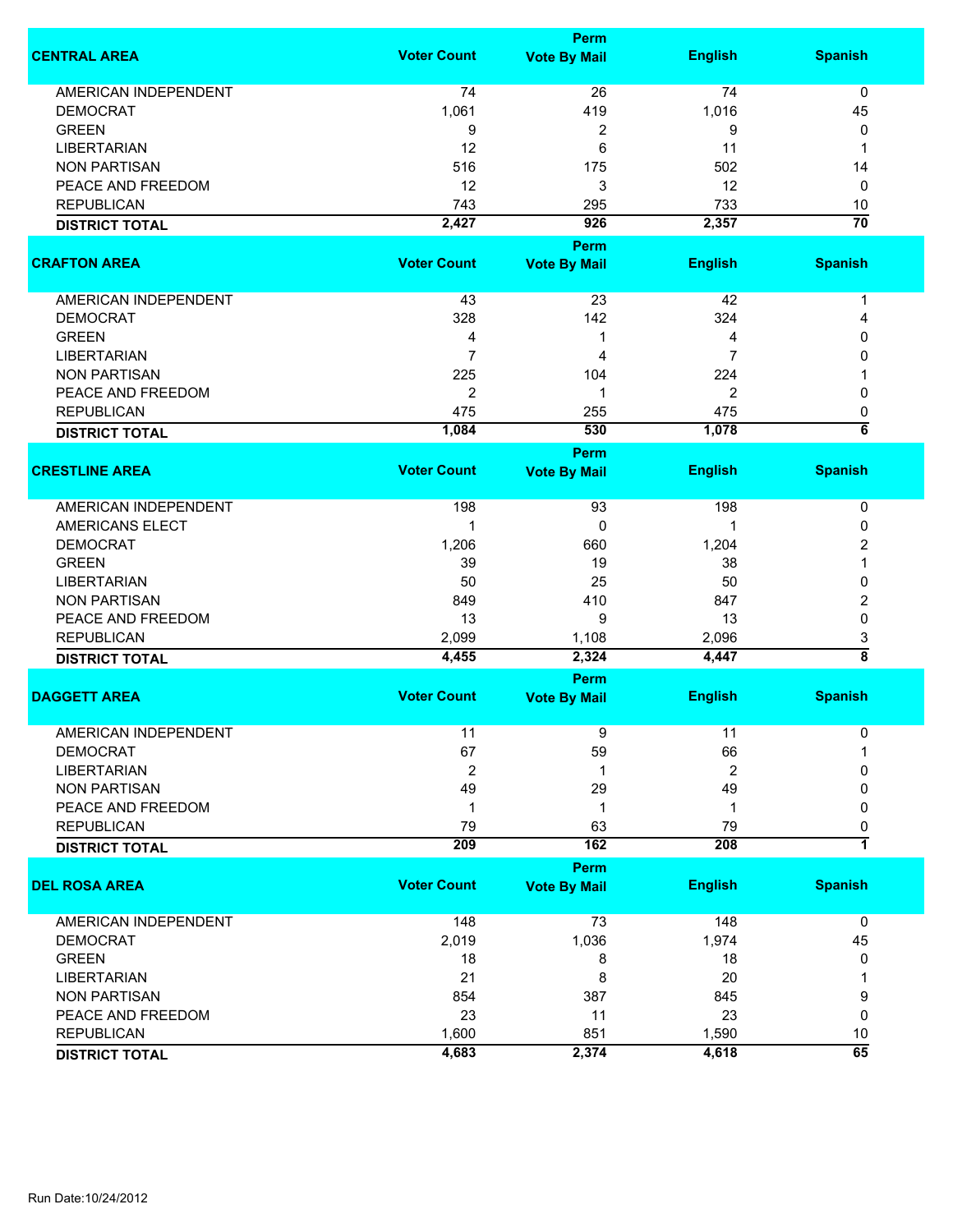|                                   |                         | <b>Perm</b>                        |                         |                         |
|-----------------------------------|-------------------------|------------------------------------|-------------------------|-------------------------|
| <b>DEVORE AREA</b>                | <b>Voter Count</b>      | <b>Vote By Mail</b>                | <b>English</b>          | <b>Spanish</b>          |
| <b>AMERICAN INDEPENDENT</b>       | 57                      | 31                                 | 57                      | 0                       |
| <b>AMERICANS ELECT</b>            | $\mathbf 1$             | 0                                  | 1                       | 0                       |
| <b>DEMOCRAT</b>                   | 328                     | 174                                | 327                     | 1                       |
| <b>GREEN</b>                      |                         | 2                                  |                         | 0                       |
|                                   | 5                       |                                    | 5                       |                         |
| <b>LIBERTARIAN</b>                | 6                       | 4                                  | 6                       | 0                       |
| <b>NON PARTISAN</b>               | 219                     | 108                                | 218                     | 1                       |
| <b>REPUBLICAN</b>                 | 591                     | 320                                | 591                     | 0                       |
| <b>DISTRICT TOTAL</b>             | 1,207                   | 639                                | 1,205                   | $\overline{\mathbf{2}}$ |
| <b>APPLE VALLEY EAST AREA</b>     | <b>Voter Count</b>      | <b>Perm</b>                        | <b>English</b>          | <b>Spanish</b>          |
|                                   |                         | <b>Vote By Mail</b>                |                         |                         |
| AMERICAN INDEPENDENT              | 130                     | 63                                 | 130                     | $\mathbf 0$             |
| <b>DEMOCRAT</b>                   | 528                     | 231                                | 518                     | 10                      |
| <b>GREEN</b>                      | 12                      | 6                                  | 12                      | 0                       |
| <b>LIBERTARIAN</b>                | 25                      | 13                                 | 25                      | 0                       |
| <b>NON PARTISAN</b>               | 461                     | 193                                | 460                     |                         |
|                                   |                         |                                    |                         |                         |
| PEACE AND FREEDOM                 | 8                       | 5                                  | 8                       | 0                       |
| <b>REPUBLICAN</b>                 | 1,087                   | 530                                | 1,086                   | 1                       |
| <b>DISTRICT TOTAL</b>             | 2,251                   | 1,041                              | 2,239                   | $\overline{12}$         |
| <b>BARSTOW EAST AREA</b>          | <b>Voter Count</b>      | <b>Perm</b><br><b>Vote By Mail</b> | <b>English</b>          | <b>Spanish</b>          |
|                                   |                         |                                    |                         |                         |
| <b>AMERICAN INDEPENDENT</b>       | 3                       | 2                                  | 3                       | 0                       |
| <b>DEMOCRAT</b>                   | 14                      | 7                                  | 14                      | 0                       |
| <b>LIBERTARIAN</b>                | $\mathbf{1}$            | 0                                  | 1                       | 0                       |
| <b>NON PARTISAN</b>               | 12                      | 4                                  | 12                      | $\mathbf{0}$            |
| <b>REPUBLICAN</b>                 | 47                      | 33                                 | 47                      | 0                       |
| <b>DISTRICT TOTAL</b>             | $\overline{77}$         | 46                                 | $\overline{77}$         | 0                       |
|                                   |                         | <b>Perm</b>                        |                         |                         |
| <b>EL MIRAGE AREA</b>             | <b>Voter Count</b>      | <b>Vote By Mail</b>                | <b>English</b>          | <b>Spanish</b>          |
| <b>AMERICAN INDEPENDENT</b>       |                         |                                    |                         |                         |
|                                   | 21                      | 11                                 | 20                      | 1                       |
| <b>DEMOCRAT</b>                   | 89                      | 43                                 | 84                      | 5                       |
| <b>LIBERTARIAN</b>                | 9                       | 4                                  | 8                       | 1                       |
| <b>NON PARTISAN</b>               | 64                      | 24                                 | 61                      | 3                       |
| PEACE AND FREEDOM                 | 3                       | 1                                  | 3                       | 0                       |
| <b>REPUBLICAN</b>                 | 121                     | 50                                 | 119                     | 2                       |
| <b>DISTRICT TOTAL</b>             | 307                     | 133                                | 295                     | $\overline{12}$         |
|                                   |                         | <b>Perm</b>                        |                         |                         |
| <b>HIGHLAND EAST AREA</b>         | <b>Voter Count</b>      | <b>Vote By Mail</b>                | <b>English</b>          | <b>Spanish</b>          |
| <b>NON PARTISAN</b>               | 0                       | 0                                  | $\pmb{0}$               | 0                       |
| <b>DISTRICT TOTAL</b>             | $\overline{\mathbf{0}}$ | $\overline{\mathbf{0}}$            | $\overline{\mathbf{0}}$ | 0                       |
|                                   |                         | Perm                               |                         |                         |
| <b>TWENTYNINE PALMS EAST AREA</b> | <b>Voter Count</b>      | <b>Vote By Mail</b>                | <b>English</b>          | <b>Spanish</b>          |
|                                   |                         |                                    |                         |                         |
| AMERICAN INDEPENDENT              | 31                      | 18                                 | 31                      | 0                       |
| <b>DEMOCRAT</b>                   | 158                     | 76                                 | 157                     |                         |
| <b>GREEN</b>                      | 4                       | 3                                  | 4                       | 0                       |
| <b>LIBERTARIAN</b>                | 8                       | 4                                  | 8                       | 0                       |
| <b>NON PARTISAN</b>               | 102                     | 39                                 | 102                     | 0                       |
| PEACE AND FREEDOM                 | $\mathbf 1$             | 1                                  | 1                       | 0                       |
| <b>REPUBLICAN</b>                 | 156                     | 85                                 | 156                     |                         |
|                                   |                         |                                    |                         | 0<br>7                  |
| <b>DISTRICT TOTAL</b>             | 460                     | 226                                | 459                     |                         |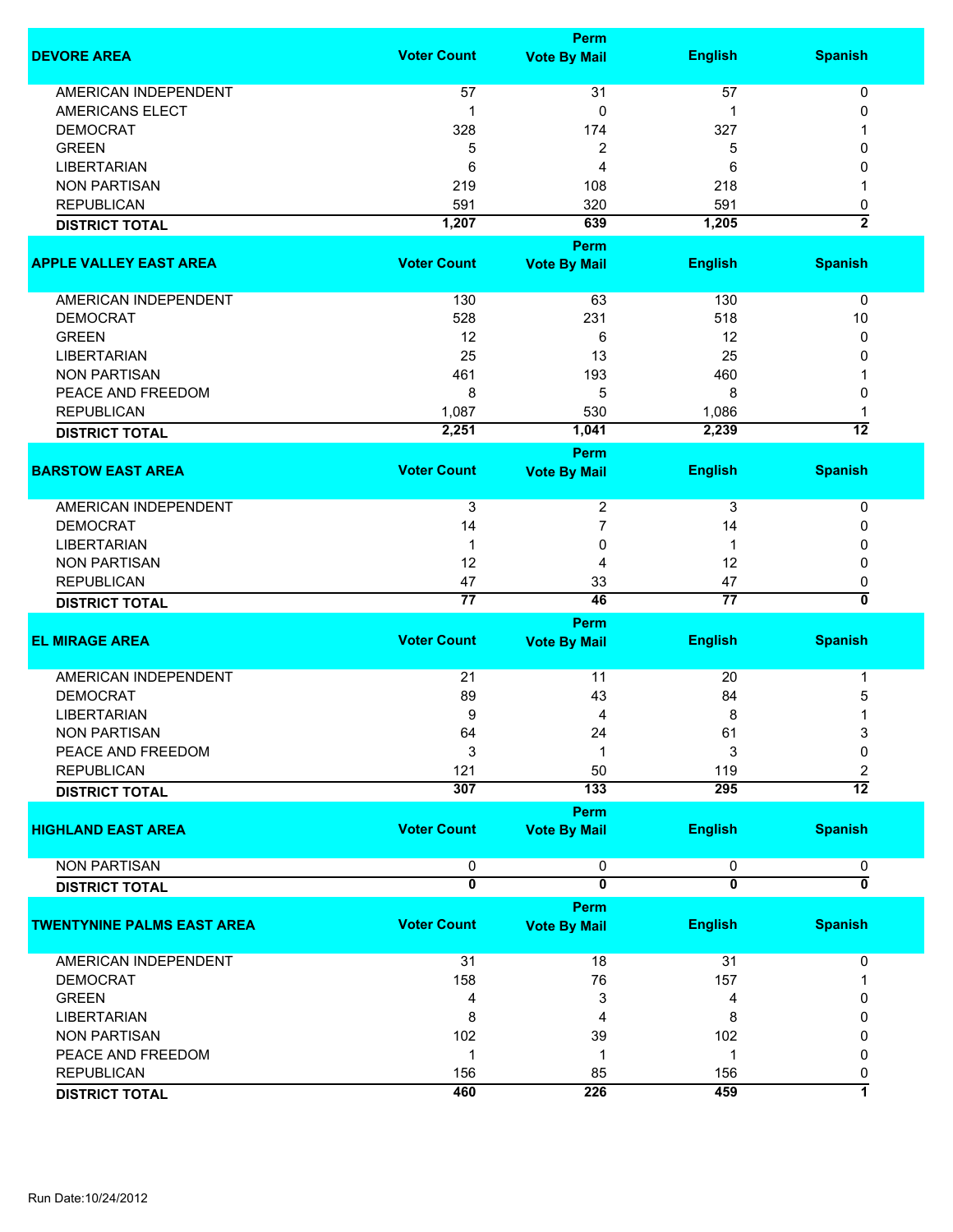|                               |                    | <b>Perm</b>                 |                         |                         |
|-------------------------------|--------------------|-----------------------------|-------------------------|-------------------------|
| <b>ENCHANTMENT AREA</b>       | <b>Voter Count</b> | <b>Vote By Mail</b>         | <b>English</b>          | <b>Spanish</b>          |
| <b>AMERICAN INDEPENDENT</b>   | 36                 | 18                          | 36                      | 0                       |
| <b>DEMOCRAT</b>               | 206                | 85                          | 203                     | 3                       |
| <b>GREEN</b>                  | 9                  | 6                           | 9                       | 0                       |
| <b>LIBERTARIAN</b>            | 7                  | 3                           |                         | 0                       |
| <b>NON PARTISAN</b>           |                    |                             |                         | O                       |
|                               | 146                | 71                          | 146                     |                         |
| PEACE AND FREEDOM             | 3                  | 3                           | 3                       | 0                       |
| <b>REPUBLICAN</b>             | 322                | 160                         | 322                     | 0                       |
| <b>DISTRICT TOTAL</b>         | 729                | 346                         | 726                     | $\overline{\mathbf{3}}$ |
|                               |                    | Perm                        |                         |                         |
| <b>ETIWANDA AREA</b>          | <b>Voter Count</b> | <b>Vote By Mail</b>         | <b>English</b>          | <b>Spanish</b>          |
| <b>NON PARTISAN</b>           | $\mathbf 0$        | 0                           | 0                       | 0                       |
| <b>REPUBLICAN</b>             | 9                  | 9                           | 9                       | 0                       |
| <b>DISTRICT TOTAL</b>         | $\overline{9}$     | $\overline{9}$              | $\overline{9}$          | $\overline{0}$          |
|                               |                    |                             |                         |                         |
|                               |                    | Perm                        |                         |                         |
| <b>ESSEX AREA</b>             | <b>Voter Count</b> | <b>Vote By Mail</b>         | <b>English</b>          | <b>Spanish</b>          |
| AMERICAN INDEPENDENT          | $\overline{2}$     | 0                           | $\overline{\mathbf{c}}$ | 0                       |
| <b>DEMOCRAT</b>               | 7                  | 6                           | 6                       |                         |
| <b>LIBERTARIAN</b>            |                    |                             |                         | 0                       |
| <b>NON PARTISAN</b>           | 4                  | 3                           | 4                       | $\mathbf{0}$            |
|                               | 12                 |                             |                         |                         |
| <b>REPUBLICAN</b>             | $\overline{26}$    | 11                          | 12                      | 0<br>7                  |
| <b>DISTRICT TOTAL</b>         |                    | $\overline{21}$             | $\overline{25}$         |                         |
| <b>FLAMINGO HEIGHTS AREA</b>  | <b>Voter Count</b> | Perm<br><b>Vote By Mail</b> | <b>English</b>          | <b>Spanish</b>          |
|                               |                    |                             |                         |                         |
| AMERICAN INDEPENDENT          | 29                 | 16                          | 29                      | 0                       |
| <b>DEMOCRAT</b>               | 178                | 90                          | 176                     | 2                       |
| <b>GREEN</b>                  | 4                  | 1                           | 4                       | 0                       |
| <b>LIBERTARIAN</b>            | 6                  | 4                           | 6                       | 0                       |
| <b>NON PARTISAN</b>           | 141                | 73                          | 140                     |                         |
| PEACE AND FREEDOM             | 1                  | 1                           | 1                       | 0                       |
| <b>REPUBLICAN</b>             | 250                | 128                         | 250                     | 0                       |
| <b>DISTRICT TOTAL</b>         | 609                | 313                         | 606                     | $\overline{\mathbf{3}}$ |
|                               |                    | <b>Perm</b>                 |                         |                         |
| <b>FOREST HOME AREA</b>       | <b>Voter Count</b> | <b>Vote By Mail</b>         | <b>English</b>          | <b>Spanish</b>          |
| AMERICAN INDEPENDENT          | 37                 | 17                          | 37                      | 0                       |
| <b>DEMOCRAT</b>               | 205                | 95                          | 205                     | $\mathbf{0}$            |
| <b>GREEN</b>                  | 8                  | 6                           | 8                       | 0                       |
| <b>LIBERTARIAN</b>            |                    |                             | 5                       | 0                       |
|                               | 5                  | 4                           |                         |                         |
| <b>NON PARTISAN</b>           | 168                | 60                          | 167                     |                         |
| PEACE AND FREEDOM             | 4                  | $\overline{c}$              | 4                       | 0                       |
| <b>REPUBLICAN</b>             | 282                | 111                         | 282                     | 0                       |
| <b>DISTRICT TOTAL</b>         | 709                | 295                         | 708                     | $\overline{\mathbf{1}}$ |
|                               |                    | Perm                        |                         |                         |
| <b>GREEN VALLEY LAKE AREA</b> | <b>Voter Count</b> | <b>Vote By Mail</b>         | <b>English</b>          | <b>Spanish</b>          |
| <b>AMERICAN INDEPENDENT</b>   | 15                 | $\,6$                       | 15                      | 0                       |
| <b>DEMOCRAT</b>               | 51                 | 24                          | 51                      | 0                       |
| <b>GREEN</b>                  | 3                  | 0                           | 3                       | 0                       |
| <b>LIBERTARIAN</b>            | 5                  | 1                           | 5                       | 0                       |
| <b>NON PARTISAN</b>           | 38                 | 19                          | 38                      | 0                       |
|                               |                    |                             |                         |                         |
| <b>REPUBLICAN</b>             | 116                | 58                          | 116                     | 0                       |
| <b>DISTRICT TOTAL</b>         | 228                | 108                         | 228                     | 0                       |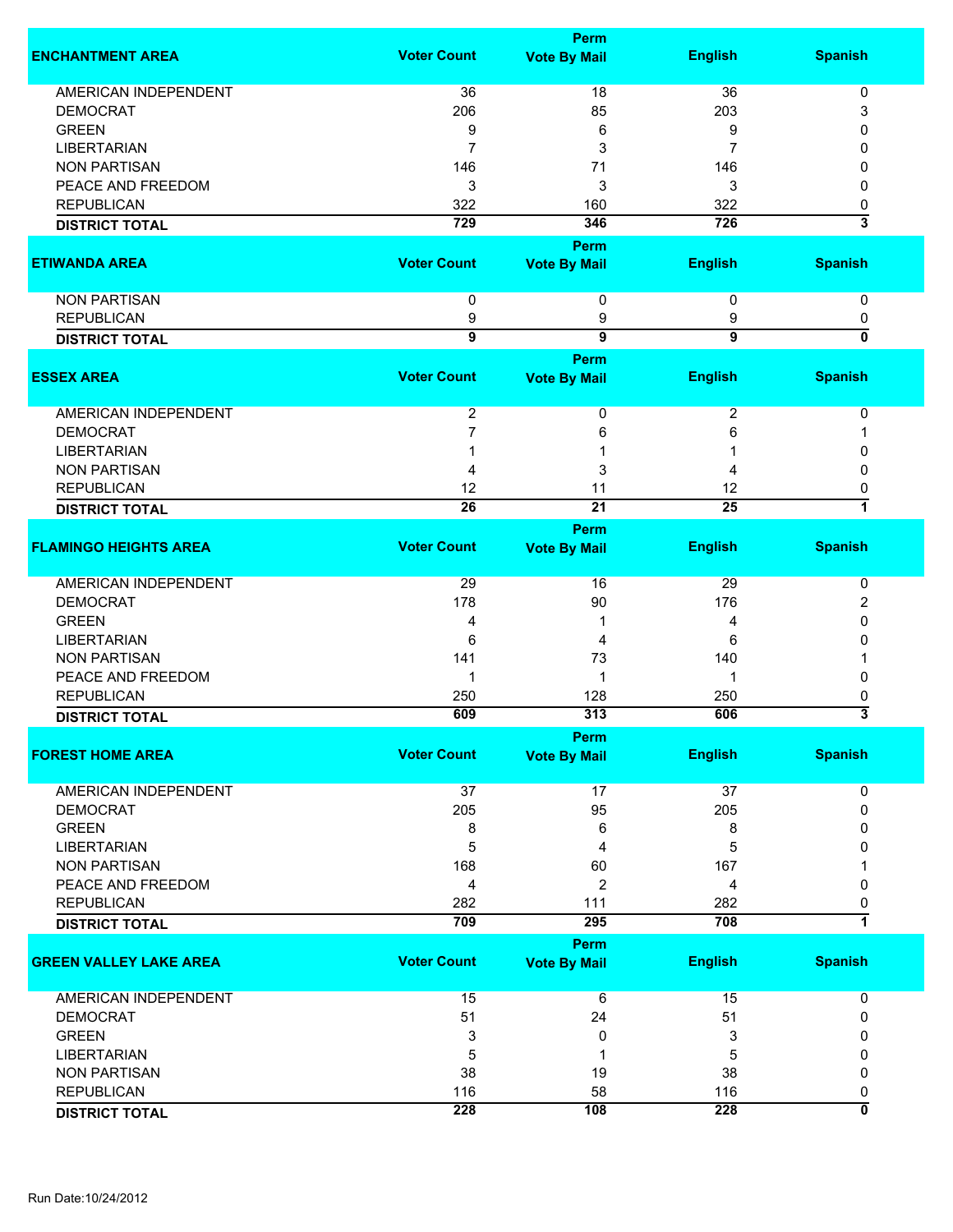|                             |                    | <b>Perm</b>                 |                 |                           |
|-----------------------------|--------------------|-----------------------------|-----------------|---------------------------|
| <b>HAVASU LAKE AREA</b>     | <b>Voter Count</b> | <b>Vote By Mail</b>         | <b>English</b>  | <b>Spanish</b>            |
| AMERICAN INDEPENDENT        | 3                  | 3                           | 3               | 0                         |
| <b>DEMOCRAT</b>             | 29                 | 27                          | 29              | 0                         |
| <b>NON PARTISAN</b>         | 3                  | 3                           | 3               | 0                         |
| <b>REPUBLICAN</b>           | 47                 | 43                          | 47              | 0                         |
| <b>DISTRICT TOTAL</b>       | 82                 | 76                          | 82              | $\mathbf{0}$              |
| <b>HELENDALE AREA</b>       | <b>Voter Count</b> | Perm<br><b>Vote By Mail</b> | <b>English</b>  | <b>Spanish</b>            |
|                             |                    |                             |                 |                           |
| AMERICAN INDEPENDENT        | 140                | 84                          | 140             | 0                         |
| <b>DEMOCRAT</b>             | 802                | 378                         | 800             | 2                         |
| <b>GREEN</b>                | 6                  | 3                           | 6               | 0                         |
| <b>LIBERTARIAN</b>          | 19                 | 8                           | 19              | 0                         |
| <b>NON PARTISAN</b>         | 540                | 261                         | 540             | 0                         |
| PEACE AND FREEDOM           | 3                  | -1                          | 3               | 0                         |
| <b>REPUBLICAN</b>           | 1,714              | 895                         | 1,710           | 4                         |
| <b>DISTRICT TOTAL</b>       | 3,224              | 1,630                       | 3,218           | $\overline{\bf 6}$        |
| <b>HINKLEY AREA</b>         | <b>Voter Count</b> | Perm<br><b>Vote By Mail</b> | <b>English</b>  | <b>Spanish</b>            |
|                             |                    |                             |                 |                           |
| <b>AMERICAN INDEPENDENT</b> | 59                 | 22                          | 59              | 0                         |
| <b>DEMOCRAT</b>             | 233                | 97                          | 229             | 4                         |
| <b>GREEN</b>                | 2                  | 1                           | 2               | 0                         |
| <b>LIBERTARIAN</b>          | 10                 | 3                           | 10              | 0                         |
| <b>NON PARTISAN</b>         | 168                | 79                          | 167             |                           |
| PEACE AND FREEDOM           | $\boldsymbol{2}$   | 0                           | 2               | 0                         |
| <b>REPUBLICAN</b>           | 312                | 144                         | 312             | 0                         |
| <b>DISTRICT TOTAL</b>       | 786                | 346                         | 781             | $\overline{\bf 5}$        |
|                             |                    | <b>Perm</b>                 |                 |                           |
| <b>FORT IRWIN AREA</b>      | <b>Voter Count</b> | <b>Vote By Mail</b>         | <b>English</b>  | <b>Spanish</b>            |
| <b>AMERICAN INDEPENDENT</b> | 16                 | 9                           | 16              | 0                         |
| <b>DEMOCRAT</b>             | 139                | 101                         | 139             | 0                         |
| <b>GREEN</b>                |                    | 0                           |                 | 0                         |
| <b>LIBERTARIAN</b>          | 4                  | 2                           | 4               | 0                         |
| <b>NON PARTISAN</b>         | 150                | 121                         | 150             | 0                         |
| PEACE AND FREEDOM           | 2                  |                             | 2               | 0                         |
| <b>REPUBLICAN</b>           | 125                | 93                          | 125             | 0                         |
| <b>DISTRICT TOTAL</b>       | 437                | 327                         | 437             | $\overline{\mathfrak{o}}$ |
|                             |                    | <b>Perm</b>                 |                 |                           |
| <b>IVANPAH AREA</b>         | <b>Voter Count</b> | <b>Vote By Mail</b>         | <b>English</b>  | <b>Spanish</b>            |
| <b>AMERICAN INDEPENDENT</b> |                    |                             |                 | 0                         |
| <b>DEMOCRAT</b>             |                    | 7                           |                 | 0                         |
| <b>NON PARTISAN</b>         |                    |                             |                 | 0                         |
| <b>REPUBLICAN</b>           | 3                  | 3                           | 3               | 0                         |
| <b>DISTRICT TOTAL</b>       | $\overline{12}$    | $\overline{12}$             | $\overline{12}$ | ō                         |
|                             |                    | Perm                        |                 |                           |
| <b>JOHNSON VALLEY AREA</b>  | <b>Voter Count</b> | <b>Vote By Mail</b>         | <b>English</b>  | <b>Spanish</b>            |
| <b>AMERICAN INDEPENDENT</b> | 4                  | 4                           | 4               | 0                         |
| <b>DEMOCRAT</b>             | 68                 | 63                          | 68              | 0                         |
| <b>LIBERTARIAN</b>          | 3                  | -1                          | 3               |                           |
| <b>NON PARTISAN</b>         | 39                 | 28                          | 39              | 0                         |
| <b>REPUBLICAN</b>           | 85                 | 80                          | 85              | 0                         |
| <b>DISTRICT TOTAL</b>       | 199                | 176                         | 199             | 0                         |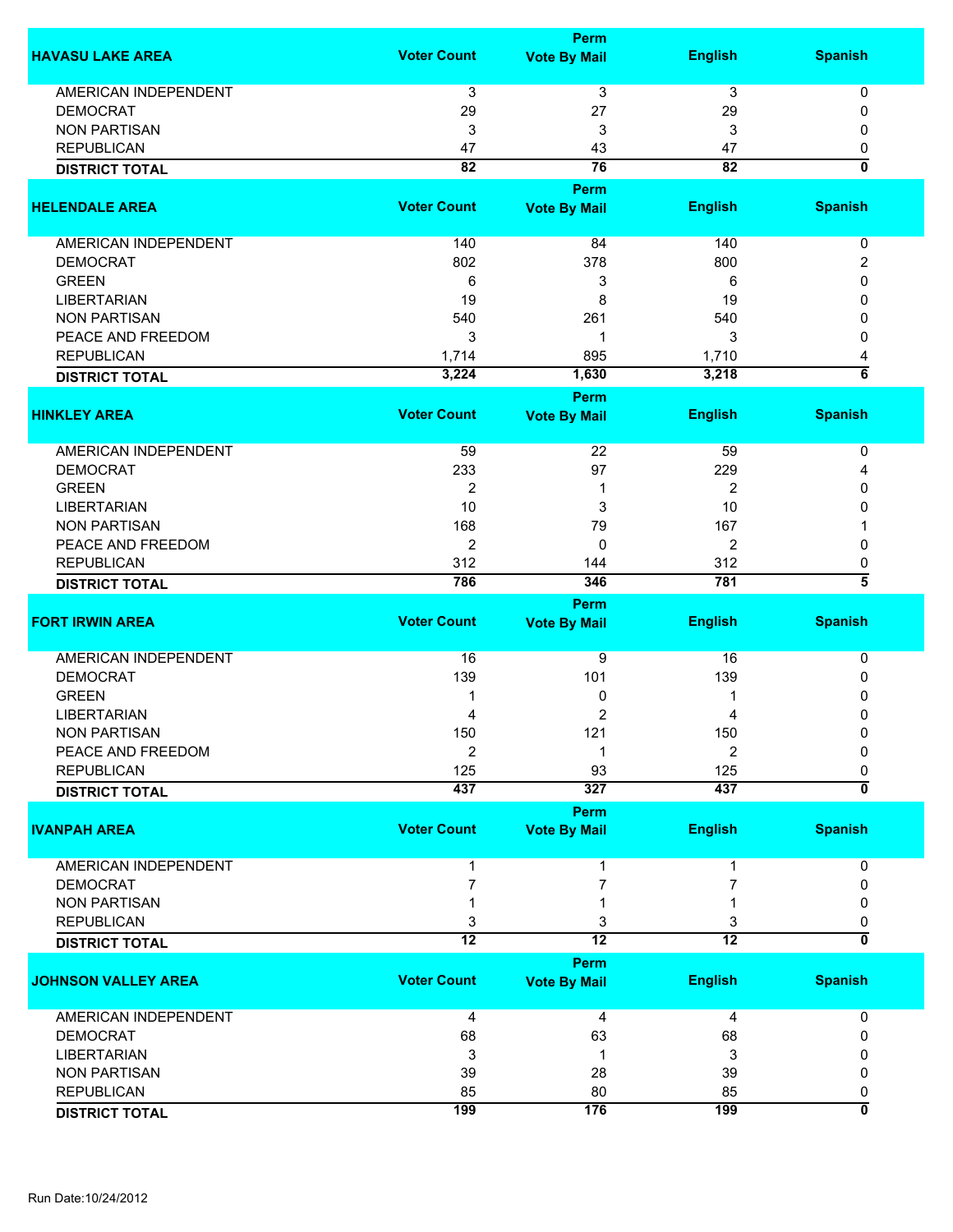|                             |                         | <b>Perm</b>             |                         |                           |
|-----------------------------|-------------------------|-------------------------|-------------------------|---------------------------|
| <b>JOSHUA TREE AREA</b>     | <b>Voter Count</b>      | <b>Vote By Mail</b>     | <b>English</b>          | <b>Spanish</b>            |
| <b>AMERICAN INDEPENDENT</b> | 208                     | 121                     | 207                     | 1                         |
| <b>DEMOCRAT</b>             | 1,303                   | 684                     | 1,294                   | 9                         |
| <b>GREEN</b>                | 51                      | 25                      | 51                      | $\Omega$                  |
|                             |                         |                         |                         |                           |
| <b>LIBERTARIAN</b>          | 39                      | 22                      | 39                      | 0                         |
| <b>NON PARTISAN</b>         | 1,001                   | 488                     | 1,001                   | 0                         |
| PEACE AND FREEDOM           | 20                      | 11                      | 20                      | 0                         |
| <b>REPUBLICAN</b>           | 1,437                   | 809                     | 1,436                   |                           |
| <b>DISTRICT TOTAL</b>       | 4,059                   | 2,160                   | 4,048                   | $\overline{11}$           |
|                             |                         | Perm                    |                         |                           |
| <b>KELSO AREA</b>           | <b>Voter Count</b>      | <b>Vote By Mail</b>     | <b>English</b>          | <b>Spanish</b>            |
| <b>NON PARTISAN</b>         | 0                       | 0                       | 0                       | 0                         |
| <b>REPUBLICAN</b>           | 3                       | 3                       | 3                       | 0                         |
| <b>DISTRICT TOTAL</b>       | $\overline{\mathbf{3}}$ | $\overline{\mathbf{3}}$ | $\overline{\mathbf{3}}$ | $\overline{\mathfrak{o}}$ |
|                             |                         | Perm                    |                         |                           |
| <b>LAKE ARROWHEAD AREA</b>  | <b>Voter Count</b>      | <b>Vote By Mail</b>     | <b>English</b>          | <b>Spanish</b>            |
| <b>AMERICAN INDEPENDENT</b> | 190                     | 98                      | 190                     | 0                         |
| <b>DEMOCRAT</b>             | 1,030                   | 553                     | 1,028                   | 2                         |
| <b>GREEN</b>                | 32                      | $\overline{7}$          | 32                      | 0                         |
| <b>LIBERTARIAN</b>          | 30                      | 12                      | 30                      | 0                         |
| <b>NON PARTISAN</b>         | 747                     | 387                     | 746                     |                           |
|                             |                         |                         |                         |                           |
| PEACE AND FREEDOM           | 11                      | 4                       | 11                      | $\mathbf{0}$              |
| <b>REPUBLICAN</b>           | 2,733                   | 1,634                   | 2,728                   | 5                         |
| <b>DISTRICT TOTAL</b>       | 4,773                   | 2,695                   | 4,765                   | $\overline{\bf 8}$        |
|                             |                         | Perm                    |                         |                           |
| <b>LANDERS AREA</b>         | <b>Voter Count</b>      | <b>Vote By Mail</b>     | <b>English</b>          | <b>Spanish</b>            |
| AMERICAN INDEPENDENT        | 81                      | 43                      | 81                      | $\pmb{0}$                 |
| <b>DEMOCRAT</b>             | 328                     | 176                     | 328                     | 0                         |
| <b>GREEN</b>                | 5                       | 4                       | 5                       | 0                         |
| <b>LIBERTARIAN</b>          | 14                      | 8                       | 14                      | 0                         |
| <b>NON PARTISAN</b>         | 250                     | 131                     | 249                     |                           |
| PEACE AND FREEDOM           | 3                       | 1                       | 3                       | 0                         |
| <b>REPUBLICAN</b>           | 388                     | 218                     | 388                     | $\pmb{0}$                 |
| <b>DISTRICT TOTAL</b>       | 1,069                   | 581                     | 1,068                   | 7                         |
|                             |                         | <b>Perm</b>             |                         |                           |
| <b>LENWOOD AREA</b>         | <b>Voter Count</b>      | <b>Vote By Mail</b>     | <b>English</b>          | <b>Spanish</b>            |
| <b>AMERICAN INDEPENDENT</b> | 127                     | 51                      | 127                     | 0                         |
| <b>DEMOCRAT</b>             | 905                     | 357                     | 892                     | 13                        |
| <b>GREEN</b>                | 11                      |                         | 11                      | 0                         |
|                             |                         | 2                       |                         |                           |
| <b>LIBERTARIAN</b>          | 15                      | 6                       | 15                      | 0                         |
| <b>NON PARTISAN</b>         | 538                     | 199                     | 533                     | 5                         |
| PEACE AND FREEDOM           | 10                      | 4                       | 10                      | 0                         |
| <b>REPUBLICAN</b>           | 1,000                   | 471                     | 998                     | 2                         |
| <b>DISTRICT TOTAL</b>       | 2,606                   | 1,090                   | 2,586                   | $\overline{20}$           |
|                             |                         | Perm                    |                         |                           |
| <b>LUCERNE VALLEY AREA</b>  | <b>Voter Count</b>      | <b>Vote By Mail</b>     | <b>English</b>          | <b>Spanish</b>            |
| <b>AMERICAN INDEPENDENT</b> | 183                     | 94                      | 183                     | $\mathbf 0$               |
| <b>DEMOCRAT</b>             | 729                     | 330                     | 716                     | 13                        |
| <b>GREEN</b>                | 18                      | 5                       | 18                      | 0                         |
| <b>LIBERTARIAN</b>          | 27                      | 11                      | 27                      | 0                         |
|                             |                         |                         |                         |                           |
| <b>NON PARTISAN</b>         | 574                     | 237                     | 574                     | 0                         |
| PEACE AND FREEDOM           | 5                       | 3                       | 5                       | 0                         |
| <b>REPUBLICAN</b>           | 1,145                   | 562                     | 1,138                   | 7                         |
| <b>DISTRICT TOTAL</b>       | 2,681                   | 1,242                   | 2,661                   | $\overline{20}$           |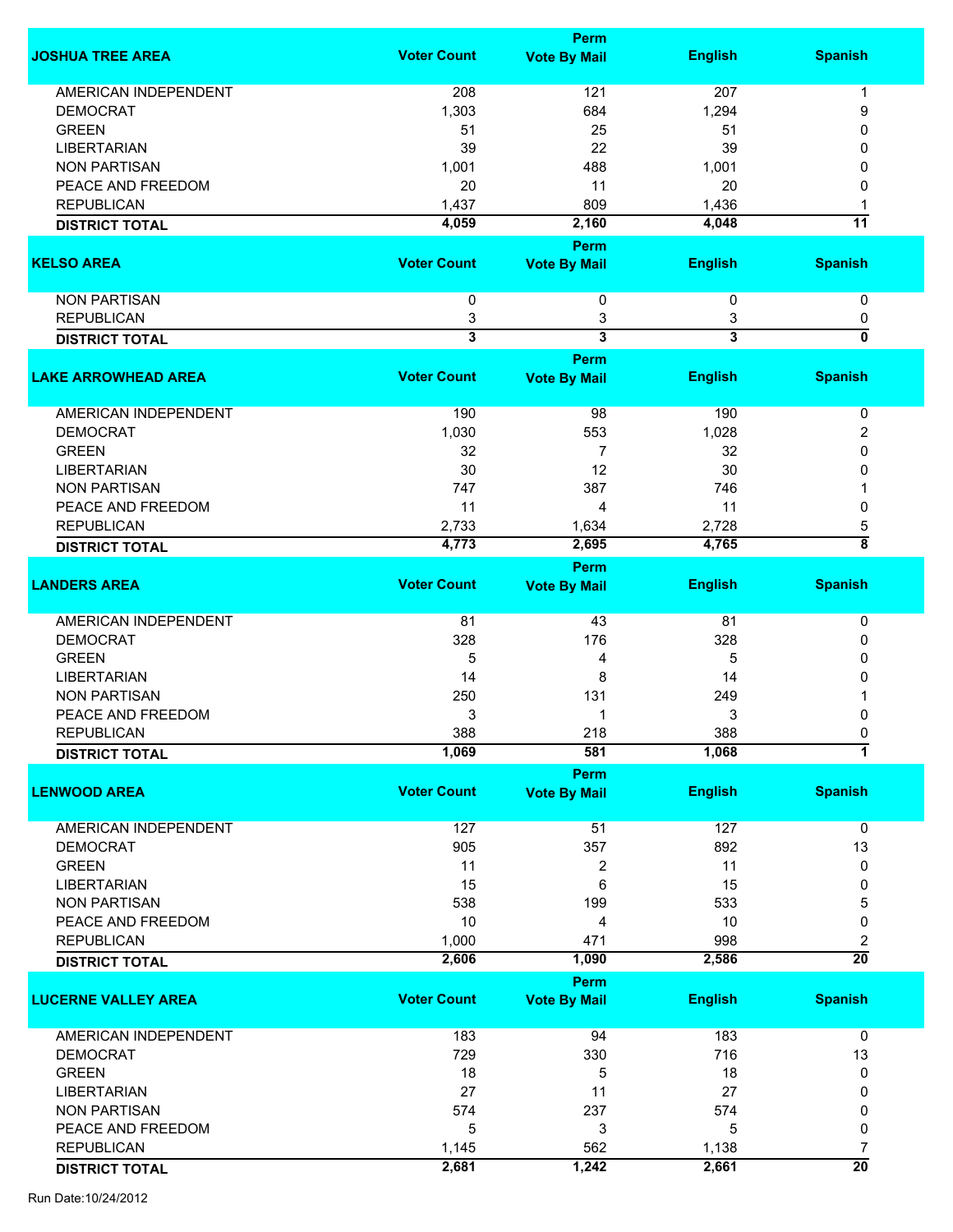|                             |                         | <b>Perm</b>                 |                         |                           |
|-----------------------------|-------------------------|-----------------------------|-------------------------|---------------------------|
| <b>LUDLOW AREA</b>          | <b>Voter Count</b>      | <b>Vote By Mail</b>         | <b>English</b>          | <b>Spanish</b>            |
| <b>AMERICAN INDEPENDENT</b> | 1                       | 1                           | 1                       | 0                         |
| <b>NON PARTISAN</b>         | 0                       | 0                           | 0                       | 0                         |
| <b>REPUBLICAN</b>           | 4                       | 4                           | 4                       | 0                         |
| <b>DISTRICT TOTAL</b>       | $\overline{5}$          | $\overline{5}$              | 5                       | 0                         |
|                             |                         |                             |                         |                           |
| <b>MENTONE AREA</b>         | <b>Voter Count</b>      | Perm<br><b>Vote By Mail</b> | <b>English</b>          | <b>Spanish</b>            |
|                             |                         |                             |                         |                           |
| AMERICAN INDEPENDENT        | 163                     | 66                          | 163                     | 0                         |
| <b>DEMOCRAT</b>             | 1,152                   | 468                         | 1,130                   | 22                        |
| <b>GREEN</b>                | 14                      | 8                           | 14                      | 0                         |
| <b>LIBERTARIAN</b>          | 26                      | 14                          | 26                      | 0                         |
| <b>NON PARTISAN</b>         | 692                     | 278                         | 689                     | 3                         |
| PEACE AND FREEDOM           | 11                      | 4                           | 11                      | 0                         |
| <b>REPUBLICAN</b>           | 1,623                   | 773                         | 1,619                   | 4                         |
| <b>DISTRICT TOTAL</b>       | 3,681                   | 1,611                       | 3,652                   | $\overline{29}$           |
|                             |                         | Perm                        |                         |                           |
| <b>MISSION AREA</b>         | <b>Voter Count</b>      | <b>Vote By Mail</b>         | <b>English</b>          | <b>Spanish</b>            |
| <b>AMERICAN INDEPENDENT</b> | 11                      | 6                           | 11                      | 0                         |
| <b>DEMOCRAT</b>             | 64                      | 56                          | 64                      | 0                         |
| <b>GREEN</b>                | 1                       | 1                           |                         | 0                         |
| <b>NON PARTISAN</b>         | 40                      | 31                          | 40                      | 0                         |
| <b>REPUBLICAN</b>           | 119                     | 98                          | 117                     | 2                         |
| <b>DISTRICT TOTAL</b>       | 235                     | 192                         | 233                     | $\overline{2}$            |
|                             |                         | Perm                        |                         |                           |
| <b>MOJAVE RIVER AREA</b>    | <b>Voter Count</b>      | <b>Vote By Mail</b>         | <b>English</b>          | <b>Spanish</b>            |
| <b>NON PARTISAN</b>         | 0                       | 0                           | 0                       | 0                         |
|                             | $\overline{\mathbf{0}}$ | $\overline{0}$              | $\overline{\mathbf{0}}$ | $\overline{\mathfrak{o}}$ |
| <b>DISTRICT TOTAL</b>       |                         |                             |                         |                           |
| <b>MORONGO VALLEY AREA</b>  | <b>Voter Count</b>      | Perm                        | <b>English</b>          | <b>Spanish</b>            |
|                             |                         | <b>Vote By Mail</b>         |                         |                           |
| <b>AMERICAN INDEPENDENT</b> | 107                     | 56                          | 107                     | 0                         |
| <b>DEMOCRAT</b>             | 572                     | 293                         | 571                     | 1                         |
| <b>GREEN</b>                | 10                      | 6                           | 10                      | 0                         |
| <b>LIBERTARIAN</b>          | 20                      | 8                           | 20                      | 0                         |
| <b>NON PARTISAN</b>         | 421                     | 216                         | 421                     | 0                         |
| PEACE AND FREEDOM           | 3                       | 1                           | 3                       | 0                         |
| <b>REPUBLICAN</b>           | 705                     | 373                         | 700                     | 5                         |
| <b>DISTRICT TOTAL</b>       | 1,838                   | 953                         | 1,832                   | $\overline{\mathbf{6}}$   |
|                             |                         | <b>Perm</b>                 |                         |                           |
| <b>MOUNTAIN PASS AREA</b>   | <b>Voter Count</b>      | <b>Vote By Mail</b>         | <b>English</b>          | <b>Spanish</b>            |
| <b>DEMOCRAT</b>             | 8                       | 6                           | 8                       | 0                         |
| <b>GREEN</b>                |                         |                             |                         | 0                         |
| <b>LIBERTARIAN</b>          |                         |                             |                         | 0                         |
| <b>NON PARTISAN</b>         | 5                       | 4                           | 5                       | 0                         |
| <b>REPUBLICAN</b>           | 11                      | 10                          | 11                      |                           |
|                             |                         |                             |                         | 0                         |
| <b>DISTRICT TOTAL</b>       | 26                      | $\overline{22}$             | 26                      | 0                         |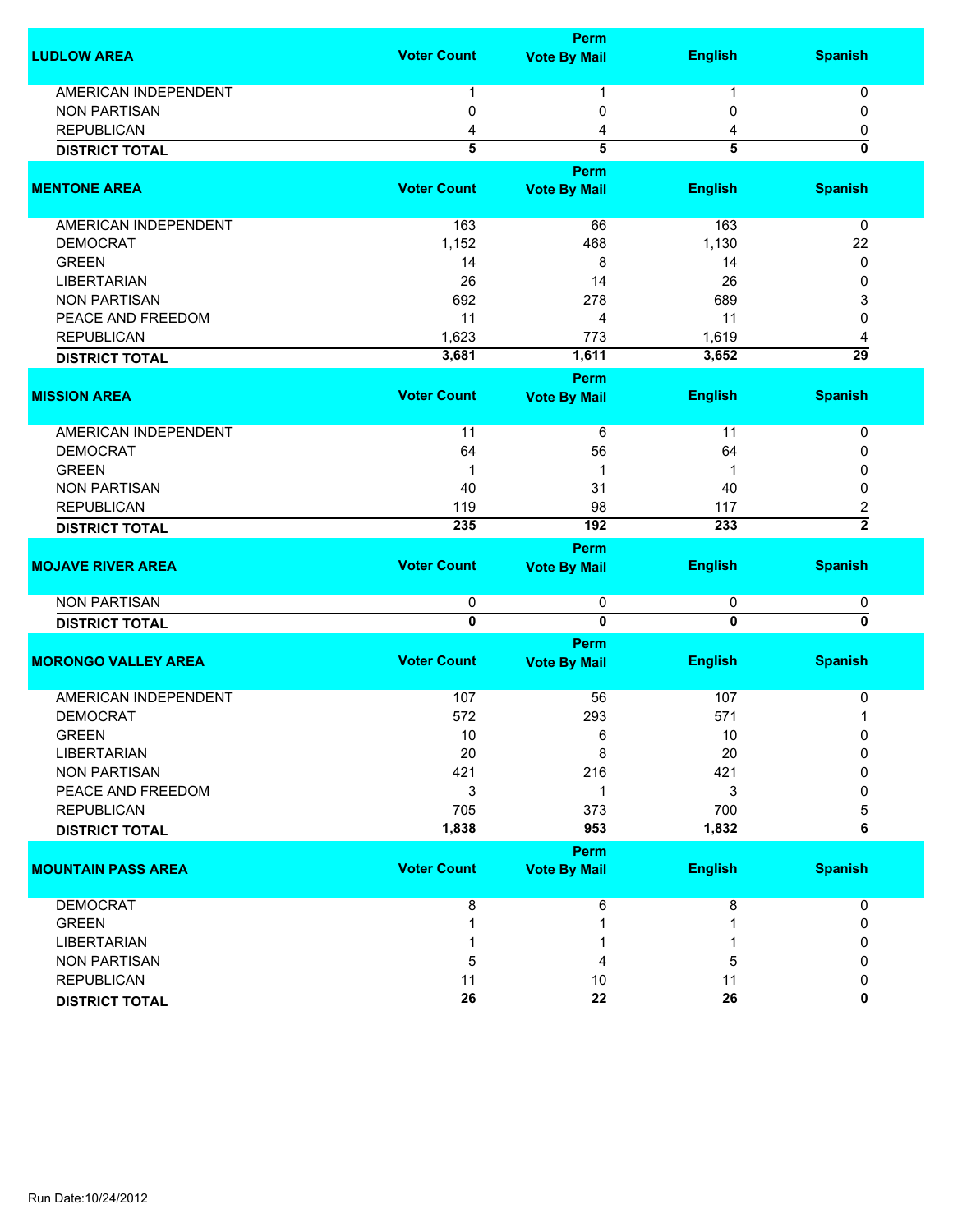|                       |                    | Perm                |                |                |
|-----------------------|--------------------|---------------------|----------------|----------------|
| <b>MT BALDY AREA</b>  | <b>Voter Count</b> | <b>Vote By Mail</b> | <b>English</b> | <b>Spanish</b> |
| AMERICAN INDEPENDENT  | 10                 | 5                   | 10             |                |
| <b>DEMOCRAT</b>       | 107                | 28                  | 106            |                |
| <b>GREEN</b>          |                    |                     | 5              |                |
| <b>LIBERTARIAN</b>    |                    |                     | Δ              |                |
| <b>NON PARTISAN</b>   | 58                 | 15                  | 58             |                |
| PEACE AND FREEDOM     |                    |                     |                |                |
| <b>REPUBLICAN</b>     | 108                | 42                  | 108            |                |
| <b>DISTRICT TOTAL</b> | 294                | 91                  | 293            |                |
|                       |                    | <b>Perm</b>         |                |                |
| <b>MUSCOY AREA</b>    | <b>Voter Count</b> | <b>Vote By Mail</b> | <b>English</b> | <b>Spanish</b> |

| <b>DISTRICT TOTAL</b> | 3,860 | 1,340 | 3,732 | 128 |
|-----------------------|-------|-------|-------|-----|
| <b>REPUBLICAN</b>     | 1.126 | 393   | 1,119 |     |
| PEACE AND FREEDOM     | 32    | 11    | 30    |     |
| NON PARTISAN          | 907   | 328   | 879   | 28  |
| LIBERTARIAN           | 25    | 10    | 24    |     |
| <b>GREEN</b>          | 12    |       | 12    |     |
| <b>DEMOCRAT</b>       | 1,648 | 558   | 1,558 | 90  |
| AMERICANS ELECT       |       |       |       |     |
| AMERICAN INDEPENDENT  | 109   | 34    | 109   |     |

|                              |                    | Perm                |                |                |
|------------------------------|--------------------|---------------------|----------------|----------------|
| <b>NEWBERRY SPRINGS AREA</b> | <b>Voter Count</b> | <b>Vote By Mail</b> | <b>English</b> | <b>Spanish</b> |
| AMERICAN INDEPENDENT         | 47                 | 22                  | 47             |                |
| <b>DEMOCRAT</b>              | 261                | 109                 | 256            | э              |
| <b>GREEN</b>                 | b                  |                     | 5              |                |
| <b>LIBERTARIAN</b>           | 14                 | 5                   | 14             |                |
| <b>NON PARTISAN</b>          | 194                | 93                  | 193            |                |
| PEACE AND FREEDOM            |                    | ົ                   | 3              |                |
| <b>REPUBLICAN</b>            | 449                | 213                 | 446            |                |
| <b>DISTRICT TOTAL</b>        | 973                | 447                 | 964            |                |

|                           |                    | <b>Perm</b>         |                |                |
|---------------------------|--------------------|---------------------|----------------|----------------|
| <b>BARSTOW NORTH AREA</b> | <b>Voter Count</b> | <b>Vote By Mail</b> | <b>English</b> | <b>Spanish</b> |
| AMERICAN INDEPENDENT      | 67                 | 28                  | 66             |                |
| <b>DEMOCRAT</b>           | 352                | 139                 | 350            |                |
| <b>GREEN</b>              | 4                  |                     | 4              |                |
| <b>LIBERTARIAN</b>        |                    | 5                   |                |                |
| NON PARTISAN              | 226                | 95                  | 226            |                |
| PEACE AND FREEDOM         | 4                  |                     | 4              |                |
| <b>REPUBLICAN</b>         | 405                | 186                 | 404            |                |
| <b>DISTRICT TOTAL</b>     | 1,065              | 456                 | 1,061          |                |

|                         |                    | <b>Perm</b>         |                |                |
|-------------------------|--------------------|---------------------|----------------|----------------|
| <b>CHINO NORTH AREA</b> | <b>Voter Count</b> | <b>Vote By Mail</b> | <b>English</b> | <b>Spanish</b> |
| AMERICAN INDEPENDENT    | 42                 | 18                  | 42             |                |
| <b>DEMOCRAT</b>         | 608                | 255                 | 579            | 29             |
| <b>GREEN</b>            | 8                  |                     | 8              |                |
| <b>LIBERTARIAN</b>      | 13                 | 5                   | 13             |                |
| <b>NON PARTISAN</b>     | 290                | 122                 | 285            | 5              |
| PEACE AND FREEDOM       | 5                  |                     | 4              |                |
| <b>REPUBLICAN</b>       | 692                | 291                 | 692            |                |
| <b>DISTRICT TOTAL</b>   | 1,658              | 694                 | 1,623          | 35             |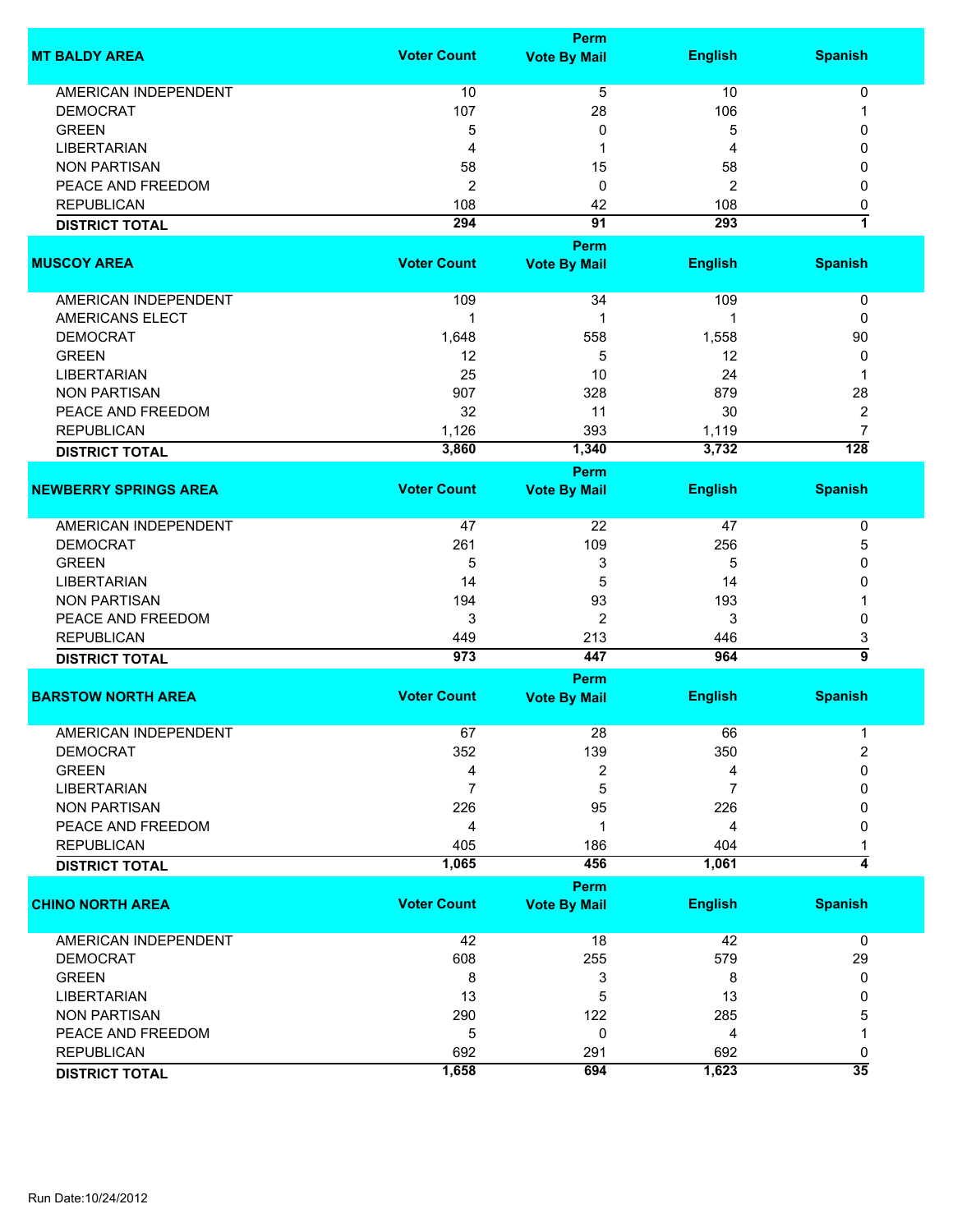| <b>Voter Count</b><br><b>Spanish</b><br><b>English</b><br><b>NEEDLES NORTH AREA</b><br><b>Vote By Mail</b>     |                                |
|----------------------------------------------------------------------------------------------------------------|--------------------------------|
|                                                                                                                |                                |
| <b>AMERICAN INDEPENDENT</b><br>3<br>3<br>3                                                                     | 0                              |
| <b>DEMOCRAT</b><br>3<br>3<br>3                                                                                 | 0                              |
| <b>NON PARTISAN</b>                                                                                            | 0                              |
| <b>REPUBLICAN</b><br>8<br>8<br>8                                                                               | 0                              |
| $\overline{15}$<br>$\overline{15}$<br>$\overline{15}$                                                          | $\overline{\mathbf{0}}$        |
| <b>DISTRICT TOTAL</b>                                                                                          |                                |
| Perm                                                                                                           |                                |
| <b>RIALTO NORTH AREA</b><br><b>Voter Count</b><br><b>English</b><br><b>Spanish</b><br><b>Vote By Mail</b>      |                                |
| <b>AMERICAN INDEPENDENT</b><br>95<br>43<br>94                                                                  | $\mathbf 1$                    |
| <b>DEMOCRAT</b><br>1,093<br>1,073<br>426                                                                       | 20                             |
| <b>GREEN</b><br>2<br>4<br>4                                                                                    | 0                              |
| <b>LIBERTARIAN</b><br>5<br>12<br>12                                                                            | 0                              |
| <b>NON PARTISAN</b><br>410<br>416<br>166                                                                       | 6                              |
| PEACE AND FREEDOM<br>10<br>10<br>4                                                                             | 0                              |
| <b>REPUBLICAN</b><br>836<br>829<br>410                                                                         | 7                              |
| 2,466<br>1,056<br>2,432<br><b>DISTRICT TOTAL</b>                                                               | $\overline{34}$                |
| Perm                                                                                                           |                                |
| <b>Voter Count</b><br><b>TWENTYNINE PALMS NORTH AREA</b><br><b>English</b><br><b>Spanish</b>                   |                                |
| <b>Vote By Mail</b>                                                                                            |                                |
| AMERICAN INDEPENDENT<br>30<br>18<br>30                                                                         | 0                              |
| <b>DEMOCRAT</b><br>174<br>85<br>174                                                                            | 0                              |
| 2<br>2<br><b>GREEN</b><br>2                                                                                    | 0                              |
| $\overline{7}$<br>$\overline{7}$<br><b>LIBERTARIAN</b><br>4                                                    | 0                              |
| <b>NON PARTISAN</b><br>144<br>58<br>144                                                                        | 0                              |
| 2<br>2<br>PEACE AND FREEDOM<br>$\mathbf{0}$                                                                    | 0                              |
| <b>REPUBLICAN</b><br>222<br>223<br>109                                                                         |                                |
| 582<br>276<br>581<br><b>DISTRICT TOTAL</b>                                                                     | 7                              |
| Perm                                                                                                           |                                |
| <b>Voter Count</b><br><b>English</b><br><b>VICTORVILLE NORTH AREA</b><br><b>Spanish</b><br><b>Vote By Mail</b> |                                |
| <b>NON PARTISAN</b><br>0<br>0<br>0                                                                             | 0                              |
| <b>REPUBLICAN</b>                                                                                              |                                |
| 2<br>2<br>2<br>$\overline{2}$<br>$\overline{2}$<br>$\overline{2}$                                              | 0<br>$\overline{\mathfrak{o}}$ |
| <b>DISTRICT TOTAL</b>                                                                                          |                                |
| Perm                                                                                                           |                                |
| <b>RIMFOREST AREA</b><br><b>Voter Count</b><br><b>Vote By Mail</b><br><b>English</b><br><b>Spanish</b>         |                                |
| <b>AMERICAN INDEPENDENT</b><br>21<br>21<br>9                                                                   | 0                              |
| 102<br>97<br><b>DEMOCRAT</b><br>44                                                                             | 5                              |
| <b>GREEN</b><br>2<br>2<br>2                                                                                    | 0                              |
| <b>LIBERTARIAN</b><br>5<br>3<br>5                                                                              | 0                              |
| 83<br><b>NON PARTISAN</b><br>35<br>83                                                                          | 0                              |
| 3<br>PEACE AND FREEDOM<br>3<br>-1                                                                              | 0                              |
| <b>REPUBLICAN</b><br>215<br>104<br>214                                                                         |                                |
| 431<br>198<br>425<br><b>DISTRICT TOTAL</b>                                                                     | $\overline{6}$                 |
| Perm                                                                                                           |                                |
| <b>Voter Count</b><br><b>English</b><br><b>Spanish</b><br><b>YUCAIPA NORTH AREA</b><br><b>Vote By Mail</b>     |                                |
|                                                                                                                |                                |
| <b>AMERICAN INDEPENDENT</b><br>1<br>1<br>1                                                                     | 0                              |
| <b>DEMOCRAT</b><br>9<br>9<br>8                                                                                 |                                |
| <b>GREEN</b>                                                                                                   | 0                              |
| <b>NON PARTISAN</b><br>5<br>6<br>6                                                                             | 0                              |
| <b>REPUBLICAN</b><br>23<br>20<br>23                                                                            | 0                              |
| 40<br>36<br>39<br><b>DISTRICT TOTAL</b>                                                                        | $\overline{\mathbf{1}}$        |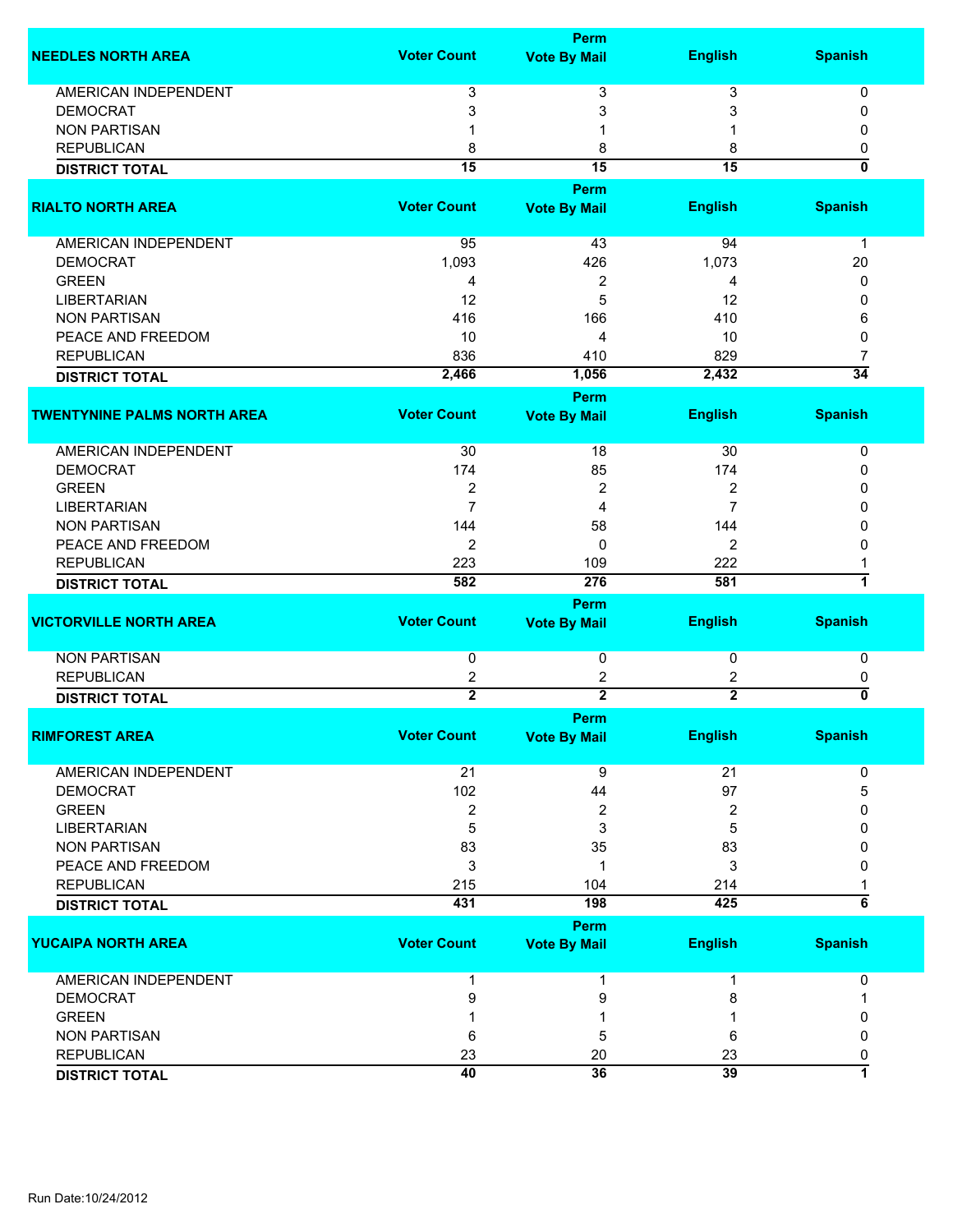|                             | <b>Perm</b>        |                                    |                |                           |  |  |
|-----------------------------|--------------------|------------------------------------|----------------|---------------------------|--|--|
| <b>OAK GLEN AREA</b>        | <b>Voter Count</b> | <b>Vote By Mail</b>                | <b>English</b> | <b>Spanish</b>            |  |  |
| <b>AMERICAN INDEPENDENT</b> | 10                 | 5                                  | 10             | 0                         |  |  |
| <b>DEMOCRAT</b>             | 62                 | 40                                 | 61             | 1                         |  |  |
| <b>NON PARTISAN</b>         | 65                 | 30                                 | 65             | 0                         |  |  |
| PEACE AND FREEDOM           | $\overline{2}$     | 0                                  | 2              | 0                         |  |  |
| <b>REPUBLICAN</b>           |                    |                                    |                |                           |  |  |
|                             | 224<br>363         | 131<br>206                         | 224<br>362     | 0<br>1                    |  |  |
| <b>DISTRICT TOTAL</b>       |                    |                                    |                |                           |  |  |
| <b>ORO GRANDE AREA</b>      | <b>Voter Count</b> | <b>Perm</b><br><b>Vote By Mail</b> | <b>English</b> | <b>Spanish</b>            |  |  |
| AMERICAN INDEPENDENT        | 18                 | 16                                 | 18             | $\pmb{0}$                 |  |  |
| <b>DEMOCRAT</b>             | 111                | 86                                 | 109            | 2                         |  |  |
| <b>GREEN</b>                | $\boldsymbol{2}$   | 1                                  | 2              | 0                         |  |  |
| <b>LIBERTARIAN</b>          | 1                  | 1                                  |                | 0                         |  |  |
| <b>NON PARTISAN</b>         | 91                 | 60                                 | 90             |                           |  |  |
|                             |                    |                                    |                | 0                         |  |  |
| PEACE AND FREEDOM           | 4                  | 2                                  | 4              |                           |  |  |
| <b>REPUBLICAN</b>           | 135<br>362         | 109<br>275                         | 134<br>358     | 4                         |  |  |
| <b>DISTRICT TOTAL</b>       |                    |                                    |                |                           |  |  |
|                             |                    | <b>Perm</b>                        |                |                           |  |  |
| <b>PATTON AREA</b>          | <b>Voter Count</b> | <b>Vote By Mail</b>                | <b>English</b> | <b>Spanish</b>            |  |  |
| <b>AMERICAN INDEPENDENT</b> | $\overline{2}$     | 2                                  | 2              | 0                         |  |  |
| <b>DEMOCRAT</b>             | 18                 | 14                                 | 18             | 0                         |  |  |
| <b>NON PARTISAN</b>         | 10                 | 8                                  | 10             | 0                         |  |  |
| <b>REPUBLICAN</b>           | 8                  | 5                                  | 8              | 0                         |  |  |
| <b>DISTRICT TOTAL</b>       | 38                 | 29                                 | 38             | $\overline{\mathfrak{o}}$ |  |  |
|                             |                    |                                    |                |                           |  |  |
| <b>PHELAN AREA</b>          | <b>Voter Count</b> | <b>Perm</b><br><b>Vote By Mail</b> | <b>English</b> | <b>Spanish</b>            |  |  |
|                             |                    |                                    |                |                           |  |  |
| <b>AMERICAN INDEPENDENT</b> | 365                | 158                                | 364            | $\mathbf 1$               |  |  |
| <b>DEMOCRAT</b>             | 1,610              | 744                                | 1,576          | 34                        |  |  |
| <b>GREEN</b>                | 23                 | 12                                 | 23             | 0                         |  |  |
| <b>LIBERTARIAN</b>          | 51                 | 20                                 | 51             | 0                         |  |  |
| <b>NON PARTISAN</b>         | 1,228              | 521                                | 1,223          | 5                         |  |  |
| PEACE AND FREEDOM           | 15                 | 8                                  | 15             | $\mathbf 0$               |  |  |
| <b>REPUBLICAN</b>           | 2,929              | 1,446                              | 2,921          | 8                         |  |  |
| <b>DISTRICT TOTAL</b>       | 6,221              | 2,909                              | 6,173          | $\overline{48}$           |  |  |
|                             |                    | Perm                               |                |                           |  |  |
| <b>PINON HILLS AREA</b>     | <b>Voter Count</b> | <b>Vote By Mail</b>                | <b>English</b> | <b>Spanish</b>            |  |  |
| AMERICAN INDEPENDENT        | 208                | 99                                 | 207            | $\mathbf{1}$              |  |  |
| AMERICANS ELECT             | $\mathbf 1$        | 1                                  | 1              | 0                         |  |  |
| <b>DEMOCRAT</b>             | 811                | 408                                | 801            | 10                        |  |  |
| <b>GREEN</b>                | 15                 | $\overline{7}$                     | 15             | 0                         |  |  |
| <b>LIBERTARIAN</b>          |                    |                                    |                | 0                         |  |  |
|                             | 45                 | 21                                 | 45             |                           |  |  |
| <b>NON PARTISAN</b>         | 709                | 304                                | 706            | 3                         |  |  |
| PEACE AND FREEDOM           | $\overline{7}$     | 3                                  | $\overline{7}$ | 0                         |  |  |
| <b>REPUBLICAN</b>           | 1,729              | 886                                | 1,727          | $\overline{c}$            |  |  |
| <b>DISTRICT TOTAL</b>       | 3,525              | 1,729                              | 3,509          | $\overline{16}$           |  |  |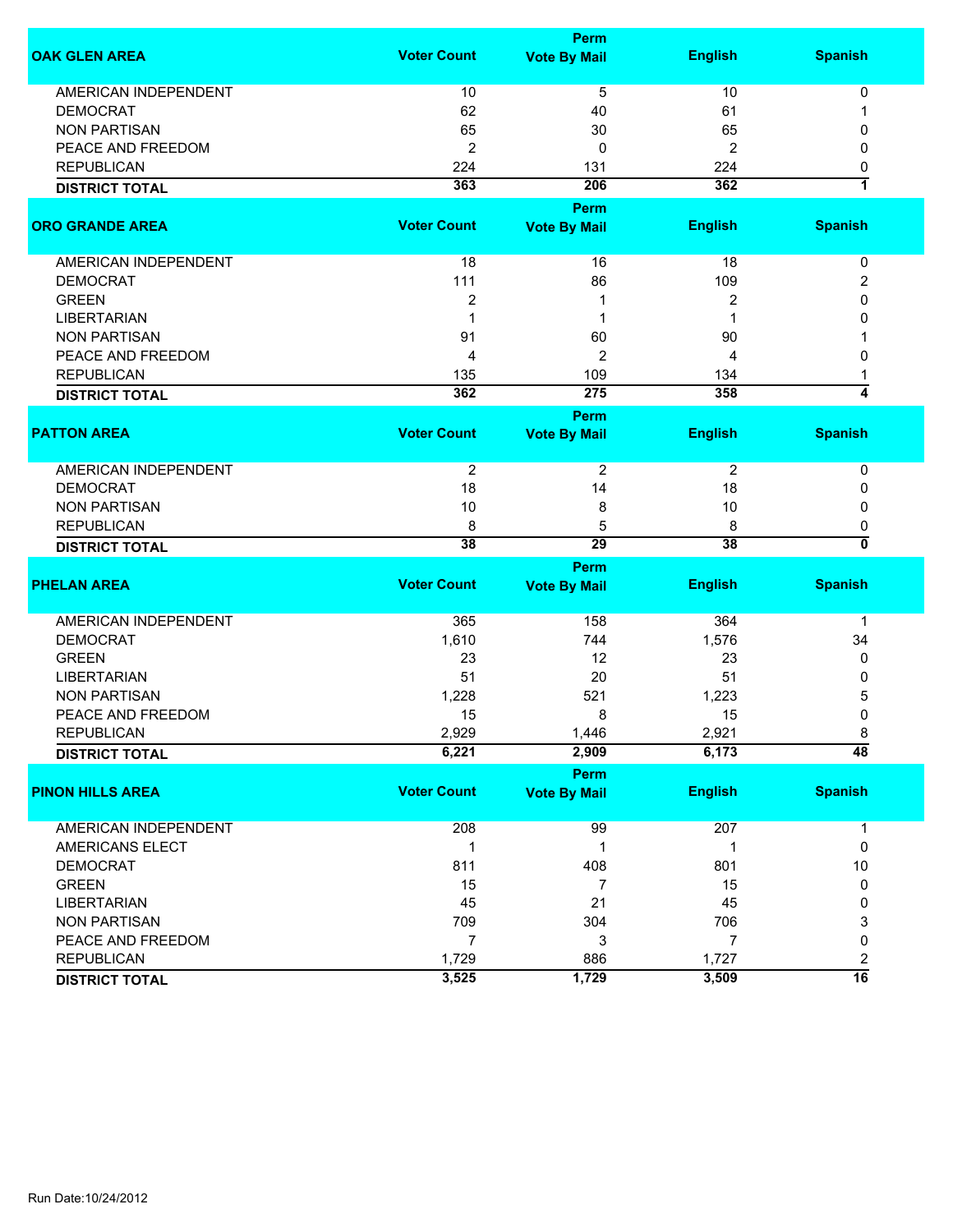|                                 | Perm               |                     |                |                                |  |
|---------------------------------|--------------------|---------------------|----------------|--------------------------------|--|
| <b>PIONEER POINT AREA</b>       | <b>Voter Count</b> | <b>Vote By Mail</b> | <b>English</b> | <b>Spanish</b>                 |  |
| <b>AMERICAN INDEPENDENT</b>     | 57                 | 23                  | 57             | 0                              |  |
| <b>DEMOCRAT</b>                 | 242                | 88                  | 240            | $\overline{c}$                 |  |
| <b>GREEN</b>                    | 3                  | 1                   | 3              | 0                              |  |
| <b>LIBERTARIAN</b>              | 9                  | $\overline{2}$      | 9              | 0                              |  |
| <b>NON PARTISAN</b>             | 147                | 51                  | 147            | 0                              |  |
| PEACE AND FREEDOM               | 3                  | -1                  | 3              | 0                              |  |
| <b>REPUBLICAN</b>               | 282                | 122                 | 282            | 0                              |  |
|                                 | 743                | 288                 | 741            | $\overline{2}$                 |  |
| <b>DISTRICT TOTAL</b>           |                    |                     |                |                                |  |
|                                 |                    | <b>Perm</b>         |                |                                |  |
| <b>PIONEERTOWN AREA</b>         | <b>Voter Count</b> | <b>Vote By Mail</b> | <b>English</b> | <b>Spanish</b>                 |  |
| AMERICAN INDEPENDENT            | 20                 | 17                  | 20             | 0                              |  |
| <b>DEMOCRAT</b>                 | 97                 | 87                  | 97             | 0                              |  |
| <b>GREEN</b>                    | 2                  | 2                   | 2              | 0                              |  |
| <b>LIBERTARIAN</b>              | $\overline{2}$     | $\overline{2}$      | 2              | 0                              |  |
| <b>NON PARTISAN</b>             | 73                 | 57                  | 73             | 0                              |  |
| PEACE AND FREEDOM               | $\overline{2}$     | 1                   | $\overline{2}$ | 0                              |  |
| <b>REPUBLICAN</b>               | 127                | 121                 | 127            |                                |  |
|                                 |                    |                     |                | 0<br>$\overline{\mathfrak{o}}$ |  |
| <b>DISTRICT TOTAL</b>           | 323                | 287                 | 323            |                                |  |
|                                 |                    | Perm                |                |                                |  |
| <b>RED MOUNTAIN AREA</b>        | <b>Voter Count</b> | <b>Vote By Mail</b> | <b>English</b> | <b>Spanish</b>                 |  |
| <b>AMERICAN INDEPENDENT</b>     | 2                  | $\mathbf 1$         | 2              | 0                              |  |
| <b>DEMOCRAT</b>                 | 18                 | 16                  | 18             | 0                              |  |
| <b>NON PARTISAN</b>             | $\overline{7}$     | 7                   | 7              | 0                              |  |
| <b>REPUBLICAN</b>               | 24                 | 20                  | 24             | 0                              |  |
| <b>DISTRICT TOTAL</b>           | $\overline{51}$    | 44                  | 51             | $\overline{\mathbf{0}}$        |  |
|                                 |                    | Perm                |                |                                |  |
| <b>RUNNING SPRINGS AREA</b>     | <b>Voter Count</b> | <b>Vote By Mail</b> | <b>English</b> | <b>Spanish</b>                 |  |
|                                 |                    |                     |                |                                |  |
| <b>AMERICAN INDEPENDENT</b>     | 119                | 57                  | 119            | 0                              |  |
| <b>DEMOCRAT</b>                 | 754                | 391                 | 752            | 2                              |  |
| <b>GREEN</b>                    | 33                 | 15                  | 33             | 0                              |  |
| <b>LIBERTARIAN</b>              | 28                 | 14                  | 28             | 0                              |  |
| <b>NON PARTISAN</b>             | 587                | 288                 | 586            | 1                              |  |
| PEACE AND FREEDOM               | 3                  |                     | 3              | 0                              |  |
| <b>REPUBLICAN</b>               | 1,439              | 691                 | 1,439          | 0                              |  |
|                                 | 2,963              | 1,457               | 2,960          | $\overline{\overline{3}}$      |  |
| <b>DISTRICT TOTAL</b>           |                    |                     |                |                                |  |
|                                 |                    | Perm                |                |                                |  |
| <b>SAN ANTONIO HEIGHTS AREA</b> | <b>Voter Count</b> | <b>Vote By Mail</b> | <b>English</b> | <b>Spanish</b>                 |  |
| AMERICAN INDEPENDENT            | 62                 | 23                  | 62             | 0                              |  |
| <b>DEMOCRAT</b>                 | 528                | 212                 | 524            | 4                              |  |
| <b>GREEN</b>                    | 14                 | 5                   | 14             | 0                              |  |
| <b>LIBERTARIAN</b>              | 18                 | 8                   | 18             | 0                              |  |
| <b>NON PARTISAN</b>             | 467                | 173                 | 466            |                                |  |
| PEACE AND FREEDOM               | $\overline{7}$     | 1                   | $\overline{7}$ | 0                              |  |
| <b>REPUBLICAN</b>               |                    | 614                 | 1,240          |                                |  |
|                                 | 1,243              |                     |                | 3<br>$\overline{\bf 8}$        |  |
| <b>DISTRICT TOTAL</b>           | 2,339              | 1,036               | 2,331          |                                |  |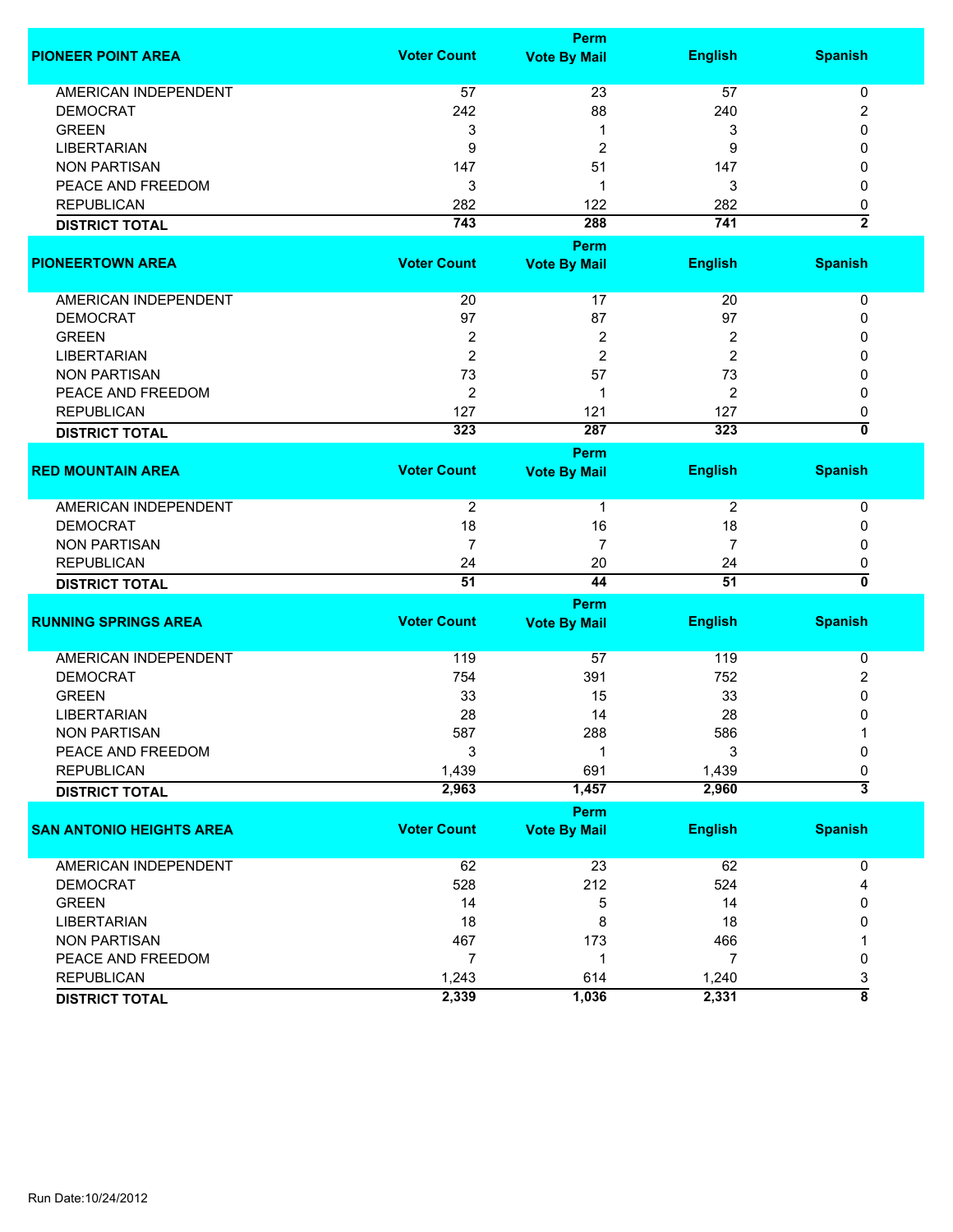|                                    |                    | <b>Perm</b>             |                |                         |
|------------------------------------|--------------------|-------------------------|----------------|-------------------------|
| <b>SEVEN OAKS AREA</b>             | <b>Voter Count</b> | <b>Vote By Mail</b>     | <b>English</b> | <b>Spanish</b>          |
| <b>AMERICAN INDEPENDENT</b>        | 26                 | 16                      | 25             | 1                       |
| <b>DEMOCRAT</b>                    | 97                 | 59                      | 97             | 0                       |
| <b>GREEN</b>                       | 5                  | $\overline{\mathbf{c}}$ | 5              | 0                       |
| <b>LIBERTARIAN</b>                 | 3                  | 3                       | 3              | 0                       |
| <b>NON PARTISAN</b>                |                    |                         |                |                         |
|                                    | 61                 | 34                      | 61             | 0                       |
| PEACE AND FREEDOM                  | 2                  | 0                       | 2              | $\mathbf{0}$            |
| <b>REPUBLICAN</b>                  | 157                | 82                      | 157            | 0                       |
| <b>DISTRICT TOTAL</b>              | 351                | 196                     | 350            | 7                       |
|                                    |                    | <b>Perm</b>             |                |                         |
| <b>SKYFOREST AREA</b>              | <b>Voter Count</b> | <b>Vote By Mail</b>     | <b>English</b> | <b>Spanish</b>          |
| AMERICAN INDEPENDENT               | 32                 | 15                      | 31             | $\mathbf 1$             |
| <b>DEMOCRAT</b>                    | 173                | 88                      | 173            | 0                       |
| <b>GREEN</b>                       | 8                  | 5                       | 8              | 0                       |
| <b>LIBERTARIAN</b>                 | 6                  | $\overline{\mathbf{c}}$ | 6              | 0                       |
| <b>NON PARTISAN</b>                | 124                | 56                      | 122            | 2                       |
| PEACE AND FREEDOM                  | 6                  | 2                       | 6              | 0                       |
| <b>REPUBLICAN</b>                  | 313                | 142                     | 313            | 0                       |
|                                    | 662                | 310                     | 659            | $\overline{\mathbf{3}}$ |
| <b>DISTRICT TOTAL</b>              |                    | Perm                    |                |                         |
| <b>APPLE VALLEY SOUTH AREA</b>     | <b>Voter Count</b> | <b>Vote By Mail</b>     | <b>English</b> | <b>Spanish</b>          |
|                                    |                    |                         |                |                         |
| <b>AMERICAN INDEPENDENT</b>        | 131                | 61                      | 131            | 0                       |
| <b>DEMOCRAT</b>                    | 446                | 221                     | 445            | -1                      |
| <b>GREEN</b>                       | 9                  | $\overline{c}$          | 9              | 0                       |
| <b>LIBERTARIAN</b>                 | 22                 | 9                       | 22             | 0                       |
| <b>NON PARTISAN</b>                | 417                | 170                     | 414            | 3                       |
| PEACE AND FREEDOM                  | 12                 | 3                       | 11             |                         |
| <b>REPUBLICAN</b>                  | 1,190              | 573                     | 1,189          | 1                       |
| <b>DISTRICT TOTAL</b>              | 2,227              | 1,039                   | 2,221          | $\overline{6}$          |
|                                    |                    | Perm                    |                |                         |
| <b>CHINO SOUTH AREA</b>            | <b>Voter Count</b> | <b>Vote By Mail</b>     | <b>English</b> | <b>Spanish</b>          |
|                                    |                    |                         |                |                         |
| <b>AMERICAN INDEPENDENT</b>        | 26                 | 11                      | 26             | 0                       |
| <b>DEMOCRAT</b>                    | 331                | 142                     | 322            | 9                       |
| <b>GREEN</b>                       | 4                  | 2                       | 3              |                         |
| <b>LIBERTARIAN</b>                 | 11                 | 3                       | 11             | 0                       |
| <b>NON PARTISAN</b>                | 200                | 63                      | 196            |                         |
| PEACE AND FREEDOM                  | 4                  | 1                       | 4              | 0                       |
| <b>REPUBLICAN</b>                  | 417                | 211                     | 415            | 2                       |
| <b>DISTRICT TOTAL</b>              | 993                | 433                     | 977            | $\overline{16}$         |
|                                    |                    | Perm                    |                |                         |
| <b>MONTCLAIR SOUTH AREA</b>        | <b>Voter Count</b> | <b>Vote By Mail</b>     | <b>English</b> | <b>Spanish</b>          |
| AMERICAN INDEPENDENT               | 35                 | 11                      | 34             | 1                       |
| <b>DEMOCRAT</b>                    | 907                | 295                     | 852            | 55                      |
| <b>GREEN</b>                       | 5                  | 4                       | 5              | 0                       |
| <b>LIBERTARIAN</b>                 |                    |                         |                |                         |
|                                    | 11                 | 6                       | 11             | 0                       |
| <b>NON PARTISAN</b>                | 464                | 144                     | 441            | 23                      |
| PEACE AND FREEDOM                  | 9                  | 4                       | 8              | 1                       |
| <b>REPUBLICAN</b>                  | 497                | 181                     | 491            | 6                       |
| <b>DISTRICT TOTAL</b>              | 1,928              | 645                     | 1,842          | $\overline{86}$         |
|                                    |                    | Perm                    |                |                         |
| <b>TWENTYNINE PALMS SOUTH AREA</b> | <b>Voter Count</b> | <b>Vote By Mail</b>     | <b>English</b> | <b>Spanish</b>          |
| <b>NON PARTISAN</b>                | 0                  | 0                       | 0              | 0                       |
| <b>DISTRICT TOTAL</b>              | 0                  | $\overline{0}$          | $\overline{0}$ | $\overline{\mathbf{0}}$ |
|                                    |                    |                         |                |                         |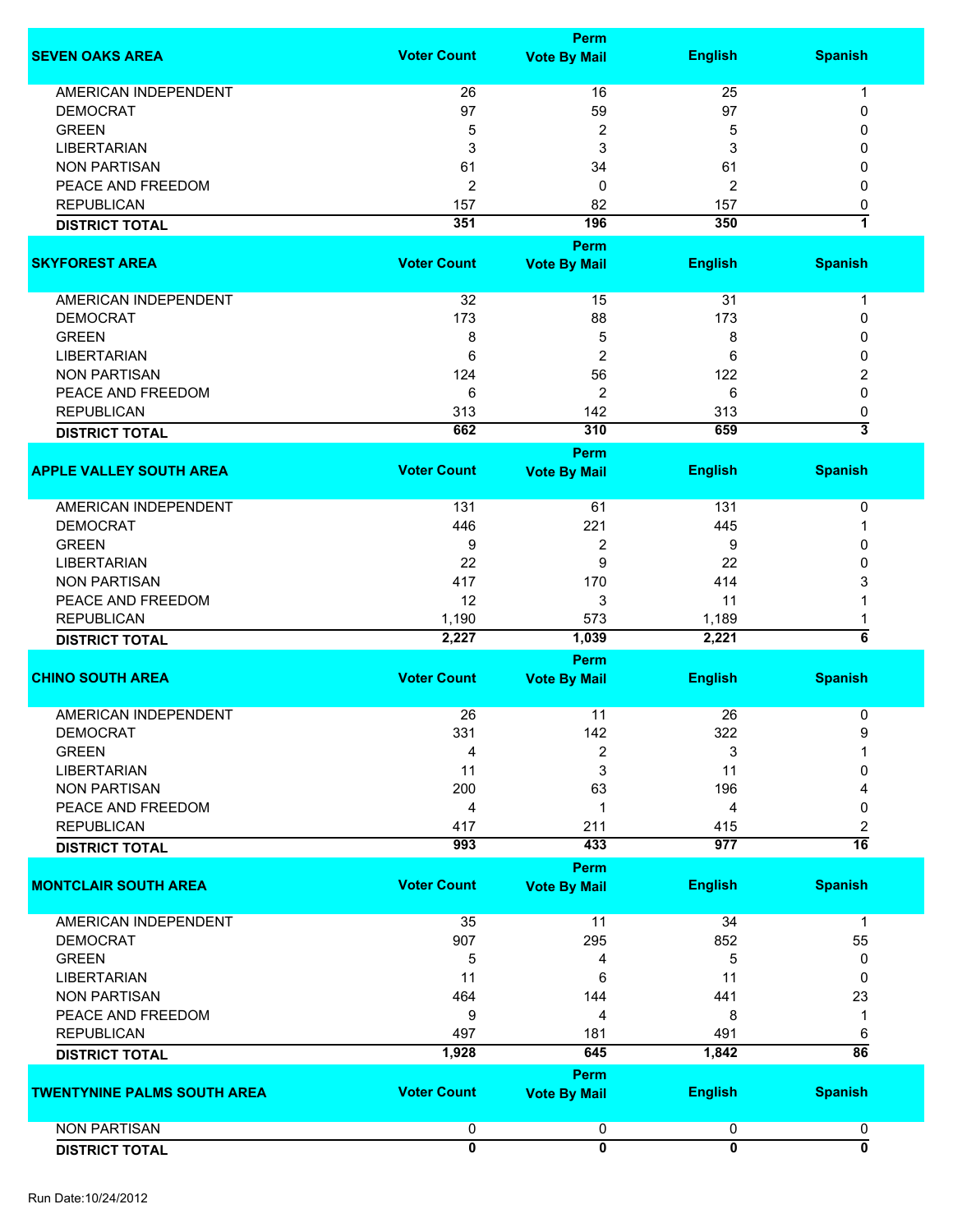|                                  |                    | <b>Perm</b>                 |                  |                                |
|----------------------------------|--------------------|-----------------------------|------------------|--------------------------------|
| YUCCA VALLEY SOUTH AREA          | <b>Voter Count</b> | <b>Vote By Mail</b>         | <b>English</b>   | <b>Spanish</b>                 |
| <b>NON PARTISAN</b>              | 0                  | 0                           | 0                | 0                              |
| <b>DISTRICT TOTAL</b>            | 0                  | 0                           | $\mathbf 0$      | ō                              |
|                                  |                    |                             |                  |                                |
|                                  |                    | Perm                        |                  |                                |
| <b>SPRING VALLEY LAKE AREA</b>   | <b>Voter Count</b> | <b>Vote By Mail</b>         | <b>English</b>   | <b>Spanish</b>                 |
| <b>AMERICAN INDEPENDENT</b>      | 175                | 89                          | 175              | 0                              |
| <b>DEMOCRAT</b>                  | 1,102              | 484                         | 1,098            | 4                              |
| <b>GREEN</b>                     | 5                  | 1                           | 5                | 0                              |
| <b>LIBERTARIAN</b>               | 24                 | 11                          | 24               | 0                              |
| <b>NON PARTISAN</b>              | 649                | 282                         | 649              | 0                              |
|                                  |                    |                             |                  |                                |
| PEACE AND FREEDOM                | 6                  | 3                           | 6                | 0                              |
| <b>REPUBLICAN</b>                | 2,322              | 1,262                       | 2,317            | 5<br>$\overline{9}$            |
| <b>DISTRICT TOTAL</b>            | 4,283              | 2,132                       | 4,274            |                                |
| <b>SUMMIT AREA</b>               | <b>Voter Count</b> | Perm<br><b>Vote By Mail</b> | <b>English</b>   | <b>Spanish</b>                 |
|                                  |                    |                             |                  |                                |
| <b>AMERICAN INDEPENDENT</b>      | 4                  | 3                           | 4                | 0                              |
| <b>DEMOCRAT</b>                  | 46                 | 36                          | 46               | 0                              |
| <b>GREEN</b>                     | 1                  | 0                           |                  | 0                              |
| <b>LIBERTARIAN</b>               | 5                  | $\overline{c}$              | 5                | 0                              |
| <b>NON PARTISAN</b>              | 39                 | 23                          | 39               | 0                              |
| <b>REPUBLICAN</b>                | 145                | 124                         | 145              | 0                              |
| <b>DISTRICT TOTAL</b>            | 240                | 188                         | $\overline{240}$ | 0                              |
|                                  |                    | <b>Perm</b>                 |                  |                                |
| <b>TERRACE AREA</b>              | <b>Voter Count</b> | <b>Vote By Mail</b>         | <b>English</b>   | <b>Spanish</b>                 |
|                                  |                    |                             |                  |                                |
| <b>NON PARTISAN</b>              | 0                  | 0                           | 0                | 0                              |
| <b>DISTRICT TOTAL</b>            | $\overline{0}$     | $\overline{0}$              | $\overline{0}$   | $\overline{\mathfrak{o}}$      |
|                                  |                    | Perm                        |                  |                                |
| <b>TWENTYNINE PALMS MCB AREA</b> | <b>Voter Count</b> | <b>Vote By Mail</b>         | <b>English</b>   | <b>Spanish</b>                 |
| <b>NON PARTISAN</b>              | 0                  | 0                           | 0                | 0                              |
| <b>DISTRICT TOTAL</b>            | 0                  | $\overline{\mathbf{0}}$     | 0                | 0                              |
|                                  |                    |                             |                  |                                |
|                                  |                    | <b>Perm</b>                 |                  |                                |
| <b>TWIN PEAKS AREA</b>           | <b>Voter Count</b> | <b>Vote By Mail</b>         | <b>English</b>   | <b>Spanish</b>                 |
| <b>AMERICAN INDEPENDENT</b>      | 56                 | 20                          | 55               | 1                              |
| <b>DEMOCRAT</b>                  | 224                | 125                         | 222              | $\overline{2}$                 |
| <b>GREEN</b>                     | 4                  | 2                           | 4                | 0                              |
| <b>LIBERTARIAN</b>               | 13                 | 4                           | 13               | 0                              |
| <b>NON PARTISAN</b>              | 217                | 90                          | 217              | 0                              |
| PEACE AND FREEDOM                | 2                  | 1                           | 2                | 0                              |
| <b>REPUBLICAN</b>                | 682                | 328                         | 682              |                                |
|                                  | 1,198              | 570                         | 1,195            | 0<br>$\overline{\overline{3}}$ |
| <b>DISTRICT TOTAL</b>            |                    |                             |                  |                                |
|                                  |                    | Perm                        |                  |                                |
| <b>COLTON WEST AREA</b>          | <b>Voter Count</b> | <b>Vote By Mail</b>         | <b>English</b>   | <b>Spanish</b>                 |
| AMERICAN INDEPENDENT             | 31                 | 14                          | 31               | 0                              |
| <b>DEMOCRAT</b>                  | 462                | 182                         | 445              | 17                             |
| <b>GREEN</b>                     | 3                  | 2                           | 3                | 0                              |
| <b>LIBERTARIAN</b>               | 4                  | 2                           | 3                |                                |
| <b>NON PARTISAN</b>              | 184                | 68                          | 175              | 9                              |
| PEACE AND FREEDOM                | $\overline{2}$     | 1                           | 1                |                                |
| <b>REPUBLICAN</b>                | 239                | 82                          | 235              |                                |
|                                  | 925                | 351                         | 893              | 4<br>$\overline{32}$           |
| <b>DISTRICT TOTAL</b>            |                    |                             |                  |                                |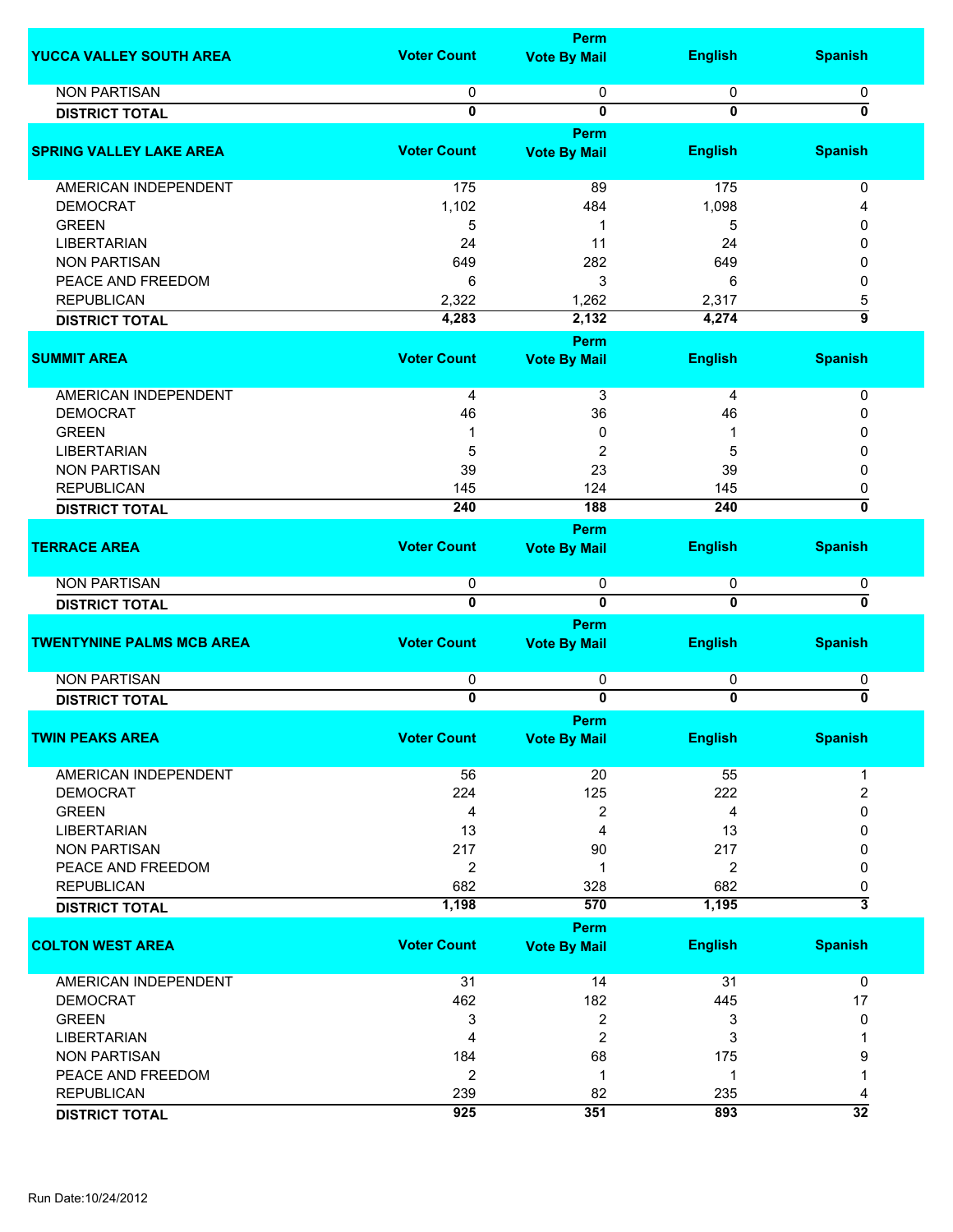|                               |                         | <b>Perm</b>             |                         |                         |
|-------------------------------|-------------------------|-------------------------|-------------------------|-------------------------|
| <b>FONTANA WEST AREA</b>      | <b>Voter Count</b>      | <b>Vote By Mail</b>     | <b>English</b>          | <b>Spanish</b>          |
| <b>AMERICAN INDEPENDENT</b>   | $172$                   | 52                      | 164                     | 8                       |
| <b>DEMOCRAT</b>               | 3,561                   | 1,215                   | 3,284                   | 277                     |
| <b>GREEN</b>                  | 19                      | 6                       | 19                      | 0                       |
| <b>LIBERTARIAN</b>            | 34                      | 15                      | 30                      | 4                       |
| <b>NON PARTISAN</b>           | 1,566                   | 513                     | 1,512                   | 54                      |
| PEACE AND FREEDOM             | 48                      | 17                      | 48                      | 0                       |
| <b>REPUBLICAN</b>             | 1,302                   | 399                     | 1,276                   | 26                      |
| <b>DISTRICT TOTAL</b>         | 6,702                   | 2,217                   | 6,333                   | 369                     |
|                               |                         | Perm                    |                         |                         |
| <b>HESPERIA WEST AREA</b>     | <b>Voter Count</b>      | <b>Vote By Mail</b>     | <b>English</b>          | <b>Spanish</b>          |
| <b>AMERICAN INDEPENDENT</b>   | 80                      | 38                      | 80                      | 0                       |
| <b>DEMOCRAT</b>               | 482                     | 219                     | 470                     | 12                      |
| <b>GREEN</b>                  | 4                       | 1                       | 3                       | 1                       |
| <b>LIBERTARIAN</b>            | 11                      | 5                       | 11                      | 0                       |
| <b>NON PARTISAN</b>           | 344                     | 123                     | 342                     | 2                       |
| PEACE AND FREEDOM             | 6                       | 0                       | 5                       | 1                       |
| <b>REPUBLICAN</b>             | 865                     | 407                     | 864                     | 1                       |
| <b>DISTRICT TOTAL</b>         | 1,792                   | 793                     | 1,775                   | $\overline{17}$         |
|                               |                         | Perm                    |                         |                         |
| <b>NEEDLES WEST AREA</b>      | <b>Voter Count</b>      | <b>Vote By Mail</b>     | <b>English</b>          | <b>Spanish</b>          |
| <b>NON PARTISAN</b>           | 0                       | 0                       | 0                       | 0                       |
| <b>DISTRICT TOTAL</b>         | $\overline{\mathbf{0}}$ | $\overline{\mathbf{0}}$ | $\overline{\mathbf{0}}$ | 0                       |
|                               |                         | Perm                    |                         |                         |
| <b>VICTORVILLE WEST AREA</b>  | <b>Voter Count</b>      | <b>Vote By Mail</b>     | <b>English</b>          | <b>Spanish</b>          |
| <b>AMERICAN INDEPENDENT</b>   | 74                      | 30                      | 74                      | 0                       |
| <b>DEMOCRAT</b>               | 616                     | 248                     | 597                     | 19                      |
| <b>GREEN</b>                  | 10                      | 4                       | 10                      | 0                       |
| <b>LIBERTARIAN</b>            | 8                       | 5                       | 8                       | 0                       |
| <b>NON PARTISAN</b>           | 332                     | 122                     | 327                     | 5                       |
| PEACE AND FREEDOM             | 9                       | $\mathbf{1}$            | 9                       | 0                       |
| <b>REPUBLICAN</b>             | 588                     | 257                     | 584                     | 4                       |
| <b>DISTRICT TOTAL</b>         | 1,637                   | 667                     | 1,609                   | 28                      |
|                               |                         | Perm                    |                         |                         |
| <b>YUCCA VALLEY WEST AREA</b> | <b>Voter Count</b>      | <b>Vote By Mail</b>     | <b>English</b>          | <b>Spanish</b>          |
| <b>AMERICAN INDEPENDENT</b>   | 1                       |                         | 1                       | 0                       |
| <b>DEMOCRAT</b>               | 11                      | 9                       | 11                      | 0                       |
| <b>NON PARTISAN</b>           | 5                       | 2                       | 5                       | 0                       |
| <b>REPUBLICAN</b>             |                         | 0                       |                         | 0                       |
| <b>DISTRICT TOTAL</b>         | $\overline{18}$         | 12                      | $\overline{18}$         | 0                       |
|                               |                         | Perm                    |                         |                         |
| <b>WESTEND AREA</b>           | <b>Voter Count</b>      | <b>Vote By Mail</b>     | <b>English</b>          | <b>Spanish</b>          |
| AMERICAN INDEPENDENT          | 5                       | 5                       | 5                       | 0                       |
| <b>DEMOCRAT</b>               | 28                      | 26                      | 28                      | 0                       |
| <b>GREEN</b>                  | 1                       | 0                       | -1                      | 0                       |
| <b>NON PARTISAN</b>           | 23                      | 18                      | 23                      | 0                       |
| <b>REPUBLICAN</b>             | 47                      | 40                      | 47                      | 0                       |
| <b>DISTRICT TOTAL</b>         | 104                     | 89                      | 104                     | $\overline{\mathbf{0}}$ |
|                               |                         |                         |                         |                         |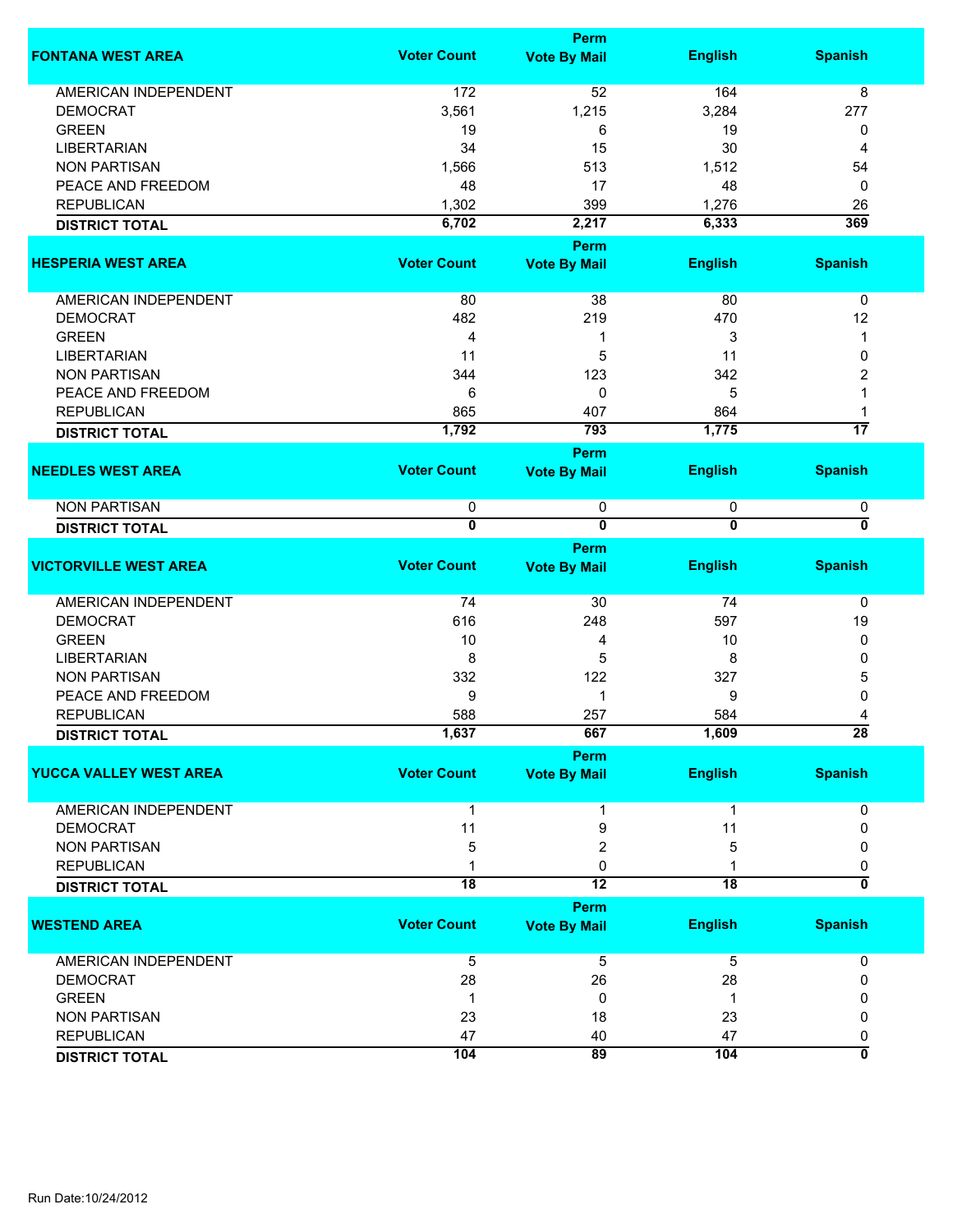|                                  | Perm               |                                    |                |                           |  |
|----------------------------------|--------------------|------------------------------------|----------------|---------------------------|--|
| <b>WHIPPLE AREA</b>              | <b>Voter Count</b> | <b>Vote By Mail</b>                | <b>English</b> | <b>Spanish</b>            |  |
| AMERICAN INDEPENDENT             | 45                 | 26                                 | 45             | 0                         |  |
| <b>DEMOCRAT</b>                  | 195                | 118                                | 192            | 3                         |  |
| <b>GREEN</b>                     | $\overline{2}$     | 1                                  | 2              | 0                         |  |
| <b>LIBERTARIAN</b>               | 6                  | 4                                  | 6              | 0                         |  |
|                                  |                    |                                    |                |                           |  |
| <b>NON PARTISAN</b>              | 124                | 75                                 | 124            | 0                         |  |
| PEACE AND FREEDOM                | $\overline{2}$     | 1                                  | 2              | 0                         |  |
| <b>REPUBLICAN</b>                | 292                | 167                                | 292            | 0                         |  |
| <b>DISTRICT TOTAL</b>            | 666                | 392                                | 663            | $\overline{\mathbf{3}}$   |  |
| <b>WRIGHTWOOD AREA</b>           | <b>Voter Count</b> | <b>Perm</b><br><b>Vote By Mail</b> | <b>English</b> | <b>Spanish</b>            |  |
|                                  |                    |                                    |                |                           |  |
| AMERICAN INDEPENDENT             | 117                | 52                                 | 117            | 0                         |  |
| <b>DEMOCRAT</b>                  | 662                | 317                                | 661            | 1                         |  |
| <b>GREEN</b>                     | 27                 | 13                                 | 27             | 0                         |  |
| <b>LIBERTARIAN</b>               | 26                 | 8                                  | 26             | 0                         |  |
| <b>NON PARTISAN</b>              | 450                | 204                                | 450            | 0                         |  |
| PEACE AND FREEDOM                | 7                  | 1                                  | 7              | 0                         |  |
| <b>REPUBLICAN</b>                | 1,308              | 686                                | 1,306          | 2                         |  |
| <b>DISTRICT TOTAL</b>            | 2,597              | 1,281                              | 2,594          | $\overline{\overline{3}}$ |  |
|                                  |                    | Perm                               |                |                           |  |
| <b>YERMO AREA</b>                | <b>Voter Count</b> | <b>Vote By Mail</b>                | <b>English</b> | <b>Spanish</b>            |  |
|                                  |                    |                                    |                |                           |  |
| <b>AMERICAN INDEPENDENT</b>      | 55                 | 22                                 | 55             | 0                         |  |
| <b>DEMOCRAT</b>                  | 223                | 103                                | 221            | 2                         |  |
| <b>GREEN</b>                     | 3                  | 1                                  | 3              | 0                         |  |
| <b>LIBERTARIAN</b>               | 8                  | 4                                  | 8              | 0                         |  |
| <b>NON PARTISAN</b>              | 188                | 70                                 | 188            | 0                         |  |
| PEACE AND FREEDOM                | 4                  | 2                                  | 4              | 0                         |  |
| <b>REPUBLICAN</b>                | 340                | 161                                | 340            | 0                         |  |
| <b>DISTRICT TOTAL</b>            | 821                | 363                                | 819            | $\overline{2}$            |  |
|                                  |                    | <b>Perm</b>                        |                |                           |  |
| <b>YUCCA MESA AREA</b>           | <b>Voter Count</b> | <b>Vote By Mail</b>                | <b>English</b> | <b>Spanish</b>            |  |
|                                  |                    |                                    |                |                           |  |
| <b>AMERICAN INDEPENDENT</b>      | 111                | 65                                 | $111$          | 0                         |  |
| <b>DEMOCRAT</b>                  | 445                | 226                                | 445            | 0                         |  |
| <b>GREEN</b>                     | 8                  | 4                                  | 8              | 0                         |  |
| <b>LIBERTARIAN</b>               | 20                 | 12                                 | 20             | 0                         |  |
| <b>NON PARTISAN</b>              | 383                | 172                                | 382            |                           |  |
| PEACE AND FREEDOM                | $\overline{7}$     | 2                                  | $\overline{7}$ | 0                         |  |
| <b>REPUBLICAN</b>                | 627                | 337                                | 626            | 1                         |  |
| <b>DISTRICT TOTAL</b>            | 1,601              | 818                                | 1,599          | $\overline{2}$            |  |
|                                  |                    | <b>Perm</b>                        |                |                           |  |
| <b>COLTON JOINT UNIFIED TA 1</b> | <b>Voter Count</b> | <b>Vote By Mail</b>                | <b>English</b> | <b>Spanish</b>            |  |
|                                  |                    |                                    |                |                           |  |
| <b>AMERICAN INDEPENDENT</b>      | 445                | 189                                | 434            | 11                        |  |
| AMERICANS ELECT                  | 3                  | $\mathbf{1}$                       | 3              | 0                         |  |
| <b>DEMOCRAT</b>                  | 8,193              | 2,821                              | 7,742          | 451                       |  |
| <b>GREEN</b>                     | 55                 | 15                                 | 53             | 2                         |  |
| <b>LIBERTARIAN</b>               | 70                 | 29                                 | 66             | $\overline{4}$            |  |
| <b>NON PARTISAN</b>              | 3,478              | 1,215                              | 3,355          | 123                       |  |
| PEACE AND FREEDOM                | 84                 | 29                                 | 78             | 6                         |  |
| <b>REPUBLICAN</b>                | 4,143              | 1,445                              | 4,084          | 59                        |  |
| <b>DISTRICT TOTAL</b>            | 16,471             | 5,744                              | 15,815         | 656                       |  |
|                                  |                    |                                    |                |                           |  |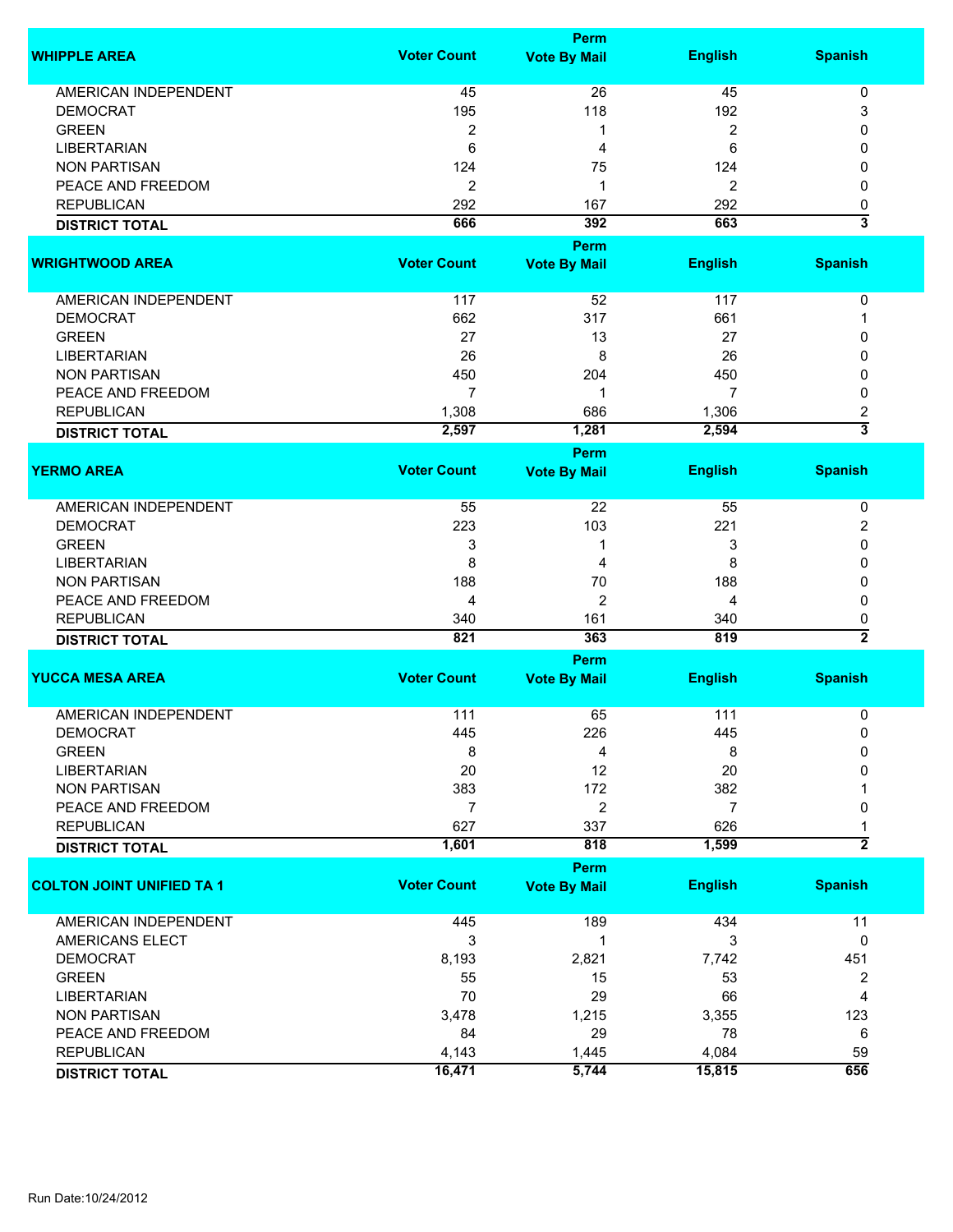|                                  | <b>Perm</b>        |                     |                 |                     |  |
|----------------------------------|--------------------|---------------------|-----------------|---------------------|--|
| <b>COLTON JOINT UNIFIED TA 2</b> | <b>Voter Count</b> | <b>Vote By Mail</b> | <b>English</b>  | <b>Spanish</b>      |  |
| <b>AMERICAN INDEPENDENT</b>      | 611                | 259                 | 607             | 4                   |  |
| <b>AMERICANS ELECT</b>           | 3                  | 1                   | 3               | 0                   |  |
| <b>DEMOCRAT</b>                  | 9,581              | 3,511               | 9,256           | 325                 |  |
| <b>GREEN</b>                     | 65                 | 31                  | 64              | -1                  |  |
| <b>LIBERTARIAN</b>               | 104                | 43                  | 102             | $\overline{2}$      |  |
| <b>NON PARTISAN</b>              | 3,965              | 1,435               | 3,887           | 78                  |  |
| PEACE AND FREEDOM                | 66                 | 24                  | 65              | 1                   |  |
| <b>REPUBLICAN</b>                | 5,266              | 2,106               | 5,219           | 47                  |  |
| <b>DISTRICT TOTAL</b>            | 19,661             | 7,410               | 19,203          | 458                 |  |
|                                  |                    | <b>Perm</b>         |                 |                     |  |
| <b>COLTON JOINT UNIFIED TA 3</b> | <b>Voter Count</b> | <b>Vote By Mail</b> | <b>English</b>  | <b>Spanish</b>      |  |
| AMERICAN INDEPENDENT             | 249                | 103                 | 249             | 0                   |  |
| <b>DEMOCRAT</b>                  | 2,776              | 1,117               | 2,746           | 30                  |  |
| <b>GREEN</b>                     | 29                 | 12                  | 29              | 0                   |  |
| <b>LIBERTARIAN</b>               | 40                 | 20                  | 40              | 0                   |  |
| <b>NON PARTISAN</b>              | 1,449              | 585                 | 1,443           | 6                   |  |
| PEACE AND FREEDOM                | 22                 | 5                   | 22              | 0                   |  |
| <b>REPUBLICAN</b>                | 2,898              | 1,311               | 2,891           | 7                   |  |
| <b>DISTRICT TOTAL</b>            | 7,463              | 3,153               | 7,420           | $\overline{43}$     |  |
|                                  |                    |                     |                 |                     |  |
| <b>MUROC JOINT UNIFIED BA3D</b>  | <b>Voter Count</b> | Perm                |                 | <b>Spanish</b>      |  |
|                                  |                    | <b>Vote By Mail</b> | <b>English</b>  |                     |  |
| <b>AMERICAN INDEPENDENT</b>      |                    |                     |                 | 0                   |  |
| <b>DEMOCRAT</b>                  |                    | 1                   |                 | 0                   |  |
| <b>NON PARTISAN</b>              |                    | 4                   |                 | 0                   |  |
| <b>REPUBLICAN</b>                | 8                  | 8                   | 8               | 0                   |  |
| <b>DISTRICT TOTAL</b>            | $\overline{14}$    | 14                  | 14              | 0                   |  |
|                                  |                    | Perm                |                 |                     |  |
| <b>NEEDLES UNIFIED TA 1</b>      | <b>Voter Count</b> | <b>Vote By Mail</b> | <b>English</b>  | <b>Spanish</b>      |  |
| <b>AMERICAN INDEPENDENT</b>      | 2                  | 0                   | 2               | 0                   |  |
| <b>DEMOCRAT</b>                  | 7                  | 6                   | 6               |                     |  |
| <b>LIBERTARIAN</b>               |                    | 1                   |                 | 0                   |  |
| <b>NON PARTISAN</b>              | 4                  | 3                   | 4               | 0                   |  |
| <b>REPUBLICAN</b>                | 15                 | 14                  | 15              | 0                   |  |
| <b>DISTRICT TOTAL</b>            | $\overline{29}$    | $\overline{24}$     | $\overline{28}$ | 1                   |  |
|                                  |                    | <b>Perm</b>         |                 |                     |  |
| <b>NEEDLES UNIFIED TA 2</b>      | <b>Voter Count</b> | <b>Vote By Mail</b> | <b>English</b>  | <b>Spanish</b>      |  |
| AMERICAN INDEPENDENT             | 114                | 57                  | 114             | 0                   |  |
| <b>DEMOCRAT</b>                  | 777                | 345                 | 773             | 4                   |  |
| <b>GREEN</b>                     | 5                  | 1                   | 5               | 0                   |  |
| <b>LIBERTARIAN</b>               | 10                 | $\overline{c}$      | 10              | 0                   |  |
| <b>NON PARTISAN</b>              | 434                | 146                 | 434             | 0                   |  |
| PEACE AND FREEDOM                | 8                  | $\overline{c}$      | 8               | 0                   |  |
| <b>REPUBLICAN</b>                | 560                | 280                 | 559             |                     |  |
| <b>DISTRICT TOTAL</b>            | 1,908              | 833                 | 1,903           | $\overline{\bf{5}}$ |  |
|                                  |                    |                     |                 |                     |  |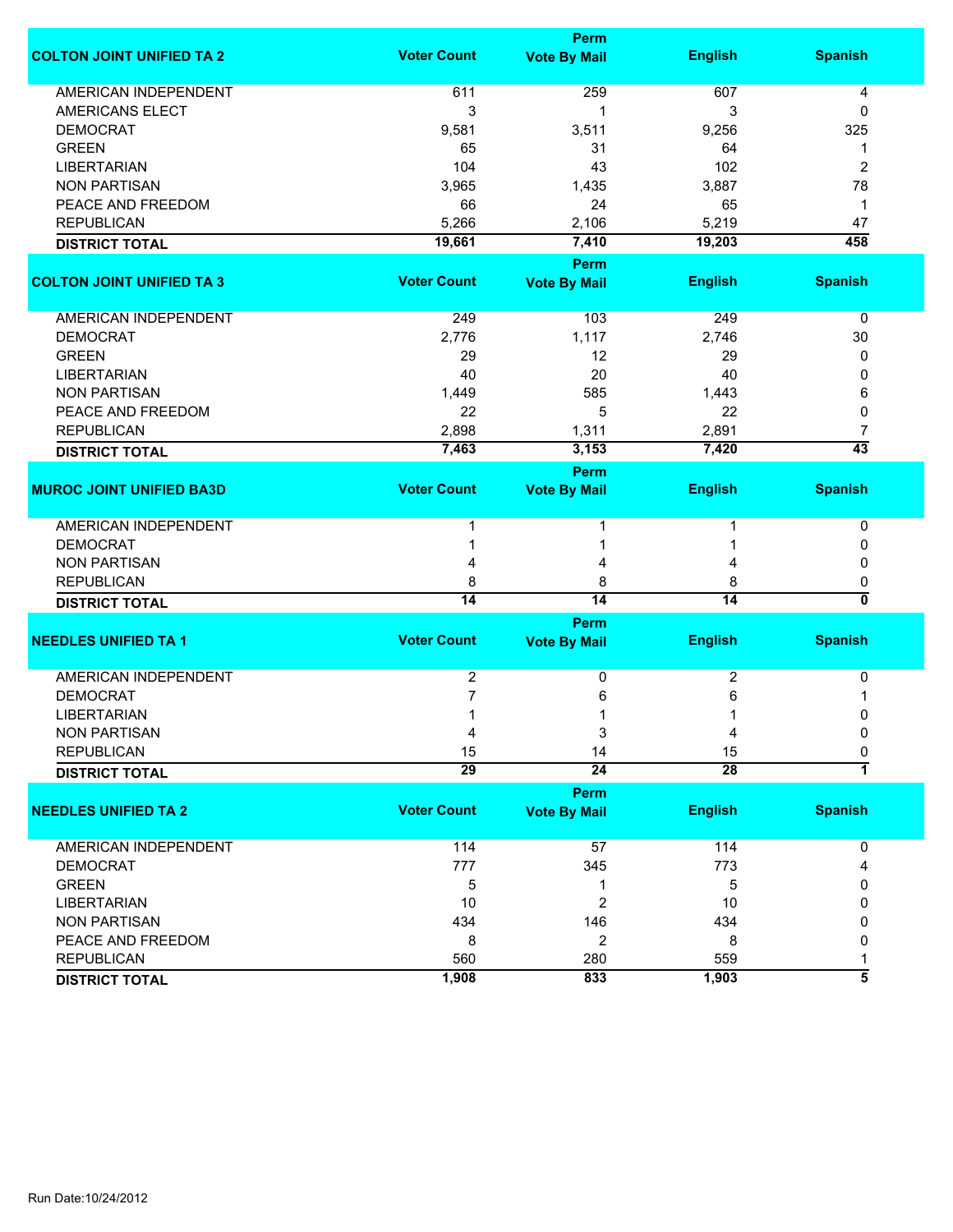|                                      | Perm               |                     |                |                              |  |
|--------------------------------------|--------------------|---------------------|----------------|------------------------------|--|
| <b>NEEDLES UNIFIED TA 3</b>          | <b>Voter Count</b> | <b>Vote By Mail</b> | <b>English</b> | <b>Spanish</b>               |  |
| <b>AMERICAN INDEPENDENT</b>          | 48                 | 29                  | 48             | 0                            |  |
| <b>DEMOCRAT</b>                      | 224                | 145                 | 221            | 3                            |  |
| <b>GREEN</b>                         | 2                  | 1                   | 2              | 0                            |  |
| <b>LIBERTARIAN</b>                   | 6                  | 4                   | 6              | 0                            |  |
| <b>NON PARTISAN</b>                  | 127                | 78                  | 127            | 0                            |  |
| PEACE AND FREEDOM                    | 2                  | 1                   | 2              | 0                            |  |
| <b>REPUBLICAN</b>                    | 339                | 210                 | 339            |                              |  |
|                                      |                    |                     |                | 0<br>$\overline{\mathbf{3}}$ |  |
| <b>DISTRICT TOTAL</b>                | 748                | 468<br>Perm         | 745            |                              |  |
| <b>RIM OF THE WORLD UNIFIED TA 1</b> | <b>Voter Count</b> | <b>Vote By Mail</b> | <b>English</b> | <b>Spanish</b>               |  |
| AMERICAN INDEPENDENT                 | 262                | 125                 | 262            | 0                            |  |
| <b>AMERICANS ELECT</b>               | 1                  | 0                   | 1              | 0                            |  |
| <b>DEMOCRAT</b>                      | 1,593              | 850                 | 1,588          | 5                            |  |
| <b>GREEN</b>                         | 51                 | 26                  | 50             |                              |  |
| <b>LIBERTARIAN</b>                   | 64                 | 31                  | 64             | 0                            |  |
| <b>NON PARTISAN</b>                  | 1,089              | 528                 | 1,087          | 2                            |  |
|                                      |                    |                     |                |                              |  |
| PEACE AND FREEDOM                    | 17                 | 13                  | 17             | 0                            |  |
| <b>REPUBLICAN</b>                    | 2,751              | 1,446               | 2,748          | 3                            |  |
| <b>DISTRICT TOTAL</b>                | 5,828              | 3,019               | 5,817          | $\overline{11}$              |  |
|                                      |                    | Perm                |                |                              |  |
| <b>RIM OF THE WORLD UNIFIED TA 2</b> | <b>Voter Count</b> | <b>Vote By Mail</b> | <b>English</b> | <b>Spanish</b>               |  |
| <b>AMERICAN INDEPENDENT</b>          | 313                | 146                 | 311            | $\overline{2}$               |  |
| <b>DEMOCRAT</b>                      | 1,610              | 845                 | 1,600          | 10                           |  |
| <b>GREEN</b>                         | 48                 | 17                  | 48             | 0                            |  |
| <b>LIBERTARIAN</b>                   | 56                 | 23                  | 56             | 0                            |  |
| <b>NON PARTISAN</b>                  | 1,235              | 593                 | 1,231          | 4                            |  |
| PEACE AND FREEDOM                    | 24                 | 8                   | 24             | 0                            |  |
| <b>REPUBLICAN</b>                    | 4,043              | 2,249               | 4,034          | 9                            |  |
| <b>DISTRICT TOTAL</b>                | 7,329              | 3,881               | 7,304          | $\overline{25}$              |  |
|                                      |                    | Perm                |                |                              |  |
| <b>RIM OF THE WORLD UNIFIED TA 3</b> | <b>Voter Count</b> | <b>Vote By Mail</b> | <b>English</b> | <b>Spanish</b>               |  |
| AMERICAN INDEPENDENT                 | 134                | 63                  | 134            | 0                            |  |
| <b>DEMOCRAT</b>                      | 803                | 415                 | 801            | $\overline{2}$               |  |
| <b>GREEN</b>                         | 36                 | 15                  | 36             | 0                            |  |
| <b>LIBERTARIAN</b>                   | 33                 | 15                  | 33             | 0                            |  |
| <b>NON PARTISAN</b>                  | 623                | 306                 | 622            |                              |  |
| PEACE AND FREEDOM                    | 3                  | 1                   | 3              | 0                            |  |
| <b>REPUBLICAN</b>                    | 1,555              | 749                 | 1,555          | 0                            |  |
| <b>DISTRICT TOTAL</b>                | 3,187              | 1,564               | 3,184          | $\overline{\mathbf{3}}$      |  |
|                                      |                    | Perm                |                |                              |  |
| <b>SILVER VALLEY UNIFIED TA 1</b>    | <b>Voter Count</b> | <b>Vote By Mail</b> | <b>English</b> | <b>Spanish</b>               |  |
| AMERICAN INDEPENDENT                 | 37                 | 13                  | 37             | 0                            |  |
| <b>DEMOCRAT</b>                      | 167                | 82                  | 165            | $\overline{c}$               |  |
| <b>GREEN</b>                         | 3                  | 1                   | 3              | 0                            |  |
| <b>LIBERTARIAN</b>                   | 3                  | 0                   | 3              | 0                            |  |
| <b>NON PARTISAN</b>                  | 146                | 50                  | 146            | 0                            |  |
| PEACE AND FREEDOM                    | 3                  | 1                   | 3              | 0                            |  |
| <b>REPUBLICAN</b>                    | 238                | 102                 | 238            | 0                            |  |
|                                      | 597                | 249                 | 595            | $\overline{2}$               |  |
| <b>DISTRICT TOTAL</b>                |                    |                     |                |                              |  |